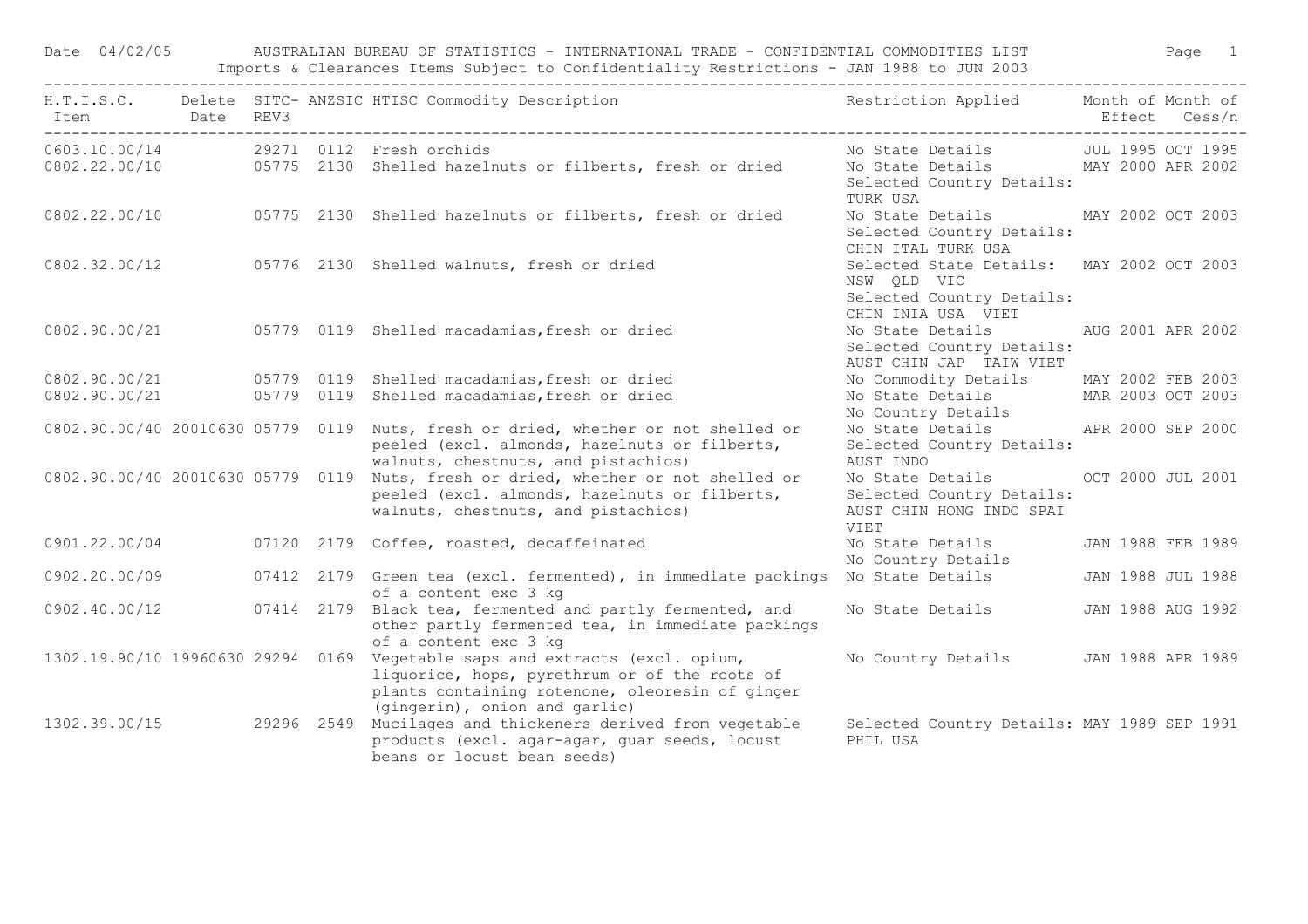Date 04/02/05 AUSTRALIAN BUREAU OF STATISTICS - INTERNATIONAL TRADE - CONFIDENTIAL COMMODITIES LIST Page 2 Imports & Clearances Items Subject to Confidentiality Restrictions - JAN 1988 to JUN 2003

| Item          | Date REV3 |            | H.T.I.S.C. Delete SITC-ANZSIC HTISC Commodity Description Nestriction Applied Month of Month of                                                                                                             |                                                                                      | Effect Cess/n     |
|---------------|-----------|------------|-------------------------------------------------------------------------------------------------------------------------------------------------------------------------------------------------------------|--------------------------------------------------------------------------------------|-------------------|
|               |           |            | 1507.90.00/13 42119 2140 Soya-bean oil (excl. crude) and its fractions, not No Commodity Details DEC 1989 NOV 1992<br>chemically modified                                                                   |                                                                                      |                   |
| 1507.90.00/13 |           |            | 42119 2140 Soya-bean oil (excl. crude) and its fractions, not No State Details<br>chemically modified                                                                                                       | No Country Details                                                                   | DEC 1992 OCT 2003 |
| 1513.19.00/27 |           |            | 42239 2140 Coconut (copra) oil (excl. crude), not chemically No Commodity Details<br>modified                                                                                                               |                                                                                      | DEC 1989 NOV 1992 |
| 1513.19.00/27 |           |            | 42239 2140 Coconut (copra) oil (excl. crude), not chemically<br>modified                                                                                                                                    | No State Details<br>No Country Details                                               | DEC 1992 OCT 2003 |
|               |           |            | 1516.20.00/16 20030917 43122 2140 Vegetable fats and oils and their fractions,<br>hydrogenated, inter-esterified, re-estified or<br>elaidinised (excl. hydrogenated castor oil) but<br>not further prepared | Selected State Details:<br>NSW VIC                                                   | MAR 1994 AUG 1995 |
| 1518.00.10/20 |           |            | 43110 2140 Epoxidised vegetable oils                                                                                                                                                                        | No Commodity Details JAN 1988 AUG 1989                                               |                   |
| 1518.00.10/20 |           |            | 43110 2140 Epoxidised vegetable oils                                                                                                                                                                        | No State Details SEP 1989 MAR 1990<br>No Country Details                             |                   |
| 1518.00.10/20 |           |            | 43110 2140 Epoxidised vegetable oils                                                                                                                                                                        | Selected Country Details: APR 1990 JUN 1990<br>BRAZ FGMY USA                         |                   |
| 1518.00.10/20 |           |            | 43110 2140 Epoxidised vegetable oils                                                                                                                                                                        | Selected Country Details: JUL 1990 MAR 1991<br>BRAZ FGMY USA<br>No Duty Details      |                   |
|               |           |            | 1519.30.00/27 19911231 51217 2534 Industrial fatty alcohols                                                                                                                                                 | No Commodity Details JAN 1988 MAY 1989                                               |                   |
|               |           |            | 2101.10.00/02 19960630 07131 2179 Coffee in dry form, other than decaffeinated, in<br>packs not exc 30 kg                                                                                                   | No Quantity Details                                                                  | AUG 1995 JUN 1996 |
|               |           |            | 2101.10.00/04 19960630 07131 2179 Coffee in dry form, other than decaffeinated, in<br>packs exc 30 kg                                                                                                       | No Quantity Details AUG 1995 JUN 1996                                                |                   |
|               |           |            | 2101.11.00/36 07131 2179 Extracts, essences and concentrates of<br>decaffeinated coffee in packs not exceeding 30 kg                                                                                        | Selected State Details: FEB 2003 OCT 2003<br>NSW VIC<br>No Country Details           |                   |
| 2101.11.00/37 |           |            | 07131 2179 Extracts, essences and concentrates of coffee<br>(excluding decaffeinated) in packs not exceeding<br>30 kg                                                                                       | No Quantity Details JUL 1996 MAY 1997                                                |                   |
| 2101.11.00/37 |           |            | 07131 2179 Extracts, essences and concentrates of coffee<br>(excluding decaffeinated) in packs not exceeding<br>$30$ $k\sigma$                                                                              | No State x Cty Detail for JUN 1997 MAY 1998<br>All States<br>BRAZ COMB SWIT UK USA   |                   |
| 2101.11.00/37 |           | 07131 2179 | Extracts, essences and concentrates of coffee<br>(excluding decaffeinated) in packs not exceeding<br>$30$ $kg$                                                                                              | No State x Cty Detail for JUN 1998 MAY 1999<br>All States<br>BRAZ COMB NETH SWIT USA |                   |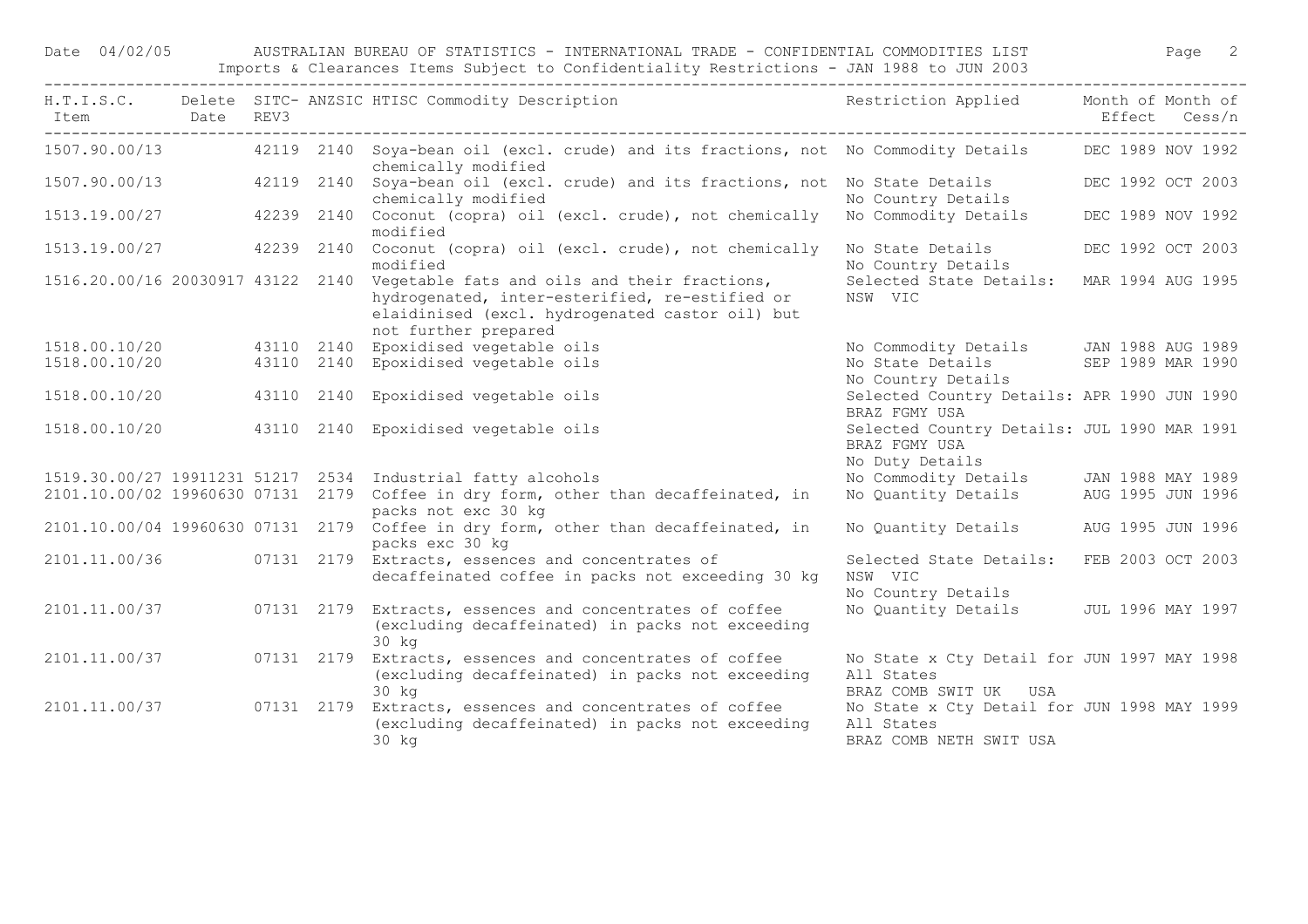Date 04/02/05 AUSTRALIAN BUREAU OF STATISTICS - INTERNATIONAL TRADE - CONFIDENTIAL COMMODITIES LIST Page 3 Imports & Clearances Items Subject to Confidentiality Restrictions - JAN 1988 to JUN 2003

| Item<br>____________________________ | Date REV3 |            | H.T.I.S.C. Delete SITC-ANZSIC HTISC Commodity Description Nestriction Applied Month of Month of                                          |                                                                                                             |          | Effect Cess/n     |
|--------------------------------------|-----------|------------|------------------------------------------------------------------------------------------------------------------------------------------|-------------------------------------------------------------------------------------------------------------|----------|-------------------|
|                                      |           |            | 2101.11.00/37 07131 2179 Extracts, essences and concentrates of coffee<br>(excluding decaffeinated) in packs not exceeding<br>30 kg      | No Quantity Details JUN 1999 APR 2001                                                                       |          |                   |
| 2101.11.00/37                        |           | 07131 2179 | Extracts, essences and concentrates of coffee<br>(excluding decaffeinated) in packs not exceeding<br>30 kg                               | No State Details MAY 2001 DEC 2001<br>Selected Country Details:<br>BRAZ COMB FRAN RKOR UK                   |          |                   |
| 2101.11.00/37                        |           | 07131 2179 | Extracts, essences and concentrates of coffee<br>(excluding decaffeinated) in packs not exceeding<br>30 kg                               | No State Details<br>Selected Country Details:<br>BRAZ CHIN COMB COST FGMY<br>FRAN RKOR UK                   |          | JAN 2002 JAN 2003 |
|                                      |           |            | 2101.11.00/37 07131 2179 Extracts, essences and concentrates of coffee<br>(excluding decaffeinated) in packs not exceeding<br>30 kg      | Selected State Details: FEB 2003 OCT 2003<br>NSW VIC WA<br>Selected Country Details:<br>CHIN NETH BRAZ COMB |          |                   |
|                                      |           |            | 2101.11.00/39 19990630 07131 2179 Extracts, essences and concentrates of coffee<br>(excluding decaffeinated) in packs exceeding 30<br>ka | No Quantity Details JUL 1996 MAY 1997                                                                       |          |                   |
| 2101.11.00/39 19990630 07131 2179    |           |            | Extracts, essences and concentrates of coffee<br>(excluding decaffeinated) in packs exceeding 30<br>ka                                   | No State x Cty Detail for JUN 1997 MAY 1998<br>All States<br>BRAZ COMB NETH                                 |          |                   |
| 2101.11.00/39 19990630 07131 2179    |           |            | Extracts, essences and concentrates of coffee<br>(excluding decaffeinated) in packs exceeding 30<br>ka                                   | No Quantity Details                                                                                         |          | JUN 1998 JUN 1999 |
| 2101.11.00/48                        |           |            | 07131 2179 Extracts, essences and concentrates, in packs exc. No Quantity Details<br>30 kg                                               |                                                                                                             | JUL 1999 |                   |
| 2207.10.00/07                        |           |            | 51215 2534 Undenatured ethyl alcohol of an alcoholic strength No Commodity Details<br>by volume of 80% vol or higher                     |                                                                                                             |          | DEC 1997 MAY 1999 |
| 2309.90.00/26                        |           |            | 08199 2543 Feed supplements of a kind used in animal feeding                                                                             | No State x Cty Detail for MAY 1999 JUL 2001<br>All States<br>BLGM NETH NZ                                   |          |                   |
| 2309.90.00/26                        |           |            | 08199 2543 Feed supplements of a kind used in animal feeding                                                                             | No State Details AUG 2001 JUN 2003<br>Selected Country Details:<br>BLGM CHIN FRAN NETH UK                   |          |                   |
| 2401.10.00/26                        |           |            | 12110 0169 Flue cured virginia type unmanufactured tobacco,<br>not stemmed/stripped.                                                     | No State Details                                                                                            |          | MAY 1996 MAR 1997 |
| 2401.10.00/26                        |           |            | 12110 0169 Flue cured virginia type unmanufactured tobacco,<br>not stemmed/stripped.                                                     | No State Details                                                                                            |          | MAY 1998 MAY 2004 |
| 2401.10.00/27                        |           |            | 12110 0169 Unmanufactured tobacco, not stemmed/stripped<br>(excl. flue cured virginia type).                                             | No State Details                                                                                            | MAY 1998 |                   |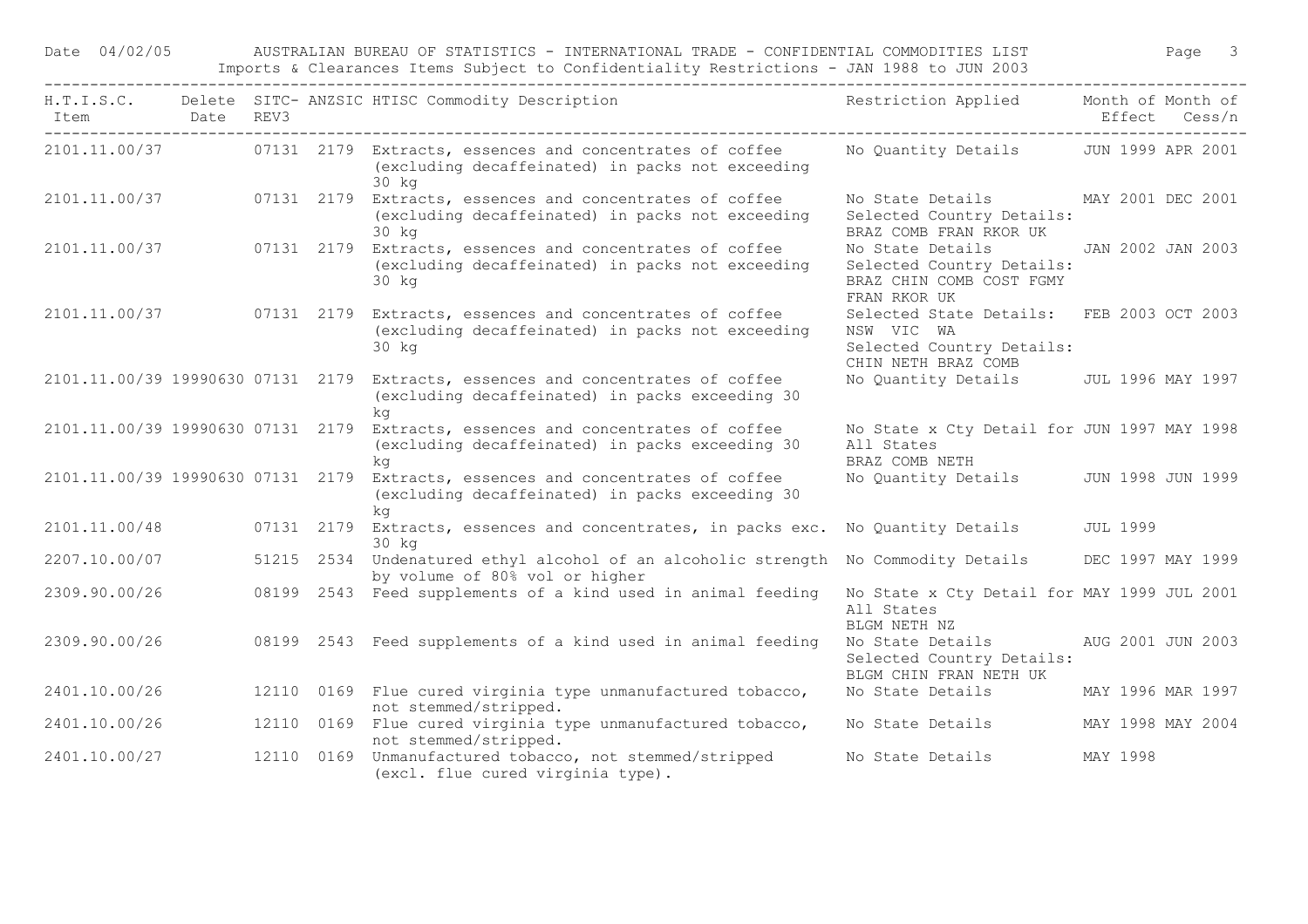Date 04/02/05 AUSTRALIAN BUREAU OF STATISTICS - INTERNATIONAL TRADE - CONFIDENTIAL COMMODITIES LIST Page 4 Imports & Clearances Items Subject to Confidentiality Restrictions - JAN 1988 to JUN 2003

| Item Date REV3                             |            |            | H.T.I.S.C. Delete SITC- ANZSIC HTISC Commodity Description                                                                                         | Restriction Applied Month of Month of                             |          | Effect Cess/n     |
|--------------------------------------------|------------|------------|----------------------------------------------------------------------------------------------------------------------------------------------------|-------------------------------------------------------------------|----------|-------------------|
|                                            |            |            | 2401.20.00/28 12120 0169 Flue cured virginia type unmanufactured tobacco,<br>partly or wholly stemmed/stripped.                                    | No State Details 50 JUL 1996                                      |          |                   |
|                                            |            |            | 2401.20.00/29 12120 0169 Unmanufactured tobacco, partly or wholly<br>stemmed/stripped (excl. flue cured virginia type)                             | No State Details MAY 1998                                         |          |                   |
| 2510.10.00/23 27231 1420                   |            |            | Natural calcium phosphates, natural aluminium<br>calcium phosphates and phosphatic chalk, unground                                                 | No State x Cty Detail for NOV 1999 JAN 2003<br>All States<br>CHRI |          |                   |
|                                            |            |            | 2523.10.00/29 66121 2631 Cement clinkers                                                                                                           | No Commodity Details JAN 1988 MAY 1988                            |          |                   |
|                                            |            |            | 2523.10.00/29 66121 2631 Cement clinkers                                                                                                           | No Commodity Details DEC 1989 MAR 1993                            |          |                   |
|                                            |            |            | 2523.29.00/31 19990630 66122 2631 Grey, uncoloured portland cement                                                                                 | No Quantity Details MOV 1988 JUN 1992                             |          |                   |
|                                            |            |            |                                                                                                                                                    | No State Details                                                  |          |                   |
|                                            |            |            |                                                                                                                                                    | No Country Details JAN 1988 JAN 1992                              |          |                   |
|                                            |            |            | 2530.10.00/15 27898 1420 Vermiculite, perlite and chlorites, unexpanded<br>2530.10.00/15 27898 1420 Vermiculite, perlite and chlorites, unexpanded | Selected Country Details: FEB 1992 JUN 1993                       |          |                   |
|                                            |            |            |                                                                                                                                                    | KENY SAFR                                                         |          |                   |
|                                            |            |            |                                                                                                                                                    | No Duty Details                                                   |          |                   |
|                                            |            |            | 2530.10.00/15 27898 1420 Vermiculite, perlite and chlorites, unexpanded                                                                            | Selected Country Details: JUL 1993 FEB 1995                       |          |                   |
|                                            |            |            |                                                                                                                                                    | KENY SAFR                                                         |          |                   |
| 2530.40.00/18 20011231 27899 1420          |            |            | Natural micaceous iron oxides                                                                                                                      | No Commodity Details AUG 1992 APR 1993                            |          |                   |
| 2530.40.00/18 20011231 27899 1420          |            |            | Natural micaceous iron oxides                                                                                                                      | No Commodity Details AUG 1993 DEC 2000                            |          |                   |
| 2707.10.00/11 19980130 33522 2510          |            |            | Benzole                                                                                                                                            | No Quantity Details                                               |          | JAN 1988 DEC 1994 |
|                                            |            |            |                                                                                                                                                    | No Country Details                                                |          |                   |
| 2707.10.00/11 19980130 33522 2510          |            |            | Benzole                                                                                                                                            | No Commodity Details                                              |          | JAN 1995 JAN 1998 |
| 2707.10.00/84                              | 33522 2510 |            | Benzole                                                                                                                                            | No Commodity Details                                              | APR 2001 |                   |
| 2707.10.19/34 19991114 33522 2510          |            |            | Benzole, for use otherwise than as a fuel, in                                                                                                      | No Commodity Details                                              |          | FEB 1998 MAR 2001 |
|                                            |            |            | packages exceeding 210 L, not containing at least                                                                                                  |                                                                   |          |                   |
|                                            |            |            | the proportion of the marker specified in                                                                                                          |                                                                   |          |                   |
|                                            |            |            | Additional Note 2 to this Chapter                                                                                                                  |                                                                   |          |                   |
| 2708.10.00/20 33531 2520 Pitch             |            |            |                                                                                                                                                    | No Commodity Details                                              |          | FEB 1997 JUL 1997 |
| 2708.10.00/20 33531 2520 Pitch             |            |            |                                                                                                                                                    | No Value Details AUG 1997 JAN 2002                                |          |                   |
| 2708.10.00/20 33531 2520 Pitch             |            |            |                                                                                                                                                    | No Commodity Details FEB 2002 JUN 2002                            |          |                   |
| 2708.10.00/20                              |            | 33531 2520 | Pitch                                                                                                                                              | No Value Details JUL 2002                                         |          |                   |
| 2710.00.30/26 19950630 33440 2510 Fuel oil |            |            |                                                                                                                                                    | No Quantity Details NOV 1988 MAY 1993                             |          |                   |
|                                            |            |            |                                                                                                                                                    |                                                                   |          |                   |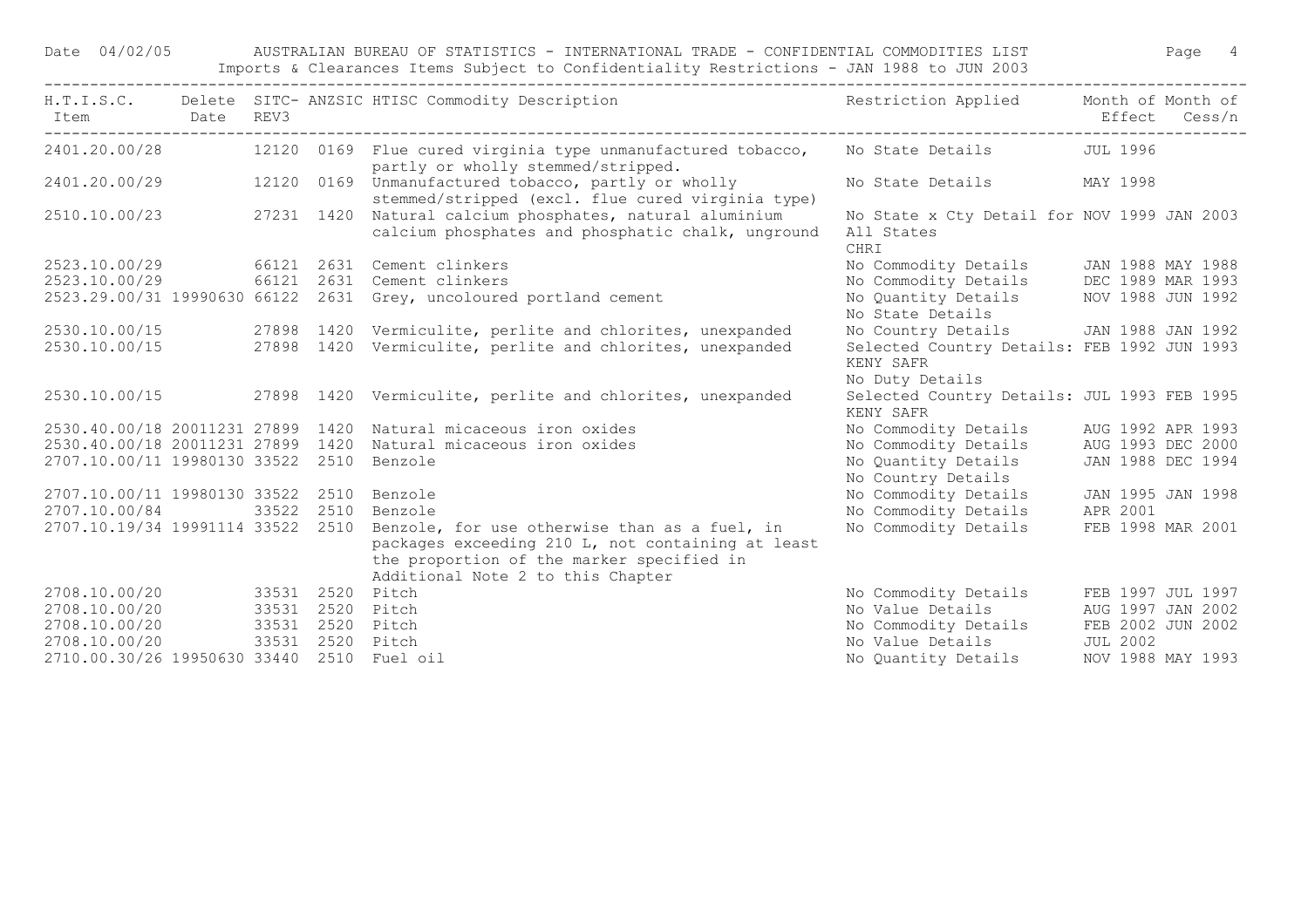Date 04/02/05 AUSTRALIAN BUREAU OF STATISTICS - INTERNATIONAL TRADE - CONFIDENTIAL COMMODITIES LIST Page 5 Imports & Clearances Items Subject to Confidentiality Restrictions - JAN 1988 to JUN 2003

| Item Date REV3                             |  | H.T.I.S.C. Delete SITC-ANZSIC HTISC Commodity Description Nestriction Applied Month of Month of                                                                                                                                                                                                                         |                                                                                                     | Effect Cess/n     |  |
|--------------------------------------------|--|-------------------------------------------------------------------------------------------------------------------------------------------------------------------------------------------------------------------------------------------------------------------------------------------------------------------------|-----------------------------------------------------------------------------------------------------|-------------------|--|
| 2710.00.30/26 19950630 33440 2510 Fuel oil |  |                                                                                                                                                                                                                                                                                                                         | No State Details JUN 1993 JUN 1995<br>No Country Details                                            |                   |  |
|                                            |  | 2710.00.30/36 19980130 33440 2510 Fuel oil with a density equal to or greater than<br>920.0 kg/m3 at 15 degrees celsius                                                                                                                                                                                                 | No State Details 50 JUL 1995 JAN 1998<br>No Country Details                                         |                   |  |
|                                            |  | 2710.00.60/75 20011231 33440 2510 Fuel oil as defined in Additional Note 1 to this<br>Chapter                                                                                                                                                                                                                           | No State Details FEB 1998 DEC 2001<br>No Country Details                                            |                   |  |
|                                            |  | 2710.19.50/53 33440 2510 Fuel oil having the characteristics as defined in<br>Additional Note 1 to this Chapter                                                                                                                                                                                                         | No Commodity Details JAN 2002 DEC 2002                                                              |                   |  |
| 2710.19.50/53                              |  | 33440 2510 Fuel oil having the characteristics as defined in<br>Additional Note 1 to this Chapter                                                                                                                                                                                                                       | No State Details<br>No Country Details                                                              | JAN 2003 OCT 2003 |  |
| 2804.70.00/15                              |  | 52222 2535 Phosphorus                                                                                                                                                                                                                                                                                                   | No Quantity Details<br>No Country Details                                                           | JAN 1988 OCT 1991 |  |
| 2804.70.00/15                              |  | 52222 2535 Phosphorus                                                                                                                                                                                                                                                                                                   | No Commodity Details                                                                                | NOV 1991 JUN 1993 |  |
| 2804.70.00/15                              |  | 52222 2535 Phosphorus                                                                                                                                                                                                                                                                                                   | Broad Commodity Details<br>See Item 2899999988                                                      | JUL 1993 DEC 1994 |  |
| 2804.70.00/15                              |  | 52222 2535 Phosphorus                                                                                                                                                                                                                                                                                                   | No Commodity Details JAN 1995<br>Selected State Details: JAN 1997 MAR 1999                          |                   |  |
| 2806.10.00/24                              |  | 52231 2535 Hydrogen chloride (hydrochloric acid)                                                                                                                                                                                                                                                                        | NSW VIC                                                                                             |                   |  |
| 2806.10.00/24                              |  | 52231 2535 Hydrogen chloride (hydrochloric acid)                                                                                                                                                                                                                                                                        | No State x Cty Detail for APR 1999 SEP 2002<br>All States<br>INDO THAI                              |                   |  |
| 2806.10.00/24                              |  | 52231 2535 Hydrogen chloride (hydrochloric acid)                                                                                                                                                                                                                                                                        | No State Details 6 0CT 2002 OCT 2003<br>No Country Details                                          |                   |  |
| 2808.00.00/27                              |  | 52233 2535 Nitric acid; sulphonitric acids                                                                                                                                                                                                                                                                              | No State x Cty Detail for AUG 1999 JUN 2000<br>All States<br>FGMY MLAY RKOR SING THAI               |                   |  |
|                                            |  | 2808.00.00/27 52233 2535 Nitric acid; sulphonitric acids                                                                                                                                                                                                                                                                | No State Details JUL 2000 SEP 2002<br>Selected Country Details:<br>CHIN FGMY MLAY RKOR SING<br>THAI |                   |  |
| 2809.20.90/30                              |  | 2808.00.00/27 52233 2535 Nitric acid; sulphonitric acids<br>52234 2535 Phosphoric acid (excl. cont by weight: 0.45% or<br>more, in a combined amount, of iron, aluminium<br>and magnesium; and 0.5% or more of sulphuric<br>acid; based on an acid cont by weight, 75%<br>orthophosphoric acid) and polyphosphoric acid | No Commodity Details OCT 2002<br>No Commodity Details APR 1999 APR 1999                             |                   |  |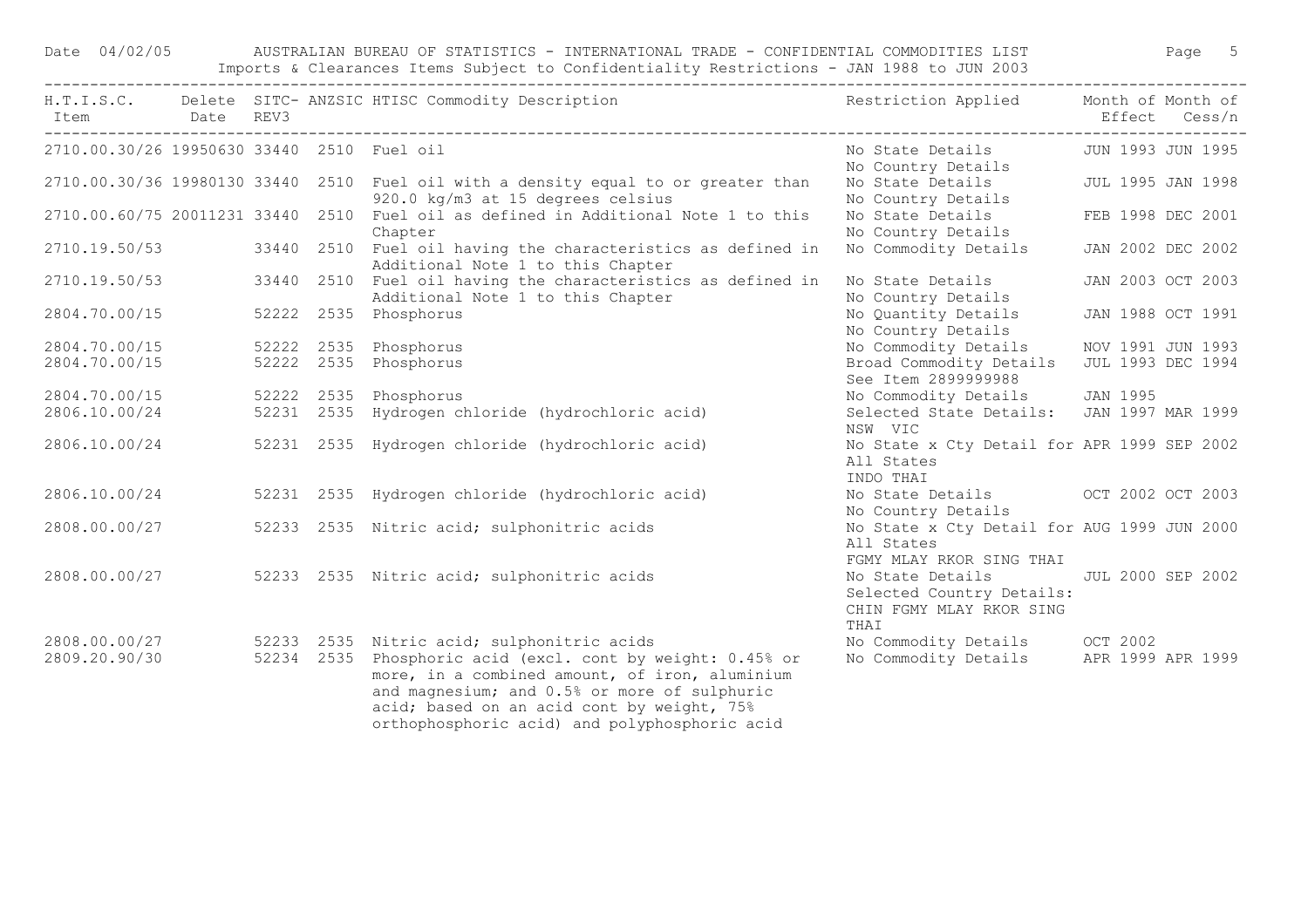Date 04/02/05 AUSTRALIAN BUREAU OF STATISTICS - INTERNATIONAL TRADE - CONFIDENTIAL COMMODITIES LIST Page 6 Imports & Clearances Items Subject to Confidentiality Restrictions - JAN 1988 to JUN 2003

|                          |  |            | H.T.I.S.C. Delete SITC-ANZSIC HTISC Commodity Description Nestriction Applied Month of Month of                                                                                                                                                                           |                                                                                                                         |  |  |
|--------------------------|--|------------|---------------------------------------------------------------------------------------------------------------------------------------------------------------------------------------------------------------------------------------------------------------------------|-------------------------------------------------------------------------------------------------------------------------|--|--|
|                          |  |            | 2809.20.90/30 52234 2535 Phosphoric acid (excl. cont by weight: 0.45% or<br>more, in a combined amount, of iron, aluminium<br>and magnesium; and 0.5% or more of sulphuric<br>acid; based on an acid cont by weight, 75%<br>orthophosphoric acid) and polyphosphoric acid | No Commodity Details JAN 2000 JAN 2000                                                                                  |  |  |
|                          |  |            | 2810.00.00/01 52235 2535 Oxides of boron; boric acids                                                                                                                                                                                                                     | No State x Cty Detail for JUN 2000 DEC 2000<br>NSW WA<br>CHLE ITAL RUSS                                                 |  |  |
|                          |  |            | 2811.19.00/03 19961231 52236 2535 Inorganic acids (excl. hydrochloric,<br>chlorosulphuric, sulphuric, nitric, sulphonitric,<br>phosphoric, polyphosphoric, boric and<br>hydrofluoric acids)                                                                               | Selected Country Details: JAN 1988 JUL 1988<br>ISRA FGMY FRAN SPAI                                                      |  |  |
|                          |  |            | $2815.11.00/15$ 52262 2535 Solid sodium hydroxide (caustic soda)<br>2815.11.00/15 52262 2535 Solid sodium hydroxide (caustic soda)                                                                                                                                        | No Country Details JAN 1988 SEP 1988<br>No State x Cty Detail for JUL 1999 JUN 2000<br>NSW VIC QLD<br>INIA SAUD SPAI UK |  |  |
|                          |  |            | 2815.12.00/16 19910630 52263 2535 Sodium hydroxide (caustic soda) in aqueous<br>solution (soda lye or liquid soda)                                                                                                                                                        | No State Details JAN 1988 OCT 1988                                                                                      |  |  |
|                          |  |            | 2815.12.00/16 19910630 52263 2535 Sodium hydroxide (caustic soda) in aqueous<br>solution (soda lye or liquid soda)                                                                                                                                                        | No State Details MOV 1988 OCT 1991<br>No Country Details                                                                |  |  |
|                          |  |            | 2815.12.00/31 52263 2535 Sodium hydroxide (caustic soda) in aqueous<br>solution (soda lye or liquid soda)                                                                                                                                                                 | No State Details JUL 1991 MAY 1993<br>No Country Details                                                                |  |  |
|                          |  |            | 2815.12.00/31 52263 2535 Sodium hydroxide (caustic soda) in aqueous<br>solution (soda lye or liquid soda)                                                                                                                                                                 | No State Details JUN 1993 APR 1996<br>Selected Country Details:<br>JAP SAUD USA                                         |  |  |
| 2815.12.00/31            |  | 52263 2535 | Sodium hydroxide (caustic soda) in aqueous<br>solution (soda lye or liquid soda)                                                                                                                                                                                          | No State Details MAY 1996 MAR 1997<br>Selected Country Details:<br>CAN JAP SAUD                                         |  |  |
| 2815.12.00/31            |  | 52263 2535 | Sodium hydroxide (caustic soda) in aqueous<br>solution (soda lye or liquid soda)                                                                                                                                                                                          | No State x Cty Detail for APR 1997 MAR 1998<br>NT WA VIC<br>JAP SAUD CAN USA                                            |  |  |
| 2815.12.00/31            |  | 52263 2535 | Sodium hydroxide (caustic soda) in aqueous<br>solution (soda lye or liquid soda)                                                                                                                                                                                          | No State x Cty Detail for APR 1998 MAR 1999<br>All States<br>INDO JAP SAUD USA                                          |  |  |
| 2815.12.00/31            |  | 52263 2535 | Sodium hydroxide (caustic soda) in aqueous<br>solution (soda lye or liquid soda)                                                                                                                                                                                          | No State x Cty Detail for APR 1999 DEC 2000<br>All States<br>CAN INDO JAP SAUD USA                                      |  |  |
| 2815.12.00/31 52263 2535 |  |            | Sodium hydroxide (caustic soda) in aqueous<br>solution (soda lye or liquid soda)                                                                                                                                                                                          | No State Details (JAN 2001 JAN 2002<br>Selected Country Details:<br>CAN INDO JAP RKOR SAUD<br>TAIW USA                  |  |  |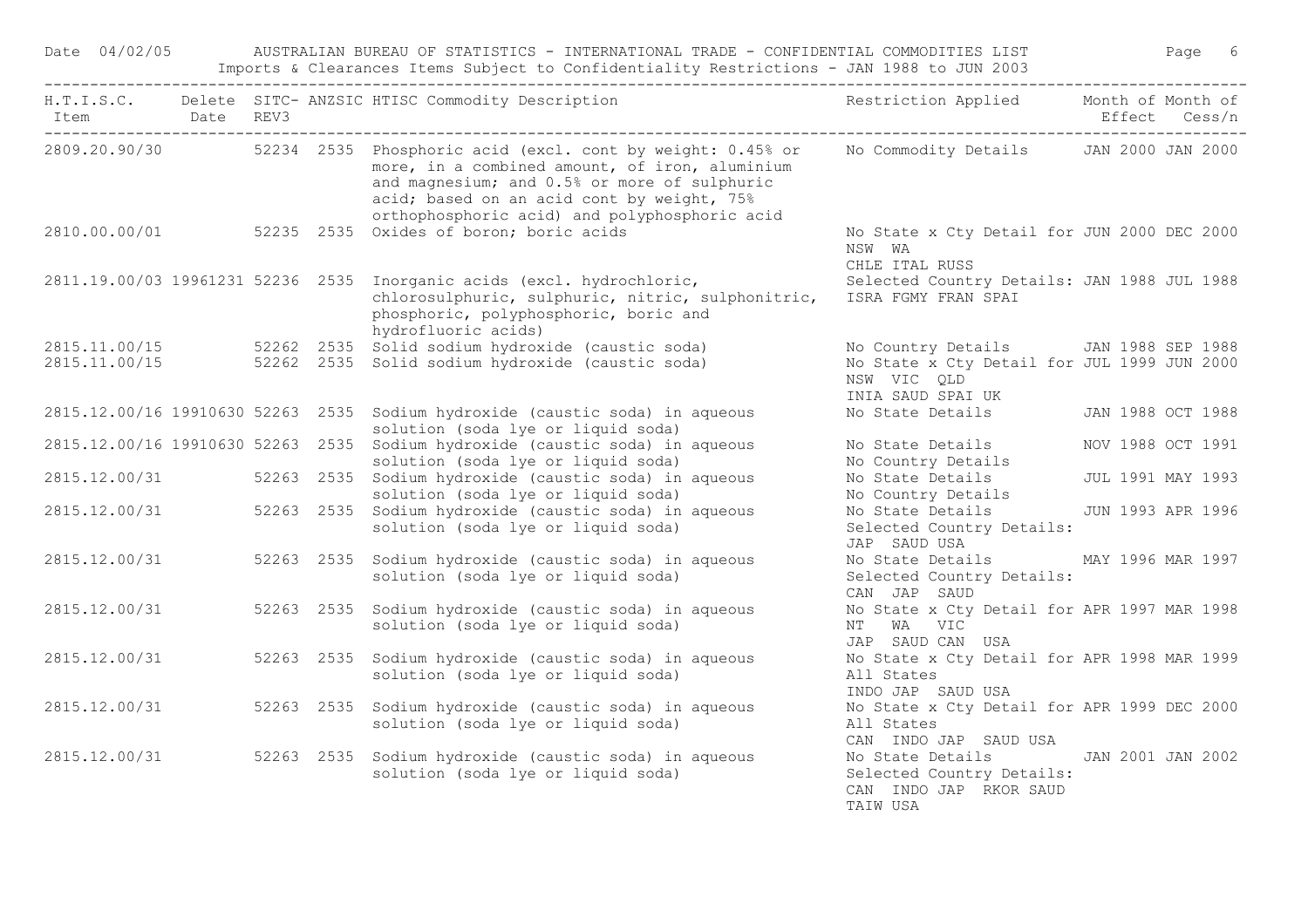Date 04/02/05 AUSTRALIAN BUREAU OF STATISTICS - INTERNATIONAL TRADE - CONFIDENTIAL COMMODITIES LIST Page 7 Imports & Clearances Items Subject to Confidentiality Restrictions - JAN 1988 to JUN 2003

|                                |  | H.T.I.S.C. Delete SITC-ANZSIC HTISC Commodity Description Nestriction Applied Month of Month of                                                                                                                                      |                                                                                                             |  |
|--------------------------------|--|--------------------------------------------------------------------------------------------------------------------------------------------------------------------------------------------------------------------------------------|-------------------------------------------------------------------------------------------------------------|--|
|                                |  |                                                                                                                                                                                                                                      |                                                                                                             |  |
|                                |  | Exp 12.00/31 52263 2535 Sodium hydroxide (caustic soda) in aqueous No State Details FEB 2002 OCT 2003<br>solution (soda lye or liquid soda) Mo Country Details<br>2815.20.00/17 52264 2535 Potassium hydroxide (caustic potash) Sele | ITAL RKOR TAIW                                                                                              |  |
| 2815.20.00/17                  |  | 52264 2535 Potassium hydroxide (caustic potash)                                                                                                                                                                                      | No State x Cty Detail for FEB 1998 OCT 1998<br>All States<br>ITAL SPAI USA                                  |  |
| 2815.20.00/17                  |  | 52264 2535 Potassium hydroxide (caustic potash)                                                                                                                                                                                      | No State Details MOV 1998 MAR 1999<br>No Country Details                                                    |  |
| 2815.20.00/17                  |  | 52264 2535 Potassium hydroxide (caustic potash)                                                                                                                                                                                      | No State x Cty Detail for APR 1999 JUN 2000<br>All States<br>INIA FRAN RKOR SPAI TAIW                       |  |
|                                |  | 2815.20.00/17 52264 2535 Potassium hydroxide (caustic potash)                                                                                                                                                                        | No State Details JUL 2000 OCT 2003<br>Selected Country Details:<br>INIA ITAL FRAN RKOR SPAI<br>SWED UK TAIW |  |
|                                |  | 2819.10.00/26 52252 2535 Chromium trioxide                                                                                                                                                                                           | No State x Cty Detail for NOV 1998 MAR 1999<br>VIC QLD<br>CHIN FGMY UK                                      |  |
|                                |  | 2819.10.00/26 52252 2535 Chromium trioxide                                                                                                                                                                                           | No State x Cty Detail for APR 1999 JUL 1999<br>NSW VIC QLD<br>CHIN FGMY ITAL UK                             |  |
|                                |  | 2819.10.00/26 52252 2535 Chromium trioxide                                                                                                                                                                                           | No State x Cty Detail for AUG 1999 SEP 2002<br>NSW VIC QLD<br>CHIN FGMY ITAL USA                            |  |
| 2819.10.00/26                  |  | 52252 2535 Chromium trioxide                                                                                                                                                                                                         | Selected State Details: OCT 2002 OCT 2003<br>NSW VIC QLD<br>No Country Details                              |  |
|                                |  | 2820.10.00/29 52253 2535 Manganese dioxide                                                                                                                                                                                           | No Commodity Details JAN 1988 JUL 1989                                                                      |  |
|                                |  | 2825.20.00/14 52269 2535 Lithium oxide and hydroxide                                                                                                                                                                                 | No Country Details MAY 1988 DEC 1989                                                                        |  |
| 2825.50.00/17                  |  | 52269 2535 Copper oxides and hydroxides                                                                                                                                                                                              | No State Details MAR 2003 OCT 2003                                                                          |  |
|                                |  | 52310 2535 Aluminium fluoride                                                                                                                                                                                                        |                                                                                                             |  |
| 2826.12.00/23<br>2827.41.00/08 |  | 52329 2535 Chloride oxides and chloride hydroxides of copper                                                                                                                                                                         | No Country Details<br>No Value Details du JUL 2002<br>No Commodity Details OCT 2002 APR 2004                |  |
|                                |  | 2827.51.00/10 20011231 52329 2535 Potassium bromide                                                                                                                                                                                  | No Commodity Details JAN 1988 JUL 1988                                                                      |  |
| 2829.19.00/17                  |  | 52339 2535 Chlorates (excl. sodium chlorate)                                                                                                                                                                                         | Selected Country Details: JAN 1988 JUL 1988<br>BLGM ISRA SWED JAP                                           |  |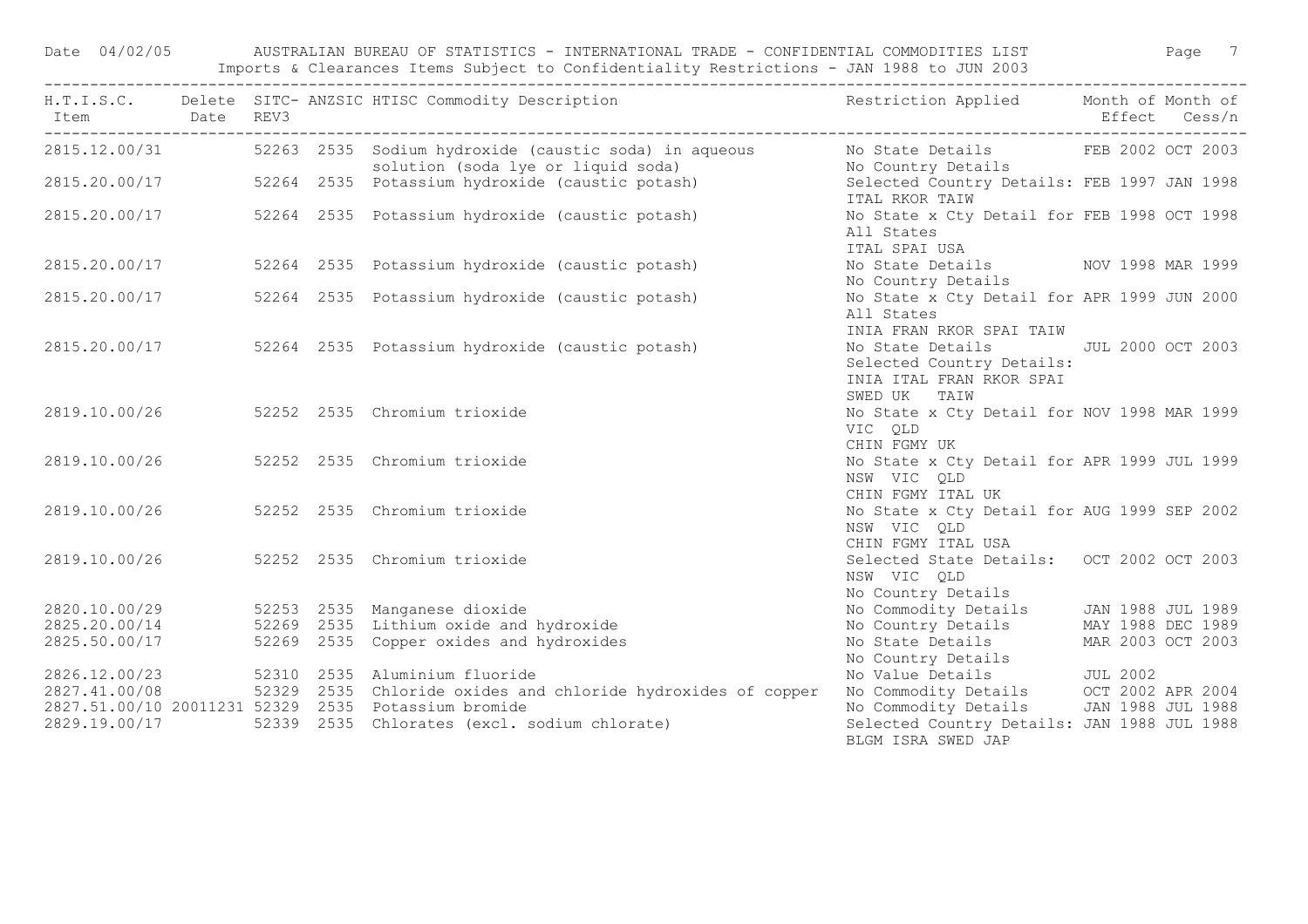Date 04/02/05 AUSTRALIAN BUREAU OF STATISTICS - INTERNATIONAL TRADE - CONFIDENTIAL COMMODITIES LIST Page 8 Imports & Clearances Items Subject to Confidentiality Restrictions - JAN 1988 to JUN 2003

| Item Date REV3                 |  | H.T.I.S.C. Delete SITC-ANZSIC HTISC Commodity Description Nestriction Applied Month of Month of                          |                                                                                                                        | Effect Cess/n |  |
|--------------------------------|--|--------------------------------------------------------------------------------------------------------------------------|------------------------------------------------------------------------------------------------------------------------|---------------|--|
| 2829.90.00/18                  |  | 52339 2535 Perchlorates; bromates and perbromates; ioDates Selected Country Details: JAN 1988 JUL 1988<br>and periodates | BLGM ISRA SWED JAP                                                                                                     |               |  |
|                                |  | and periodates<br>2832.10.00/25 52344 2535 Sodium sulphites                                                              | No State Details MAY 2002 OCT 2003<br>No Country Details                                                               |               |  |
| 2833.11.00/28<br>2833.11.00/28 |  | 52345 2535 Disodium sulphate<br>52345 2535 Disodium sulphate                                                             | No Commodity Details<br>Broad Commodity Details<br>Broad Commodity Details<br>JUL 1993 DEC 1994<br>See Item 2899999988 |               |  |
| 2833.11.00/28<br>2833.21.00/30 |  | 52345 2535 Disodium sulphate<br>52349 2535 Magnesium sulphate                                                            | No Commodity Details JAN 1995 JAN 1999<br>No State x Cty Detail for NOV 1998 APR 2002<br>All States<br>CHIN INIA TAIW  |               |  |
|                                |  | 2833.25.00/04 52349 2535 Copper sulphates                                                                                | No State x Cty Detail for JUN 1999 APR 2002<br>All States<br>PERU TAIW                                                 |               |  |
| 2833.25.00/04                  |  | 52349 2535 Copper sulphates                                                                                              | No Commodity Details MAY 2002                                                                                          |               |  |
|                                |  | 2835.22.00/16 52363 2535 Monosodium or disodium phosphate                                                                | No Country Details APR 1989 SEP 1992                                                                                   |               |  |
| 2835.22.00/16                  |  | 52363 2535 Monosodium or disodium phosphate                                                                              | No State Details 50 JUL 1993 SEP 1994<br>No Country Details                                                            |               |  |
| 2835.22.00/16                  |  | 52363 2535 Monosodium or disodium phosphate                                                                              | No State Details 6 0CT 1994 AUG 1996<br>No Country Details<br>No Duty Details                                          |               |  |
| 2835.22.00/16                  |  | 52363 2535 Monosodium or disodium phosphate                                                                              | No Duty Details<br>No State Details (SEP 1996 JUL 1997<br>No Country Details                                           |               |  |
| 2835.22.00/16                  |  | 52363 2535 Monosodium or disodium phosphate                                                                              | No State x Cty Detail for AUG 1997 MAR 1999<br>All States<br>THAI UK USA                                               |               |  |
|                                |  | 2835.22.00/16 52363 2535 Monosodium or disodium phosphate                                                                | No State x Cty Detail for APR 1999 JUN 2000<br>All States<br>FGMY THAI USA                                             |               |  |
|                                |  | 2835.22.00/16 52363 2535 Monosodium or disodium phosphate                                                                | Selected State Details: JUL 2000 SEP 2002<br>NSW QLD VIC<br>Selected Country Details:                                  |               |  |
| 2835.22.00/16                  |  | 52363 2535 Monosodium or disodium phosphate                                                                              | CHIN FGMY THAI UK USA<br>No State Details OCT 2002 OCT 2003<br>Selected Country Details:<br>CHIN FGMY THAI UK USA      |               |  |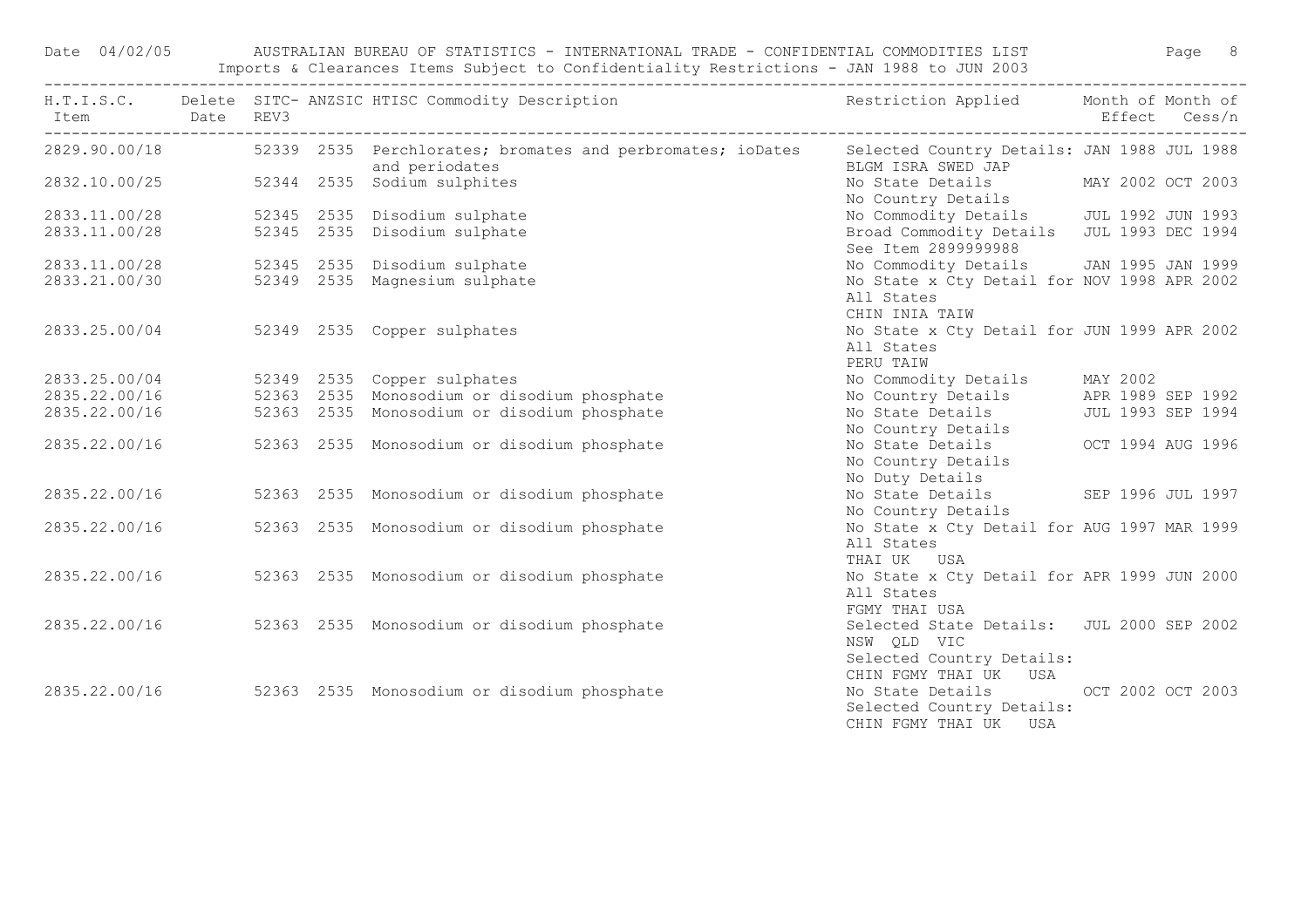|               |  | Date 04/02/05 AUSTRALIAN BUREAU OF STATISTICS - INTERNATIONAL TRADE - CONFIDENTIAL COMMODITIES LIST Page 9                                 |                                                                                                                      |  |
|---------------|--|--------------------------------------------------------------------------------------------------------------------------------------------|----------------------------------------------------------------------------------------------------------------------|--|
|               |  | H.T.I.S.C. Delete SITC-ANZSIC HTISC Commodity Description and the sestriction Applied Month of Month of Month<br>Item Date REV3 belet REV3 |                                                                                                                      |  |
|               |  | 2835.23.00/17 52363 2535 Trisodium phosphate                                                                                               | No State Details 500 JUL 1993 SEP 1994<br>Selected Country Details:<br>CHIN UK                                       |  |
|               |  | 2835.23.00/17 52363 2535 Trisodium phosphate                                                                                               | No State Details OCT 1994 AUG 1995<br>Selected Country Details:<br>CHIN UK<br>No Duty Details                        |  |
|               |  | 2835.23.00/17 52363 2535 Trisodium phosphate                                                                                               | No State Details SEP 1995 AUG 1996<br>No Country Details<br>No Duty Details                                          |  |
|               |  | 2835.23.00/17 52363 2535 Trisodium phosphate                                                                                               | No State Details SEP 1996 JUL 1997<br>No Country Details                                                             |  |
| 2835.23.00/17 |  | 52363 2535 Trisodium phosphate                                                                                                             | No State x Cty Detail for AUG 1997 MAR 1999<br>All States<br>CHIN ISRA UK                                            |  |
| 2835.23.00/17 |  | 52363 2535 Trisodium phosphate                                                                                                             | No State Details APR 1999 JUN 2000<br>No Country Details                                                             |  |
| 2835.24.00/18 |  | 52363 2535 Potassium phosphates                                                                                                            | Selected Country Details: APR 1991 AUG 1991<br>BLGM CHIN<br>No Duty Details                                          |  |
| 2835.25.00/19 |  | 52363 2535 Calcium hydrogenorthophosphate (dicalcium<br>phosphate)                                                                         | Selected Country Details: SEP 1989 JAN 1991<br>CHIN VIET USA                                                         |  |
| 2835.25.00/19 |  | 52363 2535 Calcium hydrogenorthophosphate (dicalcium<br>phosphate)                                                                         | Selected Country Details: FEB 1991 JAN 1992<br>USA VIET                                                              |  |
| 2835.25.00/19 |  | 52363 2535 Calcium hydrogenorthophosphate (dicalcium<br>phosphate)                                                                         | Selected Country Details: FEB 1992 MAY 1992<br>CHIN INIA VIET                                                        |  |
| 2835.25.00/19 |  | 52363 2535 Calcium hydrogenorthophosphate (dicalcium<br>phosphate)                                                                         | No State Details 50 JUN 1992 FEB 1993<br>Selected Country Details:<br>BLGM CHIN INIA SAFR VIET<br>No Duty Details    |  |
| 2835.25.00/19 |  | 52363 2535 Calcium hydrogenorthophosphate (dicalcium<br>phosphate)                                                                         | No State Details MAR 1993 FEB 1994<br>Selected Country Details:<br>NETH SAFR UK USA                                  |  |
| 2835.25.00/19 |  | 52363 2535 Calcium hydrogenorthophosphate (dicalcium<br>phosphate)                                                                         | Selected State Details: MAY 1995 AUG 1995<br>QLD WA<br>Selected Country Details:<br>CHIN SAFR USA<br>No Duty Details |  |
| 2835.25.00/19 |  | 52363 2535 Calcium hydrogenorthophosphate (dicalcium<br>phosphate)                                                                         | Selected State Details: SEP 1995 DEC 1995<br>OLD WA<br>Selected Country Details:<br>CHIN SAFR USA                    |  |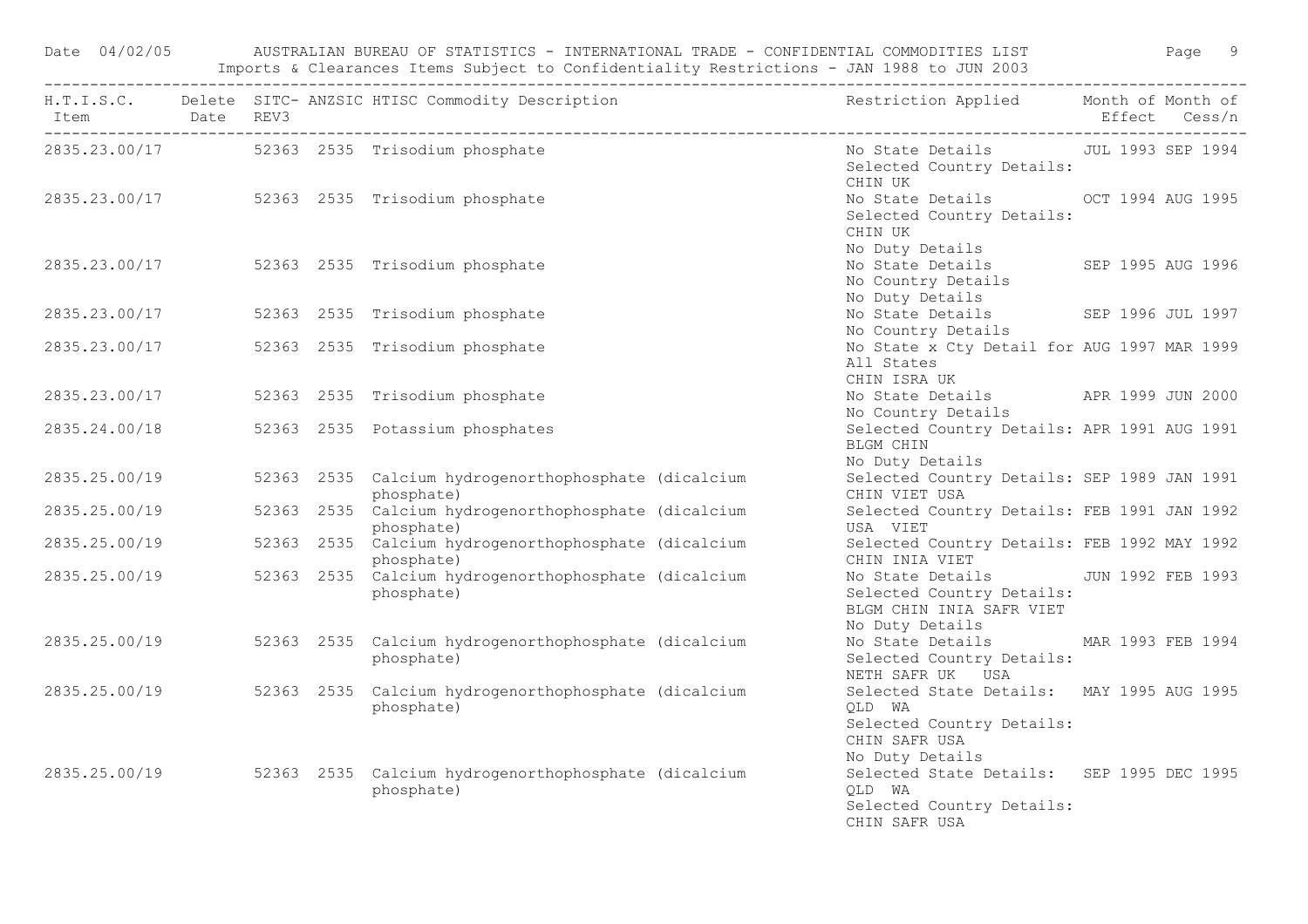Date 04/02/05 AUSTRALIAN BUREAU OF STATISTICS - INTERNATIONAL TRADE - CONFIDENTIAL COMMODITIES LIST Page 10 Imports & Clearances Items Subject to Confidentiality Restrictions - JAN 1988 to JUN 2003

|               |  | H.T.I.S.C. Delete SITC-ANZSIC HTISC Commodity Description Nestriction Applied Month of Month of                              |                                                                                                               |  |
|---------------|--|------------------------------------------------------------------------------------------------------------------------------|---------------------------------------------------------------------------------------------------------------|--|
|               |  | 2835.25.00/19 52363 2535 Calcium hydrogenorthophosphate (dicalcium No State x Cty Detail for JUL 1997 SEP 1997<br>phosphate) | All States<br>CHIN ISRA TURK                                                                                  |  |
|               |  | 2835.25.00/19 52363 2535 Calcium hydrogenorthophosphate (dicalcium<br>phosphate)                                             | No State x Cty Detail for OCT 1997 APR 1998<br>All States<br>CHIN ISRA SAFR TURK USA                          |  |
|               |  | 2835.25.00/19 52363 2535 Calcium hydrogenorthophosphate (dicalcium<br>phosphate)                                             | No State x Cty Detail for MAY 1998 JUL 1998<br>All States<br>CHIN ISRA PHIL SAFR TURK<br>USA                  |  |
| 2835.25.00/19 |  | 52363 2535 Calcium hydrogenorthophosphate (dicalcium<br>phosphate)                                                           | No State x Cty Detail for AUG 1998 OCT 1998<br>All States<br>BLGM CHIN ISRA PHIL SAFR<br>TURK USA             |  |
| 2835.25.00/19 |  | 52363 2535 Calcium hydrogenorthophosphate (dicalcium<br>phosphate)                                                           | No State x Cty Detail for NOV 1998 DEC 1999<br>All States<br>BLGM CHIN NETH PHIL SAFR<br>TURK USA             |  |
|               |  | 2835.25.00/19 52363 2535 Calcium hydrogenorthophosphate (dicalcium<br>phosphate)                                             | No State x Cty Detail for JAN 2000 AUG 2001<br>All States<br>BLGM CHIN NETH PHIL SAFR<br>TURK                 |  |
| 2835.25.00/19 |  | 52363 2535 Calcium hydrogenorthophosphate (dicalcium<br>phosphate)                                                           | No State Details SEP 2001 JUN 2003<br>Selected Country Details:<br>BLGM CHIN NETH PHIL RKOR<br>SAFR SWED TURK |  |
| 2835.31.00/22 |  | 52364 2535 Sodium triphosphate (sodium tripolyphosphate)                                                                     | No Country Details APR 1989 DEC 1990                                                                          |  |
| 2835.31.00/22 |  | 52364 2535 Sodium triphosphate (sodium tripolyphosphate)                                                                     | Selected Country Details: JAN 1991 OCT 1991<br>FGMY ISRA ITAL USA                                             |  |
| 2835.31.00/22 |  | 52364 2535 Sodium triphosphate (sodium tripolyphosphate)                                                                     | Selected Country Details: NOV 1991 MAY 1992<br>FGMY ISRA ITAL USA<br>No Duty Details                          |  |
| 2835.31.00/22 |  | 52364 2535 Sodium triphosphate (sodium tripolyphosphate)                                                                     | No State Details JUN 1992 OCT 1992<br>Selected Country Details:<br>FGMY ISRA SWED USA<br>No Duty Details      |  |
| 2835.31.00/22 |  | 52364 2535 Sodium triphosphate (sodium tripolyphosphate)                                                                     | Selected Country Details: NOV 1992 NOV 1993<br>CHIN ISRA SWED<br>No Duty Details                              |  |
| 2835.31.00/22 |  | 52364 2535 Sodium triphosphate (sodium tripolyphosphate)                                                                     | Selected Country Details: DEC 1993 JUN 1994<br>CHIN SWED<br>No Duty Details                                   |  |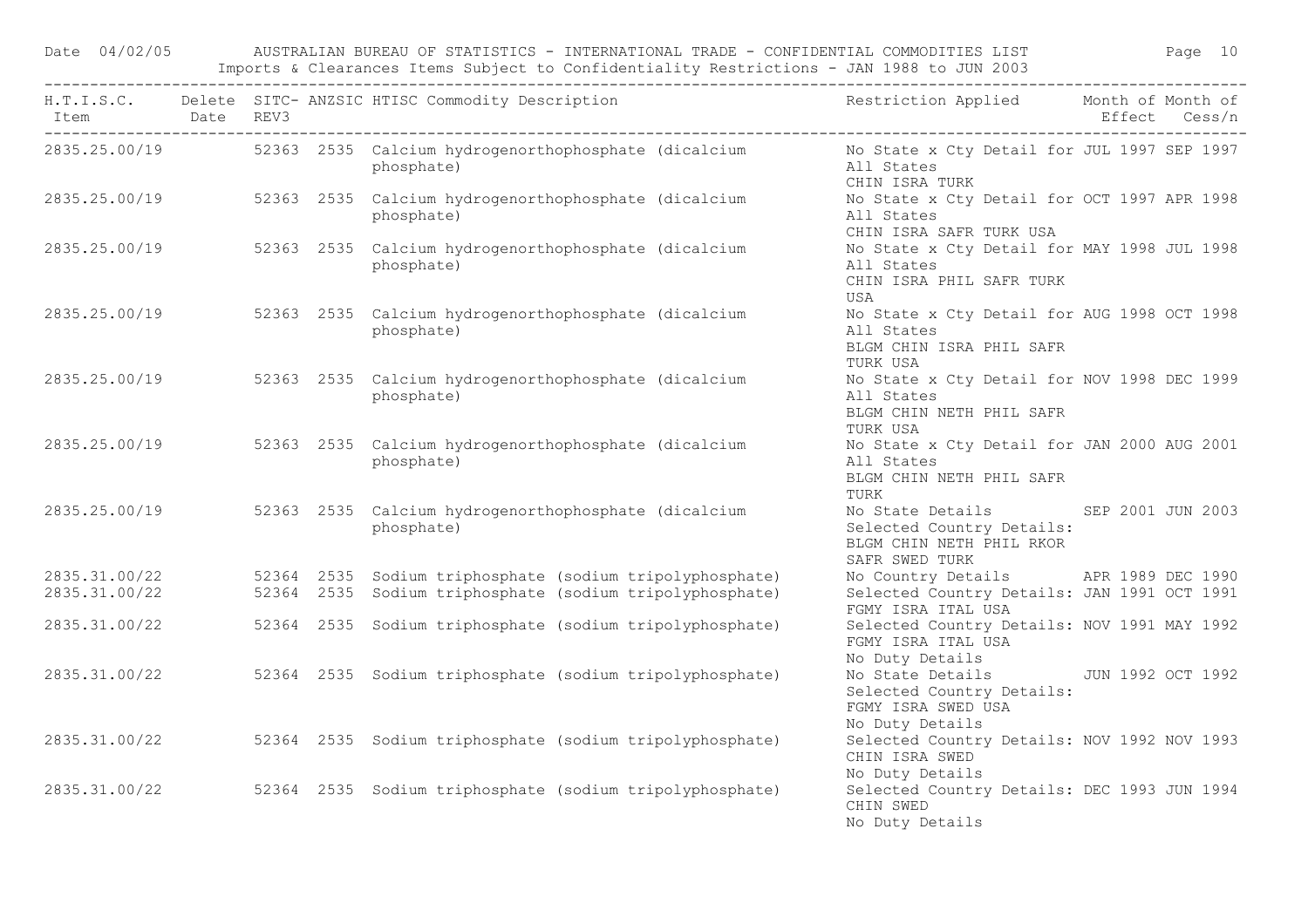| Date 04/02/05 |  |            | AUSTRALIAN BUREAU OF STATISTICS - INTERNATIONAL TRADE - CONFIDENTIAL COMMODITIES LIST STAND Page 11<br>Imports & Clearances Items Subject to Confidentiality Restrictions - JAN 1988 to JUN 2003 |                                                                                                               |  |  |
|---------------|--|------------|--------------------------------------------------------------------------------------------------------------------------------------------------------------------------------------------------|---------------------------------------------------------------------------------------------------------------|--|--|
| -------       |  |            | H.T.I.S.C. Delete SITC-ANZSIC HTISC Commodity Description and the sestriction Applied Month of Month of Month<br>Item bate REV3 between the SITC-Cess/n                                          |                                                                                                               |  |  |
|               |  |            | 2835.31.00/22 52364 2535 Sodium triphosphate (sodium tripolyphosphate)                                                                                                                           | Selected Country Details: JUL 1994 OCT 1994<br>BLGM CHIN FRAN SWED<br>No Duty Details                         |  |  |
|               |  |            | 2835.31.00/22 52364 2535 Sodium triphosphate (sodium tripolyphosphate)                                                                                                                           | No State Details MOV 1994 AUG 1995<br>Selected Country Details:<br>BLGM CHIN FRAN<br>No Duty Details          |  |  |
|               |  |            | 2835.31.00/22 52364 2535 Sodium triphosphate (sodium tripolyphosphate)                                                                                                                           | No State Details SEP 1995 AUG 1996<br>Selected Country Details:<br>BLGM CAN CHIN FRAN THAI<br>No Duty Details |  |  |
|               |  |            | 2835.31.00/22 52364 2535 Sodium triphosphate (sodium tripolyphosphate)                                                                                                                           | Selected State Details: SEP 1996 JUL 1997<br>NSW QLD SA<br>Selected Country Details:<br>BLGM CHIN ISRA        |  |  |
|               |  |            | 2835.31.00/22 52364 2535 Sodium triphosphate (sodium tripolyphosphate)                                                                                                                           | No State x Cty Detail for AUG 1997 JUL 1998<br>All States<br>BLGM CHIN FRAN ITAL                              |  |  |
|               |  |            | 2835.31.00/22 52364 2535 Sodium triphosphate (sodium tripolyphosphate)                                                                                                                           | No State x Cty Detail for AUG 1998 JAN 1999<br>All States                                                     |  |  |
|               |  |            | BLGM CHIN FRAN<br>2835.39.10/23 52365 39.10/23 52365 32365 2535 Sodium polyphosphates (excl. sodium triphosphate), No State Details<br>pyrophosphates and metaphosphates                         | No Country Details                                                                                            |  |  |
| 2835.39.10/23 |  |            | 52365 2535 Sodium polyphosphates (excl. sodium triphosphate),<br>pyrophosphates and metaphosphates                                                                                               | No Country Details OCT 1994 NOV 1994<br>No Duty Details                                                       |  |  |
| 2835.39.10/23 |  |            | 52365 2535 Sodium polyphosphates (excl. sodium triphosphate),<br>pyrophosphates and metaphosphates                                                                                               | No State Details 6 DEC 1994 AUG 1995<br>Selected Country Details:<br>CHIN THAI                                |  |  |
| 2835.39.10/23 |  | 52365 2535 | Sodium polyphosphates (excl. sodium triphosphate), No State Details SEP 1995 AUG 1996<br>pyrophosphates and metaphosphates                                                                       | Selected Country Details:<br>CHIN THAI USA<br>No Duty Details                                                 |  |  |
|               |  |            | 2835.39.10/23 52365 2535 Sodium polyphosphates (excl. sodium triphosphate), No State Details SEP 1996 JUL 1997<br>pyrophosphates and metaphosphates                                              | Selected Country Details:<br>CHIN THAI USA                                                                    |  |  |
|               |  |            | 2835.39.10/23 52365 2535 Sodium polyphosphates (excl. sodium triphosphate), No State x Cty Detail for AUG 1997 JUN 2000<br>pyrophosphates and metaphosphates                                     | All States<br>FGMY THAI                                                                                       |  |  |
| 2836.20.00/26 |  |            | 52372 2535 Disodium carbonate                                                                                                                                                                    | No Commodity Details JAN 1988 JUN 1993                                                                        |  |  |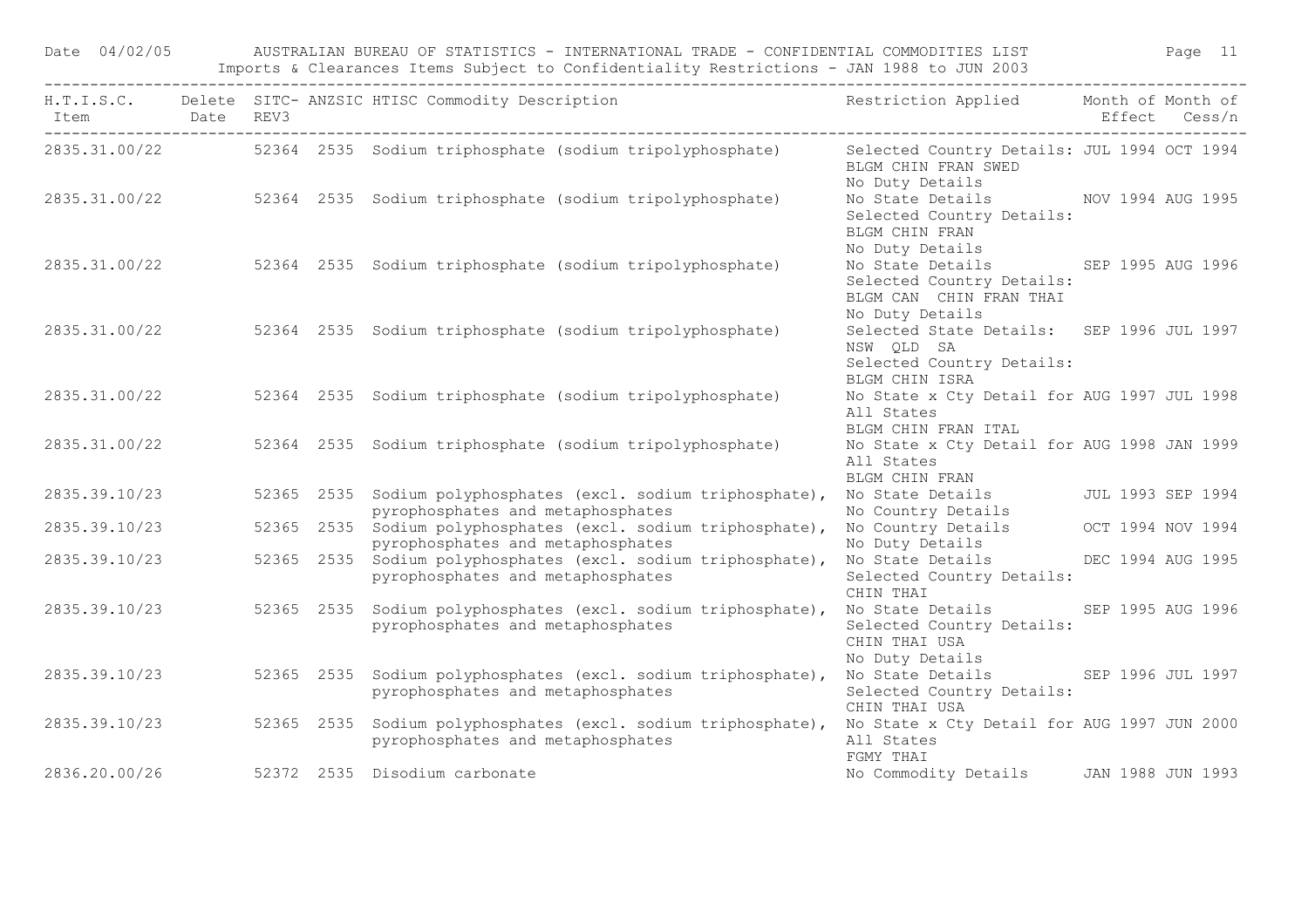Date 04/02/05 AUSTRALIAN BUREAU OF STATISTICS - INTERNATIONAL TRADE - CONFIDENTIAL COMMODITIES LIST Page 12 Imports & Clearances Items Subject to Confidentiality Restrictions - JAN 1988 to JUN 2003

| Item Date REV3 |  | H.T.I.S.C. Delete SITC-ANZSIC HTISC Commodity Description Nestriction Applied Month of Month of                        |                                                                                                                                           | Effect Cess/n |
|----------------|--|------------------------------------------------------------------------------------------------------------------------|-------------------------------------------------------------------------------------------------------------------------------------------|---------------|
|                |  | 2836.20.00/26 52372 2535 Disodium carbonate                                                                            | Broad Commodity Details JUL 1993 APR 1994<br>See Item 2899999988                                                                          |               |
|                |  | 2836.20.00/26 52372 2535 Disodium carbonate                                                                            | Broad Commodity Details NOV 1994 NOV 1994<br>See Item 2899999988                                                                          |               |
|                |  | 2836.20.00/26  52372  2535  Disodium carbonate<br>2836.20.00/26  52372  2535  Disodium carbonate                       | No Commodity Details AUG 1995 OCT 1995<br>No State x Cty Detail for MAY 2001 FEB 2003<br>All States                                       |               |
|                |  | 2836.30.00/27 52373 2535 Sodium hydrogencarbonate (sodium bicarbonate)                                                 | CHIN SING USA<br>No Duty Details<br>No State x Cty Detail for AUG 1998 AUG 1999<br>All States                                             |               |
|                |  | 2836.91.00/02 52379 2535 Lithium carbonates<br>2837.11.00/06 20020630 52381 2535 Cyanides and cyanide oxides of sodium | FGMY UK USA<br>No Commodity Details MAR 2000 MAR 2002<br>Selected Country Details: JUL 1991 OCT 1991<br>BRAZ FGMY TAIW                    |               |
|                |  | 2837.11.00/06 20020630 52381 2535 Cyanides and cyanide oxides of sodium                                                | Selected Country Details: NOV 1991 MAR 1992<br>TAIW FGMY<br>No Duty Details                                                               |               |
|                |  | 2837.11.00/06 20020630 52381 2535 Cyanides and cyanide oxides of sodium                                                | No State Details APR 1992 JUN 1993<br>Selected Country Details:<br>FGMY TAIW USA                                                          |               |
|                |  | 2837.11.00/06 20020630 52381 2535 Cyanides and cyanide oxides of sodium                                                | No Duty Details<br>No State Details JUL 1993 AUG 1993<br>Selected Country Details:<br>FGMY TAIW USA                                       |               |
|                |  | 2837.11.00/06 20020630 52381 2535 Cyanides and cyanide oxides of sodium                                                | No State Details SEP 1993 SEP 1993<br>Selected Country Details:<br>FGMY TAIW USA                                                          |               |
|                |  | 2837.11.00/06 20020630 52381 2535 Cyanides and cyanide oxides of sodium                                                | No Duty Details<br>Selected State Details: OCT 1993 JUN 1994<br>VIC QLD SA WA TAS<br>NT ACT<br>Selected Country Details:<br>FGMY TAIW USA |               |
|                |  | 2837.11.00/06 20020630 52381 2535 Cyanides and cyanide oxides of sodium                                                | No Duty Details<br>Selected Country Details: JUL 1994 APR 1995<br>FGMY TAIW USA                                                           |               |
|                |  | 2837.11.00/06 20020630 52381 2535 Cyanides and cyanide oxides of sodium                                                | Selected Country Details: MAY 1997 OCT 1997<br>FGMY RKOR                                                                                  |               |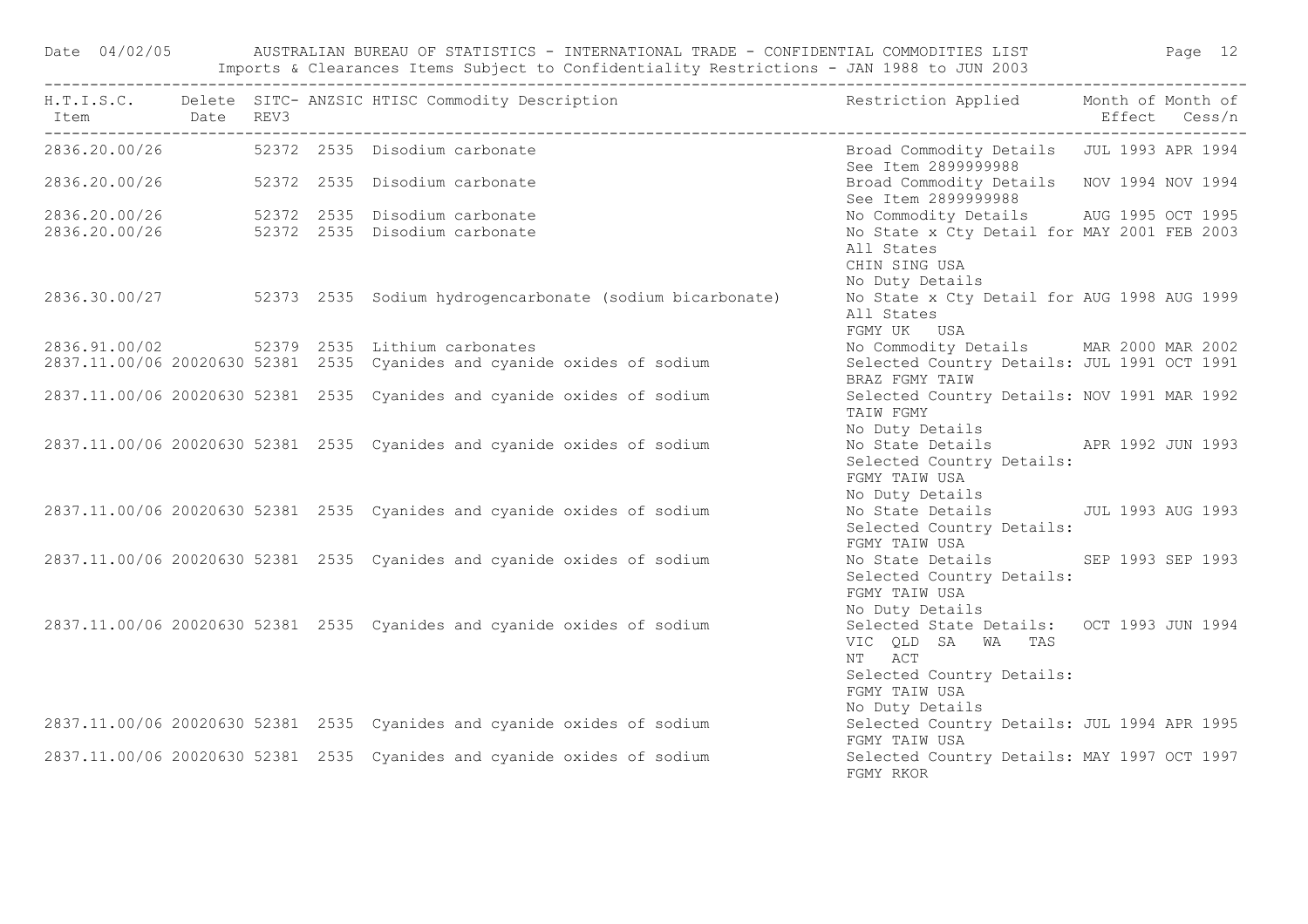| Date 04/02/05            |  |                                                                                                                          |  | AUSTRALIAN BUREAU OF STATISTICS - INTERNATIONAL TRADE - CONFIDENTIAL COMMODITIES LIST THE Rage 13<br>Imports & Clearances Items Subject to Confidentiality Restrictions - JAN 1988 to JUN 2003 |               |
|--------------------------|--|--------------------------------------------------------------------------------------------------------------------------|--|------------------------------------------------------------------------------------------------------------------------------------------------------------------------------------------------|---------------|
| Item Date REV3           |  |                                                                                                                          |  | H.T.I.S.C. Delete SITC-ANZSIC HTISC Commodity Description Nestriction Applied Month of Month of                                                                                                | Effect Cess/n |
|                          |  |                                                                                                                          |  | 2837.11.00/06 20020630 52381 2535 Cyanides and cyanide oxides of sodium No State x Cty Detail for NOV 1997 DEC 1999<br>All States<br>FGMY RKOR USA                                             |               |
|                          |  | 2837.11.00/06 20020630 52381 2535 Cyanides and cyanide oxides of sodium<br>2839.11.00/10 52383 2535 Sodium metasilicates |  | No Commodity Details JAN 2000 MAR 2003<br>Selected Country Details: SEP 1989 JAN 1991<br>SWED NETH USA ITAL                                                                                    |               |
|                          |  | 2839.11.00/10 52383 2535 Sodium metasilicates                                                                            |  |                                                                                                                                                                                                |               |
|                          |  | 2839.11.00/10 52383 2535 Sodium metasilicates                                                                            |  | No Country Details<br>No State Details<br>NOV 1992 NOV 1993<br>No Country Details                                                                                                              |               |
|                          |  | 2839.11.00/10 52383 2535 Sodium metasilicates                                                                            |  | No State Details DEC 1993 OCT 1994<br>Selected Country Details:<br>SWED USA                                                                                                                    |               |
|                          |  | 2841.30.00/20 52431 2535 Sodium dichromate                                                                               |  | No Country Details JAN 1988 FEB 1989                                                                                                                                                           |               |
|                          |  | 2841.30.00/20 52431 2535 Sodium dichromate                                                                               |  | No State Details MAY 1990 JUN 2000                                                                                                                                                             |               |
|                          |  |                                                                                                                          |  | No Country Details                                                                                                                                                                             |               |
| 2847.00.00/14            |  | 52491 2535 Hydrogen peroxide, solidified or not solidified<br>with urea                                                  |  | No Commodity Details SEP 1988 APR 1989                                                                                                                                                         |               |
| 2847.00.00/14            |  | 52491 2535 Hydrogen peroxide, solidified or not solidified<br>with urea                                                  |  | No State Details OCT 1993 NOV 1993<br>Selected Country Details:<br>NZ TAIW                                                                                                                     |               |
| 2847.00.00/14 52491 2535 |  | Hydrogen peroxide, solidified or not solidified<br>with urea                                                             |  | No State Details DEC 1993 AUG 1995<br>No Country Details<br>No Duty Details                                                                                                                    |               |
| 2847.00.00/14            |  | 52491 2535 Hydrogen peroxide, solidified or not solidified<br>with urea                                                  |  | No State Details SEP 1995 OCT 1995                                                                                                                                                             |               |
| 2847.00.00/14            |  | 52491 2535 Hydrogen peroxide, solidified or not solidified<br>with urea                                                  |  | No State Details MOV 1995 AUG 1996<br>Selected Country Details:<br>BLGM INIA NZ THAI UK<br>No Duty Details                                                                                     |               |
|                          |  | 2847.00.00/14 52491 2535 Hydrogen peroxide, solidified or not solidified<br>with urea                                    |  | No State Details SEP 1996 JAN 1997<br>No Country Details                                                                                                                                       |               |
|                          |  | 2847.00.00/14 52491 2535 Hydrogen peroxide, solidified or not solidified<br>with urea                                    |  | No State x Cty Detail for AUG 1999 JUN 2000<br>NSW VIC<br>ITAL NZ RKOR SPAI                                                                                                                    |               |
|                          |  | 2847.00.00/14 52491 2535 Hydrogen peroxide, solidified or not solidified<br>with urea                                    |  | Selected State Details: JUL 2000 SEP 2002<br>NSW VIC<br>Selected Country Details:<br>INIA NZ RKOR SPAI                                                                                         |               |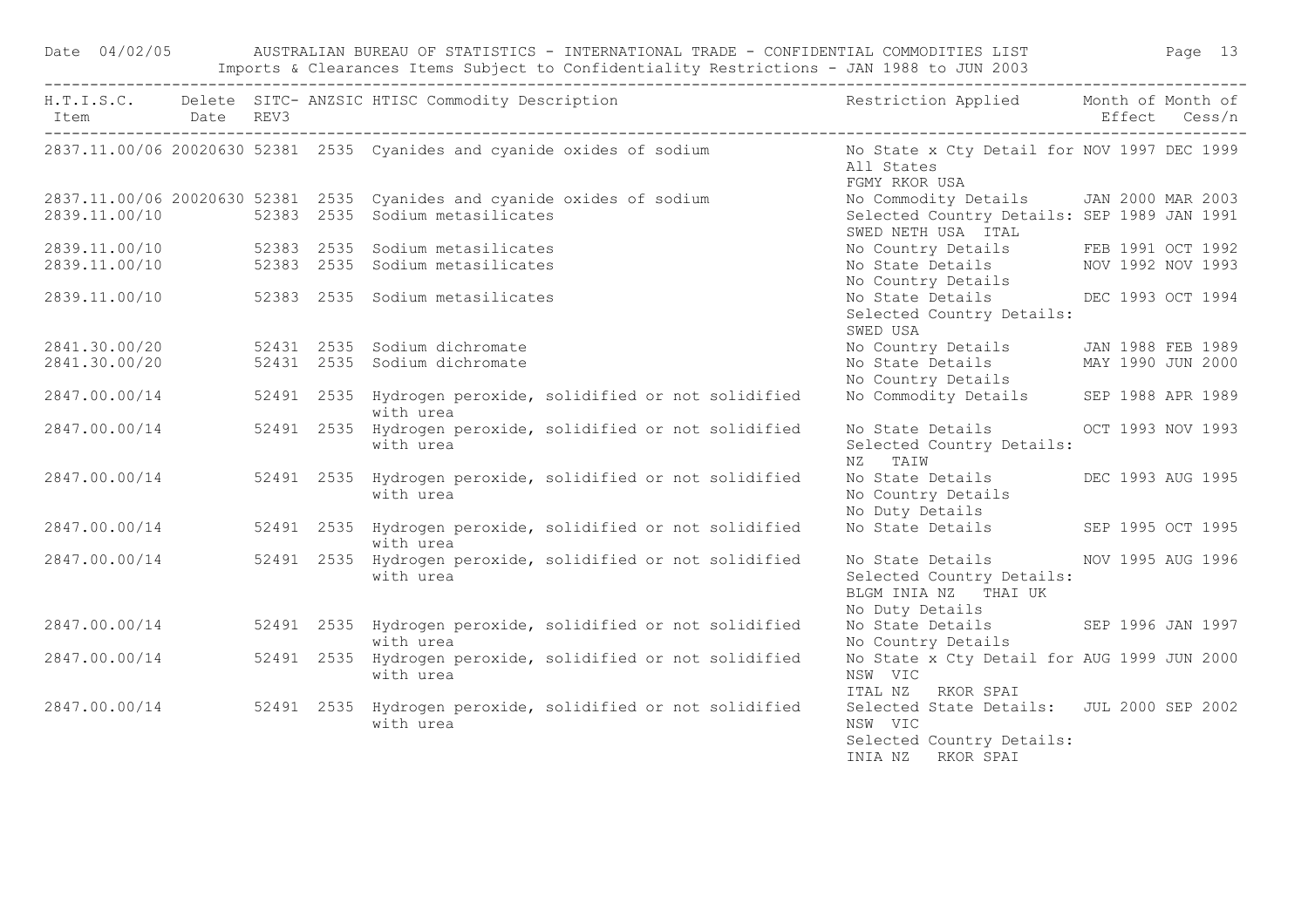Date 04/02/05 AUSTRALIAN BUREAU OF STATISTICS - INTERNATIONAL TRADE - CONFIDENTIAL COMMODITIES LIST Page 14 Imports & Clearances Items Subject to Confidentiality Restrictions - JAN 1988 to JUN 2003

| Item                              | Date REV3 |            | H.T.I.S.C. Delete SITC-ANZSIC HTISC Commodity Description and the sestriction Applied Month of Month of                                                                                                                                                                       |                                                                    |                          | Effect Cess/n     |
|-----------------------------------|-----------|------------|-------------------------------------------------------------------------------------------------------------------------------------------------------------------------------------------------------------------------------------------------------------------------------|--------------------------------------------------------------------|--------------------------|-------------------|
|                                   |           |            | 2847.00.00/14 52491 2535 Hydrogen peroxide, solidified or not solidified<br>with urea                                                                                                                                                                                         | No State Details<br>No Country Details                             | OCT 2002 OCT 2003        |                   |
|                                   |           |            | 2899.99.99/88 19941231 52099 2535 Sum of HS Ch 28 codes confidentialised with Broad<br>modity Details<br>Com<br>restrictions                                                                                                                                                  | No State Details<br>No Country Details<br>No Duty Details          |                          | JUL 1993 DEC 1994 |
|                                   |           |            | 2901.22.00/03 51112 2534 Unsaturated propene (propylene) acyclic<br>hydrocarbons                                                                                                                                                                                              | No Quantity Details<br>No State Details<br>No Country Details      | SEP 1996 JUL 1998        |                   |
| 2901.24.00/05                     |           |            | 51113 2534 Unsaturated buta-1, 3-diene and isoprene acyclic<br>hydrocarbons                                                                                                                                                                                                   | No Commodity Details                                               | JAN 1988 JUN 1991        |                   |
| 2901.24.00/05                     |           | 51113 2534 | Unsaturated buta-1, 3-diene and isoprene acyclic<br>hydrocarbons                                                                                                                                                                                                              | Broad Commodity Details<br>See Item 2999888899                     | <b>JUL 1991 APR 2001</b> |                   |
| 2902.20.00/09 20000309 51122 2534 |           |            | Benzene cyclic hydrocarbons                                                                                                                                                                                                                                                   | No Quantity Details<br>No Country Details                          | JAN 1988 DEC 1994        |                   |
|                                   |           |            | 2902.20.00/09 20000309 51122 2534 Benzene cyclic hydrocarbons                                                                                                                                                                                                                 | Broad Commodity Details<br>See Item 2999888899                     | JAN 1995 MAR 2001        |                   |
| 2902.20.90/21                     |           | 51122 2534 | Benzene cyclic hydrocarbons, (excl. in packages<br>not exceeding 210L, for use otherwise than as a<br>fuel)                                                                                                                                                                   | Broad Commodity Details<br>See Item 2999888899                     | APR 2001                 |                   |
| 2902.50.00/15                     |           |            | 51125 2534 Styrene cyclic hydrocarbons                                                                                                                                                                                                                                        | Broad Commodity Details<br>See Item 2999888899                     | OCT 1999 JUN 2000        |                   |
| 2902.70.00/17                     |           |            | 51127 2534 Cumene cyclic hydrocarbons                                                                                                                                                                                                                                         | No Commodity Details                                               | DEC 1988 JUN 1991        |                   |
| 2902.70.00/17                     |           |            | 51127 2534 Cumene cyclic hydrocarbons                                                                                                                                                                                                                                         | Broad Commodity Details<br>See Item 2999888899                     | JUL 1991 JUN 1992        |                   |
|                                   |           |            | 2903.19.00/26 19990630 51136 2534 Saturated chlorinated deriv of acyclic<br>hydrocarbons (excl. chloromethane, chloroethane,<br>dichloromethane, chloroform, carbon tetrachloride,<br>1,2-dichloroethane, 1-2-dichloropropane and<br>dichlorobutanes and 1,1-trichloroethane) | Selected Country Details: JAN 1988 JUL 1988<br>ISRA FGMY FRAN SPAI |                          |                   |
| 2903.21.00/27                     |           |            | 51131 2534 Unsaturated vinyl chloride (chloroethylene)                                                                                                                                                                                                                        | No Quantity Details<br>No State Details<br>No Country Details      |                          | JAN 1988 DEC 1997 |
| 2903.21.00/27                     |           |            | 51131 2534 Unsaturated vinyl chloride (chloroethylene)                                                                                                                                                                                                                        | No Commodity Details                                               | JAN 1998 JUN 1999        |                   |
| 2903.21.00/27                     |           |            | 51131 2534 Unsaturated vinyl chloride (chloroethylene)                                                                                                                                                                                                                        | Broad Commodity Details<br>See Item 2999888899                     | <b>JUL 1999</b>          |                   |
| 2903.23.00/29                     |           | 51133 2534 | Unsaturated tetrachloroethylene<br>(perchloroethylene)                                                                                                                                                                                                                        | No State Details<br>No Country Details                             |                          | JUL 2002 OCT 2003 |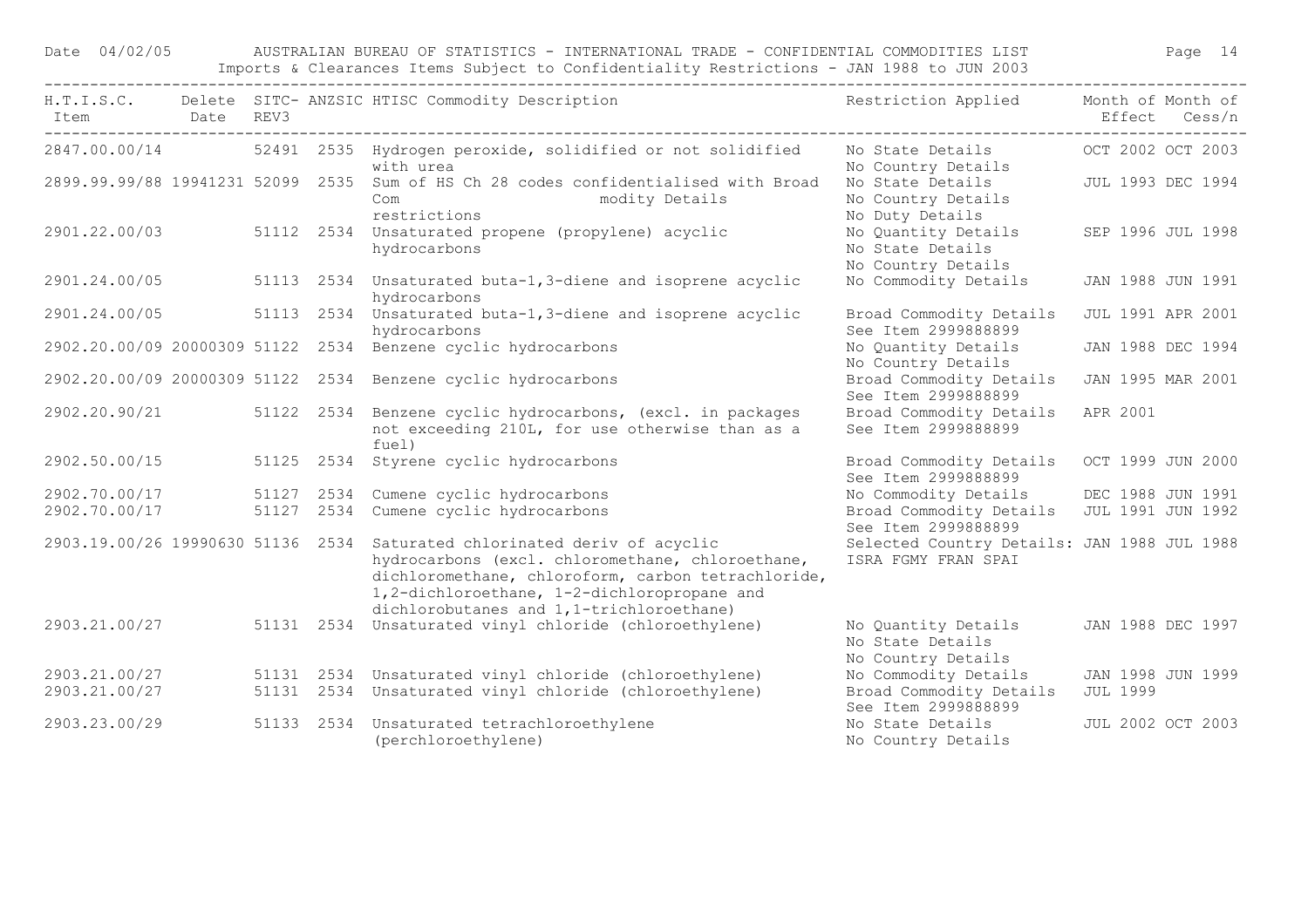## Date 04/02/05 AUSTRALIAN BUREAU OF STATISTICS - INTERNATIONAL TRADE - CONFIDENTIAL COMMODITIES LIST Page 15 Imports & Clearances Items Subject to Confidentiality Restrictions - JAN 1988 to JUN 2003

| Item Date REV3                              |  | H.T.I.S.C. Delete SITC- ANZSIC HTISC Commodity Description                                                                                          | Restriction Applied Month of Month of                              |                   | Effect Cess/n |
|---------------------------------------------|--|-----------------------------------------------------------------------------------------------------------------------------------------------------|--------------------------------------------------------------------|-------------------|---------------|
|                                             |  | 2903.30.00/01 19961231 51137 2534 Fluorinated, brominated or iodinated derivatives<br>of acyclic hydrocarbons                                       | Selected Country Details: JAN 1988 DEC 1989<br>ISRA FGMY FRAN SPAI |                   |               |
|                                             |  | 2903.30.00/01 19961231 51137 2534 Fluorinated, brominated or iodinated derivatives<br>of acyclic hydrocarbons                                       | No Country Details JAN 1990 JAN 1992                               |                   |               |
|                                             |  | 2903.30.00/67 51137 2534 1,1,1,2-tetrafluoroethane (HFC 134a) (CAS<br>$811 - 97 - 2$                                                                | No State Details<br>No Country Details                             | JAN 1998 OCT 2003 |               |
|                                             |  | 2903.40.10/02 19881231 51138 2534 Halogenated chlorofluorinated derivatives of<br>acyclic hydrocarbons containing two or more<br>different halogens | No Commodity Details                                               | JAN 1988 MAY 1988 |               |
| 2903.40.10/02 19881231 51138 2534           |  | Halogenated chlorofluorinated derivatives of<br>acyclic hydrocarbons containing two or more<br>different halogens                                   | No State Details<br>No Country Details<br>No Duty Details          | JUN 1988 FEB 1991 |               |
| 2903.40.10/36 19960630 51138 2534           |  | Dichlorodifluoromethane (CFC-12)                                                                                                                    | No Commodity Details                                               | MAY 1991 JUN 1991 |               |
|                                             |  | 2903.40.10/36 19960630 51138 2534 Dichlorodifluoromethane (CFC-12)                                                                                  | Broad Commodity Details<br>See Item 2999888899                     | JUL 1991 MAY 1994 |               |
|                                             |  | 2903.40.10/36 19960630 51138 2534 Dichlorodifluoromethane (CFC-12)                                                                                  | No State Details<br>No Country Details                             | JUN 1994 DEC 1995 |               |
|                                             |  | 2903.40.10/37 19960630 51138 2534 Trichlorotrifluoroethane (CFC-113)                                                                                | No Country Details                                                 | JAN 1989 JUN 1992 |               |
|                                             |  | 2903.40.10/37 19960630 51138 2534 Trichlorotrifluoroethane (CFC-113)                                                                                | No Quantity Details                                                | JUL 1992 AUG 1993 |               |
| 2903.40.10/39 19960630 51138 2534           |  | (Mono) chloropentafluoroethane (CFC 115)                                                                                                            | No Country Details                                                 | APR 1989 APR 1989 |               |
| 2903.40.10/40 19960630 51138 2534           |  | Chlorodifluoromethane (HCFC 22)                                                                                                                     | No Commodity Details                                               | JAN 1989 JUN 1991 |               |
| 2903.40.10/40 19960630 51138 2534           |  | Chlorodifluoromethane (HCFC 22)                                                                                                                     | Broad Commodity Details<br>See Item 2999888899                     | JUL 1991 MAR 1994 |               |
|                                             |  | 2903.40.10/40 19960630 51138 2534 Chlorodifluoromethane (HCFC 22)                                                                                   | No State Details<br>No Country Details                             | APR 1994 DEC 1995 |               |
|                                             |  | 2903.40.10/40 19960630 51138 2534 Chlorodifluoromethane (HCFC 22)                                                                                   | No Quantity Details<br>No State Details<br>No Country Details      | JAN 1996 JUN 1996 |               |
| 2903.40.10/41 19901231 51138 2534 Freon 502 |  |                                                                                                                                                     | No Country Details                                                 | JAN 1989 FEB 1991 |               |
| 2903.49.10/62                               |  | 51138 2534 Chlorodifluoromethane                                                                                                                    | No Quantity Details<br>No State Details<br>No Country Details      | JUL 1996 MAY 1997 |               |
| 2903.59.00/05                               |  | 51139 2534 Halogenated derivatives of cyclanic, cyclenic or<br>cycloterpenic hydrocarbons (excl.<br>$1, 2, 3, 4, 5, 6$ -hexachlorocyclohexane)      | Selected Country Details: JAN 1988 JUL 1988<br>ISRA FGMY FRAN SPAI |                   |               |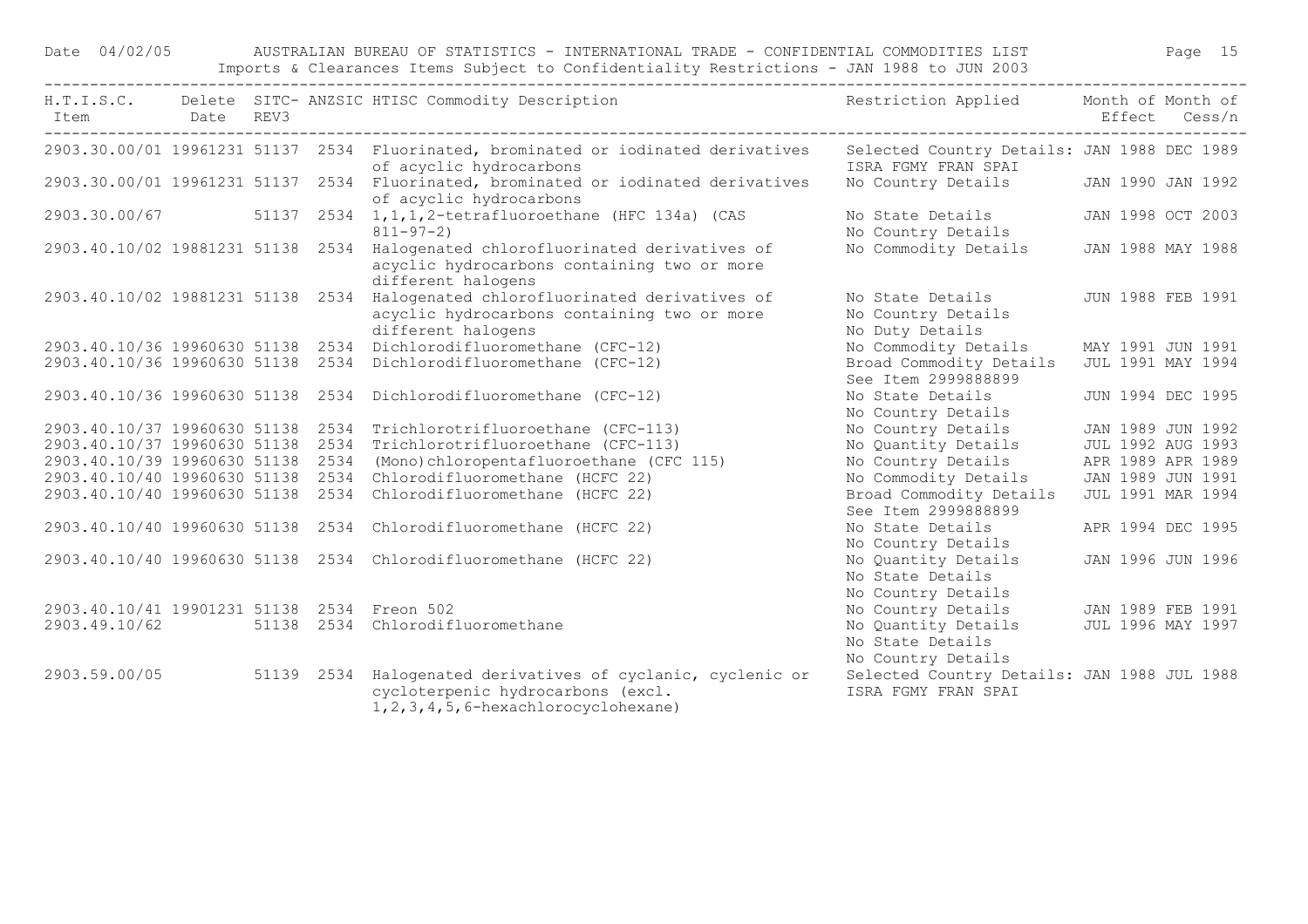| Date 04/02/05            |  | AUSTRALIAN BUREAU OF STATISTICS - INTERNATIONAL TRADE - CONFIDENTIAL COMMODITIES LIST<br>Imports & Clearances Items Subject to Confidentiality Restrictions - JAN 1988 to JUN 2003 |                                                                                                |                                                                                                       |               |  |  |  |  |
|--------------------------|--|------------------------------------------------------------------------------------------------------------------------------------------------------------------------------------|------------------------------------------------------------------------------------------------|-------------------------------------------------------------------------------------------------------|---------------|--|--|--|--|
| Item Date REV3           |  |                                                                                                                                                                                    | H.T.I.S.C. Delete SITC- ANZSIC HTISC Commodity Description                                     | Restriction Applied Month of Month of                                                                 | Effect Cess/n |  |  |  |  |
|                          |  |                                                                                                                                                                                    | 2903.61.00/06 51139 2534 Halogenated chlorobenzene, o-dichlorobenzene and<br>p-dichlorobenzene | No Commodity Details JAN 1988 JUN 1991                                                                |               |  |  |  |  |
|                          |  |                                                                                                                                                                                    | 2903.61.00/06 51139 2534 Halogenated chlorobenzene, o-dichlorobenzene and<br>p-dichlorobenzene | Broad Commodity Details JUL 1991<br>See Item 2999888899                                               |               |  |  |  |  |
|                          |  |                                                                                                                                                                                    | $2905.31.00/25$ 51221 2534 Ethylene glycol (ethanediol)                                        | No State Details NOV 2000 FEB 2003<br>Selected Country Details:<br>PAKI PSIA SAUD TAIW UAEM<br>USA    |               |  |  |  |  |
| 2905.32.00/26            |  |                                                                                                                                                                                    | 51229 2534 Propylene glycol (propane-1,2-diol)                                                 | Selected Country Details: AUG 1995 JUL 1996<br>MEXI SPAI                                              |               |  |  |  |  |
| 2905.32.00/26            |  |                                                                                                                                                                                    | 51229 2534 Propylene glycol (propane-1,2-diol)                                                 | No Country Details AUG 1996 JUN 1997                                                                  |               |  |  |  |  |
| 2905.32.00/26            |  |                                                                                                                                                                                    | 51229 2534 Propylene glycol (propane-1,2-diol)                                                 | Selected Country Details: JUL 1997 SEP 1997<br>JAP MEXI SPAI USA                                      |               |  |  |  |  |
|                          |  |                                                                                                                                                                                    | 2905.32.00/26 51229 2534 Propylene glycol (propane-1,2-diol)                                   | No State x Cty Detail for OCT 1997 JUL 1999<br>All States<br>JAP MEXI SING SPAI USA                   |               |  |  |  |  |
|                          |  |                                                                                                                                                                                    | 2905.32.00/26 51229 2534 Propylene glycol (propane-1,2-diol)                                   | No State x Cty Detail for AUG 1999 MAR 2003<br>All States<br>JAP SING USA                             |               |  |  |  |  |
| 2905.32.00/26            |  |                                                                                                                                                                                    | 51229 2534 Propylene glycol (propane-1,2-diol)                                                 | No State Details APR 2003 OCT 2003<br>Selected Country Details:<br>JAP SING USA INIA                  |               |  |  |  |  |
| 2907.11.00/08            |  |                                                                                                                                                                                    | 51241 2534 Phenol (hydroxybenzene) and its salts                                               | Broad Commodity Details MAY 1994 DEC 1994<br>See Item 2999888899                                      |               |  |  |  |  |
| 2909.41.00/26            |  |                                                                                                                                                                                    | 51617 2534 2,2'-Oxydiethanol (diethylene glycol, digol)                                        | No Country Details JAN 1988 MAY 1989                                                                  |               |  |  |  |  |
| 2909.41.00/26            |  |                                                                                                                                                                                    | 51617 2534 2,2'-Oxydiethanol (diethylene glycol, digol)                                        | Broad Commodity Details NOV 2000 SEP 2002<br>See Item 2999888899                                      |               |  |  |  |  |
|                          |  |                                                                                                                                                                                    | 2909.43.00/28 19990630 51617 2534 Monobutyl ethers of ethylene glycol                          |                                                                                                       |               |  |  |  |  |
|                          |  |                                                                                                                                                                                    | 2909.43.00/47 51617 2534 Monobutyl ethers of ethylene glycol or of<br>diethylene glycol        | No Country Details<br>No State Details<br>No State Details<br>UUL 1999 DEC 1999<br>No Country Details |               |  |  |  |  |
| 2909.43.00/47 51617 2534 |  |                                                                                                                                                                                    | Monobutyl ethers of ethylene glycol or of<br>diethylene glycol                                 | No State x Cty Detail for JAN 2000 APR 2000<br>All States<br>BRAZ SING TAIW                           |               |  |  |  |  |
|                          |  |                                                                                                                                                                                    | 2909.43.00/47 51617 2534 Monobutyl ethers of ethylene glycol or of<br>diethylene glycol        | No State Details MAY 2000 APR 2002<br>Selected Country Details:<br>BRAZ SING TAIW USA                 |               |  |  |  |  |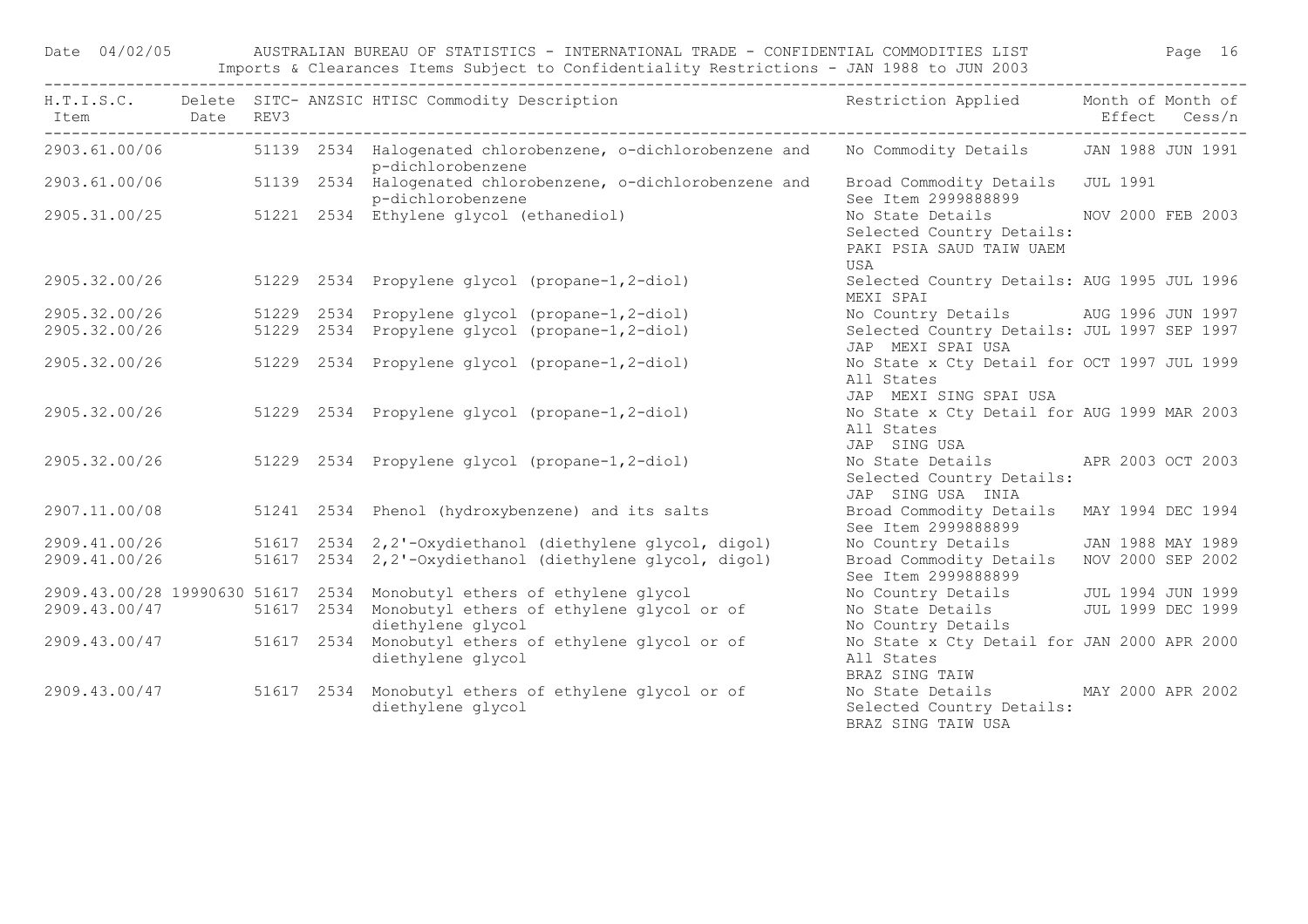Date 04/02/05 AUSTRALIAN BUREAU OF STATISTICS - INTERNATIONAL TRADE - CONFIDENTIAL COMMODITIES LIST Page 17 Imports & Clearances Items Subject to Confidentiality Restrictions - JAN 1988 to JUN 2003

| Item          | Date REV3 |  | H.T.I.S.C. Delete SITC- ANZSIC HTISC Commodity Description                                                                                                                                         | Restriction Applied Month of Month of                                                               | Effect Cess/n     |  |
|---------------|-----------|--|----------------------------------------------------------------------------------------------------------------------------------------------------------------------------------------------------|-----------------------------------------------------------------------------------------------------|-------------------|--|
| 2909.43.00/47 |           |  | 51617 2534 Monobutyl ethers of ethylene glycol or of<br>diethylene glycol                                                                                                                          | Broad Commodity Details MAY 2002 AUG 2002<br>See Item 2999888899                                    |                   |  |
| 2909.43.00/47 |           |  | 51617 2534 Monobutyl ethers of ethylene glycol or of<br>diethylene glycol                                                                                                                          | No Value Details                                                                                    | SEP 2002          |  |
| 2909.60.10/36 |           |  | 51617 2534 Ethylene oxide derivatives, di-t-butyl peroxide,<br>ethyl methyl ketone peroxide and t-butyl<br>hydroperoxide and their halogenated, sulphonated,<br>nitrated or nitrosated derivatives | No State Details<br>No Country Details                                                              | JUL 1996 MAY 1997 |  |
| 2909.60.10/36 |           |  | 51617 2534 Ethylene oxide derivatives, di-t-butyl peroxide,<br>ethyl methyl ketone peroxide and t-butyl<br>hydroperoxide and their halogenated, sulphonated,<br>nitrated or nitrosated derivatives | No State x Cty Detail for JUN 1997 JUN 1998<br>NSW VIC<br>JAP NETH SWED USA                         |                   |  |
| 2909.60.10/36 |           |  | 51617 2534 Ethylene oxide derivatives, di-t-butyl peroxide,<br>ethyl methyl ketone peroxide and t-butyl<br>hydroperoxide and their halogenated, sulphonated,<br>nitrated or nitrosated derivatives | No State x Cty Detail for JUL 1998 JUL 2000<br>NSW VIC<br>BLGM FGMY NETH SWED                       |                   |  |
| 2909.60.10/36 |           |  | 51617 2534 Ethylene oxide derivatives, di-t-butyl peroxide,<br>ethyl methyl ketone peroxide and t-butyl<br>hydroperoxide and their halogenated, sulphonated,<br>nitrated or nitrosated derivatives | Selected State Details: AUG 2000 SEP 2002<br>NSW VIC<br>Selected Country Details:<br>FGMY NETH SWED |                   |  |
| 2909.60.10/36 |           |  | 51617 2534 Ethylene oxide derivatives, di-t-butyl peroxide,<br>ethyl methyl ketone peroxide and t-butyl<br>hydroperoxide and their halogenated, sulphonated,<br>nitrated or nitrosated derivatives | No State Details<br>Selected Country Details:<br>FGMY NETH SWED CHIN                                | OCT 2002 OCT 2003 |  |
| 2910.20.00/02 |           |  | 51614 2534 Methyloxirane (propylene oxide)                                                                                                                                                         | No Commodity Details                                                                                | JAN 1988 JUN 1991 |  |
| 2910.20.00/02 |           |  | 51614 2534 Methyloxirane (propylene oxide)                                                                                                                                                         | Broad Commodity Details<br>See Item 2999888899                                                      | <b>JUL 1991</b>   |  |
| 2914.13.00/36 |           |  | 51625 2534 4-Methylpentan-2-one (methyl isobutyl ketone)                                                                                                                                           | Broad Commodity Details<br>See Item 2999888899                                                      | SEP 2000 SEP 2002 |  |
| 2914.40.10/58 |           |  | 51629  2534  4-Hydroxy-4-methylpentan-2-one (diacetone alcohol)                                                                                                                                    | No State Details<br>No Country Details                                                              | JUL 1996 JUN 2000 |  |
| 2914.40.10/58 |           |  | 51629 2534 4-Hydroxy-4-methylpentan-2-one (diacetone alcohol)                                                                                                                                      | Broad Commodity Details<br>See Item 2999888899                                                      | SEP 2000 SEP 2002 |  |
| 2914.40.10/58 |           |  | 51629 2534 4-Hydroxy-4-methylpentan-2-one (diacetone alcohol)                                                                                                                                      | No State Details<br>No Country Details                                                              | OCT 2002 OCT 2003 |  |
|               |           |  | 2914.41.00/50 19960630 51629 2534 4-Hydroxy-4-methylpentan-2-one (diacetone alcohol)                                                                                                               | No State Details<br>No Country Details                                                              | MAR 1996 JUN 1996 |  |
| 2914.61.00/37 |           |  | 51629 2534 Anthraquinone                                                                                                                                                                           | Broad Commodity Details<br>See Item 2999888899                                                      | MAY 1994 FEB 1996 |  |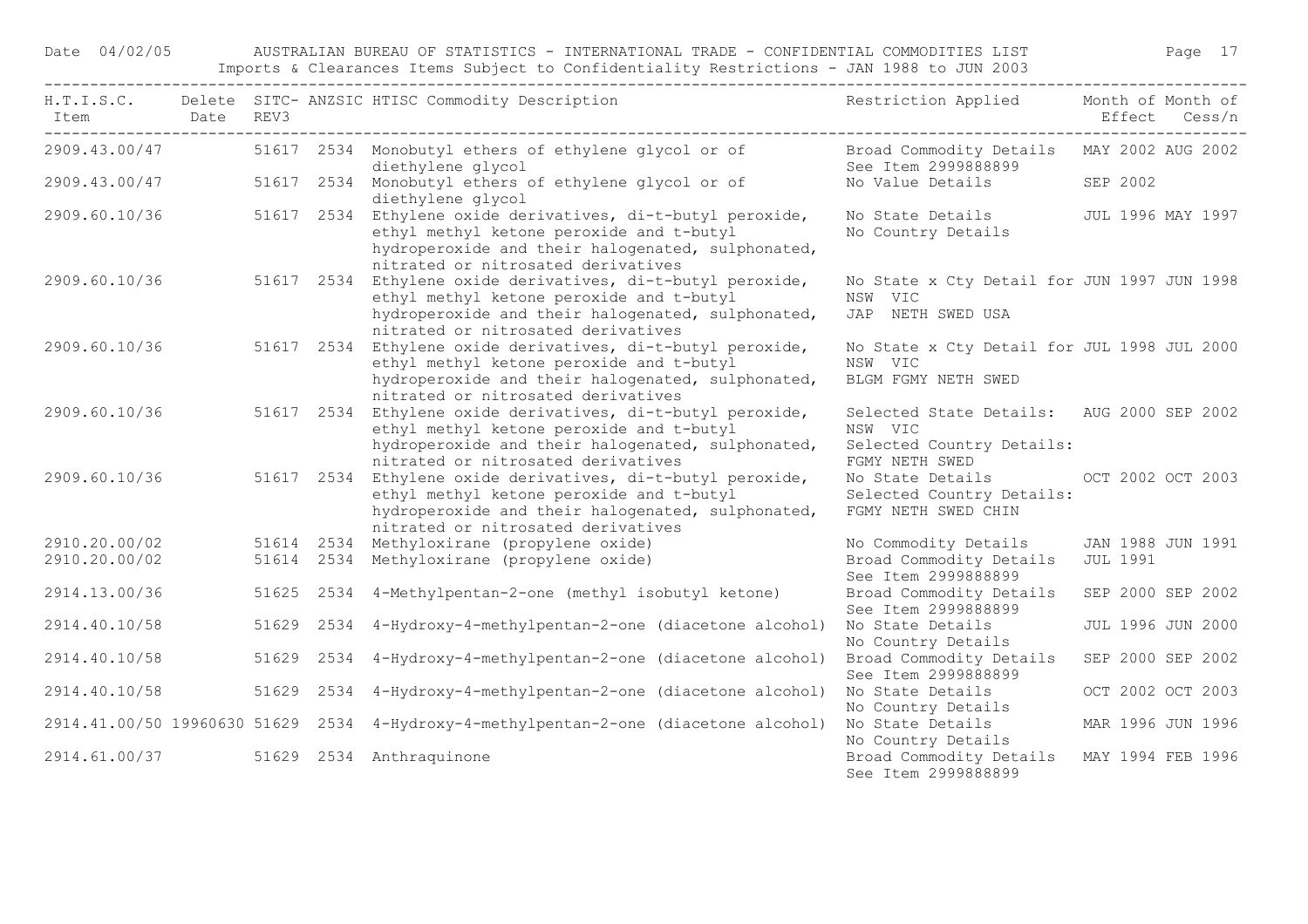Date 04/02/05 AUSTRALIAN BUREAU OF STATISTICS - INTERNATIONAL TRADE - CONFIDENTIAL COMMODITIES LIST Page 18 Imports & Clearances Items Subject to Confidentiality Restrictions - JAN 1988 to JUN 2003

| Item Date REV3                                                               |  | H.T.I.S.C. Delete SITC-ANZSIC HTISC Commodity Description Nestriction Applied Month of Month of |                                                                                                                     | Effect Cess/n     |
|------------------------------------------------------------------------------|--|-------------------------------------------------------------------------------------------------|---------------------------------------------------------------------------------------------------------------------|-------------------|
| 2915.21.00/04 51371 2534 Acetic acid<br>2915.21.00/04 51371 2534 Acetic acid |  |                                                                                                 | No Country Details<br>No Duty Details                                                                               |                   |
| 2915.21.00/04 51371 2534 Acetic acid                                         |  |                                                                                                 | No State Details SEP 1996 OCT 2003<br>No Country Details                                                            |                   |
| 2916.12.00/22                                                                |  | 51379 2534 Butyl acrylate                                                                       | No State Details<br>No Country Details                                                                              | JUN 1990 SEP 2000 |
| 2916.12.00/22                                                                |  | 51379 2534 Butyl acrylate                                                                       | Broad Commodity Details OCT 2000<br>See Item 2999888899                                                             |                   |
| 2916.12.00/23                                                                |  | 51379 2534 Ethyl acrylate                                                                       | No State Details<br>No Country Details                                                                              | JUN 1990 MAR 1993 |
| 2916.14.00/27                                                                |  | 51373 2534 Methyl methacrylate                                                                  | No State Details<br>No Country Details                                                                              | JUN 1990 SEP 2000 |
| 2916.14.00/27                                                                |  | 51373 2534 Methyl methacrylate                                                                  | Broad Commodity Details OCT 2000 SEP 2004<br>See Item 2999888899                                                    |                   |
| 2917.12.00/08<br>2917.12.00/08                                               |  | 51389 2534 Adipic acid and its salts<br>51389 2534 Adipic acid and its salts                    | No Country Details MAR 1989 JAN 1992<br>No Quantity Details FEB 1992 OCT 1994                                       |                   |
| 2917.12.00/08                                                                |  | 51389 2534 Adipic acid and its salts                                                            | No Country Details<br>No State Details MOV 1994 SEP 1996<br>No Country Details                                      |                   |
| 2917.12.00/08<br>2917.12.00/08                                               |  | 51389 2534 Adipic acid and its salts<br>51389 2534 Adipic acid and its salts                    | No Quantity Details OCT 1996 MAR 1997<br>No State x Cty Detail for APR 1997 JUN 1997<br>All States<br>FGMY ITAL USA |                   |
|                                                                              |  | 2917.12.00/08 51389 2534 Adipic acid and its salts                                              | No State x Cty Detail for JUL 1997 JUL 1997<br>All States<br>FGMY ITAL JAP USA                                      |                   |
|                                                                              |  | 2917.12.00/08 51389 2534 Adipic acid and its salts                                              | No State x Cty Detail for AUG 1997 OCT 1997<br>All States<br>FGMY ITAL USA                                          |                   |
|                                                                              |  | 2917.12.00/08 51389 2534 Adipic acid and its salts                                              | No State x Cty Detail for NOV 1997 OCT 1998<br>All States<br>FGMY ITAL JAP USA                                      |                   |
|                                                                              |  | 2917.12.00/08 51389 2534 Adipic acid and its salts                                              | No State x Cty Detail for NOV 1998 OCT 1999<br>All States<br>FGMY ITAL SING USA                                     |                   |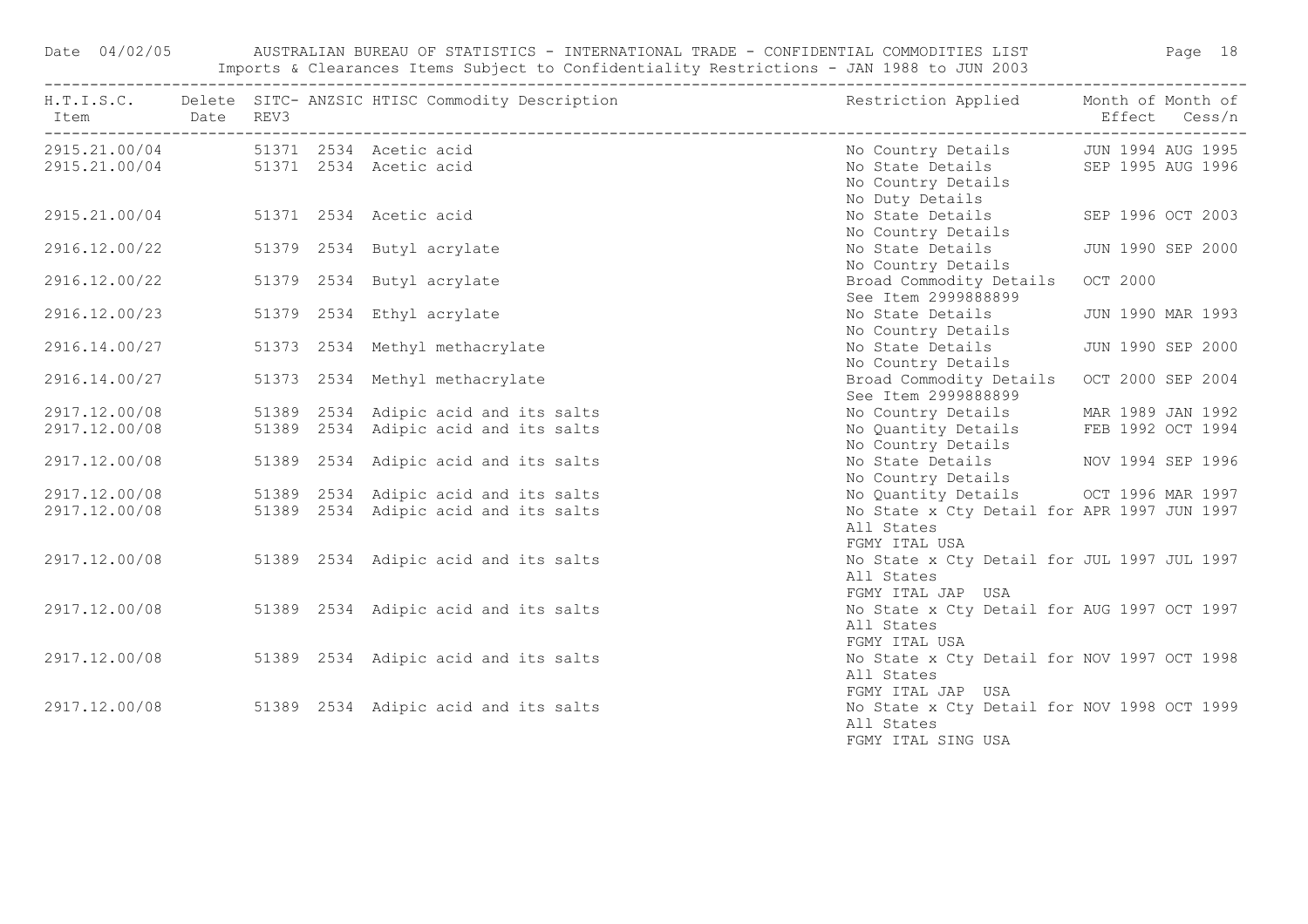| Date 04/02/05                                 |            | AUSTRALIAN BUREAU OF STATISTICS - INTERNATIONAL TRADE - CONFIDENTIAL COMMODITIES LIST FAGE 19<br>Imports & Clearances Items Subject to Confidentiality Restrictions - JAN 1988 to JUN 2003 |                                                                                                             |          |                   |
|-----------------------------------------------|------------|--------------------------------------------------------------------------------------------------------------------------------------------------------------------------------------------|-------------------------------------------------------------------------------------------------------------|----------|-------------------|
|                                               |            | H.T.I.S.C. Delete SITC-ANZSIC HTISC Commodity Description The Sestriction Applied Month of Month of                                                                                        |                                                                                                             |          |                   |
|                                               |            | 2917.12.00/08 51389 2534 Adipic acid and its salts No State x Cty Detail for NOV 1999 APR 2002                                                                                             | All States<br>FGMY ITAL JAP SING USA                                                                        |          |                   |
|                                               |            | 2917.12.00/08 51389 2534 Adipic acid and its salts                                                                                                                                         | Selected State Details: MAY 2002 OCT 2003<br>NSW VIC<br>Selected Country Details:<br>FGMY ITAL JAP SING USA |          |                   |
|                                               |            | 2917.31.00/16 51389 2534 Dibutyl orthophthalates                                                                                                                                           | Broad Commodity Details JAN 1992 FEB 1994<br>See Item 2999888899                                            |          |                   |
| 2917.31.00/16                                 | 51389 2534 | Dibutyl orthophthalates                                                                                                                                                                    | No State Details MAR 1994 MAR 1995<br>No Country Details                                                    |          |                   |
| 2917.32.00/17                                 |            | 51383 2534 Dioctyl orthophthalates                                                                                                                                                         | No Quantity Details JAN 1988 JUL 1988<br>No Country Details                                                 |          |                   |
|                                               |            | 2917.32.00/17 51383 2534 Dioctyl orthophthalates                                                                                                                                           | No Country Details NOV 1991 DEC 1991                                                                        |          |                   |
| 2917.32.00/17                                 |            | 51383 2534 Dioctyl orthophthalates                                                                                                                                                         | Broad Commodity Details JAN 1992 AUG 1997<br>See Item 2999888899                                            |          |                   |
|                                               |            | 2917.32.00/17 51383 2534 Dioctyl orthophthalates                                                                                                                                           | Selected State Details: JUN 2000 DEC 2002<br>VIC QLD<br>Selected Country Details:<br>INDO RKOR              |          |                   |
|                                               |            | 2917.32.00/17 51383 2534 Dioctyl orthophthalates                                                                                                                                           | No State Details<br>Selected Country Details:<br>MLAY SING TAIW RKOR                                        |          | JAN 2003 OCT 2003 |
| 2917.33.00/18                                 |            | 51389 2534 Dinonyl or didecyl orthophthalates                                                                                                                                              | Broad Commodity Details<br>See Item 2999888899                                                              |          | SEP 1993 APR 2003 |
| 2917.34.00/19                                 |            | 51389 2534 Esters of orthophthalic acid (excl. dibutyl,<br>dioctyl, dinonyl, didecyl orthophthalates)                                                                                      | No Quantity Details<br>No Country Details                                                                   |          | JAN 1988 JUL 1988 |
| 2917.34.00/19                                 |            | 51389 2534 Esters of orthophthalic acid (excl. dibutyl,<br>dioctyl, dinonyl, didecyl orthophthalates)                                                                                      | Broad Commodity Details<br>See Item 2999888899                                                              | MAY 2003 |                   |
| 2917.35.00/20                                 |            | 51382 2534 Phthalic anhydride                                                                                                                                                              | No State Details                                                                                            |          | MAR 1994 SEP 1994 |
| 2917.36.00/21                                 |            | 51389 2534 Terephthalic acid and its salts                                                                                                                                                 | Broad Commodity Details<br>See Item 2999888899                                                              | MAR 2003 |                   |
| 2918.12.00/26 51391 2534 Tartaric acid        |            |                                                                                                                                                                                            | Broad Commodity Details<br>See Item 2999888899                                                              |          | DEC 2000 APR 2004 |
| 2921.43.10/22 19990630 51454 2534 Trifluralin |            |                                                                                                                                                                                            | No Country Details OCT 1989 FEB 1991                                                                        |          |                   |
|                                               |            | 2922.13.00/38 51461 2534 Triethanolamine (TEA) [CAS 102-71-6]                                                                                                                              | No Country Details MAR 1997 JUN 1997                                                                        |          |                   |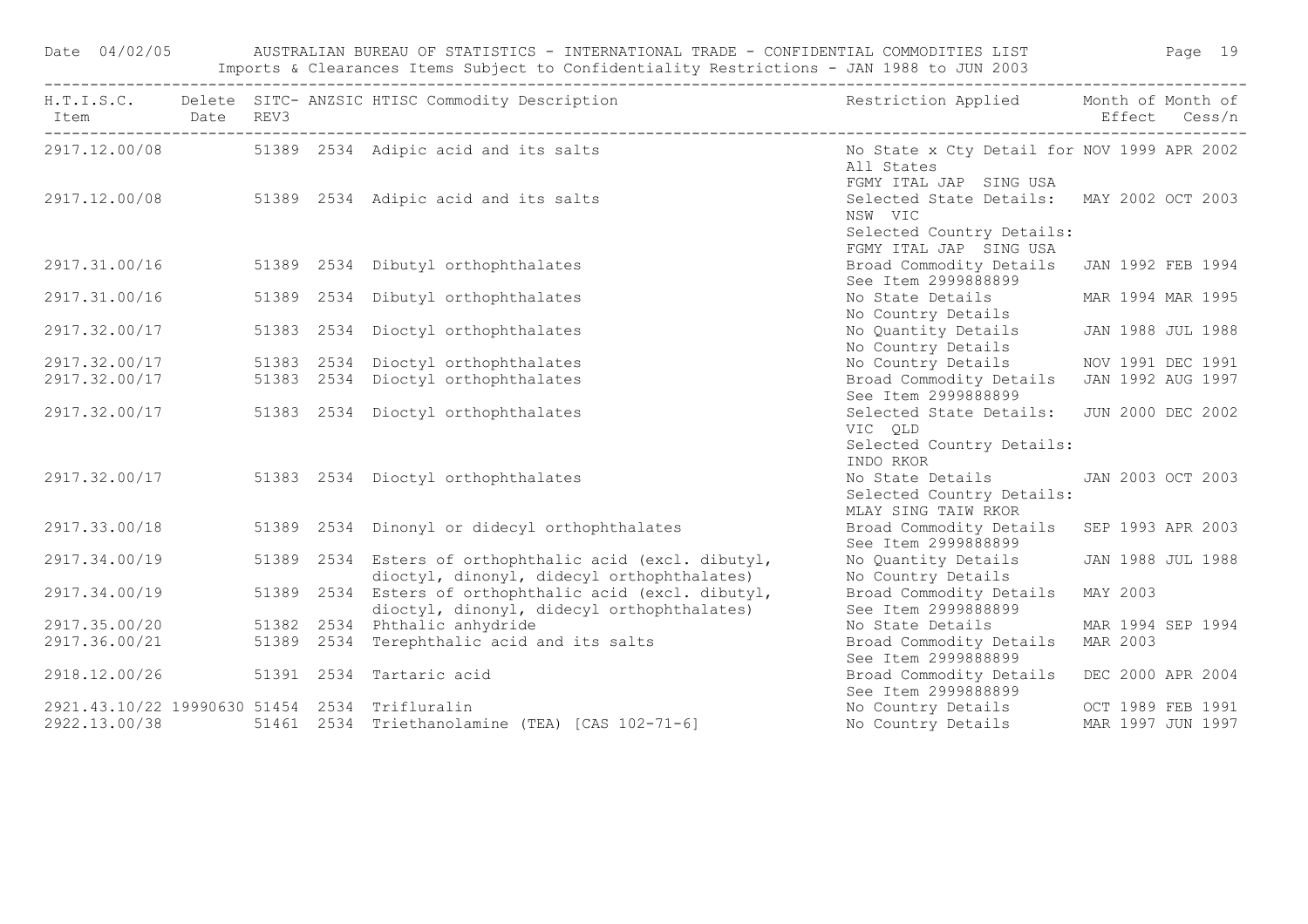Date 04/02/05 AUSTRALIAN BUREAU OF STATISTICS - INTERNATIONAL TRADE - CONFIDENTIAL COMMODITIES LIST Page 20 Imports & Clearances Items Subject to Confidentiality Restrictions - JAN 1988 to JUN 2003

| Item Date REV3 |  | H.T.I.S.C. Delete SITC-ANZSIC HTISC Commodity Description Nestriction Applied Month of Month of                                                                                                                                                     |                                                                                  |                   |
|----------------|--|-----------------------------------------------------------------------------------------------------------------------------------------------------------------------------------------------------------------------------------------------------|----------------------------------------------------------------------------------|-------------------|
|                |  |                                                                                                                                                                                                                                                     | Selected Country Details: JUL 1997 JUL 1999                                      |                   |
|                |  | 2922.13.00/38 51461 2534 Triethanolamine (TEA) [CAS 102-71-6]                                                                                                                                                                                       | JAP MEXI USA                                                                     |                   |
|                |  | 2922.13.00/38 51461 2534 Triethanolamine (TEA) [CAS 102-71-6]                                                                                                                                                                                       | No State x Cty Detail for AUG 1999 APR 2002<br>All States<br>JAP USA             |                   |
|                |  | 2926.10.00/20 51483 2534 Acrylonitrile                                                                                                                                                                                                              | Broad Commodity Details<br>See Item 2999888899                                   | OCT 1999 JUN 2004 |
|                |  | 2931.00.90/02 19961231 51550 2534 Other organo-inorganic compounds (excl. glycine<br>derivatives containing phosphono groups)                                                                                                                       | No Country Details JUL 1990 JAN 1992                                             |                   |
|                |  | 2931.00.90/02 19961231 51550 2534 Other organo-inorganic compounds (excl. glycine<br>derivatives containing phosphono groups)                                                                                                                       | No State Details FEB 1992 DEC 1996<br>Selected Country Details:<br>FRAN FGMY USA |                   |
|                |  | 2931.00.90/59 20011231 51550 2534 Other organo-inorganic compounds (excl. glycine<br>derivatives containing phosphono groups; and<br>those scheduled by CWC, 1996). For further<br>information contact the Classifications Manager,<br>02 6252 5409 | No State Details JAN 1997 OCT 1997<br>Selected Country Details:<br>FGMY FRAN USA |                   |
|                |  | 2931.00.90/59 20011231 51550 2534 Other organo-inorganic compounds (excl. glycine<br>derivatives containing phosphono groups; and<br>those scheduled by CWC, 1996). For further<br>information contact the Classifications Manager,<br>02 6252 5409 | No State x Cty Detail for NOV 1997 DEC 2001<br>All States<br>FRAN FGMY USA       |                   |
|                |  | 2932.13.00/05 51569 2534 Furfuryl alcohol and tetrahydrofurfuryl alcohol                                                                                                                                                                            | Selected Country Details: FEB 1997 JAN 1998<br>THAI USA                          |                   |
| 2933.61.00/19  |  | 51576 2534 Melamine                                                                                                                                                                                                                                 | No Quantity Details JAN 1989 FEB 1989                                            |                   |
| 2933.61.00/19  |  | 51576 2534 Melamine                                                                                                                                                                                                                                 | No State Details MAR 1989 NOV 1989<br>No Country Details                         |                   |
| 2933.61.00/19  |  | 51576 2534 Melamine                                                                                                                                                                                                                                 | No State Details                                                                 | DEC 1989 FEB 2002 |
| 2933.61.00/19  |  | 51576 2534 Melamine                                                                                                                                                                                                                                 | No State Details<br>No Country Details                                           | MAR 2002 APR 2002 |
| 2933.61.00/19  |  | 51576 2534 Melamine                                                                                                                                                                                                                                 | No State Details<br>MAY 2002                                                     |                   |
| 2999.88.88/99  |  | 51099 2534 Sum of HS Ch 29 codes confidentialised with Broad<br>Commodity Details restrictions                                                                                                                                                      | JUL 1991<br>No State Details<br>No Country Details<br>No Duty Details            |                   |
| 3102.30.00/05  |  | 56211 2531 Ammonium nitrate, (excl. tablets and similar<br>forms), in packages of a gross weight exc 10 kg                                                                                                                                          | No State Details FEB 2003 JUN 2003<br>No Country Details                         |                   |
| 3104.30.00/18  |  | 56232 2531 Potassium sulphate (excl. tablets and similar<br>forms), in packages of a gross weight exc 10 kg                                                                                                                                         | No State x Cty Detail for APR 1999 JUL 1999<br>All States<br>FRAN RKOR           |                   |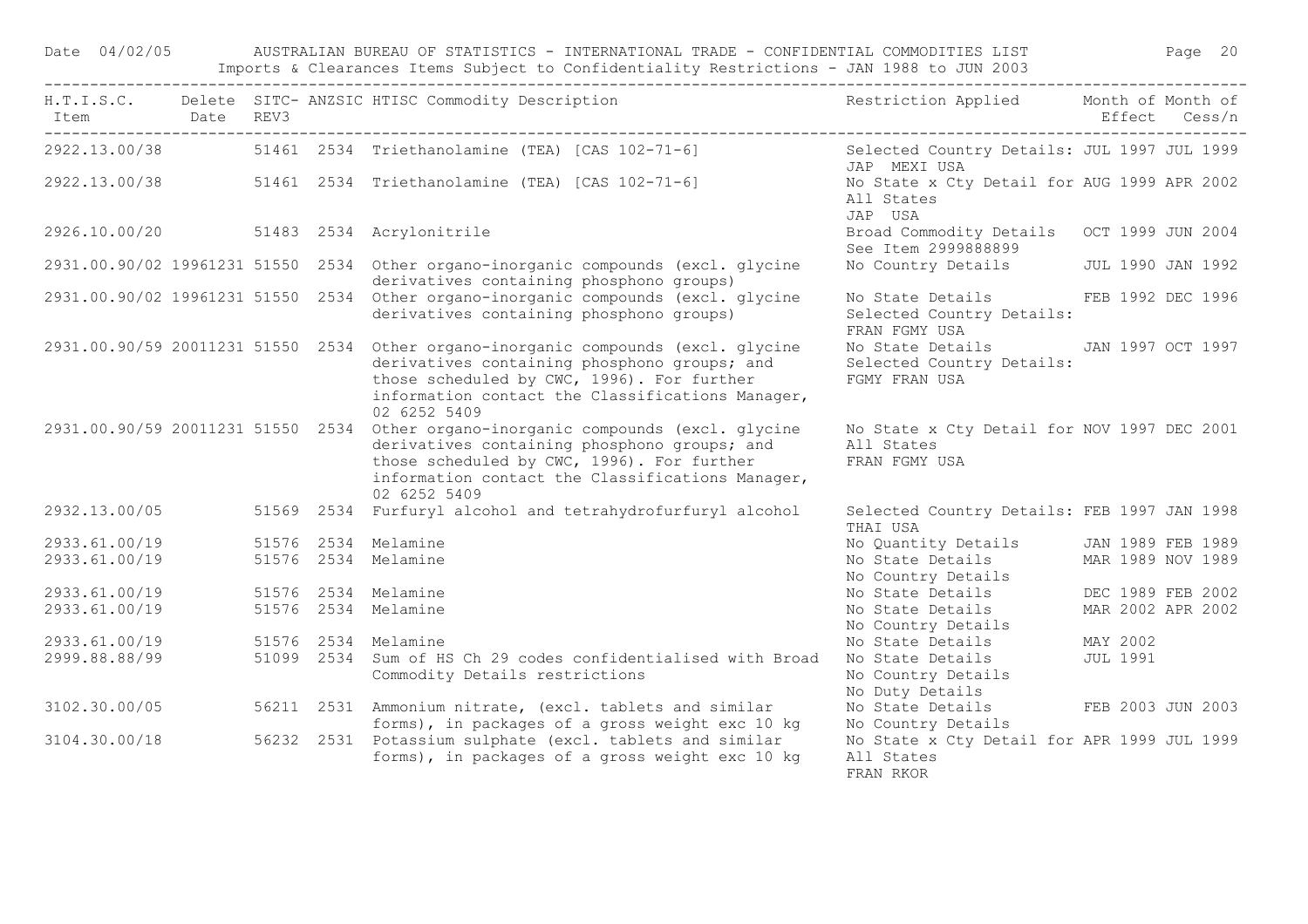Date 04/02/05 AUSTRALIAN BUREAU OF STATISTICS - INTERNATIONAL TRADE - CONFIDENTIAL COMMODITIES LIST Page 21 Imports & Clearances Items Subject to Confidentiality Restrictions - JAN 1988 to JUN 2003

|                                   |  | H.T.I.S.C. Delete SITC-ANZSIC HTISC Commodity Description The Restriction Applied Month of Month of                                                                                                                                               |                                                                                   |                          |  |
|-----------------------------------|--|---------------------------------------------------------------------------------------------------------------------------------------------------------------------------------------------------------------------------------------------------|-----------------------------------------------------------------------------------|--------------------------|--|
| 3104.30.00/18                     |  | 56232 2531 Potassium sulphate (excl. tablets and similar<br>forms), in packages of a gross weight exc 10 kg                                                                                                                                       | No State x Cty Detail for AUG 1999 APR 2002<br>All States<br>BLGM FRAN RKOR USA   |                          |  |
| 3104.30.00/18                     |  | 56232 2531 Potassium sulphate (excl. tablets and similar<br>forms), in packages of a gross weight exc 10 kg                                                                                                                                       | No State Details MAY 2002 JUN 2003<br>Selected Country Details:<br>RKOR BLGM FRAN |                          |  |
| 3105.30.00/22                     |  | 56293 2531 Diammonium hydrogenorthophosphate (diammonium<br>phosphate), (excl. tablets and similar forms), in<br>packages of a gross weight exc 10 kg                                                                                             | Selected Country Details: APR 1991 AUG 1991<br>CHIN BLGM                          |                          |  |
| 3105.40.00/23                     |  | 56294 2531 Ammonium dihydrogenorthophosphate (monoammonium<br>phosphate), and mixtures thereof with diammonium<br>hydrogenorthophosphate (diammonium phosphate),<br>(excl. tablets and similar forms), in packages of<br>a gross weight exc 10 kg | Selected Country Details: MAR 1991 JAN 1992<br>CHIN BLGM                          |                          |  |
| 3105.40.00/23                     |  | 56294 2531 Ammonium dihydrogenorthophosphate (monoammonium<br>phosphate), and mixtures thereof with diammonium<br>hydrogenorthophosphate (diammonium phosphate),<br>(excl. tablets and similar forms), in packages of<br>a gross weight exc 10 kg | No State Details FEB 1992 AUG 1992<br>No Country Details                          |                          |  |
| 3202.90.00/06                     |  | 53232 2534 Inorganic tanning substances; tanning<br>preparations; enzymatic preparations for<br>pre-tanning                                                                                                                                       | Selected Country Details: JUN 1992 JUN 1992<br>ITAL SPAI YUGO                     |                          |  |
|                                   |  | 3204.17.00/18 53117 2534 Synthetic organic, blue, 100%, azo (di- and mono-)<br>and phthalocyanine pigment powders and<br>preparations based thereon                                                                                               | Selected Country Details: JUN 1991 JAN 1996<br>FGMY ITAL                          |                          |  |
|                                   |  | 3206.10.00/33 19960630 53311 2535 Pigments and preparations based on rutile (coated<br>grades) containing not less than 80% w/w titanium<br>dioxide                                                                                               | No State Details<br>No Country Details                                            | SEP 1989 JUN 1996        |  |
|                                   |  | 3206.10.00/34 19960630 53311 2535 Pigments and preparations based on titanium<br>dioxide (coated grades) containing not less than<br>80% w/w titanium dioxide                                                                                     | No Commodity Details                                                              | <b>JUL 1988 JUL 1989</b> |  |
|                                   |  | 3206.10.00/35 19960630 53311 2535 Pigments and preparations based on titanium<br>dioxide (excl. based on rutile and titanium<br>(coated grades) containing not less than 80% w/w<br>titanium dioxide)                                             | No State Details<br>No Country Details                                            | SEP 1989 DEC 1990        |  |
| 3206.10.10/01 19880617 53311 2535 |  | Pigments and preparations based on rutile (coated<br>qrades)                                                                                                                                                                                      | No Commodity Details                                                              | JUN 1988 DEC 1988        |  |
|                                   |  | 3206.11.00/48 53311 2535 Pigments and preparations based on titanium<br>dioxide, containing 80% or more by weight of<br>titanium dioxide calculated on the dry weight                                                                             | No State Details<br>No Country Details                                            | JUL 1996 NOV 2002        |  |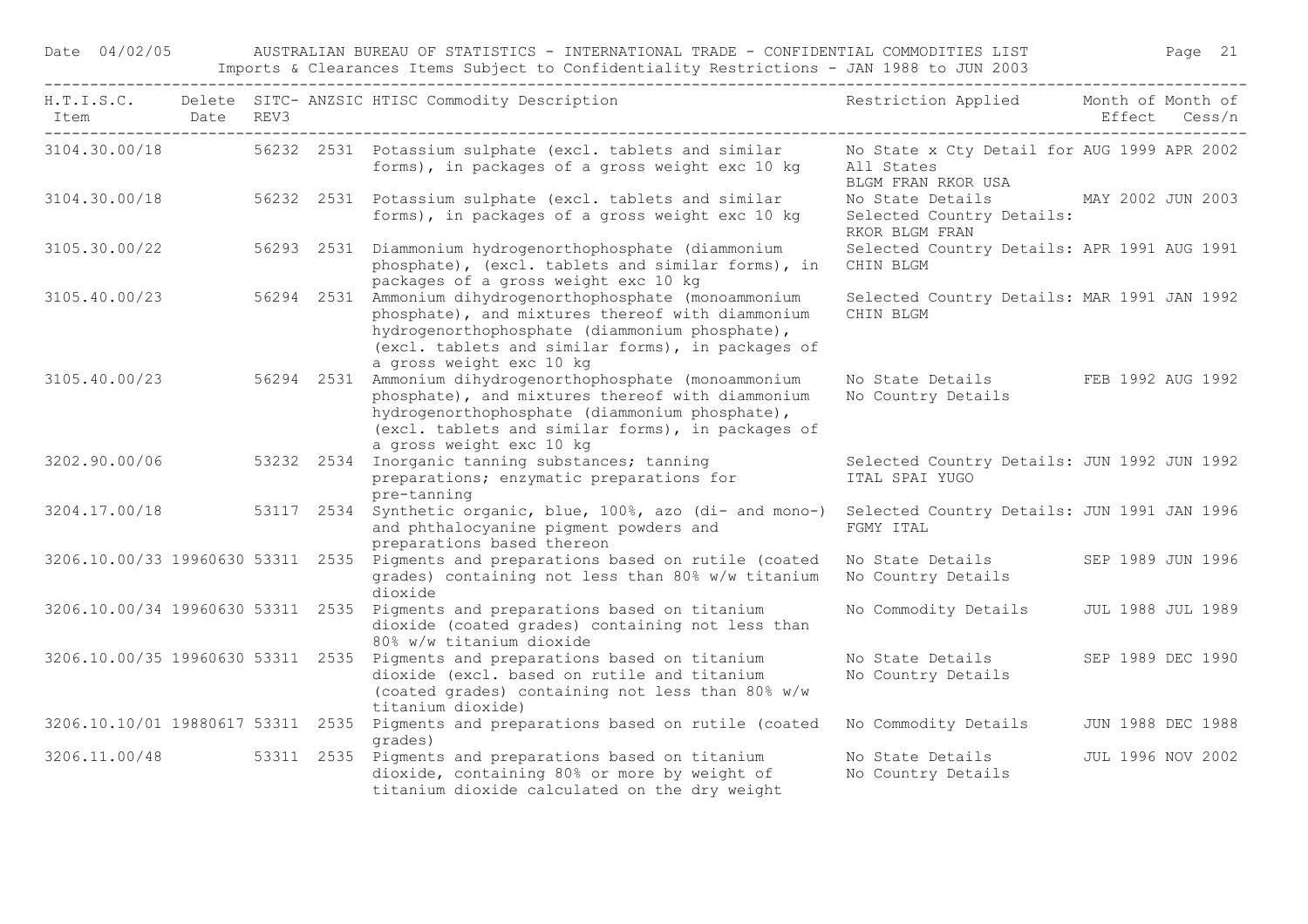| Date 04/02/05                |  | AUSTRALIAN BUREAU OF STATISTICS - INTERNATIONAL TRADE - CONFIDENTIAL COMMODITIES LIST<br>Imports & Clearances Items Subject to Confidentiality Restrictions - JAN 1988 to JUN 2003 |                                                                                                                                                                                                                          | Page 22                                                                                                     |               |                   |
|------------------------------|--|------------------------------------------------------------------------------------------------------------------------------------------------------------------------------------|--------------------------------------------------------------------------------------------------------------------------------------------------------------------------------------------------------------------------|-------------------------------------------------------------------------------------------------------------|---------------|-------------------|
| Item Date REV3               |  |                                                                                                                                                                                    | H.T.I.S.C. Delete SITC- ANZSIC HTISC Commodity Description                                                                                                                                                               | Restriction Applied Month of Month of                                                                       | Effect Cess/n |                   |
|                              |  |                                                                                                                                                                                    | 3206.11.00/48 53311 2535 Pigments and preparations based on titanium<br>dioxide, containing 80% or more by weight of<br>titanium dioxide calculated on the dry weight                                                    | Selected State Details: DEC 2002 OCT 2003<br>VIC OLD NSW<br>Selected Country Details:<br>FGMY FRAN TAIW USA |               |                   |
|                              |  |                                                                                                                                                                                    | 3206.49.00/42 53317 2535 Colouring matter-blacks                                                                                                                                                                         | No State Details MAY 1992 MAY 1994<br>Selected Country Details:<br>SING USA<br>No Duty Details              |               |                   |
|                              |  |                                                                                                                                                                                    | 3302.10.00/16 19960630 55141 2549 Mixtures of odoriferous substances and mixtures<br>(incl. alcoholic solutions) with a basis of one<br>or more of these substances, of a kind used in<br>the food or drink industries   | No State Details JAN 1988 FEB 1991<br>Selected Country Details:<br>USA IRE NETH SWIT UK                     |               |                   |
|                              |  |                                                                                                                                                                                    | 3302.10.00/16 19960630 55141 2549 Mixtures of odoriferous substances and mixtures<br>(incl. alcoholic solutions) with a basis of one<br>or more of these substances, of a kind used in<br>the food or drink industries   | Selected Country Details: MAR 1991 JAN 1992<br>IRE USA NETH                                                 |               |                   |
|                              |  |                                                                                                                                                                                    | 3302.10.00/16 19960630 55141 2549 Mixtures of odoriferous substances and mixtures<br>(incl. alcoholic solutions) with a basis of one<br>or more of these substances, of a kind used in<br>the food or drink industries   | No State Details FEB 1992 MAR 1993<br>Selected Country Details:<br>IRE NETH USA                             |               |                   |
|                              |  |                                                                                                                                                                                    | 3302.10.00/16 19960630 55141 2549 Mixtures of odoriferous substances and mixtures<br>(incl. alcoholic solutions) with a basis of one<br>or more of these substances, of a kind used in<br>the food or drink industries   | No State Details APR 1993 DEC 1994<br>Selected Country Details:<br>IRE USA                                  |               |                   |
|                              |  |                                                                                                                                                                                    | 3302.10.00/16 19960630 55141 2549 Mixtures of odoriferous substances and mixtures<br>(incl. alcoholic solutions) with a basis of one<br>or more of these substances, of a kind used in<br>the food or drink industries   | No State Details APR 1995 MAY 1995<br>Selected Country Details:<br>IRE USA                                  |               |                   |
|                              |  |                                                                                                                                                                                    | 3402.11.00/44 55421 2534 Anionic alkylbenzene sulphonic acids and their<br>salts, whether or not put up for retail sale<br>(excl. those in liquid form in packs not exc 10 L<br>or in other forms in packs not exc 7 kg) | No State x Cty Detail for FEB 1997 JAN 1999<br>All States<br>RKOR USA<br>ΝZ                                 |               |                   |
|                              |  |                                                                                                                                                                                    | 3402.11.00/44 55421 2534 Anionic alkylbenzene sulphonic acids and their<br>salts, whether or not put up for retail sale<br>(excl. those in liquid form in packs not exc 10 L<br>or in other forms in packs not exc 7 kg) | No State Details FEB 1999 OCT 2003<br>No Country Details                                                    |               |                   |
|                              |  |                                                                                                                                                                                    | 3402.13.00/13 19880102 55421 9889 Used during harmonized implementation for dual No Country Details JAN 1988 JUN 1988<br>reporting.                                                                                      | No Duty Details                                                                                             |               |                   |
| 3402.13.00/14 19880102 55421 |  |                                                                                                                                                                                    | 9889 Used during harmonized implementation for dual<br>reporting.                                                                                                                                                        | No Country Details                                                                                          |               | JAN 1988 JAN 1988 |
| 3402.13.00/51                |  | 55421                                                                                                                                                                              | 2534 Non-ionic primary alcohol ethoxylates, whether or<br>not put up for retail sale (excl. in liquid form<br>in packs not exc 10 L or in other forms in packs<br>not exc 7 kg)                                          | No Country Details<br>No Duty Details                                                                       |               | JUL 1990 OCT 1991 |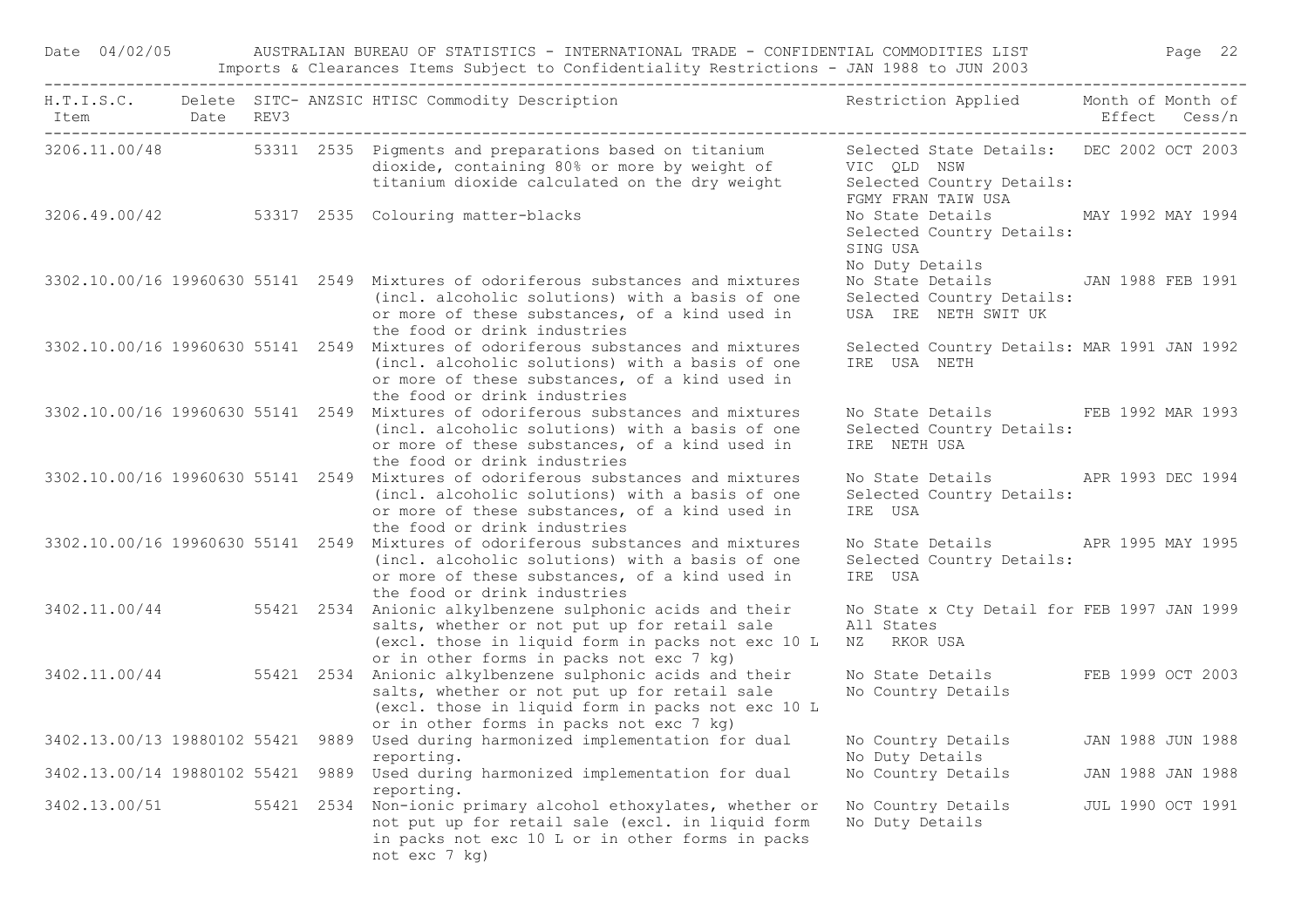Date 04/02/05 AUSTRALIAN BUREAU OF STATISTICS - INTERNATIONAL TRADE - CONFIDENTIAL COMMODITIES LIST Page 23 Imports & Clearances Items Subject to Confidentiality Restrictions - JAN 1988 to JUN 2003

| Item Date REV3 |  | H.T.I.S.C. Delete SITC-ANZSIC HTISC Commodity Description Nestriction Applied Month of Month of                                                                                                                         |                                                                                                                 | Effect Cess/n     |
|----------------|--|-------------------------------------------------------------------------------------------------------------------------------------------------------------------------------------------------------------------------|-----------------------------------------------------------------------------------------------------------------|-------------------|
|                |  | 3402.13.00/51 55421 2534 Non-ionic primary alcohol ethoxylates, whether or<br>not put up for retail sale (excl. in liquid form<br>in packs not exc 10 L or in other forms in packs<br>not exc 7 kg)                     | No Country Details MOV 1991 SEP 1992<br>No Duty Details                                                         |                   |
| 3402.13.00/51  |  | 55421 2534 Non-ionic primary alcohol ethoxylates, whether or<br>not put up for retail sale (excl. in liquid form<br>in packs not exc 10 L or in other forms in packs<br>not exc 7 kg)                                   | No Country Details OCT 1992 JUL 1994                                                                            |                   |
| 3402.13.00/51  |  | 55421 2534 Non-ionic primary alcohol ethoxylates, whether or<br>not put up for retail sale (excl. in liquid form<br>in packs not exc 10 L or in other forms in packs<br>not exc 7 kg)                                   | No State Details MO AUG 1994 APR 1999                                                                           |                   |
| 3402.13.00/51  |  | 55421 2534 Non-ionic primary alcohol ethoxylates, whether or<br>not put up for retail sale (excl. in liquid form<br>in packs not exc 10 L or in other forms in packs<br>not exc 7 kg)                                   | No State x Cty Detail for MAY 1999 JAN 2000<br>All States<br>FRAN SING TAIW USA                                 |                   |
|                |  | 3402.13.00/51 55421 2534 Non-ionic primary alcohol ethoxylates, whether or<br>not put up for retail sale (excl. in liquid form<br>in packs not exc 10 L or in other forms in packs<br>not exc 7 kg)                     | No State Details<br>No Country Details                                                                          | FEB 2000 AUG 2003 |
|                |  | 3402.13.90/13 19900630 55421 2534 Non-ionic primary alcohol ethoxylates, whether or<br>not put up for retail sale                                                                                                       | No Country Details<br>No Duty Details                                                                           | JAN 1988 FEB 1991 |
|                |  | 3402.13.90/14 19900630 55421 2534 Non-ionic alkylphenol ethoxylates, whether or not<br>put up for retail sale                                                                                                           | No Country Details                                                                                              | JAN 1988 FEB 1988 |
|                |  | 3402.13.90/14 19900630 55421 2534 Non-ionic alkylphenol ethoxylates, whether or not<br>put up for retail sale                                                                                                           | No Country Details                                                                                              | MAR 1988 DEC 1988 |
|                |  | 3402.20.00/18 20011231 55422 2545 Other preparations (incl. surface-active, washing<br>and auxiliary washing and cleaning), put up for<br>retail sale (excl. those in liquid form and<br>organic surface-active agents) | No Country Details JAN 1988 SEP 1989                                                                            |                   |
|                |  | 3402.20.00/18 20011231 55422 2545 Other preparations (incl. surface-active, washing<br>and auxiliary washing and cleaning), put up for<br>retail sale (excl. those in liquid form and<br>organic surface-active agents) | Selected Country Details: OCT 1989 OCT 1991<br>USA TAIW                                                         |                   |
|                |  | 3402.20.00/18 20011231 55422 2545 Other preparations (incl. surface-active, washing<br>and auxiliary washing and cleaning), put up for<br>retail sale (excl. those in liquid form and<br>organic surface-active agents) | Selected Country Details: NOV 1991 DEC 1991<br>USA TAIW<br>No Duty Details                                      |                   |
|                |  | 3404.90.00/57 59839 2549 Artificial waxes and prepared waxes (excl. those<br>of chemically modified lignite, polyethylene<br>glycol, ethylene bis-stearamide, ethylene oxide<br>derivatives or glycerol esters).        | Selected State Details: MAR 1994 AUG 1995<br>NSW VIC<br>Selected Country Details:<br>SING UK<br>No Duty Details |                   |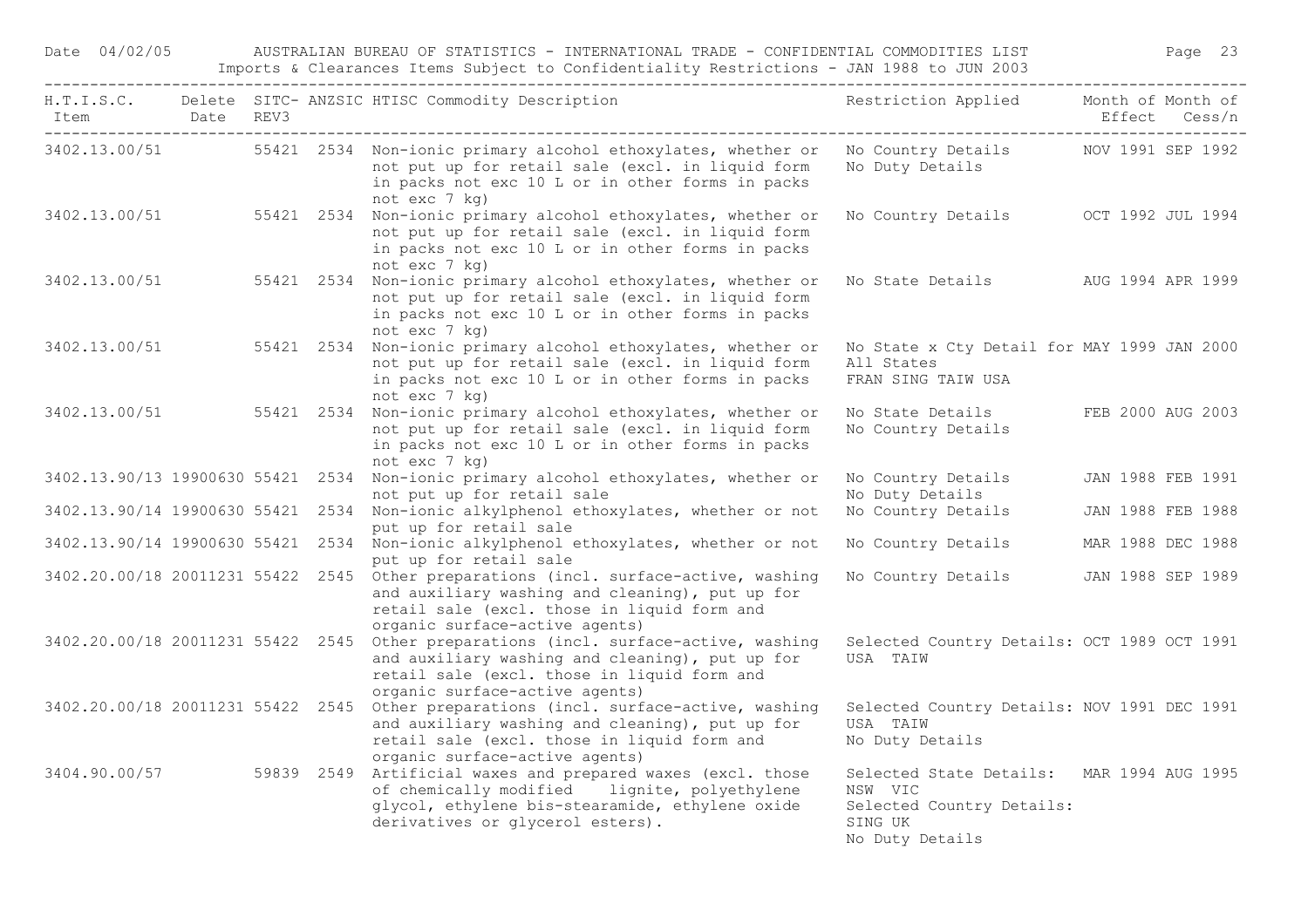|  | H.T.I.S.C. Delete SITC-ANZSIC HTISC Commodity Description The Sestriction Applied Month of Month of                                                                                                                                                 |                                                                                                                         |
|--|-----------------------------------------------------------------------------------------------------------------------------------------------------------------------------------------------------------------------------------------------------|-------------------------------------------------------------------------------------------------------------------------|
|  | 3404.90.00/57 59839 2549 Artificial waxes and prepared waxes (excl. those No State Details SEP 1995 AUG 1996<br>of chemically modified lignite, polyethylene<br>glycol, ethylene bis-stearamide, ethylene oxide<br>derivatives or glycerol esters). | Selected Country Details:<br>SING UK<br>No Duty Details                                                                 |
|  | 3404.90.00/57 59839 2549 Artificial waxes and prepared waxes (excl. those<br>of chemically modified lignite, polyethylene<br>glycol, ethylene bis-stearamide, ethylene oxide<br>derivatives or glycerol esters).                                    | Selected Country Details: SEP 1996 JUL 1997<br>SING UK                                                                  |
|  | 3404.90.00/57 59839 2549 Artificial waxes and prepared waxes (excl. those<br>of chemically modified lignite, polyethylene<br>glycol, ethylene bis-stearamide, ethylene oxide<br>derivatives or glycerol esters).                                    | No State x Cty Detail for AUG 1997 JUL 1998<br>All States<br>NZ MLAY SING THAI UK                                       |
|  | 3406.00.00/34 89931 2545 Candles, tapers and the like                                                                                                                                                                                               | No Commodity Details JAN 1988 AUG 1989                                                                                  |
|  | 3406.00.00/34 89931 2545 Candles, tapers and the like                                                                                                                                                                                               | No State Details SEP 1989 JAN 1991<br>Selected Country Details:<br>CHIN UK USA FGMY                                     |
|  | 3406.00.00/34 89931 2545 Candles, tapers and the like                                                                                                                                                                                               | No State Details FEB 1991 OCT 1991<br>Selected Country Details:<br>HONG FGMY USA UK                                     |
|  | 3406.00.00/34 89931 2545 Candles, tapers and the like                                                                                                                                                                                               | No State Details NOV 1991 JUL 1992<br>Selected Country Details:<br>HONG FGMY USA UK<br>No Duty Details                  |
|  | 3406.00.00/34 89931 2545 Candles, tapers and the like                                                                                                                                                                                               | Selected State Details: AUG 1992 JUN 1993<br>WA NSW<br>Selected Country Details:<br>HONG UK USA                         |
|  | 3406.00.00/34 89931 2545 Candles, tapers and the like                                                                                                                                                                                               | No Duty Details<br>Selected State Details: JUL 1993 APR 1995<br>NSW WA<br>Selected Country Details:<br>HONG FGMY UK USA |
|  | 3406.00.00/34 89931 2545 Candles, tapers and the like                                                                                                                                                                                               | No Duty Details<br>Selected State Details: MAY 1995 APR 1996<br>NSW WA<br>Selected Country Details:                     |
|  | 3406.00.00/34 89931 2545 Candles, tapers and the like                                                                                                                                                                                               | FGMY UK USA<br>Selected State Details: MAY 1996 FEB 1998<br>NSW WA<br>Selected Country Details:<br>FGMY HONG UK USA     |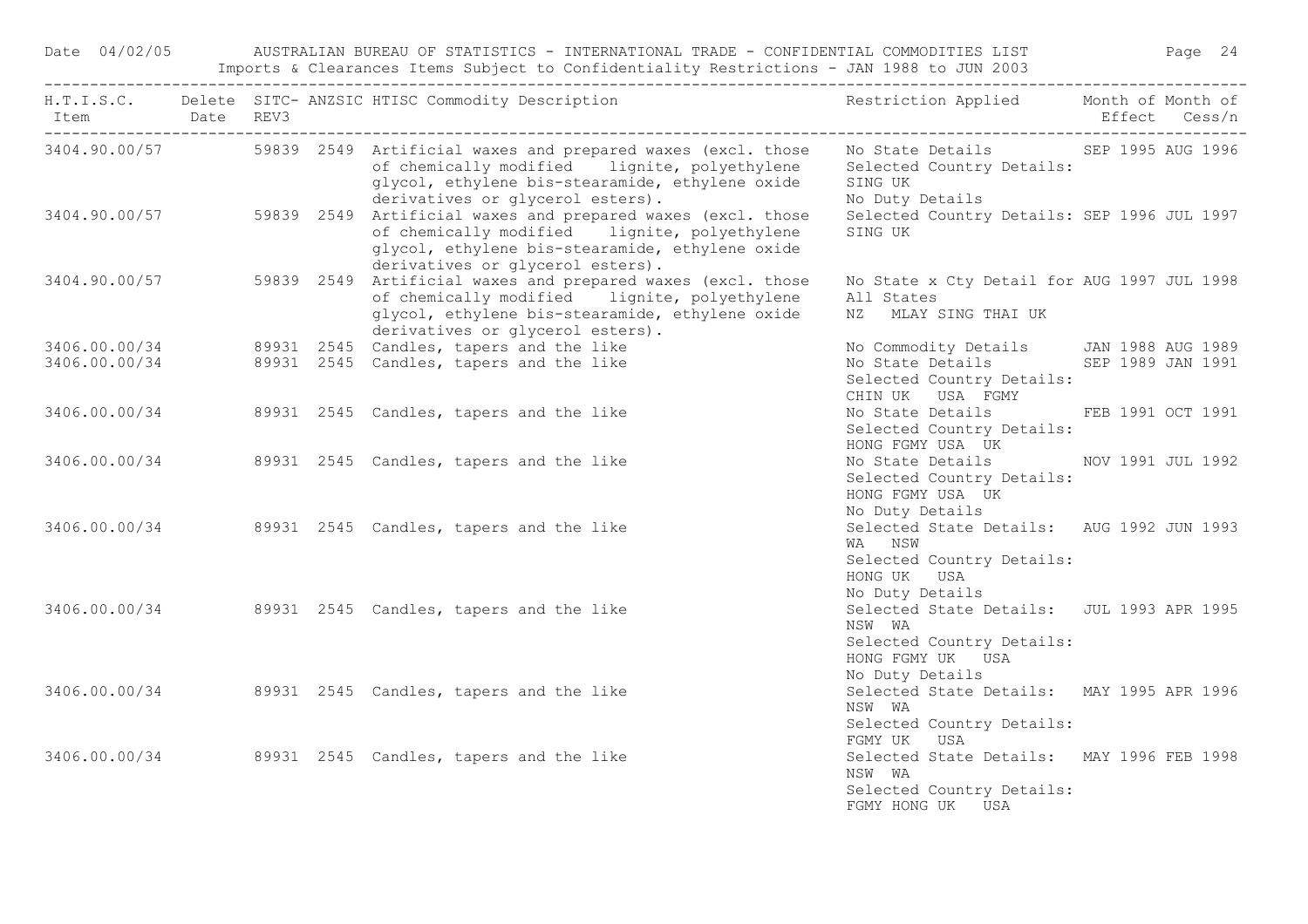| Date 04/02/05 |  | AUSTRALIAN BUREAU OF STATISTICS - INTERNATIONAL TRADE - CONFIDENTIAL COMMODITIES LIST                                                                                                                                  |                                                                                                             | Page 25 |
|---------------|--|------------------------------------------------------------------------------------------------------------------------------------------------------------------------------------------------------------------------|-------------------------------------------------------------------------------------------------------------|---------|
|               |  | H.T.I.S.C. Delete SITC- ANZSIC HTISC Commodity Description and the striction Applied Month of Month of Month of<br>Item Date REV3 bate REV3                                                                            |                                                                                                             |         |
|               |  | 3406.00.00/34 89931 2545 Candles, tapers and the like                                                                                                                                                                  | No State x Cty Detail for MAR 1998 JAN 1999<br>NSW VIC WA<br>FGMY HONG MLAY UK USA                          |         |
|               |  | 3406.00.00/34 89931 2545 Candles, tapers and the like                                                                                                                                                                  | No State x Cty Detail for FEB 1999 SEP 2000<br>NSW VIC WA<br>FGMY MLAY USA                                  |         |
|               |  | 3406.00.00/34 89931 2545 Candles, tapers and the like                                                                                                                                                                  | Selected State Details: OCT 2000 OCT 2002<br>VIC WA<br>Selected Country Details:                            |         |
|               |  | 3406.00.00/34 89931 2545 Candles, tapers and the like                                                                                                                                                                  | FGMY HONG MLAY THAI USA<br>Selected State Details: NOV 2002 OCT 2003<br>VIC WA<br>Selected Country Details: |         |
|               |  | 3503.00.10/05 59224 2549 Edible gelatin                                                                                                                                                                                | FGMY HONG MLAY THAI USA<br>CHIN ITAL VIET<br>No State x Cty Detail for OCT 1999 APR 2002<br>All States      |         |
|               |  | 3703.10.00/25 19891230 88240 2831 Colour photographic paper, sensitised, unexposed,                                                                                                                                    | ARGE ITAL JAP<br>No Commodity Details JAN 1988 FEB 1991                                                     |         |
|               |  | in rolls of a width exc 610 mm<br>3703.10.10/06 19880102 88240 9889 Used during harmonized implementation for dual                                                                                                     | No Commodity Details JAN 1988 JUN 1988                                                                      |         |
|               |  | reporting.<br>3703.10.90/28 88240 2831 Colour photographic paper, sensitised, unexposed,<br>in rolls of a width exc 610 mm (excl. papers of a<br>kind used in the production of heliographic                           | No Commodity Details JAN 1990 JAN 1992                                                                      |         |
|               |  | prints, blue-prints and like prints)<br>3703.10.90/28 88240 2831 Colour photographic paper, sensitised, unexposed,<br>in rolls of a width exc 610 mm (excl. papers of a<br>kind used in the production of heliographic | No Quantity Details FEB 1992 AUG 1999                                                                       |         |
|               |  | prints, blue-prints and like prints)<br>3703.10.90/28 88240 2831 Colour photographic paper, sensitised, unexposed,<br>in rolls of a width exc 610 mm (excl. papers of a<br>kind used in the production of heliographic | No Commodity Details SEP 1999                                                                               |         |
|               |  | prints, blue-prints and like prints)<br>3703.20.00/09 88240 2831 Photographic paper, paperboard and textiles,<br>sensitised, unexposed, for colour photography<br>(polychrome) (excl. rolls exc 610 mm width)          | Selected State Details: DEC 1996 SEP 1997<br>NSW VIC<br>Selected Country Details:                           |         |
| 3703.20.00/09 |  | 88240 2831 Photographic paper, paperboard and textiles,<br>sensitised, unexposed, for colour photography<br>(polychrome) (excl. rolls exc 610 mm width)                                                                | FGMY FRAN JAP<br>No State x Cty Detail for OCT 1997 SEP 1998<br>NSW VIC<br>FGMY JAP USA                     |         |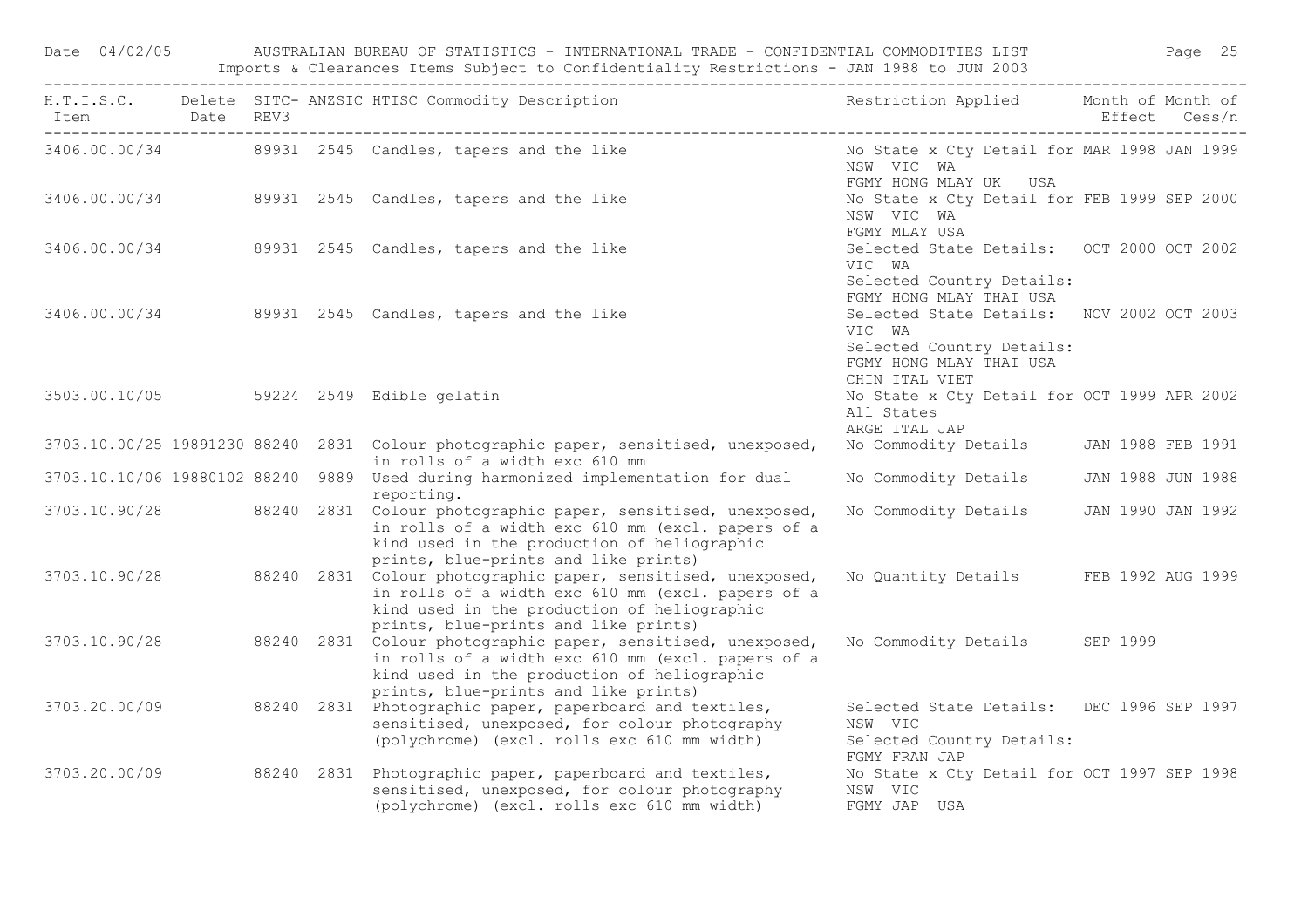Date 04/02/05 AUSTRALIAN BUREAU OF STATISTICS - INTERNATIONAL TRADE - CONFIDENTIAL COMMODITIES LIST Page 26 Imports & Clearances Items Subject to Confidentiality Restrictions - JAN 1988 to JUN 2003

|               | Date REV3 |  | H.T.I.S.C. Delete SITC-ANZSIC HTISC Commodity Description The Sestriction Applied Month of Month of                                                                                                    |                                                                                                      |  |
|---------------|-----------|--|--------------------------------------------------------------------------------------------------------------------------------------------------------------------------------------------------------|------------------------------------------------------------------------------------------------------|--|
|               |           |  | 3703.20.00/09 88240 2831 Photographic paper, paperboard and textiles,<br>sensitised, unexposed, for colour photography                                                                                 | No State x Cty Detail for OCT 1998 SEP 1999<br>NSW VIC                                               |  |
| 3703.20.00/09 |           |  | (polychrome) (excl. rolls exc 610 mm width)<br>88240 2831 Photographic paper, paperboard and textiles,<br>sensitised, unexposed, for colour photography<br>(polychrome) (excl. rolls exc 610 mm width) | BRAZ FGMY JAP USA<br>No State x Cty Detail for OCT 1999 FEB 2002<br>NSW VIC QLD<br>BRAZ FGMY JAP USA |  |
| 3703.20.00/09 |           |  | 88240 2831 Photographic paper, paperboard and textiles,<br>sensitised, unexposed, for colour photography<br>(polychrome) (excl. rolls exc 610 mm width)                                                | No State Details<br>MAR 2002 OCT 2003<br>No Country Details                                          |  |
| 3806.10.00/41 |           |  | 59814 2534 Rosin and resin acids                                                                                                                                                                       | No Quantity Details<br>OCT 1993 MAR 1994<br>No State Details                                         |  |
| 3806.10.00/41 |           |  | 59814 2534 Rosin and resin acids                                                                                                                                                                       | APR 1994 MAR 2002<br>No State Details<br>No Country Details                                          |  |
| 3806.10.00/41 |           |  | 59814 2534 Rosin and resin acids                                                                                                                                                                       | No Commodity Details<br>APR 2002 JUN 2003                                                            |  |
| 3806.30.00/17 |           |  | 59814 2533 Ester gums                                                                                                                                                                                  | No Quantity Details<br>OCT 1993 MAR 1994<br>No State Details                                         |  |
| 3806.30.00/17 |           |  | 59814 2533 Ester gums                                                                                                                                                                                  | No Quantity Details<br>APR 1994 MAR 2002<br>No State Details<br>No Country Details                   |  |
| 3806.30.00/17 |           |  | 59814 2533 Ester gums                                                                                                                                                                                  | No Commodity Details<br>APR 2002                                                                     |  |
| 3806.90.00/01 |           |  | 59814 2534 Rosin spirit and rosin oils, and run qums (excl.<br>ester gums, rosin and resin acids and derivatives<br>thereof).                                                                          | No Country Details<br>DEC 1999 MAR 2002                                                              |  |
| 3806.90.00/01 |           |  | 59814 2534 Rosin spirit and rosin oils, and run gums (excl.<br>ester gums, rosin and resin acids and derivatives<br>thereof).                                                                          | No Commodity Details APR 2002 JUN 2003                                                               |  |
|               |           |  | 3806.90.10/18 19991214 59814 2533 Modified resin ester gums; polycondensates being<br>esters of resin derivatives                                                                                      | OCT 1993 MAR 1994<br>No Quantity Details<br>No State Details                                         |  |
|               |           |  | 3806.90.10/18 19991214 59814 2533 Modified resin ester gums; polycondensates being<br>esters of resin derivatives                                                                                      | No Quantity Details<br>APR 1994 FEB 1995<br>No State Details<br>No Country Details                   |  |
|               |           |  | 3806.90.10/18 19991214 59814 2533 Modified resin ester gums; polycondensates being<br>esters of resin derivatives                                                                                      | No Country Details MAR 1995 MAR 2002                                                                 |  |
|               |           |  | 3815.90.00/20 59889 2549 Reaction initiators, reaction accelerators and<br>catalytic preparations (excl. supported<br>catalysts)                                                                       | No State x Cty Detail for MAY 1998 APR 1999<br>All States<br>FGMY USA                                |  |
| 3815.90.00/20 |           |  | 59889 2549 Reaction initiators, reaction accelerators and<br>catalytic preparations (excl. supported<br>catalysts)                                                                                     | No State x Cty Detail for MAY 1999 SEP 1999<br>All States<br>NETH USA                                |  |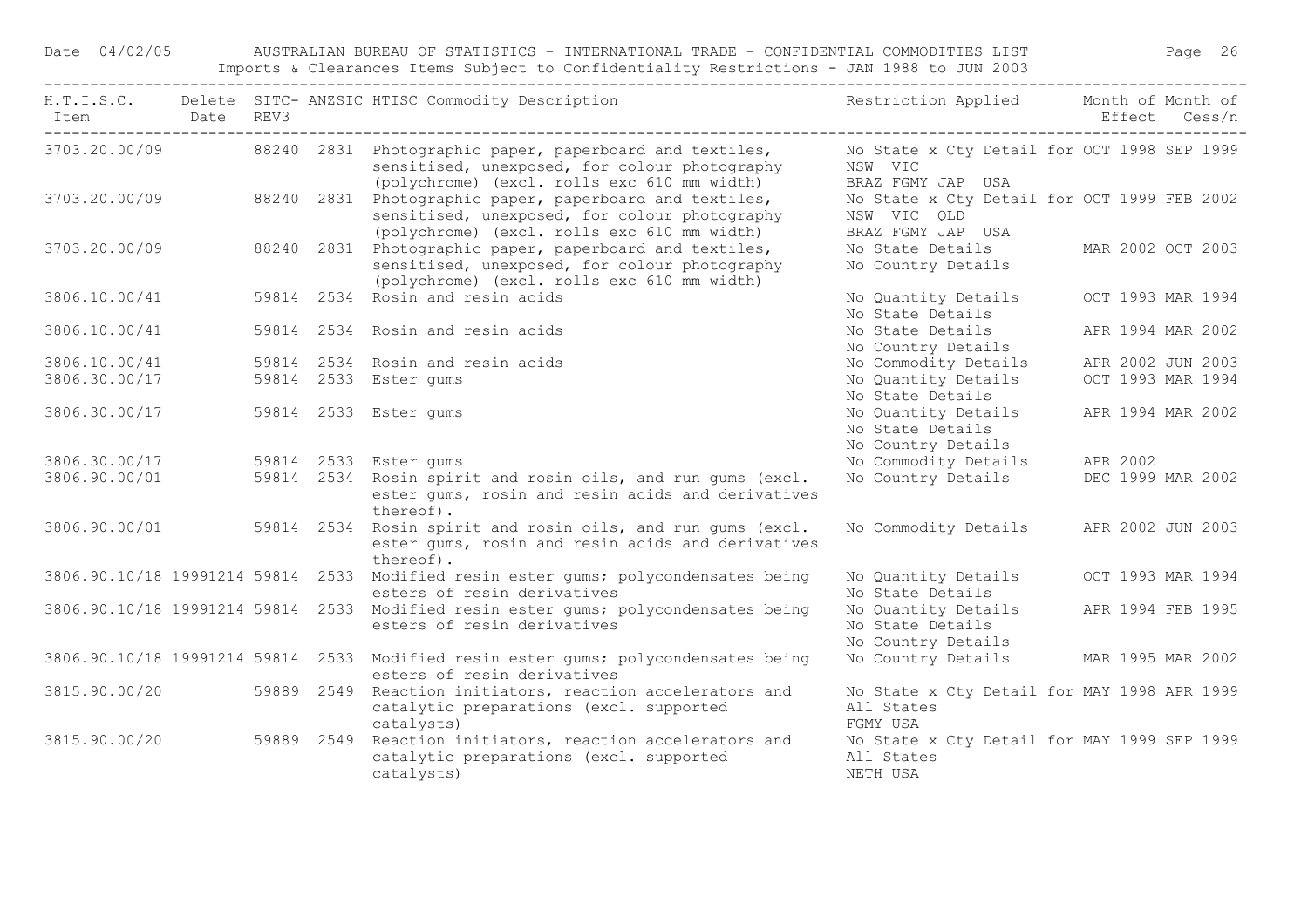Date 04/02/05 AUSTRALIAN BUREAU OF STATISTICS - INTERNATIONAL TRADE - CONFIDENTIAL COMMODITIES LIST Page 27 Imports & Clearances Items Subject to Confidentiality Restrictions - JAN 1988 to JUN 2003

| Item<br>------------------------------------ | Date REV3 |  | H.T.I.S.C. Delete SITC-ANZSIC HTISC Commodity Description The Sestriction Applied Month of Month of                                                                                                                                                                                                                                                                                                                                                                                                                                        |                                                                                                                                                        | Effect Cess/n                                               |  |
|----------------------------------------------|-----------|--|--------------------------------------------------------------------------------------------------------------------------------------------------------------------------------------------------------------------------------------------------------------------------------------------------------------------------------------------------------------------------------------------------------------------------------------------------------------------------------------------------------------------------------------------|--------------------------------------------------------------------------------------------------------------------------------------------------------|-------------------------------------------------------------|--|
| 3815.90.00/20                                |           |  | 59889 2549 Reaction initiators, reaction accelerators and Mo State x Cty Detail for OCT 1999 JUL 2002<br>catalytic preparations (excl. supported<br>catalysts)                                                                                                                                                                                                                                                                                                                                                                             | NSW VIC QLD<br>JAP NETH USA                                                                                                                            |                                                             |  |
|                                              |           |  | 3815.90.00/20 59889 2549 Reaction initiators, reaction accelerators and<br>catalytic preparations (excl. supported<br>catalysts)                                                                                                                                                                                                                                                                                                                                                                                                           | No State Details<br>No Country Details                                                                                                                 | AUG 2002 OCT 2003                                           |  |
|                                              |           |  | 3817.10.00/25 20000309 59841 2534 Mixed alkylbenzenes (excl. those of 2707 or 2902)<br>3817.10.00/25 20000309 59841 2534 Mixed alkylbenzenes (excl. those of 2707 or 2902)<br>3817.10.00/25 20000309 59841 2534 Mixed alkylbenzenes (excl. those of 2707 or 2902)<br>3817.10.00/25 20000309 59841 2534 Mixed alkylbenzenes (excl. those of 2707 or 2902)<br>3819.00.00/28 59731 2549 Hydraulic brake fluids and other prepared liquids<br>for hydraulic transmission, not containing or<br>containing less than 70% by weight of petroleum | No Commodity Details<br>No Commodity Details<br>No Commodity Details<br>No Quantity Details FEB 1992 DEC 1992<br>No Quantity Details JAN 1988 FEB 1988 | JAN 1988 JAN 1988<br>APR 1988 APR 1988<br>AUG 1988 JAN 1992 |  |
| 3823.90.90/26 19960630 59899 2549            |           |  | oils or oils obtained from bituminous minerals<br>Organic chemical products and preparations and<br>residual products of the chemical or allied<br>industries (incl. those consisting of mixtures of<br>natural products), nes                                                                                                                                                                                                                                                                                                             | No State Details APR 1993 MAY 1993                                                                                                                     |                                                             |  |
| 3823.90.90/26 19960630 59899 2549            |           |  | Organic chemical products and preparations and<br>residual products of the chemical or allied<br>industries (incl. those consisting of mixtures of<br>natural products), nes                                                                                                                                                                                                                                                                                                                                                               | No State Details MAR 1994 OCT 1994<br>Selected Country Details:<br>SING JAP<br>No Duty Details                                                         |                                                             |  |
| 3823.90.90/26 19960630 59899 2549            |           |  | Organic chemical products and preparations and<br>residual products of the chemical or allied<br>industries (incl. those consisting of mixtures of<br>natural products), nes                                                                                                                                                                                                                                                                                                                                                               | No State Details NOV 1994 AUG 1995<br>Selected Country Details:<br>SING UK<br>No Duty Details                                                          |                                                             |  |
| 3823.90.90/26 19960630 59899 2549            |           |  | Organic chemical products and preparations and<br>residual products of the chemical or allied<br>industries (incl. those consisting of mixtures of<br>natural products), nes                                                                                                                                                                                                                                                                                                                                                               | Selected State Details: SEP 1995 JUN 1996<br>NSW VIC WA<br>Selected Country Details:<br>SING UK<br>No Duty Details                                     |                                                             |  |
| 3824.90.90/21 20011231 59899 2549            |           |  | Organic chemical products and preparations and<br>residual products of the chemical or allied<br>industries (incl. those consisting of mixtures of<br>natural products), nes; residual products of the<br>chemical or allied industries, nes or included                                                                                                                                                                                                                                                                                   | Selected Country Details: JUL 1996 JUL 1997<br>SING UK                                                                                                 |                                                             |  |
|                                              |           |  | 3901.10.00/01 57111 2533 Linear low density polyethylene (LLDPE), having a<br>specific gravity of less than 0.94, in primary<br>forms                                                                                                                                                                                                                                                                                                                                                                                                      | No Country Details MAR 1988 MAY 1989                                                                                                                   |                                                             |  |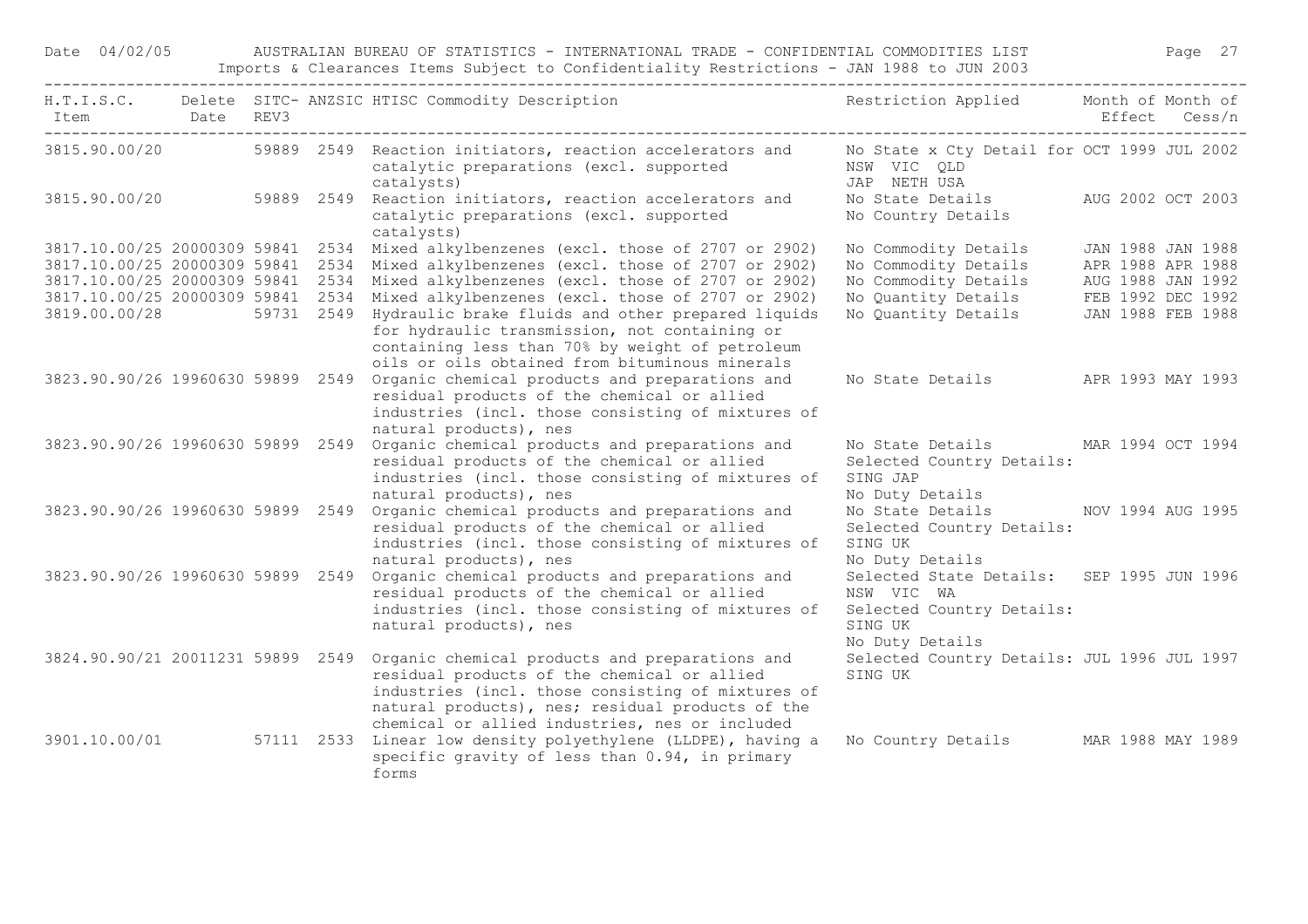| Item Date REV3 |  | H.T.I.S.C. Delete SITC-ANZSIC HTISC Commodity Description Nestriction Applied Month of Month of                                                                                   |                                                                                                                                    | Effect Cess/n     |
|----------------|--|-----------------------------------------------------------------------------------------------------------------------------------------------------------------------------------|------------------------------------------------------------------------------------------------------------------------------------|-------------------|
|                |  | 3901.10.00/01 57111 2533 Linear low density polyethylene (LLDPE), having a Selected Country Details: JUN 1989 FEB 1992<br>specific gravity of less than 0.94, in primary<br>forms | FINL JAP SWED USA                                                                                                                  |                   |
| 3901.10.00/01  |  | 57111 2533 Linear low density polyethylene (LLDPE), having a<br>specific gravity of less than 0.94, in primary<br>forms                                                           | Selected Country Details: MAR 1992 MAR 1992<br>FINL SWED CAN                                                                       |                   |
| 3901.10.00/01  |  | 57111 2533 Linear low density polyethylene (LLDPE), having a<br>specific gravity of less than 0.94, in primary<br>forms                                                           | No State Details APR 1992 APR 1993<br>Selected Country Details:<br>CAN SWED                                                        |                   |
| 3901.10.00/01  |  | 57111 2533 Linear low density polyethylene (LLDPE), having a<br>specific gravity of less than 0.94, in primary<br>forms                                                           | No State Details MAY 1993 AUG 1993<br>Selected Country Details:<br>NETH SAUD SWED<br>No Duty Details                               |                   |
| 3901.10.00/01  |  | 57111 2533 Linear low density polyethylene (LLDPE), having a<br>specific gravity of less than 0.94, in primary<br>forms                                                           | No State Details<br>Selected Country Details:<br>SWED NETH USA CAN RKOR<br>No Duty Details                                         | SEP 1993 MAY 1994 |
| 3901.10.00/01  |  | 57111 2533 Linear low density polyethylene (LLDPE), having a<br>specific gravity of less than 0.94, in primary<br>forms                                                           | Selected State Details: JUN 1994 JAN 1995<br>VIC WA<br>Selected Country Details:<br>SWED NETH USA CAN<br>No Duty Details           |                   |
| 3901.10.00/01  |  | 57111 2533 Linear low density polyethylene (LLDPE), having a<br>specific gravity of less than 0.94, in primary<br>forms                                                           | No State Details<br>Selected Country Details:<br>CAN NETH RKOR SWED USA<br>No Duty Details                                         | FEB 1995 DEC 1995 |
| 3901.10.00/01  |  | 57111 2533 Linear low density polyethylene (LLDPE), having a<br>specific gravity of less than 0.94, in primary<br>forms                                                           | No State Details 5 JAN 1996 FEB 1998<br>No Country Details<br>No Duty Details                                                      |                   |
| 3901.10.00/01  |  | 57111 2533 Linear low density polyethylene (LLDPE), having a<br>specific gravity of less than 0.94, in primary<br>forms                                                           | No State x Cty Detail for MAR 1998 APR 1998<br>All States<br>BLGM CAN FINL NETH SWED<br>USA<br>No Duty Details                     |                   |
| 3901.10.00/01  |  | 57111 2533 Linear low density polyethylene (LLDPE), having a<br>specific gravity of less than 0.94, in primary<br>forms                                                           | No State x Cty Detail for MAY 1998 JAN 1999<br>All States<br>BLGM CAN FINL INDO KUWA<br>NETH SING SWED USA<br>No Duty Details      |                   |
|                |  | 3901.10.00/01 57111 2533 Linear low density polyethylene (LLDPE), having a<br>specific gravity of less than 0.94, in primary<br>forms                                             | No State x Cty Detail for FEB 1999 APR 2000<br>All States<br>BLGM CAN FINL INDO KUWA<br>NETH SAUD SING SWED USA<br>No Duty Details |                   |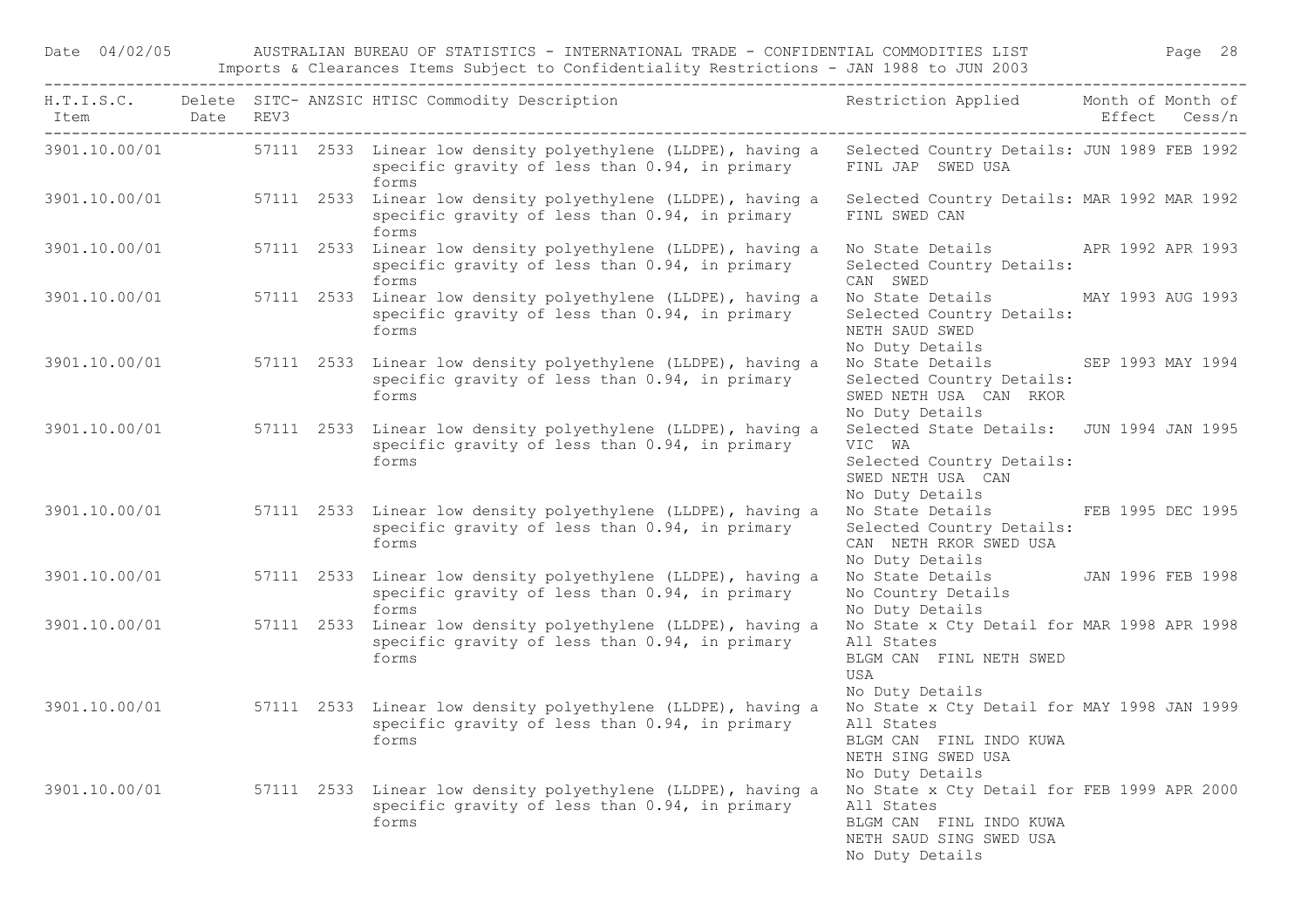| Date 04/02/05              |                                 |  | AUSTRALIAN BUREAU OF STATISTICS - INTERNATIONAL TRADE - CONFIDENTIAL COMMODITIES LIST<br>Imports & Clearances Items Subject to Confidentiality Restrictions - JAN 1988 to JUN 2003                  |                                                                                                                                     |               | Page 29 |
|----------------------------|---------------------------------|--|-----------------------------------------------------------------------------------------------------------------------------------------------------------------------------------------------------|-------------------------------------------------------------------------------------------------------------------------------------|---------------|---------|
| Item Date REV3<br>-------- | ------------------------------- |  | H.T.I.S.C. Delete SITC- ANZSIC HTISC Commodity Description                                                                                                                                          | Restriction Applied Month of Month of                                                                                               | Effect Cess/n |         |
|                            |                                 |  | 3901.10.00/01 57111 2533 Linear low density polyethylene (LLDPE), having a<br>specific gravity of less than 0.94, in primary<br>forms                                                               | No State Details MAY 2000 MAY 2000<br>Selected Country Details:<br>ASTA CAN FINL INDO KUWA<br>NETH SING SWED USA<br>No Duty Details |               |         |
| 3901.10.00/01              |                                 |  | 57111 2533 Linear low density polyethylene (LLDPE), having a<br>specific gravity of less than 0.94, in primary<br>forms                                                                             | No State Details 5000 MAY 2002<br>Selected Country Details:<br>ASTA CAN FINL INDO KUWA<br>NETH SING SWED THAI USA                   |               |         |
| 3901.10.00/01              |                                 |  | 57111 2533 Linear low density polyethylene (LLDPE), having a<br>specific gravity of less than 0.94, in primary<br>forms                                                                             | No State Details JUN 2002 OCT 2003<br>No Country Details                                                                            |               |         |
| 3901.10.00/02              |                                 |  | 57111 2533 Low density polyethylene (LDPE), having a specific Selected Country Details: JAN 1988 JAN 1988<br>gravity of less than 0.94 (excl. linear low<br>density polyethylene), in primary forms | BLGM NZ NETH ITAL ISRA<br>FINL SWED                                                                                                 |               |         |
| 3901.10.00/02              |                                 |  | 57111 2533 Low density polyethylene (LDPE), having a specific Selected Country Details: FEB 1988 FEB 1988<br>gravity of less than 0.94 (excl. linear low<br>density polyethylene), in primary forms | BLGM JAP ITAL NZ SWED<br>ISRA                                                                                                       |               |         |
| 3901.10.00/02              |                                 |  | 57111 2533 Low density polyethylene (LDPE), having a specific Selected Country Details: MAR 1988 MAY 1989<br>gravity of less than 0.94 (excl. linear low<br>density polyethylene), in primary forms | BLGM JAP ITAL NZ SWED<br>ISRA FINL                                                                                                  |               |         |
| 3901.10.00/02              |                                 |  | 57111 2533 Low density polyethylene (LDPE), having a specific Selected Country Details: JUN 1989 SEP 1989<br>gravity of less than 0.94 (excl. linear low<br>density polyethylene), in primary forms | FINL NZ<br>SWED                                                                                                                     |               |         |
| 3901.10.00/02              |                                 |  | 57111 2533 Low density polyethylene (LDPE), having a specific Selected Country Details: OCT 1989 JAN 1990<br>gravity of less than 0.94 (excl. linear low<br>density polyethylene), in primary forms | FINL SWED NZ ISRA                                                                                                                   |               |         |
| 3901.10.00/02              |                                 |  | 57111 2533 Low density polyethylene (LDPE), having a specific Selected Country Details: FEB 1990 AUG 1990<br>gravity of less than 0.94 (excl. linear low<br>density polyethylene), in primary forms | BRAZ FINL ISRA ITAL SWED                                                                                                            |               |         |
| 3901.10.00/02              |                                 |  | 57111 2533 Low density polyethylene (LDPE), having a specific<br>gravity of less than 0.94 (excl. linear low<br>density polyethylene), in primary forms                                             | Selected Country Details: SEP 1990 OCT 1990<br>SWED FINL ISRA ITAL BRAZ<br>USA                                                      |               |         |
| 3901.10.00/02              |                                 |  | 57111 2533 Low density polyethylene (LDPE), having a specific Selected Country Details: NOV 1990 OCT 1991<br>gravity of less than 0.94 (excl. linear low<br>density polyethylene), in primary forms | BRAZ FINL ITAL SWED USA<br>ISRA FGMY BLGM                                                                                           |               |         |
| 3901.10.00/02              |                                 |  | 57111 2533 Low density polyethylene (LDPE), having a specific Selected Country Details: NOV 1991 FEB 1992<br>gravity of less than 0.94 (excl. linear low<br>density polyethylene), in primary forms | BLGM BRAZ FGMY FINL ISRA<br>ITAL SWED USA<br>No Duty Details                                                                        |               |         |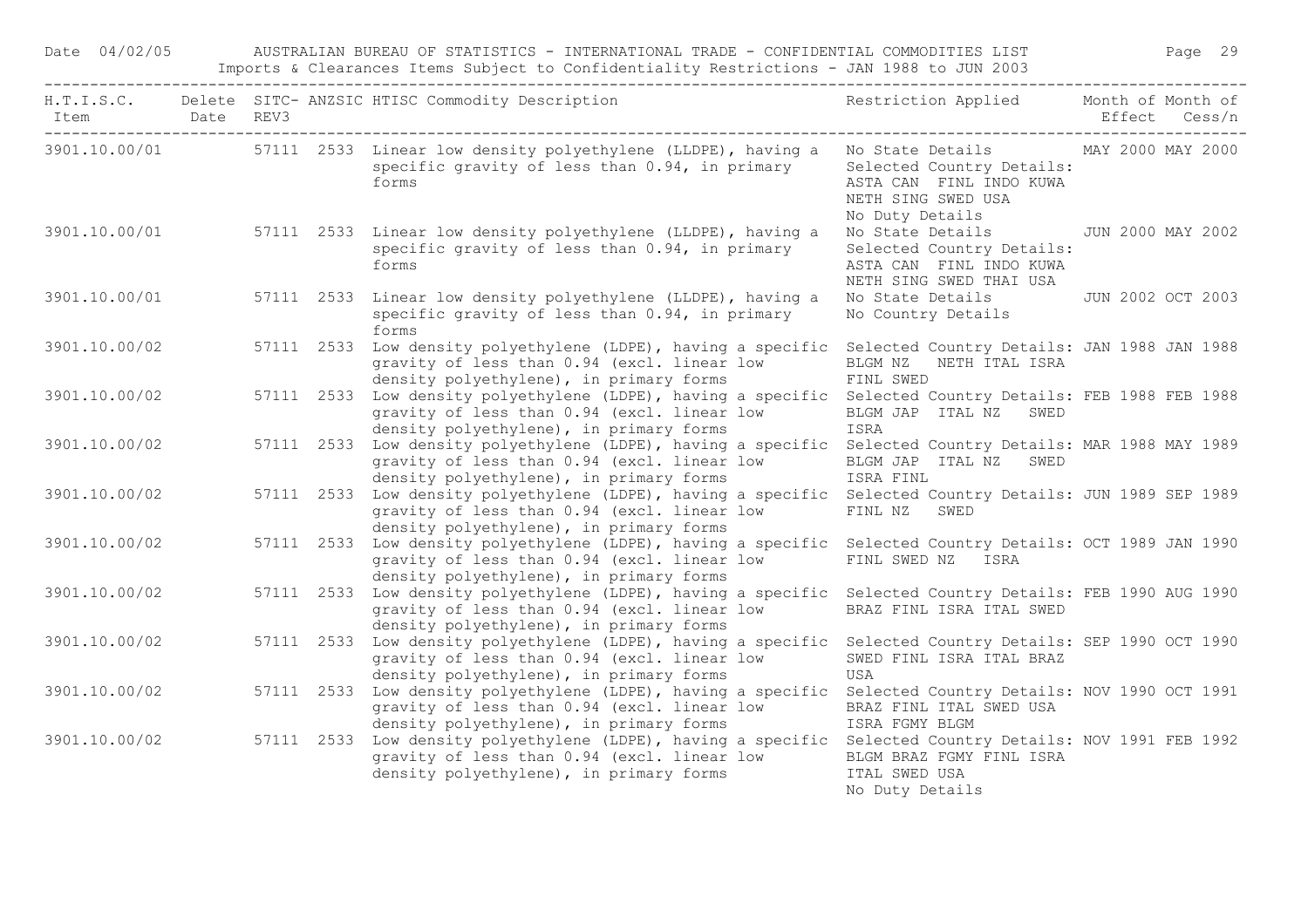| Date 04/02/05  |  | AUSTRALIAN BUREAU OF STATISTICS - INTERNATIONAL TRADE - CONFIDENTIAL COMMODITIES LIST                                                                                                                             |                                                                                        |               | Page 30 |
|----------------|--|-------------------------------------------------------------------------------------------------------------------------------------------------------------------------------------------------------------------|----------------------------------------------------------------------------------------|---------------|---------|
| Item Date REV3 |  | H.T.I.S.C. Delete SITC- ANZSIC HTISC Commodity Description                                                                                                                                                        | Restriction Applied Month of Month of                                                  | Effect Cess/n |         |
|                |  | 3901.10.00/02 57111 2533 Low density polyethylene (LDPE), having a specific Selected Country Details: MAR 1992 MAR 1992<br>gravity of less than 0.94 (excl. linear low<br>density polyethylene), in primary forms | BLGM FGMY FINL ISRA ITAL<br>SWED<br>No Duty Details                                    |               |         |
|                |  | 3901.10.00/02 57111 2533 Low density polyethylene (LDPE), having a specific No State Details APR 1992 JUN 1992<br>gravity of less than 0.94 (excl. linear low<br>density polyethylene), in primary forms          | Selected Country Details:<br>BLGM FGMY FINL ISRA ITAL<br>SWED<br>No Duty Details       |               |         |
|                |  | 3901.10.00/02 57111 2533 Low density polyethylene (LDPE), having a specific No State Details JUL 1992 APR 1993<br>gravity of less than 0.94 (excl. linear low<br>density polyethylene), in primary forms          | Selected Country Details:<br>BLGM FGMY FINL ISRA ITAL<br>PORT SWED<br>No Duty Details  |               |         |
| 3901.10.00/02  |  | 57111 2533 Low density polyethylene (LDPE), having a specific No State Details MAY 1993 MAY 1994<br>gravity of less than 0.94 (excl. linear low<br>density polyethylene), in primary forms                        | Selected Country Details:<br>FGMY FINL ISRA PORT SWED<br>NETH<br>No Duty Details       |               |         |
|                |  | 3901.10.00/02 57111 2533 Low density polyethylene (LDPE), having a specific Selected State Details: JUN 1994 JAN 1995<br>gravity of less than 0.94 (excl. linear low<br>density polyethylene), in primary forms   | NSW VIC WA<br>Selected Country Details:<br>SWED PORT FGMY FINL ISRA<br>No Duty Details |               |         |
| 3901.10.00/02  |  | 57111 2533 Low density polyethylene (LDPE), having a specific No State Details FEB 1995 DEC 1995<br>gravity of less than 0.94 (excl. linear low<br>density polyethylene), in primary forms                        | Selected Country Details:<br>BLGM FINL ISRA PORT SWED<br>No Duty Details               |               |         |
| 3901.10.00/02  |  | 57111 2533 Low density polyethylene (LDPE), having a specific No State Details JAN 1996 DEC 1996<br>gravity of less than 0.94 (excl. linear low<br>density polyethylene), in primary forms                        | Selected Country Details:<br>BLGM FINL ISRA PORT SWED<br>QATA<br>No Duty Details       |               |         |
| 3901.10.00/02  |  | 57111 2533 Low density polyethylene (LDPE), having a specific No State Details JAN 1997 FEB 1998<br>gravity of less than 0.94 (excl. linear low<br>density polyethylene), in primary forms                        | No Country Details                                                                     |               |         |
| 3901.10.00/02  |  | 57111 2533 Low density polyethylene (LDPE), having a specific No State x Cty Detail for MAR 1998 JAN 1999<br>gravity of less than 0.94 (excl. linear low<br>density polyethylene), in primary forms               | All States<br>BLGM FINL ISRA SWED USA                                                  |               |         |
| 3901.10.00/02  |  | 57111 2533 Low density polyethylene (LDPE), having a specific No State x Cty Detail for FEB 1999 APR 2000<br>gravity of less than 0.94 (excl. linear low All States<br>density polyethylene), in primary forms    | BLGM FINL FGMY ISRA KUWA<br>PORT SING SWED                                             |               |         |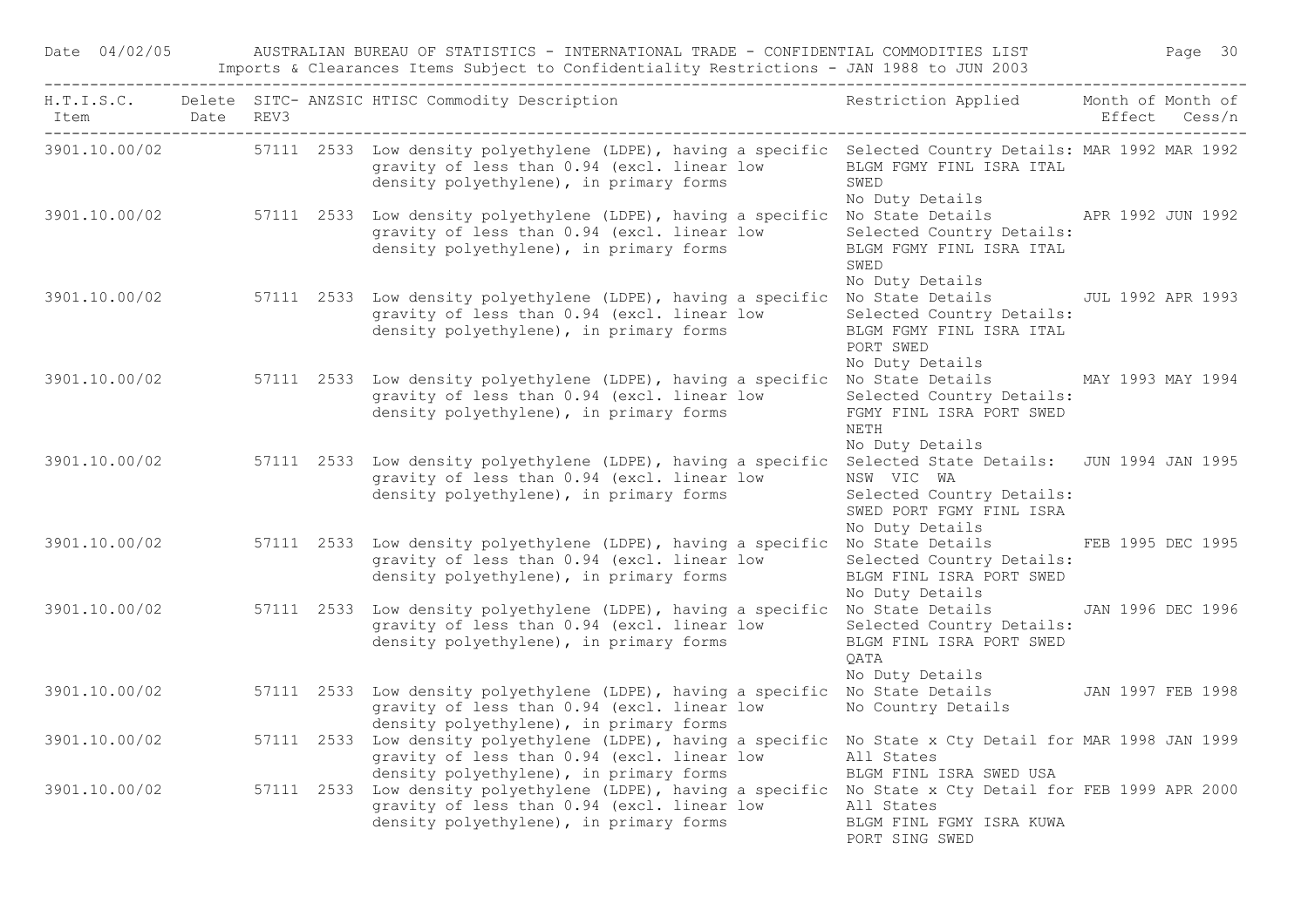Date 04/02/05 AUSTRALIAN BUREAU OF STATISTICS - INTERNATIONAL TRADE - CONFIDENTIAL COMMODITIES LIST Page 31 Imports & Clearances Items Subject to Confidentiality Restrictions - JAN 1988 to JUN 2003

| Item Date REV3 |  | H.T.I.S.C. Delete SITC-ANZSIC HTISC Commodity Description Nestriction Applied Month of Month of                                                                                                          |                                                                                                             | Effect Cess/n |  |
|----------------|--|----------------------------------------------------------------------------------------------------------------------------------------------------------------------------------------------------------|-------------------------------------------------------------------------------------------------------------|---------------|--|
|                |  | 3901.10.00/02 57111 2533 Low density polyethylene (LDPE), having a specific No State Details MAY 2000 MAY 2003<br>gravity of less than 0.94 (excl. linear low<br>density polyethylene), in primary forms | Selected Country Details:<br>BLGM FINL FGMY ISRA SING<br>SWED                                               |               |  |
|                |  | 3901.10.00/02 57111 2533 Low density polyethylene (LDPE), having a specific No State Details JUN 2003 JUN 2003<br>gravity of less than 0.94 (excl. linear low<br>density polyethylene), in primary forms | Selected Country Details:<br>BLGM FINL FGMY ISRA SING<br>SWED MLAY                                          |               |  |
| 3901.20.00/03  |  | 57112 2533 Polyethylene having a specific gravity of 0.94 or<br>more, in primary forms                                                                                                                   | Selected Country Details: JAN 1988 FEB 1988<br>FGMY ITAL                                                    |               |  |
| 3901.20.00/03  |  | 57112 2533 Polyethylene having a specific gravity of 0.94 or<br>more, in primary forms                                                                                                                   | Selected Country Details: MAR 1988 MAR 1988<br>FGMY ITAL SWED FINL                                          |               |  |
| 3901.20.00/03  |  | 57112 2533 Polyethylene having a specific gravity of 0.94 or<br>more, in primary forms                                                                                                                   | No State Details APR 1988 JAN 1991<br>Selected Country Details:<br>FGMY ITAL SWED FINL NZ                   |               |  |
|                |  | 3901.20.00/03 57112 2533 Polyethylene having a specific gravity of 0.94 or Selected Country Details: FEB 1991 APR 1991<br>more, in primary forms                                                         | FGMY ITAL NZ SWED JAP                                                                                       |               |  |
|                |  | 3901.20.00/03 57112 2533 Polyethylene having a specific gravity of 0.94 or<br>more, in primary forms                                                                                                     | No State Details MAY 1991 OCT 1991<br>Selected Country Details:<br>FGMY ITAL NZ SWED JAP                    |               |  |
|                |  | 3901.20.00/03 57112 2533 Polyethylene having a specific gravity of 0.94 or<br>more, in primary forms                                                                                                     | No State Details MOV 1991 FEB 1992<br>Selected Country Details:<br>FGMY ITAL JAP NZ SWED<br>No Duty Details |               |  |
|                |  | 3901.20.00/03 57112 2533 Polyethylene having a specific gravity of 0.94 or<br>more, in primary forms                                                                                                     | No State Details MAR 1992 JUN 1992<br>Selected Country Details:<br>ITAL JAP NZ SWED<br>No Duty Details      |               |  |
|                |  | 3901.20.00/03 57112 2533 Polyethylene having a specific gravity of 0.94 or<br>more, in primary forms                                                                                                     | No State Details JUL 1992 APR 1993<br>Selected Country Details:<br>ITAL JAP NZ PORT SWED<br>No Duty Details |               |  |
|                |  | 3901.20.00/03 57112 2533 Polyethylene having a specific gravity of 0.94 or<br>more, in primary forms                                                                                                     | No State Details MAY 1993 JUN 1993<br>Selected Country Details:<br>BLGM PORT SWED SAFR<br>No Duty Details   |               |  |
|                |  | 3901.20.00/03 57112 2533 Polyethylene having a specific gravity of 0.94 or<br>more, in primary forms                                                                                                     | No State Details [JUL 1993 MAY 1995]<br>Selected Country Details:<br>SWED PORT SAFR BLGM                    |               |  |
|                |  | 3901.20.00/03 57112 2533 Polyethylene having a specific gravity of 0.94 or<br>more, in primary forms                                                                                                     | No State Details 50 JUN 1995 MAR 1996<br>Selected Country Details:<br>BLGM PORT SWED UK USA                 |               |  |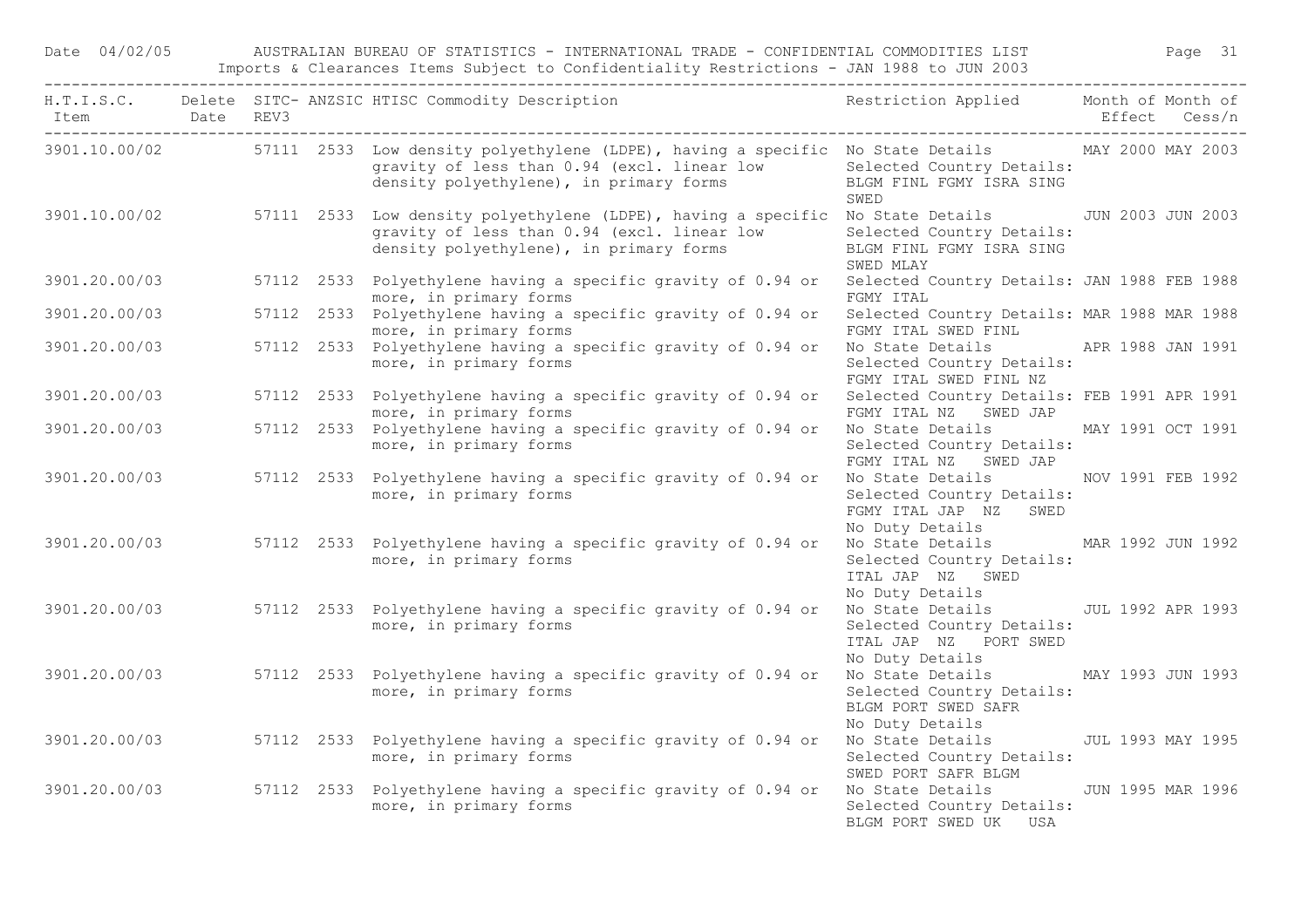| Date 04/02/05  |  | AUSTRALIAN BUREAU OF STATISTICS - INTERNATIONAL TRADE - CONFIDENTIAL COMMODITIES LIST<br>Imports & Clearances Items Subject to Confidentiality Restrictions - JAN 1988 to JUN 2003 |                                                                                                               | Page 32           |
|----------------|--|------------------------------------------------------------------------------------------------------------------------------------------------------------------------------------|---------------------------------------------------------------------------------------------------------------|-------------------|
| Item Date REV3 |  | H.T.I.S.C. Delete SITC-ANZSIC HTISC Commodity Description Nestriction Applied Month of Month of                                                                                    |                                                                                                               | Effect Cess/n     |
|                |  | 3901.20.00/03 57112 2533 Polyethylene having a specific gravity of 0.94 or No State Details APR 1996 DEC 1996<br>more, in primary forms                                            | Selected Country Details:<br>BLGM INDO PORT SWED UK<br>USA<br>No Duty Details                                 |                   |
|                |  | 3901.20.00/03 57112 2533 Polyethylene having a specific gravity of 0.94 or No State Details JAN 1997 FEB 1998<br>more, in primary forms                                            | Selected Country Details:<br>BLGM FGMY FINL INDO MLAY<br>PORT SWED UK                                         |                   |
|                |  | 3901.20.00/03 57112 2533 Polyethylene having a specific gravity of 0.94 or No State x Cty Detail for MAR 1998 APR 1998<br>more, in primary forms                                   | All States<br>BLGM FINL FGMY INDO MLAY<br>PORT SWED UK                                                        |                   |
|                |  | 3901.20.00/03 57112 2533 Polyethylene having a specific gravity of 0.94 or No State x Cty Detail for MAY 1998 JAN 1999<br>more, in primary forms                                   | All States<br>BLGM FINL FGMY INDO KUWA<br>MLAY PORT SWED UK                                                   |                   |
|                |  | 3901.20.00/03 57112 2533 Polyethylene having a specific gravity of 0.94 or No State x Cty Detail for FEB 1999 APR 2000<br>more, in primary forms                                   | All States<br>BLGM FINL INDO KUWA MLAY<br>SWED                                                                |                   |
|                |  | 3901.20.00/03 57112 2533 Polyethylene having a specific gravity of 0.94 or No State Details MAY 2000 DEC 2000<br>more, in primary forms                                            | Selected Country Details:<br>FINL INDO KUWA MLAY SWED                                                         |                   |
| 3901.20.00/03  |  | 57112 2533 Polyethylene having a specific gravity of 0.94 or Who State Details 3 JAN 2001 MAY 2002<br>more, in primary forms                                                       | Selected Country Details:<br>FINL INDO KUWA MLAY SING<br>SWED                                                 |                   |
|                |  | 3901.20.00/03 57112 2533 Polyethylene having a specific gravity of 0.94 or<br>more, in primary forms                                                                               | No State Details JUN 2002 OCT 2003<br>Selected Country Details:<br>INDO KUWA MLAY SING SWED<br>FINL PORT UAEM |                   |
|                |  | 3901.30.00/05 57120 2533 Ethylene-vinyl acetate copolymers, in primary<br>forms (excl. liquid and adhesive)                                                                        | No State Details MAY 1993 MAY 1994<br>Selected Country Details:<br>FINL SING SWED UK USA<br>No Duty Details   |                   |
| 3901.30.00/05  |  | 57120 2533 Ethylene-vinyl acetate copolymers, in primary<br>forms (excl. liquid and adhesive)                                                                                      | No State Details<br>Selected Country Details:<br>FINL USA                                                     | JUN 1994 MAY 1997 |
| 3901.90.00/06  |  | 57190 2533 Polymers of ethylene, in primary forms (excl.<br>polyethylene and ethylene-vinyl acetate<br>copolymers)                                                                 | No State Details<br>Selected Country Details:<br>SWED NETH UK FINL NZ<br>SING JAP<br>No Duty Details          | MAY 1993 MAY 1994 |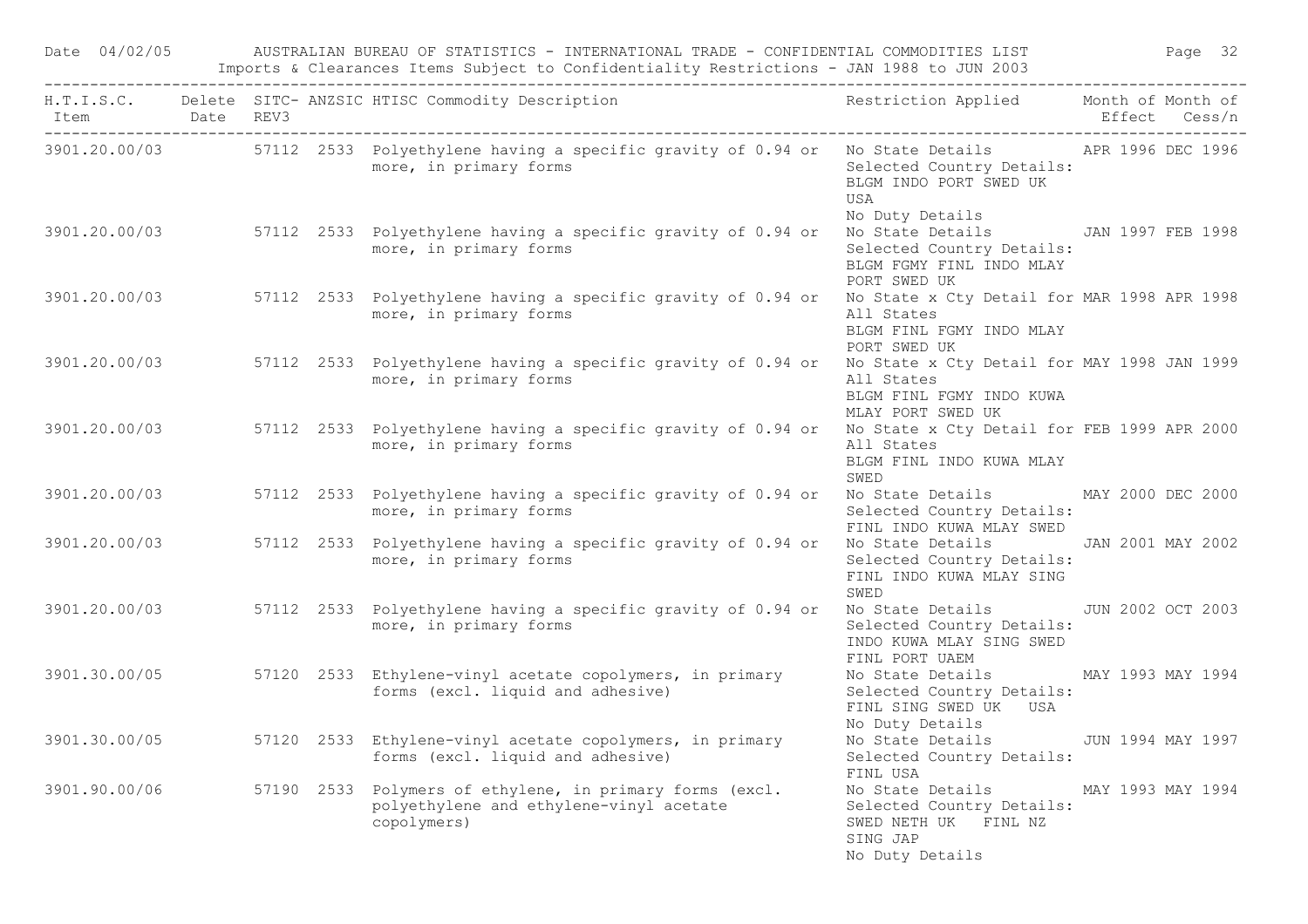Date 04/02/05 AUSTRALIAN BUREAU OF STATISTICS - INTERNATIONAL TRADE - CONFIDENTIAL COMMODITIES LIST Page 33 Imports & Clearances Items Subject to Confidentiality Restrictions - JAN 1988 to JUN 2003

|               |  | H.T.I.S.C. Delete SITC-ANZSIC HTISC Commodity Description Nestriction Applied Month of Month of                                                      |                                                                                                               |  |
|---------------|--|------------------------------------------------------------------------------------------------------------------------------------------------------|---------------------------------------------------------------------------------------------------------------|--|
|               |  | 3901.90.00/06 57190 2533 Polymers of ethylene, in primary forms (excl. No State Details JUN 1994 JUN 1995<br>polyethylene and ethylene-vinyl acetate | Selected Country Details:<br>SWED FINL PORT UK                                                                |  |
|               |  | copolymers)<br>$3901.90.00/06$ 57190 2533 Polymers of ethylene, in primary forms (excl.<br>polyethylene and ethylene-vinyl acetate<br>copolymers)    | No State Details - JUL 1995 JUN 1996<br>Selected Country Details:<br>SWED UK FINL BLGM PORT                   |  |
|               |  | $57190 2533$ Polymers of ethylene, in primary forms (excl.<br>polyethylene and ethylene-vinyl acetate<br>copolymers)                                 | No State Details JUL 1996 MAY 1997<br>Selected Country Details:<br>BLGM FINL SWED UK                          |  |
|               |  | $3902.10.00/07$ 57511 2533 Polypropylene, in primary forms                                                                                           | Selected Country Details: JAN 1988 JUN 1988<br>CAN FGMY NZ NETH RKOR<br>SWIT FRAN UK USA                      |  |
|               |  | 3902.10.00/07 57511 2533 Polypropylene, in primary forms                                                                                             | No Duty Details<br>No State Details MAY 1993 SEP 1993<br>Selected Country Details:<br>BLGM FINL USA           |  |
|               |  | 3902.10.00/07 57511 2533 Polypropylene, in primary forms                                                                                             | No State Details OCT 1993 JUN 1995<br>Selected Country Details:<br>BLGM FINL ISRA USA                         |  |
|               |  | 3902.10.00/07 57511 2533 Polypropylene, in primary forms                                                                                             | No Duty Details<br>No State Details 500 JUL 1995 APR 1997<br>Selected Country Details:<br>FINL BLGM ISRA JAP  |  |
| 3902.10.00/07 |  | 57511 2533 Polypropylene, in primary forms                                                                                                           | No Duty Details<br>No State Details MAY 1997 APR 2000<br>Selected Country Details:<br>BLGM FINL INDO JAP SING |  |
| 3902.10.00/07 |  | 57511 2533 Polypropylene, in primary forms                                                                                                           | No State Details MAY 2000 SEP 2002<br>Selected Country Details:<br>BLGM FINL JAP                              |  |
|               |  | 3902.30.00/10 57513 2533 Propylene copolymers (excl. compound and<br>adhesive), in primary forms                                                     | No State Details MAY 1993 MAY 1994<br>Selected Country Details:<br>BLGM FINL SWED USA RKOR<br>No Duty Details |  |
|               |  | 3902.30.00/10 57513 2533 Propylene copolymers (excl. compound and<br>adhesive), in primary forms                                                     | No State Details 5 JUN 1994 JUN 1995<br>Selected Country Details:<br>FINL BLGM USA                            |  |
|               |  | 3902.30.00/10 57513 2533 Propylene copolymers (excl. compound and<br>adhesive), in primary forms                                                     | No State Details 500 JUL 1995 JUN 1996<br>Selected Country Details:<br>FINL BLGM SWED USA FRAN                |  |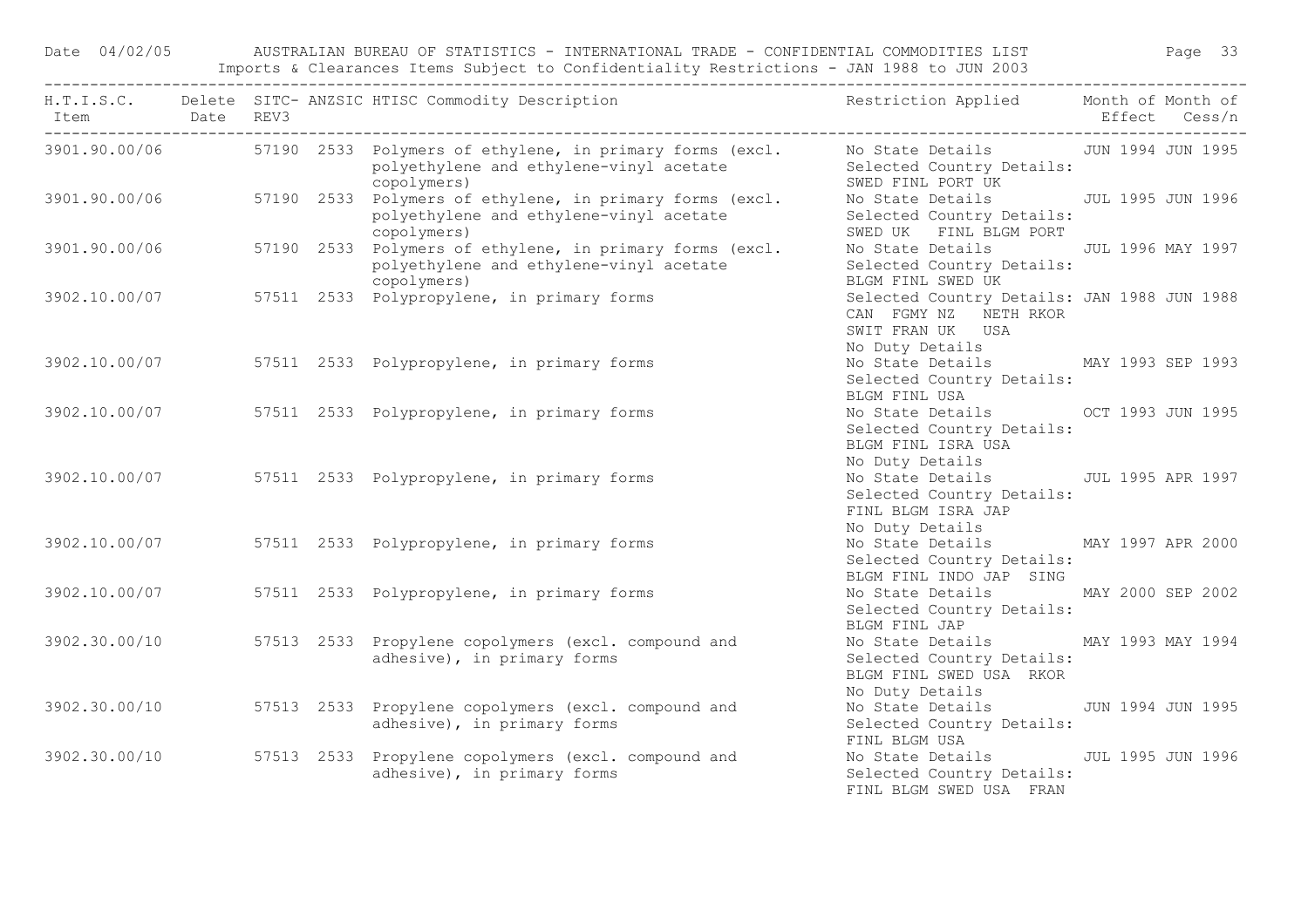Date 04/02/05 AUSTRALIAN BUREAU OF STATISTICS - INTERNATIONAL TRADE - CONFIDENTIAL COMMODITIES LIST Page 34 Imports & Clearances Items Subject to Confidentiality Restrictions - JAN 1988 to JUN 2003

| Item Date REV3 |  | H.T.I.S.C. Delete SITC-ANZSIC HTISC Commodity Description The Restriction Applied Month of Month of       | Effect Cess/n                                                                                       |
|----------------|--|-----------------------------------------------------------------------------------------------------------|-----------------------------------------------------------------------------------------------------|
|                |  | 3902.30.00/10 57513 2533 Propylene copolymers (excl. compound and<br>adhesive), in primary forms          | No State Details 50 JUL 1996 MAY 1997<br>Selected Country Details:<br>BLGM FINL FRAN USA            |
|                |  | 3902.30.00/10 57513 2533 Propylene copolymers (excl. compound and<br>adhesivel in primary of Compound and | No State x Cty Detail for JUN 1997 MAY 1998<br>All States<br>BLGM FINL FRAN ISRA NWAY<br>RKOR       |
| 3902.30.00/10  |  | 57513 2533 Propylene copolymers (excl. compound and<br>adhesive), in primary forms                        | No State x Cty Detail for JUN 1998 MAR 1999<br>All States<br>BLGM RKOR USA                          |
| 3902.30.00/10  |  | 57513 2533 Propylene copolymers (excl. compound and<br>adhesive), in primary forms                        | No State x Cty Detail for APR 1999 SEP 2002<br>All States<br>BLGM RKOR                              |
| 3903.11.00/12  |  | 57211 2533 Expansible polystyrene, in primary forms                                                       | Selected Country Details: MAR 1989 MAR 1989<br>CAN SING USA                                         |
| 3903.11.00/12  |  | 57211 2533 Expansible polystyrene, in primary forms                                                       | No Country Details APR 1989 JAN 1992                                                                |
| 3903.11.00/12  |  | 57211 2533 Expansible polystyrene, in primary forms                                                       | Selected Country Details: FEB 1992 DEC 1992<br>NETH RKOR SING UK<br>No Duty Details                 |
|                |  | 3903.11.00/12 57211 2533 Expansible polystyrene, in primary forms                                         | No State Details JAN 1993 NOV 1993<br>Selected Country Details:<br>CAN RKOR SING<br>No Duty Details |
| 3903.11.00/12  |  | 57211 2533 Expansible polystyrene, in primary forms                                                       | Selected Country Details: DEC 1993 MAR 1994<br>RKOR MLAY<br>No Duty Details                         |
| 3903.11.00/12  |  | 57211 2533 Expansible polystyrene, in primary forms                                                       | Selected Country Details: OCT 1995 JAN 1996<br>FGMY MLAY RKOR TAIW<br>No Duty Details               |
| 3903.11.00/12  |  | 57211 2533 Expansible polystyrene, in primary forms                                                       | Selected Country Details: FEB 1996 APR 1996<br>CHIN FGMY MLAY RKOR TAIW<br>No Duty Details          |
| 3903.11.00/12  |  | 57211 2533 Expansible polystyrene, in primary forms                                                       | Selected Country Details: MAY 1996 JAN 1997<br>CHIN FGMY INDO MLAY RKOR<br>TAIW<br>No Duty Details  |
|                |  | 3903.11.00/12 57211 2533 Expansible polystyrene, in primary forms                                         | No State x Cty Detail for FEB 1997 DEC 1997<br>All States<br>CHIN FGMY INDO MLAY RKOR<br>TATW       |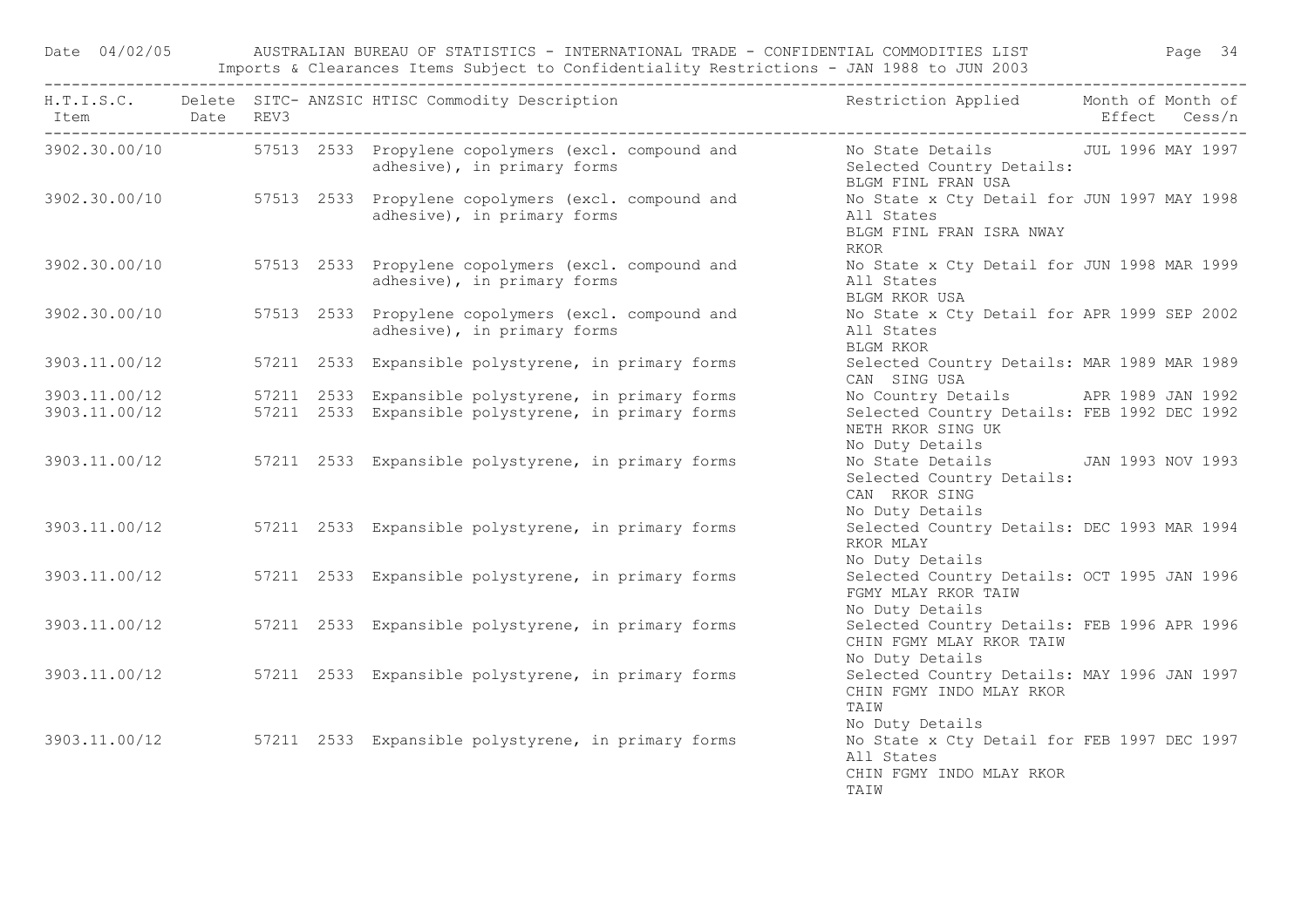| Date 04/02/05               |  | AUSTRALIAN BUREAU OF STATISTICS - INTERNATIONAL TRADE - CONFIDENTIAL COMMODITIES LIST FAGE 35<br>Imports & Clearances Items Subject to Confidentiality Restrictions - JAN 1988 to JUN 2003 |                                                                                               |               |  |
|-----------------------------|--|--------------------------------------------------------------------------------------------------------------------------------------------------------------------------------------------|-----------------------------------------------------------------------------------------------|---------------|--|
| Item Date REV3<br>--------- |  | H.T.I.S.C. Delete SITC-ANZSIC HTISC Commodity Description The Sestriction Applied Month of Month of                                                                                        |                                                                                               | Effect Cess/n |  |
|                             |  | 3903.11.00/12 57211 2533 Expansible polystyrene, in primary forms No State x Cty Detail for JAN 1998 JAN 1999                                                                              | All States<br>CHIN FGMY INDO MLAY RKOR<br>SING TAIW                                           |               |  |
|                             |  | 3903.11.00/12 57211 2533 Expansible polystyrene, in primary forms                                                                                                                          | No State x Cty Detail for FEB 1999 OCT 2000<br>All States<br>CHIN INDO MLAY RKOR SING<br>TAIW |               |  |
|                             |  | 3903.11.00/12 57211 2533 Expansible polystyrene, in primary forms                                                                                                                          | No State Details MOV 2000 OCT 2002<br>Selected Country Details:<br>CHIN MLAY SING TAIW        |               |  |
|                             |  | 3903.11.00/12 57211 2533 Expansible polystyrene, in primary forms                                                                                                                          | No State Details NOV 2002 OCT 2003<br>Selected Country Details:<br>MLAY TAIW CHIN SING RKOR   |               |  |
| 3903.19.00/13               |  | 57219 2533 Polystyrene (excl. expansible), in primary forms                                                                                                                                | No State Details JAN 1988 FEB 1990<br>No Country Details<br>No Duty Details                   |               |  |
|                             |  | 3903.19.00/13 57219 2533 Polystyrene (excl. expansible), in primary forms                                                                                                                  | No State x Cty Detail for JUL 1999 OCT 2000<br>NSW VIC<br>BLGM FGMY SING                      |               |  |
| 3903.19.00/13               |  | 57219 2533 Polystyrene (excl. expansible), in primary forms                                                                                                                                | Selected Country Details: SEP 2001 MAR 2002<br>THAI USA                                       |               |  |
| 3903.30.00/15               |  | 57292 2533 Acrylonitrile-butadiene-styrene (ABS) copolymers,<br>in primary forms                                                                                                           | No Country Details JAN 1988 NOV 1989                                                          |               |  |
| 3903.30.00/15               |  | 57292 2533 Acrylonitrile-butadiene-styrene (ABS) copolymers,<br>in primary forms                                                                                                           | Selected Country Details: DEC 1989 OCT 1991<br>NETH USA TAIW                                  |               |  |
| 3903.30.00/15               |  | 57292 2533 Acrylonitrile-butadiene-styrene (ABS) copolymers,<br>in primary forms                                                                                                           | Selected Country Details: NOV 1991 JAN 1992<br>NETH TAIW USA<br>No Duty Details               |               |  |
| 3904.10.00/17               |  | 57311 2533 Polyvinyl chloride, not mixed with any other<br>substances, in primary forms, for paste making                                                                                  | No Country Details JAN 1988 JUL 1988                                                          |               |  |
| 3904.10.00/17               |  | 57311 2533 Polyvinyl chloride, not mixed with any other<br>substances, in primary forms, for paste making                                                                                  | Selected Country Details: JAN 1996 JUN 1996<br>ISRA FGMY JAP<br>No Duty Details               |               |  |
|                             |  | 3904.10.00/18 57311 2533 Polyvinyl chloride, not mixed with any other<br>substances (excl. paste making), in primary forms                                                                 | No Country Details JAN 1988 SEP 1989                                                          |               |  |
| 3904.10.00/18               |  | 57311 2533 Polyvinyl chloride, not mixed with any other<br>substances (excl. paste making), in primary forms                                                                               | Selected Country Details: OCT 1989 JAN 1990<br>ISRA ROUM HGRY FGMY MEXI<br>USA                |               |  |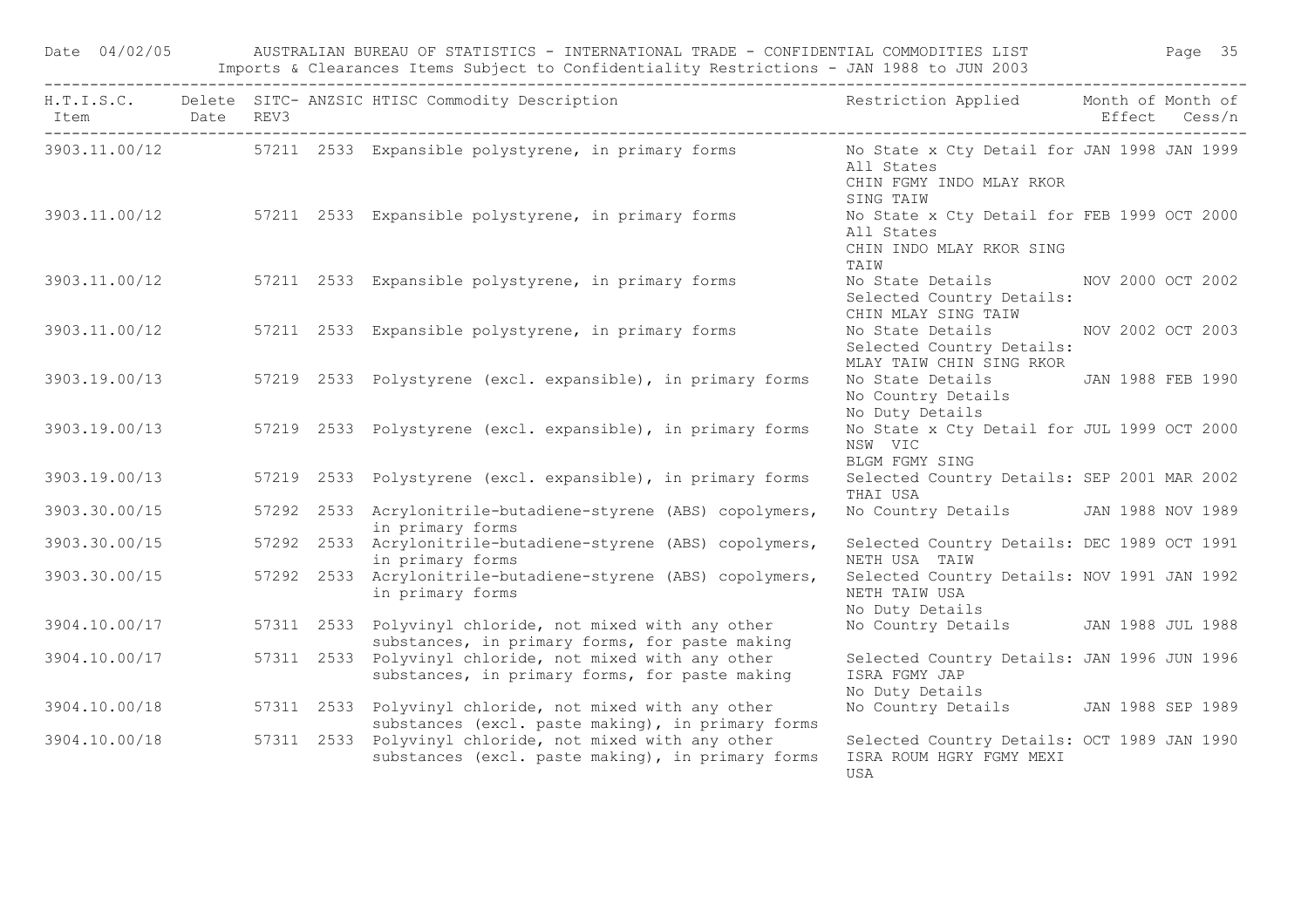Date 04/02/05 AUSTRALIAN BUREAU OF STATISTICS - INTERNATIONAL TRADE - CONFIDENTIAL COMMODITIES LIST Page 36 Imports & Clearances Items Subject to Confidentiality Restrictions - JAN 1988 to JUN 2003

| Item Date REV3 |  | H.T.I.S.C. Delete SITC-ANZSIC HTISC Commodity Description The Restriction Applied Month of Month of                        |                                                                                                                                  | Effect Cess/n     |
|----------------|--|----------------------------------------------------------------------------------------------------------------------------|----------------------------------------------------------------------------------------------------------------------------------|-------------------|
|                |  | 3904.10.00/18 57311 2533 Polyvinyl chloride, not mixed with any other<br>substances (excl. paste making), in primary forms | Selected Country Details: FEB 1990 JUN 1991<br>FGMY HGRY INDO ISRA MEXI<br>ROUM USA                                              |                   |
| 3904.10.00/18  |  | 57311 2533 Polyvinyl chloride, not mixed with any other<br>substances (excl. paste making), in primary forms               | Selected Country Details: JUL 1991 OCT 1991<br>CAN NWAY SWED FGMY HGRY<br>INDO ISRA MEXI USA                                     |                   |
|                |  | 3904.10.00/18 57311 2533 Polyvinyl chloride, not mixed with any other<br>substances (excl. paste making), in primary forms | Selected Country Details: NOV 1991 MAR 1992<br>CAN FRAN HGRY INDO ISRA<br>NETH NWAY SWED USA<br>No Duty Details                  |                   |
| 3904.10.00/18  |  | 57311 2533 Polyvinyl chloride, not mixed with any other<br>substances (excl. paste making), in primary forms               | Selected Country Details: APR 1992 APR 1992<br>CAN FRAN HGRY INDO ISRA<br>NETH NWAY SING SWED USA<br>No Duty Details             |                   |
| 3904.10.00/18  |  | 57311 2533 Polyvinyl chloride, not mixed with any other<br>substances (excl. paste making), in primary forms               | Selected Country Details: MAY 1992 APR 1993<br>CAN FRAN GREE HGRY INDO<br>ISRA NETH NWAY SING SWED<br>USA                        |                   |
| 3904.10.00/18  |  | 57311 2533 Polyvinyl chloride, not mixed with any other<br>substances (excl. paste making), in primary forms               | No Duty Details<br>No State Details MAY 1993 MAY 1994<br>Selected Country Details:<br>CAN ISRA SING HGRY USA<br>No Duty Details  |                   |
| 3904.10.00/18  |  | 57311 2533 Polyvinyl chloride, not mixed with any other<br>substances (excl. paste making), in primary forms               | No State Details JUN 1994 SEP 1994<br>Selected Country Details:<br>INDO CAN RKOR MEXI<br>No Duty Details                         |                   |
| 3904.10.00/18  |  | 57311 2533 Polyvinyl chloride, not mixed with any other<br>substances (excl. paste making), in primary forms               | No State Details OCT 1994 OCT 1994<br>Selected Country Details:<br>CAN CHIN INDO MEXI RKOR                                       |                   |
| 3904.10.00/18  |  | 57311 2533 Polyvinyl chloride, not mixed with any other<br>substances (excl. paste making), in primary forms               | No Duty Details<br>No State Details MOV 1994 OCT 1995<br>Selected Country Details:<br>CAN CHIN INDO MEXI                         |                   |
| 3904.10.00/18  |  | 57311 2533 Polyvinyl chloride, not mixed with any other<br>substances (excl. paste making), in primary forms               | No Duty Details<br>No State Details MOV 1995 DEC 1995<br>Selected Country Details:<br>BLGM CAN CHIN FRAN MEXI<br>No Duty Details |                   |
| 3904.10.00/18  |  | 57311 2533 Polyvinyl chloride, not mixed with any other<br>substances (excl. paste making), in primary forms               | No State Details<br>Selected Country Details:<br>BLGM CHIN FRAN MEXI<br>No Duty Details                                          | JAN 1996 JUN 1996 |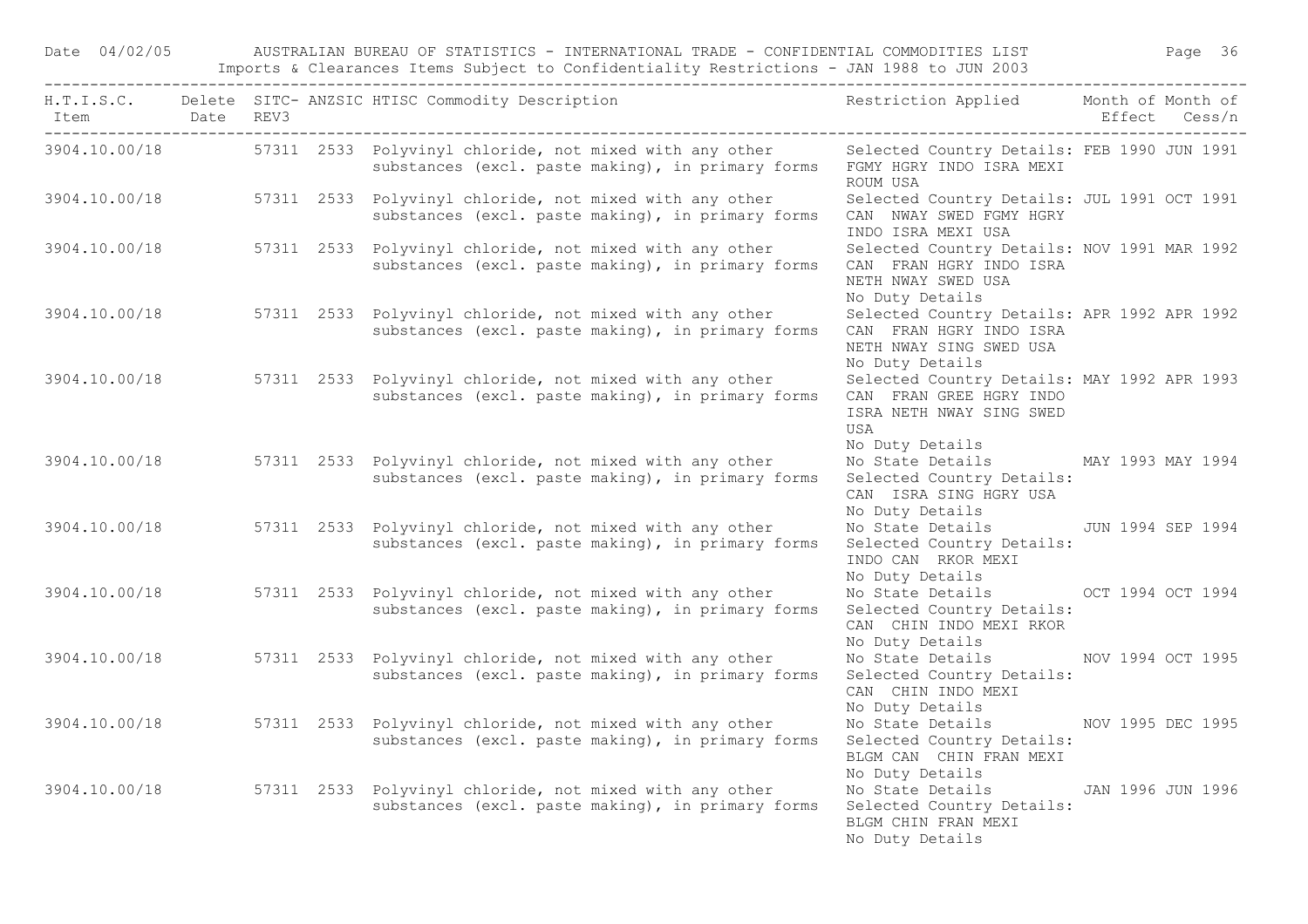Date 04/02/05 AUSTRALIAN BUREAU OF STATISTICS - INTERNATIONAL TRADE - CONFIDENTIAL COMMODITIES LIST Page 37 Imports & Clearances Items Subject to Confidentiality Restrictions - JAN 1988 to JUN 2003

| Item Date REV3 |  | H.T.I.S.C. Delete SITC-ANZSIC HTISC Commodity Description Nestriction Applied Month of Month of                                                      |                                                                                                                    | Effect Cess/n     |
|----------------|--|------------------------------------------------------------------------------------------------------------------------------------------------------|--------------------------------------------------------------------------------------------------------------------|-------------------|
|                |  | 3904.10.00/18 57311 2533 Polyvinyl chloride, not mixed with any other<br>substances (excl. paste making), in primary forms Selected Country Details: | No State Details JUL 1996 AUG 1996<br>INDO ISRA RKOR                                                               |                   |
|                |  | 3904.10.00/18 57311 2533 Polyvinyl chloride, not mixed with any other<br>substances (excl. paste making), in primary forms                           | No State Details SEP 1996 MAY 1997<br>Selected Country Details:<br>INDO ISRA RKOR TURK                             |                   |
|                |  | 3904.10.00/18 57311 2533 Polyvinyl chloride, not mixed with any other<br>substances (excl. paste making), in primary forms                           | No State x Cty Detail for JUN 1997 SEP 1997<br>All States<br>INDO INIA ISRA RKOR SING<br>TURK YUGO                 |                   |
|                |  | 3904.10.00/18 57311 2533 Polyvinyl chloride, not mixed with any other<br>substances (excl. paste making), in primary forms                           | No State x Cty Detail for OCT 1997 DEC 1997<br>All States<br>INDO INIA RKOR SING TURK<br>YUGO                      |                   |
| 3904.10.00/18  |  | 57311 2533 Polyvinyl chloride, not mixed with any other<br>substances (excl. paste making), in primary forms                                         | No State x Cty Detail for JAN 1998 MAY 1998<br>All States<br>INDO INIA ISRA RKOR SING<br>TURK YUGO                 |                   |
| 3904.10.00/18  |  | 57311 2533 Polyvinyl chloride, not mixed with any other<br>substances (excl. paste making), in primary forms                                         | No State x Cty Detail for JUN 1998 MAR 1999<br>All States<br>INDO ISRA RKOR USA                                    |                   |
| 3904.10.00/18  |  | 57311 2533 Polyvinyl chloride, not mixed with any other<br>substances (excl. paste making), in primary forms                                         | No State x Cty Detail for APR 1999 NOV 2001<br>All States<br>INDO ISRA RKOR                                        |                   |
| 3904.10.00/18  |  | 57311 2533 Polyvinyl chloride, not mixed with any other<br>substances (excl. paste making), in primary forms                                         | No State Details<br>Selected Country Details:<br>INDO ISRA RKOR TAIW                                               | DEC 2001 APR 2002 |
| 3904.10.00/18  |  | 57311 2533 Polyvinyl chloride, not mixed with any other<br>substances (excl. paste making), in primary forms                                         | No State Details MAY 2002 AUG 2002<br>Selected Country Details:<br>SING COMB FGMY INDO ISRA<br>PORT SWED TAIW SAFR |                   |
| 3904.10.00/18  |  | 57311 2533 Polyvinyl chloride, not mixed with any other<br>substances (excl. paste making), in primary forms                                         | No State Details<br>Selected Country Details:<br>SING COMB FGMY INDO ISRA<br>PORT SWED TAIW SAFR THAI              | SEP 2002 OCT 2003 |
| 3904.21.00/19  |  | 57312 2533 Non-plasticised polyvinyl chloride, mixed with<br>other substances, in primary forms                                                      | Selected Country Details: JAN 1988 JUL 1988<br>FGMY ITAL JAP UK                                                    |                   |
| 3904.21.00/19  |  | 57312 2533 Non-plasticised polyvinyl chloride, mixed with<br>other substances, in primary forms                                                      | No State Details MOV 1989 APR 1993<br>No Country Details                                                           |                   |
| 3904.21.00/19  |  | 57312 2533 Non-plasticised polyvinyl chloride, mixed with<br>other substances, in primary forms                                                      | No State Details<br>Selected Country Details:<br>ISRA INDO SING USA<br>No Duty Details                             | MAY 1993 MAY 1994 |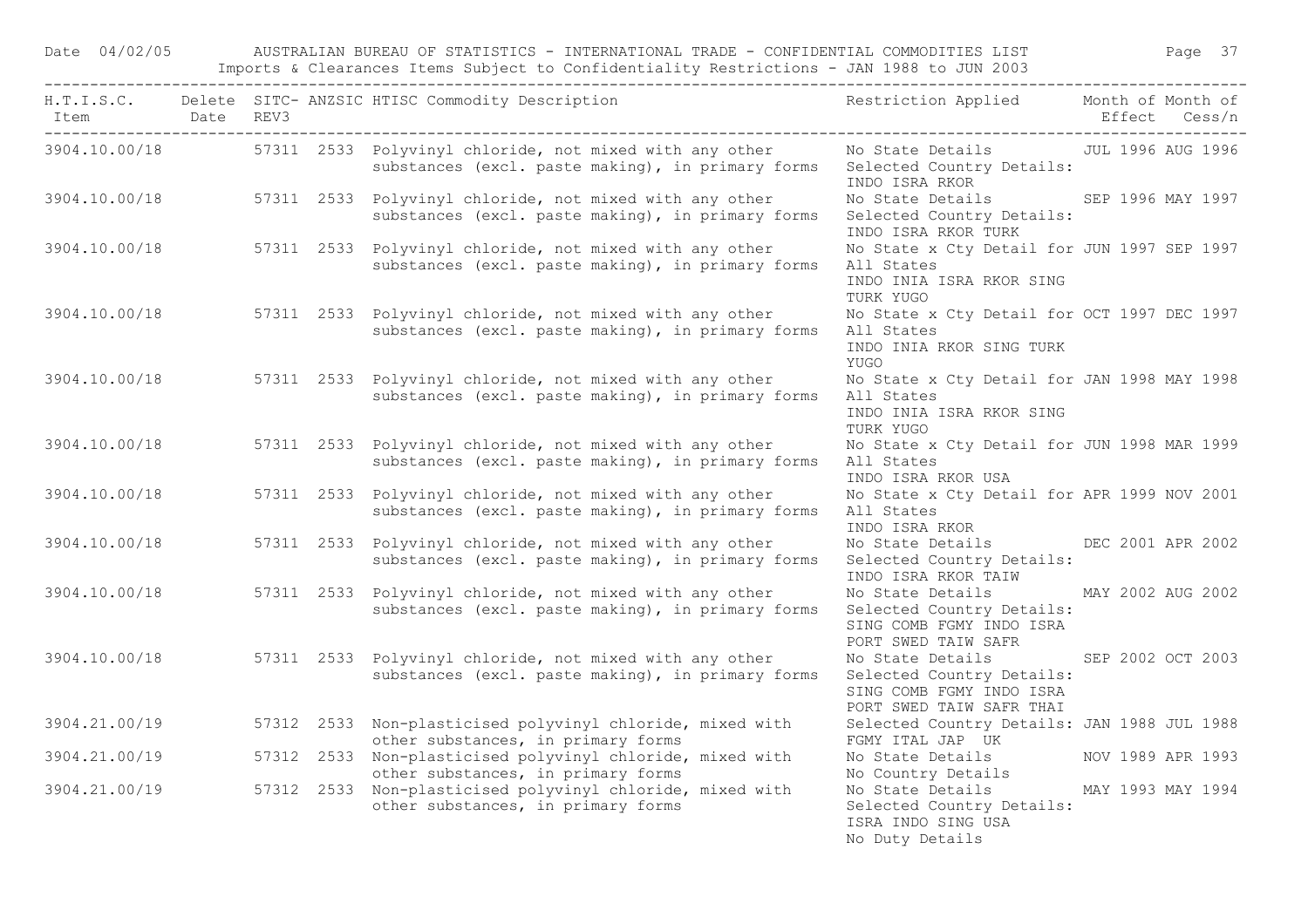Date 04/02/05 AUSTRALIAN BUREAU OF STATISTICS - INTERNATIONAL TRADE - CONFIDENTIAL COMMODITIES LIST Page 38 Imports & Clearances Items Subject to Confidentiality Restrictions - JAN 1988 to JUN 2003

| Item Date REV3 |  | H.T.I.S.C. Delete SITC-ANZSIC HTISC Commodity Description The Restriction Applied Month of Month of                                                                                                                     |                                                                                                             | Effect Cess/n     |
|----------------|--|-------------------------------------------------------------------------------------------------------------------------------------------------------------------------------------------------------------------------|-------------------------------------------------------------------------------------------------------------|-------------------|
|                |  | 3904.21.00/19 57312 2533 Non-plasticised polyvinyl chloride, mixed with<br>other substances, in primary forms                                                                                                           | No State Details 50 JUN 1994 OCT 1995<br>Selected Country Details:<br>ISRA SING INDO USA<br>No Duty Details |                   |
|                |  | 3904.21.00/19 57312 2533 Non-plasticised polyvinyl chloride, mixed with<br>other substances, in primary forms                                                                                                           | No State Details MOV 1995 SEP 1996<br>No Country Details<br>No Duty Details                                 |                   |
| 3904.21.00/19  |  | 57312 2533 Non-plasticised polyvinyl chloride, mixed with<br>other substances, in primary forms                                                                                                                         | No State Details<br>No Country Details                                                                      | OCT 1996 DEC 1998 |
| 3904.21.00/19  |  | 57312 2533 Non-plasticised polyvinyl chloride, mixed with<br>other substances, in primary forms                                                                                                                         | No Commodity Details JAN 1999 AUG 1999                                                                      |                   |
| 3904.21.00/19  |  | 57312 2533 Non-plasticised polyvinyl chloride, mixed with<br>other substances, in primary forms                                                                                                                         | No State Details SEP 1999 FEB 2001<br>No Country Details                                                    |                   |
| 3904.21.00/19  |  | 57312 2533 Non-plasticised polyvinyl chloride, mixed with<br>other substances, in primary forms                                                                                                                         | No State x Cty Detail for MAR 2001 FEB 2003<br>All States<br>CHIN FRAN INDO NZ SING<br>USA                  |                   |
| 3904.21.00/19  |  | 57312 2533 Non-plasticised polyvinyl chloride, mixed with<br>other substances, in primary forms                                                                                                                         | Selected State Details: MAR 2003 SEP 2003<br>SA QLD<br>Selected Country Details:<br>SING NZ USA             |                   |
| 3904.22.00/20  |  | 57313 2533 Plasticised polyvinyl chloride, mixed with other<br>substances, in primary forms                                                                                                                             | Selected Country Details: JAN 1988 JUL 1988<br>ITAL FGMY UK JAP                                             |                   |
| 3904.22.00/20  |  | 57313 2533 Plasticised polyvinyl chloride, mixed with other<br>substances, in primary forms                                                                                                                             | No State Details APR 1992 MAY 1994<br>Selected Country Details:<br>SING FGMY<br>No Duty Details             |                   |
| 3906.90.00/08  |  | 57529 2533 Acrylic polymer powders, granules and flakes in<br>primary forms (excl. polymethyl methacrylate)                                                                                                             | No State Details NOV 1993 SEP 1994<br>Selected Country Details:<br>JAP USA                                  |                   |
| 3906.90.00/08  |  | 57529 2533 Acrylic polymer powders, granules and flakes in<br>primary forms (excl. polymethyl methacrylate)                                                                                                             | No State Details<br>Selected Country Details:<br>JAP NETH USA                                               | OCT 1994 JUL 1996 |
|                |  | 3907.10.00/10 57411 2533 Polyacetals in primary forms<br>3907.20.00/13 19890523 57419 2533 Polyethers (excl. polyethylene oxide (incl.<br>polyethylene glycols) and propylene oxide based<br>polyols), in primary forms | No Quantity Details JAN 1988 FEB 1988<br>No Quantity Details JAN 1988 FEB 1988                              |                   |
|                |  | 3907.20.00/36 57419 2533 Propylene oxide based polyols (excl. polyethylen<br>oxide and polyethylene glycols), in primary forms                                                                                          | No Country Details DEC 1997 MAY 1999                                                                        |                   |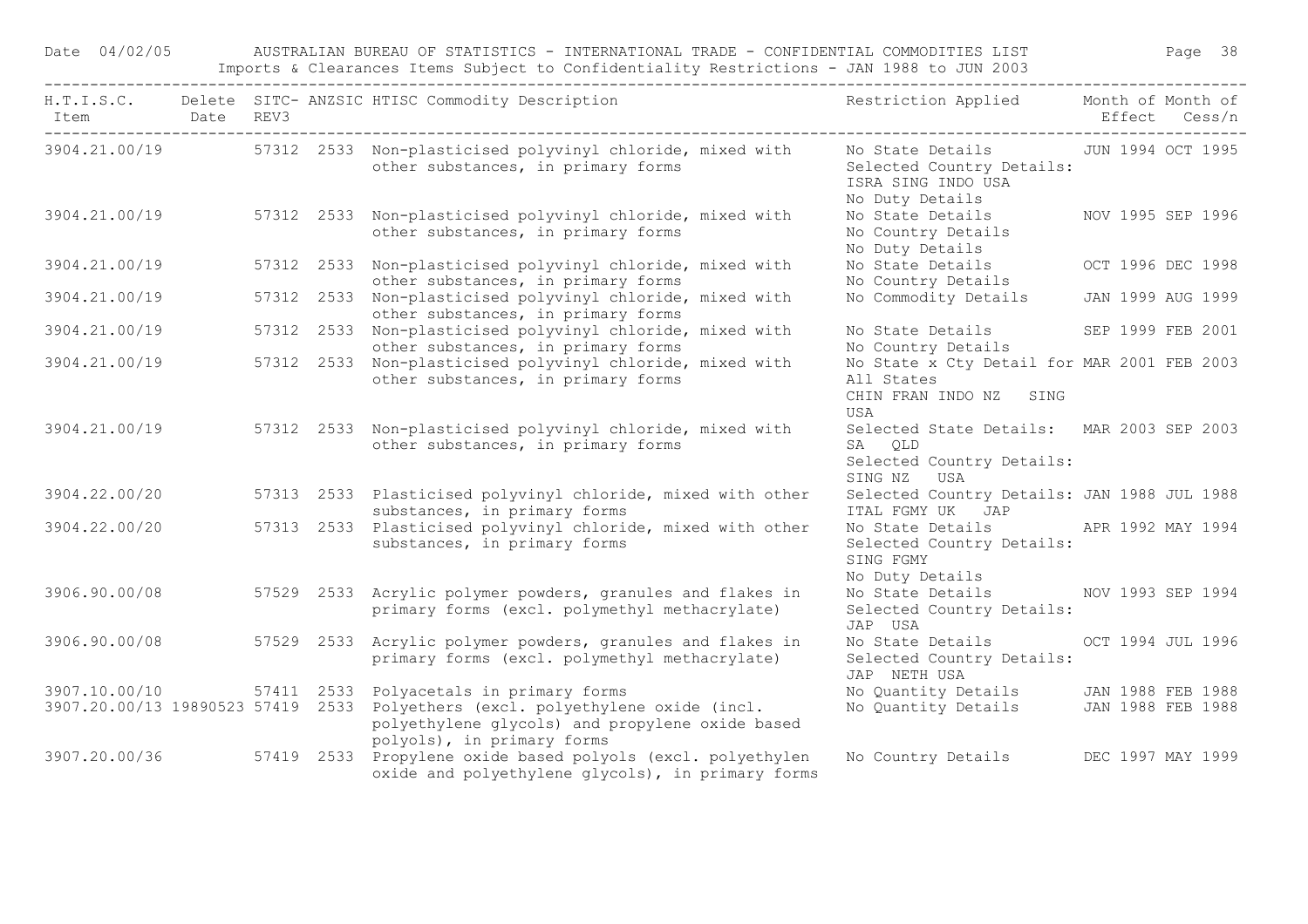Date 04/02/05 AUSTRALIAN BUREAU OF STATISTICS - INTERNATIONAL TRADE - CONFIDENTIAL COMMODITIES LIST Page 39 Imports & Clearances Items Subject to Confidentiality Restrictions - JAN 1988 to JUN 2003

|               |  | H.T.I.S.C. Delete SITC-ANZSIC HTISC Commodity Description Nestriction Applied Month of Month of                                                             |                                                                                                        |  |
|---------------|--|-------------------------------------------------------------------------------------------------------------------------------------------------------------|--------------------------------------------------------------------------------------------------------|--|
|               |  | 3907.20.00/36 57419 2533 Propylene oxide based polyols (excl. polyethylen<br>oxide and polyethylene glycols), in primary forms                              | No State x Cty Detail for JUN 1999 DEC 1999<br>All States<br>NETH SING USA                             |  |
| 3907.20.00/36 |  | 57419 2533 Propylene oxide based polyols (excl. polyethylen<br>oxide and polyethylene glycols), in primary forms                                            | No State x Cty Detail for JAN 2000 MAR 2002<br>All States<br>SING USA                                  |  |
| 3907.20.00/36 |  | 57419 2533 Propylene oxide based polyols (excl. polyethylen<br>oxide and polyethylene glycols), in primary forms                                            | No State Details APR 2002 OCT 2003<br>Selected Country Details:<br>SING UK JAP NETH                    |  |
| 3907.20.00/37 |  | 57419 2533 Polyethers (excl. polyacetals, polyethylene oxide,<br>polyethylene glycols and propylene oxide based<br>polyols), in primary forms               | No Commodity Details JUL 1996 JAN 1997                                                                 |  |
| 3907.20.00/37 |  | 57419 2533 Polyethers (excl. polyacetals, polyethylene oxide,<br>polyethylene glycols and propylene oxide based<br>polyols), in primary forms               | Selected State Details: FEB 1997 JAN 1998<br>NSW VIC<br>Selected Country Details:<br>JAP NETH RKOR USA |  |
| 3907.20.00/37 |  | 57419 2533 Polyethers (excl. polyacetals, polyethylene oxide,<br>polyethylene glycols and propylene oxide based<br>polyols), in primary forms               | No State x Cty Detail for FEB 1998 JAN 1999<br>NSW VIC<br>JAP NETH RKOR USA                            |  |
| 3907.20.00/37 |  | 57419 2533 Polyethers (excl. polyacetals, polyethylene oxide,<br>polyethylene glycols and propylene oxide based<br>polyols), in primary forms               | Selected Country Details: FEB 1999 APR 2002<br>JAP NETH RKOR USA                                       |  |
|               |  | 3907.20.00/37 57419 2533 Polyethers (excl. polyacetals, polyethylene oxide,<br>polyethylene glycols and propylene oxide based<br>polyols), in primary forms | No State Details MAY 2002 JUN 2003<br>Selected Country Details:<br>BLGM JAP NETH RKOR USA              |  |
|               |  | 3907.20.10/30 19960630 57419 2533 Polyphenylene oxide (PPO) in primary forms                                                                                |                                                                                                        |  |
|               |  | 3907.20.10/30 19960630 57419 2533 Polyphenylene oxide (PPO) in primary forms                                                                                | No Quantity Details OCT 1991 FEB 1992<br>No Commodity Details MAR 1992 JUN 1996                        |  |
|               |  | 3907.30.00/14 57420 2533 Liquid epoxide resins in primary forms                                                                                             | No State x Cty Detail for APR 1998 JUL 1998<br>All States<br>SAFR USA                                  |  |
|               |  | 3907.30.00/14 57420 2533 Liquid epoxide resins in primary forms                                                                                             | No State x Cty Detail for AUG 1998 MAY 1999<br>All States<br>FGMY NETH RKOR TAIW SAFR<br>USA           |  |
|               |  | 3907.30.00/14 57420 2533 Liquid epoxide resins in primary forms                                                                                             | No State x Cty Detail for JUN 1999 DEC 1999<br>All States<br>FGMY NETH NZ RKOR SAFR<br>USA             |  |
| 3907.30.00/14 |  | 57420 2533 Liquid epoxide resins in primary forms                                                                                                           | No State x Cty Detail for JAN 2000 APR 2002<br>All States<br>NETH NZ RKOR SAFR USA                     |  |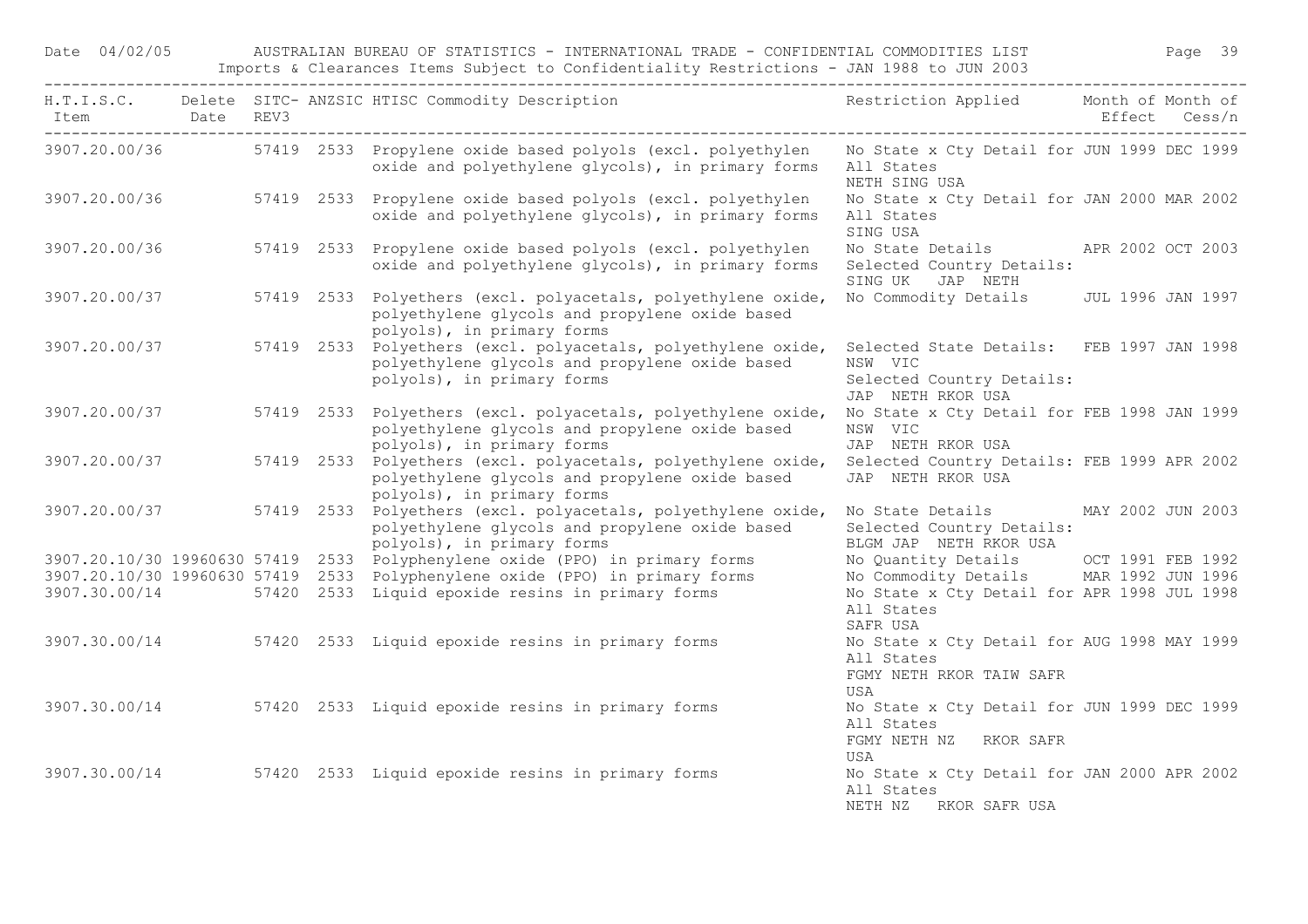Date 04/02/05 AUSTRALIAN BUREAU OF STATISTICS - INTERNATIONAL TRADE - CONFIDENTIAL COMMODITIES LIST Page 40 Imports & Clearances Items Subject to Confidentiality Restrictions - JAN 1988 to JUN 2003

|                                |  | H.T.I.S.C. Delete SITC-ANZSIC HTISC Commodity Description Nestriction Applied Month of Month of |                                                                                                                                                       |                   |  |  |
|--------------------------------|--|-------------------------------------------------------------------------------------------------|-------------------------------------------------------------------------------------------------------------------------------------------------------|-------------------|--|--|
| Item Date REV3                 |  |                                                                                                 |                                                                                                                                                       | Effect Cess/n     |  |  |
|                                |  | 3907.30.00/15 57420 2533 Solid epoxide resins in primary forms                                  | No State x Cty Detail for AUG 1998 MAY 1999<br>NSW VIC QLD<br>NZ USA                                                                                  |                   |  |  |
| 3907.30.00/15                  |  | 57420 2533 Solid epoxide resins in primary forms                                                | No State Details JUN 1999 APR 2002<br>No Country Details                                                                                              |                   |  |  |
| 3907.40.00/16                  |  | 57431 2533 Uncompounded polycarbonates in primary forms                                         | No Country Details                                                                                                                                    | JAN 1991 NOV 1992 |  |  |
| 3907.40.00/16                  |  | 57431 2533 Uncompounded polycarbonates in primary forms                                         | No Quantity Details<br>No Country Details                                                                                                             | DEC 1992 AUG 1993 |  |  |
| 3907.40.00/16                  |  | 57431 2533 Uncompounded polycarbonates in primary forms                                         | No Commodity Details                                                                                                                                  | SEP 1993 DEC 1994 |  |  |
| 3907.40.00/17                  |  | 57431 2533 Compounded polycarbonates in primary forms                                           |                                                                                                                                                       |                   |  |  |
| 3907.40.00/17                  |  | 57431 2533 Compounded polycarbonates in primary forms                                           | No Country Details 1991 NOV 1992<br>No Quantity Details 1992 AUG 1993<br>No Country Details                                                           |                   |  |  |
| 3907.40.00/17                  |  | 57431 2533 Compounded polycarbonates in primary forms                                           |                                                                                                                                                       |                   |  |  |
| 3907.60.00/19<br>3907.60.00/19 |  | 57433 2533 Polyethylene terephthalate in primary forms                                          |                                                                                                                                                       |                   |  |  |
|                                |  | 57433 2533 Polyethylene terephthalate in primary forms                                          | No Commodity Details<br>No Quantity Details<br>No State Details<br>No State Details<br>SEP 1993 AUG 1994<br>Selected Country Details:<br>SAFR TAIW UK |                   |  |  |
| 3907.60.00/19                  |  | 57433 2533 Polyethylene terephthalate in primary forms                                          | No State Details SEP 1994 JUL 1995<br>Selected Country Details:<br>RKOR SAFR TAIW<br>No Duty Details                                                  |                   |  |  |
| 3907.60.00/19                  |  | 57433 2533 Polyethylene terephthalate in primary forms                                          | No State Details AUG 1995 JUL 1996<br>Selected Country Details:<br>SAFR TAIW USA<br>No Duty Details                                                   |                   |  |  |
| 3907.60.00/19                  |  | 57433 2533 Polyethylene terephthalate in primary forms                                          | Selected State Details: AUG 1996 JUN 1997<br>VIC QLD<br>Selected Country Details:                                                                     |                   |  |  |
| 3907.60.00/19                  |  | 57433 2533 Polyethylene terephthalate in primary forms                                          | SAFR TAIW USA<br>No State x Cty Detail for JUL 1997 JUN 1998<br>All States<br>SAFR TAIW USA                                                           |                   |  |  |
| 3907.60.00/19                  |  | 57433 2533 Polyethylene terephthalate in primary forms                                          | Selected State Details: FEB 2001 JAN 2002<br>NSW VIC<br>Selected Country Details:                                                                     |                   |  |  |
|                                |  | 3907.60.00/19 57433 2533 Polyethylene terephthalate in primary forms                            | INDO TAIW USA<br>Selected State Details: FEB 2002 NOV 2003<br>NSW VIC<br>Selected Country Details:<br>INDO RKOR TAIW THAI USA                         |                   |  |  |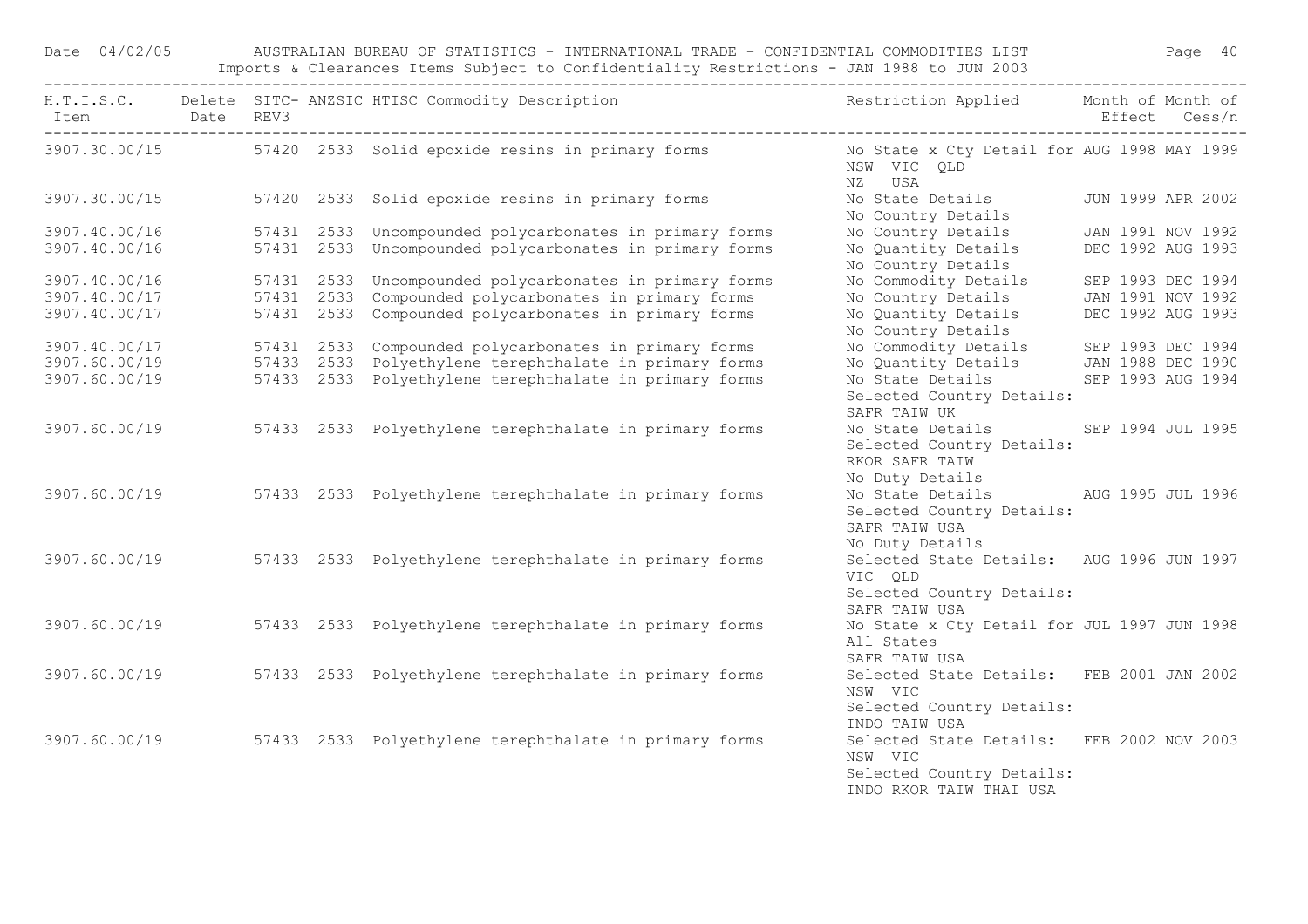Date 04/02/05 AUSTRALIAN BUREAU OF STATISTICS - INTERNATIONAL TRADE - CONFIDENTIAL COMMODITIES LIST Page 41 Imports & Clearances Items Subject to Confidentiality Restrictions - JAN 1988 to JUN 2003

| H.T.I.S.C.<br>Item                | Date | REV3 |            | Delete SITC- ANZSIC HTISC Commodity Description<br>---------------------------------                        | Restriction Applied                                                         | Month of Month of | Effect Cess/n     |
|-----------------------------------|------|------|------------|-------------------------------------------------------------------------------------------------------------|-----------------------------------------------------------------------------|-------------------|-------------------|
| 3907.91.00/32                     |      |      |            | 57434 2533 Vinyl ester resin                                                                                | No State Details<br>No Country Details                                      | JUL 1999 JUL 2000 |                   |
| 3907.91.00/32                     |      |      |            | 57434 2533 Vinyl ester resin                                                                                | No State Details<br>Selected Country Details:<br>JAP NZ<br>TAIW             | AUG 2000 SEP 2002 |                   |
| 3907.91.00/33                     |      |      |            | 57434 2533 Unsaturated polyester (excl. vinyl ester resin)                                                  | No State x Cty Detail for JUL 1999 SEP 2002<br>All States<br>ITAL SAFR TAIW |                   |                   |
| 3907.91.00/33                     |      |      |            | 57434 2533 Unsaturated polyester (excl. vinyl ester resin)                                                  | No State Details<br>Selected Country Details:<br>ITAL SAFR TAIW RKOR JAP    |                   | OCT 2002 OCT 2003 |
| 3907.99.10/21                     |      |      |            | 57439 2533 Saturated polybutylene terephthalate in primary<br>forms                                         | No Quantity Details                                                         | JAN 1988 APR 1989 |                   |
| 3907.99.90/23                     |      |      | 57439 2533 | Saturated polyester polyols in primary forms                                                                | No Quantity Details                                                         | JAN 1988 APR 1989 |                   |
| 3907.99.90/24 19990630 57439 2533 |      |      |            | Saturated polyesters (excl. polyester polyols and<br>polyesters of ethylene oxide), in primary forms        | No Quantity Details                                                         | JAN 1988 OCT 1992 |                   |
| 3908.10.00/25                     |      |      | 57531 2533 | Polyamide-6, $-11$ , $-12$ , $-6$ , 6, $-6$ , 9, $-6$ , 10 or $-6$ , 12                                     | No Quantity Details<br>Selected Country Details:<br>ITAL JAP                | JAN 1988 JUL 1988 |                   |
| 3908.10.00/25                     |      |      | 57531 2533 | Polyamide-6, $-11$ , $-12$ , $-6$ , 6, $-6$ , 9, $-6$ , 10 or $-6$ , 12                                     | No Quantity Details                                                         | AUG 1988 JAN 1989 |                   |
| 3908.10.00/25                     |      |      | 57531 2533 | Polyamide-6, $-11$ , $-12$ , $-6$ , 6, $-6$ , 9, $-6$ , 10 or $-6$ , 12                                     | No Quantity Details<br>Selected Country Details:<br>FGMY SAFR               | FEB 1989 AUG 1990 |                   |
| 3908.10.00/25                     |      |      |            | 57531  2533  Polyamide-6, -11, -12, -6,6, -6,9, -6,10  or -6,12                                             | No Quantity Details                                                         |                   | SEP 1990 FEB 1992 |
| 3908.90.00/26                     |      |      | 57539 2533 | Polyamides in primary forms (excl. polyamide-6,<br>$-11, -12, -6, 6, -6, 9, -6, 10$ or $-6, 12)$            | No Quantity Details<br>Selected Country Details:<br>ITAL JAP                | JAN 1988 JUL 1988 |                   |
| 3908.90.00/26                     |      |      |            | 57539 2533 Polyamides in primary forms (excl. polyamide-6,<br>$-11, -12, -6, 6, -6, 9, -6, 10$ or $-6, 12)$ | No Quantity Details                                                         | AUG 1988 AUG 1990 |                   |
| 3909.40.00/01 19891231 57544 2533 |      |      |            | Phenolic resins in primary forms                                                                            | No Country Details                                                          | JAN 1988 JUL 1988 |                   |
| 3909.40.00/01 19891231 57544 2533 |      |      |            | Phenolic resins in primary forms                                                                            | Selected Country Details: AUG 1988 FEB 1991<br>JAP SING UK                  |                   |                   |
| 3909.40.00/33                     |      |      | 57544 2533 | Phenol-formaldehyde moulding compound                                                                       | Selected Country Details: JAN 1990 APR 1991<br>FGMY JAP SING UK             |                   |                   |
| 3910.00.00/06                     |      |      |            | 57593 2533 Silicone fluids and silicone rubber in primary<br>forms                                          | No Commodity Details                                                        | JAN 1988 JUL 1988 |                   |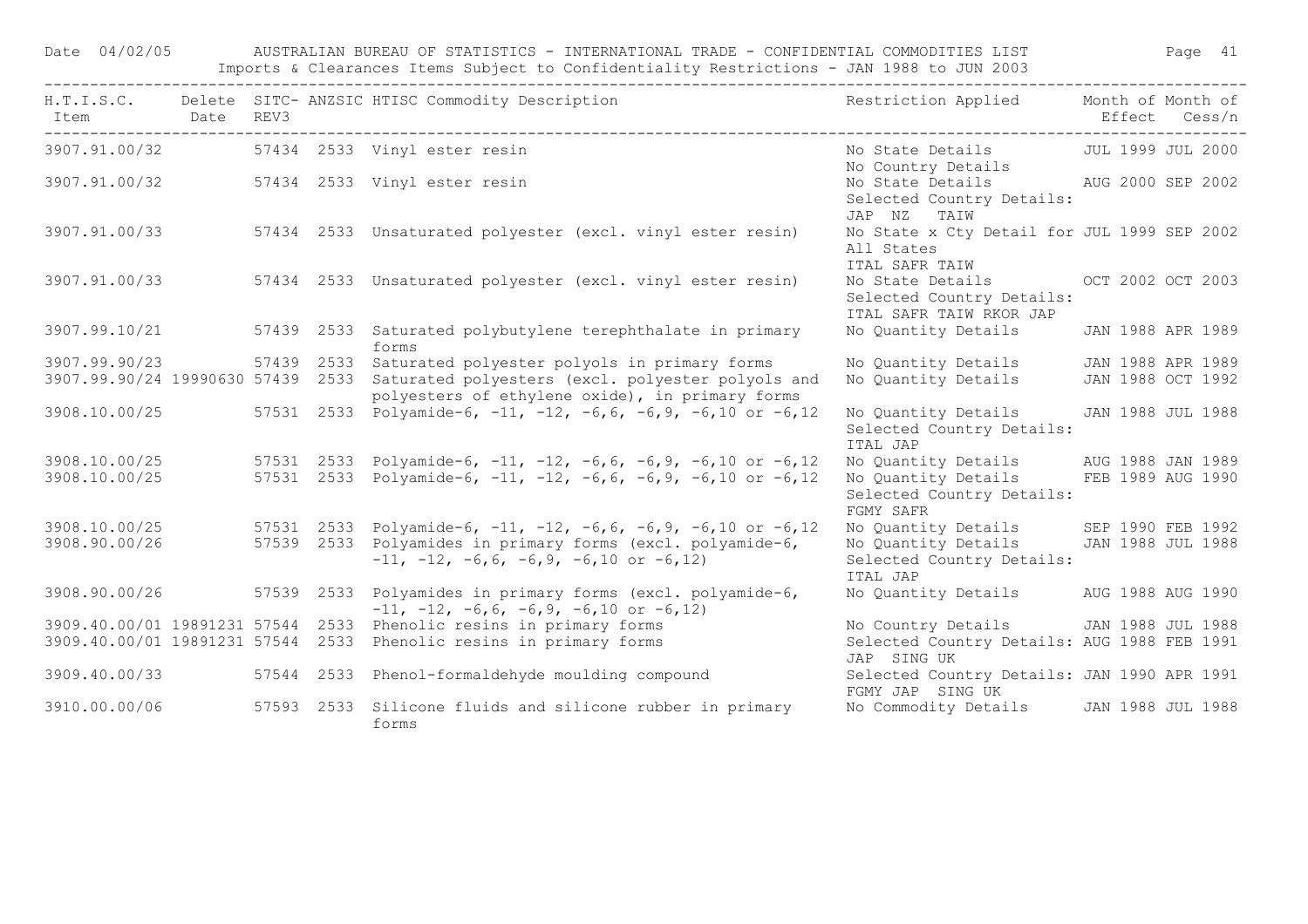| Date 04/02/05 |      |      |            | AUSTRALIAN BUREAU OF STATISTICS - INTERNATIONAL TRADE - CONFIDENTIAL COMMODITIES LIST<br>Imports & Clearances Items Subject to Confidentiality Restrictions - JAN 1988 to JUN 2003                                                                                  |                                                                                                                            |                   | Page 42 |
|---------------|------|------|------------|---------------------------------------------------------------------------------------------------------------------------------------------------------------------------------------------------------------------------------------------------------------------|----------------------------------------------------------------------------------------------------------------------------|-------------------|---------|
| Item          | Date | REV3 |            | H.T.I.S.C. Delete SITC- ANZSIC HTISC Commodity Description                                                                                                                                                                                                          | Restriction Applied Month of Month of                                                                                      | Effect Cess/n     |         |
| 3910.00.00/06 |      |      |            | 57593 2533 Silicone fluids and silicone rubber in primary Mo Country Details AUG 1988 JAN 1992<br>forms                                                                                                                                                             |                                                                                                                            |                   |         |
|               |      |      |            | 3910.00.00/06 57593 2533 Silicone fluids and silicone rubber in primary<br>forms                                                                                                                                                                                    | No State Details FEB 1992 OCT 1996<br>No Country Details                                                                   |                   |         |
|               |      |      |            | 3910.00.00/06 57593 2533 Silicone fluids and silicone rubber in primary<br>forms                                                                                                                                                                                    | Selected State Details: NOV 1996 SEP 1997<br>NSW VIC<br>Selected Country Details:<br>BLGM FRAN HONG SING TAIW<br>USA<br>UK |                   |         |
|               |      |      |            | 3910.00.00/06 57593 2533 Silicone fluids and silicone rubber in primary<br>forms                                                                                                                                                                                    | No State x Cty Detail for OCT 1997 FEB 2002<br>NSW VIC<br>BLGM FGMY JAP TAIW UK<br>USA                                     |                   |         |
| 3910.00.00/06 |      |      |            | 57593 2533 Silicone fluids and silicone rubber in primary<br>forms                                                                                                                                                                                                  | No State Details<br>No Country Details                                                                                     | MAR 2002 OCT 2003 |         |
|               |      |      |            | 3911.10.90/09 19960630 57596 2533 Polyterpenes in primary forms                                                                                                                                                                                                     | No Quantity Details JAN 1988 FEB 1988                                                                                      |                   |         |
| 3911.90.00/10 |      |      |            | 57596 2533 Polysulphides, polysulphones and other products<br>not elsewhere specified or included, in primary<br>forms                                                                                                                                              | No Quantity Details                                                                                                        | JAN 1988 FEB 1988 |         |
| 3912.20.00/13 |      |      | 57553 2533 | Cellulose nitrates (incl. collodions) in primary<br>forms                                                                                                                                                                                                           | No Country Details                                                                                                         | OCT 1990 JUL 1991 |         |
|               |      |      |            | 3914.00.00/23 57597 2533 Ion-exchangers based on polymers of 3901 to 3913,<br>in primary forms (excl. of the styrene type)                                                                                                                                          | No Country Details JAN 1988 JUL 1988                                                                                       |                   |         |
|               |      |      |            | 3919.10.00/58 19990630 58211 2563 Self-adhesive plates, sheets, film, foil, tape,<br>strip and other flat shapes of plastic (excl.<br>polyester, polymers of ethylene, polymers of<br>propylene, polyamides and polyurethanes) in rolls<br>of a width not exc 20 cm | Selected Country Details: MAR 1991 OCT 1991<br>YUGO ITAL                                                                   |                   |         |
|               |      |      |            | 3919.10.00/58 19990630 58211 2563 Self-adhesive plates, sheets, film, foil, tape,<br>strip and other flat shapes of plastic (excl.<br>polyester, polymers of ethylene, polymers of<br>propylene, polyamides and polyurethanes) in rolls<br>of a width not exc 20 cm | Selected Country Details: NOV 1991 DEC 1991<br>ITAL YUGO<br>No Duty Details                                                |                   |         |
|               |      |      |            | 3919.10.00/58 19990630 58211 2563 Self-adhesive plates, sheets, film, foil, tape,<br>strip and other flat shapes of plastic (excl.<br>polyester, polymers of ethylene, polymers of<br>propylene, polyamides and polyurethanes) in rolls<br>of a width not exc 20 cm | Selected Country Details: JAN 1992 JUL 1992<br>ITAL SLOV YUGO<br>No Duty Details                                           |                   |         |
| 3920.20.00/01 |      |      |            | 58222 2563 Biaxially oriented, metallised film of polymers of<br>propylene, non-cellular not exc 0.08 mm in<br>thickness (excl. self-adhesive)                                                                                                                      | Selected Country Details: APR 1996 FEB 1998<br>FRAN INDO JAP<br>No Duty Details                                            |                   |         |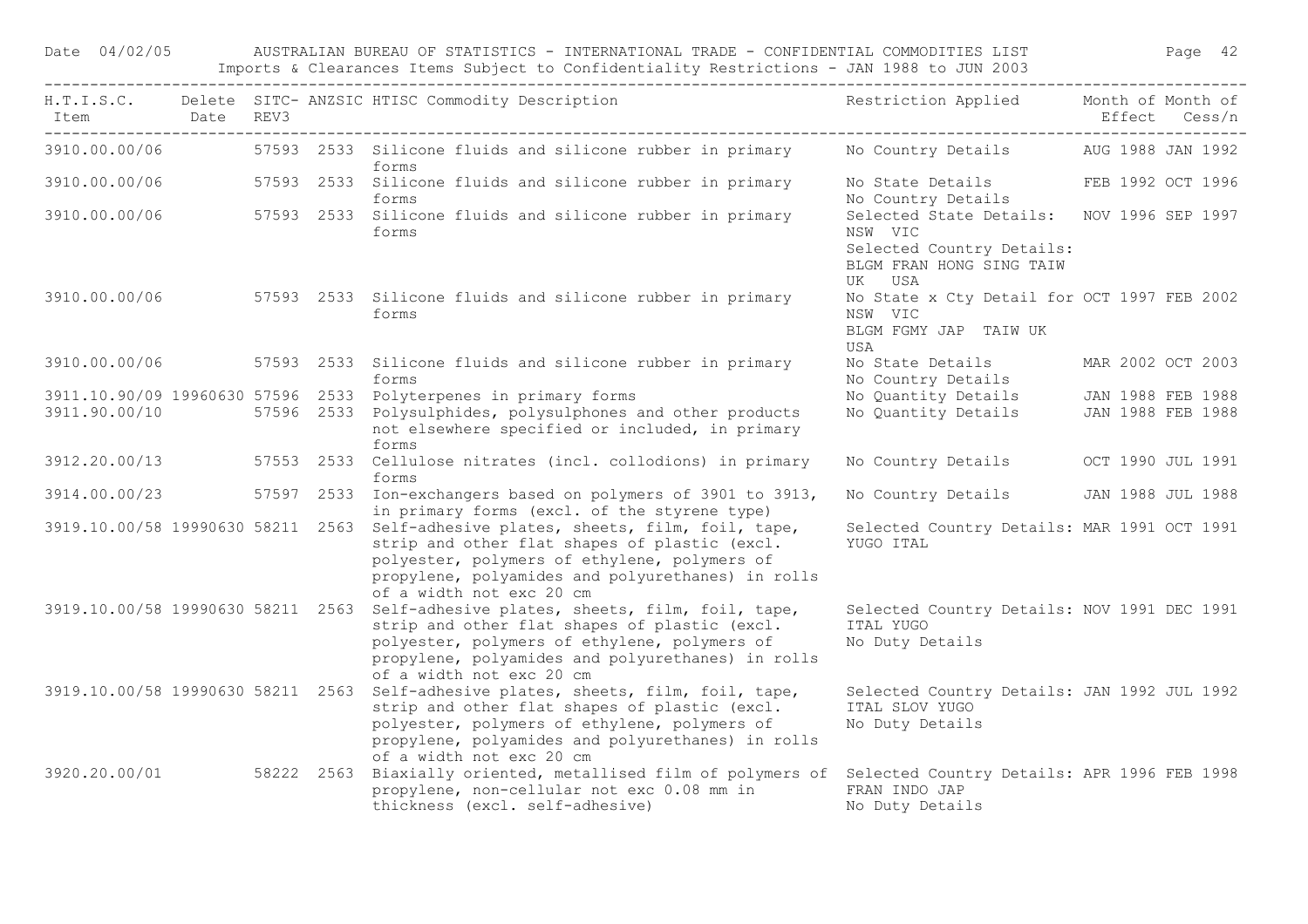Date 04/02/05 AUSTRALIAN BUREAU OF STATISTICS - INTERNATIONAL TRADE - CONFIDENTIAL COMMODITIES LIST Page 43 Imports & Clearances Items Subject to Confidentiality Restrictions - JAN 1988 to JUN 2003

| Item          | Date REV3 |  | H.T.I.S.C. Delete SITC-ANZSIC HTISC Commodity Description The Sestriction Applied Month of Month of                                                                                                                  |                                                                                                         | Effect Cess/n     |
|---------------|-----------|--|----------------------------------------------------------------------------------------------------------------------------------------------------------------------------------------------------------------------|---------------------------------------------------------------------------------------------------------|-------------------|
| 3920.20.00/01 |           |  | 58222 2563 Biaxially oriented, metallised film of polymers of No State x Cty Detail for MAR 1998 JUL 2002<br>propylene, non-cellular not exc 0.08 mm in                                                              | All States                                                                                              |                   |
| 3920.20.00/01 |           |  | thickness (excl. self-adhesive)<br>58222 2563 Biaxially oriented, metallised film of polymers of No State Details AUG 2002 OCT 2003<br>propylene, non-cellular not exc 0.08 mm in<br>thickness (excl. self-adhesive) | FRAN INDO JAP<br>No Country Details                                                                     |                   |
| 3920.30.00/08 |           |  | 58223 2562 Plates, sheets, film, foil and strip of polymers<br>of styrene, non-cellular (excl. self-adhesive)                                                                                                        | Selected Country Details: FEB 1994 DEC 1994<br><b>BLGM CAN</b><br>No Duty Details                       |                   |
| 3920.30.00/08 |           |  | 58223 2562 Plates, sheets, film, foil and strip of polymers<br>of styrene, non-cellular (excl. self-adhesive)                                                                                                        | Selected Country Details: JAN 1995 SEP 1996<br>BLGM CAN UK<br>No Duty Details                           |                   |
| 3920.30.00/08 |           |  | 58223 2562 Plates, sheets, film, foil and strip of polymers<br>of styrene, non-cellular (excl. self-adhesive)                                                                                                        | Selected State Details: OCT 1996 AUG 1997<br>NSW VIC<br>Selected Country Details:<br>BLGM CAN UK        |                   |
| 3920.61.00/19 |           |  | 58226 2563 Plates, sheets, film, foil and strip of<br>polycarbonates, non-cellular (excl.<br>self-adhesive)                                                                                                          | Selected Country Details: DEC 1995 DEC 1995<br>ISRA USA<br>No Duty Details                              |                   |
| 3920.61.00/19 |           |  | 58226 2563 Plates, sheets, film, foil and strip of<br>polycarbonates, non-cellular (excl.<br>self-adhesive)                                                                                                          | Selected Country Details: JUL 1996 JUL 1996<br>JAP ISRA                                                 |                   |
| 3921.11.00/16 |           |  | 58291 2563 Cellular plates, sheets, film, foil and strip of<br>polymers of styrene (excl. those of 3919 and<br>3920)                                                                                                 | No Commodity Details MAY 1989 MAY 1993                                                                  |                   |
| 3921.11.00/16 |           |  | 58291 2563 Cellular plates, sheets, film, foil and strip of<br>polymers of styrene (excl. those of 3919 and<br>3920)                                                                                                 | No State Details<br>No Country Details                                                                  | JUN 1993 AUG 2000 |
| 3921.11.00/16 |           |  | 58291 2563 Cellular plates, sheets, film, foil and strip of<br>polymers of styrene (excl. those of 3919 and<br>3920)                                                                                                 | No State Details The State State<br>Selected Country Details:<br>CAN FGMY MLAY NETH SAUD<br>SPAI USA UK | SEP 2000 OCT 2002 |
| 3921.11.00/16 |           |  | 58291 2563 Cellular plates, sheets, film, foil and strip of<br>polymers of styrene (excl. those of 3919 and<br>3920)                                                                                                 | No State Details NOV 2002 OCT 2003<br>Selected Country Details:<br>SAUD UK USA TURK CAN<br>SPAI         |                   |
|               |           |  | 3921.12.00/17 19990630 58291 2559 Cellular, plasticised plates, sheets, film, foil<br>and strip of polymers of vinyl chloride, textile<br>fabric coated or laminated on both sides (excl.<br>those of 3919 and 3920) | No State Details SEP 1992 OCT 1992<br>Selected Country Details:<br>JAP FGMY                             |                   |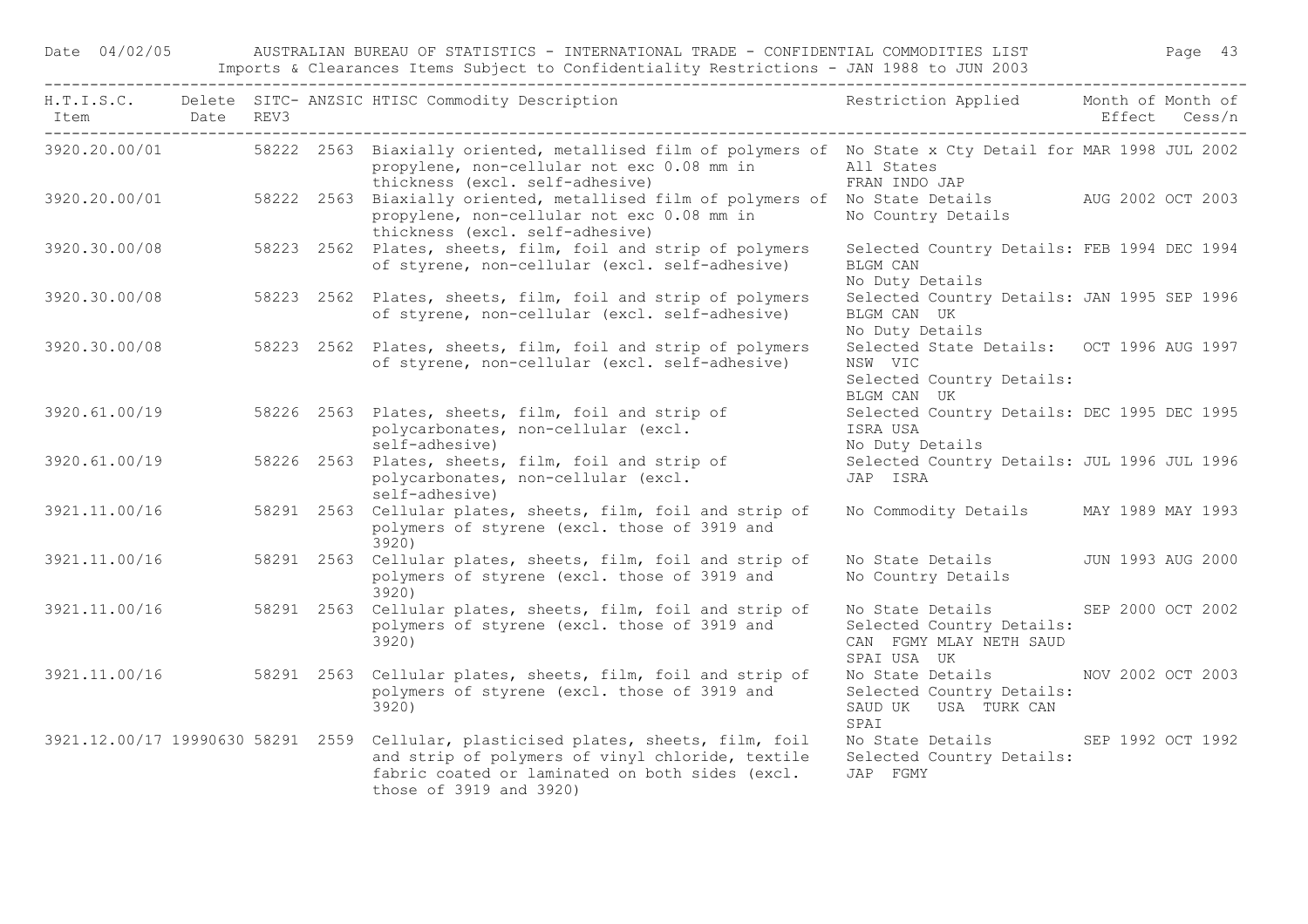Date 04/02/05 AUSTRALIAN BUREAU OF STATISTICS - INTERNATIONAL TRADE - CONFIDENTIAL COMMODITIES LIST Page 44 Imports & Clearances Items Subject to Confidentiality Restrictions - JAN 1988 to JUN 2003

| Item          | Date REV3 |            | H.T.I.S.C. Delete SITC- ANZSIC HTISC Commodity Description                                                                                                                                               | Restriction Applied Month of Month of                                                                  | Effect Cess/n     |
|---------------|-----------|------------|----------------------------------------------------------------------------------------------------------------------------------------------------------------------------------------------------------|--------------------------------------------------------------------------------------------------------|-------------------|
|               |           |            | 3923.40.00/85 89319 2566 Plastic video cassette bodies, incorporating<br>spools (v-zero) (excl. audio cassette bodies)                                                                                   | Selected State Details: JAN 1995 APR 1995<br>NSW VIC<br>Selected Country Details:<br>CHIN HONG         |                   |
|               |           |            | 3923.40.00/85 89319 2566 Plastic video cassette bodies, incorporating<br>spools (v-zero) (excl. audio cassette bodies)                                                                                   | No State Details MAY 1995 MAR 1997<br>Selected Country Details:<br>CHIN HONG                           |                   |
| 3923.40.00/85 |           |            | 89319 2566 Plastic video cassette bodies, incorporating<br>spools (v-zero) (excl. audio cassette bodies)                                                                                                 | No State Details APR 1997 MAR 1998                                                                     |                   |
| 3923.40.00/85 |           |            | 89319 2566 Plastic video cassette bodies, incorporating<br>spools (v-zero) (excl. audio cassette bodies)                                                                                                 | Selected State Details: APR 1998 APR 1999<br>NSW WA                                                    |                   |
| 3923.40.00/86 |           |            | 89319 2566 Spools, cops, bobbins, and similar supports of<br>plastics (excl. polymers of ethylene or of<br>propylene, audio cassette bodies and video<br>cassette bodies, incorporating spools (v-zero)) | Selected State Details: JAN 1995 APR 1995<br>NSW VIC<br>Selected Country Details:<br>CHIN HONG         |                   |
|               |           |            | 3925.90.00/18 19990630 89329 2566 Builders' ware of plastic (excl. polymers of<br>ethylene or of propylene), nes                                                                                         | Selected Country Details: MAY 1989 MAY 1991<br>FGMY NETH NZ SPAI                                       |                   |
| 4002.19.00/07 |           |            | 23211 2533 Oil-extended styrene-butadiene rubber (excl.<br>latex) in primary forms or in plates, sheets or<br>strip                                                                                      | No State Details AUG 1992 MAR 1993<br>No Country Details<br>No Duty Details                            |                   |
| 4002.19.00/07 |           |            | 23211 2533 Oil-extended styrene-butadiene rubber (excl.<br>latex) in primary forms or in plates, sheets or<br>strip                                                                                      | No Country Details<br>No Duty Details                                                                  | JUL 1995 JUN 1996 |
| 4002.19.00/07 |           |            | 23211 2533 Oil-extended styrene-butadiene rubber (excl.<br>latex) in primary forms or in plates, sheets or<br>strip                                                                                      | No State Details<br>No Country Details<br>No Duty Details                                              | JUL 1996 MAY 1999 |
| 4002.19.00/08 |           |            | 23211 2533 Styrene-butadiene rubber (excl. oil-extended and<br>latex) in primary forms or in plates, sheets or<br>strip                                                                                  | No Country Details FEB 1989 SEP 1991                                                                   |                   |
| 4002.19.00/08 |           | 23211 2533 | Styrene-butadiene rubber (excl. oil-extended and<br>latex) in primary forms or in plates, sheets or<br>strip                                                                                             | Selected Country Details: OCT 1991 JUL 1992<br>JAP RKOR UK<br>No Duty Details                          |                   |
| 4002.19.00/08 |           |            | 23211 2533 Styrene-butadiene rubber (excl. oil-extended and<br>latex) in primary forms or in plates, sheets or<br>strip                                                                                  | No State Details AUG 1992 MAR 1993<br>Selected Country Details:<br>BRAZ JAP RKOR UK<br>No Duty Details |                   |
| 4002.19.00/08 |           |            | 23211 2533 Styrene-butadiene rubber (excl. oil-extended and<br>latex) in primary forms or in plates, sheets or<br>strip                                                                                  | Selected Country Details: SEP 1994 JUN 1996<br>BRAZ JAP<br>No Duty Details                             |                   |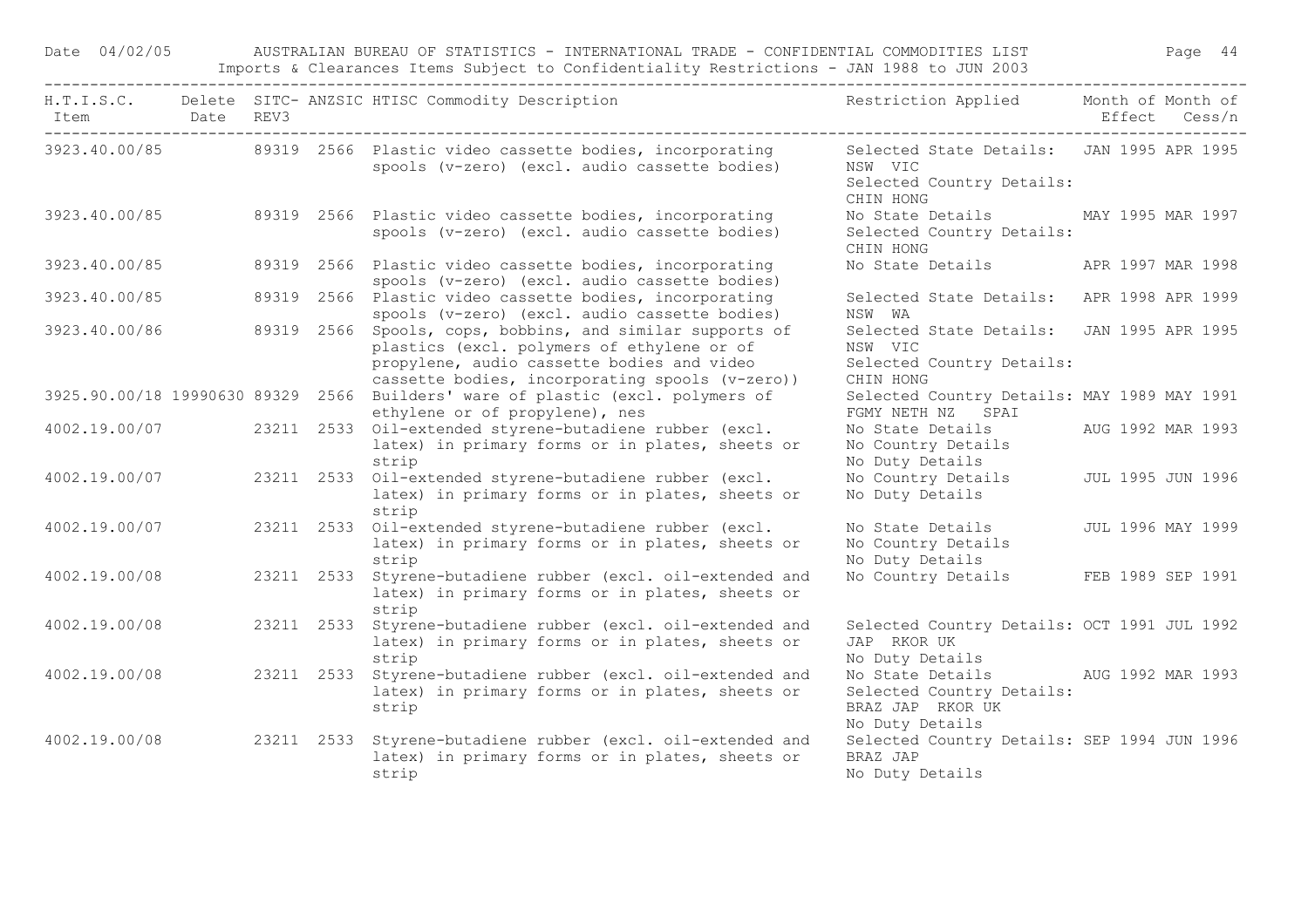Date 04/02/05 AUSTRALIAN BUREAU OF STATISTICS - INTERNATIONAL TRADE - CONFIDENTIAL COMMODITIES LIST Page 45 Imports & Clearances Items Subject to Confidentiality Restrictions - JAN 1988 to JUN 2003

|                                   |  | H.T.I.S.C. Delete SITC- ANZSIC HTISC Commodity Description<br>Item Date REV3                                                                                                                                                                  | Restriction Applied Month of Month of                                                                 | Effect Cess/n     |  |
|-----------------------------------|--|-----------------------------------------------------------------------------------------------------------------------------------------------------------------------------------------------------------------------------------------------|-------------------------------------------------------------------------------------------------------|-------------------|--|
|                                   |  | 4002.19.00/08 23211 2533 Styrene-butadiene rubber (excl. oil-extended and<br>latex) in primary forms or in plates, sheets or<br>strip                                                                                                         | Selected Country Details: JUL 1996 NOV 1996<br>BLGM BRAZ JAP<br>No Duty Details                       |                   |  |
| 4002.19.00/08                     |  | 23211 2533 Styrene-butadiene rubber (excl. oil-extended and<br>latex) in primary forms or in plates, sheets or<br>strip                                                                                                                       | Selected State Details: DEC 1996 OCT 1997<br>NSW VIC SA<br>Selected Country Details:<br>BLGM BRAZ JAP |                   |  |
| 4002.20.00/10                     |  | 23212 2533 Butadiene rubber (BR) in primary forms or in<br>plates, sheets or strip                                                                                                                                                            | No Country Details                                                                                    | JAN 1988 FEB 1991 |  |
|                                   |  | 4004.00.00/25 23222 2559 Waste, parings and scrap of rubber (other than<br>hard rubber) and powders and granules obtained<br>therefrom                                                                                                        | No Commodity Details                                                                                  | MAR 2003 JUN 2003 |  |
|                                   |  | 4008.21.00/07 19880102 62133 9889 Used during harmonized implementation for dual<br>reporting.                                                                                                                                                | No Commodity Details                                                                                  | JAN 1988 JUN 1988 |  |
|                                   |  | 4008.21.10/34 62133 2559 Natural rubber sheets produced by adding<br>vulcanising agents directly to fresh field latex<br>before coagulation, containing not less than 90%<br>natural rubber hydrocarbons                                      | No Commodity Details                                                                                  | JAN 1988 DEC 1998 |  |
|                                   |  | 4008.21.10/34 62133 2559 Natural rubber sheets produced by adding<br>vulcanising agents directly to fresh field latex<br>before coagulation, containing not less than 90%<br>natural rubber hydrocarbons                                      | No State Details<br>No Country Details                                                                | JAN 1999 DEC 1999 |  |
|                                   |  | 4008.21.10/34 62133 2559 Natural rubber sheets produced by adding<br>vulcanising agents directly to fresh field latex<br>before coagulation, containing not less than 90%<br>natural rubber hydrocarbons                                      | No Commodity Details                                                                                  | JAN 2000          |  |
| 4008.21.90/07 19990630 62133 2250 |  | Vulcanised, non-cellular rubber in plates, sheets<br>and strip for use as footwear soling materials<br>(excl. hard rubber)                                                                                                                    | No Commodity Details                                                                                  | JAN 1988 SEP 1989 |  |
| 4009.20.90/42 19990630 62142 2559 |  | Tubes, pipes & hoses, of vulcanised rubber other<br>than hard rubber, reinforced/otherwise combined<br>only with metal, without fittings, wire braided,<br>internal diam. not exc 13mm (excl of a kind used<br>as replace components in PMVs) | No State Details<br>Selected Country Details:<br>FRAN USA                                             | JUN 1994 MAY 1995 |  |
| 4009.20.90/42 19990630 62142 2559 |  | Tubes, pipes & hoses, of vulcanised rubber other<br>than hard rubber, reinforced/otherwise combined<br>only with metal, without fittings, wire braided,<br>internal diam. not exc 13mm (excl of a kind used<br>as replace components in PMVs) | Selected State Details: JUN 1995 APR 1997<br>OLD VIC<br>Selected Country Details:<br>FRAN USA         |                   |  |
| 4009.20.90/42 19990630 62142 2559 |  | Tubes, pipes & hoses, of vulcanised rubber other<br>than hard rubber, reinforced/otherwise combined<br>only with metal, without fittings, wire braided,<br>internal diam. not exc 13mm (excl of a kind used<br>as replace components in PMVs) | No State x Cty Detail for MAY 1997 JAN 1998<br>VIC QLD<br>ITAL FRAN USA                               |                   |  |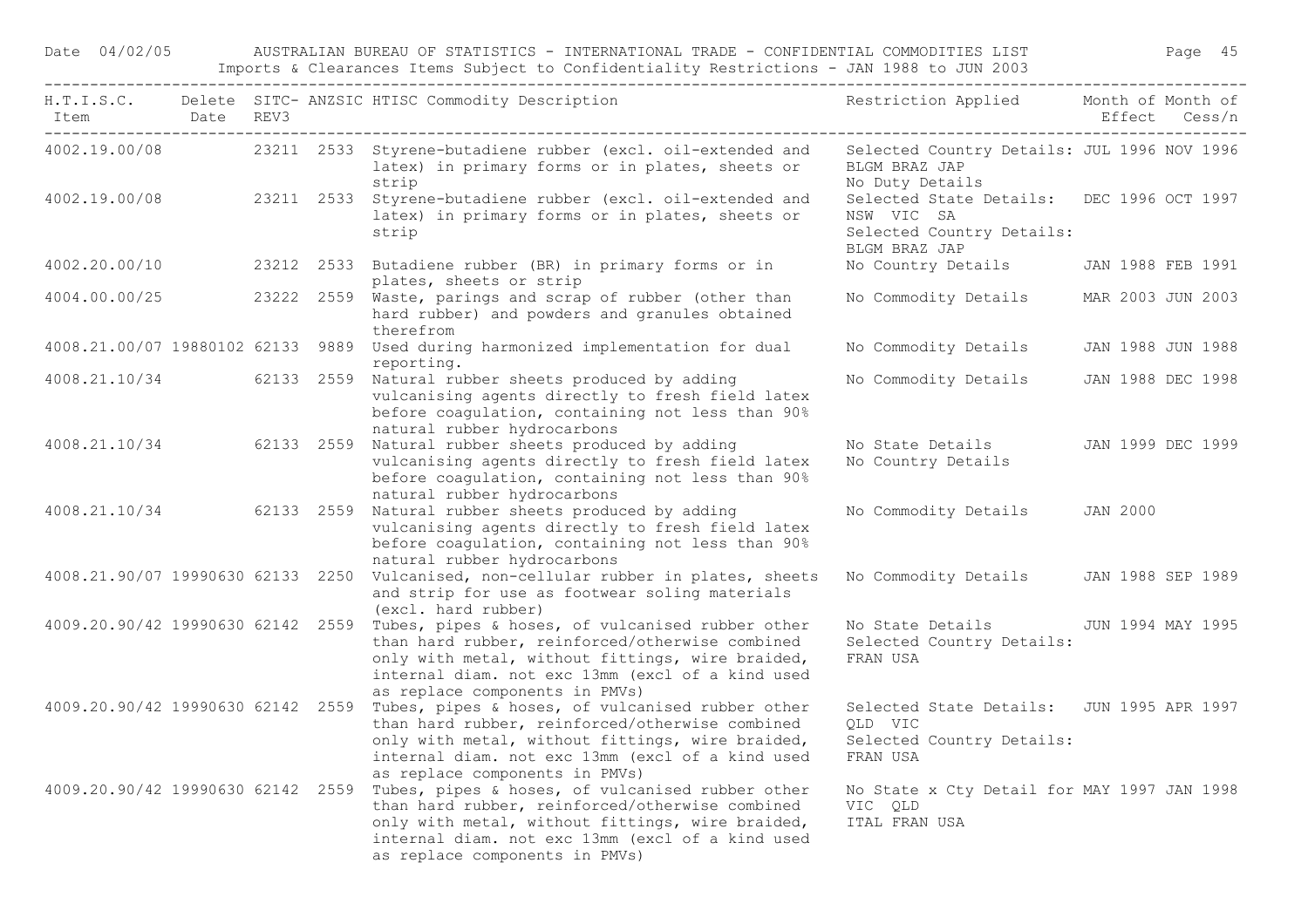| Date 04/02/05                                  |  | AUSTRALIAN BUREAU OF STATISTICS - INTERNATIONAL TRADE - CONFIDENTIAL COMMODITIES LIST<br>Imports & Clearances Items Subject to Confidentiality Restrictions - JAN 1988 to JUN 2003                                                                                                             |                                                                                                |                   | Page 46       |
|------------------------------------------------|--|------------------------------------------------------------------------------------------------------------------------------------------------------------------------------------------------------------------------------------------------------------------------------------------------|------------------------------------------------------------------------------------------------|-------------------|---------------|
| Item Date REV3<br>____________________________ |  | H.T.I.S.C. Delete SITC-ANZSIC HTISC Commodity Description Nestriction Applied Month of Month of                                                                                                                                                                                                |                                                                                                |                   | Effect Cess/n |
|                                                |  | 4009.20.90/42 19990630 62142 2559 Tubes, pipes & hoses, of vulcanised rubber other<br>than hard rubber, reinforced/otherwise combined<br>only with metal, without fittings, wire braided,<br>internal diam. not exc 13mm (excl of a kind used<br>as replace components in PMVs)                | No State x Cty Detail for FEB 1998 APR 1998<br>VIC QLD<br>CHIN FRAN ITAL USA                   |                   |               |
| 4009.20.90/42 19990630 62142 2559              |  | Tubes, pipes & hoses, of vulcanised rubber other<br>than hard rubber, reinforced/otherwise combined<br>only with metal, without fittings, wire braided,<br>internal diam. not exc 13mm (excl of a kind used<br>as replace components in PMVs)                                                  | No State x Cty Detail for MAY 1998 JUN 1999<br>VIC OLD<br>CHIN FRAN USA                        |                   |               |
| 4009.20.90/43 19990630 62142 2559              |  | Tubes, pipes & hoses, of vulcanised rubber other<br>than hard rubber, reinforced/otherwise combined<br>only with metal, w/out fittings, wire braided,<br>internal diam. exc 13mm but not exc 26mm (excl of<br>a kind used as replacement components in PMVs)                                   | No State Details JUN 1994 MAY 1996<br>Selected Country Details:<br>FRAN ITAL                   |                   |               |
| 4009.20.90/43 19990630 62142 2559              |  | Tubes, pipes & hoses, of vulcanised rubber other<br>than hard rubber, reinforced/otherwise combined<br>only with metal, w/out fittings, wire braided,<br>internal diam. exc 13mm but not exc 26mm (excl of<br>a kind used as replacement components in PMVs)                                   | Selected State Details: JUN 1996 APR 1997<br>VIC QLD<br>Selected Country Details:<br>FRAN ITAL |                   |               |
|                                                |  | 4009.20.90/43 19990630 62142 2559 Tubes, pipes & hoses, of vulcanised rubber other<br>than hard rubber, reinforced/otherwise combined<br>only with metal, w/out fittings, wire braided,<br>internal diam. exc 13mm but not exc 26mm (excl of<br>a kind used as replacement components in PMVs) | No State x Cty Detail for MAY 1997 APR 1998<br>VIC QLD<br>FRAN ITAL                            |                   |               |
| 4009.20.90/43 19990630 62142 2559              |  | Tubes, pipes & hoses, of vulcanised rubber other<br>than hard rubber, reinforced/otherwise combined<br>only with metal, w/out fittings, wire braided,<br>internal diam. exc 13mm but not exc 26mm (excl of<br>a kind used as replacement components in PMVs)                                   | No State x Cty Detail for MAY 1998 JUN 1999<br>NSW QLD<br>FRAN ITAL                            |                   |               |
| 4009.20.90/44 19990630 62142 2559              |  | Tubes, pipes & hoses, of vulcanised rubber other<br>than hard rubber, reinforced/otherwise combined<br>only with metal, w/out fittings, wire braided,<br>internal diam exc 26mm but not exc 76mm (excl of<br>a kind used as replace compont in pass motor veh)                                 | No State Details 5 JUN 1994 MAY 1996<br>Selected Country Details:<br>FRAN USA                  |                   |               |
| 4009.21.90/90                                  |  | 62142 2559 Tubes, pipes and hoses of vulcanised rubber (excl. Selected State Details: JAN 2002 MAR 2002<br>hard rubber and those of a kind used as MSW VIC<br>components in passenger motor vehicles),<br>reinforced or otherwise combined only with metal,<br>without fittings                | Selected Country Details:<br>FGMY ITAL MLAY                                                    |                   |               |
| 4009.21.90/90                                  |  | 62142 2559 Tubes, pipes and hoses of vulcanised rubber (excl.<br>hard rubber and those of a kind used as<br>components in passenger motor vehicles),<br>reinforced or otherwise combined only with metal,<br>without fittings                                                                  | No State Details<br>Selected Country Details:<br>SING MLAY ITAL                                | APR 2002 AUG 2003 |               |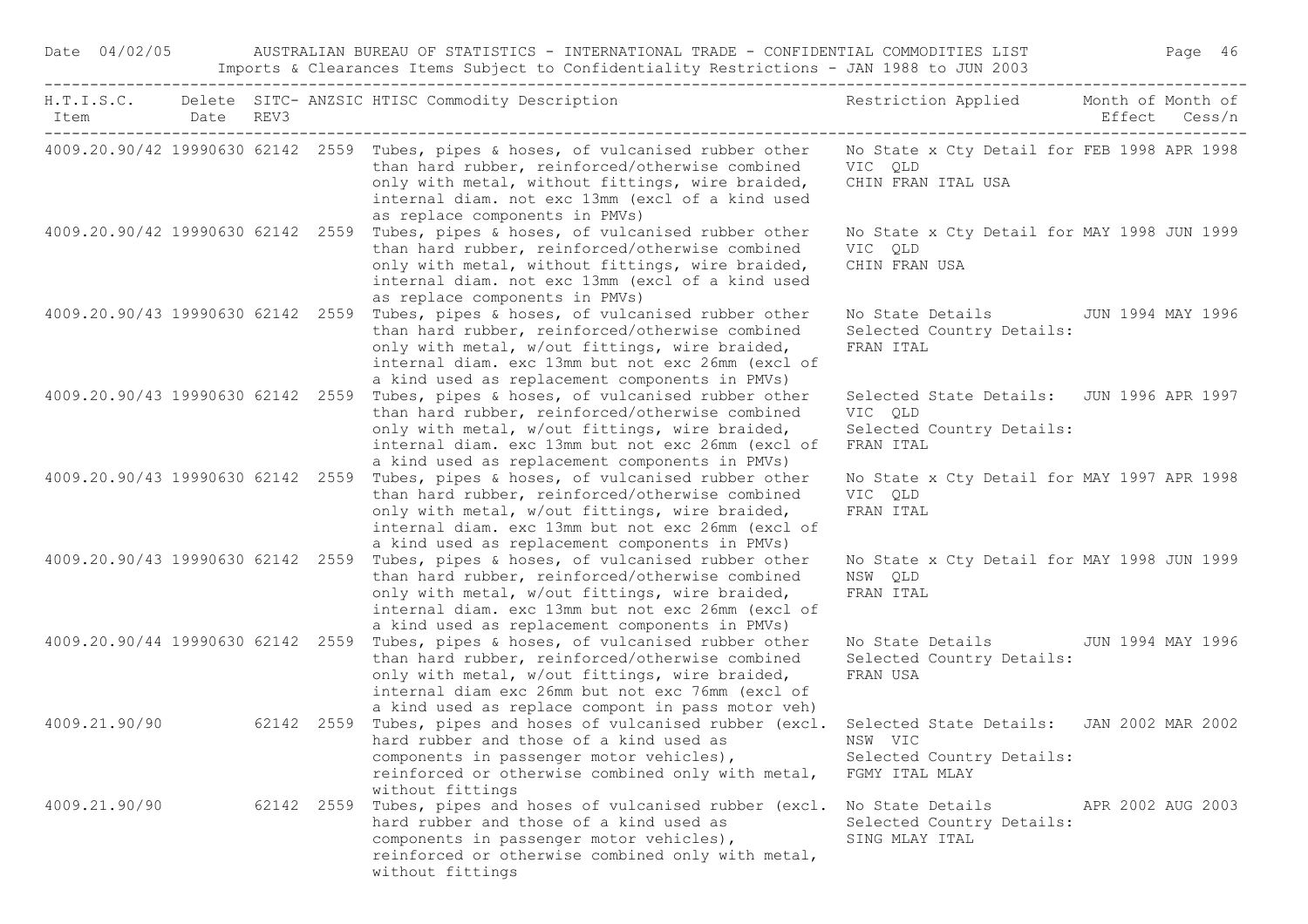Date 04/02/05 AUSTRALIAN BUREAU OF STATISTICS - INTERNATIONAL TRADE - CONFIDENTIAL COMMODITIES LIST Page 47 Imports & Clearances Items Subject to Confidentiality Restrictions - JAN 1988 to JUN 2003

| Item                              | Date REV3 |  | H.T.I.S.C. Delete SITC- ANZSIC HTISC Commodity Description                                                                                                                                                                                                | Restriction Applied Month of Month of                                             |                   | Effect Cess/n |
|-----------------------------------|-----------|--|-----------------------------------------------------------------------------------------------------------------------------------------------------------------------------------------------------------------------------------------------------------|-----------------------------------------------------------------------------------|-------------------|---------------|
|                                   |           |  | 4009.50.90/20 20011231 62145 2559 Tubes pipes & hoses of vulcan rubber other than<br>hard rubber with fittings (excl replacement<br>components for passenger motor vehicles, fibre<br>reinforced, and wire braided)                                       | No State x Cty Detail for JUL 1999 APR 2001<br>All States<br>MLAY UK              |                   |               |
| 4009.50.90/20 20011231 62145 2559 |           |  | Tubes pipes & hoses of vulcan rubber other than<br>hard rubber with fittings (excl replacement<br>components for passenger motor vehicles, fibre<br>reinforced, and wire braided)                                                                         | No State Details MAY 2001 DEC 2001<br>Selected Country Details:<br>FGMY ITAL MLAY |                   |               |
| 4009.50.90/66 19990630 62145 2559 |           |  | Tubes, pipes & hoses of valcan rubber other than<br>hard rubber with fittings (excl. of a kind used<br>as replace comp in pmv, being mixed goods having a<br>total entry line value not exc. \$200, fibre<br>reinforced and wire braided)                 | No State x Cty Detail for MAY 1998 JUN 1999<br>All States<br>MLAY UK              |                   |               |
|                                   |           |  | 4011.10.00/03 19970630 62510 2551 New pneumatic radial ply steel belted tyres, of<br>rubber, of a kind used on motor cars (incl.<br>station wagons and racing cars)                                                                                       | Selected Country Details: JAN 1988 SEP 1988<br>POLA BLGM CAN                      |                   |               |
| 4011.10.00/03 19970630 62510 2551 |           |  | New pneumatic radial ply steel belted tyres, of<br>rubber, of a kind used on motor cars (incl.<br>station wagons and racing cars)                                                                                                                         | Selected Country Details: OCT 1988 MAR 1991<br>CAN POLA TAIW                      |                   |               |
| 4104.31.00/52 20011231 61142 2261 |           |  | Bovine and equine full grain leather, without hair<br>on (excl. whole bovine skin leather not exc 2.6<br>sq m, chamios, patent, patent laminated and<br>metallised leather)                                                                               | No State Details<br>Selected Country Details:<br>INIA UK                          | JAN 1995 APR 1995 |               |
|                                   |           |  | 4104.31.00/52 20011231 61142 2261 Bovine and equine full grain leather, without hair<br>on (excl. whole bovine skin leather not exc 2.6<br>sq m, chamios, patent, patent laminated and<br>metallised leather)                                             | No State Details<br>Selected Country Details:<br>INIA ITAL UK<br>No Duty Details  | MAY 1995 APR 1996 |               |
|                                   |           |  | 4104.31.00/52 20011231 61142 2261 Bovine and equine full grain leather, without hair No State Details<br>on (excl. whole bovine skin leather not exc 2.6<br>sq m, chamios, patent, patent laminated and<br>metallised leather)                            | Selected Country Details:<br>INIA ITAL NZ UK<br>No Duty Details                   | MAY 1996 APR 1997 |               |
|                                   |           |  | 4104.31.00/52 20011231 61142 2261 Bovine and equine full grain leather, without hair<br>on (excl. whole bovine skin leather not exc 2.6<br>sq m, chamios, patent, patent laminated and<br>metallised leather)                                             | No State x Cty Detail for MAY 1997 APR 1998<br>NSW VIC<br>ASTA ITAL NETH UK       |                   |               |
|                                   |           |  | 4104.31.00/52 20011231 61142 2261 Bovine and equine full grain leather, without hair<br>on (excl. whole bovine skin leather not exc 2.6<br>sq m, chamios, patent, patent laminated and<br>metallised leather)                                             | No State x Cty Detail for MAY 1998 MAR 1999<br>All States<br>ASTA ITAL NETH UK    |                   |               |
|                                   |           |  | 4104.31.00/52 20011231 61142 2261 Bovine and equine full grain leather, without hair No State x Cty Detail for APR 1999 MAR 2000<br>on (excl. whole bovine skin leather not exc 2.6<br>sq m, chamios, patent, patent laminated and<br>metallised leather) | All States<br>ASTA ITAL NETH SING UK                                              |                   |               |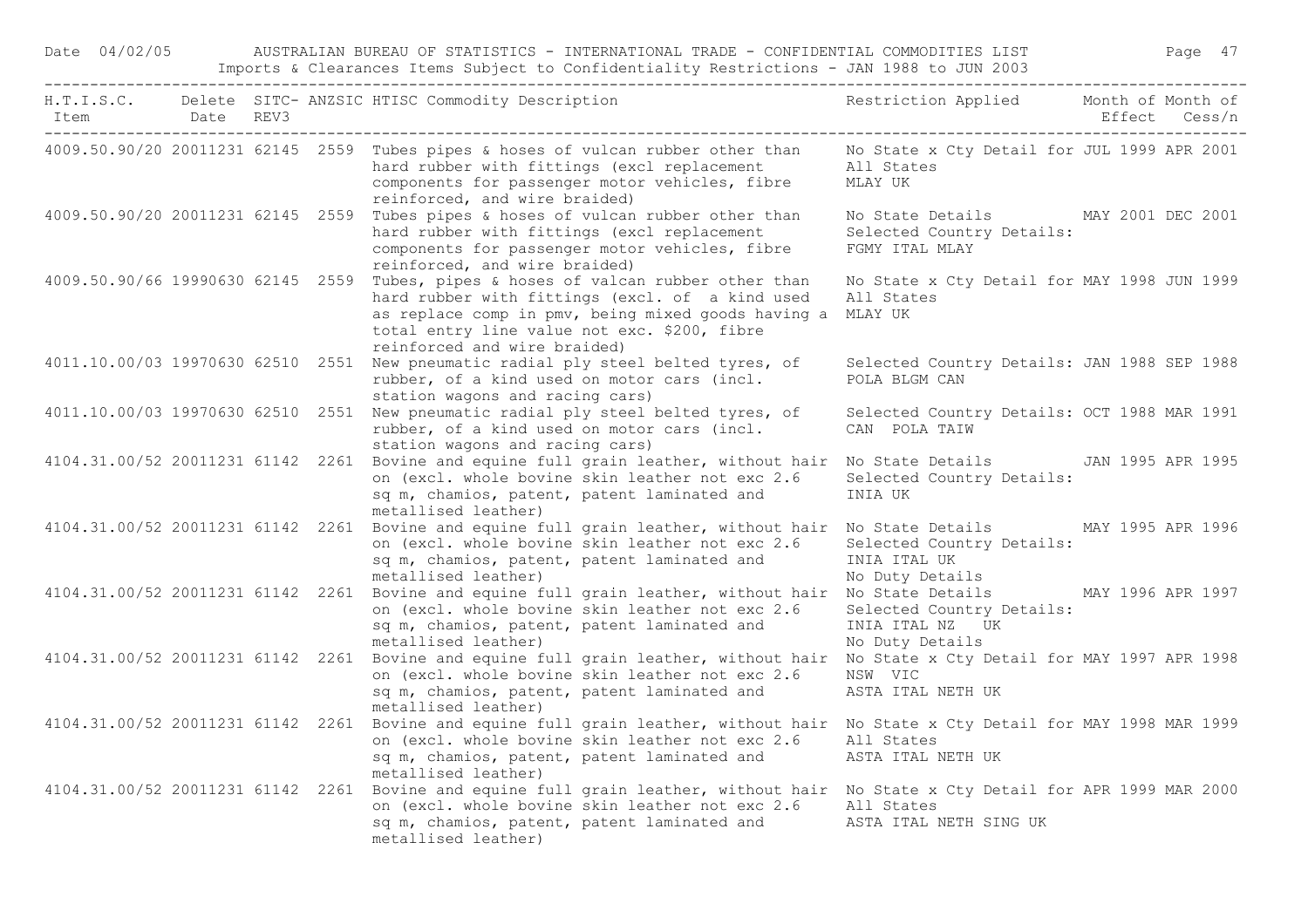| Date 04/02/05                     |  | AUSTRALIAN BUREAU OF STATISTICS - INTERNATIONAL TRADE - CONFIDENTIAL COMMODITIES LIST<br>Imports & Clearances Items Subject to Confidentiality Restrictions - JAN 1988 to JUN 2003                                                                          |                                                            |                   | Page 48           |
|-----------------------------------|--|-------------------------------------------------------------------------------------------------------------------------------------------------------------------------------------------------------------------------------------------------------------|------------------------------------------------------------|-------------------|-------------------|
| Item Date REV3                    |  | H.T.I.S.C. Delete SITC- ANZSIC HTISC Commodity Description                                                                                                                                                                                                  | Restriction Applied                                        | Month of Month of | Effect Cess/n     |
|                                   |  | 4104.31.00/52 20011231 61142 2261 Bovine and equine full grain leather, without hair No State Details APR 2000 DEC 2001<br>on (excl. whole bovine skin leather not exc 2.6<br>sq m, chamios, patent, patent laminated and<br>metallised leather)            | Selected Country Details:<br>FGMY HONG ITAL NETH SING      |                   |                   |
|                                   |  | 4408.10.00/16 20011231 63411 2321 Coniferous veneer sheets and sheets for plywood,<br>peeled (rotary cut), not exc 1 mm in thickness                                                                                                                        | No State Details<br>No Country Details                     |                   | JAN 1988 JUL 1988 |
| 4408.20.00/20 19960630 63412 2321 |  | Dark and Light Red Meranti, White Lauan, Sipo,<br>Limba, Okoume, Obeche, Acajou d'Afrique, Sapelli,<br>Baboen, Mahogany, Palissandre du Bresil, Bois de<br>Rose femelle, veneer sheets & sheets for plywood,<br>peeled (rotary cut), not exc 1 mm thickness | No State Details<br>No Country Details                     |                   | JAN 1988 JUL 1988 |
|                                   |  | 4408.90.00/24 19960630 63412 2313 Veneer sheets and sheets for plywood,<br>peeled(rotary cut), not exc 1 mm thickness (excl.<br>coniferous, tropical of 4408.20)                                                                                            | No State Details<br>No Country Details                     |                   | JAN 1988 JAN 1992 |
| 4411.21.00/11                     |  | 63452 2322 Fibreboard of wood or other ligneous materials,<br>exc 0.5 gm cu cm but not exc 0.8 gm cu cm<br>density, not exc 6 mm thickness not mechanically<br>worked or surface covered                                                                    | No State Details<br>No Country Details                     |                   | JAN 1988 JUL 1988 |
| 4411.21.00/12                     |  | 63452 2322 Fibreboard of wood or other ligneous materials,<br>exc 0.5 gm cu cm but not exc 0.8 gm cu cm<br>density, exc 6 mm but not 18 mm thickness, not<br>mechanically worked or surface covered                                                         | No State Details<br>No Country Details                     |                   | JAN 1988 JUN 1989 |
| 4411.21.00/13                     |  | 63452 2322 Fibreboard of wood or other ligneous materials,<br>exc 0.5 gm cu cm but not exc 0.8 gm cu cm<br>density, exc 18 mm thickness, not mechanically<br>worked or surface covered                                                                      | No State Details<br>No Country Details                     |                   | JAN 1988 JUL 1988 |
| 4411.29.00/14                     |  | 63452 2322 Fibreboard of wood or other ligneous materials,<br>exc 0.5 gm cu cm but not exc 0.8 gm cu cm<br>density, mechanically worked or surface covered,<br>not exc 6 mm thickness                                                                       | No State Details<br>No Country Details                     |                   | JAN 1988 JUL 1988 |
| 4411.29.00/15                     |  | 63452 2322 Fibreboard of wood or other ligneous materials,<br>exc 0.5 gm cu cm but not exc 0.8 gm cu cm<br>density, mechanically worked or surface covered,<br>exc 6 mm but not exc 18 mm thickness                                                         | No State Details<br>No Country Details                     |                   | JAN 1988 APR 1989 |
| 4411.29.00/16                     |  | 63452 2322 Fibreboard of wood or other ligneous materials,<br>exc 0.5 gm cu cm but not exc 0.8 gm cu cm<br>density, mechanically worked or surface covered,<br>exc 18 mm thickness                                                                          | No State Details<br>No Country Details                     |                   | JAN 1988 APR 1989 |
| 4802.52.00/12 19960630 64126 2331 |  | Other paper and paperboard, uncoated, not cont.<br>fibres obtained by a mechanical process or of<br>which not more than 10% by wt of the total fibre<br>content consists of such fibres, weighing 55 gsm<br>or more but less than 90 gsm, white, in rolls   | No State Details<br>Selected Country Details:<br>BRAZ INDO |                   | SEP 1994 APR 1995 |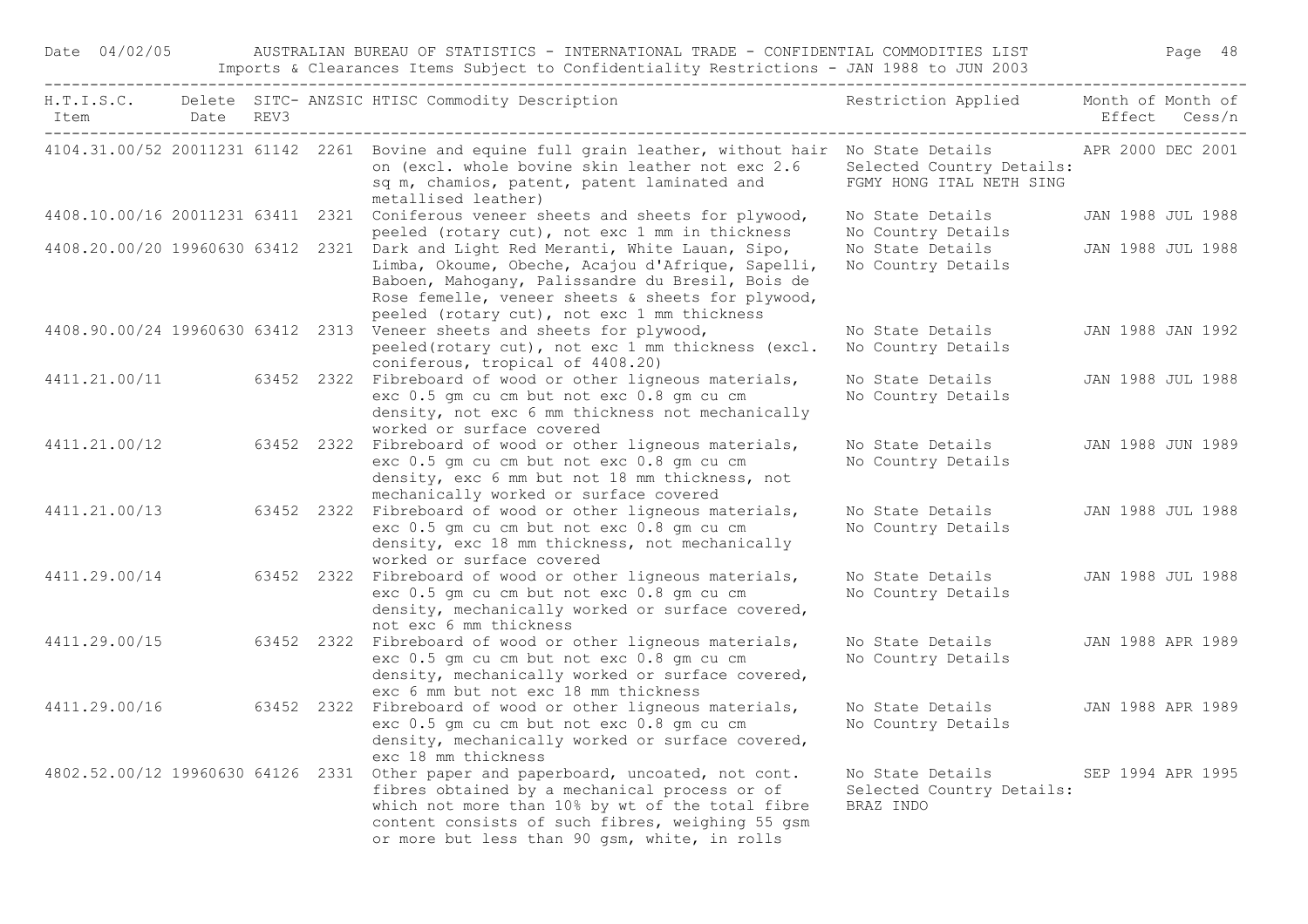| Date 04/02/05 | AUSTRALIAN BUREAU OF STATISTICS - INTERNATIONAL TRADE - CONFIDENTIAL COMMODITIES LIST<br>Imports & Clearances Items Subject to Confidentiality Restrictions - JAN 1988 to JUN 2003 |  |  |                                                                                                                                                                                                                                                                                               |                                                                                                                             |                   |  |  |  |
|---------------|------------------------------------------------------------------------------------------------------------------------------------------------------------------------------------|--|--|-----------------------------------------------------------------------------------------------------------------------------------------------------------------------------------------------------------------------------------------------------------------------------------------------|-----------------------------------------------------------------------------------------------------------------------------|-------------------|--|--|--|
| Item          | Date REV3                                                                                                                                                                          |  |  | H.T.I.S.C. Delete SITC- ANZSIC HTISC Commodity Description                                                                                                                                                                                                                                    | Restriction Applied Month of Month of                                                                                       | Effect Cess/n     |  |  |  |
|               |                                                                                                                                                                                    |  |  | 4802.52.00/12 19960630 64126 2331 Other paper and paperboard, uncoated, not cont.<br>fibres obtained by a mechanical process or of<br>which not more than 10% by wt of the total fibre<br>content consists of such fibres, weighing 55 gsm<br>or more but less than 90 gsm, white, in rolls   | No State Details MAY 1995 OCT 1995<br>Selected Country Details:<br>FRAN INDO JAP MLAY<br>No Duty Details                    |                   |  |  |  |
|               |                                                                                                                                                                                    |  |  | 4802.52.00/13 19960630 64126 2331 Other paper and paperboard, uncoated, not cont.<br>fibres obtained by a mechanical process or of<br>which not more than 10% by wt of the total fibre<br>content consists of such fibres, weighing 55 gsm<br>or more but less than 90 gsm, white, in sheets  | No State Details SEP 1994 APR 1995<br>Selected Country Details:<br>INDO SAFR<br>No Duty Details                             |                   |  |  |  |
|               |                                                                                                                                                                                    |  |  | 4802.52.00/13 19960630 64126 2331 Other paper and paperboard, uncoated, not cont.<br>fibres obtained by a mechanical process or of<br>which not more than 10% by wt of the total fibre<br>content consists of such fibres, weighing 55 gsm<br>or more but less than 90 gsm, white, in sheets  | No State Details MAY 1995 OCT 1995<br>Selected Country Details:<br>ASTA INDO SWED<br>No Duty Details                        |                   |  |  |  |
|               |                                                                                                                                                                                    |  |  | 4802.52.00/16 19970630 64126 2331 Other paper and paperboard, uncoated, not cont.<br>fibres obtained by a mechanical process or of<br>which not more than 10% by wt of the total fibre<br>content consists of such fibres, weighing 90 gsm<br>or more but not more than 150 gsm, white        | No State Details SEP 1994 APR 1995<br>Selected Country Details:<br>INDO SWED<br>No Duty Details                             |                   |  |  |  |
|               |                                                                                                                                                                                    |  |  | 4802.52.00/16 19970630 64126 2331 Other paper and paperboard, uncoated, not cont.<br>fibres obtained by a mechanical process or of<br>which not more than 10% by wt of the total fibre<br>content consists of such fibres, weighing 90 gsm<br>or more but not more than 150 gsm, white        | No State Details MAY 1995 OCT 1995<br>Selected Country Details:<br>INDO RKOR SWED<br>No Duty Details                        |                   |  |  |  |
|               |                                                                                                                                                                                    |  |  | 4802.52.00/65 20011231 64126 2331 Other paper and paperboard, uncoated, not cont.<br>fibres obtained by a mechanical process or of<br>which not more than 10% by wt of the total fibre<br>content consists of such fibres, weighing 55 g/sm<br>or more but less than 90 g/sm, white, in rolls | No State Details OCT 2001 DEC 2001<br>Selected Country Details:<br>BRAZ CHIN INDO JAP SAFR<br>THAI                          |                   |  |  |  |
|               |                                                                                                                                                                                    |  |  | 4802.52.00/70 20011231 64126 2331 White, uncoated paper & paperb/d in sheets (excl.<br>watermarked) cont. not more than 10% by weight of<br>fibre obtained by mechanical process, weighing >55<br>& <90 g/sm (excl handmade photo heat electro<br>sensitive, carbonised, wallpaper & paperb/d | Selected State Details: OCT 2001 DEC 2001<br>NSW QLD VIC WA<br>Selected Country Details:<br>BRAZ CHIN INDO JAP SAFR<br>THAI |                   |  |  |  |
|               |                                                                                                                                                                                    |  |  | 4802.53.90/20 19960630 64127 2331 Other paper and paperboard, uncoated, not cont.<br>fibres obtained by a mechanical process or of Selected Country Details:<br>which not more than 10% by wt of the total fibre<br>content consists of such fibres, weighing more<br>than 205 gsm, white     | No State Details SEP 1994 OCT 1995<br>INDO ITAL                                                                             |                   |  |  |  |
| 4802.55.90/02 |                                                                                                                                                                                    |  |  | 64126 2331 Paper & paperboard in rolls containing fibres<br>obtained from a mechanical or chemi-mechanical<br>process, consisting of =< 10% of the total fibre<br>content & weighing 90 g/m2 or more but less than<br>150 g/m2 of a width not exceeding 15 cm                                 | No State Details<br>Selected Country Details:<br>DENM FGMY INDO                                                             | JAN 2002 AUG 2003 |  |  |  |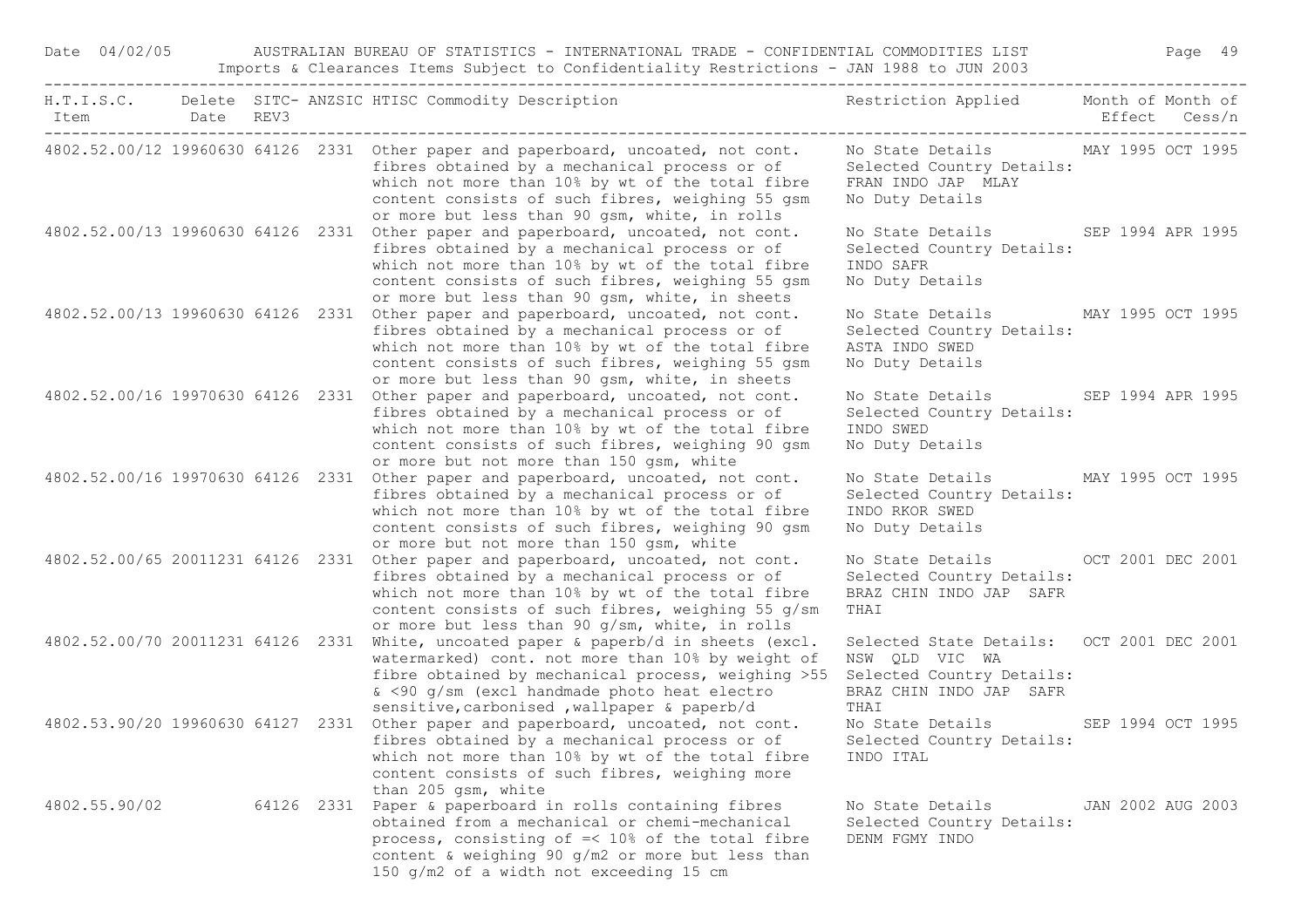Date 04/02/05 AUSTRALIAN BUREAU OF STATISTICS - INTERNATIONAL TRADE - CONFIDENTIAL COMMODITIES LIST Page 50 Imports & Clearances Items Subject to Confidentiality Restrictions - JAN 1988 to JUN 2003

| Item Date REV3 |  | H.T.I.S.C. Delete SITC- ANZSIC HTISC Commodity Description                                                                                                                                                                                                                      | Restriction Applied Month of Month of                                                                                    | Effect Cess/n |  |
|----------------|--|---------------------------------------------------------------------------------------------------------------------------------------------------------------------------------------------------------------------------------------------------------------------------------|--------------------------------------------------------------------------------------------------------------------------|---------------|--|
|                |  | 4802.55.90/27 64126 2331 Paper & paperboard in rolls containing fibres<br>obtained from a mechanical or chemi-mechanical<br>process, consisting of =< 10% of the total fibre<br>content & weighing 40 g/m2 or more but less than<br>90 g/m2 of a width not exceeding 15 cm      | No State Details JAN 2002 MAR 2002<br>Selected Country Details:<br>BRAZ CHIN INDO JAP THAI                               |               |  |
|                |  | 4802.56.10/03 64126 2331 White printing and writing paper & paperboard<br>(excl. watermarked), in sheets 197 mm by 210 mm<br>(A4), with fibres obtained from mech or<br>chemi-mechanical process $\langle 10\%$ of fibre content<br>$\Rightarrow$ 40 g/m2 and < 90 g/m2         | No State Details JAN 2002 MAR 2002<br>Selected Country Details:<br>BRAZ CHIN INDO JAP THAI                               |               |  |
|                |  | 4802.57.90/16 64126 2331 White printing and writing paper & paperboard<br>(excl. watermarked & in sheets one side $\leq$ 435 mm<br>& the other $\leq$ 297 mm), with fibres obtained from<br>mech or chemi-mechanical process < 10% of fibre<br>content => 40 g/m2 and < 90 g/m2 | No State Details JAN 2002 MAR 2002<br>Selected Country Details:<br>BRAZ CHIN INDO JAP THAI                               |               |  |
|                |  | 4804.39.00/08 20011231 64146 2331 Uncoated kraft paper and paperboard (excl.<br>kraftliner, sack kraft paper, unbleached and that<br>of 4802 or 4803), weighing 150 gsm or less, in<br>rolls or sheets                                                                          | No State Details SEP 1994 APR 1995<br>Selected Country Details:<br>INDO UK<br>No Duty Details                            |               |  |
|                |  | 4804.39.00/08 20011231 64146 2331 Uncoated kraft paper and paperboard (excl.<br>kraftliner, sack kraft paper, unbleached and that<br>of 4802 or 4803), weighing 150 gsm or less, in<br>rolls or sheets                                                                          | Selected State Details: MAY 1995 OCT 1995<br>QLD SA<br>Selected Country Details:<br>INDO SWED<br>No Duty Details         |               |  |
|                |  | 4805.60.10/40 20011231 64157 2331 Uncoated paper and paperboard nes, weight exc 22<br>gsm but not exc 150 gsm, in rolls                                                                                                                                                         | No State Details SEP 1994 APR 1995<br>Selected Country Details:<br>INDO NZ USA<br>No Duty Details                        |               |  |
|                |  | 4805.60.10/40 20011231 64157 2331 Uncoated paper and paperboard nes, weight exc 22<br>gsm but not exc 150 gsm, in rolls                                                                                                                                                         | No State Details MAY 1995 OCT 1995<br>Selected Country Details:<br>INDO UK JAP SWED<br>No Duty Details                   |               |  |
|                |  | 4809.20.00/17 19970630 64131 2949 Self-copy paper, in rolls of a width exc 36 cm or<br>in rectangular sheets with at least one side exc<br>36 cm in unfolded state                                                                                                              | Selected State Details: OCT 1994 APR 1995<br>NSW WA<br>Selected Country Details:<br>FRAN FGMY                            |               |  |
|                |  | 4809.20.00/17 19970630 64131 2949 Self-copy paper, in rolls of a width exc 36 cm or<br>in rectangular sheets with at least one side exc<br>36 cm in unfolded state                                                                                                              | Selected State Details: MAY 1995 AUG 1995<br>NSW SA<br>Selected Country Details:<br>FRAN INDO JAP<br>No Duty Details     |               |  |
|                |  | 4809.20.00/17 19970630 64131 2949 Self-copy paper, in rolls of a width exc 36 cm or<br>in rectangular sheets with at least one side exc<br>36 cm in unfolded state                                                                                                              | Selected State Details: SEP 1995 DEC 1995<br>NSW VIC SA<br>Selected Country Details:<br>FRAN INDO JAP<br>No Duty Details |               |  |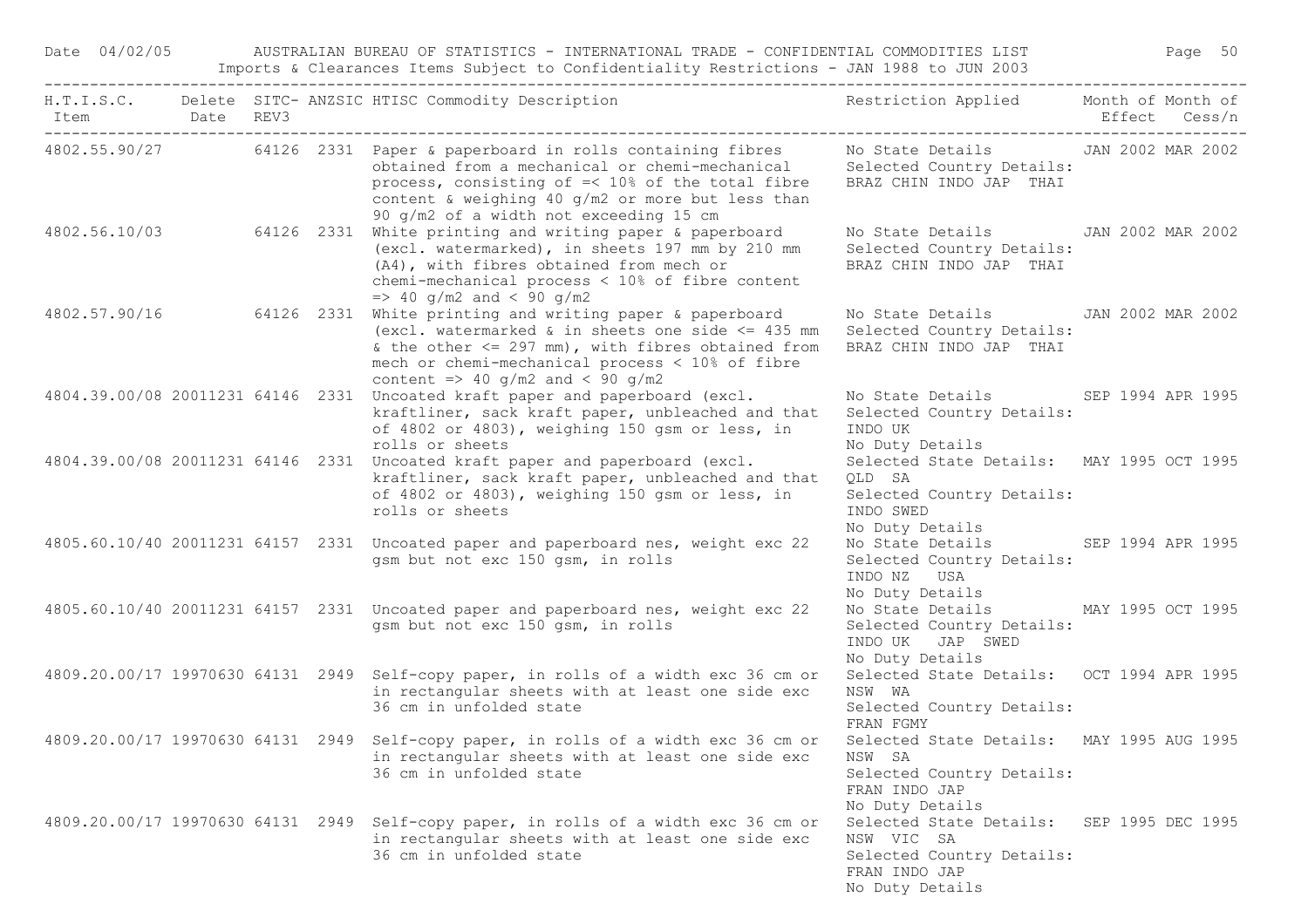|               |           |            | Imports & Clearances Items Subject to Confidentiality Restrictions - JAN 1988 to JUN 2003                                                                                                             |                                                                                    |                   |
|---------------|-----------|------------|-------------------------------------------------------------------------------------------------------------------------------------------------------------------------------------------------------|------------------------------------------------------------------------------------|-------------------|
| Item          | Date REV3 |            | H.T.I.S.C. Delete SITC- ANZSIC HTISC Commodity Description                                                                                                                                            | Restriction Applied Month of Month of                                              | Effect Cess/n     |
|               |           |            | 4809.20.00/17 19970630 64131 2949 Self-copy paper, in rolls of a width exc 36 cm or No State Details JAN 1996 JUL 1996<br>in rectangular sheets with at least one side exc<br>36 cm in unfolded state | Selected Country Details:<br>FRAN JAP UK                                           |                   |
|               |           |            | 4809.20.00/17 19970630 64131 2949 Self-copy paper, in rolls of a width exc 36 cm or<br>in rectangular sheets with at least one side exc<br>36 cm in unfolded state                                    | No State Details MO AUG 1996 JUN 1997<br>Selected Country Details:<br>FGMY FRAN UK |                   |
| 4809.20.00/43 |           |            | 64131 2949 Self-copy paper, in rolls of a width exceeding 36<br>$\,$ cm $\,$                                                                                                                          | No State x Cty Detail for JUL 1997 SEP 1999<br>All States<br>FGMY FRAN UK          |                   |
| 4809.20.00/43 |           | 64131 2949 | Self-copy paper, in rolls of a width exceeding 36<br>$\mathsf{cm}$                                                                                                                                    | No State x Cty Detail for OCT 1999 MAY 2000<br>All States<br>BLGM FGMY FRAN UK     |                   |
| 4809.20.00/43 |           |            | 64131 2949 Self-copy paper, in rolls of a width exceeding 36<br>$\mathsf{cm}$                                                                                                                         | No State Details<br>Selected Country Details:<br>BLGM FGMY FRAN THAI UK            | JUN 2000 NOV 2000 |
| 4809.20.00/43 |           |            | 64131 2949 Self-copy paper, in rolls of a width exceeding 36<br>$\mathsf{cm}$                                                                                                                         | No State Details<br>Selected Country Details:<br>BLGM FGMY FRAN INDO THAI<br>UK    | DEC 2000 MAY 2002 |
| 4809.20.00/43 |           |            | 64131 2949 Self-copy paper, in rolls of a width exceeding 36<br>$\mathsf{cm}$                                                                                                                         | No State Details<br>No Country Details                                             | JUN 2002 OCT 2003 |
| 4809.20.00/44 |           |            | 64131 2949 Self-copy paper, in rectangular sheets with at<br>least one side exceeding 36 cm in unfolded state                                                                                         | No State x Cty Detail for JUL 1997 FEB 1998<br>All States<br>FGMY FRAN UK          |                   |
| 4809.20.00/44 |           | 64131 2949 | Self-copy paper, in rectangular sheets with at<br>least one side exceeding 36 cm in unfolded state                                                                                                    | No State x Cty Detail for JUN 1998 FEB 1999<br>All States<br>FGMY UK               |                   |
| 4809.20.00/44 |           |            | 64131 2949 Self-copy paper, in rectangular sheets with at<br>least one side exceeding 36 cm in unfolded state                                                                                         | Selected Country Details: MAR 1999 MAY 1999<br>FGMY UK                             |                   |
| 4809.20.00/44 |           |            | 64131 2949 Self-copy paper, in rectangular sheets with at<br>least one side exceeding 36 cm in unfolded state                                                                                         | No State x Cty Detail for JUN 1999 SEP 1999<br>All States<br>FGMY THAI UK          |                   |
| 4809.20.00/44 |           |            | 64131 2949 Self-copy paper, in rectangular sheets with at<br>least one side exceeding 36 cm in unfolded state                                                                                         | No State x Cty Detail for OCT 1999 AUG 2000<br>All States<br>BLGM FGMY THAI UK     |                   |
| 4809.20.00/44 |           |            | 64131 2949 Self-copy paper, in rectangular sheets with at<br>least one side exceeding 36 cm in unfolded state                                                                                         | No State Details<br>Selected Country Details:<br>BLGM FGMY INDO THAI UK            | SEP 2000 MAY 2002 |
| 4809.20.00/44 |           |            | 64131 2949 Self-copy paper, in rectangular sheets with at<br>least one side exceeding 36 cm in unfolded state                                                                                         | No State Details<br>Selected Country Details:<br>BLGM FRAN FGMY INDO THAI<br>UK    | JUN 2002 JUN 2003 |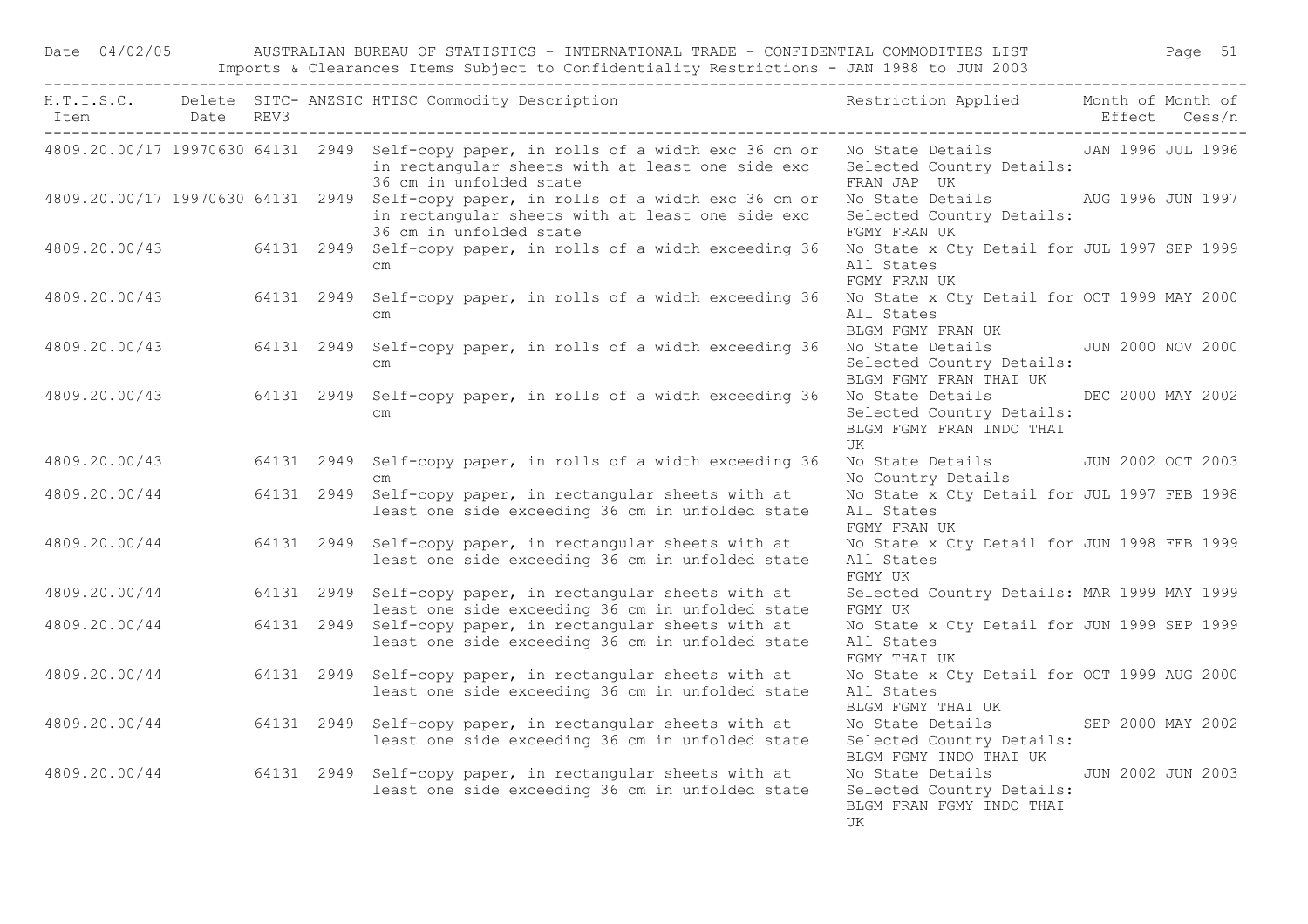| Date 04/02/05                     |  | AUSTRALIAN BUREAU OF STATISTICS - INTERNATIONAL TRADE - CONFIDENTIAL COMMODITIES LIST<br>Imports & Clearances Items Subject to Confidentiality Restrictions - JAN 1988 to JUN 2003                                                                                                            |                                                                                                       | Page 52           |
|-----------------------------------|--|-----------------------------------------------------------------------------------------------------------------------------------------------------------------------------------------------------------------------------------------------------------------------------------------------|-------------------------------------------------------------------------------------------------------|-------------------|
| Item Date REV3                    |  | H.T.I.S.C. Delete SITC- ANZSIC HTISC Commodity Description                                                                                                                                                                                                                                    | Restriction Applied Month of Month of                                                                 | Effect Cess/n     |
|                                   |  | 4810.11.10/21 20011231 64132 2331 Paper/pboard, coated with inorg subst, used for<br>writing etc, where not more than 10% by wght of<br>the total fibre content consists of fibres<br>obtained by a mech process, wght not exc 150 gsm,<br>coat one-side, cast coated                         | Selected Country Details: SEP 1994 OCT 1995<br>INDO JAP                                               |                   |
|                                   |  | 4810.11.10/25 20011231 64132 2331 Paper/pboard, coated with inorg subst, used for<br>writing etc, where not more than 10% by wght of<br>the total fibre content consists of fibres obtd<br>by a mech proc, wght not exc 150 gsm, coat<br>2-sides, cast coated                                 | No State x Cty Detail for NOV 1999 DEC 2001<br>VIC SA<br>INDO UK USA                                  |                   |
|                                   |  | 4810.11.90/24 20011231 64132 2331 Paper/pboard, coatd with inorg subst, used for<br>writg etc, where not more than 10% by wt of the<br>totl fibre content consists of fibres obtd by a<br>mech proc, wt not exc 150 gsm, coat 1-side, in<br>sheets (excl. surf-col etc, cast coat, embossed)  | No State Details MOV 1999 DEC 2001<br>No Country Details                                              |                   |
| 4810.11.90/27 20011231 64132 2331 |  | Paper/pboard, coat with inorg subst, used for<br>writing etc, of which not more than 10% by wt of<br>total fibre content consists of fibres obtain by a<br>mech proc, wt not exc 150 gsm, coat 2-sides, in<br>rolls (excl. surf-col etc, cast-coat, emboss)                                   | No State x Cty Detail for NOV 1999 APR 2000<br>NSW VIC QLD WA<br>INDO USA                             |                   |
| 4810.11.90/27 20011231 64132 2331 |  | Paper/pboard, coat with inorg subst, used for<br>writing etc, of which not more than 10% by wt of<br>total fibre content consists of fibres obtain by a<br>mech proc, wt not exc 150 gsm, coat 2-sides, in<br>rolls (excl. surf-col etc, cast-coat, emboss)                                   | Selected State Details: MAY 2000 DEC 2001<br>NSW VIC QLD WA<br>Selected Country Details:<br>INDO ITAL |                   |
| 4810.11.90/28 20011231 64132 2331 |  | Paper/pboard, coat with inorg subst, used for<br>writing etc, of which not more than 10% by wt of<br>total fibre content consists of fibres obtain by a<br>mech proc, wt not exc 150 gsm, coat 2-sides, in<br>sheets (excl surf-col etc, cast-coat, emboss)                                   | No State x Cty Detail for NOV 1999 DEC 1999<br>All States<br>INDO RKOR                                |                   |
| 4810.11.90/28 20011231 64132 2331 |  | Paper/pboard, coat with inorg subst, used for<br>writing etc, of which not more than 10% by wt of<br>total fibre content consists of fibres obtain by a<br>mech proc, wt not exc 150 gsm, coat 2-sides, in<br>sheets (excl surf-col etc, cast-coat, emboss)                                   | No State x Cty Detail for JAN 2000 SEP 2000<br>All States<br>INDO RKOR CHIN                           |                   |
|                                   |  | 4810.11.90/28 20011231 64132 2331 Paper/pboard, coat with inorg subst, used for<br>writing etc, of which not more than 10% by wt of<br>total fibre content consists of fibres obtain by a<br>mech proc, wt not exc 150 gsm, coat 2-sides, in<br>sheets (excl surf-col etc, cast-coat, emboss) | No State Details<br>Selected Country Details:<br>CHIN INDO RKOR THAI                                  | OCT 2000 DEC 2001 |
| 4810.12.10/03 20011231 64133 2331 |  | Paper/pboard, coat with inorg subst, used for<br>writing etc, of which not more than 10% by weight<br>of total fibre content consists of fibres<br>obtained by a mech process, weight exc 150 gsm,<br>coat one-side, cast coated                                                              | No State Details<br>Selected Country Details:<br>INDO UK                                              | SEP 1994 OCT 1995 |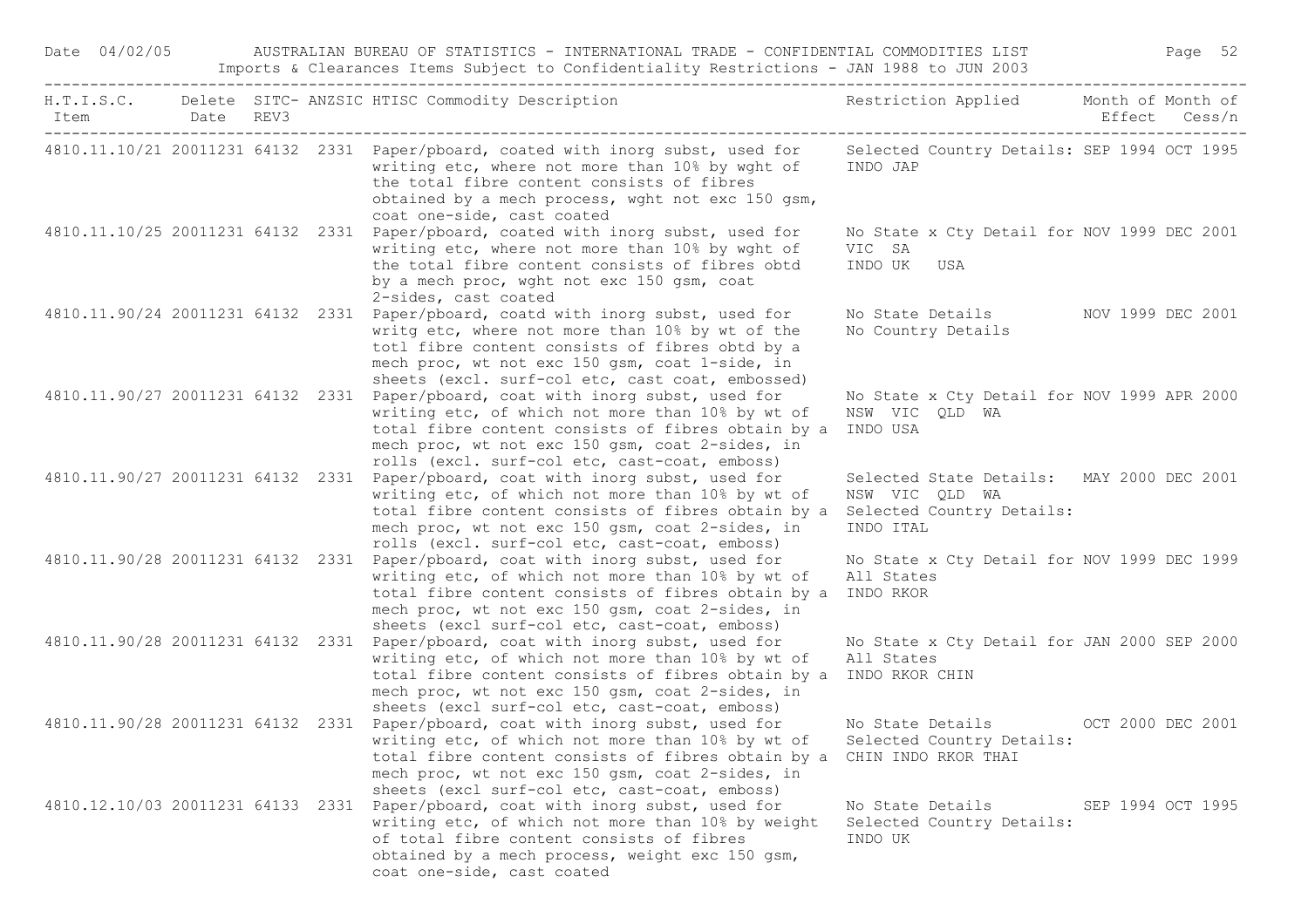| Date 04/02/05     |  | AUSTRALIAN BUREAU OF STATISTICS - INTERNATIONAL TRADE - CONFIDENTIAL COMMODITIES LIST<br>Imports & Clearances Items Subject to Confidentiality Restrictions - JAN 1988 to JUN 2003                                                                                                                                                 |                                                                                  |                   | Page 53 |  |
|-------------------|--|------------------------------------------------------------------------------------------------------------------------------------------------------------------------------------------------------------------------------------------------------------------------------------------------------------------------------------|----------------------------------------------------------------------------------|-------------------|---------|--|
| Date REV3<br>Item |  | H.T.I.S.C. Delete SITC- ANZSIC HTISC Commodity Description                                                                                                                                                                                                                                                                         | Restriction Applied Month of Month of                                            | Effect Cess/n     |         |  |
|                   |  | 4810.12.10/03 20011231 64133 2331 Paper/pboard, coat with inorg subst, used for No State Details NOV 1999 DEC 2001<br>writing etc, of which not more than 10% by weight No Country Details<br>of total fibre content consists of fibres<br>obtained by a mech process, weight exc 150 gsm,<br>coat one-side, cast coated           |                                                                                  |                   |         |  |
|                   |  | 4810.12.90/05 20011231 64133 2331 Paper/pboard, coat with inorg subst, used for writ No State x Cty Detail for NOV 1999 DEC 2001<br>etc, of which not more than 10% by weight of tot<br>fib cont consists of fib obtained by a mech proc,<br>wght exc 150 gsm, coat one-side, in rolls (excl.<br>surf-col etc, cast coat, emboss)  | NSW VIC QLD SA<br>FINL INDO SWED                                                 |                   |         |  |
|                   |  | 4810.12.90/06 20011231 64133 2331 Paper/pboard, coat with inorg subst, used for writ<br>etc, of which not more than 10% by weight of tot<br>fib cont consists of fib obtained by a mech proc,<br>wght exc 150 gsm, coat one-side, in sheets (excl.<br>surf-col etc, cast coat, emb)                                                | No State x Cty Detail for NOV 1999 DEC 2001<br>All States<br>FGMY FINL INDO RKOR |                   |         |  |
|                   |  | 4810.12.90/09 20011231 64133 2331 Paper/pboard, coat with inorg subst, used for writ No State x Cty Detail for NOV 1999 DEC 2001<br>etc, of which not more than 10% by weight of tot<br>fib cont consists of fib obtained by a mech proc,<br>wght exc 150 gsm, coat two-sides, in rolls (excl.<br>surf-col etc, cast coat, emboss) | NSW VIC QLD<br>FINL INDO SWED USA                                                |                   |         |  |
|                   |  | 4810.12.90/10 20011231 64133 2331 Paper/pboard, coat with inorg subst, used for writ<br>etc, of which not more than 10% by weight of tot<br>fib cont consists of fib obtained by a mech proc,<br>wght exc 150 gsm, coat two-sides, in sheets (excl.<br>surf-col etc, cast coat, emboss)                                            | No State x Cty Detail for NOV 1999 JAN 2000<br>All States<br>FGMY INDO JAP       |                   |         |  |
|                   |  | 4810.12.90/10 20011231 64133 2331 Paper/pboard, coat with inorg subst, used for writ<br>etc, of which not more than 10% by weight of tot<br>fib cont consists of fib obtained by a mech proc,<br>wght exc 150 gsm, coat two-sides, in sheets (excl.<br>surf-col etc, cast coat, emboss)                                            | No State x Cty Detail for FEB 2000 OCT 2000<br>All States<br>CHIN FGMY INDO JAP  |                   |         |  |
|                   |  | 4810.12.90/10 20011231 64133 2331 Paper/pboard, coat with inorg subst, used for writ No State Details NOV 2000 DEC 2001<br>etc, of which not more than 10% by weight of tot<br>fib cont consists of fib obtained by a mech proc,<br>wght exc 150 gsm, coat two-sides, in sheets (excl.<br>surf-col etc, cast coat, emboss)         | Selected Country Details:<br>CHIN FGMY INDO INIA JAP                             |                   |         |  |
|                   |  | 4810.19.10/70 64133 2331 Cast coated paper & paperboard =< 10% of total<br>fibre content obtained by mechanical process, in<br>strips < 15cm or sheets one side > 36cm & other ><br>15cm (excl. sheets one side =< 435mm & the other <<br>297mm) one or both sides coated, $>$ 150 g/m2                                            | No State Details 5 JAN 2002 OCT 2003<br>No Country Details                       |                   |         |  |
| 4810.19.90/55     |  | 64132 2331 Paper & p'board, coated on both sides with kaolin<br>or other inorganic substance, =< 10% of total<br>fibre content obtained by mechanical process,<br>surface coloured, decorated or printed, weighing<br>$=<$ 150 g/m2 (excl. 481013, 481014, 4810191,                                                                | No State Details<br>No Country Details                                           | JAN 2002 JUN 2002 |         |  |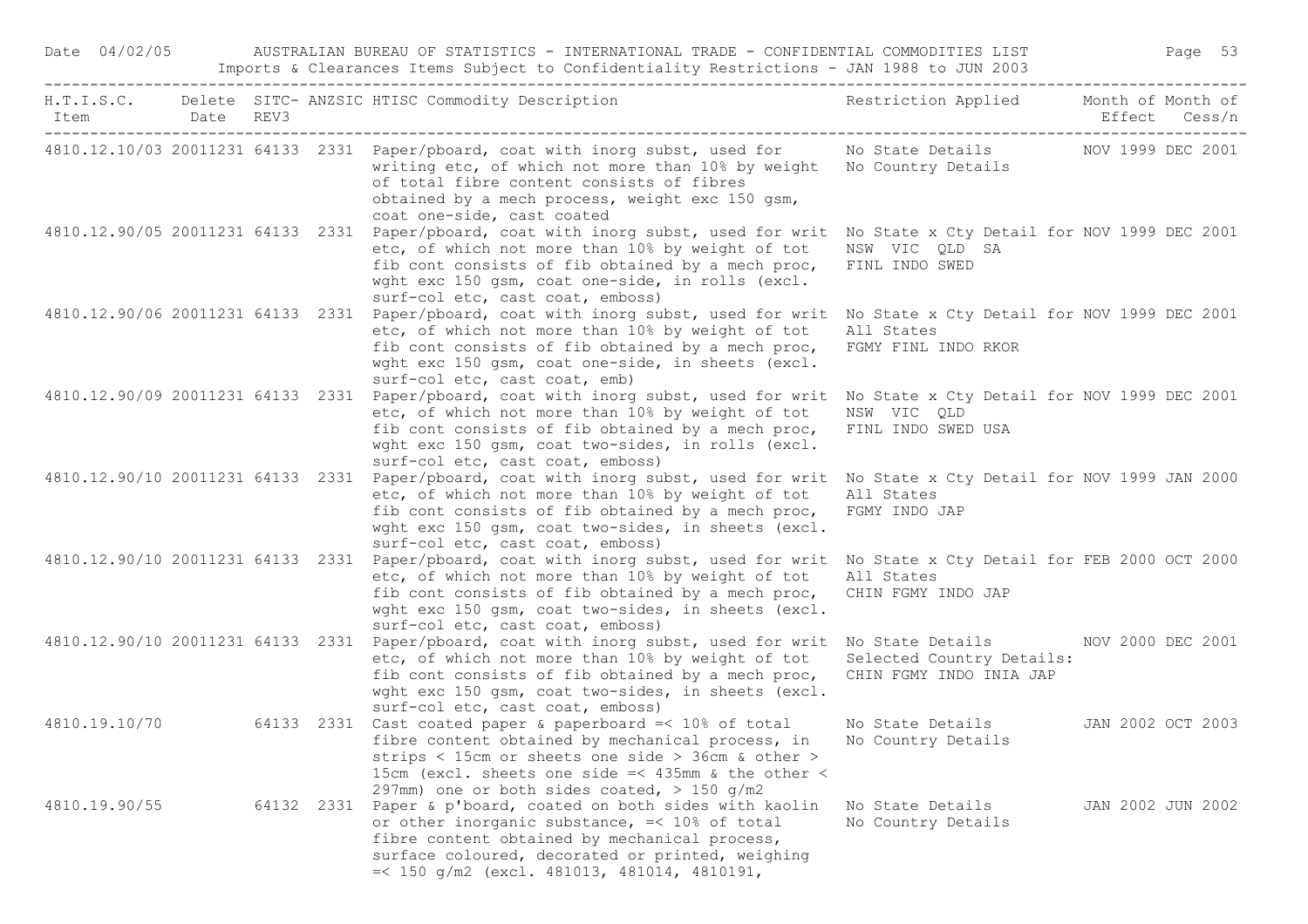Date 04/02/05 AUSTRALIAN BUREAU OF STATISTICS - INTERNATIONAL TRADE - CONFIDENTIAL COMMODITIES LIST Page 54 Imports & Clearances Items Subject to Confidentiality Restrictions - JAN 1988 to JUN 2003

|                |  | H.T.I.S.C. Delete SITC-ANZSIC HTISC Commodity Description Nestriction Applied Month of Month of                                                                                                                                                                                                                             |                                                                                                     |                   |
|----------------|--|-----------------------------------------------------------------------------------------------------------------------------------------------------------------------------------------------------------------------------------------------------------------------------------------------------------------------------|-----------------------------------------------------------------------------------------------------|-------------------|
| Item Date REV3 |  |                                                                                                                                                                                                                                                                                                                             |                                                                                                     | Effect Cess/n     |
|                |  | 4810.19.90/55 64132 2331 Paper & p'board, coated on both sides with kaolin Selected State Details: JUL 2002 OCT 2003<br>or other inorganic substance, =< 10% of total<br>fibre content obtained by mechanical process,<br>surface coloured, decorated or printed, weighing<br>$=<$ 150 g/m2 (excl. 481013, 481014, 4810191, | QLD SA WA TAS NT<br>Selected Country Details:<br>INDO RKOR                                          |                   |
|                |  | 4810.19.90/57 64133 2331 Paper & paperboard, coated on one side with kaolin No State Details JAN 2002 MAR 2002<br>or other inorganic substance, =< 10% of total<br>fibre content obtained by mechanic process,<br>surface coloured, decorated or printed, weighing<br>$> 150$ g/m2, (excl. 481013, 481014, 4810191,         | No Country Details                                                                                  |                   |
|                |  | 4810.19.90/57 64133 2331 Paper & paperboard, coated on one side with kaolin No State Details APR 2002 OCT 2003<br>or other inorganic substance, =< 10% of total<br>fibre content obtained by mechanic process,<br>surface coloured, decorated or printed, weighing<br>> 150 g/m2, (excl. 481013, 481014, 4810191,           | Selected Country Details:<br>JAP INDO ITAL                                                          |                   |
|                |  | 4810.21.00/12 20011231 64134 2331 Lightweight paper, coat with inorg subst, used for<br>writ etc, of which more than 10% by wght of the<br>tot fib cont consists of fib obtained by a mech<br>proc, weight 54 gsm or more but less than 60 gsm                                                                              | No State Details 6 6 6 6 7 8 9 1996 MAR 1997<br>No Country Details<br>No Duty Details               |                   |
|                |  | 4816.20.00/21 20011231 64242 2949 Fanfold self-copy paper (incl. sprocket punched<br>and/or perforated but excl. those 4809)                                                                                                                                                                                                | No Commodity Details SEP 2000 AUG 2002                                                              |                   |
|                |  | 4816.20.00/22 20011231 64242 2949 Self-copy paper in rolls (excl. fanfold and those<br>of 4809)                                                                                                                                                                                                                             | No State Details AUG 1993 JUL 1994<br>Selected Country Details:<br>ISRA JAP SLOV<br>No Duty Details |                   |
|                |  | 4816.20.00/22 20011231 64242 2949 Self-copy paper in rolls (excl. fanfold and those<br>of 4809)                                                                                                                                                                                                                             | Selected Country Details: AUG 1994 JUL 1995<br>SLOV UK<br>No Duty Details                           |                   |
|                |  | 4816.20.00/22 20011231 64242 2949 Self-copy paper in rolls (excl. fanfold and those<br>of 4809)                                                                                                                                                                                                                             | Selected State Details: SEP 1995 DEC 1995<br>VIC QLD                                                |                   |
|                |  | 4816.20.00/22 20011231 64242 2949 Self-copy paper in rolls (excl. fanfold and those<br>of 4809)                                                                                                                                                                                                                             | No State Details<br>Selected Country Details:<br>FGMY SLOV UK<br>No Duty Details                    | JAN 1996 JAN 1996 |
|                |  | 4816.20.00/22 20011231 64242 2949 Self-copy paper in rolls (excl. fanfold and those<br>of 4809)                                                                                                                                                                                                                             | No State Details FEB 1996 DEC 1996<br>Selected Country Details:<br>FGMY UK                          |                   |
|                |  | 4816.20.00/22 20011231 64242 2949 Self-copy paper in rolls (excl. fanfold and those<br>of 4809)                                                                                                                                                                                                                             | Selected State Details: JAN 1997 FEB 1997<br>VIC QLD SA WA<br>Selected Country Details:<br>FGMY UK  |                   |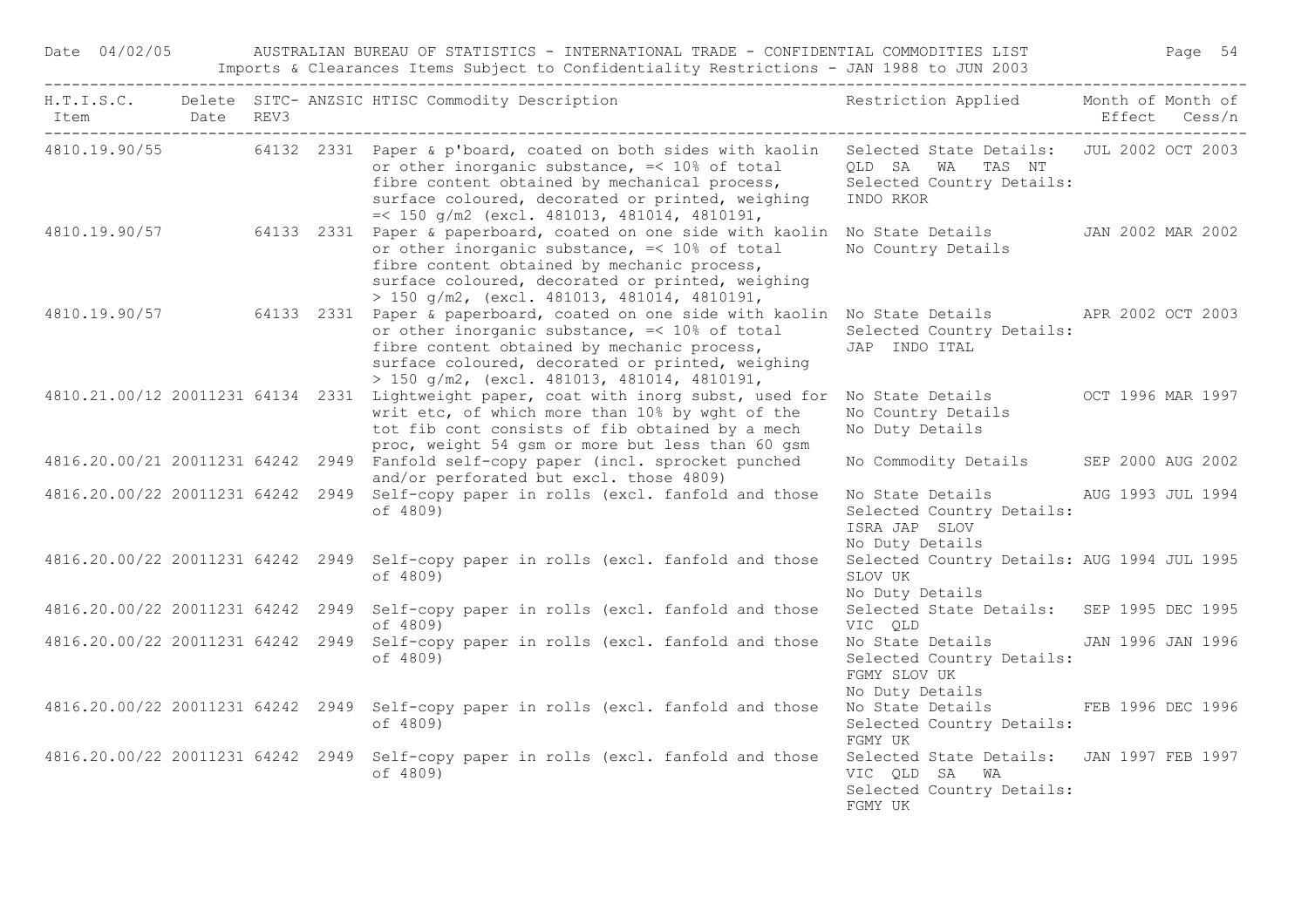|                |  |                                                                                                 |  |  | Date 04/02/05 AUSTRALIAN BUREAU OF STATISTICS - INTERNATIONAL TRADE - CONFIDENTIAL COMMODITIES LIST Page 55<br>Imports & Clearances Items Subject to Confidentiality Restrictions - JAN 1988 to JUN 2003 |                   |
|----------------|--|-------------------------------------------------------------------------------------------------|--|--|----------------------------------------------------------------------------------------------------------------------------------------------------------------------------------------------------------|-------------------|
| Item Date REV3 |  |                                                                                                 |  |  | H.T.I.S.C. Delete SITC-ANZSIC HTISC Commodity Description Nestriction Applied Month of Month of                                                                                                          | Effect Cess/n     |
|                |  | of 4809)                                                                                        |  |  | 4816.20.00/22 20011231 64242 2949 Self-copy paper in rolls (excl. fanfold and those Selected State Details: MAR 1997 MAR 1997<br>VIC QLD SA WA<br>Selected Country Details:<br>FGMY SLOV UK              |                   |
|                |  | 4816.20.00/22 20011231 64242 2949 Self-copy paper in rolls (excl. fanfold and those<br>of 4809) |  |  | Selected State Details: APR 1997 APR 1997<br>VIC QLD SA WA<br>Selected Country Details:<br>FGMY UK                                                                                                       |                   |
|                |  | 4816.20.00/22 20011231 64242 2949 Self-copy paper in rolls (excl. fanfold and those<br>of 4809) |  |  | Selected State Details: MAY 1997 DEC 1997<br>VIC QLD SA WA<br>Selected Country Details:<br>FGMY SLOV UK                                                                                                  |                   |
|                |  | 4816.20.00/22 20011231 64242 2949 Self-copy paper in rolls (excl. fanfold and those<br>of 4809) |  |  | Selected State Details: JAN 1998 FEB 1998<br>VIC QLD SA WA<br>Selected Country Details:<br>FGMY UK                                                                                                       |                   |
|                |  | 4816.20.00/22 20011231 64242 2949 Self-copy paper in rolls (excl. fanfold and those<br>of 4809) |  |  | No State x Cty Detail for MAR 1998 SEP 1999<br>All States<br>FGMY UK                                                                                                                                     |                   |
|                |  | 4816.20.00/22 20011231 64242 2949 Self-copy paper in rolls (excl. fanfold and those<br>of 4809) |  |  | No Commodity Details OCT 1999 AUG 2002                                                                                                                                                                   |                   |
|                |  | of 4809)                                                                                        |  |  | 4816.20.00/23 20011231 64242 2949 Self-copy paper in sheets (excl. fanfold and those No State Details JAN 1996 FEB 1998<br>No Country Details                                                            |                   |
|                |  | of 4809)                                                                                        |  |  | 4816.20.00/23 20011231 64242 2949 Self-copy paper in sheets (excl. fanfold and those No State Details<br>No Country Details                                                                              | OCT 1999 MAY 2000 |
|                |  | of 4809)                                                                                        |  |  | 4816.20.00/23 20011231 64242 2949 Self-copy paper in sheets (excl. fanfold and those No State Details<br>Selected Country Details:<br>BLGM FRAN THAI UK                                                  | JUN 2000 JUN 2002 |
|                |  | 4816.20.00/58 64242 2949 Self-copy paper in rolls (excl. those of 4809)                         |  |  | No State Details<br>No Country Details                                                                                                                                                                   | JAN 2002 MAR 2002 |
|                |  | 4816.20.00/58 64242 2949 Self-copy paper in rolls (excl. those of 4809)                         |  |  | No State Details<br>Selected Country Details:<br>BLGM FGMY                                                                                                                                               | APR 2002 JUN 2003 |
|                |  | 4816.20.00/59 64242 2949 Self-copy paper in sheets (excl. those of 4809)                        |  |  | No State Details JAN 2002 MAR 2002<br>No Country Details                                                                                                                                                 |                   |
|                |  | 4816.20.00/59 64242 2949 Self-copy paper in sheets (excl. those of 4809)                        |  |  | Selected State Details: JUN 2002 JUN 2003<br>NSW QLD WA<br>Selected Country Details:<br>BLGM INDO UK                                                                                                     |                   |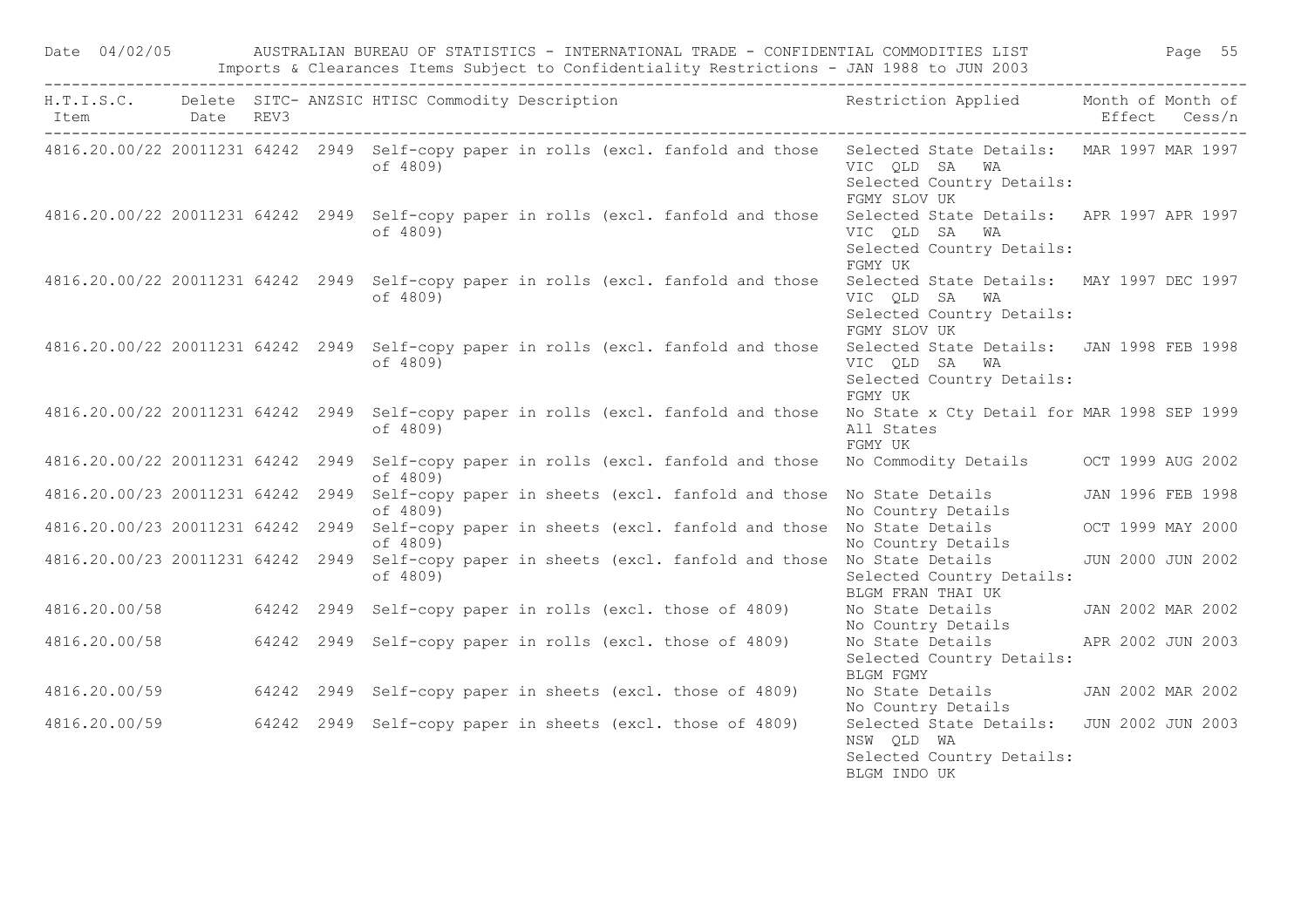Date 04/02/05 AUSTRALIAN BUREAU OF STATISTICS - INTERNATIONAL TRADE - CONFIDENTIAL COMMODITIES LIST Page 56 Imports & Clearances Items Subject to Confidentiality Restrictions - JAN 1988 to JUN 2003

| Item<br>--------------------------------- | Date REV3 |  | H.T.I.S.C. Delete SITC- ANZSIC HTISC Commodity Description                                                                                                                                                                                      | Restriction Applied Month of Month of<br>____________________                          | Effect Cess/n     |  |
|-------------------------------------------|-----------|--|-------------------------------------------------------------------------------------------------------------------------------------------------------------------------------------------------------------------------------------------------|----------------------------------------------------------------------------------------|-------------------|--|
|                                           |           |  | 4818.40.10/04 19930630 64295 2339 Babies' napkins of cellulose wadding, webs of No Commodity Details<br>cellulose fibres, paper or paper pulp                                                                                                   |                                                                                        | MAY 1989 JUN 1993 |  |
|                                           |           |  | 4818.40.90/34 64295 2339 Babies' napkins of cellulose wadding, webs of<br>cellulose fibres, paper or paper pulp.                                                                                                                                | No Commodity Details                                                                   | JUL 1993 SEP 1994 |  |
|                                           |           |  | 4820.10.00/16 64231 2411 Registers, account books, note books, order books,<br>receipt books, letter pads, memorandum pads, and<br>similar articles of paper or paperboard (excl.<br>diaries)                                                   | Selected State Details:<br>VIC OLD                                                     | SEP 1994 APR 1995 |  |
|                                           |           |  | 4823.51.00/02 19990630 64248 2411 Other paper and paperboard, of a kind used for<br>writing, printing or other graphic purposes,<br>perforated, with or without sprocket punching                                                               | No State Details<br>No Country Details                                                 | SEP 1994 APR 1995 |  |
|                                           |           |  | 4823.51.00/02 19990630 64248 2411 Other paper and paperboard, of a kind used for<br>writing, printing or other graphic purposes,<br>perforated, with or without sprocket punching                                                               | No Commodity Details                                                                   | MAY 1995 OCT 1995 |  |
| 4823.59.00/05 19970630 64248 2331         |           |  | Other paper and paperboard, of a kind used for<br>writing, printing or other graphic purposes,<br>white, uncoated, weighing 55 gsm or more but less<br>than 90 gsm (excl. printed, embossed or<br>perforated)                                   | No State Details<br>Selected Country Details:<br>INDO BRAZ                             | SEP 1994 APR 1995 |  |
|                                           |           |  | 4823.59.00/05 19970630 64248 2331 Other paper and paperboard, of a kind used for<br>writing, printing or other graphic purposes,<br>white, uncoated, weighing 55 gsm or more but less<br>than 90 gsm (excl. printed, embossed or<br>perforated) | No State Details<br>Selected Country Details:<br>ASTA INIA INDO USA<br>No Duty Details | MAY 1995 JUL 1995 |  |
| 4823.59.00/05 19970630 64248 2331         |           |  | Other paper and paperboard, of a kind used for<br>writing, printing or other graphic purposes,<br>white, uncoated, weighing 55 gsm or more but less<br>than 90 gsm (excl. printed, embossed or<br>perforated)                                   | No State Details<br>Selected Country Details:<br>ASTA INIA INDO<br>No Duty Details     | AUG 1995 OCT 1995 |  |
|                                           |           |  | 4823.59.00/26 20011231 64248 2331 Other uncoated white, not watermarked, paper and<br>paperboard, of a kind used for writing, printing<br>or other graphic purposes, weighing less than<br>90gsm (excl printed, embossed, or perforated)        | Selected Country Details: OCT 2001 DEC 2001<br>INDO JAP THAI                           |                   |  |
|                                           |           |  | 4910.00.00/26 89284 2411 Printed calendars of any kind (incl. calendar<br>blocks)                                                                                                                                                               | No Quantity Details JAN 1988 JUL 1988                                                  |                   |  |
|                                           |           |  | 5402.10.00/05 19960630 65162 2212 High tenacity yarn (excl. sewing thread but incl.<br>synthetic monofilament of less than 67 decitex) of<br>nylon or other polyamides, not put up for retail<br>sale                                           | No Commodity Details JAN 1988 JUL 1989                                                 |                   |  |
|                                           |           |  | 5402.10.00/05 19960630 65162 2212 High tenacity yarn (excl. sewing thread but incl.<br>synthetic monofilament of less than 67 decitex) of<br>nylon or other polyamides, not put up for retail<br>sale                                           | No Commodity Details APR 1990 APR 1991                                                 |                   |  |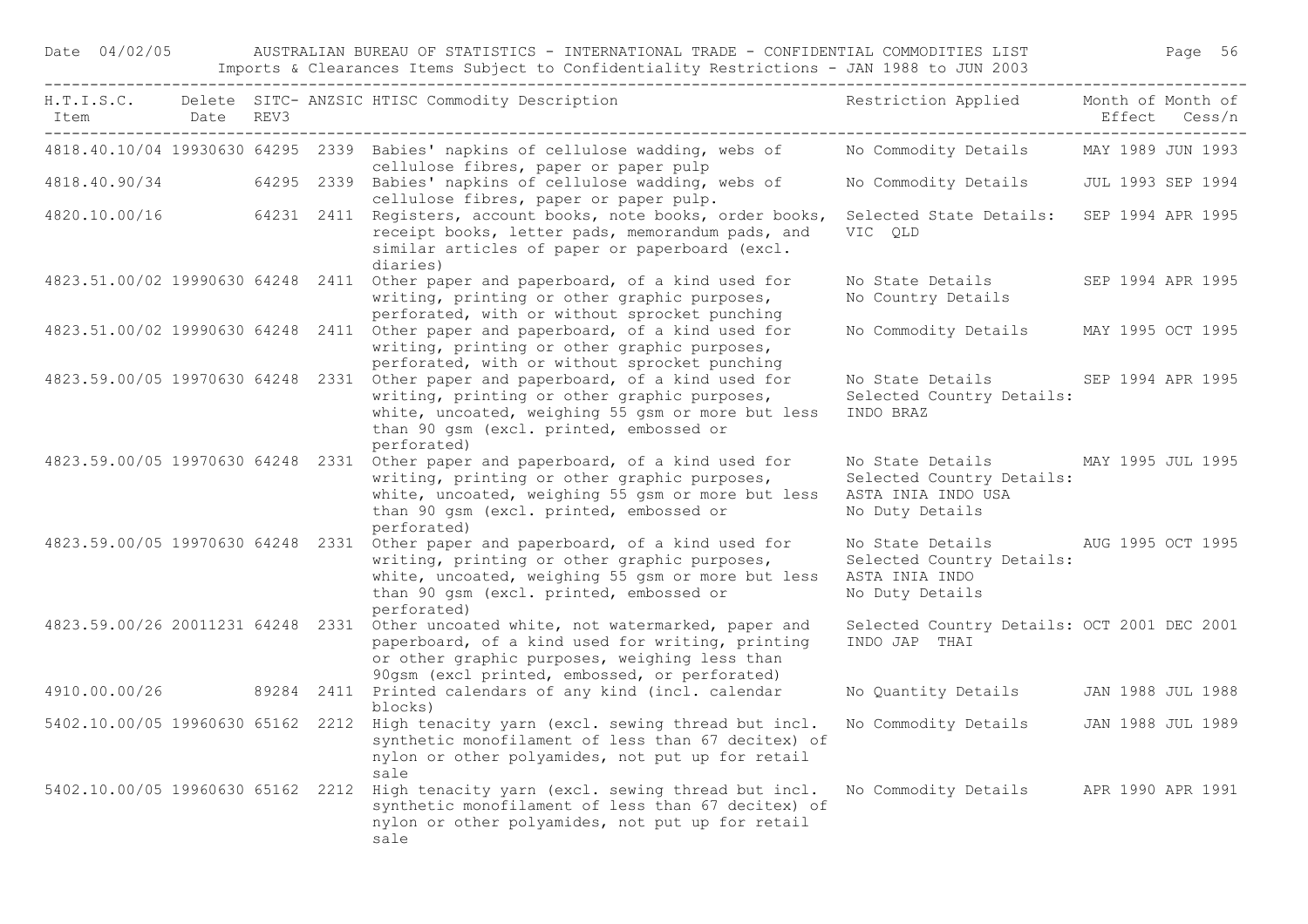| Date 04/02/05  |  | AUSTRALIAN BUREAU OF STATISTICS - INTERNATIONAL TRADE - CONFIDENTIAL COMMODITIES LIST<br>Imports & Clearances Items Subject to Confidentiality Restrictions - JAN 1988 to JUN 2003                                                                          |                                                                                     | Page 57                            |
|----------------|--|-------------------------------------------------------------------------------------------------------------------------------------------------------------------------------------------------------------------------------------------------------------|-------------------------------------------------------------------------------------|------------------------------------|
| Item Date REV3 |  | H.T.I.S.C. Delete SITC- ANZSIC HTISC Commodity Description                                                                                                                                                                                                  | Restriction Applied                                                                 | Month of Month of<br>Effect Cess/n |
|                |  | 5402.10.00/05 19960630 65162 2212 High tenacity yarn (excl. sewing thread but incl. No State Details MAY 1991 APR 1992<br>synthetic monofilament of less than 67 decitex) of No Country Details<br>nylon or other polyamides, not put up for retail<br>sale |                                                                                     |                                    |
| 5402.32.00/08  |  | 65151 2212 Textured yarn (excl. sewing thread but incl.<br>synthetic monofilament of less than 67 decitex)<br>of nylon or other polyamides, measuring per<br>single yarn more than 50 tex but not exc 200 tex,<br>not put up for retail sale                | No State Details JAN 1996 MAY 1997<br>Selected Country Details:<br>FGMY USA         |                                    |
| 5402.32.00/08  |  | 65151 2212 Textured yarn (excl. sewing thread but incl.<br>synthetic monofilament of less than 67 decitex)<br>of nylon or other polyamides, measuring per<br>single yarn more than 50 tex but not exc 200 tex,<br>not put up for retail sale                | No State x Cty Detail for JUN 1997 APR 1999<br>All States<br>FGMY ITAL USA          |                                    |
| 5402.32.00/08  |  | 65151 2212 Textured yarn (excl. sewing thread but incl.<br>synthetic monofilament of less than 67 decitex)<br>of nylon or other polyamides, measuring per<br>single yarn more than 50 tex but not exc 200 tex,<br>not put up for retail sale                | No State x Cty Detail for MAY 1999 JUN 2002<br>All States<br>ARGE CAN FGMY ITAL USA |                                    |
| 5402.32.00/08  |  | 65151 2212 Textured yarn (excl. sewing thread but incl.<br>synthetic monofilament of less than 67 decitex)<br>of nylon or other polyamides, measuring per<br>single yarn more than 50 tex but not exc 200 tex,<br>not put up for retail sale                | No State Details JUL 2002 OCT 2003<br>No Country Details                            |                                    |
|                |  | 5402.32.00/09 19960630 65151 2212 Textured yarn (excl. sewing thread but incl.<br>synthetic monofilament of less than 67 decitex)<br>of nylon or other polyamides, measuring per<br>single yarn more than 200 tex, not put up for<br>retail sale            | Selected Country Details: JAN 1996 JUN 1996<br>FGMY USA                             |                                    |
| 5402.32.00/39  |  | 65151 2212 Textured yarn (excl. sewing thread but incl.<br>synthetic monofilament of less than 67 decitex)<br>of nylon or other polyamides, measuring per<br>single yarn more than 200 tex, not put up for<br>retail sale                                   | Selected Country Details: JUL 1996 MAY 1997<br>FGMY USA                             |                                    |
| 5402.32.00/39  |  | 65151 2212 Textured yarn (excl. sewing thread but incl.<br>synthetic monofilament of less than 67 decitex)<br>of nylon or other polyamides, measuring per<br>single yarn more than 200 tex, not put up for<br>retail sale                                   | No State Details 50 JUN 1997 APR 1999<br>No Country Details                         |                                    |
| 5402.39.00/12  |  | 65159 2212 Bulk continuous filament (BCF) yarn (excl. sewing Wo State Details<br>thread but incl. synthetic monofilament of less<br>than 67 decitex) of polypropylene, exc 100 tex,<br>not put up for retail sale                                           | No Country Details                                                                  | NOV 1990 SEP 1992                  |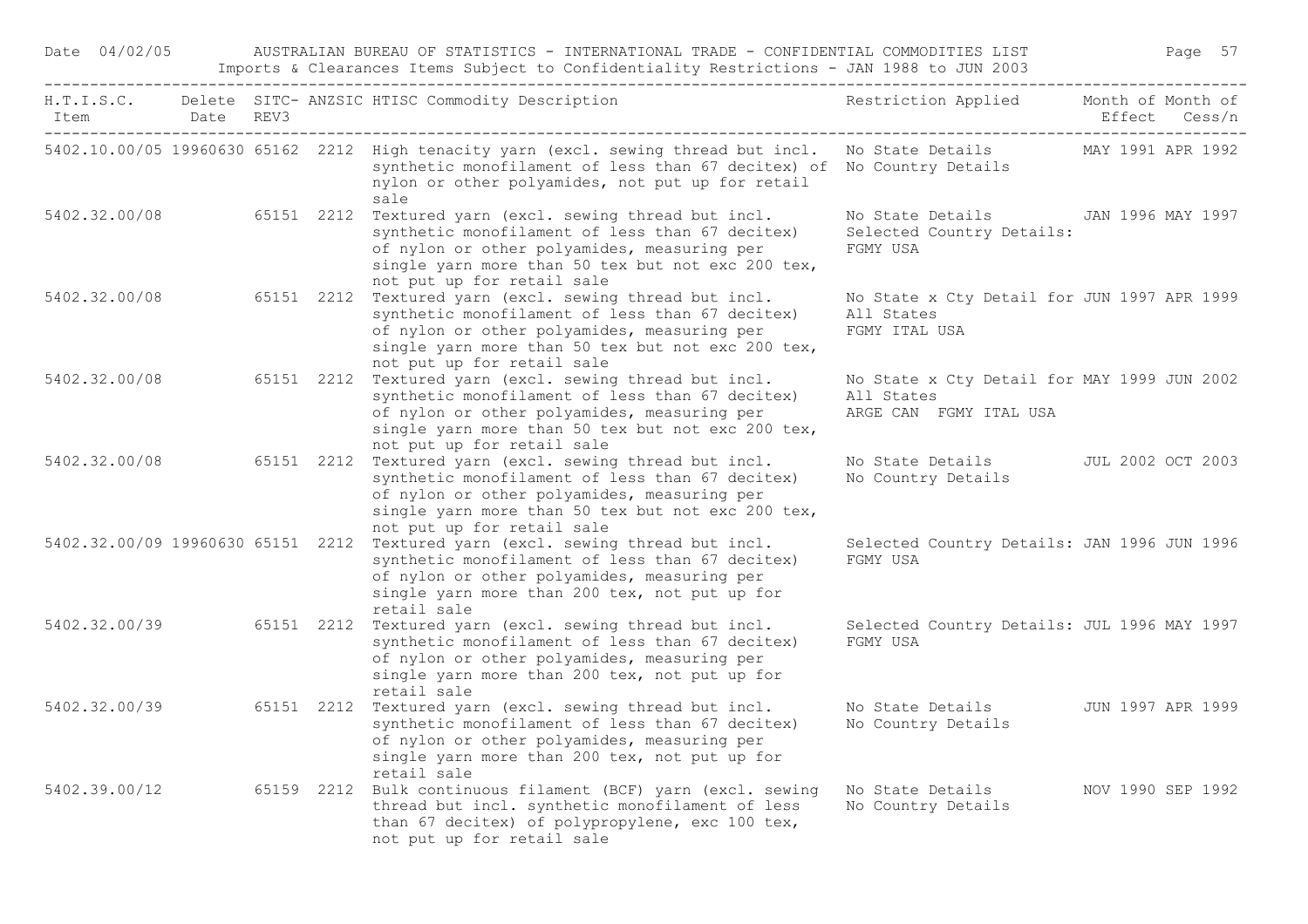## Date 04/02/05 AUSTRALIAN BUREAU OF STATISTICS - INTERNATIONAL TRADE - CONFIDENTIAL COMMODITIES LIST Page 58 Imports & Clearances Items Subject to Confidentiality Restrictions - JAN 1988 to JUN 2003

|                                   |  | H.T.I.S.C. Delete SITC-ANZSIC HTISC Commodity Description Nestriction Applied Month of Month of                                                                                                                                   |                                                                                                     |                   |
|-----------------------------------|--|-----------------------------------------------------------------------------------------------------------------------------------------------------------------------------------------------------------------------------------|-----------------------------------------------------------------------------------------------------|-------------------|
|                                   |  | 5902.10.00/03 65793 2212 Rubberised tyre cord fabric of high tenacity yarn No Commodity Details JAN 1988 APR 1992<br>of nylon or other polyamides                                                                                 |                                                                                                     |                   |
|                                   |  | 5911.90.10/20 19990630 65773 2229 Textile articles (excl. braids and filter bags)<br>for technical uses                                                                                                                           | No State Details - JUN 1994 MAY 1995                                                                |                   |
|                                   |  | 6305.31.90/11 19880102 65813 9889 Used during harmonized implementation for dual<br>reporting.                                                                                                                                    | Selected Country Details: JAN 1988 JUN 1988<br>PHIL SRIL THAI TAIW                                  |                   |
|                                   |  | 6305.31.90/40 19960630 65813 2229 New flexible intermediate bulk containers (FIBC),<br>of a kind used for the packing of goods, woven<br>wholly of polypropylene (excl. woolpacks)                                                | No State Details MAR 1993 JUN 1993<br>Selected Country Details:<br>CHIN INDO SRIL THAI              |                   |
|                                   |  | 6305.31.90/40 19960630 65813 2229 New flexible intermediate bulk containers (FIBC),<br>of a kind used for the packing of goods, woven<br>wholly of polypropylene (excl. woolpacks)                                                | No State Details JUL 1993 JUN 1996<br>Selected Country Details:<br>MLAY THAI                        |                   |
|                                   |  | 6305.31.90/41 19960630 65813 2229 New bags, of a kind used for the packing of goods,<br>woven wholly of polypropylene (excl. flexible<br>intermediate bulk containers (FIBC) and<br>woolpacks)                                    | No State Details MAR 1993 MAR 1993<br>Selected Country Details:<br>CHIN INDO SRIL THAI              |                   |
|                                   |  | 6305.31.90/41 19960630 65813 2229 New bags, of a kind used for the packing of goods, No State Details APR 1993 FEB 1995<br>woven wholly of polypropylene (excl. flexible<br>intermediate bulk containers (FIBC) and<br>woolpacks) | Selected Country Details:<br>CHIN INDO SRIL MLAY THAI                                               |                   |
|                                   |  | 6305.31.90/41 19960630 65813 2229 New bags, of a kind used for the packing of goods,<br>woven wholly of polypropylene (excl. flexible<br>intermediate bulk containers (FIBC) and<br>woolpacks)                                    | No State Details MAR 1995 JUN 1996<br>Selected Country Details:<br>CHIN INDO SRIL THAI MLAY<br>PHIL |                   |
|                                   |  | 6305.31.91/36 19930228 65813 2229 New bags, of a kind used for the packing of goods,<br>woven wholly of polypropylene (excl. flexible<br>intermediate bulk containers (FIBC))                                                     | No State Details MAY 1992 FEB 1993<br>Selected Country Details:<br>CHIN INDO SRIL THAI              |                   |
|                                   |  | 6305.31.91/37 19930228 65813 2229 New flexible intermediate bulk containers (FIBC),<br>woven wholly of polypropylene strip or the like                                                                                            | No State Details<br>Selected Country Details:<br>INDO MLAY RKOR                                     | JUL 1992 FEB 1993 |
|                                   |  | 6305.31.99/11 19930228 65813 2229 Sacks and bags, of a kind used for the packing of<br>goods, of polyethylene or polypropylene strip or<br>the like (excl. woolpacks and new bags woven<br>wholly of polypropylene)               | Selected Country Details: JAN 1988 MAR 1991<br>PHIL SRIL THAI TAIW                                  |                   |
| 6305.31.99/11 19930228 65813 2229 |  | Sacks and bags, of a kind used for the packing of<br>goods, of polyethylene or polypropylene strip or<br>the like (excl. woolpacks and new bags woven<br>wholly of polypropylene)                                                 | No State Details APR 1991 APR 1992<br>No Country Details                                            |                   |
|                                   |  | 6305.32.00/46 65813 2229 Flexible intermediate bulk containers of man-made<br>textile materials                                                                                                                                   | Selected State Details: JUL 1996 MAY 1997<br>NSW VIC QLD<br>Selected Country Details:<br>MIAY THAT  |                   |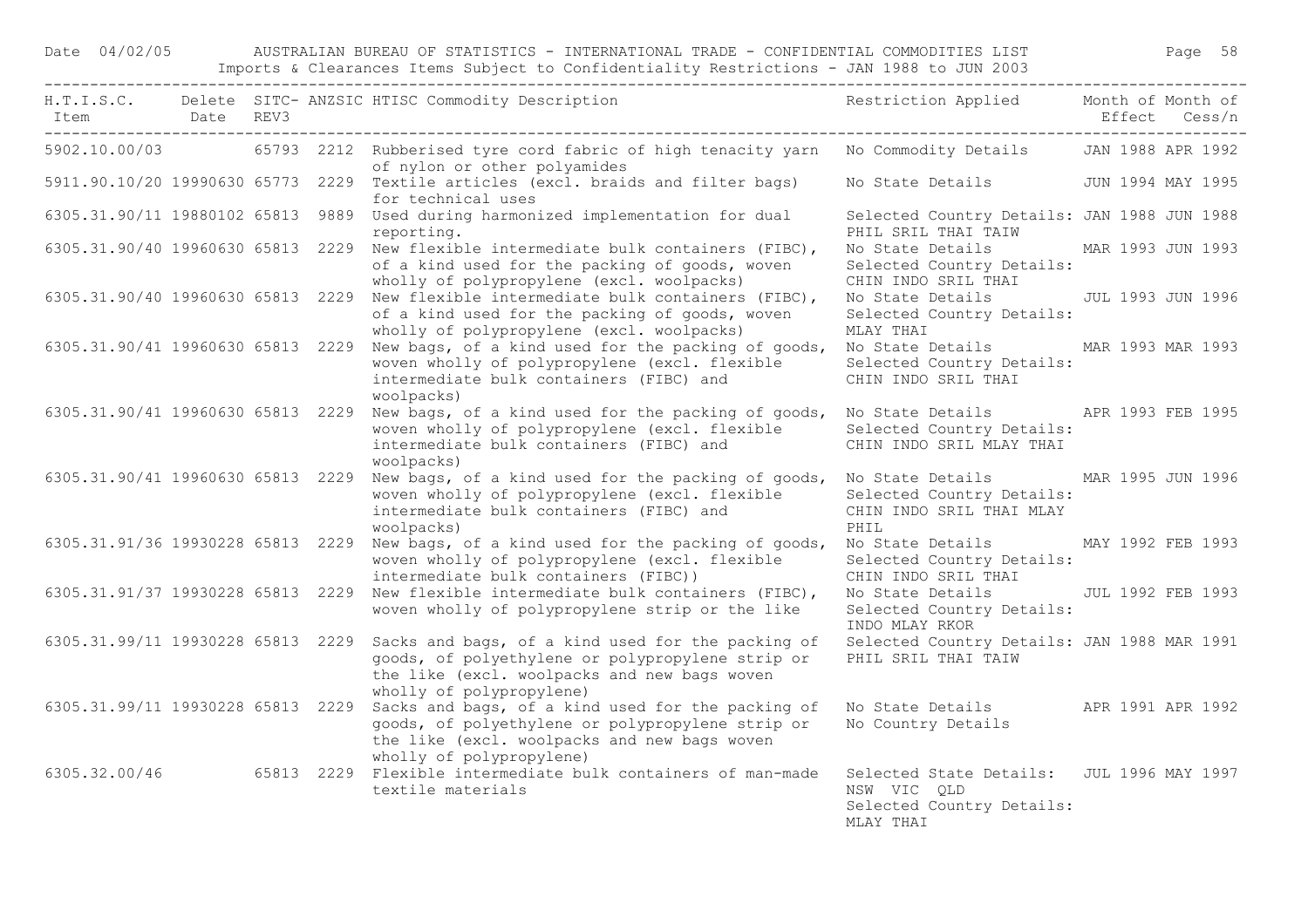Date 04/02/05 AUSTRALIAN BUREAU OF STATISTICS - INTERNATIONAL TRADE - CONFIDENTIAL COMMODITIES LIST Page 59 Imports & Clearances Items Subject to Confidentiality Restrictions - JAN 1988 to JUN 2003

| Item Date REV3           |  | H.T.I.S.C. Delete SITC- ANZSIC HTISC Commodity Description<br>The Same Common Delete Sitch and ANZSIC HTISC Commodity Description<br>The Same Common Delete Sitch and ANZSIC HTISC Commodity Description                                                                      |                                                                                                     |  |  |
|--------------------------|--|-------------------------------------------------------------------------------------------------------------------------------------------------------------------------------------------------------------------------------------------------------------------------------|-----------------------------------------------------------------------------------------------------|--|--|
|                          |  | 6305.32.00/46 65813 2229 Flexible intermediate bulk containers of man-made No State x Cty Detail for JUN 1997 MAR 2000<br>textile materials                                                                                                                                   | All States<br>CHIN MLAY THAI                                                                        |  |  |
|                          |  | 6305.32.00/46 65813 2229 Flexible intermediate bulk containers of man-made<br>textile materials                                                                                                                                                                               | No State Details APR 2000 DEC 2002<br>Selected Country Details:<br>CHIN MLAY                        |  |  |
|                          |  | 6305.33.90/48 65813 2229 Sacks and bags, of a kind used for the packing of<br>goods, of polyethylene or polypropylene strip or<br>the like (excl. flexible intermediate bulk<br>containers and woolpacks)                                                                     | No State Details JUL 1996 MAY 1997<br>Selected Country Details:<br>INDO MLAY PHIL SRIL RKOR         |  |  |
|                          |  | 6305.33.90/48 65813 2229 Sacks and bags, of a kind used for the packing of<br>goods, of polyethylene or polypropylene strip or<br>the like (excl. flexible intermediate bulk<br>containers and woolpacks)                                                                     | No State x Cty Detail for JUN 1997 APR 1999<br>All States<br>CHIN INDO INIA MLAY RKOR<br>SRIL THAI  |  |  |
|                          |  | 6305.33.90/48 65813 2229 Sacks and bags, of a kind used for the packing of<br>goods, of polyethylene or polypropylene strip or<br>the like (excl. flexible intermediate bulk<br>containers and woolpacks)                                                                     | No State x Cty Detail for MAY 1999 JAN 2000<br>All States<br>CHIN INDO INIA RKOR SRIL<br>THAI       |  |  |
|                          |  | 6305.33.90/48 65813 2229 Sacks and bags, of a kind used for the packing of<br>goods, of polyethylene or polypropylene strip or<br>the like (excl. flexible intermediate bulk<br>containers and woolpacks)                                                                     | No State x Cty Detail for FEB 2000 AUG 2000<br>All States<br>CHIN INDO INIA PHIL RKOR<br>SRIL THAI  |  |  |
| 6305.33.90/48 65813 2229 |  | Sacks and bags, of a kind used for the packing of<br>goods, of polyethylene or polypropylene strip or<br>the like (excl. flexible intermediate bulk<br>containers and woolpacks)                                                                                              | No State Details SEP 2000 OCT 2003<br>Selected Country Details:<br>CHIN INDO RKOR SRIL THAI<br>PHIL |  |  |
|                          |  | 6305.39.10/12 65813 2229 Woolpacks, of man-made textile materials (excl.<br>those of polyethylene or polypropylene strip or<br>the like)                                                                                                                                      | No State Details JUN 2003 JUL 2003<br>Selected Country Details:<br>CHIN FGMY RKOR                   |  |  |
|                          |  | 6902.90.00/12 66232 2622 Refractory bricks & blocks (excl. those of<br>siliceous fossil meals/similar siliceous earths,<br>containing by weight more than 50% of Mg, Ca, Cr<br>or of alumina or silica, or a mixture or compound<br>of these products, or of silicon carbide) | Selected Country Details: SEP 1988 OCT 1991<br>CHIN UK USA                                          |  |  |
|                          |  | 6902.90.00/12 66232 2622 Refractory bricks & blocks (excl. those of<br>siliceous fossil meals/similar siliceous earths,<br>containing by weight more than 50% of Mg, Ca, Cr<br>or of alumina or silica, or a mixture or compound<br>of these products, or of silicon carbide) | Selected Country Details: NOV 1991 JAN 1992<br>CHIN UK USA<br>No Duty Details                       |  |  |
|                          |  | 6902.90.00/12 66232 2622 Refractory bricks & blocks (excl. those of<br>siliceous fossil meals/similar siliceous earths,<br>containing by weight more than 50% of Mg, Ca, Cr<br>or of alumina or silica, or a mixture or compound<br>of these products, or of silicon carbide) | Selected Country Details: FEB 1992 MAR 1993<br>CHIN FRAN JAP USA<br>No Duty Details                 |  |  |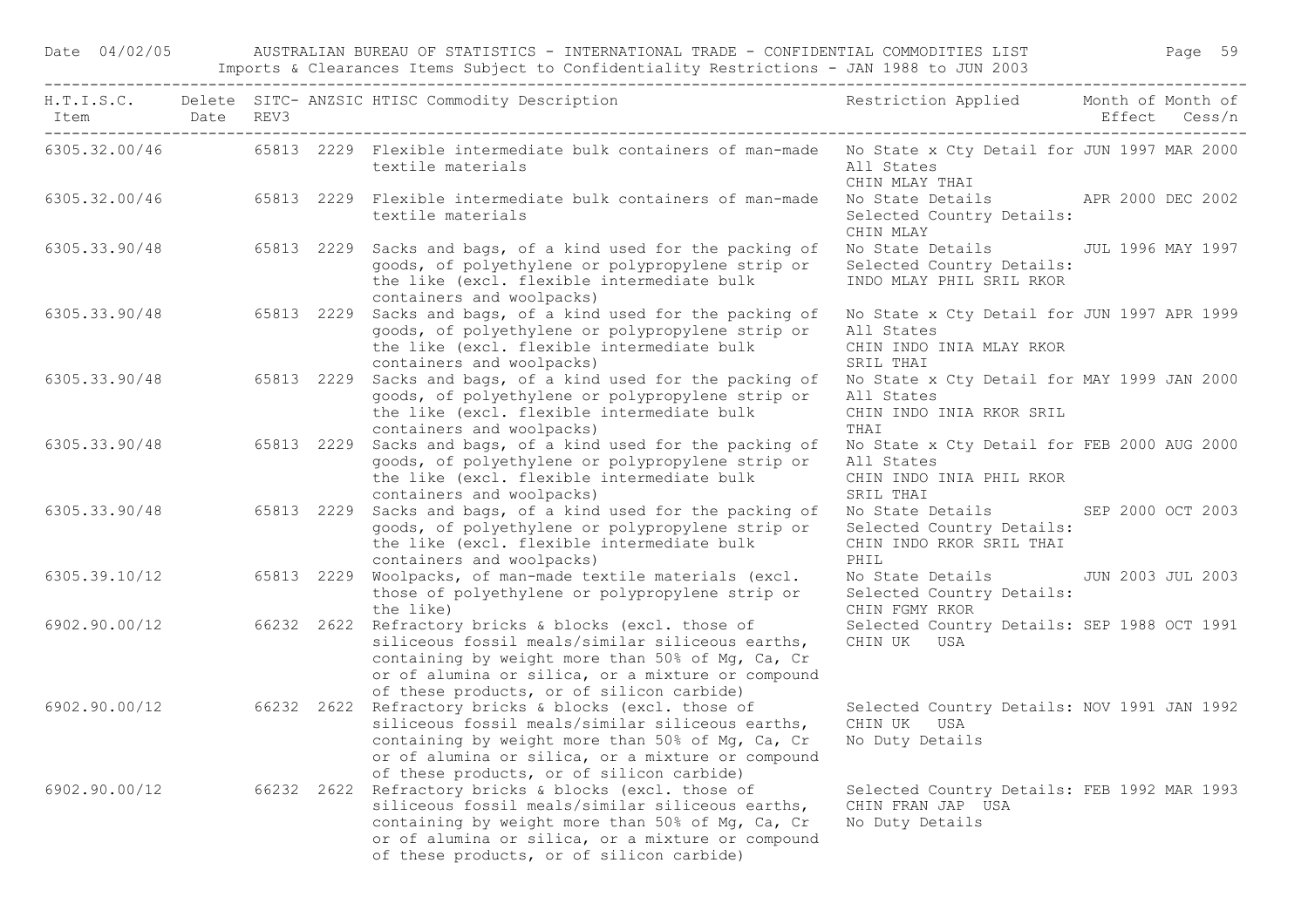## Date 04/02/05 AUSTRALIAN BUREAU OF STATISTICS - INTERNATIONAL TRADE - CONFIDENTIAL COMMODITIES LIST Page 60 Imports & Clearances Items Subject to Confidentiality Restrictions - JAN 1988 to JUN 2003

|                                   |  |            | H.T.I.S.C. Delete SITC- ANZSIC HTISC Commodity Description                                                                                                               | Restriction Applied Month of Month of                                                   |                                        |
|-----------------------------------|--|------------|--------------------------------------------------------------------------------------------------------------------------------------------------------------------------|-----------------------------------------------------------------------------------------|----------------------------------------|
| Item Date REV3                    |  |            |                                                                                                                                                                          |                                                                                         | Effect Cess/n                          |
|                                   |  |            | 7003.20.00/11 66452 2610 Cast glass and rolled glass in wired sheets but<br>not otherwise worked                                                                         | No Commodity Details MOV 1988 JUL 1989                                                  |                                        |
|                                   |  |            | 7005.21.00/21 19990630 66441 2610 Non-wired bronze float glass, in sheets, having a<br>nominal thickness not exc 5 mm                                                    | No Country Details<br>No Duty Details                                                   | JAN 1988 JUL 1988                      |
| 7005.21.00/22 19990630 66441 2610 |  |            | Non-wired bronze float glass, in sheets, having a<br>nominal thickness exc 5 mm but not exc 6 mm                                                                         | No Country Details<br>No Duty Details                                                   | JAN 1988 JUL 1988                      |
| 7005.21.00/23 19990630 66441 2610 |  |            | Non-wired bronze float glass, in sheets, having a<br>nominal thickness exc 6 mm                                                                                          | No Country Details<br>No Duty Details                                                   | JAN 1988 JUL 1988                      |
|                                   |  |            | 7005.21.00/24 19990630 66441 2610 Non-wired green float glass, in sheets, having a<br>nominal thickness not exc 4 mm                                                     | No State Details                                                                        | SEP 1993 MAY 1994                      |
| 7005.21.00/24 19990630 66441 2610 |  |            | Non-wired green float glass, in sheets, having a<br>nominal thickness not exc 4 mm                                                                                       | No State Details<br>No Country Details                                                  | JUN 1994 JUN 1996                      |
| 7005.29.00/02                     |  | 66441 2610 | Non-wired clear float glass, in sheets, having a<br>nominal thickness exc 2.5 mm but not exc 3mm                                                                         | No Country Details<br>No Duty Details                                                   | JAN 1988 JUL 1988                      |
| 7005.29.00/03                     |  |            | 66441 2610 Non-wired clear float glass, in sheets, having a<br>nominal thickness exc 3 mm but not exc 4 mm                                                               | No Country Details<br>No Duty Details                                                   | JAN 1988 JUL 1988                      |
| 7005.29.00/04                     |  | 66441 2610 | Non-wired clear float glass, in sheets, having a<br>nominal thickness exc 4 mm but not exc 6 mm                                                                          | No Country Details<br>No Duty Details                                                   | JAN 1988 JUL 1988                      |
| 7005.29.00/05                     |  | 66441 2610 | Non-wired clear float glass, in sheets, having a<br>nominal thickness exc 6 mm but not exc 10 mm                                                                         | No Country Details JAN 1988 JUL 1988<br>No Duty Details                                 |                                        |
| 7005.29.00/05                     |  | 66441 2610 | Non-wired clear float glass, in sheets, having a<br>nominal thickness exc 6 mm but not exc 10 mm                                                                         | Selected Country Details: SEP 1995 SEP 1995<br>CAN CHIN<br>No Duty Details              |                                        |
| 7005.29.00/05                     |  |            | 66441 2610 Non-wired clear float glass, in sheets, having a<br>nominal thickness exc 6 mm but not exc 10 mm                                                              | Selected Country Details: JAN 1996 JAN 1996<br>CAN CHIN<br>No Duty Details              |                                        |
| 7005.29.00/06                     |  |            | 66441 2610 Non-wired clear float glass, in sheets, having a<br>nominal thickness exc 10 mm                                                                               | No Country Details JAN 1988 JUL 1988<br>No Duty Details                                 |                                        |
|                                   |  |            | 7010.90.00/27 19880102 66511 9889 Used during harmonized implementation for dual<br>reporting.                                                                           | No Quantity Details                                                                     | JAN 1988 JUN 1988                      |
| 7010.90.00/28 19880102 66511 9889 |  |            | Used during harmonized implementation for dual<br>reporting.                                                                                                             | No Quantity Details<br>Selected Country Details:<br>CHIN UK SPAI                        | JAN 1988 JUN 1988                      |
|                                   |  |            | 7010.90.90/27 19940630 66511 2610 Glass preserving jars not exc \$1/article in value<br>7010.90.90/28 19940630 66511 2610 Glass preserving jars exc \$1/article in value | No Quantity Details<br>No Quantity Details<br>Selected Country Details:<br>CHIN UK SPAI | FEB 1988 JUL 1993<br>FEB 1988 AUG 1992 |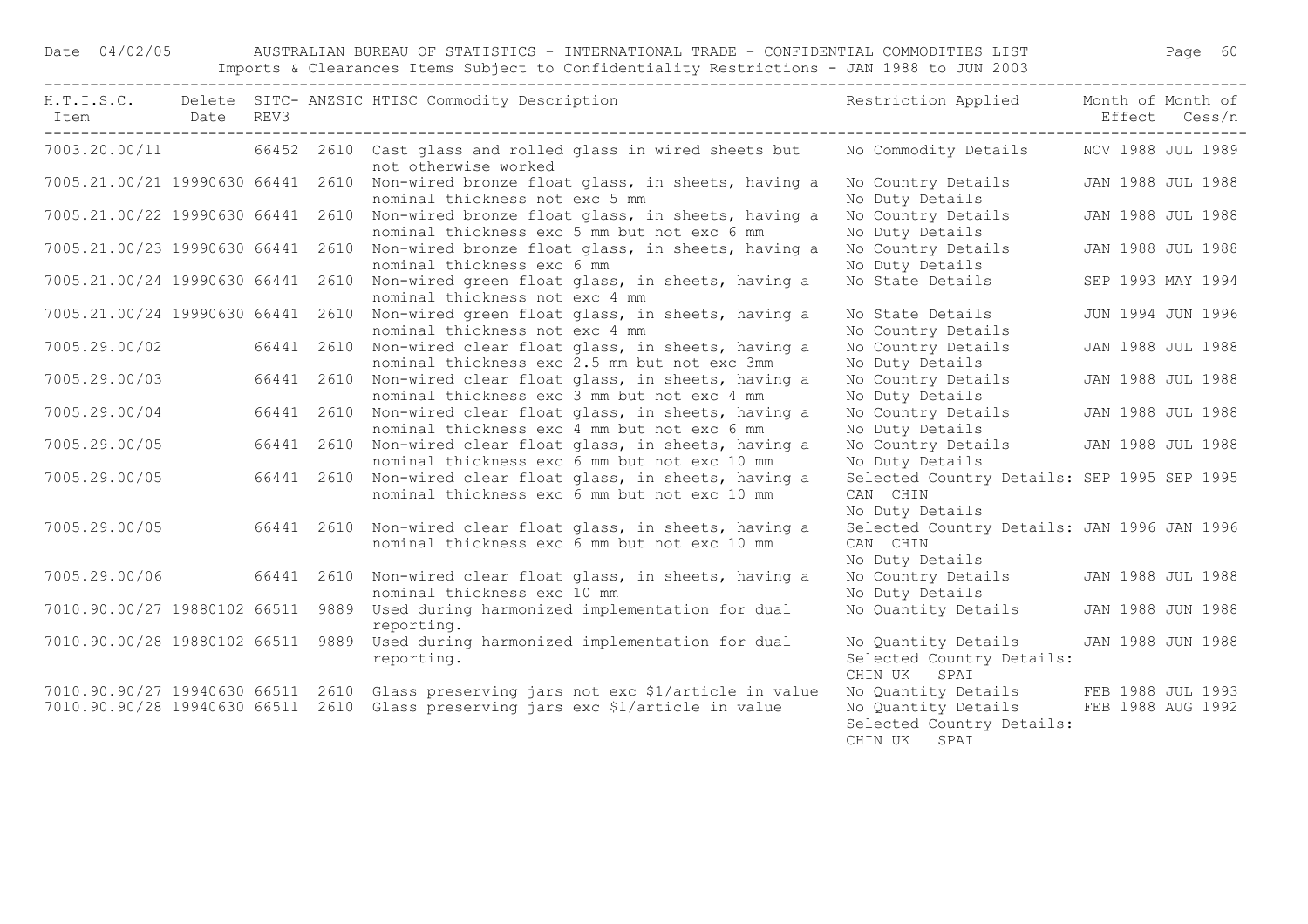| Date 04/02/05                     |           |  | AUSTRALIAN BUREAU OF STATISTICS - INTERNATIONAL TRADE - CONFIDENTIAL COMMODITIES LIST<br>Imports & Clearances Items Subject to Confidentiality Restrictions - JAN 1988 to JUN 2003                                       |                                                                                                     |                   | Page 61       |
|-----------------------------------|-----------|--|--------------------------------------------------------------------------------------------------------------------------------------------------------------------------------------------------------------------------|-----------------------------------------------------------------------------------------------------|-------------------|---------------|
| Item                              | Date REV3 |  | H.T.I.S.C. Delete SITC- ANZSIC HTISC Commodity Description                                                                                                                                                               | Restriction Applied                                                                                 | Month of Month of | Effect Cess/n |
|                                   |           |  | 7010.90.90/28 19940630 66511 2610 Glass preserving jars exc \$1/article in value                                                                                                                                         | No Quantity Details SEP 1992 JUL 1993<br>No State Details<br>Selected Country Details:<br>CHIN FRAN |                   |               |
|                                   |           |  | 7013.10.00/05 19940630 66521 2610 Glass-ceramic drinking glasses and sets<br>incorporating drinking glasses, non-toughened<br>stemware not exc \$1/article in value                                                      | No Quantity Details                                                                                 | JAN 1988 MAR 1991 |               |
|                                   |           |  | 7013.10.00/06 19940630 66521 2610 Glass-ceramic drinking glasses and sets<br>incorporating drinking glasses, toughened<br>stemware not exc \$1/article in value                                                          | No Quantity Details                                                                                 | JAN 1988 JUL 1988 |               |
|                                   |           |  | 7013.10.00/07 19940630 66521 2610 Glass-ceramic drinking glasses and sets<br>incorporating drinking glasses (excl. stemware),<br>non-toughened exc \$1/article in value                                                  | No Quantity Details                                                                                 | JAN 1988 MAR 1991 |               |
| 7013.10.00/12 19880102 66521 2629 |           |  | Used during harmonized implementation for dual<br>reporting.                                                                                                                                                             | No Quantity Details                                                                                 | JAN 1988 JUN 1988 |               |
| 7013.10.00/14 19940630 66521 2610 |           |  | Glass-ceramic table and kitchen articles (excl.<br>drinking glasses, drinking cups, saucers, flat<br>and deep plates in sets or not in sets) not exc<br>\$1/article in value                                             | No Quantity Details                                                                                 | JAN 1988 JUL 1988 |               |
|                                   |           |  | 7013.10.00/15 19940630 66521 2610 Glass-ceramics (excl. drinking glasses and sets<br>incorporating drinking glasses, glass-ceramics<br>for cooking purposes, table and kitchen articles)<br>not exc \$1/article in value | No Quantity Details                                                                                 | JAN 1988 MAR 1991 |               |
|                                   |           |  | 7013.10.00/16 19940630 66521 2610 Glass-ceramic bottles, decanters and jars exc<br>\$1/article in value                                                                                                                  | No Quantity Details<br>Selected Country Details:<br>CHIN UK SPAI                                    | JAN 1988 JUL 1988 |               |
|                                   |           |  | 7013.10.00/18 19940630 66521 2610 Glass-ceramic table and kitchen articles (excl.<br>drinking glasses, drinking cups, saucers, flat<br>and deep plates) exc \$1/article in value                                         | No Quantity Details                                                                                 | JAN 1988 JUL 1988 |               |
| 7013.10.00/29 19990630 66521 2610 |           |  | Glass-ceramic figures used as ornaments in the<br>household and statuary figures                                                                                                                                         | No Quantity Details                                                                                 | JAN 1988 JUL 1988 |               |
| 7013.29.00/22 19940630 66522 2610 |           |  | Drinking glasses (excl. glass-ceramic and lead<br>crystal), non-toughened stemware not exc<br>\$1/article in value                                                                                                       | No Quantity Details                                                                                 | JAN 1988 MAR 1991 |               |
|                                   |           |  | 7013.29.00/23 19940630 66522 2610 Drinking glasses (excl. glass-ceramics, and lead<br>crystal), toughened stemware not exc \$1/article<br>in value                                                                       | No Quantity Details                                                                                 | JAN 1988 MAR 1991 |               |
|                                   |           |  | 7013.29.00/24 19940630 66522 2610 Drinking glasses (excl. glass-ceramics, lead<br>crystal and stemware), non-toughened not exc<br>\$1/article in value                                                                   | No Quantity Details                                                                                 | JAN 1988 MAR 1991 |               |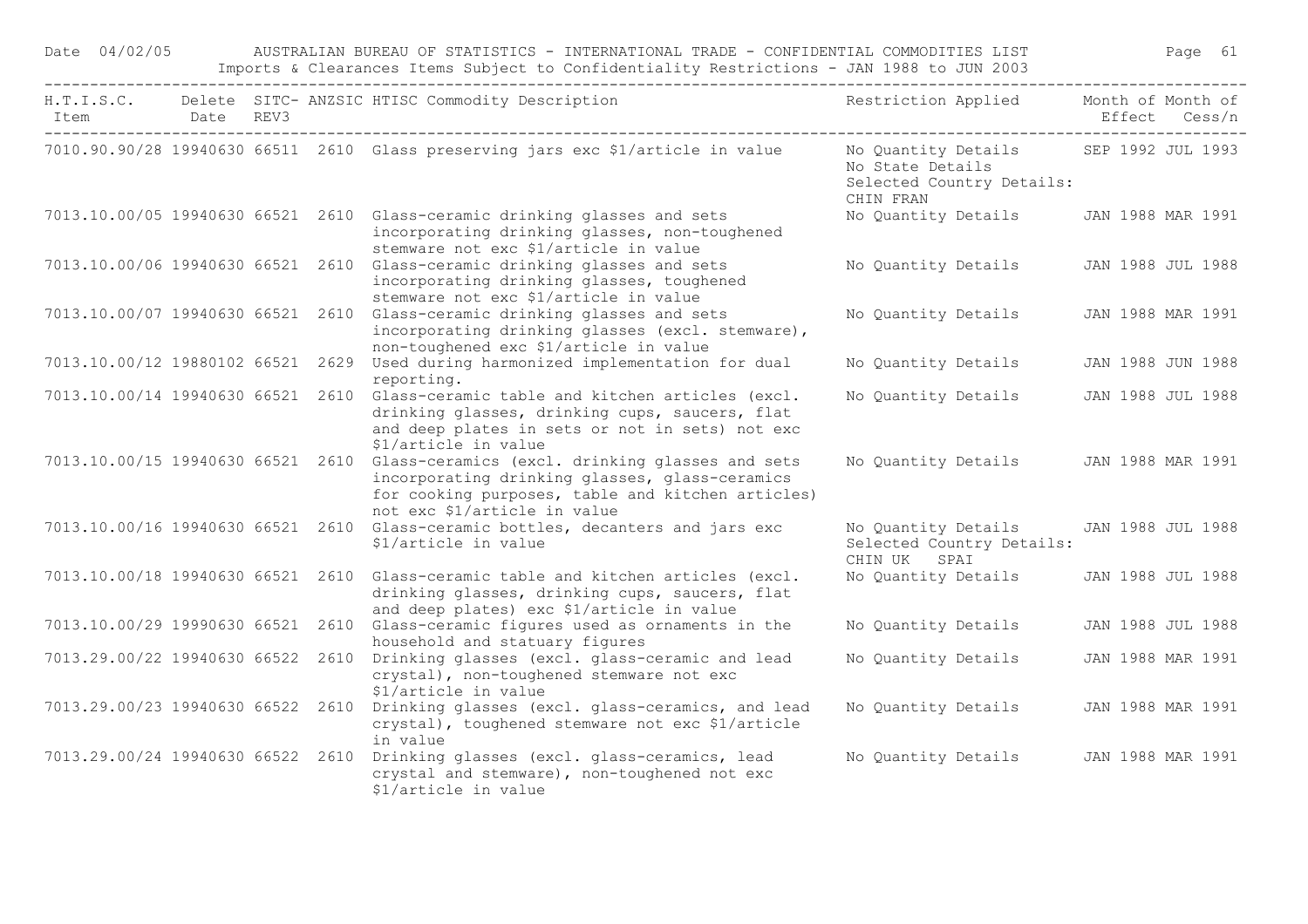| Date 04/02/05                     |  | AUSTRALIAN BUREAU OF STATISTICS - INTERNATIONAL TRADE - CONFIDENTIAL COMMODITIES LIST<br>Imports & Clearances Items Subject to Confidentiality Restrictions - JAN 1988 to JUN 2003                                                                                                                                      |                                                                  | Page 62           |
|-----------------------------------|--|-------------------------------------------------------------------------------------------------------------------------------------------------------------------------------------------------------------------------------------------------------------------------------------------------------------------------|------------------------------------------------------------------|-------------------|
| Item Date REV3                    |  | H.T.I.S.C. Delete SITC- ANZSIC HTISC Commodity Description                                                                                                                                                                                                                                                              | Restriction Applied Month of Month of                            | Effect Cess/n     |
|                                   |  | 7013.32.00/07 19940630 66523 2610 Glassware of a kind used for table (excl. drinking No Quantity Details JAN 1988 JUL 1988<br>glasses) or kitchen purposes having a linear<br>coefficient of expansion not exc 5x10-6 per<br>Kelvin within a temperature range of 0 to 300 deg<br>C., nes, not exc \$1/article in value |                                                                  |                   |
|                                   |  | 7013.32.00/09 19940630 66523 2610 Glassware of a kind used for table (excl. drinking No Quantity Details JAN 1988 JUL 1988<br>glasses) or kitchen purposes having a linear<br>coefficient of expansion not exc 5x10-6 per<br>Kelvin within a temperature range of 0 to 300 deg<br>C., nes, exc \$1/article in value     |                                                                  |                   |
|                                   |  | 7013.39.00/10 19940630 66523 2610 Glassware used for table or kitchen purposes<br>(excl. glass ceramic, lead crystal, glass having<br>a linear coefficient of expansion not exc 5x10-6<br>Kelvin within 0-300 C.) in sets inc. drinking<br>glasses of non-tough stemware not exc \$1/article                            | No Quantity Details JAN 1988 JUL 1988                            |                   |
|                                   |  | 7013.39.00/11 19940630 66523 2610 Glassware used for table or kitchen purposes<br>(excl. glass ceramic, lead crystal, glass having<br>a linear coefficient of expansion not exc 5x10-6<br>Kelvin within 0-300 C.) in sets inc. drinking<br>glasses of tough stemware not exc \$1/article                                | No Quantity Details JAN 1988 JUL 1988                            |                   |
|                                   |  | 7013.39.00/12 19940630 66523 2610 Glassware used for table/kitchen purposes (excl.<br>glass ceramic, lead crystal, glass having a<br>linear coefficient of exp not exc 5x10-6 Kelvin<br>within 0-300 C.) in sets inc. drink glasses<br>(excl. stemware), non-tough, not exc \$1/article                                 | No Quantity Details JAN 1988 JUL 1988                            |                   |
|                                   |  | 7013.39.00/18 19940630 66523 2610 Glassware used for table/kitchen purposes (excl.<br>glass ceramic, lead crystal, glass having a<br>linear coefficient of exp not exc 5x10-6 Kelvin<br>within 0-300 C.) drink cups, saucers, plates and<br>sets (incl. drink glasses) not exc \$1/article                              | No Quantity Details JAN 1988 MAR 1991                            |                   |
| 7013.39.00/21 19940630 66523 2610 |  | Glassware used for table/kitchen purposes (excl.<br>glass ceramic, lead crystal, glass with a linear<br>coefficient of exp not exc 5x10-6 Kelvin within<br>0-300 C., drink cups, saucers, plates, syphon<br>vases, sets inc. drink glasses) exc \$1/article                                                             | No Quantity Details JAN 1988 MAR 1991                            |                   |
| 7013.99.00/25 19880102 66529 9889 |  | Used during harmonized implementation for dual<br>reporting.                                                                                                                                                                                                                                                            | No Quantity Details JAN 1988 JUN 1988                            |                   |
| 7013.99.00/26 19880102 66529 9889 |  | Used during harmonized implementation for dual<br>reporting.                                                                                                                                                                                                                                                            | No Quantity Details<br>Selected Country Details:<br>CHIN SPAI UK | JAN 1988 JUN 1988 |
|                                   |  | 7013.99.00/27 19880102 66529 9889 Used during harmonized implementation for dual<br>reporting.                                                                                                                                                                                                                          | No Quantity Details<br>Selected Country Details:<br>CHIN UK SPAI | JAN 1988 JUN 1988 |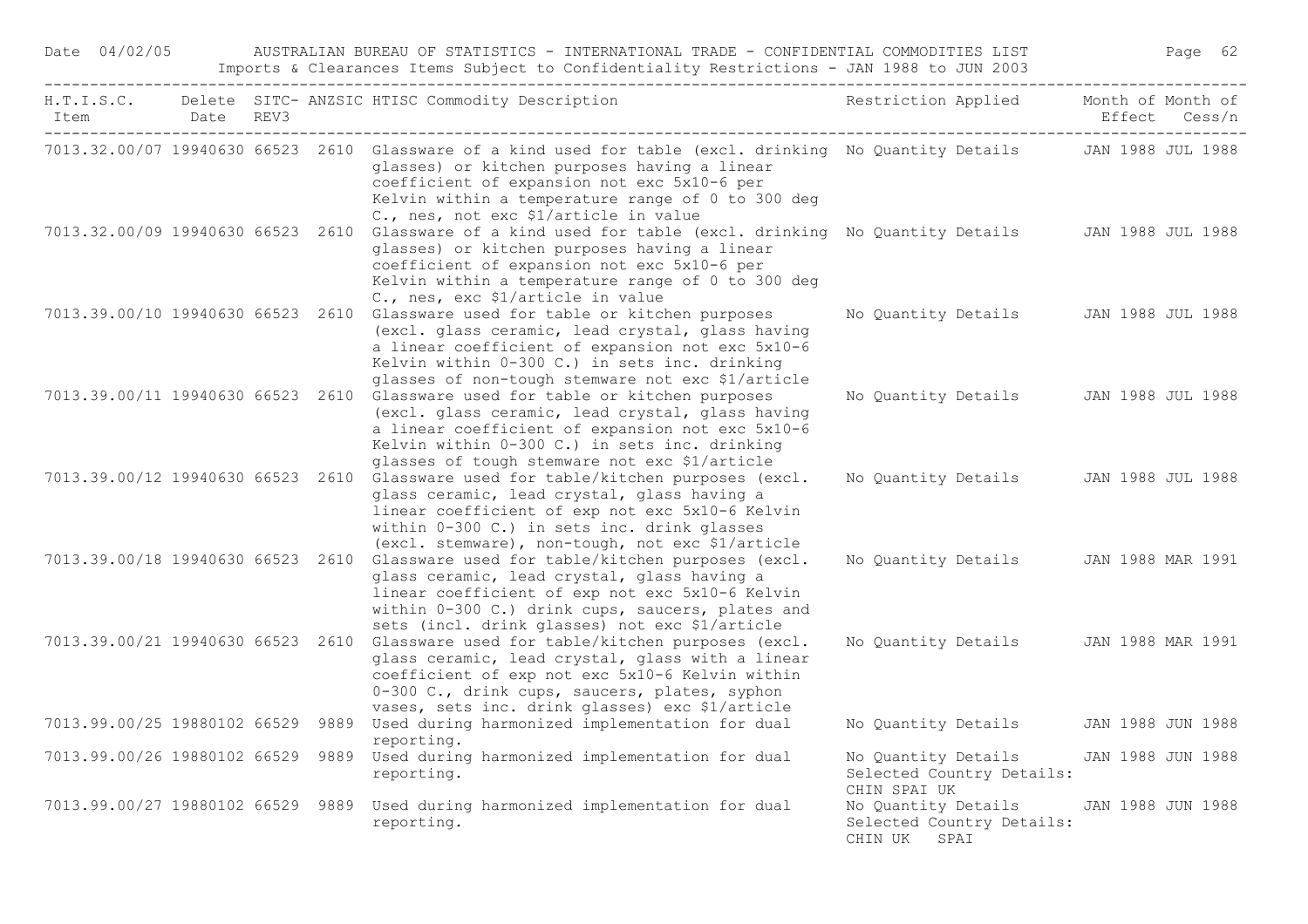Date 04/02/05 AUSTRALIAN BUREAU OF STATISTICS - INTERNATIONAL TRADE - CONFIDENTIAL COMMODITIES LIST Page 63 Imports & Clearances Items Subject to Confidentiality Restrictions - JAN 1988 to JUN 2003

| Item Date REV3 |  | H.T.I.S.C. Delete SITC- ANZSIC HTISC Commodity Description                                                                                                                                                                                            | Restriction Applied Month of Month of                                                                        | Effect Cess/n     |
|----------------|--|-------------------------------------------------------------------------------------------------------------------------------------------------------------------------------------------------------------------------------------------------------|--------------------------------------------------------------------------------------------------------------|-------------------|
|                |  | 7013.99.10/31 66529 2610 Glassware (excl. glass ceramic and lead crystal)<br>figures used as ornaments in the household and<br>statuary figures                                                                                                       | No Quantity Details MAR 1988 MAR 1991<br>Selected Country Details:<br>CHIN UK SPAI                           |                   |
|                |  | 7013.99.90/26 19940630 66529 2610 Glassware (excl. glassware of a kind used for<br>table or kitchen purposes, drinking glasses,<br>glass ceramic and lead crystal) bottles,<br>decanters and jars exc \$1/article in value                            | No Quantity Details MAR 1988 MAR 1991<br>Selected Country Details:<br>CHIN UK SPAI                           |                   |
|                |  | 7013.99.90/30 19940630 66529 2610 Glassware (excl. glassware of a kind used for<br>table or kitchen purposes, drinking glasses,<br>glass ceramic, lead crystal, household ornamental<br>fiqures and statuary figures) not exc \$1/article<br>in value | No Quantity Details MAR 1988 MAR 1991                                                                        |                   |
|                |  | 7019.10.00/17 19960630 65195 2212 Glass fibre yarn                                                                                                                                                                                                    | No State Details<br>No Country Details                                                                       | JAN 1988 MAY 1994 |
|                |  | 7019.10.00/17 19960630 65195 2212 Glass fibre yarn                                                                                                                                                                                                    | No State Details<br>Selected Country Details:<br>NETH USA FRAN                                               | JUN 1994 JUN 1996 |
|                |  | 7019.10.00/18 19960630 65195 2640 Glass fibre slivers, rovings and chopped strands                                                                                                                                                                    | No Quantity Details JAN 1988 SEP 1989                                                                        |                   |
|                |  | 7019.10.00/18 19960630 65195 2640 Glass fibre slivers, rovings and chopped strands                                                                                                                                                                    | No State Details OCT 1992 JUN 1993<br>Selected Country Details:<br>TAIW VENZ                                 |                   |
|                |  | 7019.10.00/18 19960630 65195 2640 Glass fibre slivers, rovings and chopped strands                                                                                                                                                                    | No State Details JUL 1993 OCT 1993<br>Selected Country Details:<br>TAIW VENZ<br>No Duty Details              |                   |
|                |  | 7019.10.00/18 19960630 65195 2640 Glass fibre slivers, rovings and chopped strands                                                                                                                                                                    | No State Details NOV 1993 NOV 1993<br>Selected Country Details:<br>NETH TAIW UK                              |                   |
|                |  | 7019.10.00/18 19960630 65195 2640 Glass fibre slivers, rovings and chopped strands                                                                                                                                                                    | No State Details DEC 1993 JAN 1995<br>Selected Country Details:<br>NETH TAIW UK TURK<br>No Duty Details      |                   |
|                |  | 7019.10.00/18 19960630 65195 2640 Glass fibre slivers, rovings and chopped strands                                                                                                                                                                    | No State Details FEB 1995 APR 1995<br>Selected Country Details:<br>CHIN NETH TAIW TURK UK<br>No Duty Details |                   |
|                |  | 7019.10.00/18 19960630 65195 2640 Glass fibre slivers, rovings and chopped strands                                                                                                                                                                    | No State Details MAY 1995 AUG 1995<br>Selected Country Details:<br>JAP TAIW TURK VENZ<br>No Duty Details     |                   |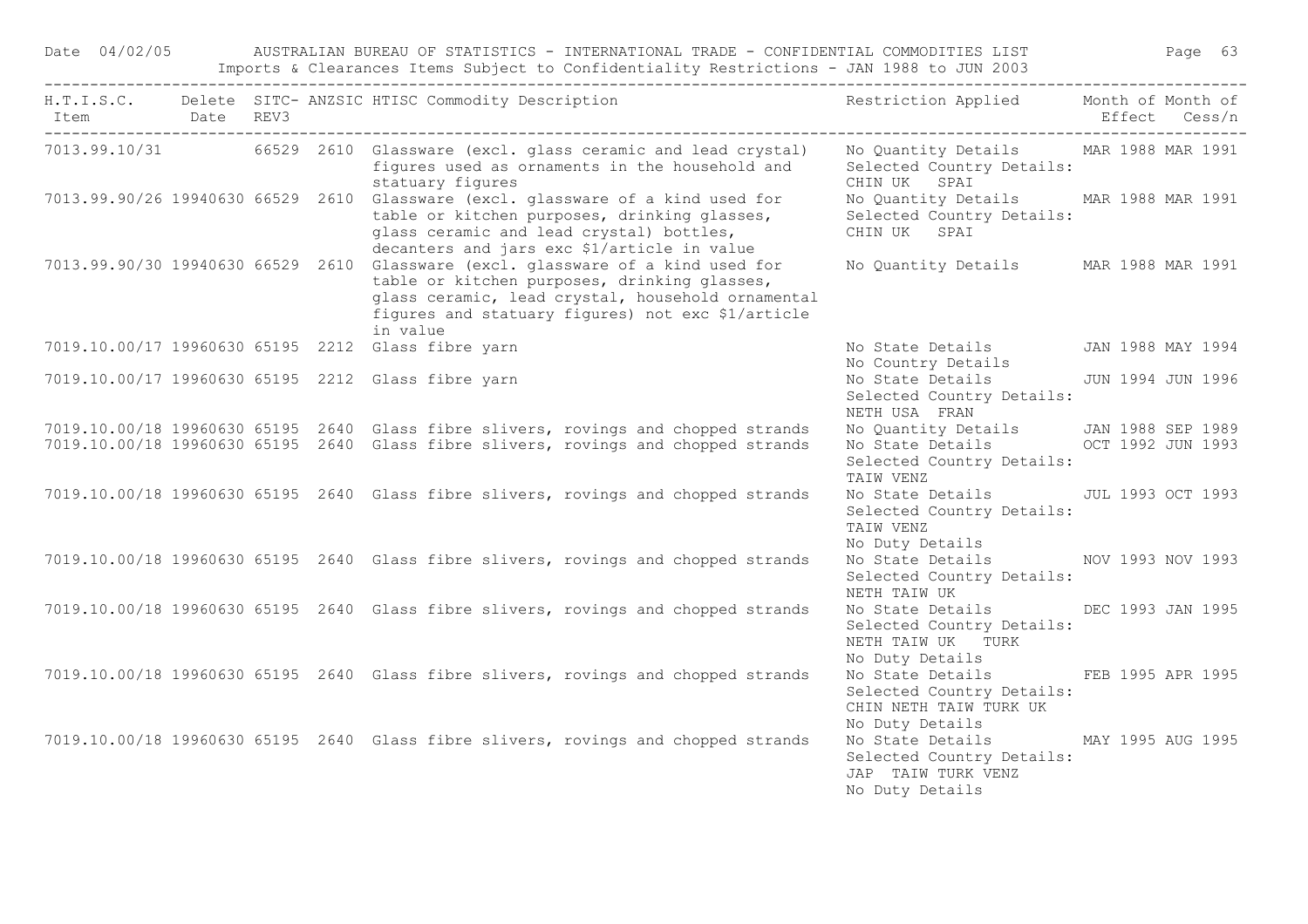| Date 04/02/05<br>AUSTRALIAN BUREAU OF STATISTICS - INTERNATIONAL TRADE - CONFIDENTIAL COMMODITIES LIST |  |  |            |                                                                                                                                     |                                                                                                        | Page 64       |  |  |
|--------------------------------------------------------------------------------------------------------|--|--|------------|-------------------------------------------------------------------------------------------------------------------------------------|--------------------------------------------------------------------------------------------------------|---------------|--|--|
| Item Date REV3                                                                                         |  |  |            | H.T.I.S.C. Delete SITC- ANZSIC HTISC Commodity Description                                                                          | Restriction Applied Month of Month of                                                                  | Effect Cess/n |  |  |
|                                                                                                        |  |  |            | 7019.10.00/18 19960630 65195 2640 Glass fibre slivers, rovings and chopped strands                                                  | No State Details SEP 1995 JUN 1996<br>Selected Country Details:<br>JAP TAIW VENZ<br>No Duty Details    |               |  |  |
|                                                                                                        |  |  |            | 7019.11.00/43 65195 2640 Chopped strands of glass fibres, of a length not<br>exceeding 50mm, excluding slivers, rovings and<br>yarn | No State Details 50 JUL 1996 MAY 1997<br>Selected Country Details:<br>JAP TAIW VENZ<br>No Duty Details |               |  |  |
|                                                                                                        |  |  |            | 7019.11.00/43 65195 2640 Chopped strands of glass fibres, of a length not<br>exceeding 50mm, excluding slivers, rovings and<br>yarn | Selected Country Details: JUN 1997 JUN 1998<br>FRAN JAP TAIW USA<br>No Duty Details                    |               |  |  |
| 7019.11.00/43                                                                                          |  |  | 65195 2640 | Chopped strands of glass fibres, of a length not<br>exceeding 50mm, excluding slivers, rovings and<br>yarn                          | No State x Cty Detail for JUL 1998 MAY 1999<br>All States<br>NETH RKOR TAIW USA                        |               |  |  |
|                                                                                                        |  |  |            | 7019.11.00/43 65195 2640 Chopped strands of glass fibres, of a length not<br>exceeding 50mm, excluding slivers, rovings and<br>yarn | No State x Cty Detail for JUN 1999 JUL 2000<br>All States<br>RKOR TAIW USA                             |               |  |  |
| 7019.11.00/43                                                                                          |  |  | 65195 2640 | Chopped strands of glass fibres, of a length not<br>exceeding 50mm, excluding slivers, rovings and<br>yarn                          | No State Details AUG 2000 SEP 2002<br>Selected Country Details:<br>TAIW USA                            |               |  |  |
|                                                                                                        |  |  |            | 7019.11.00/43 65195 2640 Chopped strands of glass fibres, of a length not<br>exceeding 50mm, excluding slivers, rovings and<br>yarn | No State Details OCT 2002 OCT 2003<br>Selected Country Details:<br>TAIW USA MLAY                       |               |  |  |
|                                                                                                        |  |  |            | 7019.12.00/44 65195 2640 Rovings of glass fibres, excluding chopped<br>strands, slivers and yarn                                    | Selected Country Details: JUL 1996 MAY 1997<br>BRAZ SPAI TAIW USA                                      |               |  |  |
|                                                                                                        |  |  |            | 7019.12.00/44 65195 2640 Rovings of glass fibres, excluding chopped<br>strands, slivers and yarn                                    | No State x Cty Detail for JUN 1997 JUN 1998<br>All States<br>BRAZ FRAN ITAL RKOR SPAI<br>TAIW THAI USA |               |  |  |
|                                                                                                        |  |  |            | 7019.12.00/44 65195 2640 Rovings of glass fibres, excluding chopped<br>strands, slivers and yarn                                    | No State x Cty Detail for JUL 1998 MAY 1999<br>All States<br>JAP RKOR SPAI THAI USA                    |               |  |  |
|                                                                                                        |  |  |            | 7019.12.00/44 65195 2640 Rovings of glass fibres, excluding chopped<br>strands, slivers and yarn                                    | No State x Cty Detail for JUN 1999 JUN 1999<br>All States<br>INIA NWAY RKOR THAI UK<br>USA             |               |  |  |
|                                                                                                        |  |  |            | 7019.12.00/44 65195 2640 Rovings of glass fibres, excluding chopped<br>strands, slivers and yarn                                    | No State x Cty Detail for JUL 1999 JUL 2000<br>All States<br>BRAZ INIA NWAY RKOR THAI<br>UK USA        |               |  |  |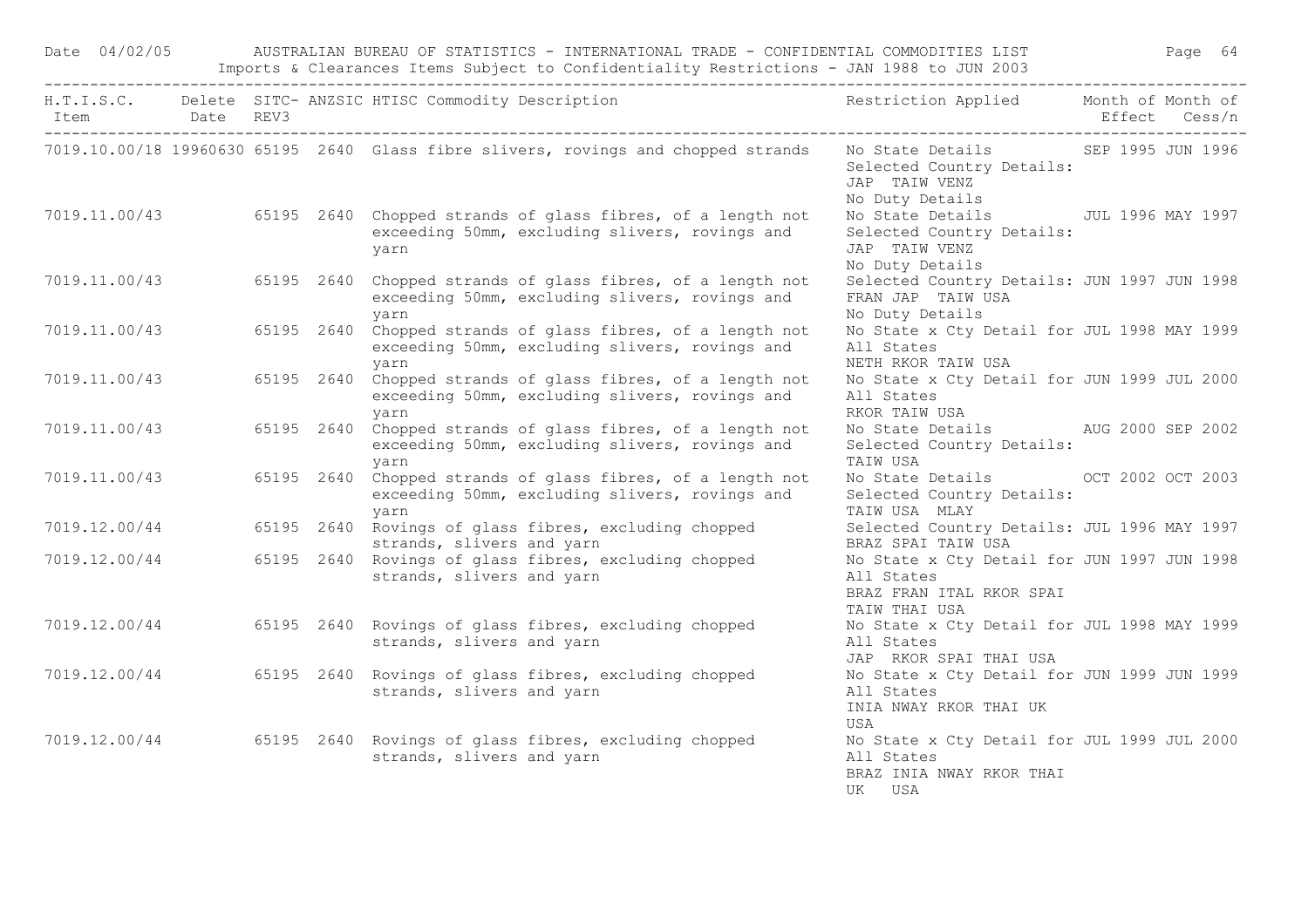|                |  | Date 04/02/05 AUSTRALIAN BUREAU OF STATISTICS - INTERNATIONAL TRADE - CONFIDENTIAL COMMODITIES LIST<br>Imports & Clearances Items Subject to Confidentiality Restrictions - JAN 1988 to JUN 2003<br>--------------------------------                   |                                                                                                                                                     |               |  |
|----------------|--|--------------------------------------------------------------------------------------------------------------------------------------------------------------------------------------------------------------------------------------------------------|-----------------------------------------------------------------------------------------------------------------------------------------------------|---------------|--|
| Item Date REV3 |  | H.T.I.S.C. Delete SITC- ANZSIC HTISC Commodity Description                                                                                                                                                                                             | Restriction Applied Month of Month of                                                                                                               | Effect Cess/n |  |
|                |  | 7019.12.00/44 65195 2640 Rovings of glass fibres, excluding chopped No State Details AUG 2000 AUG 2002<br>Rovings of glass fibies, excluding chopped and the selected Country Details:<br>strands, slivers and yarn strands, Selected Country Details: | THAI UK USA                                                                                                                                         |               |  |
|                |  | 7019.12.00/44 65195 2640 Rovings of glass fibres, excluding chopped<br>strands, slivers and yarn                                                                                                                                                       | No State Details SEP 2002 OCT 2002<br>Selected Country Details:<br>BRAZ INIA NWAY RKOR TAIW<br>THAI UK USA JAP                                      |               |  |
|                |  | 7019.12.00/44 65195 2640 Rovings of glass fibres, excluding chopped<br>strands, slivers and yarn                                                                                                                                                       | No State Details MOV 2002 OCT 2003<br>Selected Country Details:<br>CHIN BRAZ INIA NWAY RKOR<br>TAIWUK USA JAP                                       |               |  |
|                |  | 7019.19.00/50 65195 2212 Other glass fibres of yarn, excluding slivers                                                                                                                                                                                 | No State Details 50 JUL 1996 JUN 1997<br>Selected Country Details:<br>FRAN NETH USA                                                                 |               |  |
|                |  | 7019.19.00/50 65195 2212 Other glass fibres of yarn, excluding slivers                                                                                                                                                                                 | No State x Cty Detail for JUL 1997 JUN 1998<br>NSW VIC<br>JAP NETH UK USA                                                                           |               |  |
|                |  | 7019.19.00/50 65195 2212 Other glass fibres of yarn, excluding slivers                                                                                                                                                                                 | No State x Cty Detail for JUL 1998 JUN 1999<br>All States<br>FINL ITAL NETH RKOR UK<br>USA                                                          |               |  |
|                |  | 7019.19.00/50 65195 2212 Other glass fibres of yarn, excluding slivers                                                                                                                                                                                 | No State Details JUL 1999 JUL 2000                                                                                                                  |               |  |
|                |  | 7019.19.00/50 65195 2212 Other glass fibres of yarn, excluding slivers                                                                                                                                                                                 | No Country Details<br>No State Details           AUG 2000 OCT 2003<br>Selected Country Details:<br>CHIN FGMY FRAN ITAL JAP<br>NETH RKOR TAIW UK USA |               |  |
|                |  | 7019.19.00/51 65195 2640 Other glass fibres, including slivers, nes                                                                                                                                                                                    | No State Details SEP 1999 JUL 2000<br>No Country Details                                                                                            |               |  |
|                |  | 7019.19.00/51 65195 2640 Other glass fibres, including slivers, nes                                                                                                                                                                                    | No State Details AUG 2000 SEP 2002<br>Selected Country Details:<br>CHIN ITAL NETH RKOR UK<br>USA                                                    |               |  |
|                |  | 7019.20.20/37 19930630 65460 2640 Insect screening of glass fibre woven fabric                                                                                                                                                                         | No State Details 50 JUN 1993 JUN 1993<br>No Country Details<br>No Duty Details                                                                      |               |  |
|                |  | 7019.20.90/40 19960630 65460 2640 Insect screening of glass fibre woven fabric.                                                                                                                                                                        | No State Details 500 JUL 1993 OCT 1994<br>No Country Details                                                                                        |               |  |
|                |  | 7019.31.00/22 66495 2640 Glass fibre mats                                                                                                                                                                                                              | Selected Country Details: NOV 1993 DEC 1993<br>TAIW UK                                                                                              |               |  |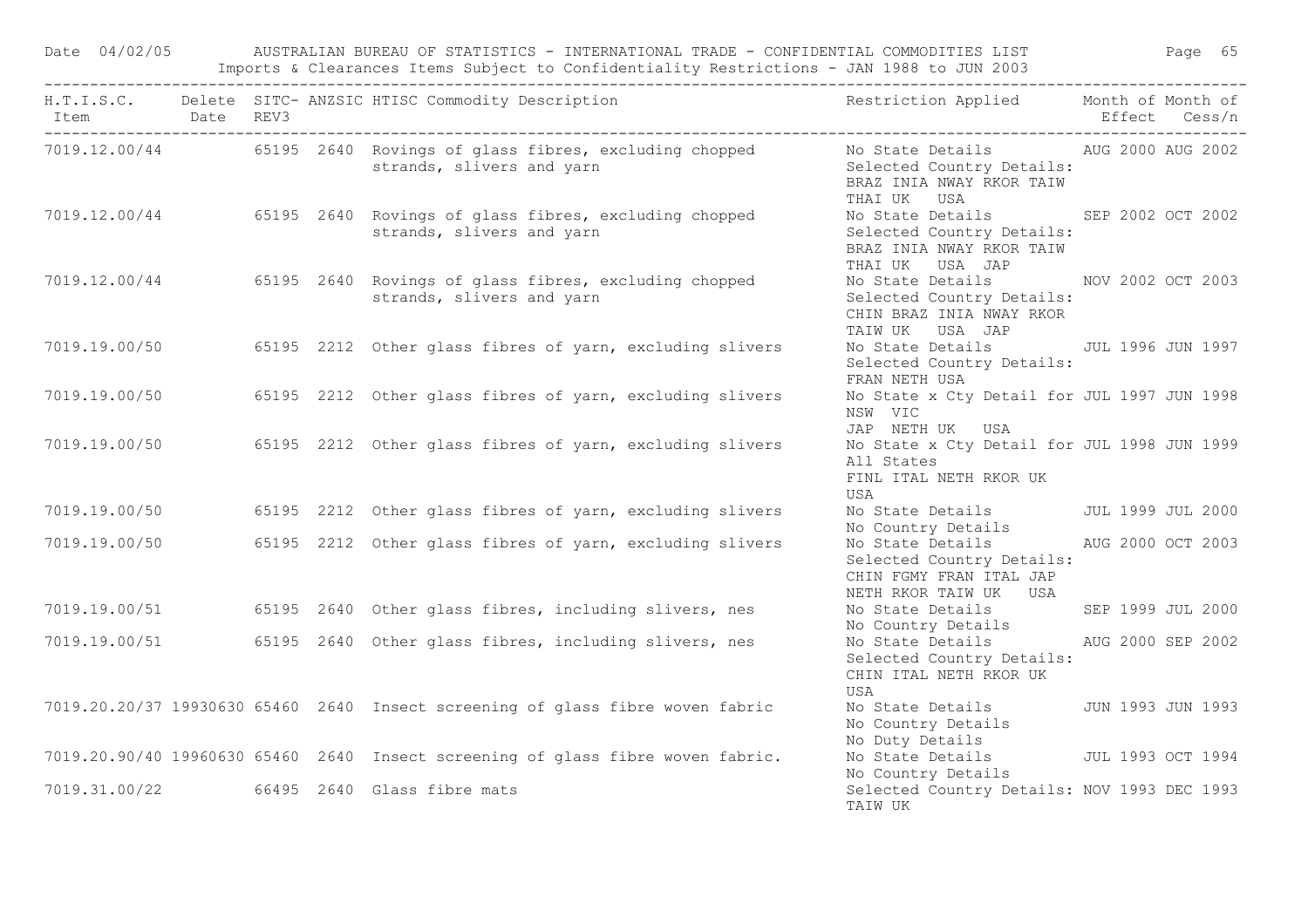|                                           |  |  | Date 04/02/05 AUSTRALIAN BUREAU OF STATISTICS - INTERNATIONAL TRADE - CONFIDENTIAL COMMODITIES LIST Page 66<br>Imports & Clearances Items Subject to Confidentiality Restrictions - JAN 1988 to JUN 2003<br>------------------------ |                                                                                                                                  |  |  |
|-------------------------------------------|--|--|--------------------------------------------------------------------------------------------------------------------------------------------------------------------------------------------------------------------------------------|----------------------------------------------------------------------------------------------------------------------------------|--|--|
| Item Date REV3                            |  |  | H.T.I.S.C. Delete SITC- ANZSIC HTISC Commodity Description                                                                                                                                                                           | Restriction Applied Month of Month of<br>Effect Cess/n                                                                           |  |  |
| 7019.31.00/22 66495 2640 Glass fibre mats |  |  |                                                                                                                                                                                                                                      | Selected Country Details: JAN 1994 AUG 1995<br>UK TAIW<br>No Duty Details                                                        |  |  |
|                                           |  |  | 7019.31.00/22 66495 2640 Glass fibre mats                                                                                                                                                                                            | Selected State Details: SEP 1995 JUN 1996<br>NSW QLD<br>Selected Country Details:<br>TAIW UK                                     |  |  |
| 7019.31.00/22 66495 2640 Glass fibre mats |  |  |                                                                                                                                                                                                                                      | No Duty Details<br>No State Details - JUL 1996 MAY 1997<br>Selected Country Details:<br>RKOR SPAI TAIW UK                        |  |  |
| 7019.31.00/22 66495 2640 Glass fibre mats |  |  |                                                                                                                                                                                                                                      | No State x Cty Detail for JUN 1997 JUN 1998<br>All States<br>FGMY RKOR SPAI THAI UK                                              |  |  |
| 7019.31.00/22 66495 2640 Glass fibre mats |  |  |                                                                                                                                                                                                                                      | No State x Cty Detail for JUL 1998 MAY 1999<br>All States<br>FRAN RKOR SPAI UK USA                                               |  |  |
| 7019.31.00/22 66495 2640 Glass fibre mats |  |  |                                                                                                                                                                                                                                      | No State x Cty Detail for JUN 1999 JUL 2000<br>All States<br>FRAN INIA RKOR SPAI UK<br>USA                                       |  |  |
| 7019.31.00/22 66495 2640 Glass fibre mats |  |  |                                                                                                                                                                                                                                      | No State Details AUG 2000 SEP 2002<br>Selected Country Details:<br>FRAN INIA RKOR SPAI TAIW<br>UK USA                            |  |  |
| 7019.31.00/22 66495 2640 Glass fibre mats |  |  |                                                                                                                                                                                                                                      | No State Details OCT 2002 JAN 2003<br>Selected Country Details:<br>FRAN INIA RKOR BLGM TAIW<br>UK USA CAN INDO                   |  |  |
| 7019.31.00/22 66495 2640 Glass fibre mats |  |  |                                                                                                                                                                                                                                      | No State Details FEB 2003 JUN 2003<br>Selected Country Details:<br>CHIN INIA RKOR UK USA<br>FRAN HONG BLGM CAN INDO<br>ITAL TAIW |  |  |
|                                           |  |  | 7019.39.10/31 19971231 66495 2640 Webs, mattresses, boards and similar nonwoven<br>products of glass wool                                                                                                                            | No State Details (APR 1995 JAN 1997<br>No Country Details                                                                        |  |  |
|                                           |  |  | 7019.39.10/31 19971231 66495 2640 Webs, mattresses, boards and similar nonwoven<br>products of glass wool                                                                                                                            | No State x Cty Detail for APR 1997 DEC 1997<br>All States<br>KUWA UK USA                                                         |  |  |
|                                           |  |  | 7019.39.10/54 66495 2640 Webs, mattresses, boards and similar nonwoven<br>products of glass wool                                                                                                                                     | No State x Cty Detail for JAN 1998 MAR 2000<br>All States<br>KUWA RKOR UK USA                                                    |  |  |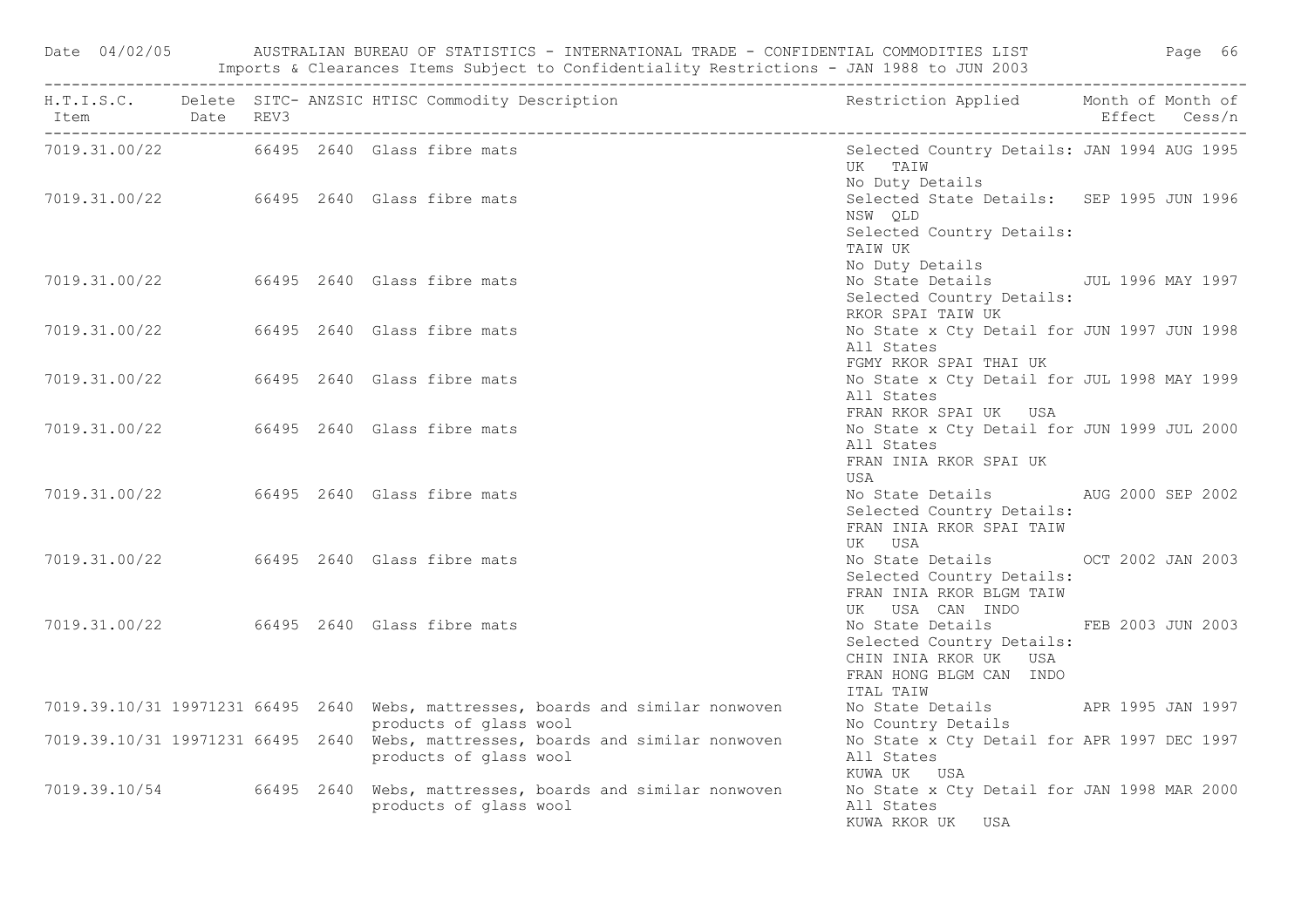Date 04/02/05 AUSTRALIAN BUREAU OF STATISTICS - INTERNATIONAL TRADE - CONFIDENTIAL COMMODITIES LIST Page 67 Imports & Clearances Items Subject to Confidentiality Restrictions - JAN 1988 to JUN 2003

| Item Date REV3 |  | H.T.I.S.C. Delete SITC-ANZSIC HTISC Commodity Description Nestriction Applied Month of Month of                                                                                                                                                      |                                                                                                                     | Effect Cess/n |
|----------------|--|------------------------------------------------------------------------------------------------------------------------------------------------------------------------------------------------------------------------------------------------------|---------------------------------------------------------------------------------------------------------------------|---------------|
|                |  | 7019.39.10/54 66495 2640 Webs, mattresses, boards and similar nonwoven<br>products of glass wool                                                                                                                                                     | No State Details APR 2000 JUL 2002<br>Selected Country Details:<br>KUWA RKOR THAI                                   |               |
| 7019.39.10/54  |  | 66495 2640 Webs, mattresses, boards and similar nonwoven<br>products of glass wool                                                                                                                                                                   | No State Details AUG 2002 MAR 2003<br>No Country Details                                                            |               |
|                |  | 7019.39.10/54 66495 2640 Webs, mattresses, boards and similar nonwoven<br>products of glass wool                                                                                                                                                     | Selected State Details: APR 2003 OCT 2003<br>VIC NSW QLD TAS<br>Selected Country Details:<br>CHIN KUWA UAEM RKOR UK |               |
|                |  | 7205.29.00/44 67132 2711 Powders of pig iron, spiegeleisen, iron or steel,<br>excl alloy steel                                                                                                                                                       | No State x Cty Detail for NOV 1999 MAR 2002<br>NSW VIC WA<br>JAP RKOR SWED TAIW USA                                 |               |
|                |  | 7205.29.00/44 67132 2711 Powders of pig iron, spiegeleisen, iron or steel,<br>excl alloy steel                                                                                                                                                       | Selected State Details: APR 2002 AUG 2003<br>NSW WA<br>Selected Country Details:<br>CHIN RKOR SWED                  |               |
|                |  | 7208.14.00/13 19960630 67312 2711 Flat rolled products of iron or non-alloy steel,<br>of a width of 600mm or more, in coils, not<br>further worked than hot rolled, of a thickness of<br>less than 3mm and having a minimum yield point of<br>275MPa | No State Details JUN 1993 JUL 1994<br>Selected Country Details:<br>JAP RKOR SWED<br>No Duty Details                 |               |
|                |  | 7208.27.00/34 67318 2711 Coils of iron or non-alloy steel, not further<br>worked than hot-rolled, pickled of a width of 600<br>mm or more, of a thickness of less than 3 mm                                                                          | Selected State Details: JUL 2001 MAR 2003<br>NSW VIC<br>Selected Country Details:<br>JAP RKOR                       |               |
| 7208.37.00/36  |  | 67310 2711 Products of iron or non-alloy steel, other in<br>coils, not further worked than hot-rolled, of a<br>width of 600 mm or more, of a thickness of 4.75<br>mm or more but not exceeding 10 mm                                                 | Selected State Details: MAR 2001 JUN 2001<br>NSW QLD VIC<br>Selected Country Details:<br>JAP NZ                     |               |
| 7208.37.00/36  |  | 67310 2711 Products of iron or non-alloy steel, other in<br>coils, not further worked than hot-rolled, of a<br>width of 600 mm or more, of a thickness of 4.75<br>mm or more but not exceeding 10 mm                                                 | Selected State Details: JUL 2001 FEB 2003<br>NSW QLD<br>Selected Country Details:<br>JAP NZ                         |               |
| 7208.37.00/36  |  | 67310 2711 Products of iron or non-alloy steel, other in<br>coils, not further worked than hot-rolled, of a<br>width of 600 mm or more, of a thickness of 4.75<br>mm or more but not exceeding 10 mm                                                 | No State Details MAR 2003 OCT 2003<br>No Country Details                                                            |               |
|                |  | 7208.38.00/37 67310 2711 Products of iron or non-alloy steel, other in<br>coils, not further worked than hot-rolled, of a<br>width of 600 mm or more, of a thickness of 3 mm<br>or more but less than 4.75 mm                                        | Selected State Details: MAR 2001 MAY 2001<br>NSW QLD VIC<br>Selected Country Details:<br>JAP NZ SAFR                |               |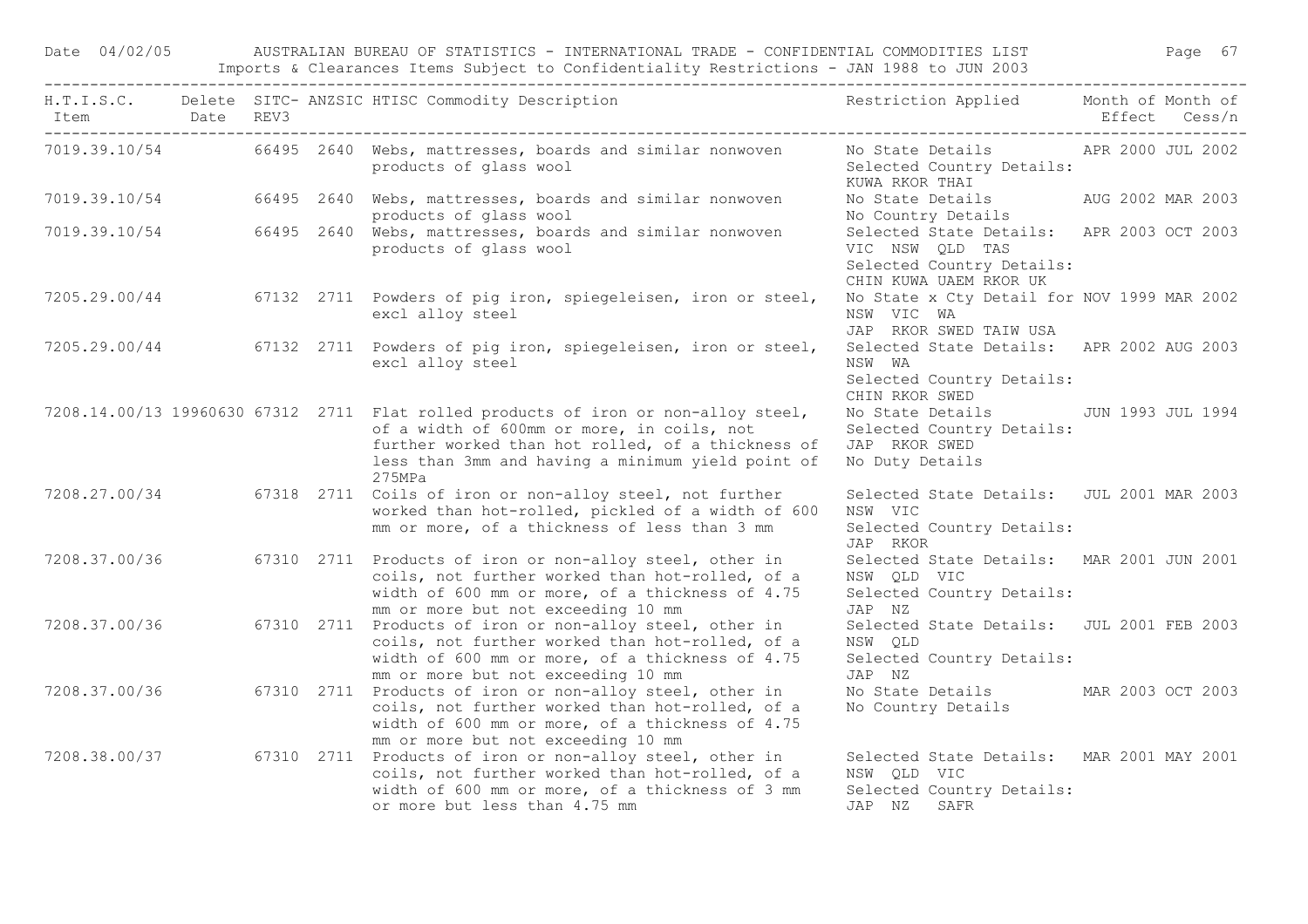Date 04/02/05 AUSTRALIAN BUREAU OF STATISTICS - INTERNATIONAL TRADE - CONFIDENTIAL COMMODITIES LIST Page 68 Imports & Clearances Items Subject to Confidentiality Restrictions - JAN 1988 to JUN 2003

| Item Date REV3 |  | H.T.I.S.C. Delete SITC-ANZSIC HTISC Commodity Description Nestriction Applied Month of Month of                                                                                                                                                                                                  |                                                                                                                           | Effect Cess/n     |
|----------------|--|--------------------------------------------------------------------------------------------------------------------------------------------------------------------------------------------------------------------------------------------------------------------------------------------------|---------------------------------------------------------------------------------------------------------------------------|-------------------|
|                |  | 7208.38.00/37 67310 2711 Products of iron or non-alloy steel, other in<br>coils, not further worked than hot-rolled, of a<br>width of 600 mm or more, of a thickness of 3 mm<br>or more but less than 4.75 mm                                                                                    | No State Details 50 JUN 2001 JUN 2001<br>Selected Country Details:<br>JAP NZ SAFR                                         |                   |
|                |  | 7208.38.00/37 67310 2711 Products of iron or non-alloy steel, other in<br>coils, not further worked than hot-rolled, of a<br>width of 600 mm or more, of a thickness of 3 mm<br>or more but less than 4.75 mm                                                                                    | Selected State Details: JUL 2001 FEB 2003<br>NSW QLD WA<br>Selected Country Details:<br>JAP NZ                            |                   |
| 7208.38.00/37  |  | 67310 2711 Products of iron or non-alloy steel, other in<br>coils, not further worked than hot-rolled, of a<br>width of 600 mm or more, of a thickness of 3 mm<br>or more but less than 4.75 mm                                                                                                  | No State Details MAR 2003 OCT 2003<br>No Country Details                                                                  |                   |
| 7208.39.00/38  |  | 67318 2711 Products of iron or non-alloy steel, other, in<br>coils, not further worked than hot-rolled, of a<br>width of 600 mm or more, of a thickness of less<br>than 3 mm                                                                                                                     | No State x Cty Detail for MAR 2001 MAY 2001<br>All States<br>JAP NZ                                                       |                   |
| 7208.39.00/38  |  | 67318 2711 Products of iron or non-alloy steel, other, in<br>coils, not further worked than hot-rolled, of a<br>width of 600 mm or more, of a thickness of less<br>than 3 mm                                                                                                                     | No State Details 5000 JUN 2001 OCT 2003<br>No Country Details                                                             |                   |
|                |  | 7208.40.00/39 67320 2711 Flat-rolled products of iron or non-alloy steel,<br>not in coils, not further worked than hot-rolled,<br>of a width of 600 mm or more, with patterns in<br>relief                                                                                                       | Selected Country Details: JUL 1996 NOV 1996<br>INDO INIA JAP RKOR<br>No Duty Details                                      |                   |
|                |  | 7208.42.00/25 19960630 67324 2711 F/rolled products of iron or non-alloy steel, of a<br>wid of 600mm or >, not coils, not further worked<br>than hot rolled, of a thick exc 10mm (excl having<br>a min yield point of 355MPa, rolled on 4 faces or<br>in a closed box pass, or quenched andtemp) | No State Details<br>Selected Country Details:<br>INDO RKOR                                                                | JUN 1993 JUN 1995 |
|                |  | 7208.42.00/25 19960630 67324 2711 F/rolled products of iron or non-alloy steel, of a<br>wid of 600mm or >, not coils, not further worked<br>than hot rolled, of a thick exc 10mm (excl having<br>a min yield point of 355MPa, rolled on 4 faces or<br>in a closed box pass, or quenched andtemp) | Selected Country Details: JUL 1995 JUN 1996<br>INDO RKOR FGMY SWED<br>No Duty Details                                     |                   |
|                |  | 7208.51.00/40 67320 2711 Flat-rolled products of iron or non-alloy steel,<br>of a width of 600 mm or more, not in coils, not<br>further worked than hot-rolled; of a thickness<br>exceeding 10 mm                                                                                                | Selected Country Details: JUL 1996 NOV 1996<br>INDO INIA JAP RKOR<br>No Duty Details                                      |                   |
|                |  | 7208.51.00/40 67320 2711 Flat-rolled products of iron or non-alloy steel,<br>of a width of 600 mm or more, not in coils, not<br>further worked than hot-rolled; of a thickness<br>exceeding 10 mm                                                                                                | Selected State Details: DEC 1996 OCT 1997<br>NSW VIC QLD<br>Selected Country Details:<br>INDO JAP RKOR<br>No Duty Details |                   |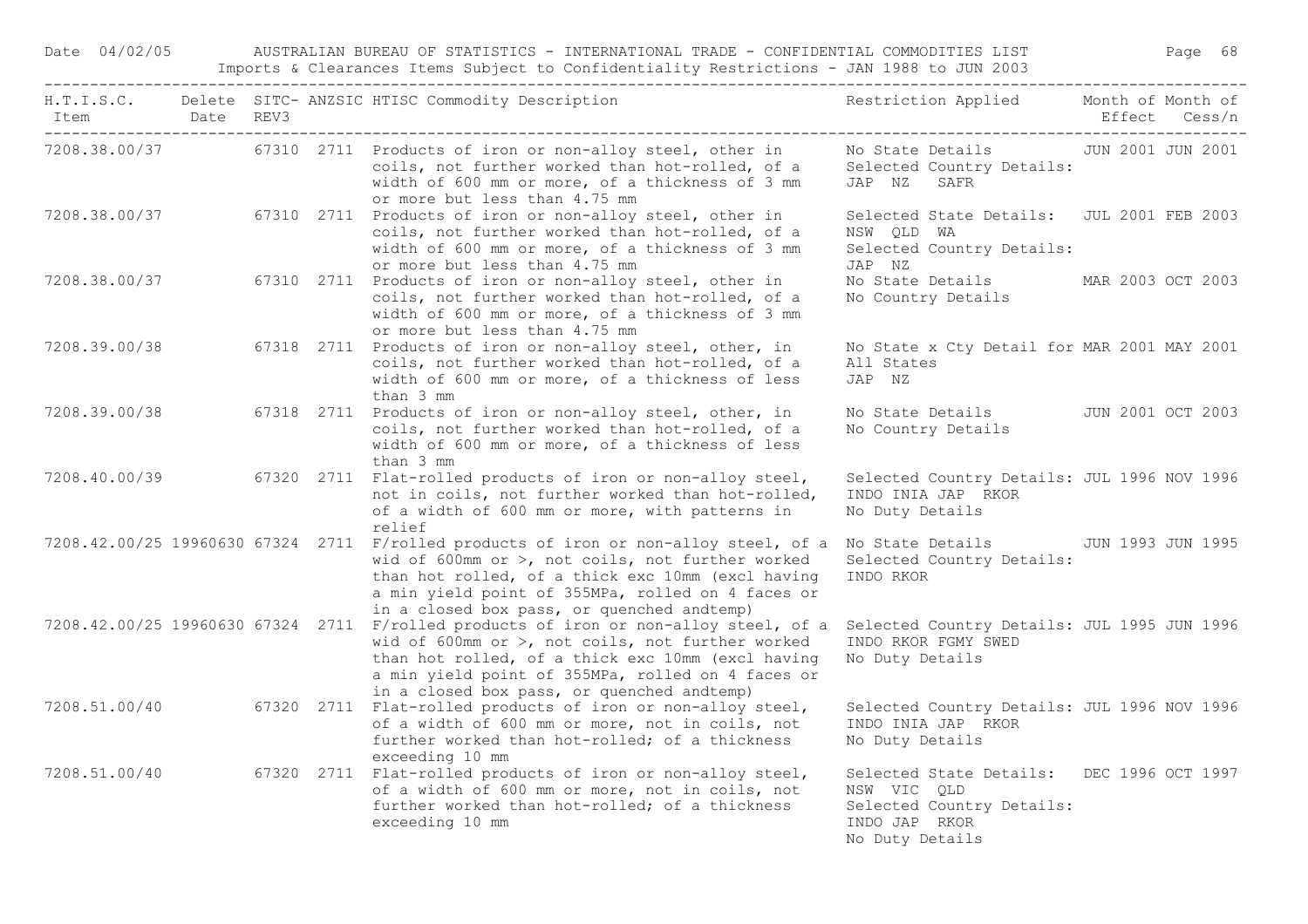| Item Date REV3<br>-------------------------------------- |  | H.T.I.S.C. Delete SITC-ANZSIC HTISC Commodity Description Nestriction Applied Month of Month of                                                                                                                                 |                                                                                              |          | Effect Cess/n     |
|----------------------------------------------------------|--|---------------------------------------------------------------------------------------------------------------------------------------------------------------------------------------------------------------------------------|----------------------------------------------------------------------------------------------|----------|-------------------|
|                                                          |  | 7209.16.00/34 67342 2711 Coils of iron or non-alloy steel, not further<br>worked than cold-rolled (cold-reduced), of a<br>width of 600 mm or more, of a thickness exceeding<br>1 mm but less than 3 mm                          | No State Details APR 1999 MAR 2000<br>No Country Details                                     |          |                   |
| 7209.16.00/34                                            |  | 67342 2711 Coils of iron or non-alloy steel, not further<br>worked than cold-rolled (cold-reduced), of a<br>width of 600 mm or more, of a thickness exceeding<br>1 mm but less than 3 mm                                        | No State Details APR 2000 FEB 2003<br>Selected Country Details:<br>JAP RKOR                  |          |                   |
| 7209.16.00/34                                            |  | 67342 2711 Coils of iron or non-alloy steel, not further<br>worked than cold-rolled (cold-reduced), of a<br>width of 600 mm or more, of a thickness exceeding<br>1 mm but less than 3 mm                                        | No State Details<br>No Country Details                                                       |          | MAR 2003 OCT 2003 |
| 7209.17.00/35                                            |  | 67343 2711 Coils of iron or non-alloy steel, not further<br>worked than cold-rolled (cold-reduced), of a<br>width of 600 mm or more, of a thickness of 0.5 mm<br>or more but not exceeding 1 mm                                 | No State Details<br>No Country Details                                                       |          | OCT 1998 MAR 2000 |
| 7209.17.00/35                                            |  | 67343 2711 Coils of iron or non-alloy steel, not further<br>worked than cold-rolled (cold-reduced), of a<br>width of 600 mm or more, of a thickness of 0.5 mm<br>or more but not exceeding 1 mm                                 | No State Details<br>Selected Country Details:<br>JAP RKOR                                    |          | APR 2000 JUN 2001 |
| 7209.17.00/35                                            |  | 67343 2711 Coils of iron or non-alloy steel, not further<br>worked than cold-rolled (cold-reduced), of a<br>width of 600 mm or more, of a thickness of 0.5 mm<br>or more but not exceeding 1 mm                                 | Selected State Details: JUL 2001 FEB 2003<br>SA VIC<br>Selected Country Details:<br>JAP RKOR |          |                   |
| 7210.12.00/19                                            |  | 67421 2711 Flat-rolled products of iron or non-alloy steel,<br>plated or coated with tin, of a width of 600 mm<br>or more, of a thickness of less than 0.5 mm                                                                   | No Commodity Details                                                                         | APR 2000 |                   |
|                                                          |  | 7210.49.00/01 20011231 67413 2711 Flat-rolled products of iron or non-alloy steel,<br>plated or coated with zinc (excl.<br>electrolytically), not corrugated, of a width of<br>600 mm or more, of a thickness of 2.5 mm or more | No State Details<br>No Country Details                                                       |          | JUN 1993 JUL 1994 |
| 7210.50.00/05                                            |  | 67442 2711 Flat-rolled products of iron or non-alloy steel,<br>plated or coated with chromium oxides or with<br>chromium and chromium oxides, of a width of 600<br>mm or more                                                   | No Country Details                                                                           |          | SEP 1996 JUL 1997 |
| 7210.50.00/05                                            |  | 67442 2711 Flat-rolled products of iron or non-alloy steel,<br>plated or coated with chromium oxides or with<br>chromium and chromium oxides, of a width of 600                                                                 | No Quantity Details AUG 1997 JUL 1998                                                        |          |                   |
|                                                          |  | mm or more<br>7210.61.00/37 20011231 67443 2711 Flat-rolled products of iron or non-alloy steel,<br>plated or coated with aluminium-zinc alloys, of a<br>width of 600 mm or more, of a thickness of less<br>than 0.5 mm         | No State x Cty Detail for DEC 1998 JUL 1999<br>All States<br>JAP RKOR TAIW                   |          |                   |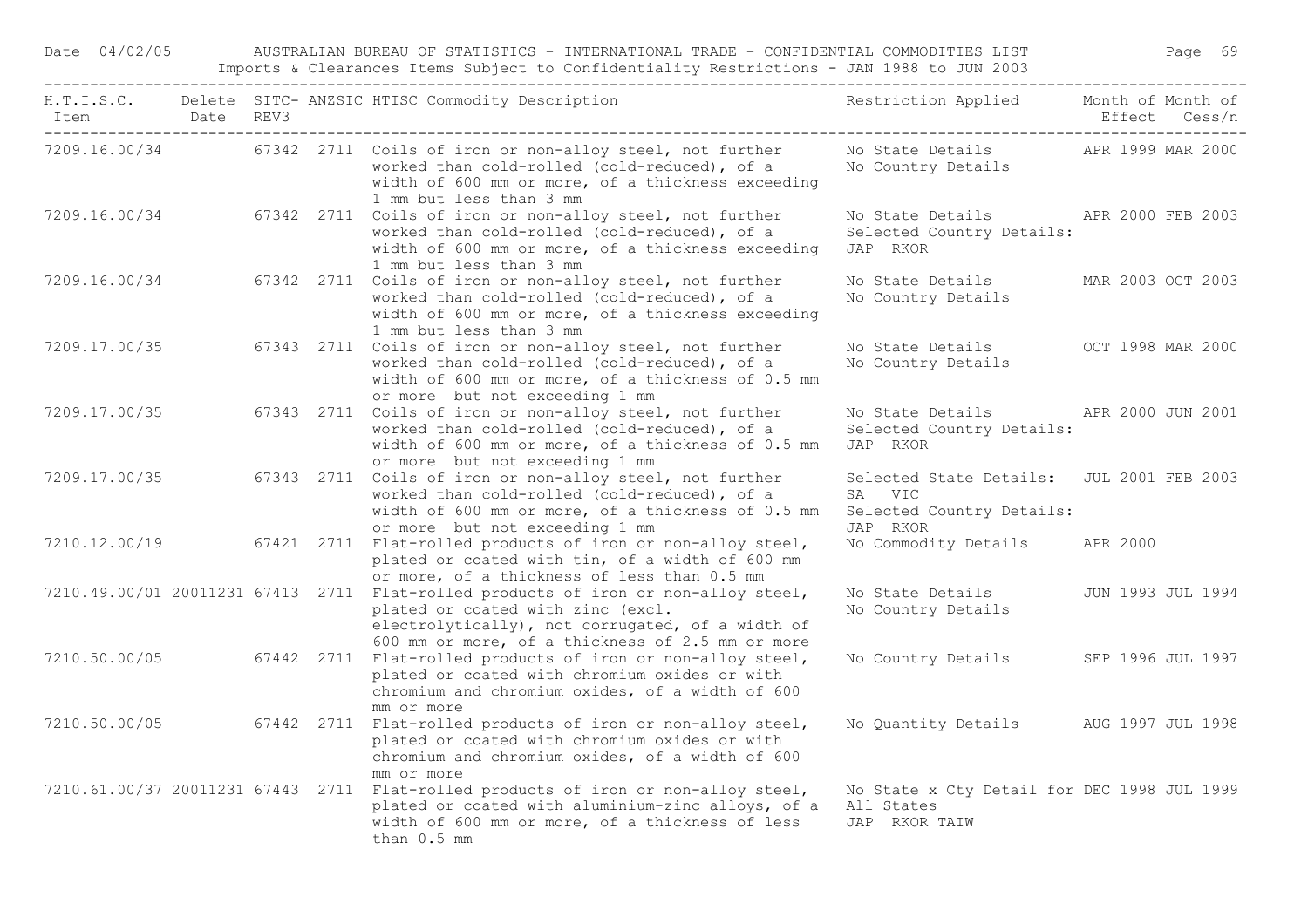Date 04/02/05 AUSTRALIAN BUREAU OF STATISTICS - INTERNATIONAL TRADE - CONFIDENTIAL COMMODITIES LIST Page 70 Imports & Clearances Items Subject to Confidentiality Restrictions - JAN 1988 to JUN 2003

| Item Date REV3 |  | H.T.I.S.C. Delete SITC-ANZSIC HTISC Commodity Description The Sestriction Applied Month of Month of                                                                                                                                                                |                                                                                                   |                   | Effect Cess/n |
|----------------|--|--------------------------------------------------------------------------------------------------------------------------------------------------------------------------------------------------------------------------------------------------------------------|---------------------------------------------------------------------------------------------------|-------------------|---------------|
|                |  | 7212.40.00/40 19960630 67432 2711 Flat rolled products of iron or non-alloy steel,<br>painted, of a width of 6mm or more but not<br>exceeding 32mm                                                                                                                 | No State Details - JUL 1995 JAN 1996<br>No Country Details                                        |                   |               |
|                |  | 7212.40.00/40 19960630 67432 2711 Flat rolled products of iron or non-alloy steel,<br>painted, of a width of 6mm or more but not<br>exceeding 32mm                                                                                                                 | No State Details FEB 1996 JUN 1996<br>Selected Country Details:<br>JAP RKOR NZ<br>No Duty Details |                   |               |
|                |  | 7212.40.00/42 19990630 67432 2711 Flat rolled products of iron or non-alloy steel,<br>painted, of a width of 6mm or more but not<br>exceeding 32mm                                                                                                                 | No State Details JUL 1996 DEC 1996<br>Selected Country Details:<br>JAP RKOR NZ                    |                   |               |
|                |  | 7212.40.00/42 19990630 67432 2711 Flat rolled products of iron or non-alloy steel,<br>painted, of a width of 6mm or more but not<br>exceeding 32mm                                                                                                                 | No Duty Details<br>No State Details<br>No Country Details                                         | JAN 1997 DEC 1997 |               |
|                |  | 7212.40.00/43 19990630 67432 2711 Flat rolled products of iron or non-alloy steel,<br>painted, of a width of less than 6mm                                                                                                                                         | No State Details<br>Selected Country Details:<br>JAP RKOR NZ<br>No Duty Details                   | JUL 1996 DEC 1996 |               |
| 7213.10.00/42  |  | 67611 2711 Bars and rods of iron or non-alloy steel,<br>hot-rolled, in irregularly wound coils,<br>containing indentations, ribs, grooves or other<br>deformations produced during the rolling process                                                             | No Commodity Details NOV 2001 JUL 2004                                                            |                   |               |
| 7213.91.00/44  |  | 67616 2711 Bars & rods of iron/non-alloy steel, of circular<br>cross section <14mm diameter, hot-rolled, in<br>irregularly wound coils (excl those of<br>free-cutting steel & those with indentations,<br>ribs, grooves etc produced during rolling)               | No State x Cty Detail for MAY 1997 MAY 1997<br>NSW VIC<br>BRAZ INDO INIA                          |                   |               |
|                |  | 7213.91.00/44 67616 2711 Bars & rods of iron/non-alloy steel, of circular<br>cross section <14mm diameter, hot-rolled, in<br>irregularly wound coils (excl those of<br>free-cutting steel & those with indentations,<br>ribs, grooves etc produced during rolling) | No State x Cty Detail for JUN 1997 SEP 1997<br>All States<br>BRAZ INDO INIA                       |                   |               |
|                |  | 7213.91.00/44 67616 2711 Bars & rods of iron/non-alloy steel, of circular<br>cross section <14mm diameter, hot-rolled, in<br>irregularly wound coils (excl those of<br>free-cutting steel & those with indentations,<br>ribs, grooves etc produced during rolling) | No State Details OCT 1997 SEP 2000<br>No Country Details<br>No Duty Details                       |                   |               |
|                |  | 7213.91.00/44 67616 2711 Bars & rods of iron/non-alloy steel, of circular<br>cross section <14mm diameter, hot-rolled, in<br>irregularly wound coils (excl those of<br>free-cutting steel & those with indentations,<br>ribs, grooves etc produced during rolling) | No State Details OCT 2000 OCT 2002<br>Selected Country Details:<br>INIA JAP MLAY SING TAIW        |                   |               |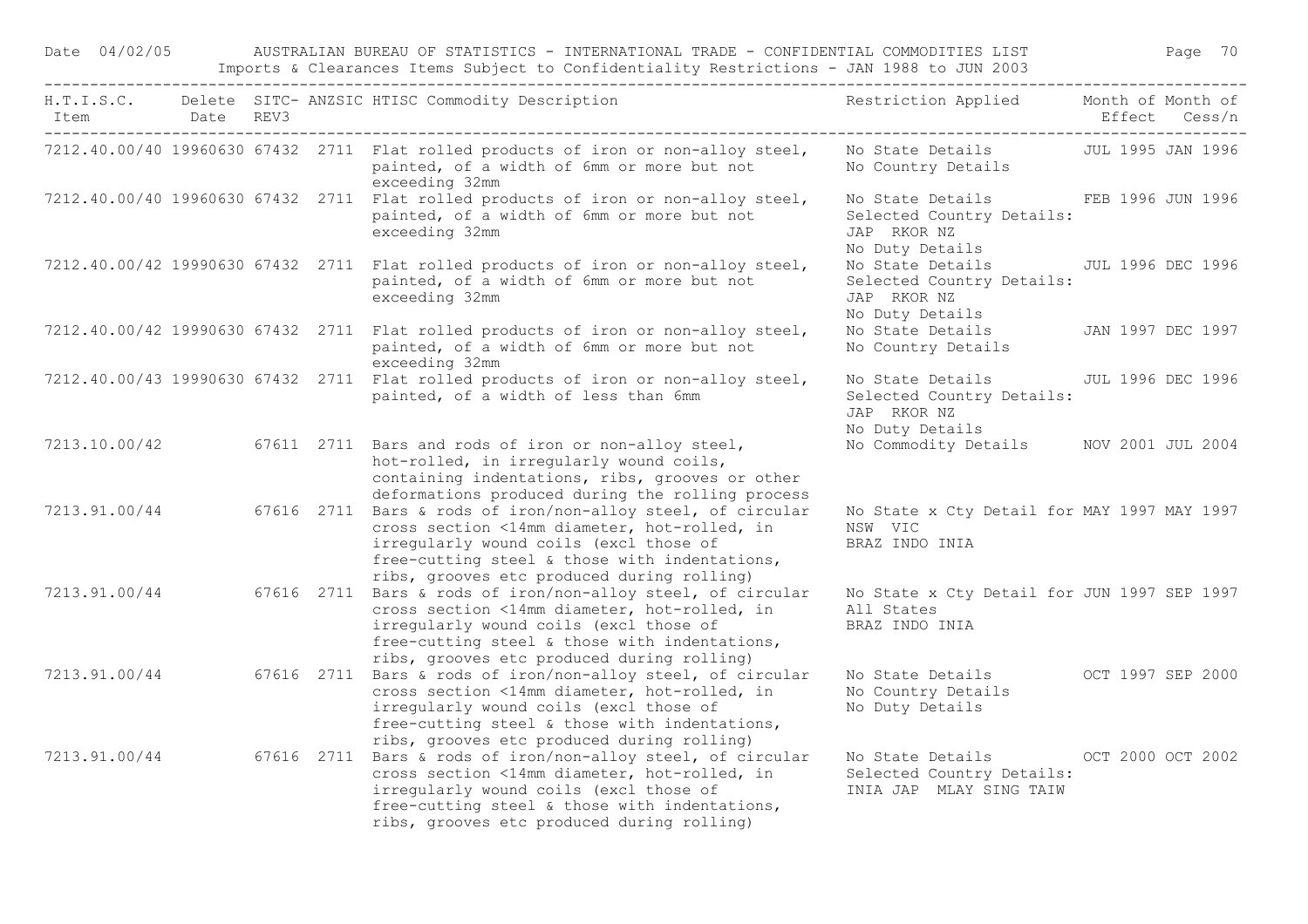Date 04/02/05 AUSTRALIAN BUREAU OF STATISTICS - INTERNATIONAL TRADE - CONFIDENTIAL COMMODITIES LIST Page 71 Imports & Clearances Items Subject to Confidentiality Restrictions - JAN 1988 to JUN 2003

| Item Date REV3 |  | H.T.I.S.C. Delete SITC-ANZSIC HTISC Commodity Description The Sestriction Applied Month of Month of                                                                                                                                                                                                       |                                                                                                    | Effect Cess/n     |
|----------------|--|-----------------------------------------------------------------------------------------------------------------------------------------------------------------------------------------------------------------------------------------------------------------------------------------------------------|----------------------------------------------------------------------------------------------------|-------------------|
|                |  | 7213.91.00/44 67616 2711 Bars & rods of iron/non-alloy steel, of circular No Commodity Details NOV 2002 JUL 2004<br>cross section <14mm diameter, hot-rolled, in<br>irregularly wound coils (excl those of<br>free-cutting steel & those with indentations,<br>ribs, grooves etc produced during rolling) |                                                                                                    |                   |
|                |  | 7214.91.00/49 67626 2711 Bars and rods of iron or non-alloy steel (excl<br>those in irreg. wound coils) of rectangular (not<br>square) cross-section, not further worked than<br>hot-rolled, drawn or extruded; excl those of<br>free-cutting steel, or with grooves, ribs etc                            | No State x Cty Detail for JUN 1997 SEP 1997<br>All States<br>INIA JAP UK                           |                   |
|                |  | 7215.90.00/55 67644 2711 Bars and rods of iron or non-alloy steel, not<br>further worked than cold-formed or cold-finished,<br>excl. "flattened circles" and "modified<br>rectangles" asdefined in Note 1(m) to Chapter 72<br>& free cutting steel                                                        | Selected State Details: FEB 2001 APR 2001<br>NSW OLD<br>Selected Country Details:<br>CZEH INIA JAP |                   |
|                |  | 7215.90.00/55 67644 2711 Bars and rods of iron or non-alloy steel, not<br>further worked than cold-formed or cold-finished,<br>excl. "flattened circles" and "modified<br>rectangles" asdefined in Note 1(m) to Chapter 72<br>& free cutting steel                                                        | No State Details MAY 2001 OCT 2002<br>Selected Country Details:<br>CZEH INIA JAP TAIW USA          |                   |
|                |  | 7215.90.00/55 67644 2711 Bars and rods of iron or non-alloy steel, not<br>further worked than cold-formed or cold-finished,<br>excl. "flattened circles" and "modified<br>rectangles" asdefined in Note 1(m) to Chapter 72<br>& free cutting steel                                                        | No State Details NOV 2002 OCT 2003<br>Selected Country Details:<br>INIA USA UK                     |                   |
|                |  | 7217.11.00/02 19960630 67811 2711 Wire of iron or non-alloy steel, not plated or<br>coated, containing by weight less than 0.25% of<br>carbon and having any cross-sectional dimension<br>exc I.S.W.G. 15 (1.829 mm)                                                                                      | No Country Details JAN 1988 MAR 1991                                                               |                   |
|                |  | 7217.11.00/02 19960630 67811 2711 Wire of iron or non-alloy steel, not plated or<br>coated, containing by weight less than 0.25% of<br>carbon and having any cross-sectional dimension<br>exc I.S.W.G. 15 (1.829 mm)                                                                                      | No State Details APR 1991 OCT 1991<br>Selected Country Details:<br>BRAZ NZ RKOR SING               |                   |
|                |  | 7217.11.00/02 19960630 67811 2711 Wire of iron or non-alloy steel, not plated or<br>coated, containing by weight less than 0.25% of<br>carbon and having any cross-sectional dimension<br>exc I.S.W.G. 15 (1.829 mm)                                                                                      | No State Details<br>Selected Country Details:<br>BRAZ NZ RKOR SING<br>No Duty Details              | NOV 1991 JAN 1992 |
|                |  | 7217.11.00/02 19960630 67811 2711 Wire of iron or non-alloy steel, not plated or<br>coated, containing by weight less than 0.25% of<br>carbon and having any cross-sectional dimension<br>exc I.S.W.G. 15 (1.829 mm)                                                                                      | No State Details<br>Selected Country Details:<br>BRAZ RKOR SING<br>No Duty Details                 | FEB 1992 JAN 1993 |
|                |  | 7217.11.00/02 19960630 67811 2711 Wire of iron or non-alloy steel, not plated or<br>coated, containing by weight less than 0.25% of<br>carbon and having any cross-sectional dimension<br>exc I.S.W.G. 15 (1.829 mm)                                                                                      | No State Details<br>Selected Country Details:<br>BRAZ RKOR SING                                    | FEB 1993 JUN 1993 |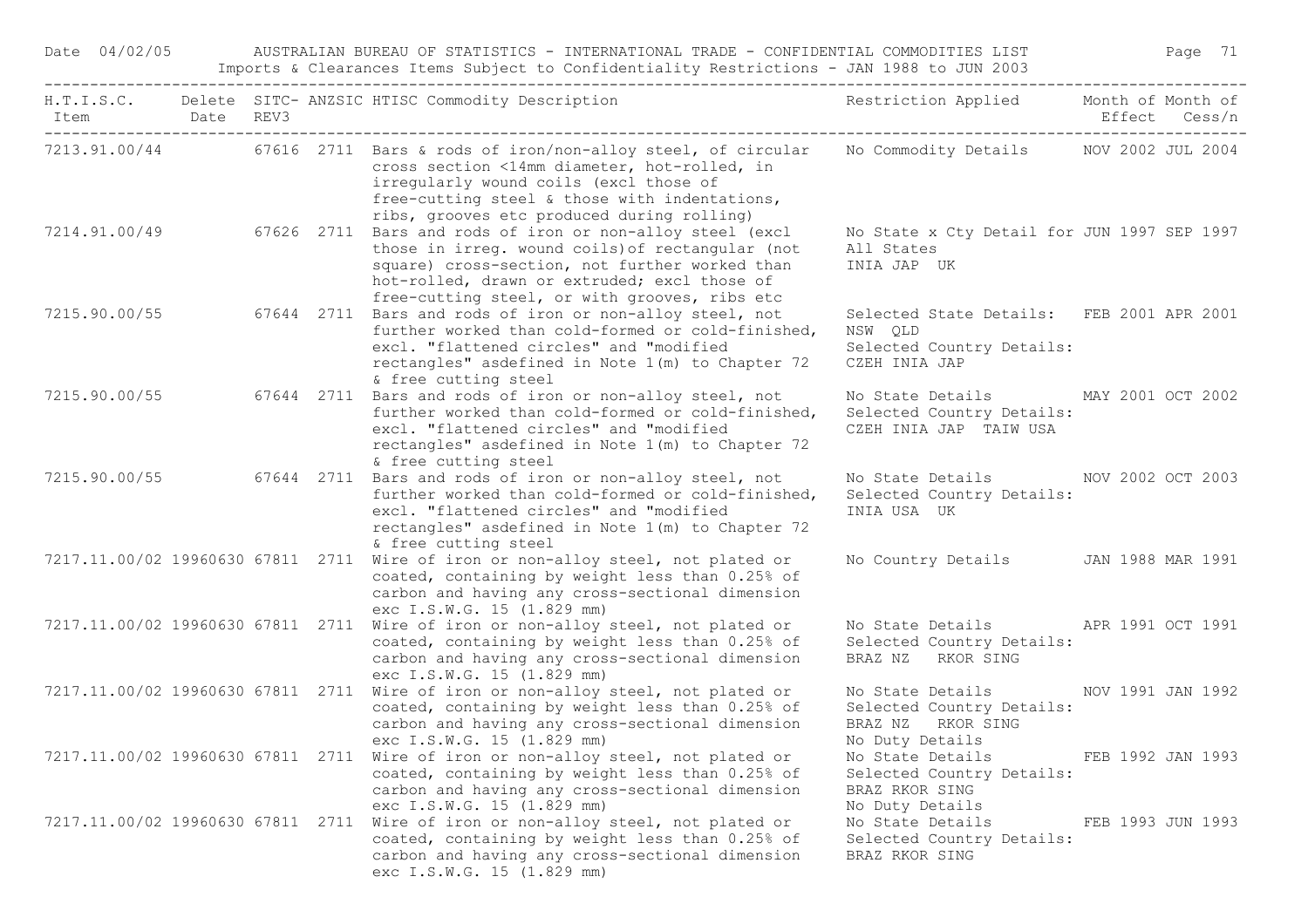| Item Date REV3                    |  | H.T.I.S.C. Delete SITC-ANZSIC HTISC Commodity Description Nestriction Applied Month of Month of                                                                                                                                                                 |                                                                                                            | Effect Cess/n |                   |
|-----------------------------------|--|-----------------------------------------------------------------------------------------------------------------------------------------------------------------------------------------------------------------------------------------------------------------|------------------------------------------------------------------------------------------------------------|---------------|-------------------|
|                                   |  | 7217.12.00/04 19960630 67811 2711 Wire of iron or non-alloy steel, plated or coated No Country Details JAN 1988 NOV 1989<br>with zinc, containing by weight less than 0.25% of<br>carbon and having any cross-sectional dimension<br>exc I.S.W.G. 15 (1.829 mm) |                                                                                                            |               |                   |
| 7217.20.00/41                     |  | 67814 2711 Wire of iron or non-alloy steel, plated or coated<br>with zinc, containing by weight less than 0.60%<br>carbon                                                                                                                                       | No State Details JUN 1997 SEP 1997<br>No Country Details<br>No Duty Details                                |               |                   |
| 7217.20.00/42                     |  | 67813 2711 Wire of iron or non-alloy steel, plated or coated<br>with zinc, containing by weight 0.60% or more of<br>carbon                                                                                                                                      | No State x Cty Detail for JUN 1997 JUL 1997<br>All States<br><b>BLGM INIA SAFR</b>                         |               |                   |
| 7217.20.00/42                     |  | 67813 2711 Wire of iron or non-alloy steel, plated or coated<br>with zinc, containing by weight 0.60% or more of<br>carbon                                                                                                                                      | No State x Cty Detail for AUG 1997 SEP 1999<br>All States<br>BLGM FRAN INIA SAFR UK<br>No Duty Details     |               |                   |
| 7217.20.00/42                     |  | 67813 2711 Wire of iron or non-alloy steel, plated or coated<br>with zinc, containing by weight 0.60% or more of<br>carbon                                                                                                                                      | No State x Cty Detail for OCT 1999 FEB 2001<br>All States<br>BLGM INIA NZ SAFR<br>No Duty Details          |               |                   |
| 7217.20.00/42                     |  | 67813 2711 Wire of iron or non-alloy steel, plated or coated<br>with zinc, containing by weight 0.60% or more of<br>carbon                                                                                                                                      | Selected State Details: MAR 2001 OCT 2002<br>OLD VIC WA<br>Selected Country Details:<br>INIA JAP MLAY SAFR |               |                   |
| 7217.20.00/42                     |  | 67813 2711 Wire of iron or non-alloy steel, plated or coated<br>with zinc, containing by weight 0.60% or more of<br>carbon                                                                                                                                      | No State Details<br>Selected Country Details:<br>SAFR BLGM CHIN BRAZ INIA<br>MLAY INDO UK CZEH FGMY        |               | NOV 2002 JUN 2003 |
|                                   |  | 7217.21.00/10 19960630 67812 2711 Wire of iron or non-alloy steel, not plated or<br>coated, containing by weight 0.25% or more but<br>less than 0.6% of carbon and having any<br>cross-sectional dimension exc I.S.W.G. 15 (1.829<br>mm)                        | No Country Details JAN 1988 FEB 1990                                                                       |               |                   |
| 7217.21.00/10 19960630 67812 2711 |  | Wire of iron or non-alloy steel, not plated or<br>coated, containing by weight 0.25% or more but<br>less than 0.6% of carbon and having any<br>cross-sectional dimension exc I.S.W.G. 15 (1.829<br>mm)                                                          | Selected Country Details: MAR 1990 JUL 1990<br>BRAZ JAP                                                    |               |                   |
| 7217.22.00/12 19960630 67812 2711 |  | Wire of iron or non-alloy steel, plated or coated<br>with zinc, containing by weight 0.25% or more but<br>less than 0.6% of carbon and having any<br>cross-sectional dimension exc I.S.W.G. 15 (1.829<br>mm)                                                    | No Country Details JAN 1988 NOV 1989                                                                       |               |                   |
|                                   |  | 7217.29.00/16 19960630 67812 2711 Wire of iron or non-alloy steel, containing by<br>weight 0.25% or more but less than 0.6% of carbon<br>and having any cross-sectional dimension exc<br>I.S.W.G. 15 (1.829 mm) nes                                             | No Country Details JAN 1988 FEB 1990                                                                       |               |                   |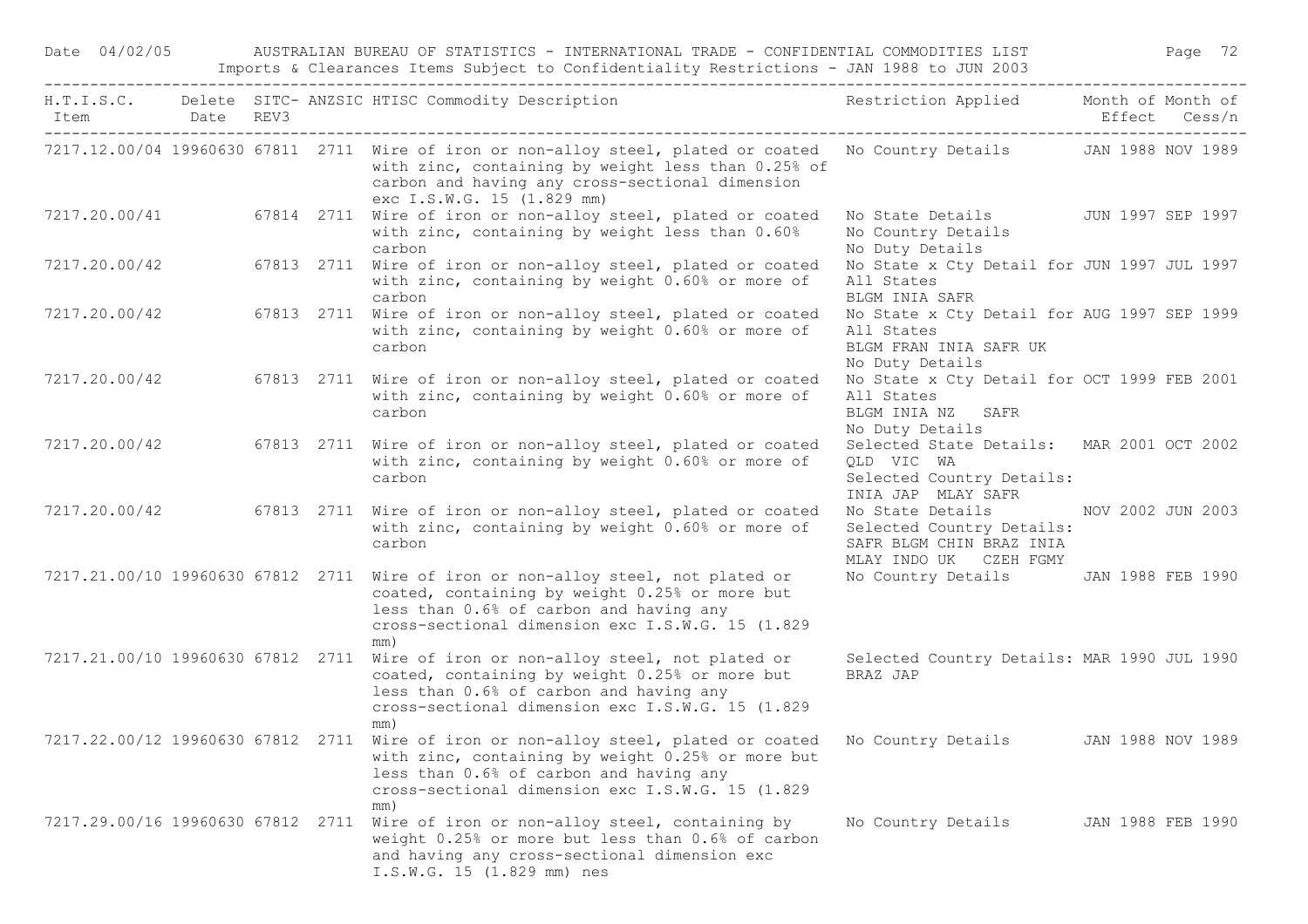Date 04/02/05 AUSTRALIAN BUREAU OF STATISTICS - INTERNATIONAL TRADE - CONFIDENTIAL COMMODITIES LIST Page 73 Imports & Clearances Items Subject to Confidentiality Restrictions - JAN 1988 to JUN 2003

| Item<br>------------------------------------ | Date REV3 |  | H.T.I.S.C. Delete SITC-ANZSIC HTISC Commodity Description Nestriction Applied Month of Month of                                                                                                   |                                                                   | Effect Cess/n     |
|----------------------------------------------|-----------|--|---------------------------------------------------------------------------------------------------------------------------------------------------------------------------------------------------|-------------------------------------------------------------------|-------------------|
|                                              |           |  | 7217.31.00/17 19960630 67813 2711 Wire of iron or non-alloy steel, not plated or<br>coated, containing by weight 0.6% or more of<br>carbon                                                        | No Country Details JAN 1988 FEB 1990                              |                   |
|                                              |           |  | 7217.31.00/17 19960630 67813 2711 Wire of iron or non-alloy steel, not plated or<br>coated, containing by weight 0.6% or more of<br>carbon                                                        | Selected Country Details: MAR 1990 JUL 1990<br>BRAZ JAP           |                   |
|                                              |           |  | 7217.32.00/18 19960630 67813 2711 Wire of iron or non-alloy steel, plated or coated<br>with zinc, containing by weight 0.6% or more of<br>carbon                                                  | No Country Details                                                | JAN 1988 NOV 1989 |
| 7219.12.00/24                                |           |  | 67531 2711 Coils of stainless steel, not further worked than<br>hot-rolled, of a width of 600 mm or more, of a<br>thickness of 4.75 mm or more but not exc 10 mm                                  | No State Details<br>No Country Details                            | JAN 1988 JUL 1994 |
| 7219.13.00/25                                |           |  | 67532 2711 Coils of stainless steel, not further worked than<br>hot-rolled, of a width of 600 mm or more, of a<br>thickness of 3 mm or more but less than 4.75 mm                                 | No State Details<br>No Country Details                            | JAN 1988 JUN 1988 |
| 7219.14.00/26                                |           |  | 67533 2711 Coils of stainless steel, not further worked than<br>hot-rolled, of a width of 600 mm or more, of a<br>thickness of less than 3 mm                                                     | No State Details<br>No Country Details                            | JAN 1988 JUN 1988 |
| 7219.22.00/28                                |           |  | 67534 2711 Flat-rolled products of stainless steel, not in<br>coils, not further worked than hot-rolled, of a<br>width of 600 mm or more, of a thickness of 4.75<br>mm or more but not exc 10 mm  | No State Details<br>No Country Details                            | JAN 1988 MAR 1992 |
| 7219.22.00/28                                |           |  | 67534 2711 Flat-rolled products of stainless steel, not in<br>coils, not further worked than hot-rolled, of a<br>width of 600 mm or more, of a thickness of 4.75<br>mm or more but not exc 10 mm  | No State Details<br>Selected Country Details:<br>BLGM FINL JAP UK | APR 1992 JUL 1994 |
| 7219.22.00/28                                |           |  | 67534 2711 Flat-rolled products of stainless steel, not in<br>coils, not further worked than hot-rolled, of a<br>width of 600 mm or more, of a thickness of 4.75                                  | Selected Country Details: AUG 1994 JUN 1995<br><b>BLGM FINL</b>   |                   |
| 7219.23.00/29                                |           |  | mm or more but not exc 10 mm<br>67535 2711 Flat-rolled products of stainless steel, not in<br>coils, not further worked than hot-rolled, of a<br>width of 600 mm or more, of a thickness of 3 mm  | No State Details<br>No Country Details                            | JAN 1988 JUN 1988 |
| 7219.24.00/30                                |           |  | or more but less than 4.75 mm<br>67536 2711 Flat-rolled products of stainless steel, not in<br>coils, not further worked than hot-rolled, of a<br>width of 600 mm or more, of a thickness of less | No State Details<br>No Country Details                            | JAN 1988 DEC 1990 |
| 7219.31.00/31                                |           |  | than 3 mm<br>67551 2711 Flat-rolled products of stainless steel, not<br>further worked than cold-rolled (cold-reduced),<br>of a width of 600 mm or more, of a thickness of<br>4.75 mm or more     | No State Details<br>No Country Details                            | JAN 1988 MAR 1992 |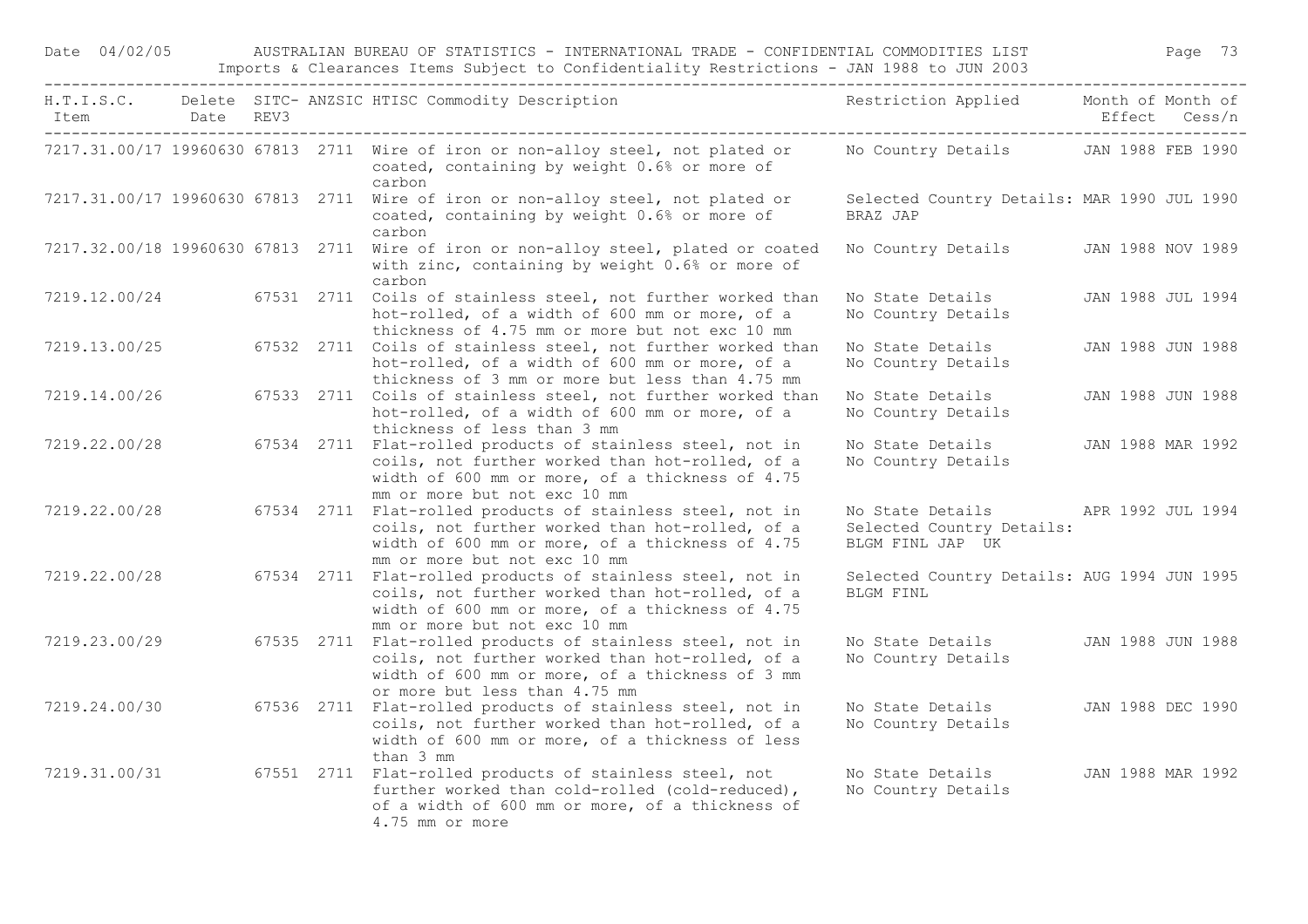Date 04/02/05 AUSTRALIAN BUREAU OF STATISTICS - INTERNATIONAL TRADE - CONFIDENTIAL COMMODITIES LIST Page 74 Imports & Clearances Items Subject to Confidentiality Restrictions - JAN 1988 to JUN 2003

| Item Date REV3 |  | H.T.I.S.C. Delete SITC-ANZSIC HTISC Commodity Description The Sestriction Applied Month of Month of                                                                                                 |                                                                                                          | Effect Cess/n     |
|----------------|--|-----------------------------------------------------------------------------------------------------------------------------------------------------------------------------------------------------|----------------------------------------------------------------------------------------------------------|-------------------|
|                |  | 7219.31.00/31 67551 2711 Flat-rolled products of stainless steel, not<br>further worked than cold-rolled (cold-reduced),<br>of a width of 600 mm or more, of a thickness of<br>4.75 mm or more      | No State Details 6 APR 1992 JUL 1994<br>Selected Country Details:<br>BLGM FINL NETH SWED UK              |                   |
|                |  | 7219.31.00/31 67551 2711 Flat-rolled products of stainless steel, not<br>further worked than cold-rolled (cold-reduced),<br>of a width of 600 mm or more, of a thickness of<br>4.75 mm or more      | Selected Country Details: AUG 1994 JUN 1995<br><b>BLGM FINL</b>                                          |                   |
| 7219.31.00/31  |  | 67551 2711 Flat-rolled products of stainless steel, not<br>further worked than cold-rolled (cold-reduced),<br>of a width of 600 mm or more, of a thickness of<br>4.75 mm or more                    | Selected Country Details: JUL 1995 JUN 1996<br>BLGM FINL SWED USA UK                                     |                   |
| 7219.31.00/31  |  | 67551 2711 Flat-rolled products of stainless steel, not<br>further worked than cold-rolled (cold-reduced),<br>of a width of 600 mm or more, of a thickness of<br>4.75 mm or more                    | Selected Country Details: JUL 1996 JUN 1997<br>BLGM FINL SWED                                            |                   |
| 7219.32.00/32  |  | 67552 2711 Flat-rolled products of stainless steel, not<br>further worked than cold-rolled (cold-reduced),<br>of a width of 600 mm or more, of a thickness of 3<br>mm or more but less than 4.75 mm | No State Details JAN 1988 MAR 1992<br>No Country Details                                                 |                   |
| 7219.32.00/32  |  | 67552 2711 Flat-rolled products of stainless steel, not<br>further worked than cold-rolled (cold-reduced),<br>of a width of 600 mm or more, of a thickness of 3<br>mm or more but less than 4.75 mm | No State Details APR 1992 MAY 1993<br>Selected Country Details:<br>BLGM FINL JAP RKOR<br>No Duty Details |                   |
| 7219.32.00/32  |  | 67552 2711 Flat-rolled products of stainless steel, not<br>further worked than cold-rolled (cold-reduced),<br>of a width of 600 mm or more, of a thickness of 3<br>mm or more but less than 4.75 mm | No State Details 5UN 1993 JUL 1994<br>Selected Country Details:<br>BLGM FINL JAP                         |                   |
| 7219.32.00/32  |  | 67552 2711 Flat-rolled products of stainless steel, not<br>further worked than cold-rolled (cold-reduced),<br>of a width of 600 mm or more, of a thickness of 3<br>mm or more but less than 4.75 mm | Selected Country Details: AUG 1994 JUN 1995<br>BLGM FINL                                                 |                   |
| 7219.32.00/32  |  | 67552 2711 Flat-rolled products of stainless steel, not<br>further worked than cold-rolled (cold-reduced),<br>of a width of 600 mm or more, of a thickness of 3<br>mm or more but less than 4.75 mm | Selected Country Details: JUL 1995 JUN 1996<br>BLGM FINL JAP SPAI                                        |                   |
| 7219.32.00/32  |  | 67552 2711 Flat-rolled products of stainless steel, not<br>further worked than cold-rolled (cold-reduced),<br>of a width of 600 mm or more, of a thickness of 3<br>mm or more but less than 4.75 mm | Selected Country Details: JUL 1996 JUN 1997<br>BLGM FGMY FINL RKOR USA<br>No Duty Details                |                   |
| 7219.33.00/33  |  | 67553 2711 Flat-rolled products of stainless steel, not<br>further worked than cold-rolled (cold-reduced),<br>of a width of 600 mm or more, of a thickness exc<br>1 mm but less than 3 mm           | No State Details<br>No Country Details                                                                   | JAN 1988 JUN 1988 |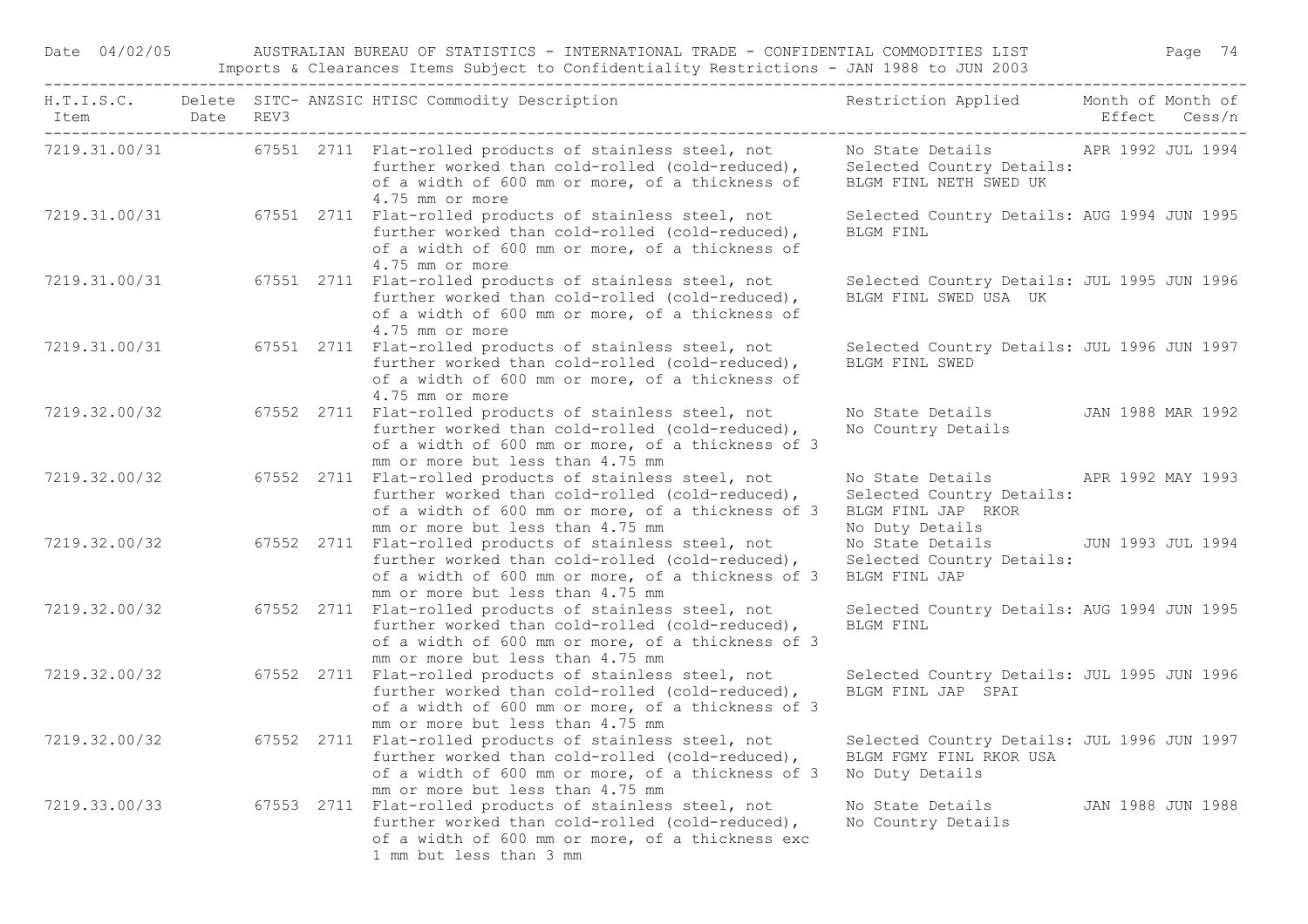Date 04/02/05 AUSTRALIAN BUREAU OF STATISTICS - INTERNATIONAL TRADE - CONFIDENTIAL COMMODITIES LIST Page 75 Imports & Clearances Items Subject to Confidentiality Restrictions - JAN 1988 to JUN 2003

| Item Date REV3 |  | H.T.I.S.C. Delete SITC-ANZSIC HTISC Commodity Description Nestriction Applied Month of Month of                                                                                                         |                                                                                                          | Effect Cess/n            |
|----------------|--|---------------------------------------------------------------------------------------------------------------------------------------------------------------------------------------------------------|----------------------------------------------------------------------------------------------------------|--------------------------|
|                |  | 7219.33.00/33 67553 2711 Flat-rolled products of stainless steel, not<br>further worked than cold-rolled (cold-reduced),<br>of a width of 600 mm or more, of a thickness exc<br>1 mm but less than 3 mm | No Country Details JUL 1988 APR 1991                                                                     |                          |
|                |  | 7219.33.00/33 67553 2711 Flat-rolled products of stainless steel, not<br>further worked than cold-rolled (cold-reduced),<br>of a width of 600 mm or more, of a thickness exc<br>1 mm but less than 3 mm | No State Details MAY 1991 MAR 1992<br>Selected Country Details:<br>BLGM FINL JAP RKOR<br>No Duty Details |                          |
| 7219.33.00/33  |  | 67553 2711 Flat-rolled products of stainless steel, not<br>further worked than cold-rolled (cold-reduced),<br>of a width of 600 mm or more, of a thickness exc<br>1 mm but less than 3 mm               | No State Details<br>Selected Country Details:<br>FINL JAP UK                                             | APR 1992 MAY 1993        |
| 7219.33.00/33  |  | 67553 2711 Flat-rolled products of stainless steel, not<br>further worked than cold-rolled (cold-reduced),<br>of a width of 600 mm or more, of a thickness exc<br>1 mm but less than 3 mm               | No State Details<br>Selected Country Details:<br>FINL FGMY RKOR UK<br>No Duty Details                    | JUN 1993 JUL 1994        |
| 7219.33.00/33  |  | 67553 2711 Flat-rolled products of stainless steel, not<br>further worked than cold-rolled (cold-reduced),<br>of a width of 600 mm or more, of a thickness exc<br>1 mm but less than 3 mm               | Selected Country Details: AUG 1994 JUN 1996<br>FINL FGMY RKOR<br>No Duty Details                         |                          |
| 7219.33.00/33  |  | 67553 2711 Flat-rolled products of stainless steel, not<br>further worked than cold-rolled (cold-reduced),<br>of a width of 600 mm or more, of a thickness exc<br>1 mm but less than 3 mm               | Selected Country Details: JUL 1996 JUN 1997<br>BLGM FGMY FINL MEXI RKOR<br>USA<br>No Duty Details        |                          |
| 7219.34.00/34  |  | 67554 2711 Flat-rolled products of stainless steel, not<br>further worked than cold-rolled (cold-reduced),<br>of a width of 600 mm or more, of a thickness of<br>0.5 mm or more but not exc 1 mm        | No State Details<br>No Country Details                                                                   | JAN 1988 JUN 1988        |
| 7219.34.00/34  |  | 67554 2711 Flat-rolled products of stainless steel, not<br>further worked than cold-rolled (cold-reduced),<br>of a width of 600 mm or more, of a thickness of<br>0.5 mm or more but not exc 1 mm        | No Country Details                                                                                       | <b>JUL 1988 APR 1991</b> |
| 7219.34.00/34  |  | 67554 2711 Flat-rolled products of stainless steel, not<br>further worked than cold-rolled (cold-reduced),<br>of a width of 600 mm or more, of a thickness of<br>0.5 mm or more but not exc 1 mm        | No State Details<br>Selected Country Details:<br>FINL RKOR UK<br>No Duty Details                         | MAY 1991 MAY 1993        |
| 7219.34.00/34  |  | 67554 2711 Flat-rolled products of stainless steel, not<br>further worked than cold-rolled (cold-reduced),<br>of a width of 600 mm or more, of a thickness of<br>0.5 mm or more but not exc 1 mm        | No State Details<br>Selected Country Details:<br>FINL FRAN FGMY SWED UK                                  | JUN 1993 JUL 1994        |
| 7219.34.00/34  |  | 67554 2711 Flat-rolled products of stainless steel, not<br>further worked than cold-rolled (cold-reduced),<br>of a width of 600 mm or more, of a thickness of<br>0.5 mm or more but not exc 1 mm        | Selected Country Details: AUG 1994 JUN 1995<br>FINL FGMY                                                 |                          |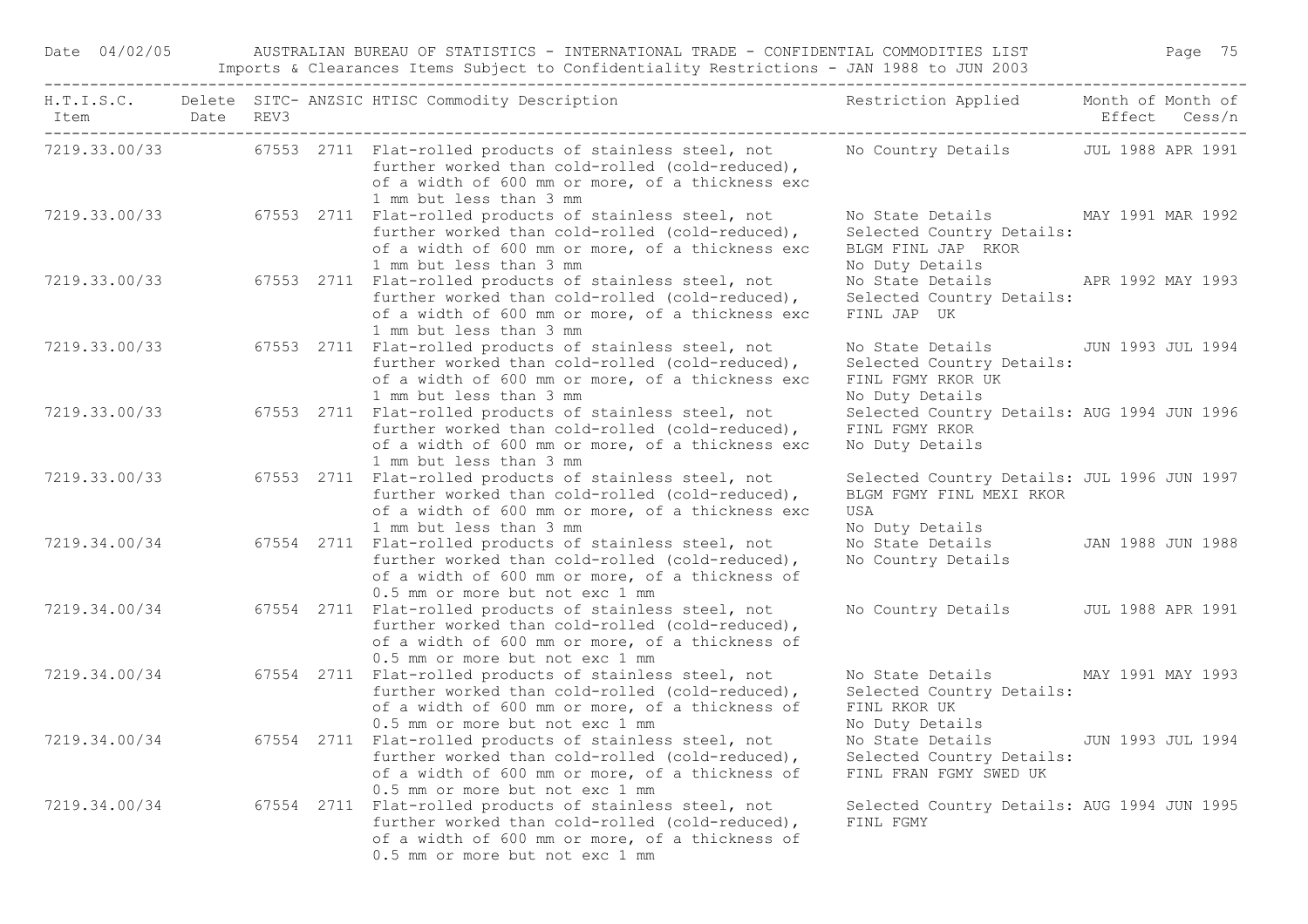Date 04/02/05 AUSTRALIAN BUREAU OF STATISTICS - INTERNATIONAL TRADE - CONFIDENTIAL COMMODITIES LIST Page 76 Imports & Clearances Items Subject to Confidentiality Restrictions - JAN 1988 to JUN 2003

| Item<br>-------------------------------------- | Date REV3 |  | H.T.I.S.C. Delete SITC-ANZSIC HTISC Commodity Description Nestriction Applied Month of Month of                                                                                                                |                                                                                      | Effect Cess/n            |  |
|------------------------------------------------|-----------|--|----------------------------------------------------------------------------------------------------------------------------------------------------------------------------------------------------------------|--------------------------------------------------------------------------------------|--------------------------|--|
|                                                |           |  | 7219.34.00/34 67554 2711 Flat-rolled products of stainless steel, not<br>further worked than cold-rolled (cold-reduced),<br>of a width of 600 mm or more, of a thickness of<br>0.5 mm or more but not exc 1 mm | Selected Country Details: JUL 1995 JUN 1996<br>FINL FGMY FRAN                        |                          |  |
| 7219.34.00/34                                  |           |  | 67554 2711 Flat-rolled products of stainless steel, not<br>further worked than cold-rolled (cold-reduced),<br>of a width of 600 mm or more, of a thickness of<br>0.5 mm or more but not exc 1 mm               | Selected Country Details: JUL 1996 JUN 1997<br>FGMY FINL RKOR USA<br>No Duty Details |                          |  |
| 7219.35.00/35                                  |           |  | 67555 2711 Flat-rolled products of stainless steel, not<br>further worked than cold-rolled (cold-reduced),<br>of a width of 600 mm or more, of a thickness of<br>less than 0.5 mm                              | No State Details<br>No Country Details                                               | JAN 1988 JUN 1988        |  |
| 7219.90.00/36                                  |           |  | 67571 2711 Flat-rolled products of stainless steel, further<br>worked than hot-rolled or cold-rolled<br>(cold-reduced), of a width of 600 mm or more                                                           | No State Details<br>No Country Details                                               | JAN 1988 JUN 1988        |  |
| 7219.90.00/36                                  |           |  | 67571 2711 Flat-rolled products of stainless steel, further<br>worked than hot-rolled or cold-rolled<br>(cold-reduced), of a width of 600 mm or more                                                           | No Country Details                                                                   | <b>JUL 1988 APR 1991</b> |  |
| 7219.90.00/36                                  |           |  | 67571 2711 Flat-rolled products of stainless steel, further<br>worked than hot-rolled or cold-rolled<br>(cold-reduced), of a width of 600 mm or more                                                           | No State Details<br>No Country Details                                               | MAY 1991 MAR 1992        |  |
| 7219.90.00/36                                  |           |  | 67571 2711 Flat-rolled products of stainless steel, further<br>worked than hot-rolled or cold-rolled<br>(cold-reduced), of a width of 600 mm or more                                                           | No State Details<br>Selected Country Details:<br>FRAN FINL JAP UK                    | APR 1992 MAY 1993        |  |
| 7219.90.00/36                                  |           |  | 67571 2711 Flat-rolled products of stainless steel, further<br>worked than hot-rolled or cold-rolled<br>(cold-reduced), of a width of 600 mm or more                                                           | No State Details<br>Selected Country Details:<br>FINL JAP UK                         | JUN 1993 JUL 1994        |  |
| 7220.11.00/01                                  |           |  | 67537 2711 Flat-rolled products of stainless steel, not<br>further worked than hot-rolled, of a width of<br>less than 600 mm, of a thickness of 4.75 mm or<br>more                                             | No State Details<br>No Country Details                                               | JAN 1988 JUN 1988        |  |
| 7220.12.00/02                                  |           |  | 67538 2711 Flat-rolled products of stainless steel, not<br>further worked than hot-rolled, of a width of<br>less than 600 mm, of a thickness of less than<br>4.75 mm                                           | No State Details<br>No Country Details                                               | JAN 1988 JUN 1988        |  |
| 7220.20.00/03                                  |           |  | 67556 2711 Flat-rolled products of stainless steel, not<br>further worked than cold-rolled (cold-reduced),<br>of a width of less than 600 mm                                                                   | No State Details<br>No Country Details                                               | JAN 1988 JUN 1988        |  |
| 7220.20.00/03                                  |           |  | 67556 2711 Flat-rolled products of stainless steel, not<br>further worked than cold-rolled (cold-reduced),<br>of a width of less than 600 mm                                                                   | No State Details<br>Selected Country Details:<br>UK FINL USA                         | <b>JUL 1988 DEC 1990</b> |  |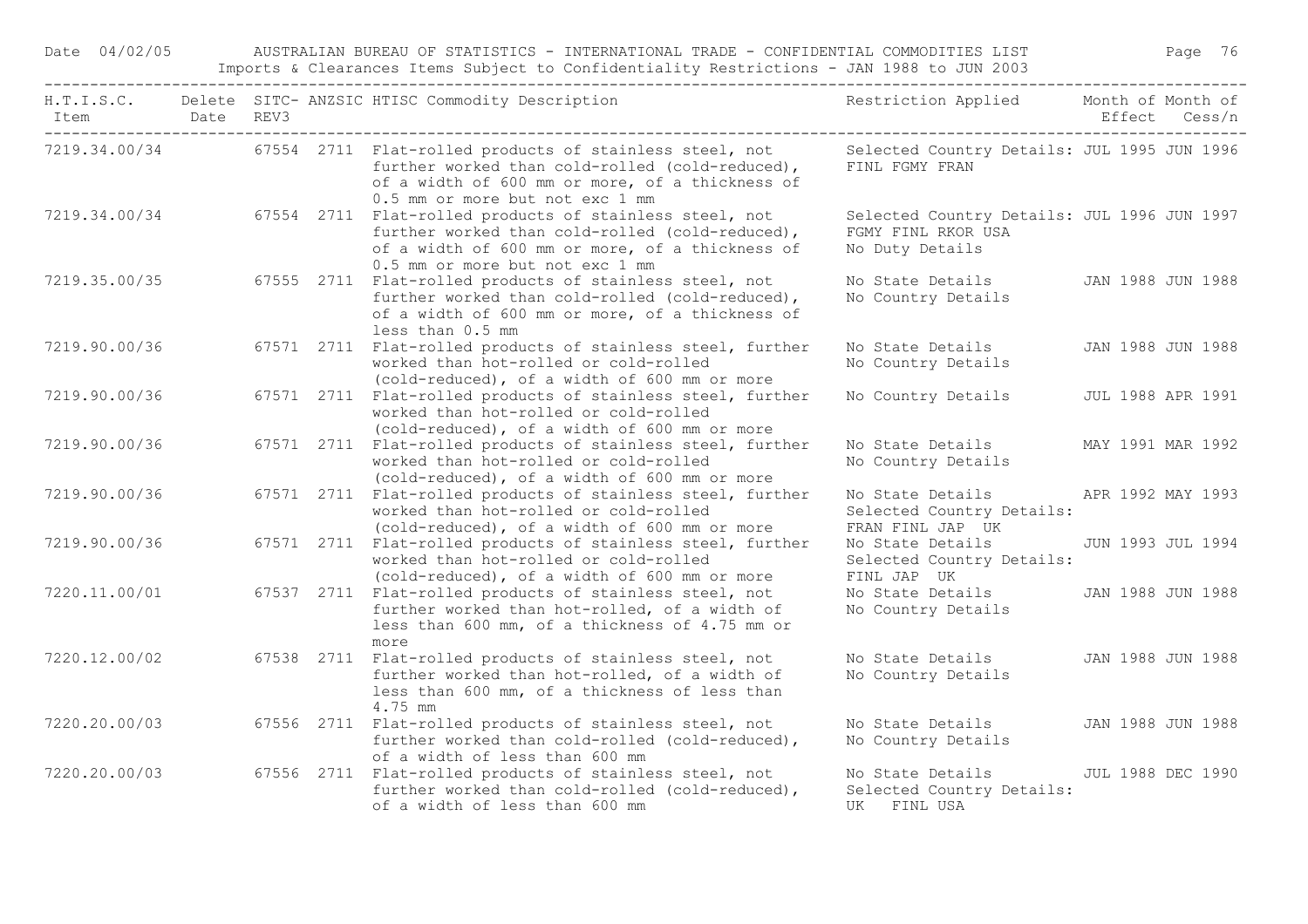| Date 04/02/05                     |           |  | AUSTRALIAN BUREAU OF STATISTICS - INTERNATIONAL TRADE - CONFIDENTIAL COMMODITIES LIST<br>Imports & Clearances Items Subject to Confidentiality Restrictions - JAN 1988 to JUN 2003                                 |                                                                    | Page 77                            |
|-----------------------------------|-----------|--|--------------------------------------------------------------------------------------------------------------------------------------------------------------------------------------------------------------------|--------------------------------------------------------------------|------------------------------------|
| Item                              | Date REV3 |  | H.T.I.S.C. Delete SITC- ANZSIC HTISC Commodity Description                                                                                                                                                         | Restriction Applied                                                | Month of Month of<br>Effect Cess/n |
|                                   |           |  | 7222.10.00/06 19960630 67625 2711 Bars and rods of stainless steel, not further<br>worked than hot-rolled, hot-drawn or extruded, of<br>a diameter or width of 10 mm or more (excl. in<br>irregularly wound coils) | No State Details<br>No Country Details                             | JAN 1988 JUN 1988                  |
| 7222.10.00/06 19960630 67625 2711 |           |  | Bars and rods of stainless steel, not further<br>worked than hot-rolled, hot-drawn or extruded, of<br>a diameter or width of 10 mm or more (excl. in<br>irregularly wound coils)                                   | No Country Details                                                 | <b>JUL 1988 APR 1991</b>           |
| 7222.10.00/06 19960630 67625 2711 |           |  | Bars and rods of stainless steel, not further<br>worked than hot-rolled, hot-drawn or extruded, of<br>a diameter or width of 10 mm or more (excl. in<br>irregularly wound coils)                                   | No State Details<br>Selected Country Details:<br>ASTA POLA SWED UK | DEC 1991 JUL 1992                  |
| 7222.10.00/07 19960630 67625 2711 |           |  | Bars and rods of stainless steel, not further<br>worked than hot-rolled, hot-drawn or extruded, of<br>a diameter or width of less than 10 mm (excl. in<br>irregularly wound coils)                                 | No State Details<br>No Country Details                             | JAN 1988 JUN 1988                  |
| 7222.20.00/08 19960630 67634 2711 |           |  | Bars and rods of stainless steel, not further<br>worked than cold-formed or cold-finished, of a<br>width or diameter of 10 mm or more (excl. in<br>irregularly wound coils)                                        | No State Details<br>No Country Details                             | JAN 1988 APR 1991                  |
| 7222.20.00/09 19960630 67634 2711 |           |  | Bars and rods of stainless steel, not further<br>worked than cold-formed or cold-finished, of a<br>width or diameter of less than 10 mm (excl. in<br>irregularly wound coils)                                      | No State Details<br>No Country Details                             | JAN 1988 APR 1991                  |
| 7222.30.00/10 19960630 67645 2711 |           |  | Bars and rods of stainless steel, further worked<br>than hot-rolled, hot-drawn or extruded,<br>cold-formed or cold-finished, of a width or<br>diameter of 10 mm or more (excl. in irregularly<br>wound coils)      | No State Details<br>No Country Details                             | JAN 1988 APR 1991                  |
| 7222.30.00/11 19960630 67645 2711 |           |  | Bars and rods of stainless steel, further worked<br>than hot-rolled, hot-drawn or extruded,<br>cold-formed or cold-finished, of a width or<br>diameter of less than 10 mm (excl. in irregularly<br>wound coils)    | No State Details<br>No Country Details                             | JAN 1988 APR 1991                  |
|                                   |           |  | 7228.10.00/11 19960630 67641 2711 Bars and rods of high speed steel, not in<br>irregularly wound coils                                                                                                             | No State Details<br>No Country Details                             | JAN 1988 JUN 1988                  |
|                                   |           |  | 7228.10.00/11 19960630 67641 2711 Bars and rods of high speed steel, not in<br>irregularly wound coils                                                                                                             | Selected Country Details: JUL 1988 SEP 1988<br>AUST FRAN SWED      |                                    |
|                                   |           |  | 7228.10.00/11 19960630 67641 2711 Bars and rods of high speed steel, not in<br>irregularly wound coils                                                                                                             | Selected Country Details: OCT 1988 MAY 1991<br>ASTA FRAN SWED      |                                    |
|                                   |           |  | 7228.30.10/14 19960630 67629 2711 Bars and rods of high alloy steel, of a width or<br>diameter of 10 mm or more, not further worked<br>than hot-rolled, hot-drawn or extruded, not in<br>irregularly wound coils   | No State Details<br>No Country Details                             | JAN 1988 JUN 1988                  |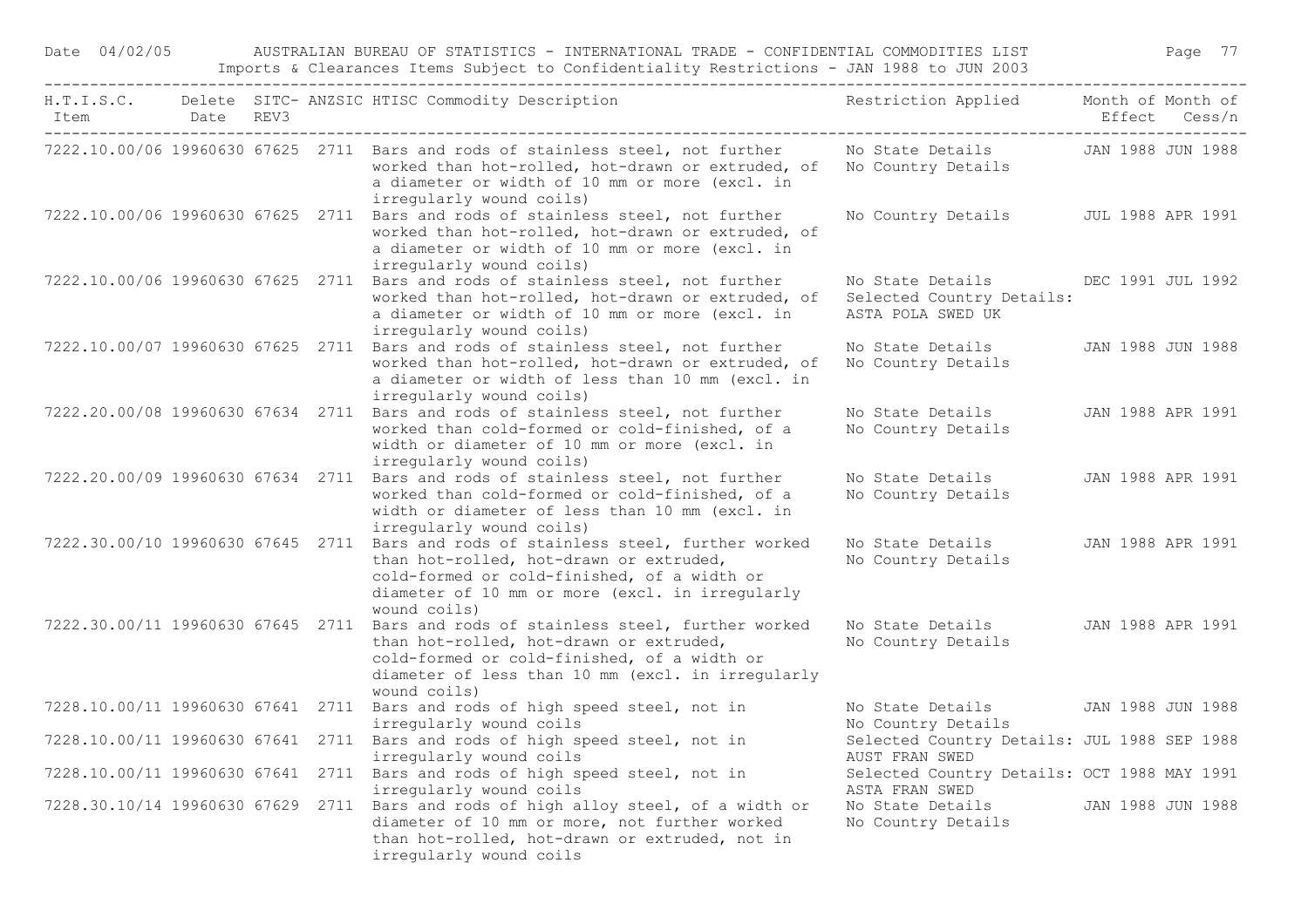Date 04/02/05 AUSTRALIAN BUREAU OF STATISTICS - INTERNATIONAL TRADE - CONFIDENTIAL COMMODITIES LIST Page 78 Imports & Clearances Items Subject to Confidentiality Restrictions - JAN 1988 to JUN 2003

| Item Date REV3 |  | H.T.I.S.C. Delete SITC-ANZSIC HTISC Commodity Description Nestriction Applied Month of Month of                                                                                                                                                              |                                                                                                      | Effect Cess/n     |  |
|----------------|--|--------------------------------------------------------------------------------------------------------------------------------------------------------------------------------------------------------------------------------------------------------------|------------------------------------------------------------------------------------------------------|-------------------|--|
|                |  | 7228.30.10/14 19960630 67629 2711 Bars and rods of high alloy steel, of a width or Selected Country Details: JUL 1988 SEP 1988<br>diameter of 10 mm or more, not further worked<br>than hot-rolled, hot-drawn or extruded, not in<br>irregularly wound coils | AUST FGMY FRAN BRAZ                                                                                  |                   |  |
|                |  | 7228.30.10/14 19960630 67629 2711 Bars and rods of high alloy steel, of a width or<br>diameter of 10 mm or more, not further worked<br>than hot-rolled, hot-drawn or extruded, not in<br>irregularly wound coils                                             | Selected Country Details: OCT 1988 DEC 1990<br>ASTA BRAZ FGMY FRAN                                   |                   |  |
|                |  | 7228.30.10/14 19960630 67629 2711 Bars and rods of high alloy steel, of a width or<br>diameter of 10 mm or more, not further worked<br>than hot-rolled, hot-drawn or extruded, not in<br>irregularly wound coils                                             | Selected Country Details: JAN 1991 APR 1991<br>ASTA BRAZ FRAN FGMY POLA                              |                   |  |
|                |  | 7228.30.10/14 19960630 67629 2711 Bars and rods of high alloy steel, of a width or<br>diameter of 10 mm or more, not further worked<br>than hot-rolled, hot-drawn or extruded, not in<br>irregularly wound coils                                             | No State Details<br>Selected Country Details:<br>ASTA BRAZ FRAN<br>No Duty Details                   | MAY 1991 MAY 1991 |  |
|                |  | 7228.30.10/14 19960630 67629 2711 Bars and rods of high alloy steel, of a width or<br>diameter of 10 mm or more, not further worked<br>than hot-rolled, hot-drawn or extruded, not in<br>irregularly wound coils                                             | Selected Country Details: JUN 1991 JUN 1991<br>ASTA BRAZ FGMY FRAN POLA<br>No Duty Details           |                   |  |
|                |  | 7228.30.10/14 19960630 67629 2711 Bars and rods of high alloy steel, of a width or<br>diameter of 10 mm or more, not further worked<br>than hot-rolled, hot-drawn or extruded, not in<br>irregularly wound coils                                             | No State Details<br>Selected Country Details:<br>ASTA BRAZ FGMY POLA<br>No Duty Details              | JUL 1991 JUL 1991 |  |
|                |  | 7228.30.10/14 19960630 67629 2711 Bars and rods of high alloy steel, of a width or<br>diameter of 10 mm or more, not further worked<br>than hot-rolled, hot-drawn or extruded, not in<br>irregularly wound coils                                             | No State Details<br>Selected Country Details:<br>ASTA BRAZ FGMY FRAN<br>No Duty Details              | AUG 1991 JUL 1992 |  |
|                |  | 7228.30.10/14 19960630 67629 2711 Bars and rods of high alloy steel, of a width or<br>diameter of 10 mm or more, not further worked<br>than hot-rolled, hot-drawn or extruded, not in<br>irregularly wound coils                                             | No State Details<br>Selected Country Details:<br>BRAZ FGMY<br>No Duty Details                        | AUG 1992 JUN 1995 |  |
|                |  | 7228.30.10/14 19960630 67629 2711 Bars and rods of high alloy steel, of a width or<br>diameter of 10 mm or more, not further worked<br>than hot-rolled, hot-drawn or extruded, not in<br>irregularly wound coils                                             | No State Details JUL 1995 JUN 1996<br>Selected Country Details:<br>BRAZ FGMY FRAN<br>No Duty Details |                   |  |
|                |  | 7228.30.10/15 19960630 67629 2711 Bars and rods of high alloy steel, of a width or<br>diameter of less than 10 mm, not further worked<br>than hot-rolled, hot-drawn or extruded, not in<br>irregularly wound coils                                           | No State Details JAN 1988 JUN 1988<br>No Country Details                                             |                   |  |
|                |  | 7228.30.10/48 19990630 67629 2711 Bars and rods of high alloy steel, of a diameter<br>of 10 mm or more, "flattened circles" and<br>"modified rectangles", not further worked than<br>hot-rolled, hot-drawn or extruded, not in<br>irregularly wound coils    | No State Details<br>Selected Country Details:<br>BRAZ FGMY FRAN<br>No Duty Details                   | JUL 1996 APR 1997 |  |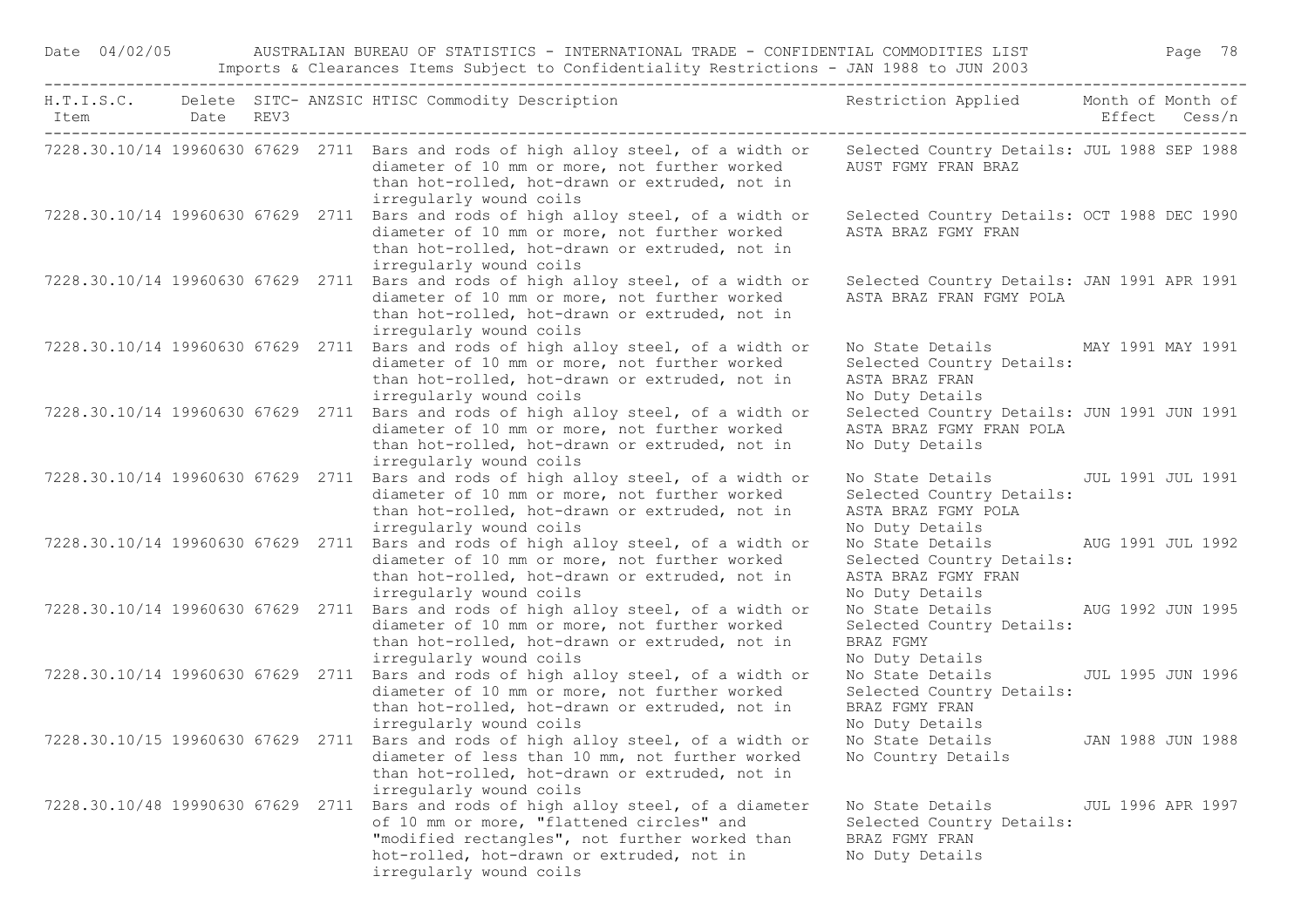| Date 04/02/05  |  | AUSTRALIAN BUREAU OF STATISTICS - INTERNATIONAL TRADE - CONFIDENTIAL COMMODITIES LIST<br>Imports & Clearances Items Subject to Confidentiality Restrictions - JAN 1988 to JUN 2003                                                                        |                                                                                                      |                          | Page 79 |  |
|----------------|--|-----------------------------------------------------------------------------------------------------------------------------------------------------------------------------------------------------------------------------------------------------------|------------------------------------------------------------------------------------------------------|--------------------------|---------|--|
| Item Date REV3 |  | H.T.I.S.C. Delete SITC- ANZSIC HTISC Commodity Description                                                                                                                                                                                                | Restriction Applied Month of Month of                                                                | Effect Cess/n            |         |  |
|                |  | 7228.30.10/48 19990630 67629 2711 Bars and rods of high alloy steel, of a diameter<br>of 10 mm or more, "flattened circles" and<br>"modified rectangles", not further worked than<br>hot-rolled, hot-drawn or extruded, not in<br>irregularly wound coils | No State x Cty Detail for MAY 1997 APR 1998<br>NSW VIC WA<br>BRAZ FGMY SING SWED                     |                          |         |  |
|                |  | 7228.30.10/48 19990630 67629 2711 Bars and rods of high alloy steel, of a diameter<br>of 10 mm or more, "flattened circles" and<br>"modified rectangles", not further worked than<br>hot-rolled, hot-drawn or extruded, not in<br>irregularly wound coils | No State x Cty Detail for MAY 1998 MAR 1999<br>NSW VIC WA<br>FGMY FRAN                               |                          |         |  |
|                |  | 7228.30.10/48 19990630 67629 2711 Bars and rods of high alloy steel, of a diameter<br>of 10 mm or more, "flattened circles" and<br>"modified rectangles", not further worked than<br>hot-rolled, hot-drawn or extruded, not in<br>irregularly wound coils | No State x Cty Detail for APR 1999 JUN 1999<br>NSW VIC WA<br>FGMY FRAN UK                            |                          |         |  |
| 7228.30.10/70  |  | 67629 2711 Other bars & rods of high alloy steel; "flattened<br>circle" and "modified rectangles", not further<br>worked than hot-rolled, hot-drawn or extruded                                                                                           | No State x Cty Detail for JUL 1999 DEC 2000<br>All States<br>FRAN FGMY                               |                          |         |  |
| 7228.30.10/70  |  | 67629 2711 Other bars & rods of high alloy steel; "flattened<br>circle" and "modified rectangles", not further<br>worked than hot-rolled, hot-drawn or extruded                                                                                           | Selected State Details: JAN 2001 DEC 2002<br>NSW VIC WA<br>Selected Country Details:<br>FGMY FRAN UK |                          |         |  |
| 7228.30.10/70  |  | 67629 2711 Other bars & rods of high alloy steel; "flattened<br>circle" and "modified rectangles", not further<br>worked than hot-rolled, hot-drawn or extruded                                                                                           | Selected State Details:<br>NSW VIC WA<br>Selected Country Details:<br>BLGM FRAN FGMY NETH UK         | <b>JAN 2003 JUN 2003</b> |         |  |
|                |  | 7228.40.10/17 19960630 67646 2711 Bars and rods of high alloy steel, of a width or<br>diameter of 10 mm or more, not further worked<br>than forged, not in irregularly wound coils                                                                        | No State Details JAN 1988 JUN 1988<br>No Country Details                                             |                          |         |  |
|                |  | 7228.40.10/17 19960630 67646 2711 Bars and rods of high alloy steel, of a width or<br>diameter of 10 mm or more, not further worked<br>than forged, not in irregularly wound coils                                                                        | Selected Country Details: JUL 1991 OCT 1991<br>POLA JAP                                              |                          |         |  |
|                |  | 7228.40.10/17 19960630 67646 2711 Bars and rods of high alloy steel, of a width or<br>diameter of 10 mm or more, not further worked<br>than forged, not in irregularly wound coils                                                                        | Selected Country Details: NOV 1991 JAN 1992<br>JAP POLA<br>No Duty Details                           |                          |         |  |
|                |  | 7228.40.10/17 19960630 67646 2711 Bars and rods of high alloy steel, of a width or<br>diameter of 10 mm or more, not further worked<br>than forged, not in irregularly wound coils                                                                        | No State Details FEB 1992 JUN 1993<br>Selected Country Details:<br>FGMY JAP POLA<br>No Duty Details  |                          |         |  |
|                |  | 7228.40.10/17 19960630 67646 2711 Bars and rods of high alloy steel, of a width or<br>diameter of 10 mm or more, not further worked<br>than forged, not in irregularly wound coils                                                                        | No State Details<br>Selected Country Details:<br>FGMY JAP UK                                         | JUL 1993 JUN 1995        |         |  |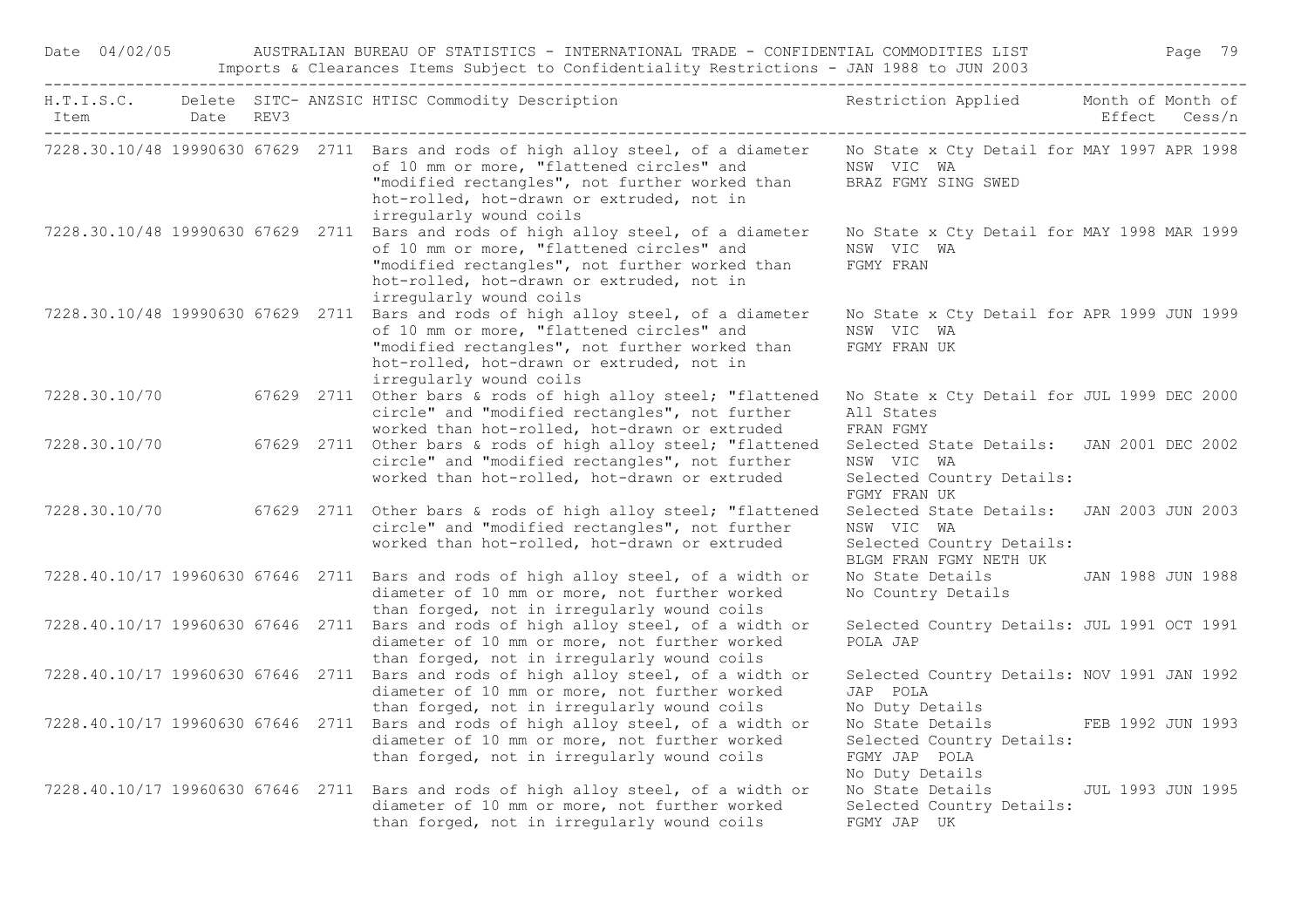Date 04/02/05 AUSTRALIAN BUREAU OF STATISTICS - INTERNATIONAL TRADE - CONFIDENTIAL COMMODITIES LIST Page 80 Imports & Clearances Items Subject to Confidentiality Restrictions - JAN 1988 to JUN 2003

| Item<br>_____________________________ | Date REV3 |  | H.T.I.S.C. Delete SITC- ANZSIC HTISC Commodity Description                                                                                                                           | Restriction Applied Month of Month of                                                  | Effect Cess/n     |
|---------------------------------------|-----------|--|--------------------------------------------------------------------------------------------------------------------------------------------------------------------------------------|----------------------------------------------------------------------------------------|-------------------|
|                                       |           |  | 7228.40.10/17 19960630 67646 2711 Bars and rods of high alloy steel, of a width or<br>diameter of 10 mm or more, not further worked<br>than forged, not in irregularly wound coils   | No State Details 50 JUL 1995 MAY 1996<br>Selected Country Details:<br>FGMY JAP UK POLA |                   |
| 7228.40.10/17 19960630 67646 2711     |           |  | Bars and rods of high alloy steel, of a width or<br>diameter of 10 mm or more, not further worked<br>than forged, not in irregularly wound coils                                     | No State Details<br>Selected Country Details:<br>BRAZ FGMY JAP SWED<br>No Duty Details | JUN 1996 JUN 1996 |
|                                       |           |  | 7228.40.10/18 19960630 67646 2711 Bars and rods of high alloy steel, of a width or<br>diameter of less than 10 mm, not further worked<br>than forged, not in irregularly wound coils | No State Details<br>No Country Details                                                 | JAN 1988 JUN 1988 |
|                                       |           |  | 7228.40.10/50 19990630 67646 2711 Bars and rods of high alloy steel, of a width or<br>diameter of 10 mm or more, not further worked<br>than forged, not in irregularly wound coils   | No State Details<br>Selected Country Details:<br>BRAZ FGMY JAP SWED<br>No Duty Details | JUL 1996 APR 1997 |
|                                       |           |  | 7228.40.10/50 19990630 67646 2711 Bars and rods of high alloy steel, of a width or<br>diameter of 10 mm or more, not further worked<br>than forged, not in irregularly wound coils   | No State x Cty Detail for MAY 1997 APR 1998<br>NSW VIC<br>FGMY JAP SING SPAI SWED      |                   |
| 7228.40.10/50 19990630 67646 2711     |           |  | Bars and rods of high alloy steel, of a width or<br>diameter of 10 mm or more, not further worked<br>than forged, not in irregularly wound coils                                     | No State x Cty Detail for MAY 1998 MAR 1999<br>NSW VIC<br>FGMY FRAN JAP                |                   |
| 7228.40.10/50 19990630 67646 2711     |           |  | Bars and rods of high alloy steel, of a width or<br>diameter of 10 mm or more, not further worked<br>than forged, not in irregularly wound coils                                     | No State x Cty Detail for APR 1999 JUN 1999<br>NSW VIC<br>FGMY FRAN NETH SWED          |                   |
| 7228.40.10/71                         |           |  | 67646 2711 Other bars & rods of high alloy steel; "flattened<br>circle" and "modified rectangles", not further<br>worked than forged                                                 | No State x Cty Detail for JUL 1999 DEC 2000<br>NSW VIC WA<br>FGMY FRAN NETH SWED       |                   |
| 7228.40.10/71                         |           |  | 67646 2711 Other bars & rods of high alloy steel; "flattened<br>circle" and "modified rectangles", not further<br>worked than forged                                                 | No State Details<br>Selected Country Details:<br>FGMY FRAN JAP NETH SWED<br>UK         | JAN 2001 DEC 2002 |
| 7228.40.10/71                         |           |  | 67646 2711 Other bars & rods of high alloy steel; "flattened<br>circle" and "modified rectangles", not further<br>worked than forged                                                 | No State Details<br>No Country Details                                                 | JAN 2003 OCT 2003 |
| 7228.50.10/24 19950630 67639 2711     |           |  | Bars and rods of high alloy steel, of a width or<br>diameter of 10 mm or more, not further worked<br>than cold-formed or cold-finished, not in<br>irregularly wound coils            | No State Details<br>Selected Country Details:<br>TAIW FRAN UK JAP                      | JAN 1988 JUN 1988 |
| 7228.50.10/25 19950630 67639 2711     |           |  | Bars and rods of high alloy steel, of a width or<br>diameter of less than 10 mm, not further worked<br>than cold-formed or cold-finished, not in<br>irregularly wound coils          | No State Details<br>No Country Details                                                 | JAN 1988 JUN 1988 |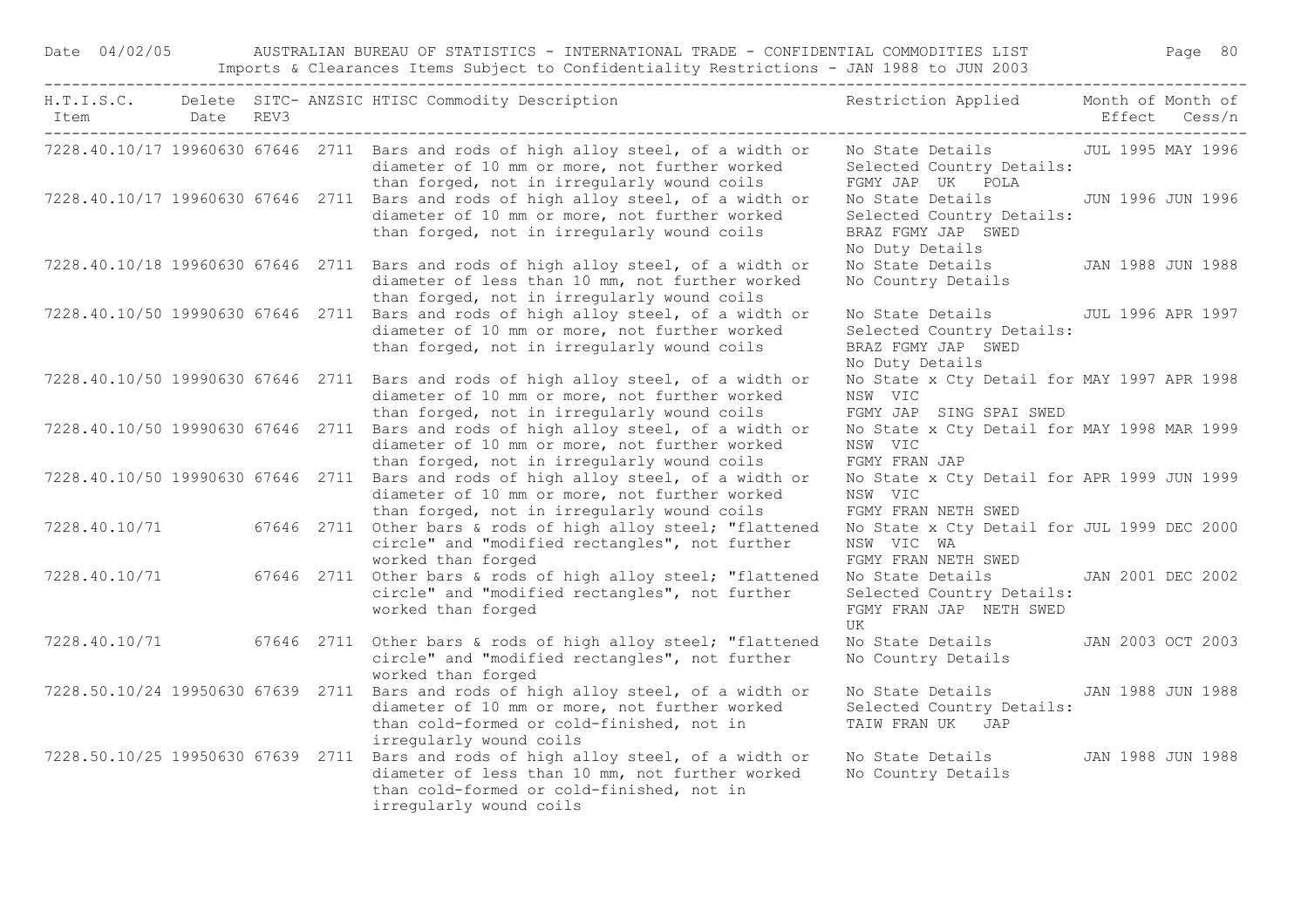| Date 04/02/05                        |           |  | AUSTRALIAN BUREAU OF STATISTICS - INTERNATIONAL TRADE - CONFIDENTIAL COMMODITIES LIST<br>Imports & Clearances Items Subject to Confidentiality Restrictions - JAN 1988 to JUN 2003                                                                    |                                                                                            |                   | Page 81           |
|--------------------------------------|-----------|--|-------------------------------------------------------------------------------------------------------------------------------------------------------------------------------------------------------------------------------------------------------|--------------------------------------------------------------------------------------------|-------------------|-------------------|
| Item<br>---------------------------- | Date REV3 |  | H.T.I.S.C. Delete SITC- ANZSIC HTISC Commodity Description                                                                                                                                                                                            | Restriction Applied Month of Month of                                                      |                   | Effect Cess/n     |
|                                      |           |  | 7228.60.10/20 19960630 67647 2711 Bars and rods of high alloy steel, of a width or<br>diameter of less than 10 mm, further worked than<br>hot-rolled, hot-drawn, extruded, forged,<br>cold-formed or cold-finished, not in irreqularly<br>wound coils | No State Details 5 JAN 1988 JUN 1988<br>No Country Details                                 |                   |                   |
|                                      |           |  | 7228.60.10/27 19960630 67647 2711 Bars and rods of high alloy steel, of a width or<br>diameter of 10 mm or more, further worked than<br>hot-rolled, hot-drawn, extruded, forged,<br>cold-formed or cold-finished, not in irregularly<br>wound coils   | No State Details<br>No Country Details                                                     | JAN 1988 JUN 1988 |                   |
|                                      |           |  | 7228.60.10/27 19960630 67647 2711 Bars and rods of high alloy steel, of a width or<br>diameter of 10 mm or more, further worked than<br>hot-rolled, hot-drawn, extruded, forged,<br>cold-formed or cold-finished, not in irregularly<br>wound coils   | No State Details<br>Selected Country Details:<br>FGMY FRAN SWED UK                         |                   | JUL 1988 APR 1991 |
|                                      |           |  | 7228.60.10/27 19960630 67647 2711 Bars and rods of high alloy steel, of a width or<br>diameter of 10 mm or more, further worked than<br>hot-rolled, hot-drawn, extruded, forged,<br>cold-formed or cold-finished, not in irregularly<br>wound coils   | No State Details<br>Selected Country Details:<br>ASTA BRAZ UK<br>No Duty Details           | MAY 1991 APR 1992 |                   |
|                                      |           |  | 7228.60.10/27 19960630 67647 2711 Bars and rods of high alloy steel, of a width or<br>diameter of 10 mm or more, further worked than<br>hot-rolled, hot-drawn, extruded, forged,<br>cold-formed or cold-finished, not in irregularly<br>wound coils   | No State Details<br>Selected Country Details:<br>ASTA BRAZ FGMY UK<br>No Duty Details      | MAY 1992 OCT 1992 |                   |
|                                      |           |  | 7228.60.10/27 19960630 67647 2711 Bars and rods of high alloy steel, of a width or<br>diameter of 10 mm or more, further worked than<br>hot-rolled, hot-drawn, extruded, forged,<br>cold-formed or cold-finished, not in irregularly<br>wound coils   | No State Details<br>Selected Country Details:<br>ASTA BRAZ FGMY SPAI UK<br>No Duty Details | NOV 1992 JUN 1993 |                   |
|                                      |           |  | 7228.60.10/27 19960630 67647 2711 Bars and rods of high alloy steel, of a width or<br>diameter of 10 mm or more, further worked than<br>hot-rolled, hot-drawn, extruded, forged,<br>cold-formed or cold-finished, not in irregularly<br>wound coils   | No State Details<br>Selected Country Details:<br>ASTA BRAZ FGMY SPAI<br>No Duty Details    | JUL 1993 MAY 1996 |                   |
|                                      |           |  | 7228.60.10/27 19960630 67647 2711 Bars and rods of high alloy steel, of a width or<br>diameter of 10 mm or more, further worked than<br>hot-rolled, hot-drawn, extruded, forged,<br>cold-formed or cold-finished, not in irregularly<br>wound coils   | No State Details<br>Selected Country Details:<br>BRAZ FGMY FRAN<br>No Duty Details         | JUN 1996 JUN 1996 |                   |
| 7228.60.10/54 19990630 67647         |           |  | 2711 Bars and rods of high alloy steel, of a width or<br>diameter of 10 mm or more, further worked than<br>hot-rolled, hot-drawn, extruded, forged,<br>cold-formed or cold-finished, not in irregularly<br>wound coils                                | No State Details<br>Selected Country Details:<br>BRAZ FGMY FRAN<br>No Duty Details         |                   | JUL 1996 APR 1997 |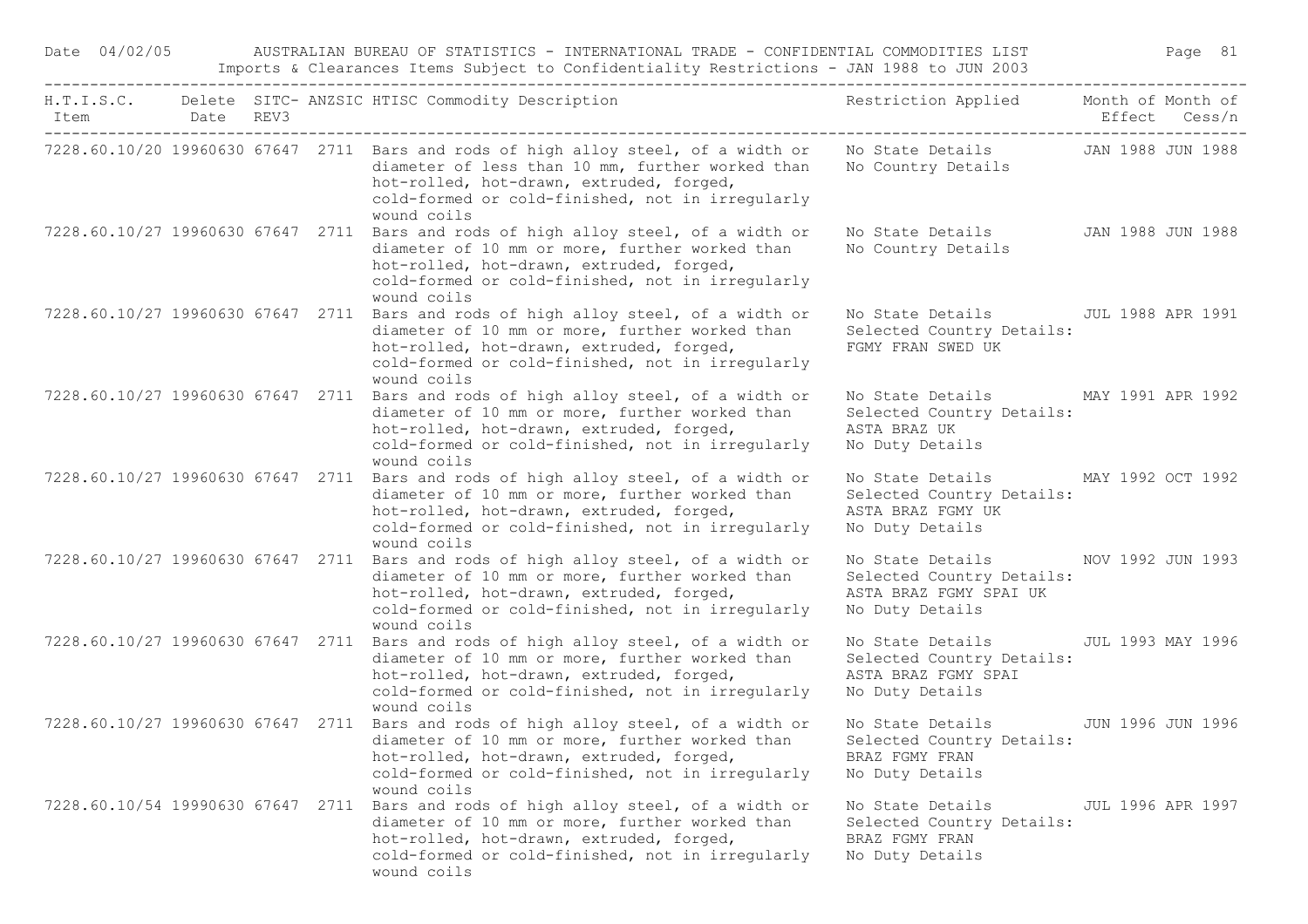|                              |  | Imports & Clearances Items Subject to Confidentiality Restrictions - JAN 1988 to JUN 2003<br>H.T.I.S.C. Delete SITC- ANZSIC HTISC Commodity Description                                                                                                               | Restriction Applied Month of Month of                                             |                   |
|------------------------------|--|-----------------------------------------------------------------------------------------------------------------------------------------------------------------------------------------------------------------------------------------------------------------------|-----------------------------------------------------------------------------------|-------------------|
| Item Date REV3               |  |                                                                                                                                                                                                                                                                       |                                                                                   | Effect Cess/n     |
|                              |  | 7228.60.10/54 19990630 67647 2711 Bars and rods of high alloy steel, of a width or<br>diameter of 10 mm or more, further worked than<br>hot-rolled, hot-drawn, extruded, forged,<br>cold-formed or cold-finished, not in irregularly<br>wound coils                   | No State x Cty Detail for MAY 1997 MAR 1999<br>NSW VIC WA<br>FGMY FRAN SING       |                   |
|                              |  | 7228.60.10/54 19990630 67647 2711 Bars and rods of high alloy steel, of a width or<br>diameter of 10 mm or more, further worked than<br>hot-rolled, hot-drawn, extruded, forged,<br>cold-formed or cold-finished, not in irregularly<br>wound coils                   | No State x Cty Detail for APR 1999 JUN 1999<br>NSW VIC WA<br>FGMY FRAN NETH SING  |                   |
| 7228.60.10/72                |  | 67647 2711 Other bars & rods of high alloy steel; "flattened<br>circle" and "modified rectangles", (excl. those<br>not further worked than hot-rolled, hot-drawn,<br>extruded or forged)                                                                              | No State x Cty Detail for JUL 1999 DEC 2000<br>NSW VIC WA<br>FGMY FRAN NETH SING  |                   |
| 7228.60.10/72                |  | 67647 2711 Other bars & rods of high alloy steel; "flattened<br>circle" and "modified rectangles", (excl. those<br>not further worked than hot-rolled, hot-drawn,<br>extruded or forged)                                                                              | No State Details<br>Selected Country Details:<br>FGMY FRAN ITAL NETH SING<br>SWED | JAN 2001 DEC 2002 |
| 7228.60.10/72                |  | 67647 2711 Other bars & rods of high alloy steel; "flattened<br>circle" and "modified rectangles", (excl. those<br>not further worked than hot-rolled, hot-drawn,<br>extruded or forged)                                                                              | No State Details<br>Selected Country Details:<br>FGMY FRAN NETH UK CHIN<br>SING   | JAN 2003 OCT 2003 |
| 7228.80.00/23                |  | 67648 2711 Hollow drill bars and rods of alloy or non-alloy<br>steel                                                                                                                                                                                                  | No State Details<br>No Country Details                                            | JAN 1988 JUN 1988 |
| 7229.20.00/29 19960630 67829 |  | 2711 Wire of silico-manganese steel                                                                                                                                                                                                                                   | No Country Details                                                                | JAN 1988 JAN 1990 |
|                              |  | 7305.31.00/11 20011231 67933 2713 Longitudinally welded tubes and pipes exc 406.4 mm No Country Details<br>but not exc 508 mm ex-diam of iron or non-alloy<br>steel (excl. line pipe used for oil or gas<br>pipelines, casing used in the drilling for oil or<br>gas) |                                                                                   | MAR 1989 SEP 1989 |
|                              |  | 7306.10.00/18 19880102 67941 9889 Used during harmonized implementation for dual<br>reporting.                                                                                                                                                                        | No State Details<br>No Country Details                                            | JAN 1988 JUN 1988 |
|                              |  | 7306.10.00/19 19880102 67941 9889 Used during harmonized implementation for dual<br>reporting.                                                                                                                                                                        | No State Details<br>No Country Details                                            | JAN 1988 JUN 1988 |
|                              |  | 7306.10.00/21 19880102 67941 9889 Used during harmonized implementation for dual<br>reporting.                                                                                                                                                                        | No State Details<br>No Country Details                                            | JAN 1988 JUN 1988 |
| 7306.10.00/30                |  | 67941 2713 Welded line pipe of a kind used for oil or gas<br>pipelines (excl. seamless) of iron or non-alloy<br>steel, not exc 88.9 mm externaldiameter                                                                                                               | No State Details<br>No Country Details                                            | JAN 1988 JUN 1988 |
| 7306.10.00/31                |  | 67941 2713 Welded line pipe of a kind used for oil or gas<br>pipelines (excl. seamless) of iron or non-alloy<br>steel, exc 88.9 mm but not exc 165.1 mm external<br>diameter                                                                                          | No State Details<br>No Country Details                                            | JAN 1988 JUN 1988 |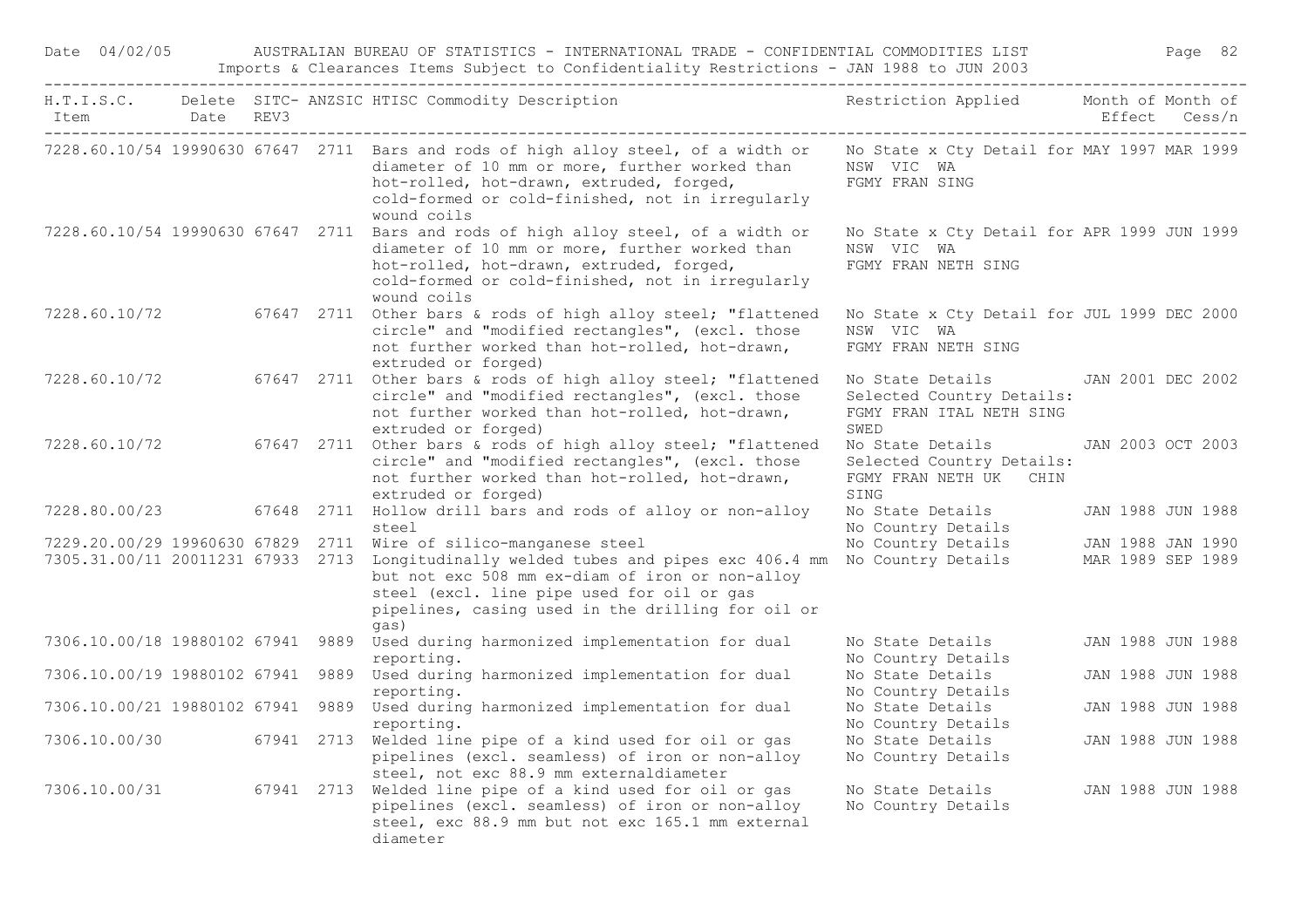Date 04/02/05 AUSTRALIAN BUREAU OF STATISTICS - INTERNATIONAL TRADE - CONFIDENTIAL COMMODITIES LIST Page 83 Imports & Clearances Items Subject to Confidentiality Restrictions - JAN 1988 to JUN 2003

| Item<br>----------------------------- | Date REV3 |  | H.T.I.S.C. Delete SITC-ANZSIC HTISC Commodity Description Nestriction Applied Month of Month of                                                                                                                                                                    |                                                           | Effect Cess/n            |
|---------------------------------------|-----------|--|--------------------------------------------------------------------------------------------------------------------------------------------------------------------------------------------------------------------------------------------------------------------|-----------------------------------------------------------|--------------------------|
| 7306.10.00/33                         |           |  | 67941 2713 Line pipe of a kind used for oil or gas pipeline<br>(excl: seamless of iron or steel; welded, riveted<br>or similarly closed of iron or steel with<br>diameter greater than 406.4mm; welded of iron or<br>nonalloy steel with diameter less or equal to | No State Details JAN 1988 JUN 1988<br>No Country Details  |                          |
| 7306.20.00/22 19990630 67942 2713     |           |  | Welded casing and tubing of a kind used in the<br>drilling for oil or gas (excl. seamless), of iron<br>or non-alloy steel, not exc 88.9 mm external<br>diameter                                                                                                    | No State Details<br>No Country Details                    | JAN 1988 JUN 1988        |
|                                       |           |  | 7306.20.00/23 19990630 67942 2713 Welded casing and tubing of a kind used in the<br>drilling for oil or gas (excl. seamless), of iron<br>or non-alloy steel, exc 88.9 mm but not exc 165.1<br>mm external diameter                                                 | No State Details<br>No Country Details                    | JAN 1988 JUN 1988        |
|                                       |           |  | 7306.20.00/25 19990630 67942 2713 Casing and tubing of a kind used in the drilling<br>for oil or gas, not welded (excl. seamless), of<br>steel (excl. non-alloy steel)                                                                                             | No State Details<br>No Country Details                    | JAN 1988 JUN 1988        |
|                                       |           |  | 7306.30.00/26 19950630 67943 2713 Welded tubes, pipes and hollow profiles nes, of<br>circular cross-section, not exc 88.9 mm external<br>diameter, of iron or non-alloy steel with a wall<br>thickness not exc 2 mm                                                | No State Details<br>Selected Country Details:<br>SAFR JAP | JAN 1988 JUN 1988        |
|                                       |           |  | 7306.30.00/27 19950630 67943 2713 Welded tubes, pipes and hollow profiles nes, of<br>circular cross-section, not exc 88.9 mm external<br>diameter, of iron or non-alloy steel with a wall<br>thickness exc 2 mm                                                    | No State Details<br>Selected Country Details:<br>SAFR JAP | JAN 1988 JUN 1988        |
| 7306.30.00/27 19950630 67943 2713     |           |  | Welded tubes, pipes and hollow profiles nes, of<br>circular cross-section, not exc 88.9 mm external<br>diameter, of iron or non-alloy steel with a wall<br>thickness exc 2 mm                                                                                      | No State Details                                          | <b>JUL 1988 SEP 1989</b> |
| 7306.30.00/28 19950630 67943 2713     |           |  | Welded tubes, pipes and hollow profiles nes, of<br>circular cross-section, exc 88.9 mm but not exc<br>165.1 mm external diameter, of iron or non-alloy                                                                                                             | No State Details<br>Selected Country Details:<br>SAFR JAP | JAN 1988 JUN 1988        |
| 7306.30.00/28 19950630 67943 2713     |           |  | steel<br>Welded tubes, pipes and hollow profiles nes, of<br>circular cross-section, exc 88.9 mm but not exc<br>165.1 mm external diameter, of iron or non-alloy<br>steel                                                                                           | No State Details<br>Selected Country Details:<br>JAP USA  | JUL 1988 MAY 1993        |
| 7306.30.00/28 19950630 67943 2713     |           |  | Welded tubes, pipes and hollow profiles nes, of<br>circular cross-section, exc 88.9 mm but not exc<br>165.1 mm external diameter, of iron or non-alloy<br>steel                                                                                                    | No State Details                                          | JUN 1993 JUL 1994        |
| 7306.30.00/30                         |           |  | 67943 2713 Welded tubes, pipes and hollow profiles nes, of<br>circular cross section, not exceeding 21mm<br>external diameter, of iron or non alloy steel                                                                                                          | No State Details<br>No Country Details                    | JUL 1995 SEP 1995        |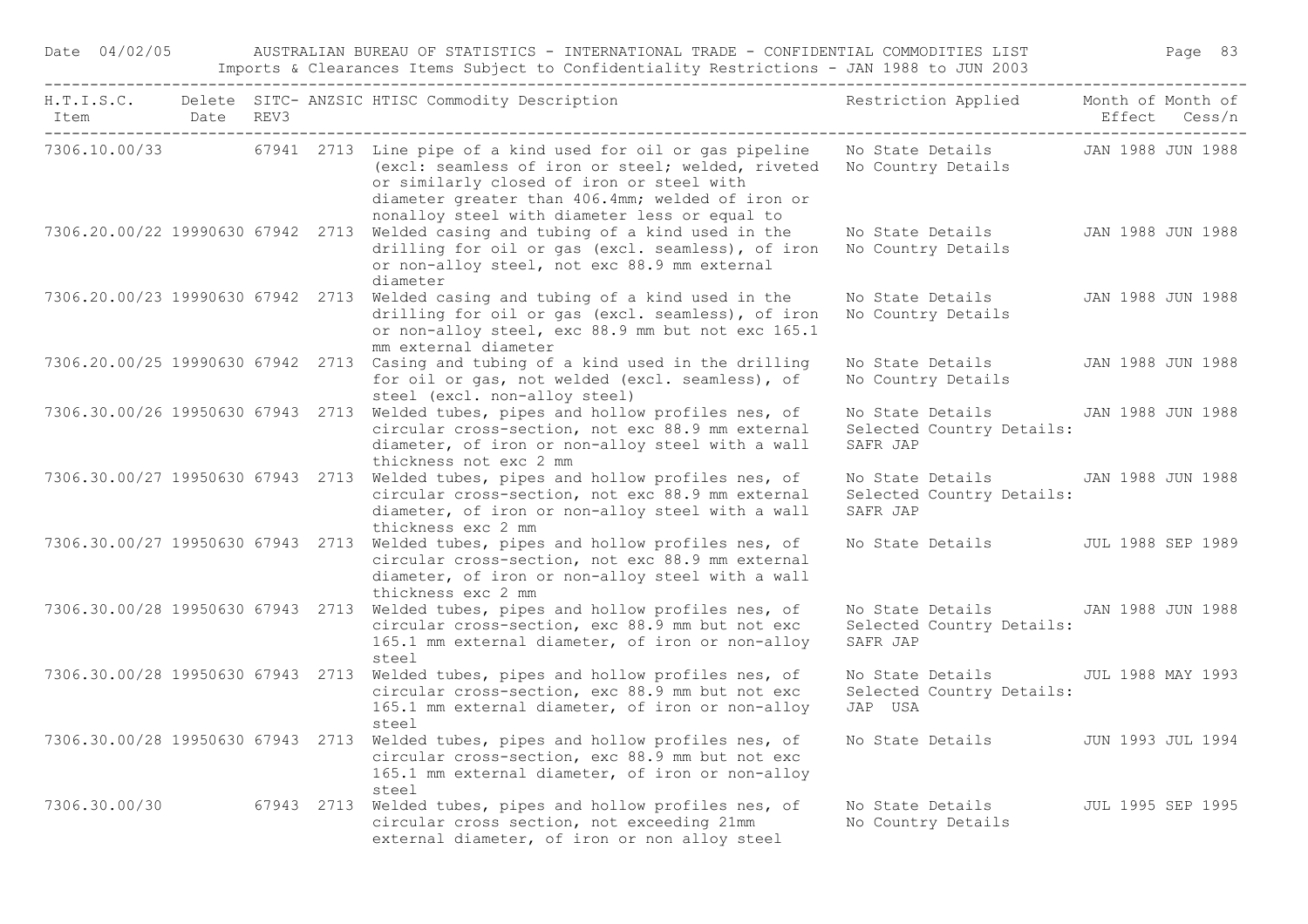Date 04/02/05 AUSTRALIAN BUREAU OF STATISTICS - INTERNATIONAL TRADE - CONFIDENTIAL COMMODITIES LIST Page 84 Imports & Clearances Items Subject to Confidentiality Restrictions - JAN 1988 to JUN 2003

| Item Date REV3<br>----------------------------------- |  | H.T.I.S.C. Delete SITC-ANZSIC HTISC Commodity Description Nestriction Applied Month of Month of                                                                                                                         |                                                                                                                     |  |
|-------------------------------------------------------|--|-------------------------------------------------------------------------------------------------------------------------------------------------------------------------------------------------------------------------|---------------------------------------------------------------------------------------------------------------------|--|
|                                                       |  | 7306.30.00/30 67943 2713 Welded tubes, pipes and hollow profiles nes, of<br>circular cross section, not exceeding 21mm<br>external diameter, of iron or non alloy steel                                                 | No State Details OCT 1995 SEP 1996<br>Selected Country Details:<br>JAP RKOR NZ                                      |  |
|                                                       |  | 7306.30.00/30 67943 2713 Welded tubes, pipes and hollow profiles nes, of<br>circular cross section, not exceeding 21mm<br>external diameter, of iron or non alloy steel                                                 | No State Details 6 6 6 6 7 8 9 9 1997<br>Selected Country Details:<br>JAP NZ TAIW USA<br>No Duty Details            |  |
|                                                       |  | 7306.30.00/30 67943 2713 Welded tubes, pipes and hollow profiles nes, of<br>circular cross section, not exceeding 21mm<br>external diameter, of iron or non alloy steel                                                 | No State Details MAR 1997 FEB 1998<br>Selected Country Details:<br>JAP NZ TAIW THAI<br>No Duty Details              |  |
| 7306.30.00/30                                         |  | 67943 2713 Welded tubes, pipes and hollow profiles nes, of<br>circular cross section, not exceeding 21mm<br>external diameter, of iron or non alloy steel                                                               | No State x Cty Detail for MAR 1998 FEB 1999<br>All States<br>JAP RKOR NZ TAIW<br>No Duty Details                    |  |
| 7306.30.00/30                                         |  | 67943 2713 Welded tubes, pipes and hollow profiles nes, of<br>circular cross section, not exceeding 21mm<br>external diameter, of iron or non alloy steel                                                               | No State x Cty Detail for MAR 1999 JUL 2002<br>All States<br>NZ SAFR THAI USA<br>No Duty Details                    |  |
| 7306.30.00/31                                         |  | 67943 2713 Welded tubes, pipes and hollow profiles nes, of<br>circular cross section, exceeding 21mm but not<br>exceeding 60.3mm, of iron or non alloy steel with<br>a wall thickness not exceeding 2.5mm               | No State Details JUL 1995 SEP 1995<br>No Country Details                                                            |  |
| 7306.30.00/31                                         |  | 67943 2713 Welded tubes, pipes and hollow profiles nes, of<br>circular cross section, exceeding 21mm but not<br>exceeding 60.3mm, of iron or non alloy steel with<br>a wall thickness not exceeding 2.5mm               | No State Details OCT 1995 SEP 1996<br>Selected Country Details:<br>JAP RKOR NZ                                      |  |
| 7306.30.00/31                                         |  | 67943 2713 Welded tubes, pipes and hollow profiles nes, of<br>circular cross section, exceeding 21mm but not<br>exceeding 60.3mm, of iron or non alloy steel with<br>a wall thickness not exceeding 2.5mm               | No State Details OCT 1996 FEB 1997<br>No Country Details<br>No Duty Details                                         |  |
| 7306.30.00/31                                         |  | 67943 2713 Welded tubes, pipes and hollow profiles nes, of<br>circular cross section, exceeding 21mm but not<br>exceeding 60.3mm, of iron or non alloy steel with<br>a wall thickness not exceeding 2.5mm               | No State Details MAR 1997 FEB 1998<br>Selected Country Details:<br>NZ TAIW INIA USA JAP<br>No Duty Details          |  |
|                                                       |  | 7306.30.00/31 67943 2713 Welded tubes, pipes and hollow profiles nes, of<br>circular cross section, exceeding 21mm but not<br>exceeding 60.3mm, of iron or non alloy steel with<br>a wall thickness not exceeding 2.5mm | No State x Cty Detail for MAR 1998 FEB 1999<br>All States<br>INIA JAP NZ RKOR TAIW<br><b>USA</b><br>No Duty Details |  |
| 7306.30.00/31                                         |  | 67943 2713 Welded tubes, pipes and hollow profiles nes, of<br>circular cross section, exceeding 21mm but not<br>exceeding 60.3mm, of iron or non alloy steel with<br>a wall thickness not exceeding 2.5mm               | Selected Country Details: MAR 1999 FEB 2000<br>JAP SAFR TAIW<br>No Duty Details                                     |  |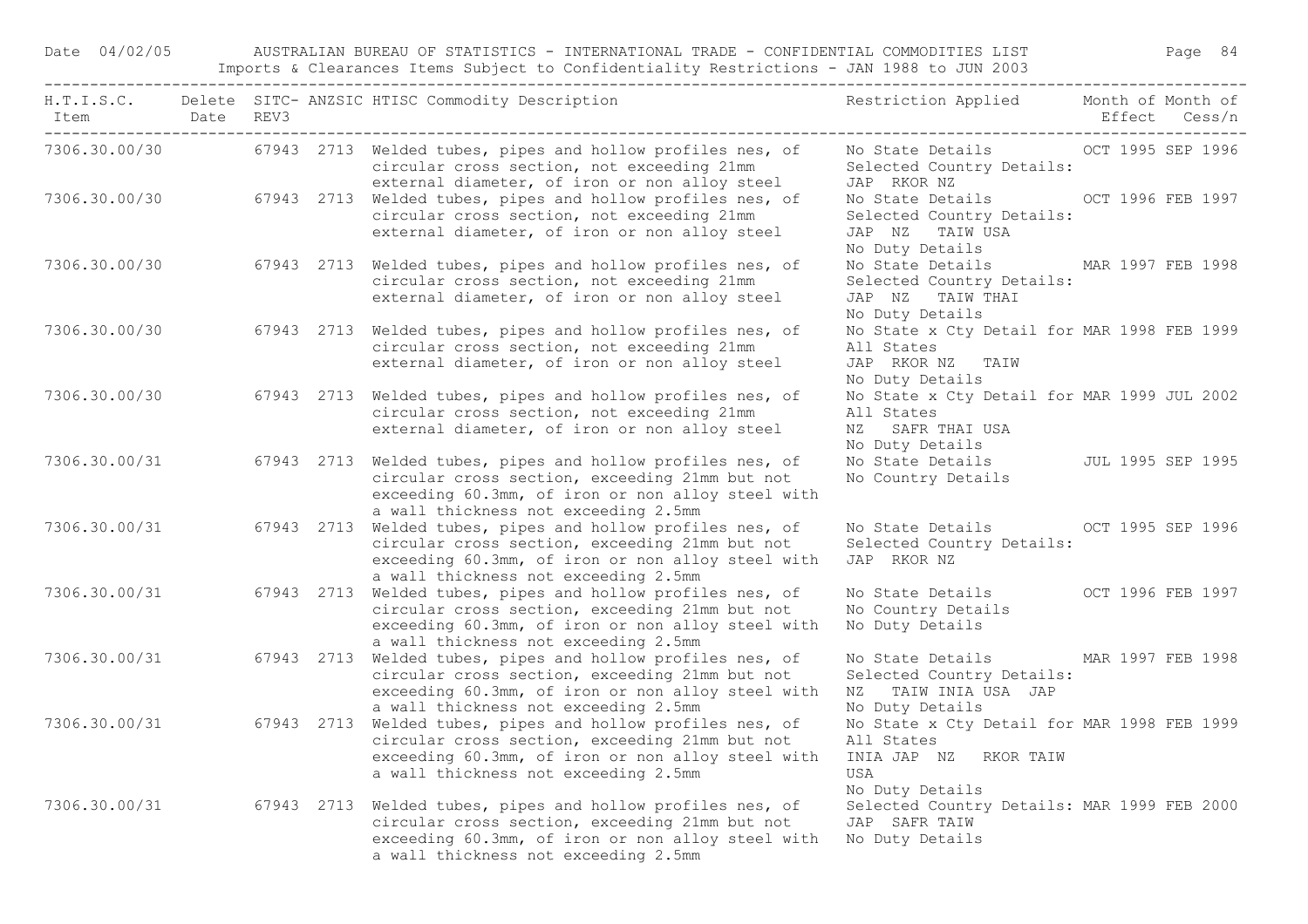Date 04/02/05 AUSTRALIAN BUREAU OF STATISTICS - INTERNATIONAL TRADE - CONFIDENTIAL COMMODITIES LIST Page 85 Imports & Clearances Items Subject to Confidentiality Restrictions - JAN 1988 to JUN 2003

| Item          | Date REV3<br>______________________ |            | H.T.I.S.C. Delete SITC- ANZSIC HTISC Commodity Description                                                                                                                                                                                         | Restriction Applied Month of Month of                                                                    |                   | Effect Cess/n            |
|---------------|-------------------------------------|------------|----------------------------------------------------------------------------------------------------------------------------------------------------------------------------------------------------------------------------------------------------|----------------------------------------------------------------------------------------------------------|-------------------|--------------------------|
|               |                                     |            | 7306.30.00/31 67943 2713 Welded tubes, pipes and hollow profiles nes, of<br>circular cross section, exceeding 21mm but not<br>exceeding 60.3mm, of iron or non alloy steel with<br>a wall thickness not exceeding 2.5mm                            | No State x Cty Detail for MAR 2000 JUL 2002<br>All States<br>JAP NZ<br>TAIW                              |                   |                          |
| 7306.30.00/32 |                                     |            | 67943 2713 Welded tubes, pipes and hollow profiles nes, of<br>circular cross section, exceeding 21mm but not<br>exceeding 60.3mm external diameter, of iron or<br>non alloy steel with a wall thickness exceeding<br>2.5mm but not exceeding 3.6mm | No State Details<br>No Country Details                                                                   |                   | JUL 1995 FEB 1997        |
| 7306.30.00/32 |                                     |            | 67943 2713 Welded tubes, pipes and hollow profiles nes, of<br>circular cross section, exceeding 21mm but not<br>exceeding 60.3mm external diameter, of iron or<br>non alloy steel with a wall thickness exceeding<br>2.5mm but not exceeding 3.6mm | No State Details<br>Selected Country Details:<br>INIA RKOR JAP NZ<br>No Duty Details                     | MAR 1997 FEB 1998 |                          |
| 7306.30.00/32 |                                     |            | 67943 2713 Welded tubes, pipes and hollow profiles nes, of<br>circular cross section, exceeding 21mm but not<br>exceeding 60.3mm external diameter, of iron or<br>non alloy steel with a wall thickness exceeding<br>2.5mm but not exceeding 3.6mm | No State x Cty Detail for MAR 1998 FEB 1999<br>All States<br>INIA JAP NZ<br>RKOR TAIW<br>No Duty Details |                   |                          |
| 7306.30.00/32 |                                     |            | 67943 2713 Welded tubes, pipes and hollow profiles nes, of<br>circular cross section, exceeding 21mm but not<br>exceeding 60.3mm external diameter, of iron or<br>non alloy steel with a wall thickness exceeding<br>2.5mm but not exceeding 3.6mm | No State Details<br>No Country Details<br>No Duty Details                                                |                   | MAR 1999 FEB 2000        |
| 7306.30.00/32 |                                     | 67943 2713 | Welded tubes, pipes and hollow profiles nes, of<br>circular cross section, exceeding 21mm but not<br>exceeding 60.3mm external diameter, of iron or<br>non alloy steel with a wall thickness exceeding<br>2.5mm but not exceeding 3.6mm            | No State x Cty Detail for MAR 2000 JUL 2002<br>All States<br>JAP NZ                                      |                   |                          |
| 7306.30.00/33 |                                     |            | 67943 2713 Welded tubes, pipes and hollow profiles nes, of<br>circular cross section, exceeding 21mm but not<br>exceeding 60.3mm external diameter, of iron or<br>non alloy steel with a wall thickness exceeding<br>3.6mm                         | No State Details<br>No Country Details                                                                   |                   | <b>JUL 1995 SEP 1995</b> |
| 7306.30.00/33 |                                     |            | 67943 2713 Welded tubes, pipes and hollow profiles nes, of<br>circular cross section, exceeding 21mm but not<br>exceeding 60.3mm external diameter, of iron or<br>non alloy steel with a wall thickness exceeding<br>3.6mm                         | No State Details OCT 1995 FEB 1997<br>Selected Country Details:<br>JAP NZ USA                            |                   |                          |
| 7306.30.00/33 |                                     | 67943 2713 | Welded tubes, pipes and hollow profiles nes, of<br>circular cross section, exceeding 21mm but not<br>exceeding 60.3mm external diameter, of iron or<br>non alloy steel with a wall thickness exceeding<br>3.6mm                                    | No State Details<br>Selected Country Details:<br>JAP NZ INIA USA<br>No Duty Details                      | MAR 1997 FEB 1998 |                          |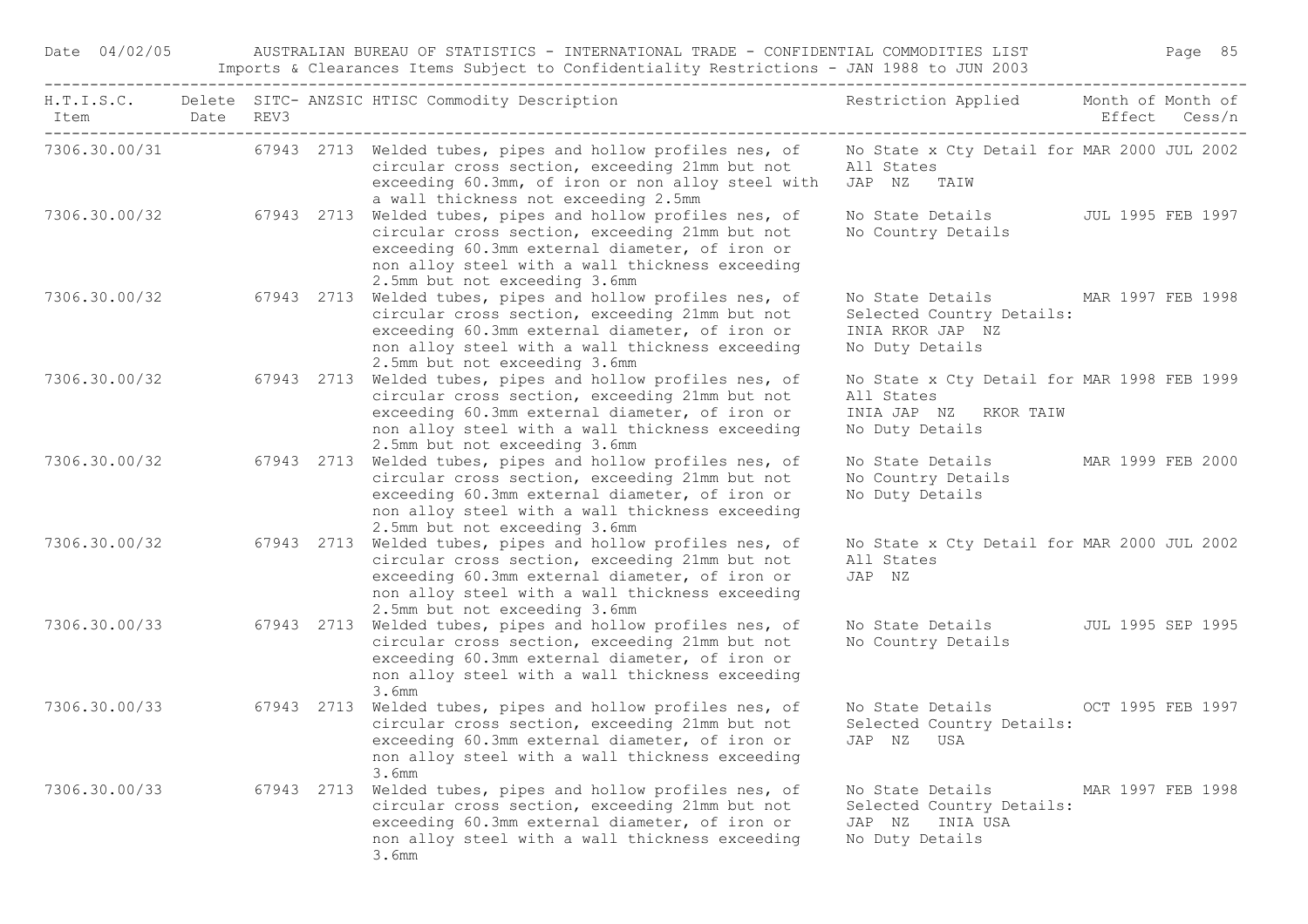| Date 04/02/05  |  | AUSTRALIAN BUREAU OF STATISTICS - INTERNATIONAL TRADE - CONFIDENTIAL COMMODITIES LIST<br>Imports & Clearances Items Subject to Confidentiality Restrictions - JAN 1988 to JUN 2003                                                                      |                                                                                              | Page 86           |  |  |
|----------------|--|---------------------------------------------------------------------------------------------------------------------------------------------------------------------------------------------------------------------------------------------------------|----------------------------------------------------------------------------------------------|-------------------|--|--|
| Item Date REV3 |  | H.T.I.S.C. Delete SITC- ANZSIC HTISC Commodity Description                                                                                                                                                                                              | Restriction Applied Month of Month of                                                        | Effect Cess/n     |  |  |
|                |  | 7306.30.00/33 67943 2713 Welded tubes, pipes and hollow profiles nes, of<br>circular cross section, exceeding 21mm but not<br>exceeding 60.3mm external diameter, of iron or<br>non alloy steel with a wall thickness exceeding<br>3.6mm                | No State x Cty Detail for MAR 1998 FEB 1999<br>All States<br>INIA JAP USA<br>No Duty Details |                   |  |  |
| 7306.30.00/34  |  | 67943 2713 Welded tubes, pipes and hollow profiles nes, of a<br>circular cross section, exceeding 60.3mm but not<br>exceeding 114.3mm external diameter, of iron or<br>non alloy steel with a wall thickness not<br>exceeding 3.2mm                     | No State Details<br>No Country Details                                                       | JUL 1995 FEB 1999 |  |  |
| 7306.30.00/35  |  | 67943 2713 Welded tubes, pipes and hollow profiles nes, of a<br>circular cross section, exceeding 60.3mm but not<br>exceeding 114.3mm external diameter, of iron or<br>non alloy steel with a wall thickness exceeding<br>3.2mm but not exceeding 4.5mm | No State Details<br>No Country Details                                                       | JUL 1995 FEB 1999 |  |  |
| 7306.30.00/35  |  | 67943 2713 Welded tubes, pipes and hollow profiles nes, of a<br>circular cross section, exceeding 60.3mm but not<br>exceeding 114.3mm external diameter, of iron or<br>non alloy steel with a wall thickness exceeding<br>3.2mm but not exceeding 4.5mm | No State Details<br>No Country Details<br>No Duty Details                                    | MAR 1999 FEB 2000 |  |  |
| 7306.30.00/35  |  | 67943 2713 Welded tubes, pipes and hollow profiles nes, of a<br>circular cross section, exceeding 60.3mm but not<br>exceeding 114.3mm external diameter, of iron or<br>non alloy steel with a wall thickness exceeding<br>3.2mm but not exceeding 4.5mm | No State x Cty Detail for MAR 2000 JUL 2002<br>All States<br>INDO NZ<br>THAI                 |                   |  |  |
| 7306.30.00/36  |  | 67943 2713 Welded tubes, pipes and hollow profiles nes, of a<br>circular cross section, exceeding 60.3mm but not<br>exceeding 114.3mm external diameter, of iron or<br>non alloy steel with a wall thickness exceeding<br>4.5mm                         | No State Details<br>No Country Details                                                       | JUL 1995 SEP 1996 |  |  |
| 7306.30.00/37  |  | 67943 2713 Welded tubes, pipes and hollow profiles nes, of a<br>circular cross section, exceeding 114.3mm but not<br>exceeding 165.1mm external diameter, of iron or<br>non alloy steel                                                                 | No State Details<br>No Country Details                                                       | JUL 1995 SEP 1995 |  |  |
| 7306.40.00/01  |  | 67943 2713 Welded tubes, pipes and hollow profiles nes, of<br>circular cross-section, of stainless steel                                                                                                                                                | Selected Country Details: JAN 1988 FEB 1989<br>TAIW JAP                                      |                   |  |  |
| 7306.40.00/01  |  | 67943 2713 Welded tubes, pipes and hollow profiles nes, of<br>circular cross-section, of stainless steel                                                                                                                                                | Selected Country Details: MAR 1989 OCT 1991<br>JAP SING TAIW                                 |                   |  |  |
| 7306.40.00/01  |  | 67943 2713 Welded tubes, pipes and hollow profiles nes, of<br>circular cross-section, of stainless steel                                                                                                                                                | Selected Country Details: NOV 1991 SEP 1992<br>SING TAIW                                     |                   |  |  |
|                |  | 7306.50.00/02 19990630 67943 2713 Welded tubes, pipes and hollow profiles nes, of<br>circular cross-section, of alloy steel (excl.<br>non-alloy and stainless), not exc 88.9 mm<br>external diameter with a wall thickness not exc 2                    | No State Details<br>Selected Country Details:<br>SAFR JAP                                    | JAN 1988 JUN 1988 |  |  |

mm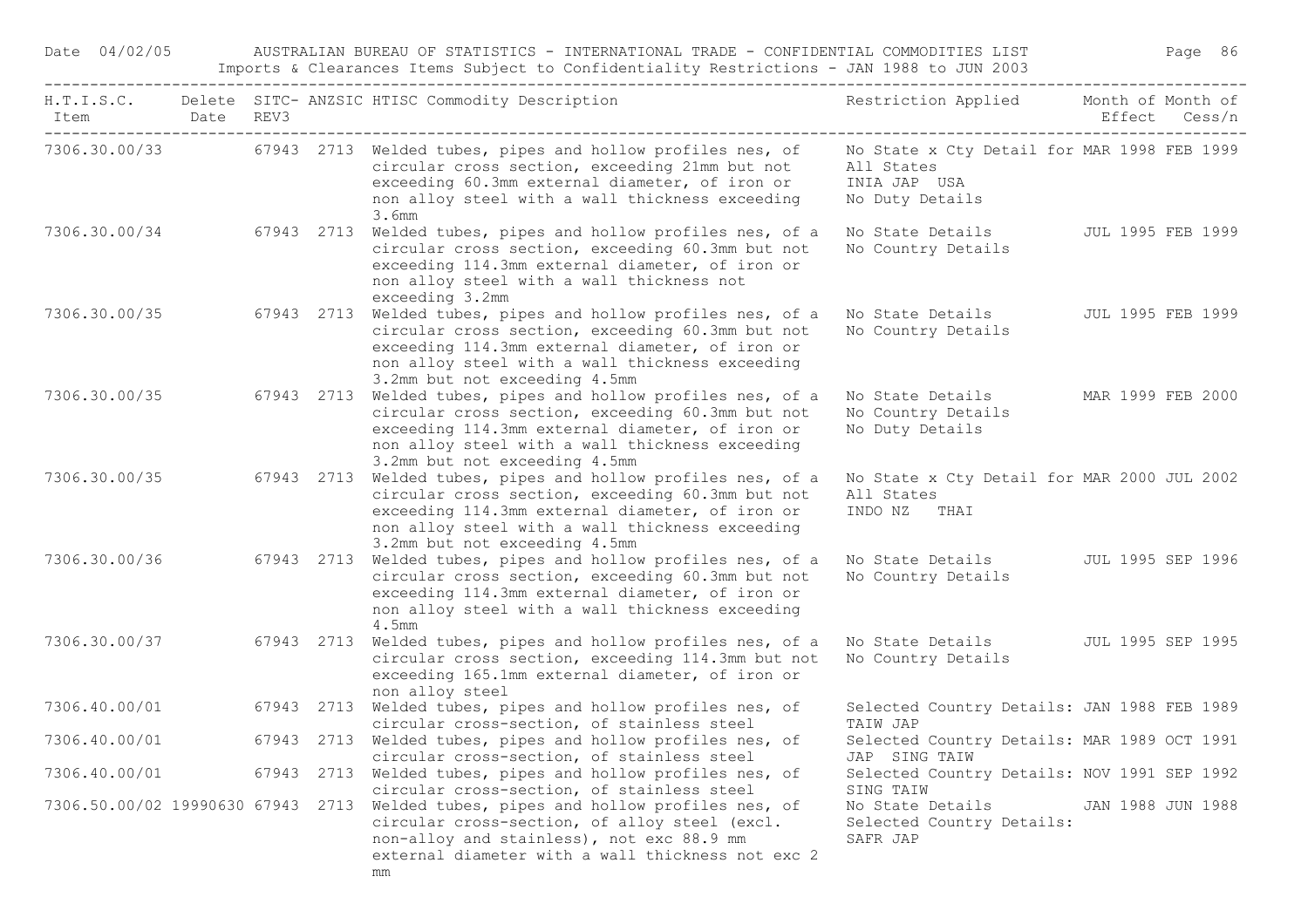Date 04/02/05 AUSTRALIAN BUREAU OF STATISTICS - INTERNATIONAL TRADE - CONFIDENTIAL COMMODITIES LIST Page 87 Imports & Clearances Items Subject to Confidentiality Restrictions - JAN 1988 to JUN 2003

| Item                                 | Date REV3 |  | H.T.I.S.C. Delete SITC-ANZSIC HTISC Commodity Description Nestriction Applied Month of Month of                                                                                                                                     |                                                                                                    | Effect Cess/n     |
|--------------------------------------|-----------|--|-------------------------------------------------------------------------------------------------------------------------------------------------------------------------------------------------------------------------------------|----------------------------------------------------------------------------------------------------|-------------------|
| ------------------------------------ |           |  | 7306.50.00/03 19990630 67943 2713 Welded tubes, pipes and hollow profiles nes, of<br>circular cross-section, of alloy steel (excl.<br>non-alloy and stainless), not exc 88.9 mm<br>external diameter with a wall thickness exc 2 mm | No State Details TAN 1988 JUN 1988<br>Selected Country Details:<br>SAFR JAP                        |                   |
|                                      |           |  | 7306.50.00/04 19990630 67943 2713 Welded tubes, pipes and hollow profiles nes, of<br>circular cross-section, of alloy steel (excl.<br>non-alloy and stainless), exc 88.9 mm but not exc<br>165.1 mm external diameter               | No State Details<br>Selected Country Details:<br>SAFR JAP                                          | JAN 1988 JUN 1988 |
| 7306.60.00/06                        |           |  | 67944 2713 Welded tubes, pipes and hollow profiles nes, of<br>non-circular cross-section, of iron or non-alloy<br>steel, not exc 279.4 mm perimeter with a wall<br>thickness not exc 2 mm                                           | No State Details<br>No Country Details                                                             | JAN 1988 JUN 1988 |
| 7306.60.00/07                        |           |  | 67944 2713 Welded tubes, pipes and hollow profiles nes, of<br>non-circular cross-section, of iron or non-alloy<br>steel, not exc 279.4 mm perimeter with a wall<br>thickness exc 2 mm                                               | No State Details<br>No Country Details                                                             | JAN 1988 JUN 1988 |
| 7306.60.00/08                        |           |  | 67944 2713 Welded tubes, pipes and hollow profiles nes, of<br>non-circular cross-section, of iron or non-alloy<br>steel, exc 279.4 mm but not exc 1277.3 mm<br>perimeter                                                            | No State Details<br>No Country Details                                                             | JAN 1988 JUN 1988 |
|                                      |           |  | 7306.60.00/11 67944 2713 Welded tubes, pipes and hollow profiles nes, of<br>non-circular cross-section, of steel (excl.<br>non-alloy)                                                                                               | No State Details<br>No Country Details                                                             | JAN 1988 FEB 1991 |
|                                      |           |  | 7307.29.00/22 19990630 67956 2713 Tube or pipe fittings of stainless steel (excl.<br>flanges, bends, elbows, threaded sleeves and butt<br>welding fittings)                                                                         | Selected State Details:<br>OLD SA WA                                                               | JUN 1994 MAY 1995 |
|                                      |           |  | 7307.29.00/22 19990630 67956 2713 Tube or pipe fittings of stainless steel (excl.<br>flanges, bends, elbows, threaded sleeves and butt<br>welding fittings)                                                                         | No State Details<br>Selected Country Details:<br>SPAI FRAN DENM                                    | JUN 1995 MAY 1996 |
|                                      |           |  | 7307.29.00/22 19990630 67956 2713 Tube or pipe fittings of stainless steel (excl.<br>flanges, bends, elbows, threaded sleeves and butt<br>welding fittings)                                                                         | Selected State Details: JUN 1996 APR 1997<br>OLD SA<br>Selected Country Details:<br>DENM FRAN SPAI |                   |
| 7307.29.00/22 19990630 67956 2713    |           |  | Tube or pipe fittings of stainless steel (excl.<br>flanges, bends, elbows, threaded sleeves and butt<br>welding fittings)                                                                                                           | No State x Cty Detail for MAY 1997 APR 1998<br>NSW QLD SA<br>FRAN SPAI USA                         |                   |
|                                      |           |  | 7307.29.00/22 19990630 67956 2713 Tube or pipe fittings of stainless steel (excl.<br>flanges, bends, elbows, threaded sleeves and butt<br>welding fittings)                                                                         | No State x Cty Detail for MAY 1998 JUN 1999<br>OLD SA<br>FRAN NZ<br>SPAI                           |                   |
|                                      |           |  | 7307.99.00/34 19960630 67959 2713 Tube or pipe fittings of iron (excl. cast iron<br>fittings, flanges, threaded elbows, bends,<br>sleeves and butt welding fittings)                                                                | Selected Country Details: DEC 1991 MAY 1993<br>SING THAI USA                                       |                   |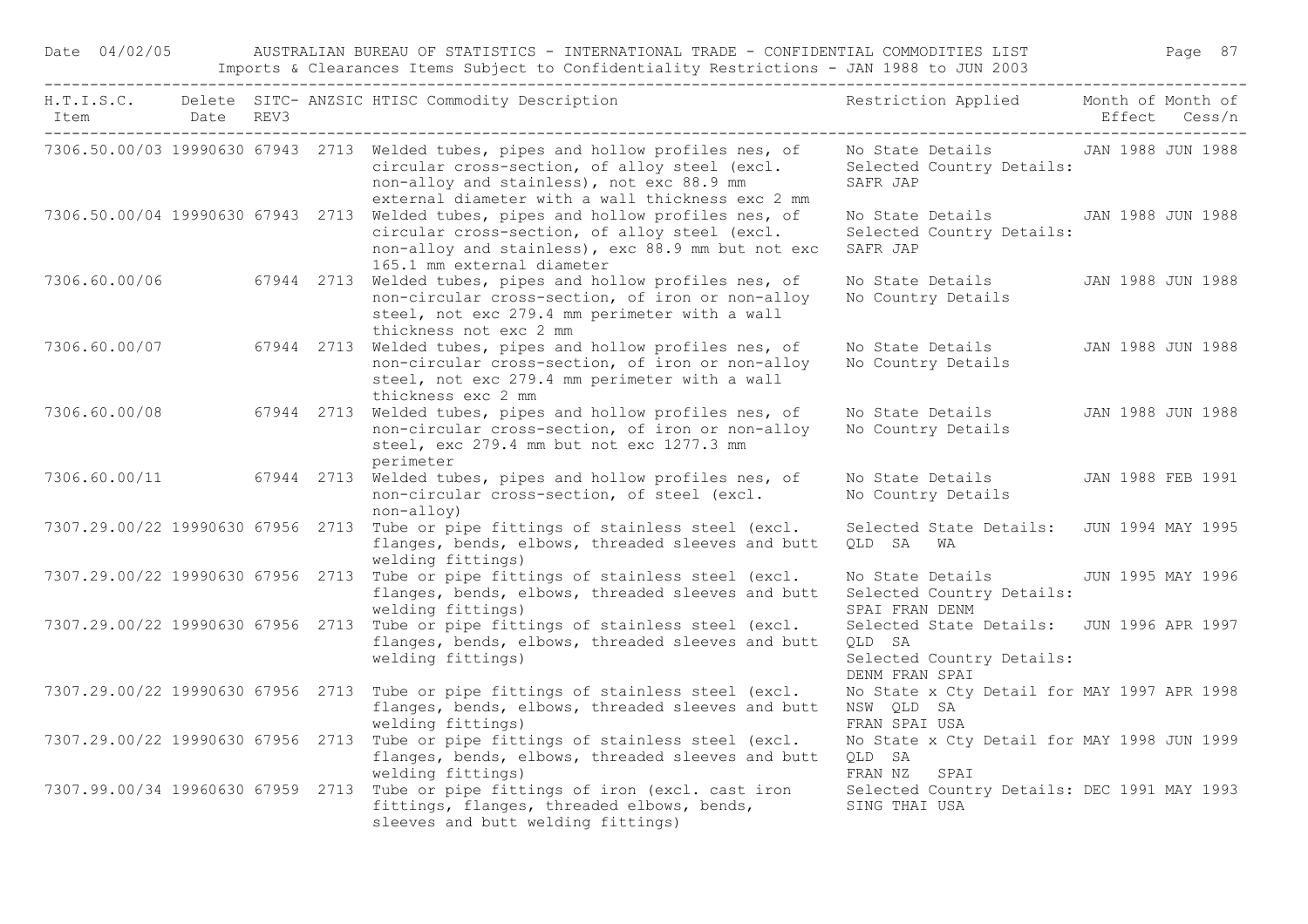| Date 04/02/05                     |  |            | AUSTRALIAN BUREAU OF STATISTICS - INTERNATIONAL TRADE - CONFIDENTIAL COMMODITIES LIST<br>Imports & Clearances Items Subject to Confidentiality Restrictions - JAN 1988 to JUN 2003                                                                                                                  |                                                                                                     | Page 88                            |
|-----------------------------------|--|------------|-----------------------------------------------------------------------------------------------------------------------------------------------------------------------------------------------------------------------------------------------------------------------------------------------------|-----------------------------------------------------------------------------------------------------|------------------------------------|
| Item Date REV3                    |  |            | H.T.I.S.C. Delete SITC- ANZSIC HTISC Commodity Description                                                                                                                                                                                                                                          | Restriction Applied                                                                                 | Month of Month of<br>Effect Cess/n |
|                                   |  |            | 7308.90.00/06 19990630 69119 2741 Structures (excl. prefabricated buildings of 9406) No Commodity Details JAN 1988 MAY 1989<br>and parts of structures nes, of iron or steel;<br>plates, rods, angles, shapes, sections, tubes and<br>the like, prepared for use in structures, of iron<br>or steel |                                                                                                     |                                    |
|                                   |  |            | 7308.90.00/06 19990630 69119 2741 Structures (excl. prefabricated buildings of 9406)<br>and parts of structures nes, of iron or steel;<br>plates, rods, angles, shapes, sections, tubes and<br>the like, prepared for use in structures, of iron<br>or steel                                        | Selected Country Details: JUN 1989 OCT 1991<br>USA FGMY NZ                                          |                                    |
|                                   |  |            | 7308.90.00/06 19990630 69119 2741 Structures (excl. prefabricated buildings of 9406)<br>and parts of structures nes, of iron or steel;<br>plates, rods, angles, shapes, sections, tubes and<br>the like, prepared for use in structures, of iron<br>or steel                                        | Selected Country Details: NOV 1991 NOV 1993<br>FGMY NZ USA<br>No Duty Details                       |                                    |
| 7308.90.00/06 19990630 69119 2741 |  |            | Structures (excl. prefabricated buildings of 9406)<br>and parts of structures nes, of iron or steel;<br>plates, rods, angles, shapes, sections, tubes and<br>the like, prepared for use in structures, of iron<br>or steel                                                                          | Selected Country Details: DEC 1993 AUG 1996<br>SAFR<br>NZ<br>No Duty Details                        |                                    |
|                                   |  |            | 7308.90.00/06 19990630 69119 2741 Structures (excl. prefabricated buildings of 9406)<br>and parts of structures nes, of iron or steel;<br>plates, rods, angles, shapes, sections, tubes and<br>the like, prepared for use in structures, of iron<br>or steel                                        | Selected Country Details: SEP 1996 JUL 1997<br>NZ<br>SAFR                                           |                                    |
|                                   |  |            | 7308.90.00/06 19990630 69119 2741 Structures (excl. prefabricated buildings of 9406)<br>and parts of structures nes, of iron or steel;<br>plates, rods, angles, shapes, sections, tubes and<br>the like, prepared for use in structures, of iron<br>or steel                                        | No State x Cty Detail for AUG 1997 JUL 1998<br>QLD VIC WA<br>NZ SAFR USA                            |                                    |
|                                   |  |            | 7308.90.00/06 19990630 69119 2741 Structures (excl. prefabricated buildings of 9406)<br>and parts of structures nes, of iron or steel;<br>plates, rods, angles, shapes, sections, tubes and<br>the like, prepared for use in structures, of iron<br>or steel                                        | Selected State Details: AUG 1998 JUN 1999<br>NSW VIC QLD WA<br>Selected Country Details:<br>NZ SAFR |                                    |
| 7308.90.00/49                     |  |            | 69119 2741 Plates, rods, angles, shapes, sections, tubes and Wo State x Cty Detail for JUL 1999 NOV 2000<br>the like, prepared for use in structures of iron<br>or steel                                                                                                                            | NSW VIC QLD WA<br>SAFR USA<br>ΝZ                                                                    |                                    |
| 7308.90.00/49                     |  | 69119 2741 | Plates, rods, angles, shapes, sections, tubes and<br>the like, prepared for use in structures of iron<br>or steel                                                                                                                                                                                   | Selected State Details:<br>NSW OLD VIC WA<br>Selected Country Details:<br>SAFR<br>ΝZ                | DEC 2000 MAY 2001                  |
| 7311.00.00/18                     |  | 69243 2751 | Containers for compressed or liquefied gas (excl.<br>cryogenic and seamless containers), of iron or<br>steel, exc 30 kg water capacity                                                                                                                                                              | Selected Country Details: JAN 1988 MAY 1989<br>ISRA USA JAP                                         |                                    |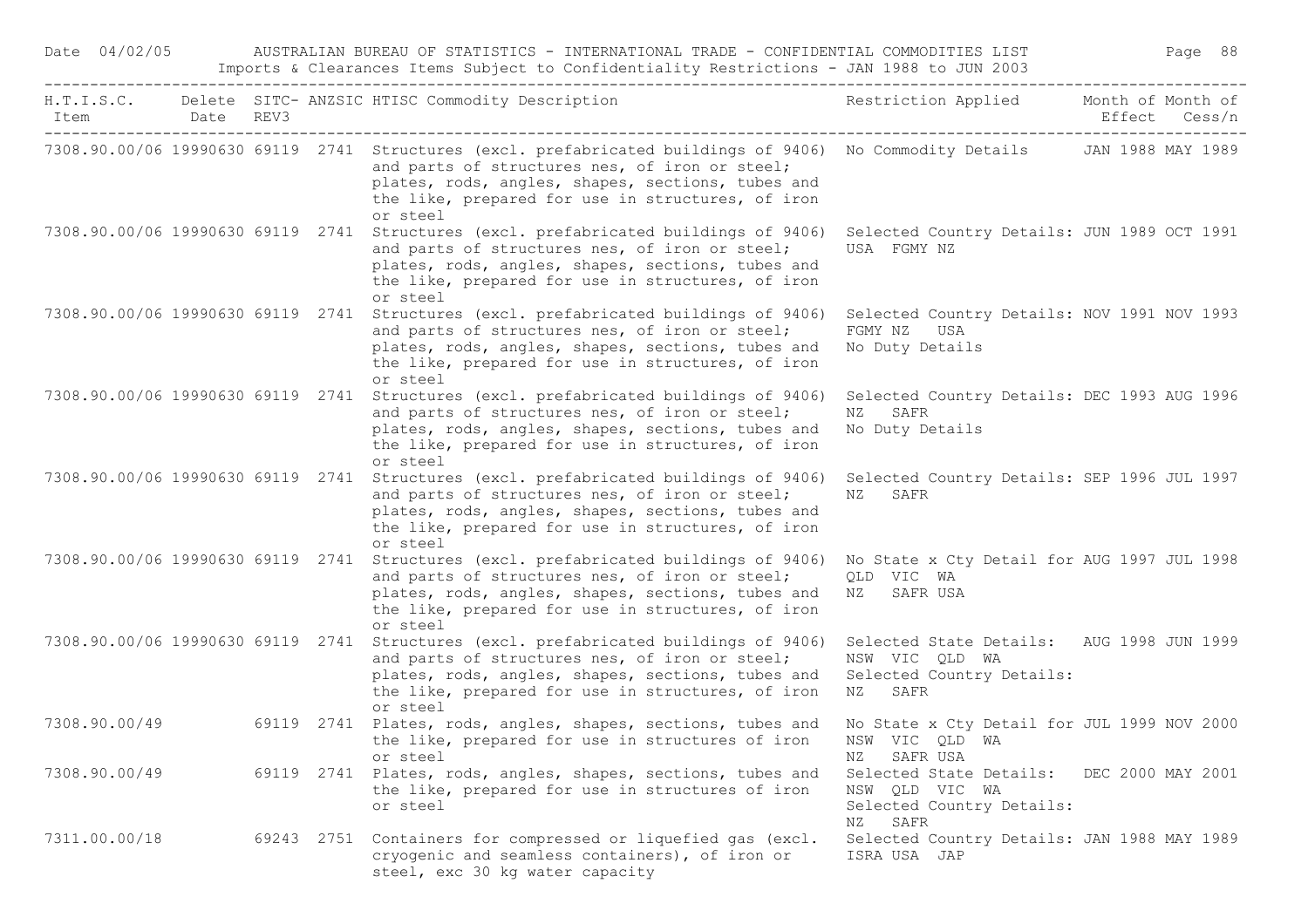## Date 04/02/05 AUSTRALIAN BUREAU OF STATISTICS - INTERNATIONAL TRADE - CONFIDENTIAL COMMODITIES LIST Page 89 Imports & Clearances Items Subject to Confidentiality Restrictions - JAN 1988 to JUN 2003

| Item Date REV3 |  | H.T.I.S.C. Delete SITC-ANZSIC HTISC Commodity Description The Sestriction Applied Month of Month of                                                                         |                                                                                                              | Effect Cess/n     |  |
|----------------|--|-----------------------------------------------------------------------------------------------------------------------------------------------------------------------------|--------------------------------------------------------------------------------------------------------------|-------------------|--|
|                |  | 7312.10.00/19 19890630 69311 2762 Stranded wire, ropes and cables, of iron or steel No Country Details JAN 1988 JUN 1988<br>(excl. electrically insulated)                  |                                                                                                              |                   |  |
|                |  | 7312.10.00/19 19890630 69311 2762 Stranded wire, ropes and cables, of iron or steel<br>(excl. electrically insulated)                                                       | Selected Country Details: JUL 1988 FEB 1991<br>ARGE BRAZ UK                                                  |                   |  |
|                |  | 7312.10.00/33 20011231 69311 2762 Brass coated steel cordage for reinforcing rubber<br>tyres, not exceeding 1 mm in diameter                                                | No Country Details JUL 1989 MAR 1992                                                                         |                   |  |
|                |  | 7312.10.00/33 20011231 69311 2762 Brass coated steel cordage for reinforcing rubber<br>tyres, not exceeding 1 mm in diameter                                                | No Commodity Details APR 1992 NOV 2001                                                                       |                   |  |
|                |  | 7312.10.00/34 20011231 69311 2762 Brass coated steel cordage for reinforcing rubber<br>tyres, exceeding 1 mm in diameter                                                    | No Country Details JUL 1989 MAR 1992                                                                         |                   |  |
|                |  | 7312.10.00/34 20011231 69311 2762 Brass coated steel cordage for reinforcing rubber<br>tyres, exceeding 1 mm in diameter                                                    | No Commodity Details                                                                                         | APR 1992 OCT 1997 |  |
|                |  | 7312.10.00/34 20011231 69311 2762 Brass coated steel cordage for reinforcing rubber<br>tyres, exceeding 1 mm in diameter                                                    | No State Details MOV 1997 OCT 1998<br>No Country Details                                                     |                   |  |
|                |  | 7312.10.00/35 69311 2762 Stranded wire ropes and cables, of iron or steel<br>(excl. brass coated steel cordage for reinforcing<br>rubber tyres), not electrically insulated | Selected Country Details: JUL 1989 OCT 1991<br>ARGE BRAZ UK                                                  |                   |  |
| 7312.10.00/35  |  | 69311 2762 Stranded wire ropes and cables, of iron or steel<br>(excl. brass coated steel cordage for reinforcing<br>rubber tyres), not electrically insulated               | Selected Country Details: NOV 1991 JAN 1992<br>ARGE BRAZ UK<br>No Duty Details                               |                   |  |
| 7312.10.00/35  |  | 69311 2762 Stranded wire ropes and cables, of iron or steel<br>(excl. brass coated steel cordage for reinforcing<br>rubber tyres), not electrically insulated               | Selected Country Details: FEB 1992 SEP 1992<br>ARGE BRAZ MEXI USA<br>No Duty Details                         |                   |  |
| 7312.10.00/35  |  | 69311 2762 Stranded wire ropes and cables, of iron or steel<br>(excl. brass coated steel cordage for reinforcing<br>rubber tyres), not electrically insulated               | Selected Country Details: OCT 1992 JAN 1993<br>ARGE BRAZ MEXI SAFR SWIT<br>USA<br>No Duty Details            |                   |  |
| 7312.10.00/35  |  | 69311 2762 Stranded wire ropes and cables, of iron or steel<br>(excl. brass coated steel cordage for reinforcing<br>rubber tyres), not electrically insulated               | Selected Country Details: FEB 1993 JUN 1993<br>BRAZ MEXI SAFR USA<br>No Duty Details                         |                   |  |
| 7312.10.00/35  |  | 69311 2762 Stranded wire ropes and cables, of iron or steel<br>(excl. brass coated steel cordage for reinforcing<br>rubber tyres), not electrically insulated               | Selected Country Details: JUL 1993 JUN 1994<br>BRAZ MEXI SAFR UK<br>No Duty Details                          |                   |  |
| 7312.10.00/35  |  | 69311 2762 Stranded wire ropes and cables, of iron or steel<br>(excl. brass coated steel cordage for reinforcing<br>rubber tyres), not electrically insulated               | Selected Country Details: JUL 1994 MAY 1996<br>BRAZ MEXI SAFR UK USA<br>No Duty Details                      |                   |  |
| 7312.10.00/35  |  | 69311 2762 Stranded wire ropes and cables, of iron or steel<br>(excl. brass coated steel cordage for reinforcing<br>rubber tyres), not electrically insulated               | No State Details 50 JUN 1996 APR 1997<br>Selected Country Details:<br>ARGE BRAZ MEXI SAFR<br>No Duty Details |                   |  |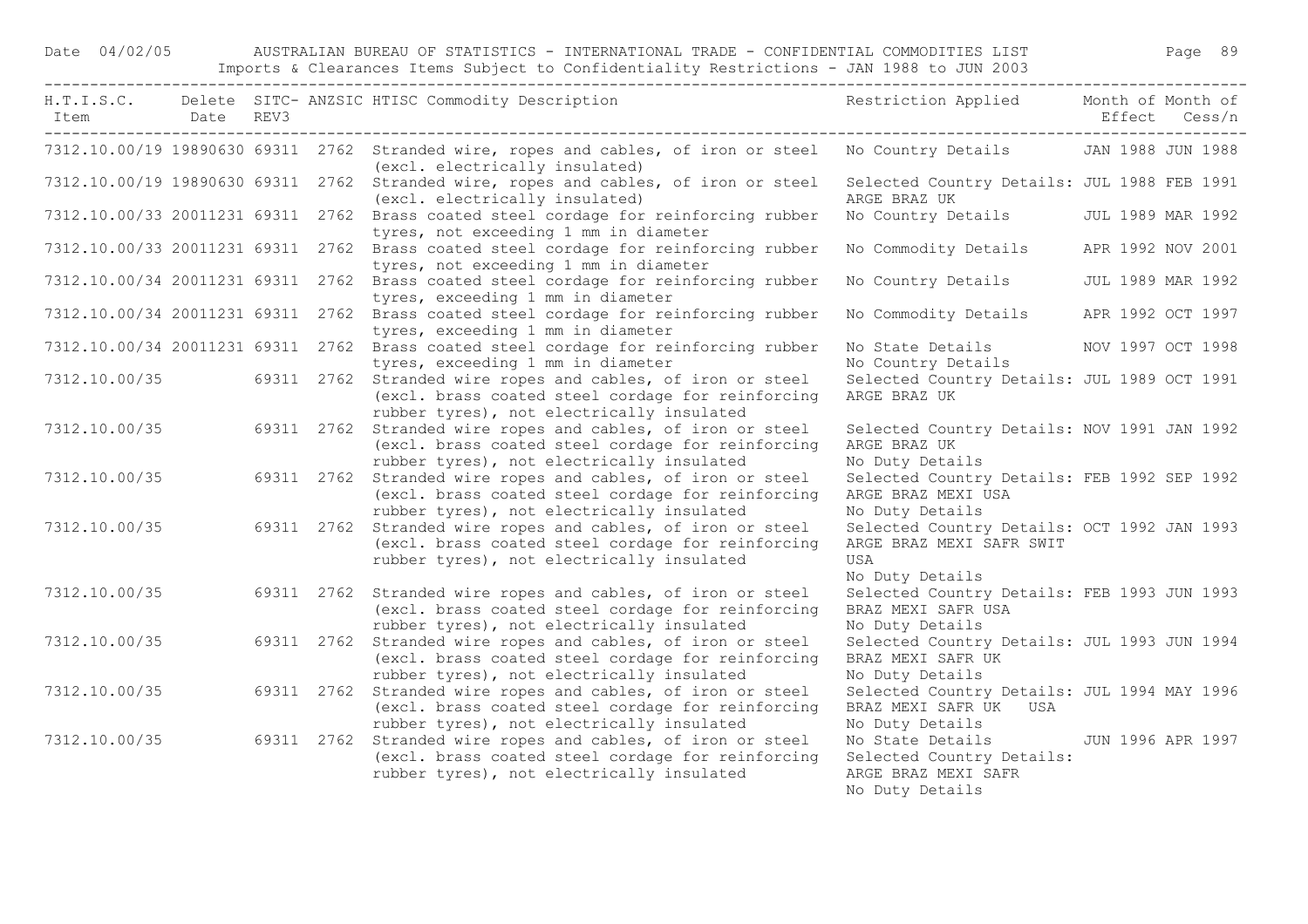|               |                                                  |  | H.T.I.S.C. Delete SITC- ANZSIC HTISC Commodity Description                                                                                                                               | Restriction Applied                                                                                       |        | Month of Month of |
|---------------|--------------------------------------------------|--|------------------------------------------------------------------------------------------------------------------------------------------------------------------------------------------|-----------------------------------------------------------------------------------------------------------|--------|-------------------|
| Item          | Date REV3<br>. _ _ _ _ _ _ _ _ _ _ _ _ _ _ _ _ _ |  |                                                                                                                                                                                          |                                                                                                           | Effect | Cess/n            |
|               |                                                  |  | 7312.10.00/35 69311 2762 Stranded wire ropes and cables, of iron or steel<br>(excl. brass coated steel cordage for reinforcing<br>rubber tyres), not electrically insulated              | Selected State Details: MAY 1997 MAY 1997<br>NSW<br>Selected Country Details:<br>ARGE BRAZ FRAN INIA MEXI |        |                   |
|               |                                                  |  |                                                                                                                                                                                          | SAFR                                                                                                      |        |                   |
| 7312.10.00/35 |                                                  |  | 69311 2762 Stranded wire ropes and cables, of iron or steel<br>(excl. brass coated steel cordage for reinforcing<br>rubber tyres), not electrically insulated                            | No State x Cty Detail for JUN 1997 SEP 1997<br>All States<br>ARGE BRAZ FRAN INIA MEXI<br>SAFR             |        |                   |
| 7312.10.00/35 |                                                  |  | 69311 2762 Stranded wire ropes and cables, of iron or steel<br>(excl. brass coated steel cordage for reinforcing<br>rubber tyres), not electrically insulated                            | No State x Cty Detail for OCT 1997 SEP 1998<br>All States<br>ARGE BRAZ INIA FGMY MEXI<br>SAFR             |        |                   |
| 7312.10.00/35 |                                                  |  | 69311 2762 Stranded wire ropes and cables, of iron or steel<br>(excl. brass coated steel cordage for reinforcing<br>rubber tyres), not electrically insulated                            | No State x Cty Detail for OCT 1998 SEP 1999<br>NSW VIC QLD WA<br>FGMY FRAN INIA SAFR                      |        |                   |
| 7312.10.00/35 |                                                  |  | 69311 2762 Stranded wire ropes and cables, of iron or steel<br>(excl. brass coated steel cordage for reinforcing<br>rubber tyres), not electrically insulated                            | No State x Cty Detail for OCT 1999 FEB 2001<br>NSW VIC QLD WA<br>FRAN INIA SAFR<br>No Duty Details        |        |                   |
| 7312.10.00/35 |                                                  |  | 69311 2762 Stranded wire ropes and cables, of iron or steel<br>(excl. brass coated steel cordage for reinforcing<br>rubber tyres), not electrically insulated                            | No State Details<br>Selected Country Details:<br>INIA SAFR UK                                             |        | MAR 2001 OCT 2003 |
|               |                                                  |  | 7312.90.00/20 19881231 69311 2762 Plaited bands, slings and the like, of iron or<br>steel (excl. electrically insulated)                                                                 | No Country Details                                                                                        |        | JAN 1988 FEB 1991 |
|               |                                                  |  | 7312.90.00/30 19890630 69311 2762 Brass coated steel cordage for reinforcing rubber<br>tyres, not exceeding 1 mm in diameter                                                             | No Country Details                                                                                        |        | JAN 1989 FEB 1991 |
|               |                                                  |  | 7312.90.00/31 19890630 69311 2762 Brass coated steel cordage for reinforcing rubber<br>tyres, exceeding 1 mm in diameter                                                                 | No Country Details                                                                                        |        | JAN 1989 FEB 1991 |
|               |                                                  |  | 7313.00.00/21 19950630 69320 2762 Barbed wire of iron or steel; twisted hoop or<br>single flat wire, and loosely twisted double<br>wire, of a kind used for fencing, of iron or<br>steel | No State Details<br>No Country Details                                                                    |        | JAN 1988 JUN 1988 |
| 7315.20.00/06 |                                                  |  | 69921 2762 Skid chain of iron or steel                                                                                                                                                   | No State Details<br>No Country Details                                                                    |        | MAY 1990 JUN 1990 |
| 7315.20.00/06 |                                                  |  | 69921 2762 Skid chain of iron or steel                                                                                                                                                   | No Quantity Details<br>No State Details<br>No Country Details<br>No Duty Details                          |        | MAY 1991 JUN 1991 |
| 7315.20.00/06 |                                                  |  | 69921 2762 Skid chain of iron or steel                                                                                                                                                   | No State Details<br>No Country Details                                                                    |        | APR 1993 MAR 1994 |

Date 04/02/05 AUSTRALIAN BUREAU OF STATISTICS - INTERNATIONAL TRADE - CONFIDENTIAL COMMODITIES LIST Page 90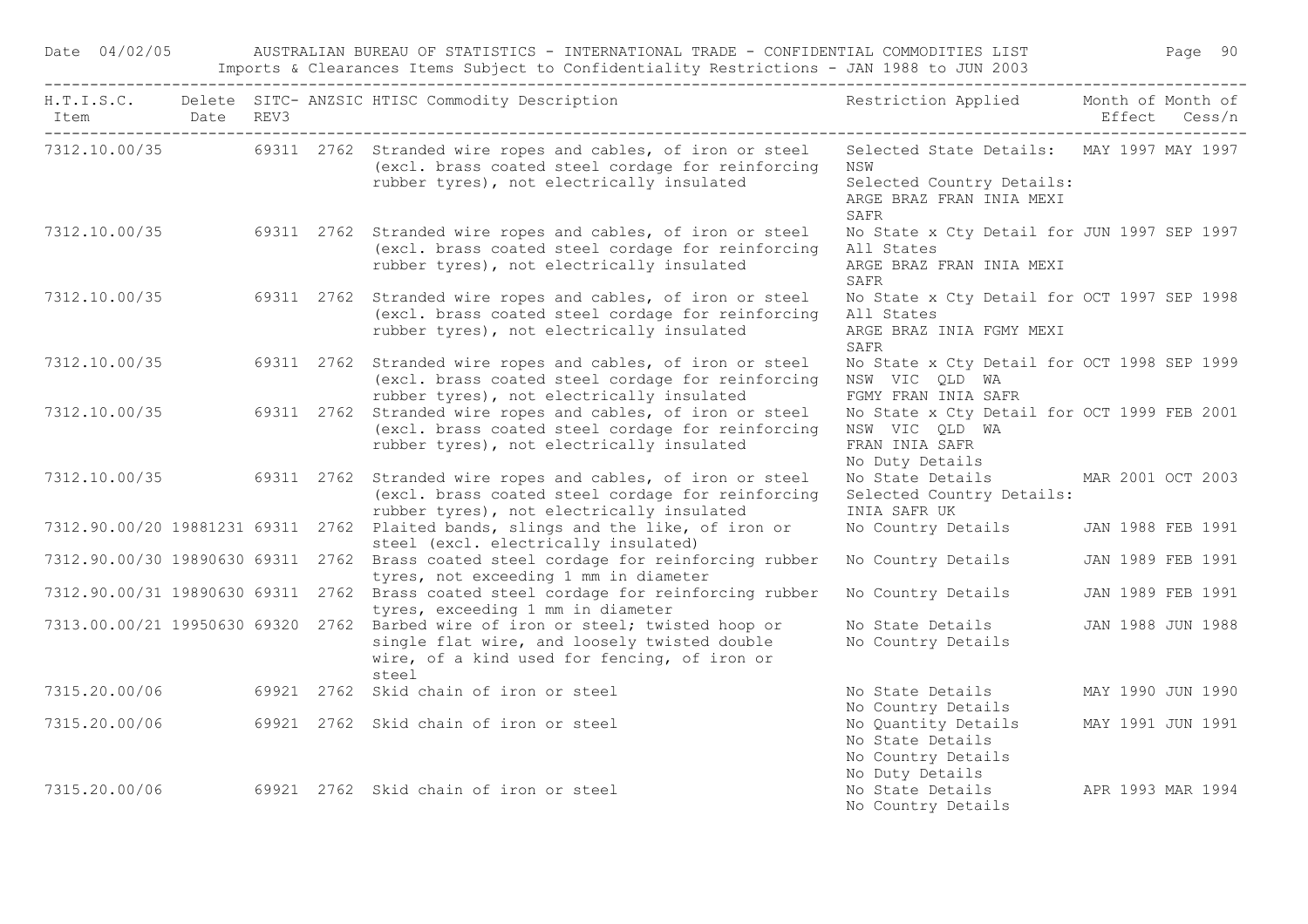| Date 04/02/05              |  | AUSTRALIAN BUREAU OF STATISTICS - INTERNATIONAL TRADE - CONFIDENTIAL COMMODITIES LIST                                                 |                                                                                                          | Page 91       |
|----------------------------|--|---------------------------------------------------------------------------------------------------------------------------------------|----------------------------------------------------------------------------------------------------------|---------------|
| Item Date REV3<br>-------- |  | H.T.I.S.C. Delete SITC-ANZSIC HTISC Commodity Description Nestriction Applied Month of Month of                                       |                                                                                                          | Effect Cess/n |
|                            |  | 7315.20.00/06 69921 2762 Skid chain of iron or steel                                                                                  | Selected State Details: APR 1995 JUN 1995<br>NSW VIC QLD<br>Selected Country Details:<br>FGMY SWED ITAL  |               |
|                            |  | 7315.82.00/08 69922 2762 Welded link chain of iron or steel, not exc 13 mm Selected Country Details: JAN 1988 FEB 1991<br>in diameter | SWED CAN USA TAIW                                                                                        |               |
|                            |  | 7315.82.00/08 69922 2762 Welded link chain of iron or steel, not exc 13 mm<br>in diameter                                             | Selected State Details: AUG 1996 NOV 1996<br>NSW VIC<br>Selected Country Details:<br>CHIN JAP SLOV TAIW  |               |
|                            |  | 7315.82.00/08 69922 2762 Welded link chain of iron or steel, not exc 13 mm<br>in diameter                                             | Selected State Details: DEC 1996 DEC 1996<br>NSW VIC<br>Selected Country Details:<br>SLOV TAIW           |               |
|                            |  | 7315.82.00/08 69922 2762 Welded link chain of iron or steel, not exc 13 mm<br>in diameter                                             | Selected State Details: JAN 1997 JAN 1997<br>NSW VIC<br>Selected Country Details:<br>CHIN JAP SLOV TAIW  |               |
|                            |  | 7315.82.00/08 69922 2762 Welded link chain of iron or steel, not exc 13 mm<br>in diameter                                             | Selected Country Details: SEP 1997 SEP 1997<br>CHIN JAP SLOV TAIW                                        |               |
| 7315.82.00/09              |  | 69922 2762 Welded link chain of iron or steel, exc 13 mm but<br>not exc 26 mm in diameter                                             | No Country Details JAN 1988 NOV 1989                                                                     |               |
| 7315.82.00/09              |  | 69922 2762 Welded link chain of iron or steel, exc 13 mm but<br>not exc 26 mm in diameter                                             | Selected Country Details: DEC 1989 FEB 1991<br>FGMY JAP SWED CHIN                                        |               |
| 7315.82.00/09              |  | 69922 2762 Welded link chain of iron or steel, exc 13 mm but Selected Country Details: AUG 1996 NOV 1996<br>not exc 26 mm in diameter | FGMY ITAL SLOV SWED                                                                                      |               |
|                            |  | 7315.82.00/09 69922 2762 Welded link chain of iron or steel, exc 13 mm but<br>not exc 26 mm in diameter                               | Selected State Details: DEC 1996 DEC 1996<br>NSW VIC<br>Selected Country Details:<br>FGMY SLOV           |               |
|                            |  | 7315.82.00/09 69922 2762 Welded link chain of iron or steel, exc 13 mm but<br>not exc 26 mm in diameter                               | Selected State Details: JAN 1997 JAN 1997<br>NSW VIC<br>Selected Country Details:<br>FGMY ITAL SLOV SWED |               |
|                            |  | 7317.00.90/15 19880630 69410 2762 Nails (excl. horse-shoe nails) of iron or steel<br>(excl. those with heads of copper)               | No Commodity Details JAN 1988 DEC 1988                                                                   |               |
|                            |  | 7317.00.90/46 69410 2762 Nails of iron or steel (excl. nails collated or<br>for collation, and nails with heads of copper)            | No Commodity Details JUL 1988 DEC 1988                                                                   |               |
|                            |  | 7317.00.90/46 69410 2762 Nails of iron or steel (excl. nails collated or<br>for collation, and nails with heads of copper)            | No State Details 5 JAN 1989 AUG 1989<br>Selected Country Details:<br>SWIT TAIW                           |               |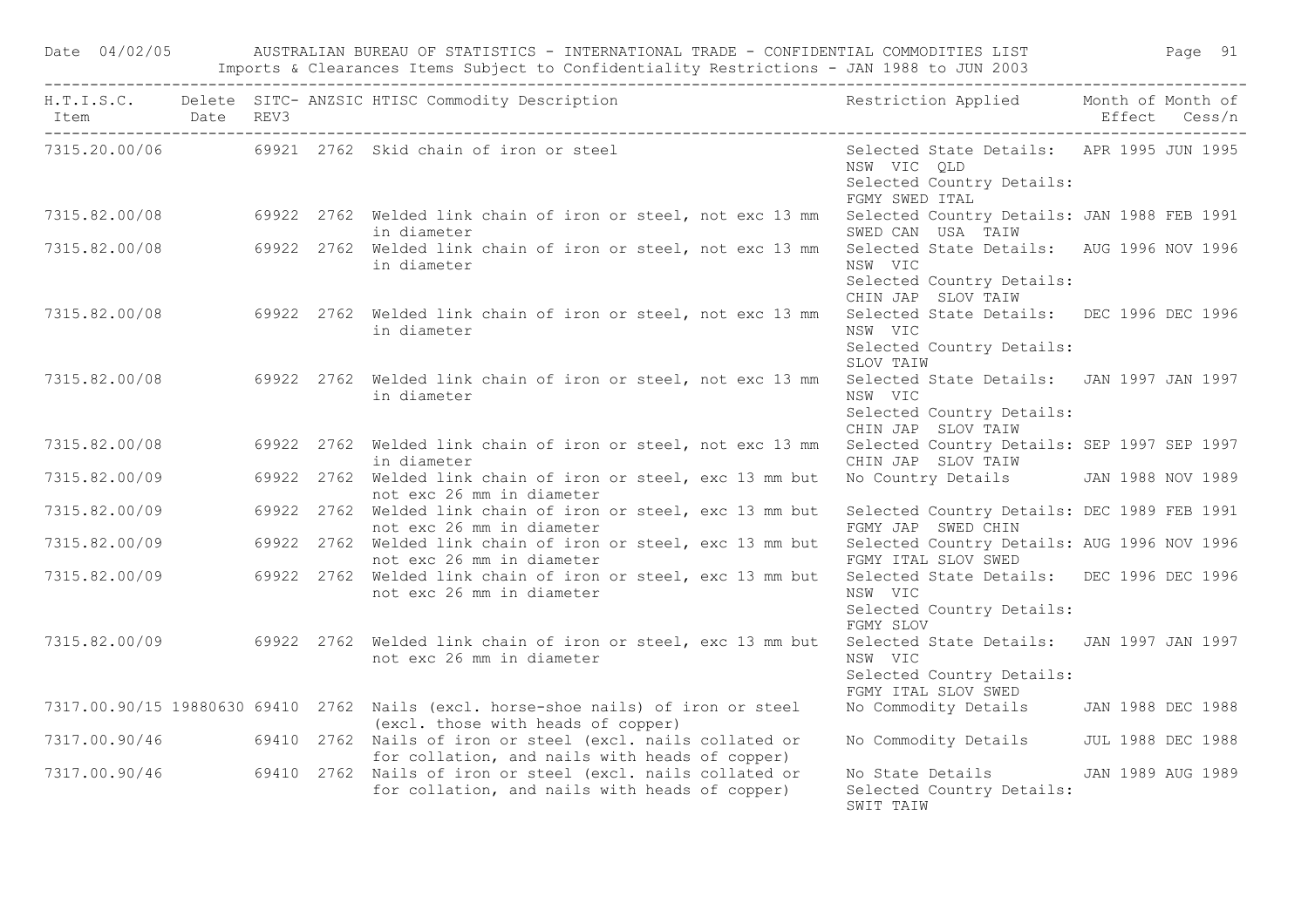Date 04/02/05 AUSTRALIAN BUREAU OF STATISTICS - INTERNATIONAL TRADE - CONFIDENTIAL COMMODITIES LIST Page 92 Imports & Clearances Items Subject to Confidentiality Restrictions - JAN 1988 to JUN 2003

| Item                                   | Date REV3 |  | H.T.I.S.C. Delete SITC-ANZSIC HTISC Commodity Description Nestriction Applied Month of Month of                                                                              |                                                                                                                    | Effect Cess/n |  |
|----------------------------------------|-----------|--|------------------------------------------------------------------------------------------------------------------------------------------------------------------------------|--------------------------------------------------------------------------------------------------------------------|---------------|--|
| -------------------------------------- |           |  | 7317.00.90/46 69410 2762 Nails of iron or steel (excl. nails collated or<br>for collation, and nails with heads of copper)                                                   | Selected Country Details: SEP 1989 OCT 1991<br>SWIT TAIW                                                           |               |  |
|                                        |           |  | for collation, and nails with heads of copper)<br>7317.00.90/46 69410 2762 Nails of iron or steel (excl. nails collated or<br>for collation, and nails with heads of copper) | Selected Country Details: NOV 1991 SEP 1996<br>SWIT TAIW<br>No Duty Details                                        |               |  |
|                                        |           |  | 7317.00.90/46 69410 2762 Nails of iron or steel (excl. nails collated or<br>for collation, and nails with heads of copper)                                                   | Selected State Details: OCT 1996 AUG 1997<br>NSW VIC<br>Selected Country Details:<br>SWIT TAIW                     |               |  |
| 7317.00.90/46                          |           |  | 69410 2762 Nails of iron or steel (excl. nails collated or<br>for collation, and nails with heads of copper)                                                                 | No State x Cty Detail for SEP 1997 AUG 1998<br>NSW VIC<br>FGMY SWIT TAIW USA                                       |               |  |
| 7317.00.90/46                          |           |  | 69410 2762 Nails of iron or steel (excl. nails collated or<br>for collation, and nails with heads of copper)                                                                 | No State x Cty Detail for SEP 1998 AUG 1999<br>All States<br>SWIT TAIW                                             |               |  |
| 7317.00.90/46                          |           |  | 69410 2762 Nails of iron or steel (excl. nails collated or<br>for collation, and nails with heads of copper)                                                                 | No State x Cty Detail for SEP 1999 JAN 2002<br>NSW VIC<br>SWIT TAIW                                                |               |  |
| 7317.00.90/46                          |           |  | 69410 2762 Nails of iron or steel (excl. nails collated or<br>for collation, and nails with heads of copper)                                                                 | Selected State Details: FEB 2002 OCT 2003<br>NSW OLD<br>Selected Country Details:<br>ASTA FGMY SWIT TAIW USA       |               |  |
|                                        |           |  | 7411.10.00/11 68271 2732 Tubes and pipes of refined copper                                                                                                                   | Selected State Details: DEC 1995 OCT 1996<br>VIC WA<br>Selected Country Details:<br>CHIN USA                       |               |  |
|                                        |           |  | 7411.10.00/11 68271 2732 Tubes and pipes of refined copper                                                                                                                   | No Duty Details<br>Selected State Details: NOV 1996 SEP 1997<br>VIC SA WA<br>Selected Country Details:<br>CHIN USA |               |  |
|                                        |           |  | 7411.10.00/11 68271 2732 Tubes and pipes of refined copper                                                                                                                   | No Duty Details<br>No State x Cty Detail for OCT 1997 SEP 1999<br>All States<br>CHIN JAP NZ                        |               |  |
|                                        |           |  | 7411.10.00/11 68271 2732 Tubes and pipes of refined copper                                                                                                                   | No Duty Details<br>No State x Cty Detail for OCT 1999 MAR 2002<br>VIC SA WA<br>CHIN JAP NZ                         |               |  |
|                                        |           |  | 7412.20.00/16 68272 2765 Tube or pipe fittings (eg couplings, elbows,<br>sleeves) of copper alloys                                                                           | No Duty Details<br>No State Details 50 JUN 1994 MAY 1995<br>Selected Country Details:<br>FRAN TTAL                 |               |  |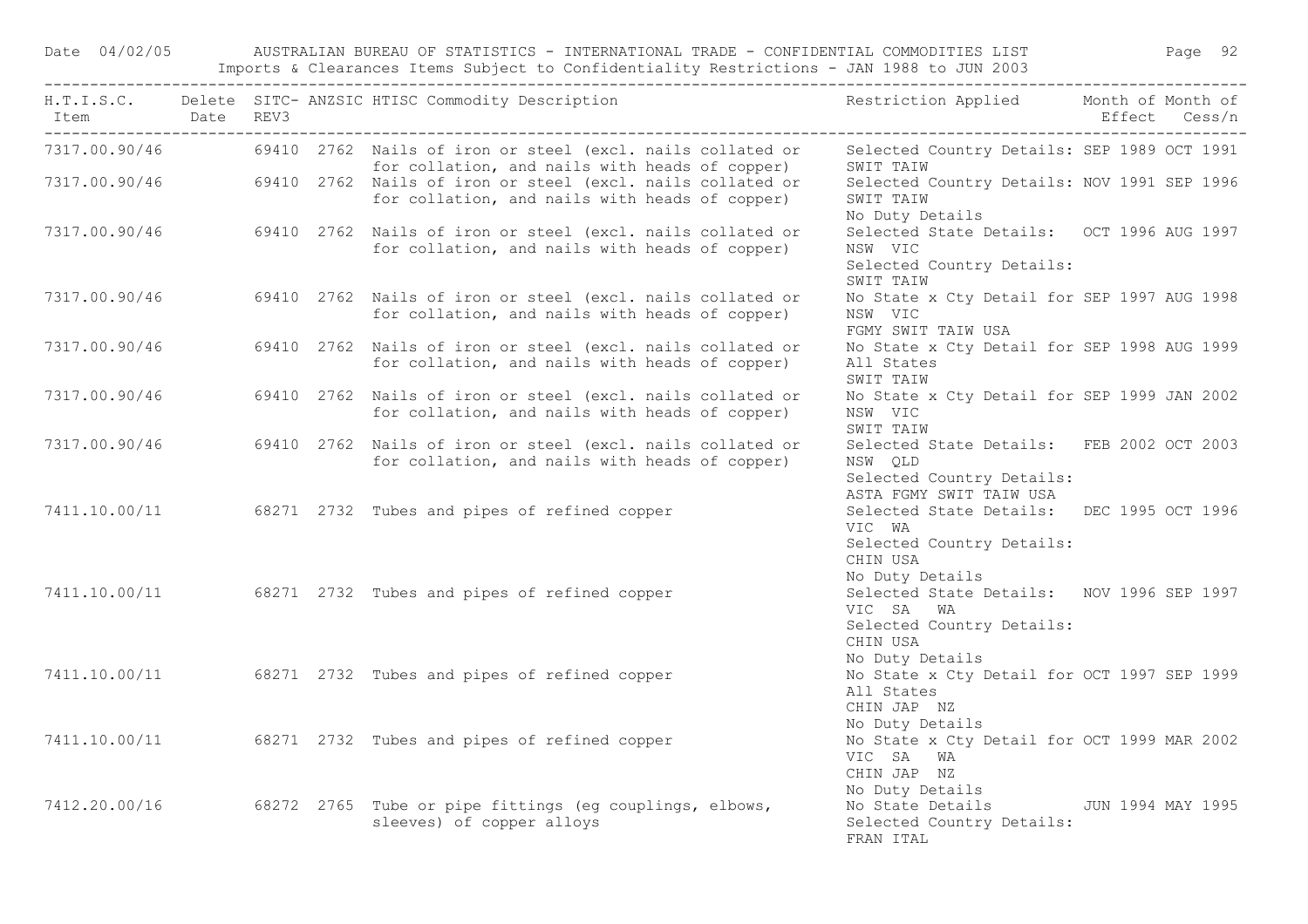Date 04/02/05 AUSTRALIAN BUREAU OF STATISTICS - INTERNATIONAL TRADE - CONFIDENTIAL COMMODITIES LIST Page 93 Imports & Clearances Items Subject to Confidentiality Restrictions - JAN 1988 to JUN 2003

| Item Date REV3 |  | H.T.I.S.C. Delete SITC-ANZSIC HTISC Commodity Description Nestriction Applied Month of Month of                                                                                                                                                              |                                                                                                        | Effect Cess/n |
|----------------|--|--------------------------------------------------------------------------------------------------------------------------------------------------------------------------------------------------------------------------------------------------------------|--------------------------------------------------------------------------------------------------------|---------------|
|                |  | 7412.20.00/16 68272 2765 Tube or pipe fittings (eg couplings, elbows,<br>sleeves) of copper alloys                                                                                                                                                           | No State Details - JUN 1995 MAY 1996<br>Selected Country Details:<br>ITAL FRAN DENM                    |               |
|                |  | 7415.29.00/22 20011231 69432 2763 Rivets, cotters, cotter-pins and similar articles<br>of copper nes, not threaded                                                                                                                                           | No State Details - JUN 1994 MAY 1995<br>Selected Country Details:<br>FRAN UK                           |               |
|                |  | 7415.29.00/22 20011231 69432 2763 Rivets, cotters, cotter-pins and similar articles<br>of copper nes, not threaded                                                                                                                                           | No State Details JUN 1995 MAY 1996<br>Selected Country Details:<br>UK FRAN CHIN                        |               |
| 7604.10.00/06  |  | 68421 2731 Non-alloyed aluminium bars, rods and profiles                                                                                                                                                                                                     | Selected Country Details: JAN 1988 JUN 1988<br>BLGM FGMY JAP UK                                        |               |
| 7604.10.00/06  |  | 68421 2731 Non-alloyed aluminium bars, rods and profiles                                                                                                                                                                                                     | No Country Details JUL 1988 NOV 1990                                                                   |               |
| 7604.29.00/09  |  | 68421 2731 Aluminium alloy angles and other shapes and<br>sections, not hollow                                                                                                                                                                               | Selected Country Details: JAN 1988 JUN 1988<br>FGMY BLGM JAP UK                                        |               |
| 7604.29.00/10  |  | 68421 2731 Aluminium alloy profiles (excl. angles and other<br>shapes and sections), not hollow                                                                                                                                                              | Selected Country Details: JAN 1988 JUN 1988<br>FGMY BLGM JAP UK                                        |               |
|                |  | 7606.12.00/17 19981231 68423 2731 Alloyed rectangular (incl. square) aluminium<br>plates, sheets and strip (excl. of a kind used in<br>the manufacture of venetian blinds), coiled, not<br>exc 1500 mm in width, exc 0.2 mm but not exc 6 mm<br>in thickness | No State x Cty Detail for NOV 1998 APR 1999<br>All States<br>INDO JAP USA                              |               |
|                |  | 7606.12.00/33 68423 2731 Alloyed rectangular (incl. square) aluminium<br>plates, sheets and strip (excl. of a kind used in<br>the manufacture of venetian blinds), coiled, exc<br>1500 mm in width, exc 0.2 mm but not exc 3 mm in<br>thickness              | Selected State Details: FEB 2001 MAR 2002<br>VIC WA<br>Selected Country Details:<br>FRAN GREE RUSS JAP |               |
| 7607.11.00/02  |  | 68424 2731 Rolled aluminium foil, not backed or further<br>worked, exc 0.009 mm but not exc 0.015 mm in<br>thickness                                                                                                                                         | No Commodity Details JUL 1992                                                                          |               |
| 7607.11.00/03  |  | 68424 2731 Rolled aluminium foil, not backed or further<br>worked, exc 0.015 mm but not exc 0.15 mm in<br>thickness                                                                                                                                          | No Quantity Details JUL 1995 JUN 1997<br>No Country Details                                            |               |
| 7607.11.00/03  |  | 68424 2731 Rolled aluminium foil, not backed or further<br>worked, exc 0.015 mm but not exc 0.15 mm in<br>thickness                                                                                                                                          | No State x Cty Detail for JUL 1997 JUN 1998<br>NSW VIC<br>ASTA GREE JAP USA                            |               |
| 7607.11.00/03  |  | 68424 2731 Rolled aluminium foil, not backed or further<br>worked, exc 0.015 mm but not exc 0.15 mm in<br>thickness                                                                                                                                          | No State Details 50 JUL 1998 MAR 2001<br>No Country Details                                            |               |
| 7607.11.00/04  |  | 68424 2731 Rolled aluminium foil, not backed or further<br>worked, exc 0.15 mm but not exc 0.2 mm in<br>thickness                                                                                                                                            | Selected Country Details: JAN 1988 JUN 1988<br>FGMY ITAL NZ                                            |               |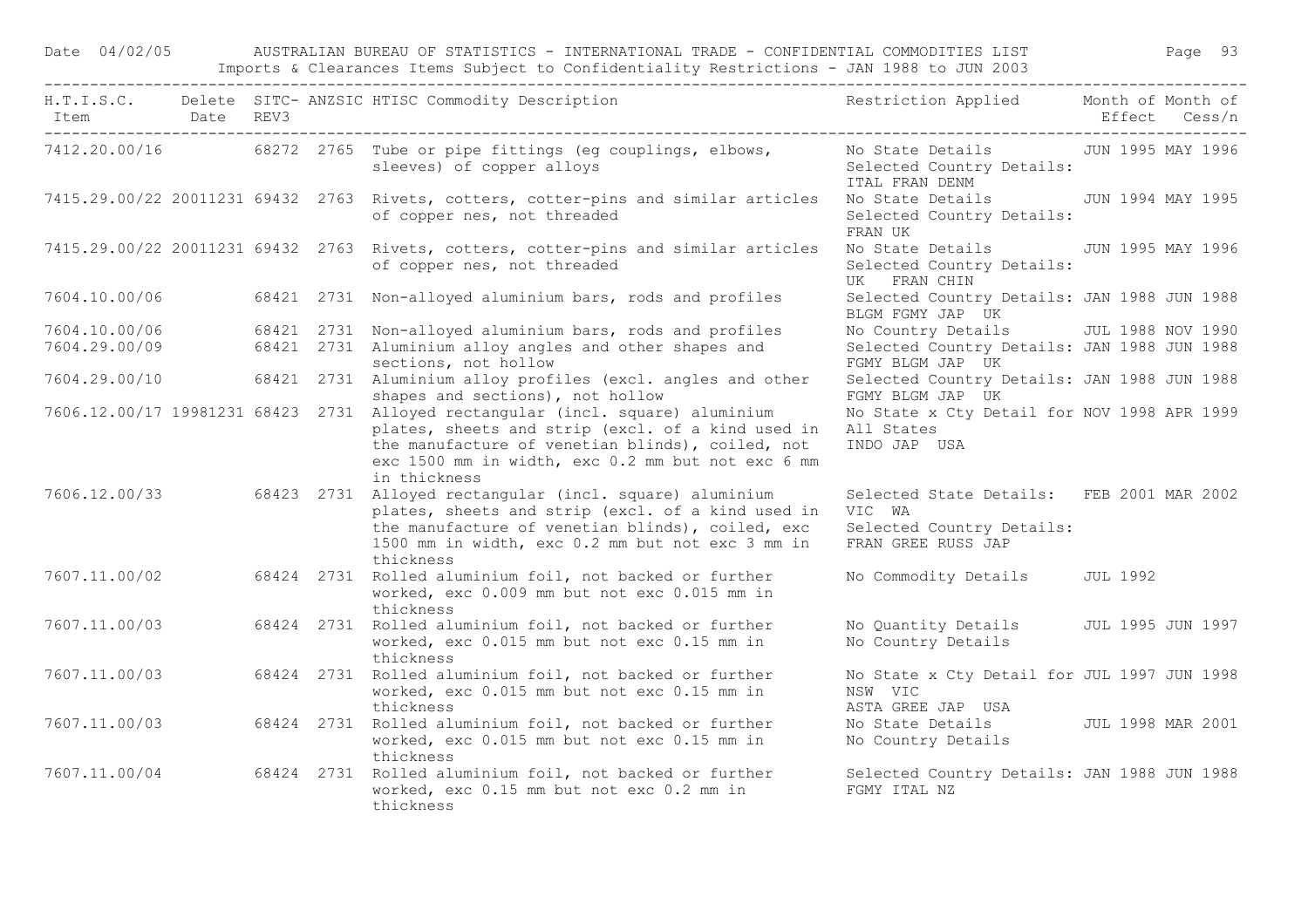Date 04/02/05 AUSTRALIAN BUREAU OF STATISTICS - INTERNATIONAL TRADE - CONFIDENTIAL COMMODITIES LIST Page 94 Imports & Clearances Items Subject to Confidentiality Restrictions - JAN 1988 to JUN 2003

| Item Date REV3 |  | H.T.I.S.C. Delete SITC-ANZSIC HTISC Commodity Description Nestriction Applied Month of Month of                                                                             |                                                                                                          | Effect Cess/n |  |
|----------------|--|-----------------------------------------------------------------------------------------------------------------------------------------------------------------------------|----------------------------------------------------------------------------------------------------------|---------------|--|
|                |  | 7607.11.00/04 68424 2731 Rolled aluminium foil, not backed or further Selected Country Details: NOV 1995 JUL 1996<br>worked, exc 0.15 mm but not exc 0.2 mm in<br>thickness | GREE JAP SWED                                                                                            |               |  |
|                |  | 7607.11.00/04 68424 2731 Rolled aluminium foil, not backed or further<br>worked, exc 0.15 mm but not exc 0.2 mm in<br>thickness                                             | No Country Details AUG 1996 JUN 1997                                                                     |               |  |
| 7607.19.00/05  |  | 68424 2731 Aluminium foil, not backed (excl. rolled but not<br>further worked), not exc 0.2 mm in thickness                                                                 | Selected Country Details: JAN 1988 JUN 1988<br>FGMY SWIT ASTA UK                                         |               |  |
| 7607.19.00/05  |  | 68424 2731 Aluminium foil, not backed (excl. rolled but not<br>further worked), not exc 0.2 mm in thickness                                                                 | Selected Country Details: NOV 1990 APR 1993<br>ITAL SWIT USA                                             |               |  |
| 7607.19.00/05  |  | 68424 2731 Aluminium foil, not backed (excl. rolled but not<br>further worked), not exc 0.2 mm in thickness                                                                 | No State Details MAY 1993 MAY 1994<br>Selected Country Details:<br>ITAL GREE CAN USA                     |               |  |
|                |  | 7607.19.00/05 68424 2731 Aluminium foil, not backed (excl. rolled but not<br>further worked), not exc 0.2 mm in thickness                                                   | No State Details JUN 1994 OCT 1994<br>Selected Country Details:<br>ITAL SPAI CAN                         |               |  |
| 7607.19.00/05  |  | 68424 2731 Aluminium foil, not backed (excl. rolled but not<br>further worked), not exc 0.2 mm in thickness                                                                 | Selected State Details: NOV 1994 OCT 1995<br>NSW VIC<br>Selected Country Details:<br>ITAL SPAI CAN       |               |  |
|                |  | 7607.19.00/05 68424 2731 Aluminium foil, not backed (excl. rolled but not<br>further worked), not exc 0.2 mm in thickness                                                   | No State Details MOV 1995 SEP 1996<br>Selected Country Details:<br>CAN GREE ITAL SPAI<br>No Duty Details |               |  |
| 7607.19.00/05  |  | 68424 2731 Aluminium foil, not backed (excl. rolled but not<br>further worked), not exc 0.2 mm in thickness                                                                 | Selected Country Details: OCT 1996 AUG 1997<br>GREE ITAL JAP                                             |               |  |
| 7607.19.00/05  |  | 68424 2731 Aluminium foil, not backed (excl. rolled but not<br>further worked), not exc 0.2 mm in thickness                                                                 | Selected Country Details: SEP 1997 AUG 1999<br>FGMY ITAL                                                 |               |  |
| 7607.20.00/06  |  | 68424 2731 Rolled aluminium foil, backed, embossed, printed,<br>not exc 0.15 mm in thickness                                                                                | Selected Country Details: JAN 1988 JUN 1988<br>FGMY SWIT JAP NZ                                          |               |  |
| 7607.20.00/07  |  | 68424 2731 Rolled aluminium foil, backed, plain, not exc 0.15 Selected Country Details: JAN 1988 MAY 1989<br>mm in thickness                                                | ITAL FGMY BLGM JAP                                                                                       |               |  |
| 7607.20.00/07  |  | 68424 2731 Rolled aluminium foil, backed, plain, not exc 0.15 No State Details JUN 1989 MAY 1991<br>mm in thickness                                                         |                                                                                                          |               |  |
| 7607.20.00/08  |  | 68424 2731 Rolled aluminium foil, exc 0.15 mm but not exc 0.2 Selected Country Details: JAN 1988 JUN 1988<br>mm in thickness                                                | FGMY ITAL NZ                                                                                             |               |  |
| 7607.20.00/08  |  | 68424 2731 Rolled aluminium foil, exc 0.15 mm but not exc 0.2 No Country Details JUL 1988 NOV 1990<br>mm in thickness                                                       |                                                                                                          |               |  |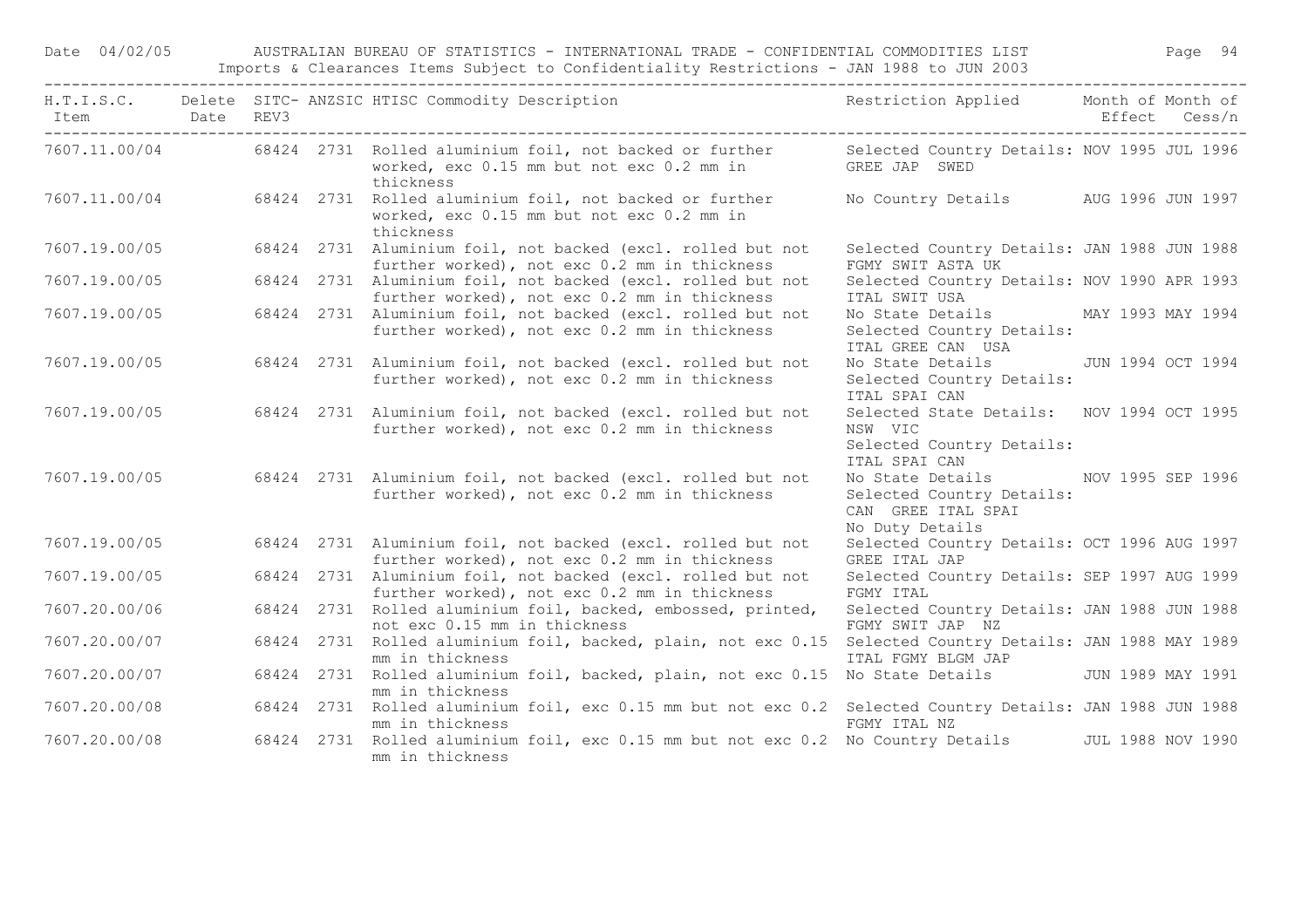Date 04/02/05 AUSTRALIAN BUREAU OF STATISTICS - INTERNATIONAL TRADE - CONFIDENTIAL COMMODITIES LIST Page 95 Imports & Clearances Items Subject to Confidentiality Restrictions - JAN 1988 to JUN 2003

| Item Date REV3 |  | H.T.I.S.C. Delete SITC-ANZSIC HTISC Commodity Description Nestriction Applied Month of Month of                                                                                                                                                                               |                                                                                                   | Effect Cess/n     |
|----------------|--|-------------------------------------------------------------------------------------------------------------------------------------------------------------------------------------------------------------------------------------------------------------------------------|---------------------------------------------------------------------------------------------------|-------------------|
|                |  | 8205.59.00/10 69546 2761 Hand tools (incl. glaziers' diamonds but excl. No Commodity Details JAN 1988 NOV 1988<br>drilling, threading, tapping tools, hammers,<br>planes, chisels, gouges and similar cutting tools<br>for working wood, screwdrivers and household<br>tools) |                                                                                                   |                   |
| 8207.50.00/02  |  | 69564 2864 Interchangeable twist drills, straight shank, in<br>sets (excl. rock drills)                                                                                                                                                                                       | No Country Details JAN 1988 MAR 1989                                                              |                   |
| 8207.50.00/03  |  | 69564 2864 Interchangeable twist drills, straight shank<br>(excl. sets and rock drills)                                                                                                                                                                                       | No Country Details                                                                                | JAN 1988 APR 1989 |
| 8207.50.00/04  |  | 69564 2864 Interchangeable tools for drilling (excl. rock<br>drilling, masonary drills, straight shank twist<br>drills)                                                                                                                                                       | No Country Details JAN 1988 MAR 1989                                                              |                   |
| 8207.50.00/04  |  | 69564 2864 Interchangeable tools for drilling (excl. rock<br>drilling, masonary drills, straight shank twist<br>drills)                                                                                                                                                       | Selected Country Details: APR 1989 SEP 1991<br>FGMY RKOR CHIN                                     |                   |
| 8207.60.00/05  |  | 69564 2862 Interchangeable tools for boring or broaching                                                                                                                                                                                                                      | No Country Details JAN 1988 MAR 1989                                                              |                   |
| 8207.60.00/05  |  | 69564 2862 Interchangeable tools for boring or broaching                                                                                                                                                                                                                      | Selected Country Details: APR 1989 OCT 1991<br>UK SAFR                                            |                   |
| 8207.70.00/06  |  | 69564 2863 Interchangeable tools for milling                                                                                                                                                                                                                                  | No Country Details JAN 1988 MAR 1989                                                              |                   |
| 8207.70.00/06  |  | 69564 2863 Interchangeable tools for milling                                                                                                                                                                                                                                  | Selected Country Details: APR 1989 OCT 1993<br>SAFR UK                                            |                   |
| 8207.70.00/06  |  | 69564 2863 Interchangeable tools for milling                                                                                                                                                                                                                                  | Selected Country Details: DEC 1993 SEP 1996<br>JAP ISRA<br>No Duty Details                        |                   |
| 8207.70.00/06  |  | 69564 2863 Interchangeable tools for milling                                                                                                                                                                                                                                  | Selected Country Details: OCT 1996 AUG 1997<br>ISRA JAP                                           |                   |
| 8207.70.00/06  |  | 69564 2863 Interchangeable tools for milling                                                                                                                                                                                                                                  | No State x Cty Detail for SEP 1997 JAN 2002<br>NSW QLD<br>ISRA JAP                                |                   |
| 8207.70.00/06  |  | 69564 2863 Interchangeable tools for milling                                                                                                                                                                                                                                  | Selected Country Details: FEB 2002 SEP 2003<br>INIA ISRA ITAL FRAN                                |                   |
| 8207.80.00/07  |  | 69564 2864 Interchangeable tools for turning                                                                                                                                                                                                                                  | Selected Country Details: DEC 1993 SEP 1996<br>ISRA SWED UK<br>No Duty Details                    |                   |
| 8207.80.00/07  |  | 69564 2864 Interchangeable tools for turning                                                                                                                                                                                                                                  | Selected State Details: OCT 1996 AUG 1998<br>NSW VIC<br>Selected Country Details:<br>ISRA SWED UK |                   |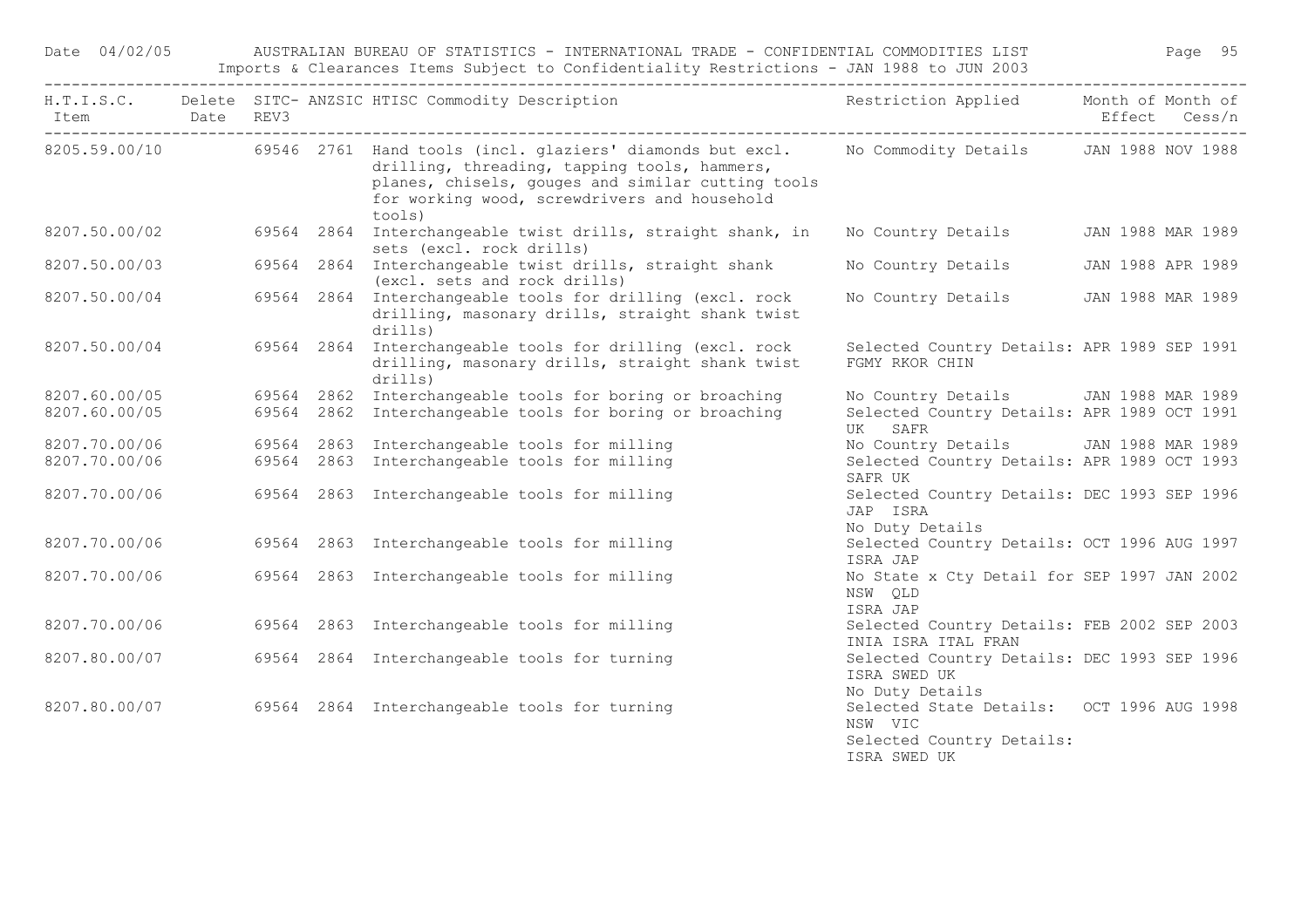Date 04/02/05 AUSTRALIAN BUREAU OF STATISTICS - INTERNATIONAL TRADE - CONFIDENTIAL COMMODITIES LIST Page 96 Imports & Clearances Items Subject to Confidentiality Restrictions - JAN 1988 to JUN 2003

|               |  | H.T.I.S.C. Delete SITC-ANZSIC HTISC Commodity Description Nestriction Applied Month of Month of                                                                                                                                                                     |                                                                                                 |  |
|---------------|--|---------------------------------------------------------------------------------------------------------------------------------------------------------------------------------------------------------------------------------------------------------------------|-------------------------------------------------------------------------------------------------|--|
|               |  | 8207.80.00/07 69564 2864 Interchangeable tools for turning                                                                                                                                                                                                          | No State x Cty Detail for SEP 1998 JAN 2002<br>NSW VIC<br>ISRA SWED                             |  |
|               |  | 8207.80.00/07 69564 2864 Interchangeable tools for turning                                                                                                                                                                                                          | Selected Country Details: FEB 2002 SEP 2003<br>CHIN ISRA RKOR SING USA                          |  |
| 8209.00.00/15 |  | 69562 2864 Plates, sticks, tips and the like for tools,<br>unmounted, of cermets                                                                                                                                                                                    | Selected Country Details: DEC 1993 OCT 1994<br>ISRA JAP<br>No Duty Details                      |  |
|               |  | 8209.00.00/15 69562 2864 Plates, sticks, tips and the like for tools,<br>unmounted, of cermets                                                                                                                                                                      | No State Details NOV 1994 SEP 1995<br>Selected Country Details:<br>ISRA JAP<br>No Duty Details  |  |
|               |  | 8209.00.00/15 69562 2864 Plates, sticks, tips and the like for tools,<br>unmounted, of cermets                                                                                                                                                                      | No State Details OCT 1995 SEP 1996<br>Selected Country Details:<br>ISRA SWED<br>No Duty Details |  |
|               |  | 8209.00.00/15 69562 2864 Plates, sticks, tips and the like for tools,<br>unmounted, of cermets                                                                                                                                                                      | Selected State Details: OCT 1996 AUG 1998<br>NSW VIC<br>Selected Country Details:<br>ISRA SWED  |  |
|               |  | 8209.00.00/15 69562 2864 Plates, sticks, tips and the like for tools,<br>unmounted, of cermets                                                                                                                                                                      | No State x Cty Detail for SEP 1998 FEB 2001<br>NSW VIC<br>ISRA SWED                             |  |
| 8209.00.00/15 |  | 69562 2864 Plates, sticks, tips and the like for tools,<br>unmounted, of cermets                                                                                                                                                                                    | No State Details MAR 2001 JAN 2002<br>Selected Country Details:<br>ISRA SWED                    |  |
| 8209.00.00/15 |  | 69562 2864 Plates, sticks, tips and the like for tools,<br>unmounted, of cermets                                                                                                                                                                                    | Selected Country Details: FEB 2002 SEP 2003<br>ISRA ITAL KRDR RKOR SING<br>SWED                 |  |
| 8414.30.00/27 |  | 74315 2851 Sealed motor type compressors of a kind used in<br>refrigerating equipment (excl. for automotive air<br>conditioners) not exc 3.75 kW                                                                                                                    | No State x Cty Detail for SEP 1997 JAN 1999<br>All States<br>FGMY JAP SPAI                      |  |
| 8414.30.00/27 |  | 74315 2851 Sealed motor type compressors of a kind used in<br>refrigerating equipment (excl. for automotive air<br>conditioners) not exc 3.75 kW                                                                                                                    | No State x Cty Detail for FEB 1999 NOV 2000<br>All States<br>SPAI USA                           |  |
|               |  | 8414.30.00/27 74315 2851 Sealed motor type compressors of a kind used in<br>refrigerating equipment (excl. for automotive air<br>conditioners) not exc 3.75 kW                                                                                                      | No State Details DEC 2000 SEP 2002<br>Selected Country Details:<br>JAP SPAI                     |  |
|               |  | 8415.10.00/18 19891231 74151 2851 Window type air cond. machines, self-contained,<br>not exc 4 kW, comprising a motor-driven fan &<br>elements for changing temperature & humidity<br>(incl those machines in which the humidity cannot<br>be separately regulated) | No Country Details JAN 1988 FEB 1991                                                            |  |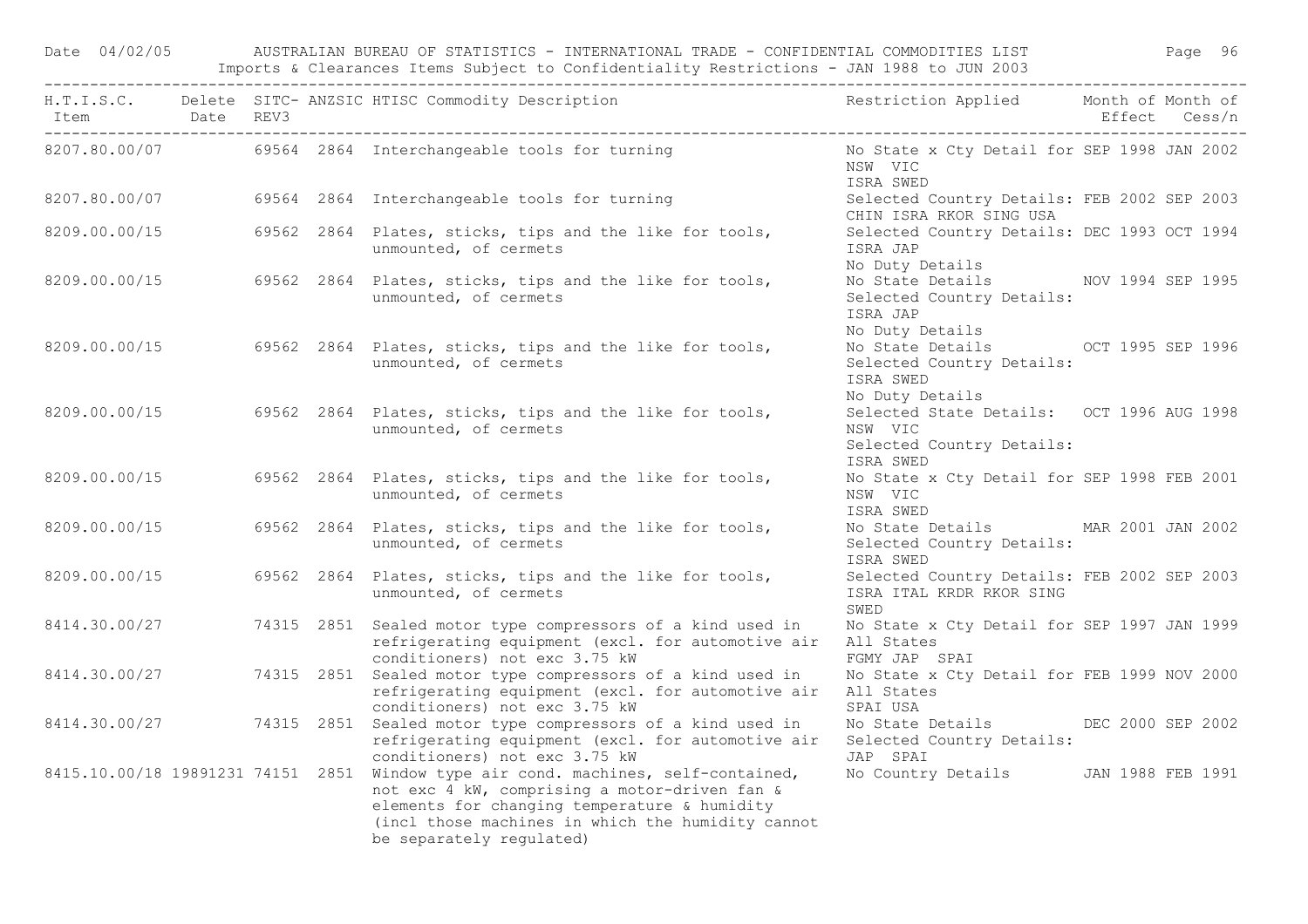| Date 04/02/05                     |  | AUSTRALIAN BUREAU OF STATISTICS - INTERNATIONAL TRADE - CONFIDENTIAL COMMODITIES LIST<br>Imports & Clearances Items Subject to Confidentiality Restrictions - JAN 1988 to JUN 2003                                                                                                                                  |                                                                                 |                   | Page 97 |
|-----------------------------------|--|---------------------------------------------------------------------------------------------------------------------------------------------------------------------------------------------------------------------------------------------------------------------------------------------------------------------|---------------------------------------------------------------------------------|-------------------|---------|
| Item                              |  | H.T.I.S.C. Delete SITC- ANZSIC HTISC Commodity Description                                                                                                                                                                                                                                                          | Restriction Applied Month of Month of                                           |                   |         |
|                                   |  | 8415.10.00/45 20011231 74151 2851 Window/wall type air cond. machines, Selected Country Details: OCT 1990 AUG 1991<br>self-contained, not exc 3.0kW, comprising a<br>motor-driven fan & elements for changing the<br>temp. & humidity (incl those machines in which<br>the humidity cannot be separately regulated) | JAP USSR                                                                        |                   |         |
|                                   |  | 8415.10.00/45 20011231 74151 2851 Window/wall type air cond. machines,<br>self-contained, not exc 3.0kW, comprising a<br>motor-driven fan & elements for changing the<br>temp. & humidity (incl those machines in which<br>the humidity cannot be separately regulated)                                             | Selected Country Details: SEP 1991 AUG 1992<br>JAP MLAY USSR<br>No Duty Details |                   |         |
| 8415.10.00/45 20011231 74151 2851 |  | Window/wall type air cond. machines,<br>self-contained, not exc 3.0kW, comprising a<br>motor-driven fan & elements for changing the<br>temp. & humidity (incl those machines in which<br>the humidity cannot be separately regulated)                                                                               | Selected Country Details: SEP 1992 SEP 1993<br>JAP MLAY RUSS<br>No Duty Details |                   |         |
|                                   |  | 8415.10.00/45 20011231 74151 2851 Window/wall type air cond. machines,<br>self-contained, not exc 3.0kW, comprising a<br>motor-driven fan & elements for changing the<br>temp. & humidity (incl those machines in which<br>the humidity cannot be separately regulated)                                             | Selected Country Details: AUG 1994 OCT 1995<br>JAP SAUD TAIW<br>No Duty Details |                   |         |
|                                   |  | 8415.10.00/45 20011231 74151 2851 Window/wall type air cond. machines,<br>self-contained, not exc 3.0kW, comprising a<br>motor-driven fan & elements for changing the<br>temp. & humidity (incl those machines in which<br>the humidity cannot be separately regulated)                                             | Selected Country Details: NOV 1995 SEP 1996<br>RKOR MLAY TAIW                   |                   |         |
| 8415.10.00/46 20011231 74151 2851 |  | Window/wall type air cond. machines,<br>self-contained, exc 3.0 kW, but not exc 4.0 kW,<br>comprising a motor-driven fan & elements for<br>changing temp. & humid (incl those machines in<br>which the humid cannot be separately regulated)                                                                        | No Country Details MOV 1992 SEP 1993                                            |                   |         |
|                                   |  | 8415.10.00/46 20011231 74151 2851 Window/wall type air cond. machines,<br>self-contained, exc 3.0 kW, but not exc 4.0 kW,<br>comprising a motor-driven fan & elements for<br>changing temp. & humid (incl those machines in<br>which the humid cannot be separately regulated)                                      | Selected Country Details: NOV 1994 OCT 1995<br>SAUD THAI                        |                   |         |
|                                   |  | 8415.10.00/47 20011231 74151 2851 Window/wall type air cond. machines,<br>self-contained, exc 4.0 kW, but not exc 5.0 kW, Selected Country Details:<br>comprising a motor-driven fan & elements for<br>changing temp. & humidity (incl those machines in<br>which the humid cannot be separately regulated)         | No State Details<br>JAP SAUD THAI                                               | OCT 1996 JAN 1997 |         |
|                                   |  | 8415.10.00/48 20011231 74151 2851 Window/wall type air cond. machines,<br>self-contained, exc 5.0 kW, comprising a<br>motor-driven fan & elements for changing temp. &<br>humidity (incl those machines in which the<br>humidity cannot be separately regulated)                                                    | No State Details<br>Selected Country Details:<br>SAUD RKOR                      | OCT 1996 JAN 1997 |         |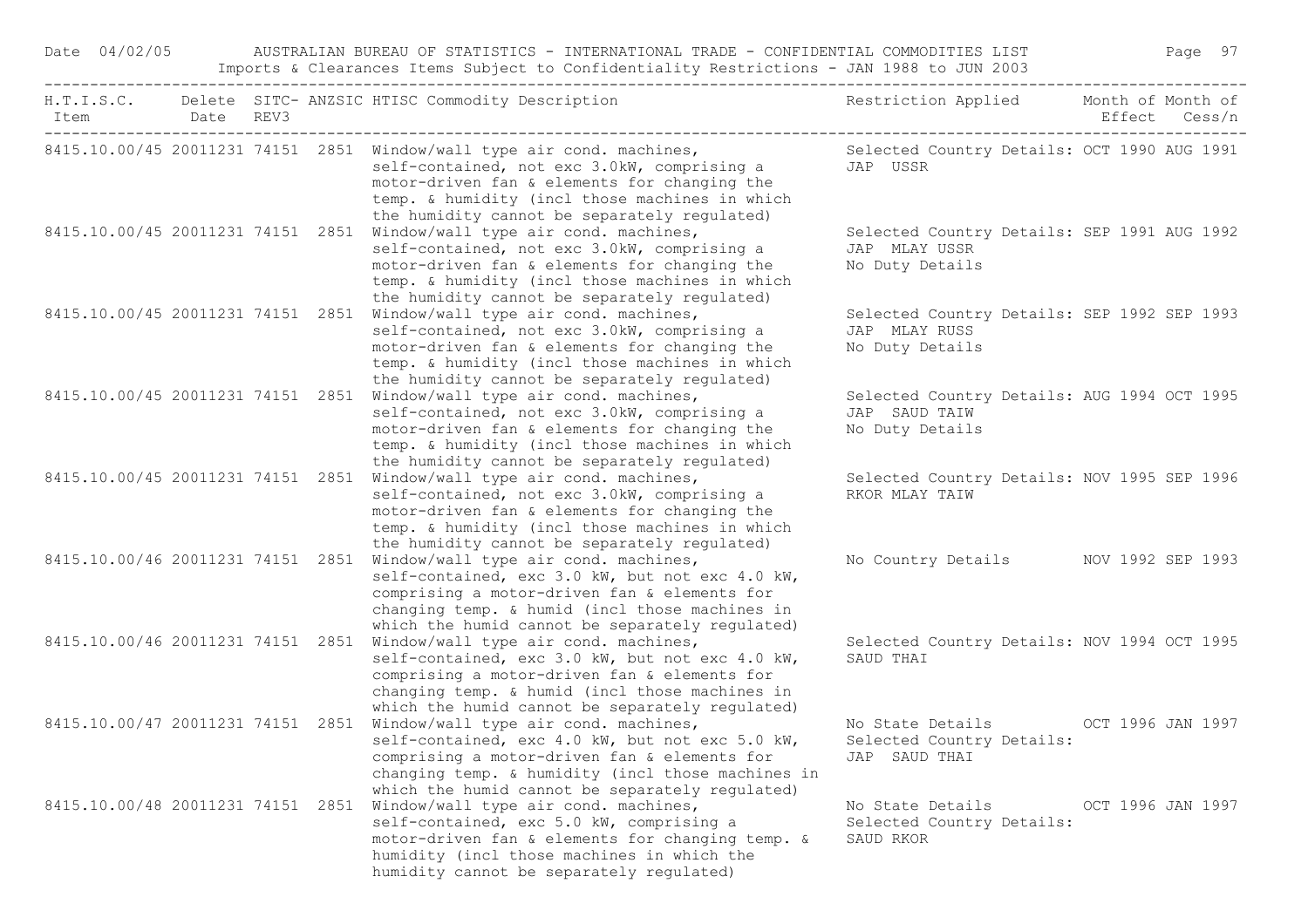| Date 04/02/05                     |  |            | AUSTRALIAN BUREAU OF STATISTICS - INTERNATIONAL TRADE - CONFIDENTIAL COMMODITIES LIST<br>Imports & Clearances Items Subject to Confidentiality Restrictions - JAN 1988 to JUN 2003                                                                                                        |                                                                                                                        | Page 98           |
|-----------------------------------|--|------------|-------------------------------------------------------------------------------------------------------------------------------------------------------------------------------------------------------------------------------------------------------------------------------------------|------------------------------------------------------------------------------------------------------------------------|-------------------|
|                                   |  |            | H.T.I.S.C. Delete SITC- ANZSIC HTISC Commodity Description<br>Item Date REV3                                                                                                                                                                                                              | Restriction Applied Month of Month of                                                                                  | Effect Cess/n     |
|                                   |  |            | 8415.90.00/55 19990630 74159 2867 Parts for air-conditioning mahines (excl. parts<br>for window or wall type air conditioning machines<br>that are self contained) with separate condensing                                                                                               | No State Details JUL 1995 OCT 1995<br>Selected Country Details:<br>MLAY RKOR USA<br>No Duty Details                    |                   |
|                                   |  |            | units for use in reverse cycle split systems<br>8415.90.00/56 19990630 74159 2867 Parts for air-conditioning machines (excl. parts<br>for window or wall type air conditioning machines<br>that are self contained) with separate condensing                                              | No State Details JUL 1995 OCT 1995<br>Selected Country Details:<br>MLAY RKOR USA                                       |                   |
|                                   |  |            | units for use in cooling only split systems<br>8415.90.00/57 19990630 74159 2867 Parts for air-conditioning machines (excl. parts<br>for window or wall type air conditioning machines<br>that are self contained) with separate fan coil<br>units for use in reverse cycle split systems | No Duty Details<br>No State Details JUL 1995 OCT 1995<br>Selected Country Details:<br>MLAY RKOR USA<br>No Duty Details |                   |
| 8415.90.00/58 19990630 74159 2867 |  |            | Parts for air-conditioning machines (excl. parts<br>for window or wall type air conditioning machines<br>that are self-contained) with separate fan coil<br>units for use in cooling only split systems                                                                                   | No State Details<br>Selected Country Details:<br>MLAY RKOR USA<br>No Duty Details                                      | JUL 1995 OCT 1995 |
|                                   |  |            | 8415.90.00/59 19990630 74159 2867 Parts for air-conditioning machines (excl. parts<br>for window or wall type air conditioning machines<br>that are self-contained) and (excl. parts for<br>separate condensing units and separate fan coil<br>units)                                     | No State Details<br>Selected Country Details:<br>MLAY RKOR USA<br>No Duty Details                                      | JUL 1995 OCT 1995 |
| 8418.10.00/01                     |  |            | 77521 2851 Compression-type combined refrigerator-freezers,<br>fitted with separate external doors, less than<br>200 L gross internal capacity                                                                                                                                            | No Country Details JAN 1988 MAY 1989                                                                                   |                   |
| 8418.10.00/02                     |  |            | 77521 2851 Compression-type combined refrigerator-freezers,<br>fitted with separate external doors, 200 L and<br>over but less than 300 L gross internal capacity                                                                                                                         | No Country Details                                                                                                     | JAN 1988 DEC 1990 |
| 8418.10.00/02                     |  |            | 77521 2851 Compression-type combined refrigerator-freezers,<br>fitted with separate external doors, 200 L and<br>over but less than 300 L gross internal capacity                                                                                                                         | No State Details<br>No Country Details                                                                                 | FEB 1992 AUG 1993 |
| 8418.10.00/02                     |  |            | 77521 2851 Compression-type combined refrigerator-freezers,<br>fitted with separate external doors, 200 L and<br>over but less than 300 L gross internal capacity                                                                                                                         | No State Details<br>No Country Details<br>No Duty Details                                                              | SEP 1993 JUL 1994 |
| 8418.10.00/02                     |  |            | 77521 2851 Compression-type combined refrigerator-freezers,<br>fitted with separate external doors, 200 L and<br>over but less than 300 L gross internal capacity                                                                                                                         | No State Details<br>Selected Country Details:<br>RKOR RUSS SLOV THAI<br>No Duty Details                                | AUG 1994 OCT 1995 |
| 8418.10.00/02                     |  | 77521 2851 | Compression-type combined refrigerator-freezers,<br>fitted with separate external doors, 200 L and<br>over but less than 300 L gross internal capacity                                                                                                                                    | No Country Details<br>No Duty Details                                                                                  | APR 1996 AUG 1997 |
| 8418.10.00/02                     |  |            | 77521 2851 Compression-type combined refrigerator-freezers,<br>fitted with separate external doors, 200 L and<br>over but less than 300 L gross internal capacity                                                                                                                         | No State x Cty Detail for SEP 1997 AUG 1998<br>All States<br>RKOR THAI                                                 |                   |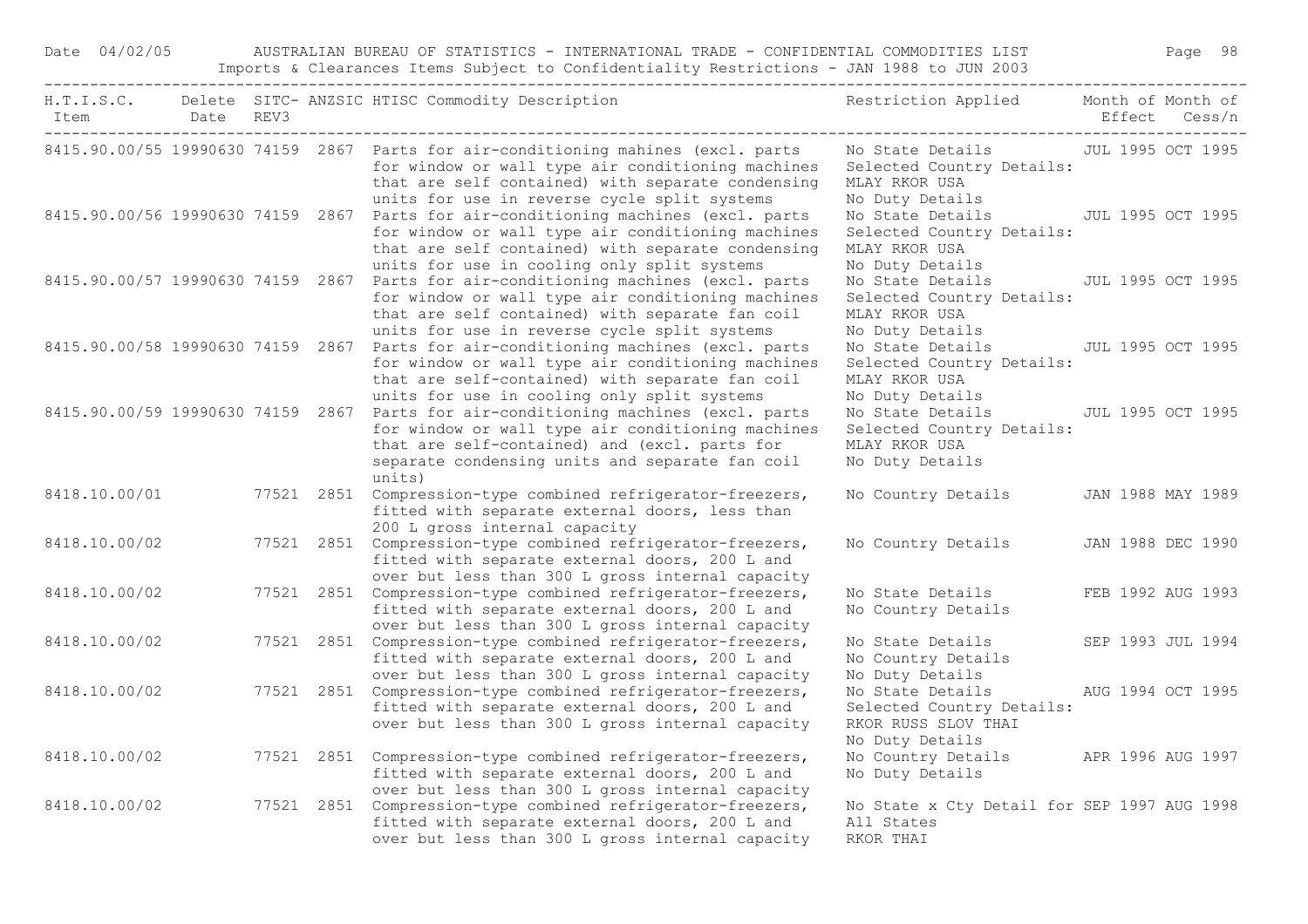Date 04/02/05 AUSTRALIAN BUREAU OF STATISTICS - INTERNATIONAL TRADE - CONFIDENTIAL COMMODITIES LIST Page 99 Imports & Clearances Items Subject to Confidentiality Restrictions - JAN 1988 to JUN 2003

| Item Date REV3 |  | H.T.I.S.C. Delete SITC- ANZSIC HTISC Commodity Description                                                                                                        | Restriction Applied Month of Month of                                                                     | Effect Cess/n     |
|----------------|--|-------------------------------------------------------------------------------------------------------------------------------------------------------------------|-----------------------------------------------------------------------------------------------------------|-------------------|
| 8418.10.00/02  |  | 77521 2851 Compression-type combined refrigerator-freezers,<br>fitted with separate external doors, 200 L and<br>over but less than 300 L gross internal capacity | No State x Cty Detail for SEP 1998 MAR 2002<br>NSW OLD WA<br>RKOR THAI                                    |                   |
| 8418.10.00/03  |  | 77521 2851 Compression-type combined refrigerator-freezers,<br>fitted with separate external doors, 300 L and<br>over but less than 400 L gross internal capacity | No Country Details MAR 1992 AUG 1993                                                                      |                   |
| 8418.10.00/03  |  | 77521 2851 Compression-type combined refrigerator-freezers,<br>fitted with separate external doors, 300 L and<br>over but less than 400 L gross internal capacity | No State Details SEP 1993 JUL 1994<br>Selected Country Details:<br>RKOR THAI SLOV SVAK<br>No Duty Details |                   |
| 8418.10.00/03  |  | 77521 2851 Compression-type combined refrigerator-freezers,<br>fitted with separate external doors, 300 L and<br>over but less than 400 L gross internal capacity | No State Details AUG 1994 OCT 1995<br>Selected Country Details:<br>RKOR SLOV THAI<br>No Duty Details      |                   |
| 8418.10.00/04  |  | 77521 2851 Compression-type combined refrigerator-freezers,<br>fitted with separate external doors, 400 L and<br>over but less than 500 L gross internal capacity | No Commodity Details APR 1996 AUG 1998                                                                    |                   |
| 8418.10.00/04  |  | 77521 2851 Compression-type combined refrigerator-freezers,<br>fitted with separate external doors, 400 L and<br>over but less than 500 L gross internal capacity | No State x Cty Detail for SEP 1998 AUG 1999<br>All States<br>RKOR THAI USA                                |                   |
| 8418.10.00/05  |  | 77521 2851 Compression-type combined refrigerator-freezers,<br>fitted with separate external doors, 500 L and<br>over gross internal capacity                     | No Country Details APR 1996 AUG 1997<br>No Duty Details                                                   |                   |
| 8418.10.00/05  |  | 77521 2851 Compression-type combined refrigerator-freezers,<br>fitted with separate external doors, 500 L and<br>over gross internal capacity                     | No State x Cty Detail for SEP 1997 AUG 1998<br>All States<br>THAI USA                                     |                   |
| 8418.10.00/05  |  | 77521 2851 Compression-type combined refrigerator-freezers,<br>fitted with separate external doors, 500 L and<br>over gross internal capacity                     | No State x Cty Detail for SEP 1998 AUG 1999<br>NSW QLD WA<br>THAI USA                                     |                   |
|                |  | 8418.10.00/06 19990630 77521 2851 Electrical absorption-type combined<br>refrigerator-freezers, fitted with separate<br>external doors                            | No Country Details JAN 1988 MAY 1989                                                                      |                   |
| 8418.10.00/08  |  | 77521 2851 Combined refrigerator-freezers, fitted with<br>separate external doors (excl. compression type,<br>absorption-type)                                    | No Country Details                                                                                        | JAN 1988 MAY 1989 |
| 8418.21.00/09  |  | 77521 2851 Compression-type, household type refrigerators<br>less than 200 L gross internal capacity                                                              | No Country Details                                                                                        | JAN 1988 DEC 1990 |
| 8418.21.00/09  |  | 77521 2851 Compression-type, household type refrigerators<br>less than 200 L gross internal capacity                                                              | Selected Country Details: JAN 1991 DEC 1991<br>USSR JAP                                                   |                   |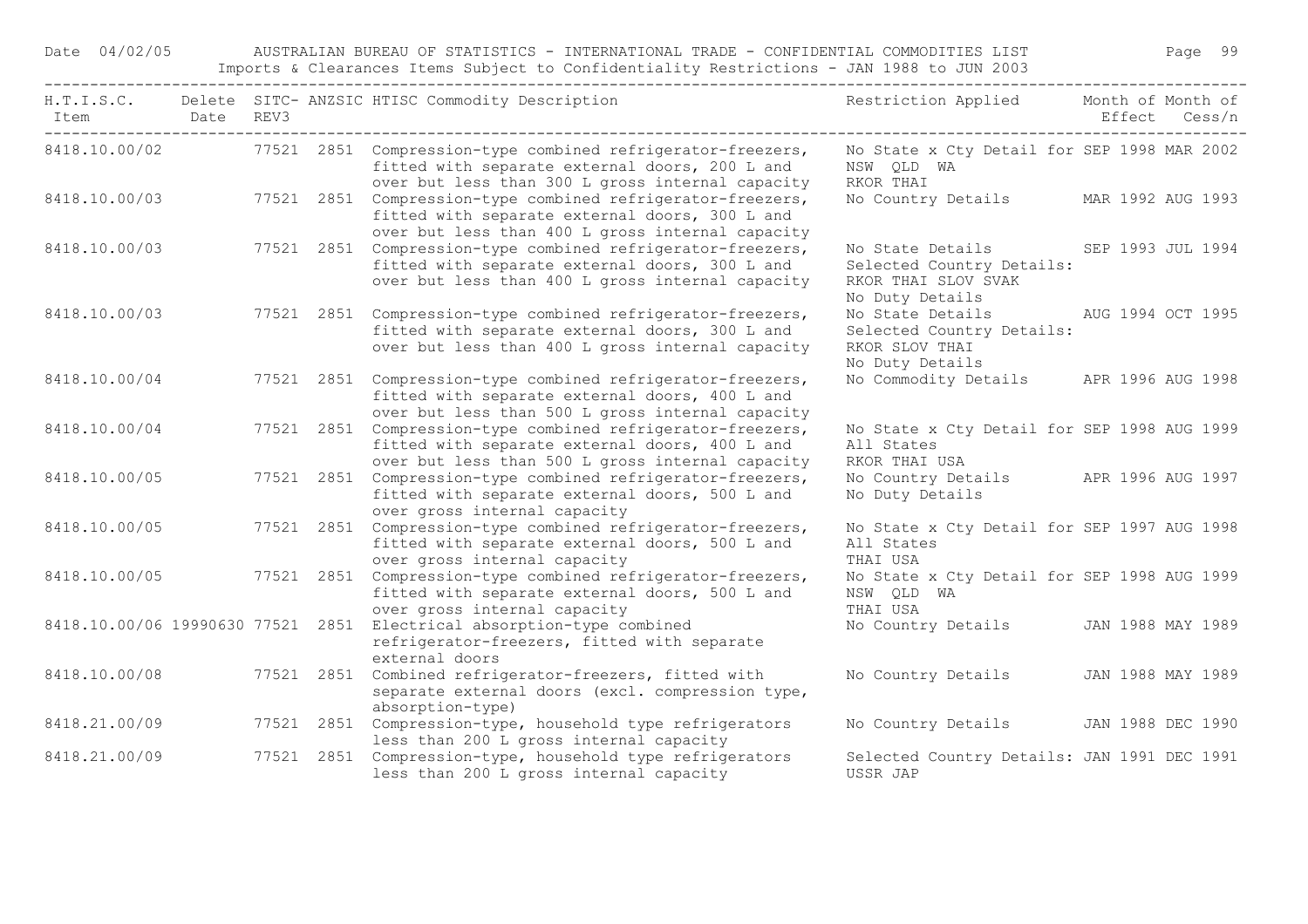Date 04/02/05 AUSTRALIAN BUREAU OF STATISTICS - INTERNATIONAL TRADE - CONFIDENTIAL COMMODITIES LIST Page 100 Imports & Clearances Items Subject to Confidentiality Restrictions - JAN 1988 to JUN 2003

| Item Date REV3 |  | H.T.I.S.C. Delete SITC-ANZSIC HTISC Commodity Description The Restriction Applied Month of Month of                                                           |                                                                                                          | Effect Cess/n     |
|----------------|--|---------------------------------------------------------------------------------------------------------------------------------------------------------------|----------------------------------------------------------------------------------------------------------|-------------------|
|                |  | 8418.21.00/09 77521 2851 Compression-type, household type refrigerators Mo State Details JAN 1992 AUG 1992<br>less than 200 L gross internal capacity         | Selected Country Details:<br>JAP USSR                                                                    |                   |
|                |  | 8418.21.00/09 77521 2851 Compression-type, household type refrigerators<br>less than 200 L gross internal capacity                                            | No State Details SEP 1992 AUG 1993<br>Selected Country Details:<br>JAP RUSS                              |                   |
|                |  | 8418.21.00/09 77521 2851 Compression-type, household type refrigerators<br>less than 200 L gross internal capacity                                            | No State Details SEP 1993 JUL 1994<br>Selected Country Details:<br>RUSS SLOV SVAK JAP<br>No Duty Details |                   |
| 8418.21.00/09  |  | 77521 2851 Compression-type, household type refrigerators<br>less than 200 L gross internal capacity                                                          | No State Details AUG 1994 OCT 1995<br>Selected Country Details:<br>CHIN RUSS SLOV USA<br>No Duty Details |                   |
| 8418.21.00/09  |  | 77521 2851 Compression-type, household type refrigerators<br>less than 200 L gross internal capacity                                                          | No State Details NOV 1995 SEP 1996<br>Selected Country Details:<br>CHIN RUSS USA<br>No Duty Details      |                   |
| 8418.21.00/09  |  | 77521 2851 Compression-type, household type refrigerators<br>less than 200 L gross internal capacity                                                          | No State Details OCT 1996 AUG 1997<br>Selected Country Details:<br>CHIN RKOR RUSS USA<br>No Duty Details |                   |
| 8418.21.00/09  |  | 77521 2851 Compression-type, household type refrigerators<br>less than 200 L gross internal capacity                                                          | No State x Cty Detail for SEP 1997 AUG 1998<br>All States<br>CHIN RKOR                                   |                   |
| 8418.21.00/10  |  | 77521 2851 Compression-type, household type refrigerators 200<br>L and over but less than 300 L gross internal<br>capacity                                    | No Country Details JAN 1988 DEC 1990                                                                     |                   |
| 8418.21.00/10  |  | 77521 2851 Compression-type, household type refrigerators 200 No State Details JAN 1991 OCT 1991<br>L and over but less than 300 L gross internal<br>capacity | Selected Country Details:<br>USSR YUGO                                                                   |                   |
| 8418.21.00/10  |  | 77521 2851 Compression-type, household type refrigerators 200 No State Details MOV 1991 DEC 1991<br>L and over but less than 300 L gross internal<br>capacity | Selected Country Details:<br>USSR YUGO<br>No Duty Details                                                |                   |
| 8418.21.00/10  |  | 77521 2851 Compression-type, household type refrigerators 200<br>L and over but less than 300 L gross internal<br>capacity                                    | No State Details<br>Selected Country Details:<br>THAI SLOV USSR YUGO<br>No Duty Details                  | JAN 1992 AUG 1992 |
| 8418.21.00/10  |  | 77521 2851 Compression-type, household type refrigerators 200 No State Details SEP 1992 AUG 1993<br>L and over but less than 300 L gross internal<br>capacity | Selected Country Details:<br>THAI SLOV RUSS YUGO<br>No Duty Details                                      |                   |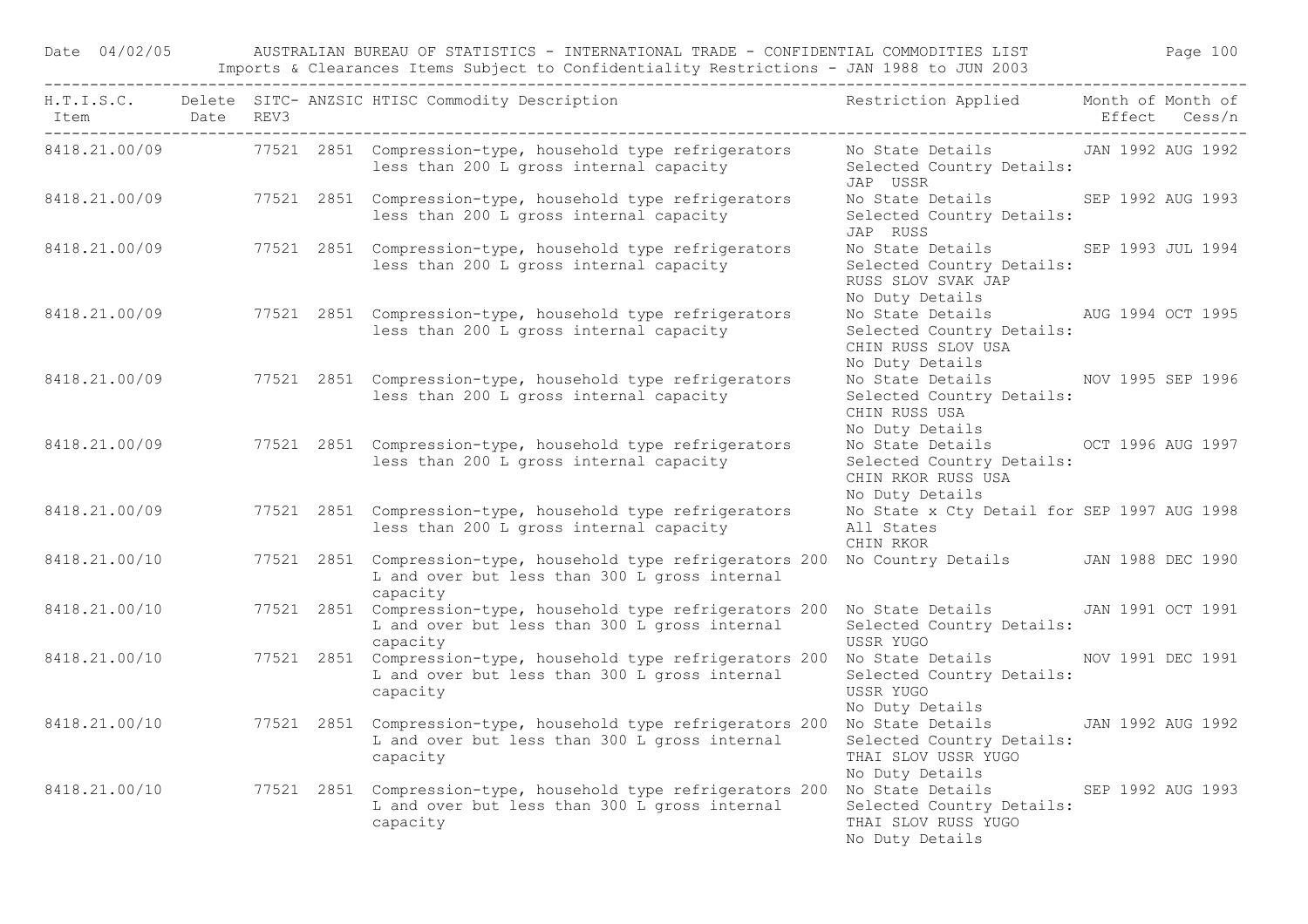Date 04/02/05 AUSTRALIAN BUREAU OF STATISTICS - INTERNATIONAL TRADE - CONFIDENTIAL COMMODITIES LIST Page 101 Imports & Clearances Items Subject to Confidentiality Restrictions - JAN 1988 to JUN 2003

| Item Date REV3 |  |            | H.T.I.S.C. Delete SITC- ANZSIC HTISC Commodity Description                                                                                                                  | Restriction Applied Month of Month of                                                               | Effect Cess/n     |
|----------------|--|------------|-----------------------------------------------------------------------------------------------------------------------------------------------------------------------------|-----------------------------------------------------------------------------------------------------|-------------------|
|                |  |            | 8418.21.00/10 77521 2851 Compression-type, household type refrigerators 200 No State Details SEP 1993 OCT 1995<br>L and over but less than 300 L gross internal<br>capacity | No Country Details<br>No Duty Details                                                               |                   |
| 8418.21.00/10  |  |            | 77521 2851 Compression-type, household type refrigerators 200<br>L and over but less than 300 L gross internal<br>capacity                                                  | No State Details NOV 1995 SEP 1996<br>Selected Country Details:<br>RUSS SLOV USA<br>No Duty Details |                   |
| 8418.21.00/10  |  |            | 77521 2851 Compression-type, household type refrigerators 200<br>L and over but less than 300 L gross internal<br>capacity                                                  | No State Details OCT 1996 AUG 1997<br>No Country Details<br>No Duty Details                         |                   |
| 8418.21.00/10  |  |            | 77521 2851 Compression-type, household type refrigerators 200<br>L and over but less than 300 L gross internal<br>capacity                                                  | No State x Cty Detail for SEP 1997 AUG 1998<br>All States<br>BELA RKOR RUSS USA                     |                   |
| 8418.21.00/10  |  | 77521 2851 | Compression-type, household type refrigerators 200<br>L and over but less than 300 L gross internal<br>capacity                                                             | No State x Cty Detail for SEP 1998 MAR 2003<br>All States<br>BELA RKOR USA                          |                   |
| 8418.21.00/10  |  |            | 77521 2851 Compression-type, household type refrigerators 200<br>L and over but less than 300 L gross internal<br>capacity                                                  | No State Details APR 2003 OCT 2003<br>Selected Country Details:<br>CHIN HONG ITAL USA FGMY          |                   |
| 8418.21.00/11  |  |            | 77521 2851 Compression-type, household type refrigerators 300<br>L and over but less than 400 L gross internal<br>capacity                                                  | No Country Details                                                                                  | SEP 1991 AUG 1993 |
| 8418.21.00/11  |  | 77521 2851 | Compression-type, household type refrigerators 300<br>L and over but less than 400 L gross internal<br>capacity                                                             | No Country Details<br>No Duty Details                                                               | SEP 1993 OCT 1995 |
| 8418.22.00/14  |  |            | 77521 2851 Absorption-type, household type, electrical<br>refrigerators                                                                                                     | No Country Details                                                                                  | JAN 1988 MAY 1989 |
| 8418.29.00/15  |  |            | 77521 2851 Household type refrigerators (excl.<br>compression-type, and electrical absorption-type)                                                                         | No Country Details                                                                                  | JAN 1988 MAY 1989 |
| 8418.40.00/18  |  |            | 77522 2851 Freezers of the upright type, less than 200 L<br>gross internal capacity                                                                                         | No Country Details                                                                                  | JAN 1988 AUG 1993 |
| 8418.40.00/18  |  |            | 77522 2851 Freezers of the upright type, less than 200 L<br>gross internal capacity                                                                                         | No State Details<br>No Country Details<br>No Duty Details                                           | SEP 1993 OCT 1996 |
| 8418.40.00/19  |  |            | 77522 2851 Freezers of the upright type, 200 L and over but<br>not exc 900 L gross internal capacity                                                                        | No Country Details                                                                                  | JAN 1988 MAY 1989 |
| 8418.40.00/19  |  |            | 77522 2851 Freezers of the upright type, 200 L and over but<br>not exc 900 L gross internal capacity                                                                        | No Country Details                                                                                  | JAN 1990 FEB 1991 |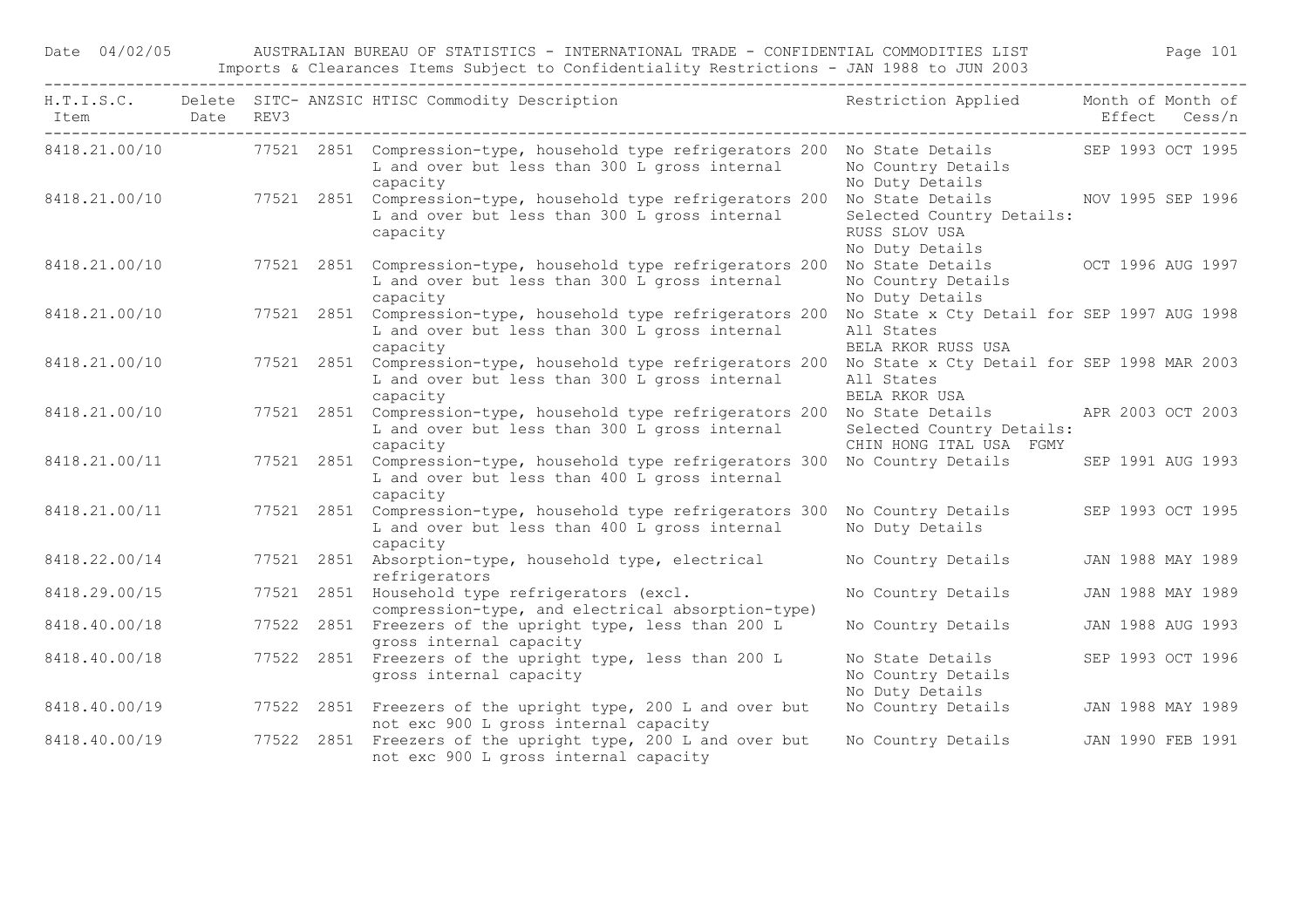Date 04/02/05 AUSTRALIAN BUREAU OF STATISTICS - INTERNATIONAL TRADE - CONFIDENTIAL COMMODITIES LIST Page 102 Imports & Clearances Items Subject to Confidentiality Restrictions - JAN 1988 to JUN 2003

| Item Date REV3<br>----------------------------- |  |            | H.T.I.S.C. Delete SITC-ANZSIC HTISC Commodity Description Nestriction Applied Month of Month of                                                                     |                                                                                            | Effect Cess/n     |  |
|-------------------------------------------------|--|------------|---------------------------------------------------------------------------------------------------------------------------------------------------------------------|--------------------------------------------------------------------------------------------|-------------------|--|
|                                                 |  |            | 8418.40.00/19 77522 2851 Freezers of the upright type, 200 L and over but<br>not exc 900 L gross internal capacity                                                  | No State Details MAR 1991 DEC 1991<br>No Country Details                                   |                   |  |
|                                                 |  |            | 8418.40.00/19 77522 2851 Freezers of the upright type, 200 L and over but<br>not exc 900 L gross internal capacity                                                  | Selected Country Details: APR 1992 AUG 1992<br>NZ SLOV YUGO USSR<br>No Duty Details        |                   |  |
| 8418.40.00/19                                   |  |            | 77522 2851 Freezers of the upright type, 200 L and over but<br>not exc 900 L gross internal capacity                                                                | Selected Country Details: SEP 1992 AUG 1993<br>NZ SLOV RUSS YUGO<br>No Duty Details        |                   |  |
| 8418.40.00/19                                   |  |            | 77522 2851 Freezers of the upright type, 200 L and over but<br>not exc 900 L gross internal capacity                                                                | No State Details SEP 1993 OCT 1996<br>No Country Details<br>No Duty Details                |                   |  |
|                                                 |  |            | 8418.40.00/19 77522 2851 Freezers of the upright type, 200 L and over but<br>not exc 900 L gross internal capacity                                                  | No State Details<br>No Country Details                                                     | DEC 1996 DEC 1996 |  |
| 8418.61.00/24 19990630 74145 2867               |  |            | Compression type units whose condensers are heat<br>exchangers (excl. heat exchangers and air<br>conditioning equipment)                                            | No State Details<br>No Country Details                                                     | JAN 1988 JUL 1989 |  |
| 8418.61.00/24 19990630 74145 2867               |  |            | Compression type units whose condensers are heat<br>exchangers (excl. heat exchangers and air<br>conditioning equipment)                                            | No State x Cty Detail for SEP 1997 JUN 1999<br>All States<br>SPAI USA                      |                   |  |
| 8418.61.00/32 74145 2867                        |  |            | Compression type refrigeration or freezing<br>equipment and heat pumps whose condensers are<br>heat exchangers (excl. air conditioning machines<br>in chapter 8415) | No State x Cty Detail for JUL 1999 NOV 2000<br>All States<br>SPAI USA                      |                   |  |
| 8418.61.00/32 74145 2867                        |  |            | Compression type refrigeration or freezing<br>equipment and heat pumps whose condensers are<br>heat exchangers (excl. air conditioning machines<br>in chapter 8415) | No State Details DEC 2000 SEP 2002<br>Selected Country Details:<br>FRAN MEXI SPAI USA      |                   |  |
| 8418.69.00/25 19990630 74145 2867               |  |            | Heat pumps (excl. compression type heat pumps<br>whose condensers are heat exchangers and those of<br>8415)                                                         | No State Details AUG 1989 JUN 1999<br>No Country Details                                   |                   |  |
| 8418.69.00/33 74145 2867                        |  |            | Heat pumps & refrigerating or freezing equip nes<br>(excl. ice-making machines and air-conditioning<br>machines in chapter 8415)                                    | No State x Cty Detail for JUL 1999 JAN 2002<br>NSW VIC WA<br>FRAN USA                      |                   |  |
| 8418.69.00/33                                   |  | 74145 2867 | Heat pumps & refrigerating or freezing equip nes<br>(excl. ice-making machines and air-conditioning<br>machines in chapter 8415)                                    | No State Details FEB 2002 AUG 2003<br>Selected Country Details:<br>FRAN JAP MLAY THAI FGMY |                   |  |
|                                                 |  |            | 8418.99.00/27 74149 2851 Parts for condensers, evaporators                                                                                                          | No State x Cty Detail for MAY 1999 NOV 2000<br>VIC SA<br>FRAN USA                          |                   |  |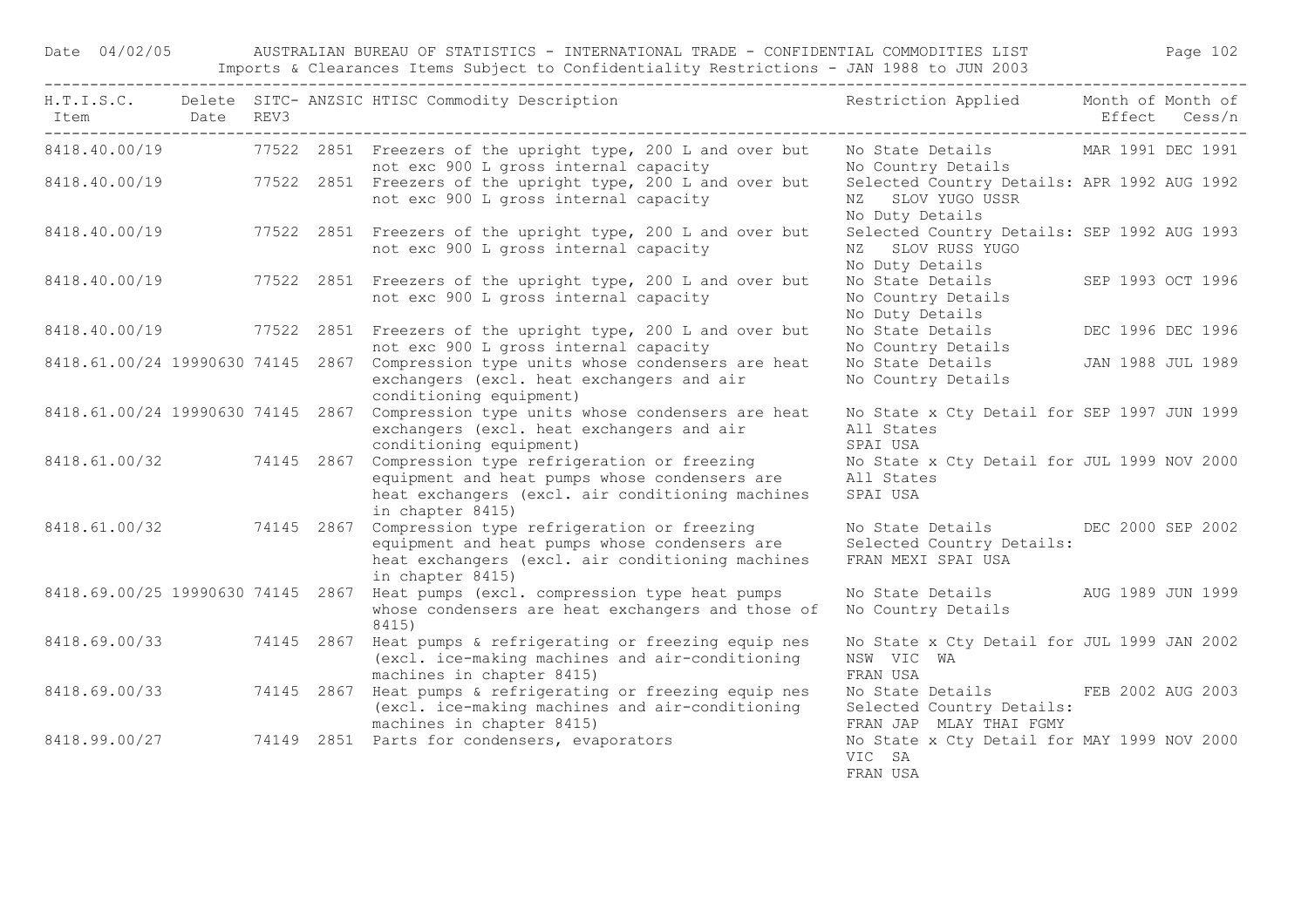|                |                                      |  | Date 04/02/05 AUSTRALIAN BUREAU OF STATISTICS - INTERNATIONAL TRADE - CONFIDENTIAL COMMODITIES LIST Page 103<br>Imports & Clearances Items Subject to Confidentiality Restrictions - JAN 1988 to JUN 2003                                                                |                                                                                                                |               |  |
|----------------|--------------------------------------|--|--------------------------------------------------------------------------------------------------------------------------------------------------------------------------------------------------------------------------------------------------------------------------|----------------------------------------------------------------------------------------------------------------|---------------|--|
| Item Date REV3 | ____________________________________ |  | H.T.I.S.C. Delete SITC-ANZSIC HTISC Commodity Description Nestriction Applied Month of Month of                                                                                                                                                                          |                                                                                                                | Effect Cess/n |  |
|                |                                      |  | 8418.99.00/27 74149 2851 Parts for condensers, evaporators No State Details DEC 2000 SEP 2002                                                                                                                                                                            | Selected Country Details:<br>FRAN USA                                                                          |               |  |
|                |                                      |  | 8418.99.00/31 19990630 74149 2869 Parts for refrig or freezing equip, (excl. furn<br>designed to receive refrig or freezing equip,<br>parts for condensers, evaporators, for air<br>conditioning equipment, for goods of 8418.10.00<br>to 8418.40.00 and for heat pumps) | No State x Cty Detail for MAY 1999 DEC 2000<br>VIC SA<br>FRAN TAIW UK                                          |               |  |
|                |                                      |  | to 8418.40.00 and for heat pumps)<br>77530 2851 Dish washing machines of the household type                                                                                                                                                                              | Selected Country Details: MAY 1989 JUN 1989<br>FGMY ISRA                                                       |               |  |
|                |                                      |  | 77530 2851 Dish washing machines of the household type                                                                                                                                                                                                                   | No Country Details JUL 1989 OCT 1992                                                                           |               |  |
|                |                                      |  | 8422.11.00/22 77530 2851 Dish washing machines of the household type<br>8422.11.00/22 77530 2851 Dish washing machines of the household type                                                                                                                             | No State Details NOV 1992 JAN 1993<br>Selected Country Details:<br>FGMY ISRA NZ SWED<br>No Duty Details        |               |  |
|                |                                      |  | 8422.11.00/22 77530 2851 Dish washing machines of the household type                                                                                                                                                                                                     | No Bucy Becaming<br>No State Details FEB 1993 AUG 1994<br>No Country Details                                   |               |  |
| 8422.11.00/22  |                                      |  | 77530 2851 Dish washing machines of the household type                                                                                                                                                                                                                   | No State Details SEP 1994 JAN 1995<br>Selected Country Details:<br>FRAN FGMY SWED                              |               |  |
|                |                                      |  | 8422.11.00/22 77530 2851 Dish washing machines of the household type                                                                                                                                                                                                     | No State Details FEB 1995 MAR 1996<br>Selected Country Details:<br>FRAN FGMY SPAI SWED                         |               |  |
|                |                                      |  | 8422.11.00/22 77530 2851 Dish washing machines of the household type                                                                                                                                                                                                     | Selected State Details: APR 1996 MAR 1997<br>OLD SA WA<br>Selected Country Details:<br>FRAN FGMY SPAI SWED USA |               |  |
|                |                                      |  | 8422.11.00/22 77530 2851 Dish washing machines of the household type                                                                                                                                                                                                     | No State x Cty Detail for APR 1997 MAR 1998<br>QLD SA WA<br>FRAN FGMY SPAI SWED ITAL                           |               |  |
|                |                                      |  | 8422.11.00/22 77530 2851 Dish washing machines of the household type                                                                                                                                                                                                     | No State x Cty Detail for APR 1998 JAN 2002<br>All States<br>FGMY FRAN SPAI SWED                               |               |  |
|                |                                      |  | 8422.11.00/22 77530 2851 Dish washing machines of the household type                                                                                                                                                                                                     | No State Details FEB 2002 OCT 2003<br>Selected Country Details:<br>FRAN FGMY SPAI SWED                         |               |  |
|                |                                      |  | 8427.10.00/22 74411 2865 Fork-lift trucks, rider type powered by an<br>electric motor, having at a 600 mm load centre a<br>lifting capacity of less than 1500 kg                                                                                                         | Selected Country Details: FEB 1989 DEC 1989<br>BULG JAP                                                        |               |  |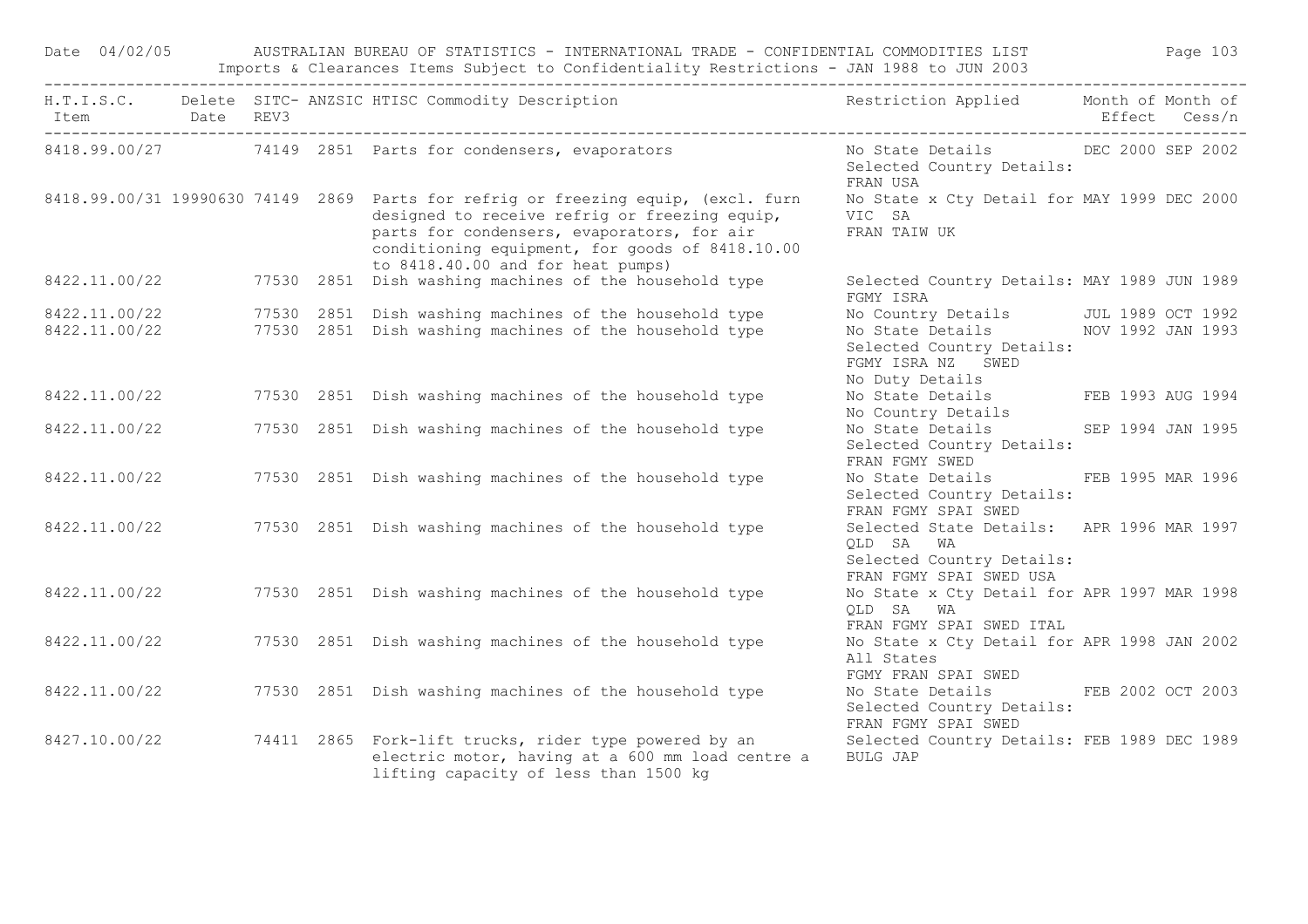Date 04/02/05 AUSTRALIAN BUREAU OF STATISTICS - INTERNATIONAL TRADE - CONFIDENTIAL COMMODITIES LIST Page 104 Imports & Clearances Items Subject to Confidentiality Restrictions - JAN 1988 to JUN 2003

| Item Date REV3 |  | H.T.I.S.C. Delete SITC-ANZSIC HTISC Commodity Description Nestriction Applied Month of Month of                                                                                                                                      |                                                                                                             | Effect Cess/n     |  |
|----------------|--|--------------------------------------------------------------------------------------------------------------------------------------------------------------------------------------------------------------------------------------|-------------------------------------------------------------------------------------------------------------|-------------------|--|
|                |  | 8427.10.00/23 74411 2865 Fork-lift trucks, rider type powered by an Selected Country Details: FEB 1989 DEC 1989<br>electric motor, having at a 600 mm load centre a<br>lifting capacity of 1500 kg and over but less than<br>2000 kg | <b>BULG JAP</b>                                                                                             |                   |  |
|                |  | 8427.10.00/24 74411 2865 Fork-lift trucks, rider type powered by an<br>electric motor, having at a 600 mm load centre a<br>lifting capacity of 2000 kg and over but less than<br>3000 kg                                             | No Country Details FEB 1989 DEC 1989                                                                        |                   |  |
|                |  | 8427.20.00/07 74412 2865 Fork-lift trucks (excl. those powered by an<br>electric motor) having at a 600 mm load centre a<br>lifting capacity of 6000 kg and over                                                                     | No Quantity Details<br>No State Details<br>No Country Details                                               | APR 1996 APR 1996 |  |
| 8427.20.00/08  |  | 74412 2865 Self-propelled trucks (excl. those powered by an<br>electric motor and fork-lift trucks)                                                                                                                                  | No Commodity Details                                                                                        | MAY 1994 MAY 1994 |  |
| 8427.20.00/08  |  | 74412 2865 Self-propelled trucks (excl. those powered by an<br>electric motor and fork-lift trucks)                                                                                                                                  | No Quantity Details<br>No State Details<br>No Country Details                                               | MAR 1995 MAR 1995 |  |
| 8429.40.00/29  |  | 72333 2862 Self-propelled tamping machines and road rollers                                                                                                                                                                          | No Commodity Details JAN 1988 NOV 1988                                                                      |                   |  |
| 8429.40.00/29  |  | 72333 2862 Self-propelled tamping machines and road rollers                                                                                                                                                                          | No State Details DEC 1988 JUN 1990<br>No Country Details<br>No Duty Details                                 |                   |  |
| 8429.40.00/29  |  | 72333 2862 Self-propelled tamping machines and road rollers                                                                                                                                                                          | Selected Country Details: JUL 1990 JUL 1990<br>BRAZ FGMY ITAL                                               |                   |  |
| 8429.40.00/29  |  | 72333 2862 Self-propelled tamping machines and road rollers                                                                                                                                                                          | Selected Country Details: AUG 1990 JUN 1991<br>BRAZ FGMY ITAL<br>No Duty Details                            |                   |  |
| 8429.40.00/29  |  | 72333 2862 Self-propelled tamping machines and road rollers                                                                                                                                                                          | Selected Country Details: JUL 1991 OCT 1991<br>BRAZ FGMY ITAL SWED JAP<br>No Duty Details                   |                   |  |
| 8429.40.00/29  |  | 72333 2862 Self-propelled tamping machines and road rollers                                                                                                                                                                          | Selected Country Details: NOV 1991 MAY 1992<br>BRAZ FGMY ITAL JAP SWED<br>No Duty Details                   |                   |  |
| 8429.40.00/29  |  | 72333 2862 Self-propelled tamping machines and road rollers                                                                                                                                                                          | No Quantity Details JUN 1992 JUN 1994                                                                       |                   |  |
| 8429.40.00/29  |  | 72333 2862 Self-propelled tamping machines and road rollers                                                                                                                                                                          | No State Details 5 JUL 1994 APR 1996<br>Selected Country Details:<br>FGMY SWED USA                          |                   |  |
| 8429.40.00/29  |  | 72333 2862 Self-propelled tamping machines and road rollers                                                                                                                                                                          | No State Details MAY 1996 MAR 1997<br>Selected Country Details:<br>BRAZ FGMY SWED UK USA<br>No Duty Details |                   |  |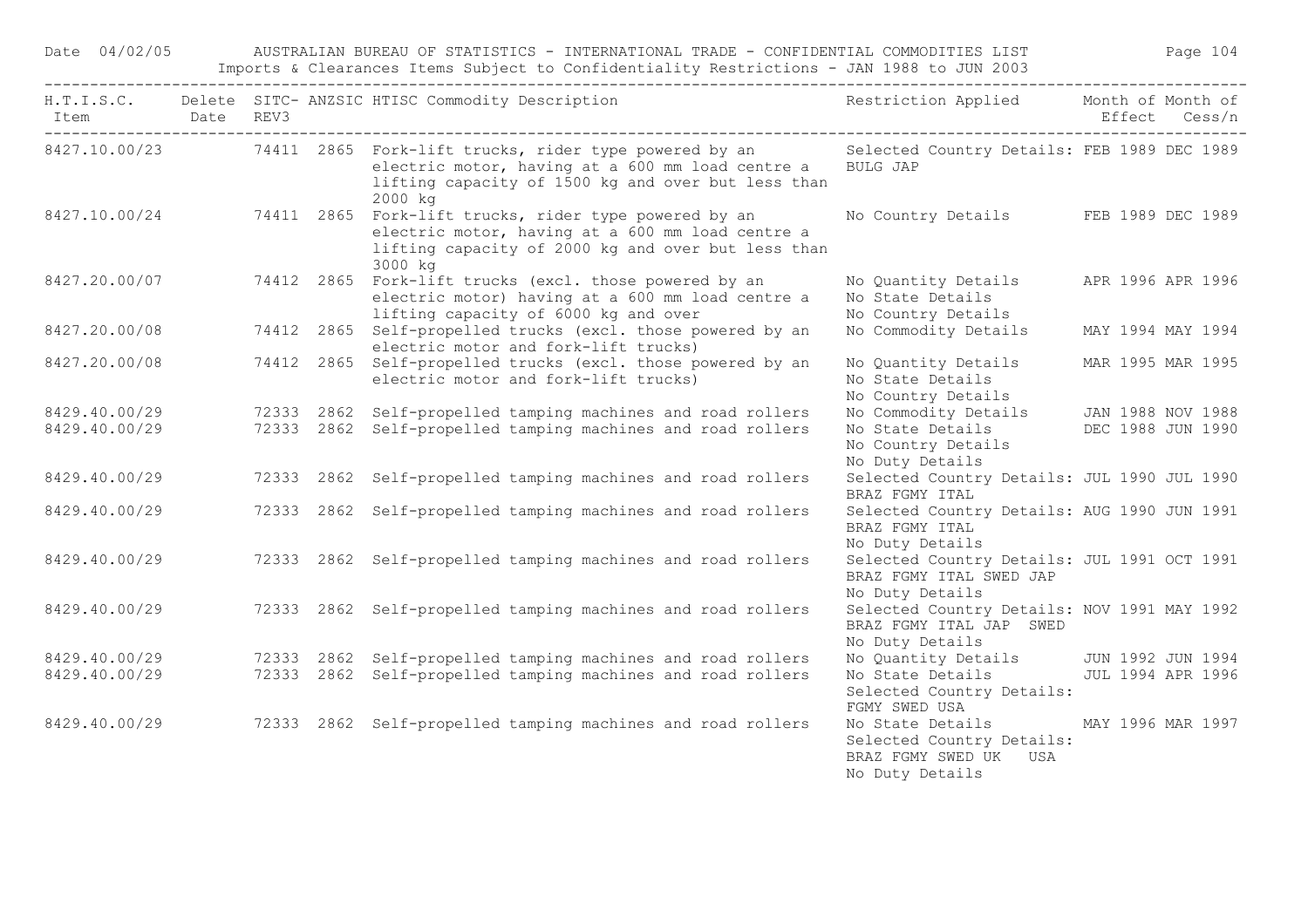| Date 04/02/05  |  | AUSTRALIAN BUREAU OF STATISTICS - INTERNATIONAL TRADE - CONFIDENTIAL COMMODITIES LIST<br>Imports & Clearances Items Subject to Confidentiality Restrictions - JAN 1988 to JUN 2003                                                                    |                                                                                      | Page 105          |  |
|----------------|--|-------------------------------------------------------------------------------------------------------------------------------------------------------------------------------------------------------------------------------------------------------|--------------------------------------------------------------------------------------|-------------------|--|
| Item Date REV3 |  | H.T.I.S.C. Delete SITC- ANZSIC HTISC Commodity Description                                                                                                                                                                                            | Restriction Applied Month of Month of                                                | Effect Cess/n     |  |
|                |  | 8429.40.00/29 72333 2862 Self-propelled tamping machines and road rollers                                                                                                                                                                             | No State x Cty Detail for APR 1997 MAR 1998<br>All States<br>FGMY SWED USA           |                   |  |
| 8429.40.00/29  |  | 72333 2862 Self-propelled tamping machines and road rollers                                                                                                                                                                                           | No State x Cty Detail for APR 1998 MAR 1999<br>All States<br>FGMY JAP SWED USA       |                   |  |
| 8429.40.00/29  |  | 72333 2862 Self-propelled tamping machines and road rollers                                                                                                                                                                                           | No State x Cty Detail for APR 1999 NOV 2000<br>All States<br>FGMY SWED USA           |                   |  |
| 8429.40.00/29  |  | 72333 2862 Self-propelled tamping machines and road rollers                                                                                                                                                                                           | No State Details DEC 2000 DEC 2002<br>Selected Country Details:<br>FGMY JAP SWED USA |                   |  |
| 8429.40.00/29  |  | 72333 2862 Self-propelled tamping machines and road rollers                                                                                                                                                                                           | No State Details<br>Selected Country Details:<br>BRAZ FGMY SWED CZEH JAP<br>USA      | JAN 2003 OCT 2003 |  |
|                |  | 8430.41.00/12 19990630 72337 2862 Self-propelled rotary and percussive rock drills<br>(excl. wagon drills)                                                                                                                                            | No Country Details JAN 1988 SEP 1992                                                 |                   |  |
|                |  | 8432.90.00/15 72119 2861 Discs for agricultural, horticultural or forestry<br>machinery                                                                                                                                                               | No Commodity Details                                                                 | JAN 1988 JUN 1989 |  |
|                |  | 8432.90.00/16 20011231 72119 2861 Parts for disc harrows, disc cultivators, seeders,<br>planters and transplanters                                                                                                                                    | No Commodity Details                                                                 | JAN 1988 JUN 1989 |  |
|                |  | 8432.90.00/18 20011231 72119 2861 Parts for agricultural, horticultural or forestry<br>machinery nes and lawn or sports-ground rollers                                                                                                                | No Commodity Details                                                                 | JAN 1988 JUN 1989 |  |
|                |  | 8433.11.00/38 20011231 72121 2861 Walk behind lawnmowers powered, with the cutting<br>device rotating in a horizontal plane, designed<br>for operation by a self-contained air-cooled<br>internal combustion engine having a power not<br>exc. 7.46Kw | No State Details<br>No Country Details                                               | JAN 1993 JUL 1993 |  |
|                |  | 8433.11.00/38 20011231 72121 2861 Walk behind lawnmowers powered, with the cutting<br>device rotating in a horizontal plane, designed<br>for operation by a self-contained air-cooled<br>internal combustion engine having a power not<br>exc. 7.46Kw | No State Details AUG 1993 APR 1998                                                   |                   |  |
|                |  | 8433.11.00/38 20011231 72121 2861 Walk behind lawnmowers powered, with the cutting<br>device rotating in a horizontal plane, designed<br>for operation by a self-contained air-cooled<br>internal combustion engine having a power not<br>exc. 7.46Kw | Selected State Details: MAY 1998 MAR 1999<br>NSW VIC                                 |                   |  |
|                |  | 8433.11.00/38 20011231 72121 2861 Walk behind lawnmowers powered, with the cutting<br>device rotating in a horizontal plane, designed<br>for operation by a self-contained air-cooled                                                                 | No State x Cty Detail for APR 1999 NOV 2000<br>NSW VIC<br>NZ USA                     |                   |  |

internal combustion engine having a power not

exc. 7.46Kw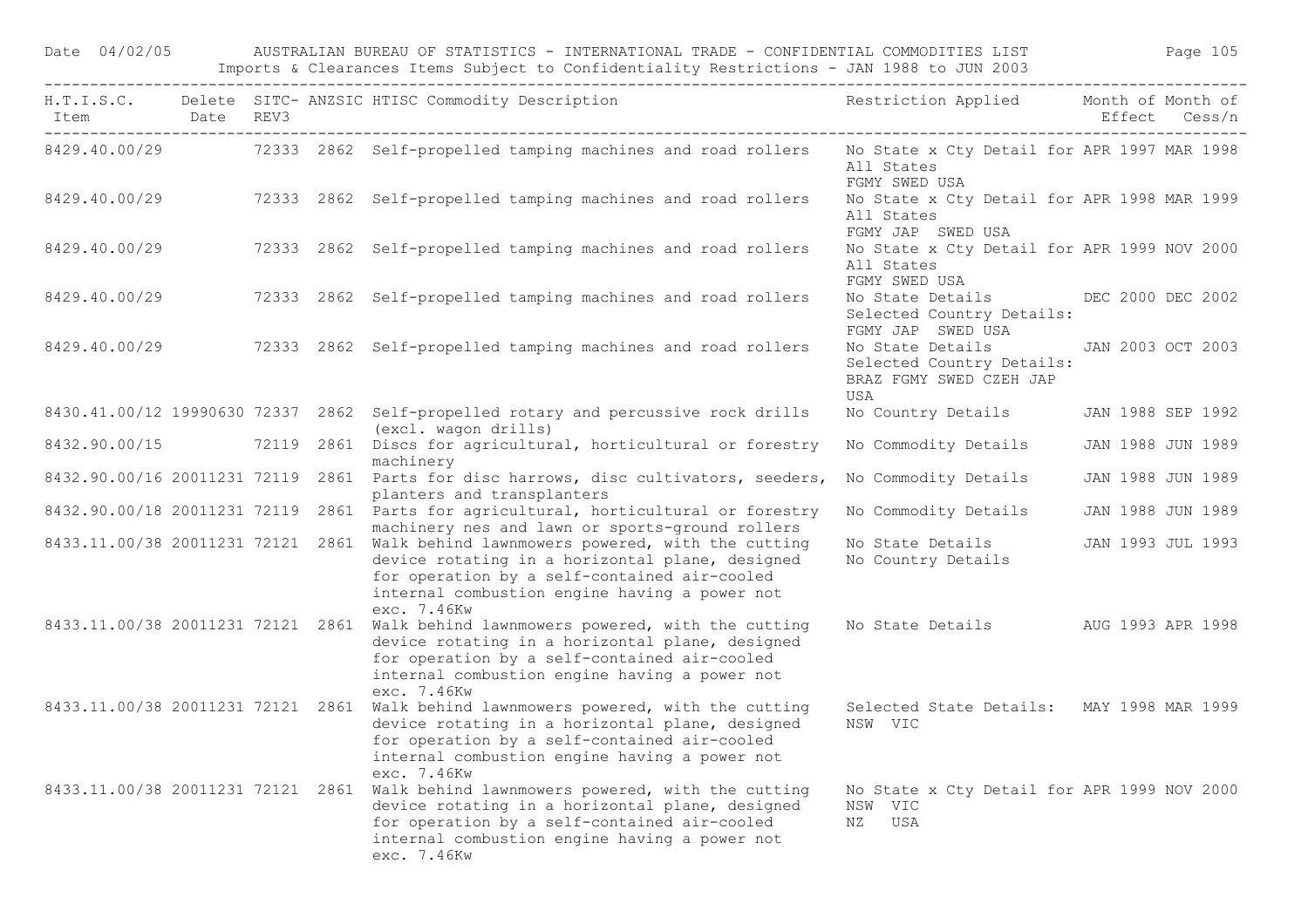## Date 04/02/05 AUSTRALIAN BUREAU OF STATISTICS - INTERNATIONAL TRADE - CONFIDENTIAL COMMODITIES LIST Page 106 Imports & Clearances Items Subject to Confidentiality Restrictions - JAN 1988 to JUN 2003

| Item Date REV3 |  | H.T.I.S.C. Delete SITC-ANZSIC HTISC Commodity Description Nestriction Applied Month of Month of                                                                                                                                                                                                                    |                                                                                  | Effect Cess/n |
|----------------|--|--------------------------------------------------------------------------------------------------------------------------------------------------------------------------------------------------------------------------------------------------------------------------------------------------------------------|----------------------------------------------------------------------------------|---------------|
|                |  | 8433.11.00/38 20011231 72121 2861 Walk behind lawnmowers powered, with the cutting Mo State Details DEC 2000 NOV 2002<br>device rotating in a horizontal plane, designed Selected Country Details:<br>for operation by a self-contained air-cooled<br>internal combustion engine having a power not<br>exc. 7.46Kw | NZ USA                                                                           |               |
|                |  | 8450.11.00/03 77511 2851 Fully-automatic washing machines, top loading, exc No Country Details JAN 1988 MAY 1988<br>4.5 kg dry weight capacity                                                                                                                                                                     |                                                                                  |               |
| 8450.11.00/03  |  | 77511 2851 Fully-automatic washing machines, top loading, exc Selected Country Details: JUN 1988 NOV 1988<br>4.5 kg dry weight capacity                                                                                                                                                                            | BRAZ USA                                                                         |               |
| 8450.11.00/03  |  | 77511 2851 Fully-automatic washing machines, top loading, exc Selected Country Details: DEC 1988 JUL 1990<br>4.5 kg dry weight capacity                                                                                                                                                                            | CAN BRAZ USA                                                                     |               |
| 8450.11.00/03  |  | 77511 2851 Fully-automatic washing machines, top loading, exc Selected Country Details: AUG 1990 JUL 1991<br>4.5 kg dry weight capacity                                                                                                                                                                            | CAN JAP NZ                                                                       |               |
| 8450.11.00/03  |  | 77511 2851 Fully-automatic washing machines, top loading, exc No Country Details AUG 1991 JAN 1992<br>4.5 kg dry weight capacity                                                                                                                                                                                   |                                                                                  |               |
| 8450.11.00/03  |  | 77511 2851 Fully-automatic washing machines, top loading, exc No State Details FEB 1992 JUL 1994<br>4.5 kg dry weight capacity                                                                                                                                                                                     | Selected Country Details:<br>CAN JAP NZ<br>No Duty Details                       |               |
| 8450.11.00/03  |  | 77511 2851 Fully-automatic washing machines, top loading, exc No State Details AUG 1994 JUN 1995<br>4.5 kg dry weight capacity                                                                                                                                                                                     | Selected Country Details:<br>CAN JAP                                             |               |
| 8450.11.00/04  |  | 77511 2851 Fully-automatic washing machines, front loading,<br>dry linen capacity not exc 10 kg, incl machines<br>which both wash and dry                                                                                                                                                                          | Selected Country Details: SEP 1997 AUG 1998<br>ITAL UK                           |               |
| 8450.11.00/04  |  | 77511 2851 Fully-automatic washing machines, front loading,<br>dry linen capacity not exc 10 kg, incl machines<br>which both wash and dry                                                                                                                                                                          | No State x Cty Detail for SEP 1998 MAR 2002<br>NSW VIC QLD<br>SLOV SPAI UK       |               |
| 8450.11.00/04  |  | 77511 2851 Fully-automatic washing machines, front loading,<br>dry linen capacity not exc 10 kg, incl machines<br>which both wash and dry                                                                                                                                                                          | No State Details OCT 2002 OCT 2003<br>Selected Country Details:<br>SWED ITAL USA |               |
| 8450.12.00/05  |  | 77511 2851 Twin tub washing machines, with built-in<br>centrifugal drier, dry linen capacity not exc 10<br>ka                                                                                                                                                                                                      | No Country Details JAN 1990 JAN 1992                                             |               |
|                |  | 8450.20.00/08 72471 2869 Washing machines, each of a dry linen capacity exc Selected State Details: JUN 2000 NOV 2000<br>$10$ kg                                                                                                                                                                                   | NSW VIC<br>Selected Country Details:                                             |               |
|                |  | 8450.20.00/08 72471 2869 Washing machines, each of a dry linen capacity exc No State Details DEC 2000 DEC 2002<br>$10$ kg                                                                                                                                                                                          | BLGM SPAI<br>Selected Country Details:<br>BLGM FGMY SWED                         |               |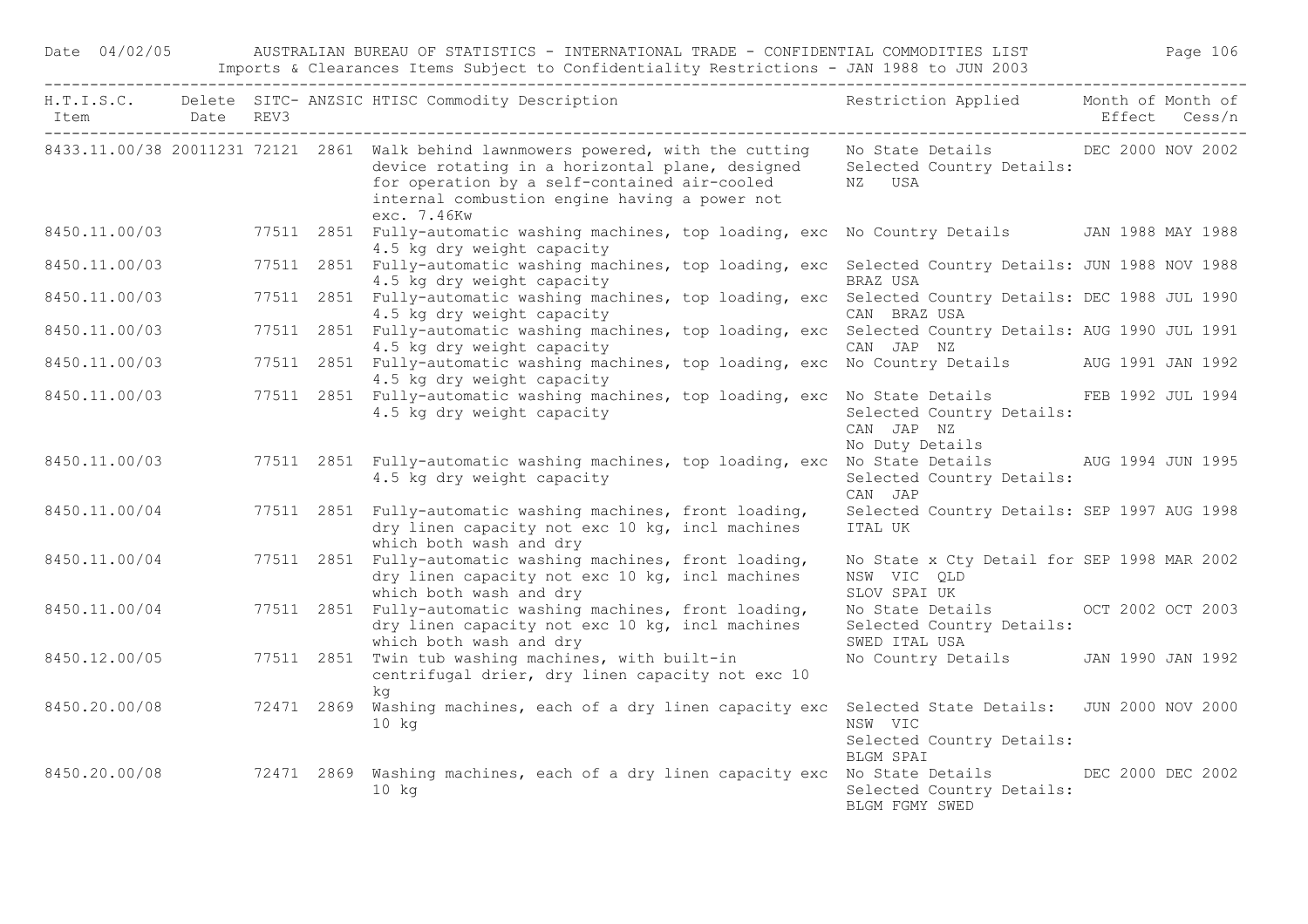Date 04/02/05 AUSTRALIAN BUREAU OF STATISTICS - INTERNATIONAL TRADE - CONFIDENTIAL COMMODITIES LIST Page 107 Imports & Clearances Items Subject to Confidentiality Restrictions - JAN 1988 to JUN 2003

|               |  | H.T.I.S.C. Delete SITC-ANZSIC HTISC Commodity Description Nestriction Applied Month of Month of                                                                                              |                                                                                            |  |
|---------------|--|----------------------------------------------------------------------------------------------------------------------------------------------------------------------------------------------|--------------------------------------------------------------------------------------------|--|
|               |  | 8451.21.00/12 77512 2851 Drying machines, household type, of a dry linen No State Details 0CT 2002 OCT 2003<br>capacity not exc 10 kg                                                        | Selected Country Details:<br>SWED USA FGMY                                                 |  |
| 8466.10.00/23 |  | 73511 2864 Tool holders (incl. those for any type for working Selected Country Details: DEC 1993 AUG 1997<br>in the hand) and self-opening dieheads for use<br>with machines of 8456 to 8465 | ISRA INIA                                                                                  |  |
| 8466.10.00/23 |  | 73511 2864 Tool holders (incl. those for any type for working Selected Country Details: SEP 1997 AUG 1998<br>in the hand) and self-opening dieheads for use<br>with machines of 8456 to 8465 | ISRA JAP                                                                                   |  |
| 8466.10.00/23 |  | 73511 2864 Tool holders (incl. those for any type for working<br>in the hand) and self-opening dieheads for use<br>with machines of 8456 to 8465                                             | No State x Cty Detail for SEP 1998 JAN 2002<br>NSW WA<br>ISRA ITAL                         |  |
| 8466.10.00/23 |  | 73511 2864 Tool holders (incl. those for any type for working Selected Country Details: FEB 2002 SEP 2003<br>in the hand) and self-opening dieheads for use<br>with machines of 8456 to 8465 | FRAN INIA ISRA ITAL                                                                        |  |
|               |  | 8477.10.00/04 19970630 72842 2869 Injection-moulding machines for working rubber or<br>plastics or for the manufacture of products from<br>these materials nes                               | Selected Country Details: JAN 1988 MAY 1988<br>TAIW CHIN                                   |  |
|               |  | 8482.10.00/31 19930630 74610 2869 Ground ball bearings                                                                                                                                       | Selected Country Details: JUN 1989 JAN 1991<br>FRAN FGMY ITAL MEXI SAFR<br>SING SPAI       |  |
|               |  | 8482.10.00/31 19930630 74610 2869 Ground ball bearings                                                                                                                                       | Selected Country Details: FEB 1991 SEP 1991<br>FGMY ITAL SING SPAI MEXI                    |  |
|               |  | 8482.10.00/31 19930630 74610 2869 Ground ball bearings                                                                                                                                       | Selected Country Details: OCT 1991 OCT 1991<br>FGMY ITAL MEXI SPAI                         |  |
|               |  | 8482.10.00/31 19930630 74610 2869 Ground ball bearings                                                                                                                                       | Selected Country Details: NOV 1991 FEB 1992<br>FGMY ITAL MEXI SPAI<br>No Duty Details      |  |
|               |  | 8482.10.00/31 19930630 74610 2869 Ground ball bearings                                                                                                                                       | Selected Country Details: MAR 1992 SEP 1992<br>FGMY ITAL MEXI MLAY SPAI<br>No Duty Details |  |
|               |  | 8482.10.00/31 19930630 74610 2869 Ground ball bearings                                                                                                                                       | Selected Country Details: OCT 1992 JUN 1993<br>ITAL MEXI MLAY SPAI UK<br>No Duty Details   |  |
|               |  | 8482.10.10/47 74610 2869 Ground ball bearings, of a kind used as<br>replacement components in passenger motor<br>vehicles                                                                    | Selected Country Details: JUL 1993 FEB 1994<br>ITAL MLAY MEXI SPAI UK<br>No Duty Details   |  |
| 8482.10.90/49 |  | 74610 2869 Ground ball bearings, (excl. of a kind used as<br>replacement components in passenger motor<br>vehicles).                                                                         | Selected Country Details: JUL 1993 SEP 1996<br>ITAL MLAY MEXI SPAI UK<br>No Duty Details   |  |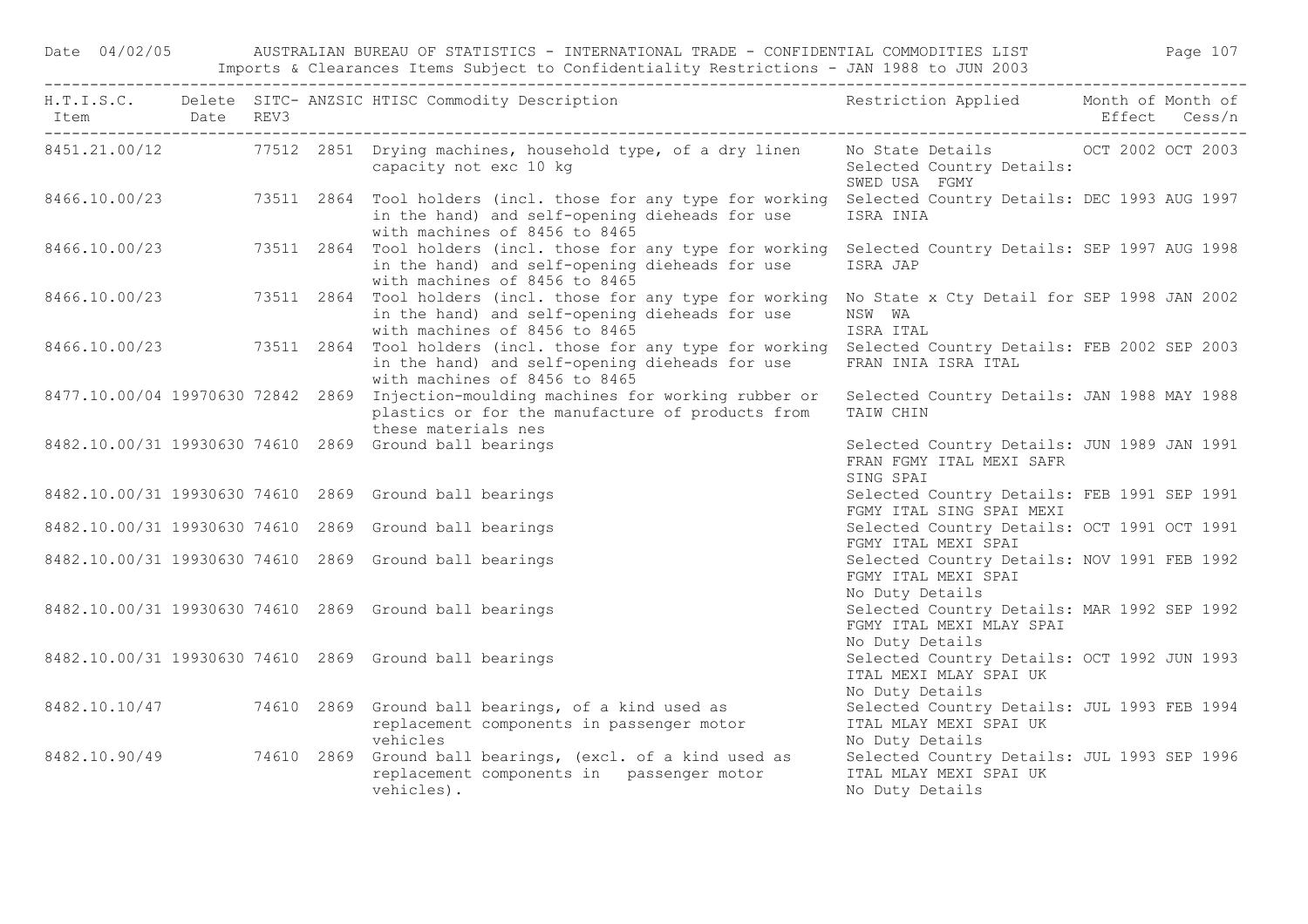Date 04/02/05 AUSTRALIAN BUREAU OF STATISTICS - INTERNATIONAL TRADE - CONFIDENTIAL COMMODITIES LIST Page 108 Imports & Clearances Items Subject to Confidentiality Restrictions - JAN 1988 to JUN 2003

| Item Date REV3 |  | H.T.I.S.C. Delete SITC-ANZSIC HTISC Commodity Description Nestriction Applied Month of Month of                                                                                |                                                                                                             | Effect Cess/n |  |
|----------------|--|--------------------------------------------------------------------------------------------------------------------------------------------------------------------------------|-------------------------------------------------------------------------------------------------------------|---------------|--|
|                |  | 8482.10.90/49 74610 2869 Ground ball bearings, (excl. of a kind used as<br>replacement components in passenger motor<br>vehicles).                                             | Selected Country Details: OCT 1996 SEP 1997<br>ITAL MEXI MLAY UK                                            |               |  |
|                |  | 8482.10.90/49 74610 2869 Ground ball bearings, (excl. of a kind used as<br>replacement components in passenger motor<br>vehicles).                                             | Selected Country Details: OCT 1997 SEP 1999<br>ARGE ASTA FGMY FRAN ITAL<br>MEXI MLAY SAFR SING SPAI<br>SWED |               |  |
|                |  | 8482.10.90/49 74610 2869 Ground ball bearings, (excl. of a kind used as<br>replacement components in passenger motor<br>vehicles).                                             | No Country Details OCT 1999 AUG 2003                                                                        |               |  |
|                |  | 8482.20.00/25 19930630 74620 2869 Tapered roller bearings (incl. cone and tapered<br>roller assemblies)                                                                        | Selected Country Details: APR 1989 MAY 1989<br>BRAZ CAN FRAN FGMY UK                                        |               |  |
|                |  | 8482.20.00/25 19930630 74620 2869 Tapered roller bearings (incl. cone and tapered<br>roller assemblies)                                                                        | Selected Country Details: JUN 1989 JAN 1991<br>BRAZ CAN FRAN FGMY ITAL<br>SING SPAI UK YUGO                 |               |  |
|                |  | 8482.20.00/25 19930630 74620 2869 Tapered roller bearings (incl. cone and tapered<br>roller assemblies)                                                                        | Selected Country Details: FEB 1991 SEP 1991<br>CAN FGMY FRAN ITAL SING<br>SPAI UK YUGO                      |               |  |
|                |  | 8482.20.00/25 19930630 74620 2869 Tapered roller bearings (incl. cone and tapered<br>roller assemblies)                                                                        | Selected Country Details: OCT 1991 OCT 1991<br>CAN FGMY FRAN MEXI UK<br>USA YUGO                            |               |  |
|                |  | 8482.20.00/25 19930630 74620 2869 Tapered roller bearings (incl. cone and tapered<br>roller assemblies)                                                                        | Selected Country Details: NOV 1991 DEC 1991<br>CAN FGMY FRAN MEXI UK<br>USA YUGO<br>No Duty Details         |               |  |
|                |  | 8482.20.00/25 19930630 74620 2869 Tapered roller bearings (incl. cone and tapered<br>roller assemblies)                                                                        | Selected Country Details: JAN 1992 SEP 1992<br>BOHR CAN FGMY FRAN MEXI<br>UK USA YUGO<br>No Duty Details    |               |  |
|                |  | 8482.20.00/25 19930630 74620 2869 Tapered roller bearings (incl. cone and tapered<br>roller assemblies)                                                                        | No State Details OCT 1992 JUN 1993<br>Selected Country Details:<br>BOHR CAN FRAN MEXI<br>No Duty Details    |               |  |
|                |  | 8482.20.10/51 74620 2869 Tapered roller bearings, including cone and<br>tapered roller assemblies, of a kind used as<br>replacement components in passenger motor<br>vehicles. | No State Details JUL 1993 FEB 1994<br>Selected Country Details:<br>BOHR CAN FRAN MEXI                       |               |  |
|                |  | 8482.20.10/51 74620 2869 Tapered roller bearings, including cone and<br>tapered roller assemblies, of a kind used as<br>replacement components in passenger motor<br>vehicles. | No Duty Details<br>No State Details MAR 1994 DEC 1994<br>No Country Details<br>No Duty Details              |               |  |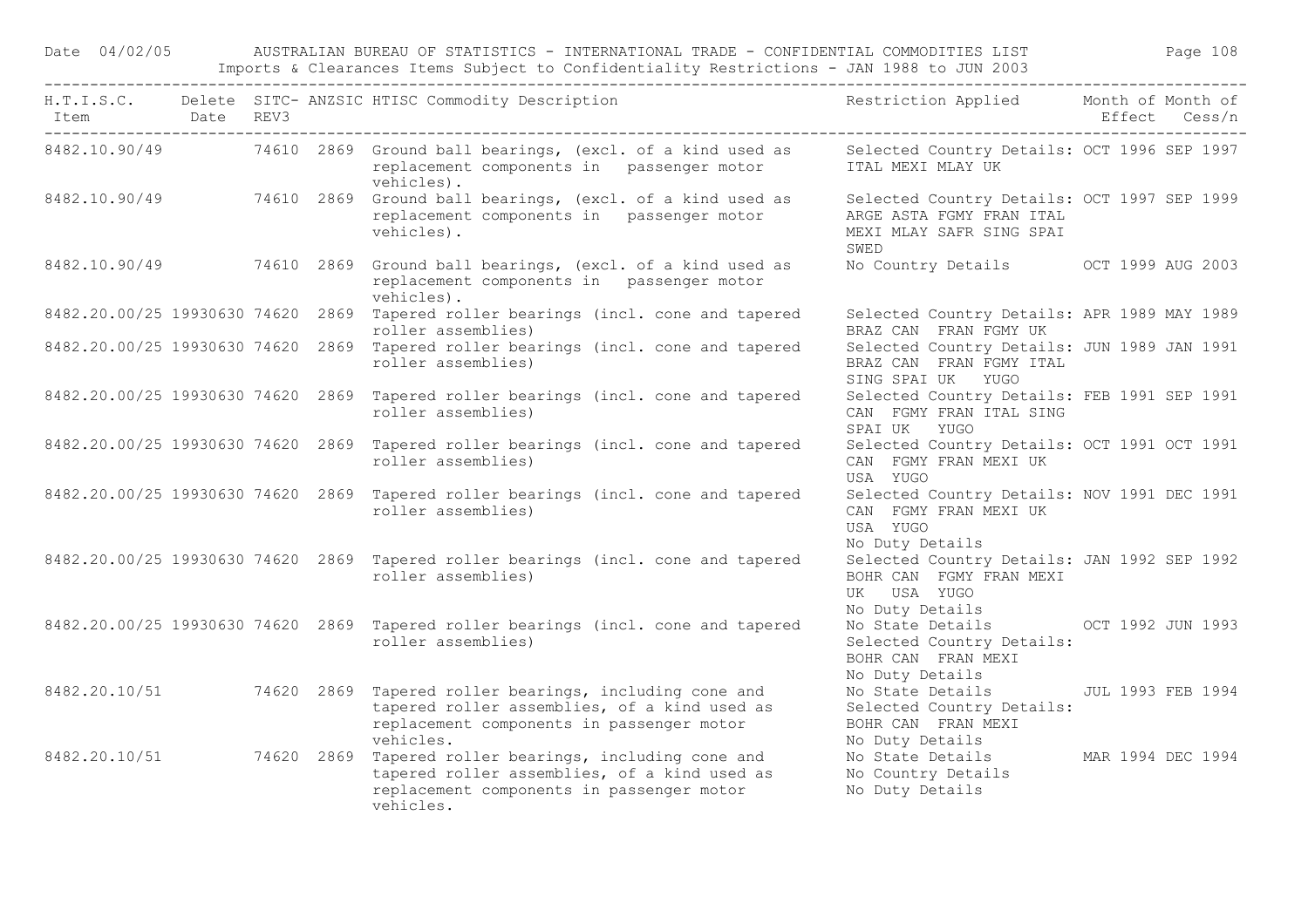Date 04/02/05 AUSTRALIAN BUREAU OF STATISTICS - INTERNATIONAL TRADE - CONFIDENTIAL COMMODITIES LIST Page 109 Imports & Clearances Items Subject to Confidentiality Restrictions - JAN 1988 to JUN 2003

|                          | Date REV3 |  | H.T.I.S.C. Delete SITC-ANZSIC HTISC Commodity Description Nestriction Applied Month of Month of                                                                                                                                             |                                                                                                                   |  |
|--------------------------|-----------|--|---------------------------------------------------------------------------------------------------------------------------------------------------------------------------------------------------------------------------------------------|-------------------------------------------------------------------------------------------------------------------|--|
|                          |           |  | 8482.20.10/51 74620 2869 Tapered roller bearings, including cone and Mo State Details JAN 1995 AUG 1997<br>tapered roller assemblies, of a kind used as Selected Country Details:<br>replacement components in passenger motor<br>vehicles. | FRAN JAP UK USA                                                                                                   |  |
| 8482.20.10/51 74620 2869 |           |  | Tapered roller bearings, including cone and<br>tapered roller assemblies, of a kind used as<br>replacement components in passenger motor<br>vehicles.                                                                                       | No State x Cty Detail for SEP 1997 MAR 1999<br>NSW VIC<br>FRAN FGMY USA                                           |  |
|                          |           |  | 8482.20.10/51 74620 2869 Tapered roller bearings, including cone and<br>tapered roller assemblies, of a kind used as<br>replacement components in passenger motor<br>vehicles.                                                              | No State x Cty Detail for APR 1999 MAR 2001<br>NSW VIC<br>FRAN JAP UK USA                                         |  |
| 8482.20.10/51 74620 2869 |           |  | Tapered roller bearings, including cone and<br>tapered roller assemblies, of a kind used as<br>replacement components in passenger motor<br>vehicles.                                                                                       | Selected State Details: APR 2001 MAR 2003<br>NSW VIC<br>Selected Country Details:<br>BRAZ FRAN JAP UK USA         |  |
| 8482.20.90/52            |           |  | 74620 2869 Tapered roller bearings, including cone and<br>tapered roller assemblies, (excl. of a kind<br>used as replacement components in passenger<br>motor vehicles).                                                                    | No State Details JUL 1993 FEB 1994<br>Selected Country Details:<br>BOHR CAN FRAN MEXI<br>No Duty Details          |  |
| 8482.20.90/52 74620 2869 |           |  | Tapered roller bearings, including cone and<br>tapered roller assemblies, (excl. of a kind<br>used as replacement components in passenger<br>motor vehicles).                                                                               | No State x Cty Detail for APR 1999 MAR 2001<br>VIC QLD WA<br>FGMY FRAN UK USA                                     |  |
| 8482.20.90/52            |           |  | 74620 2869 Tapered roller bearings, including cone and<br>tapered roller assemblies, (excl. of a kind<br>used as replacement components in passenger<br>motor vehicles).                                                                    | Selected State Details: APR 2001 MAR 2003<br>QLD NSW VIC WA<br>Selected Country Details:<br>BRAZ FRAN SING UK USA |  |
| 8482.30.00/26            |           |  | 74630 2869 Spherical roller bearings                                                                                                                                                                                                        | Selected Country Details: JUN 1989 JAN 1991<br>FRAN SING SWED UK USA                                              |  |
| 8482.30.00/26            |           |  | 74630 2869 Spherical roller bearings                                                                                                                                                                                                        | Selected Country Details: FEB 1991 SEP 1991<br>FRAN ITAL UK SWED USA                                              |  |
| 8482.30.00/26            |           |  | 74630 2869 Spherical roller bearings                                                                                                                                                                                                        | Selected Country Details: OCT 1991 FEB 1992<br>FRAN ITAL SWED UK                                                  |  |
| 8482.30.00/26            |           |  | 74630 2869 Spherical roller bearings                                                                                                                                                                                                        | Selected Country Details: MAR 1992 SEP 1992<br>FRAN ITAL MLAY SWED UK<br>No Duty Details                          |  |
| 8482.30.00/26            |           |  | 74630 2869 Spherical roller bearings                                                                                                                                                                                                        | Selected Country Details: OCT 1992 FEB 1994<br>FRAN MLAY SWED UK USA<br>No Duty Details                           |  |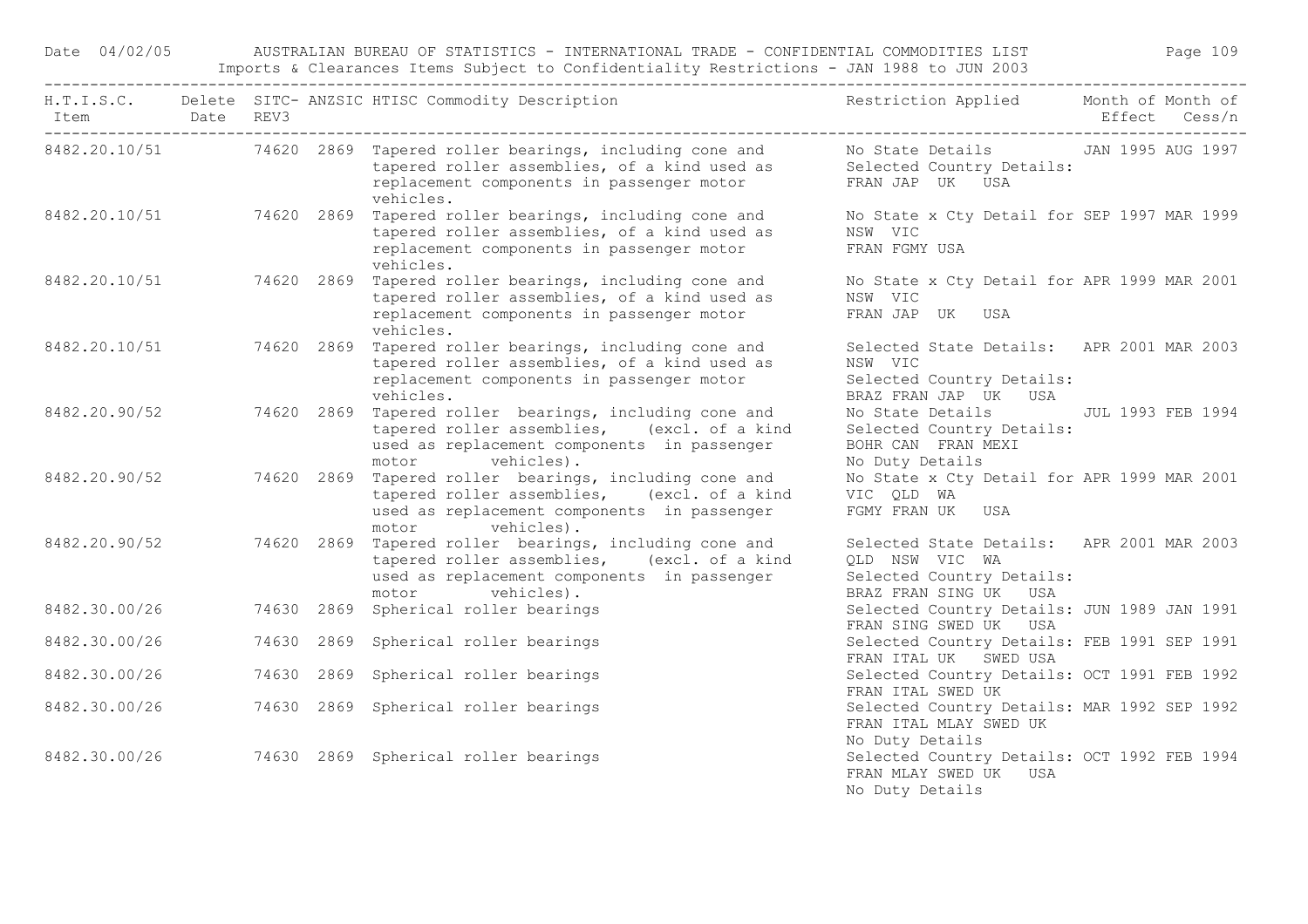| Date 04/02/05                     |  |            | AUSTRALIAN BUREAU OF STATISTICS - INTERNATIONAL TRADE - CONFIDENTIAL COMMODITIES LIST THE MODE Page 110<br>Imports & Clearances Items Subject to Confidentiality Restrictions - JAN 1988 to JUN 2003 |                                                                                                 |                   |  |  |
|-----------------------------------|--|------------|------------------------------------------------------------------------------------------------------------------------------------------------------------------------------------------------------|-------------------------------------------------------------------------------------------------|-------------------|--|--|
| Item Date REV3                    |  |            | H.T.I.S.C. Delete SITC-ANZSIC HTISC Commodity Description The Sestriction Applied Month of Month of                                                                                                  |                                                                                                 | Effect Cess/n     |  |  |
|                                   |  |            | 8482.30.00/26 74630 2869 Spherical roller bearings                                                                                                                                                   | Selected Country Details: MAR 1994 OCT 1995<br>MLAY SWED UK USA<br>No Duty Details              |                   |  |  |
|                                   |  |            | 8482.30.00/26 74630 2869 Spherical roller bearings                                                                                                                                                   | Selected Country Details: NOV 1995 SEP 1997<br>JAP MLAY SWED UK<br>No Duty Details              |                   |  |  |
|                                   |  |            | 8482.30.00/26 74630 2869 Spherical roller bearings                                                                                                                                                   | Selected Country Details: OCT 1997 SEP 1999<br>FGMY JAP MLAY SING SWED<br>UK<br>No Duty Details |                   |  |  |
| 8482.30.00/26                     |  |            | 74630 2869 Spherical roller bearings                                                                                                                                                                 | No Country Details OCT 1999 FEB 2002<br>No Duty Details                                         |                   |  |  |
| 8482.30.00/26                     |  | 74630 2869 | Spherical roller bearings                                                                                                                                                                            | No Country Details MAR 2002 OCT 2003                                                            |                   |  |  |
| 8482.40.90/28                     |  |            | 74640 2869 Needle roller bearings (excl. those for propeller<br>shaft universal joints of a kind used with<br>vehicles of 8701.20.00, 8702, 8703, 8704 or 8705)                                      | Selected Country Details: MAR 1991 FEB 2001<br>FGMY JAP                                         |                   |  |  |
| 8482.91.00/01 19930630 74691 2869 |  |            | Balls, needles and rollers for ball or roller<br>bearings                                                                                                                                            | No Commodity Details JAN 1988 MAR 1989                                                          |                   |  |  |
| 8482.91.00/01 19930630 74691 2869 |  |            | Balls, needles and rollers for ball or roller<br>bearings                                                                                                                                            | No Country Details APR 1989 SEP 1991                                                            |                   |  |  |
| 8482.91.00/01 19930630 74691 2869 |  |            | Balls, needles and rollers for ball or roller<br>bearings                                                                                                                                            | Selected Country Details: OCT 1991 SEP 1992<br>FRAN UK USA                                      |                   |  |  |
|                                   |  |            | 8482.91.00/01 19930630 74691 2869 Balls, needles and rollers for ball or roller<br>bearings                                                                                                          | No State Details OCT 1992 JUN 1993                                                              |                   |  |  |
|                                   |  |            | 8482.91.10/51 74691 2869 Balls, needles and rollers, of a kind used as<br>replacement components in passenger motor<br>vehicles.                                                                     | No State Details                                                                                | JUL 1993 FEB 1994 |  |  |
| 8482.91.10/51 74691 2869          |  |            | Balls, needles and rollers, of a kind used as<br>replacement components in passenger motor<br>vehicles.                                                                                              | No State Details<br>No Country Details<br>No Duty Details                                       | MAR 1994 MAR 1999 |  |  |
|                                   |  |            | 8482.91.90/52 74691 2869 Balls, needles and rollers, (excl. of a kind used<br>as replacement components in passenger<br>motor vehicles).                                                             | No State Details                                                                                | JUL 1993 FEB 1994 |  |  |
|                                   |  |            | 8482.99.00/02 19930630 74699 2869 Parts for ball or roller bearings (excl. balls,<br>needles and rollers)                                                                                            | No Commodity Details JAN 1988 MAR 1989                                                          |                   |  |  |
|                                   |  |            | 8482.99.00/02 19930630 74699 2869 Parts for ball or roller bearings (excl. balls,<br>needles and rollers)                                                                                            | Selected Country Details: APR 1989 SEP 1991<br>CAN FRAN JAP UK                                  |                   |  |  |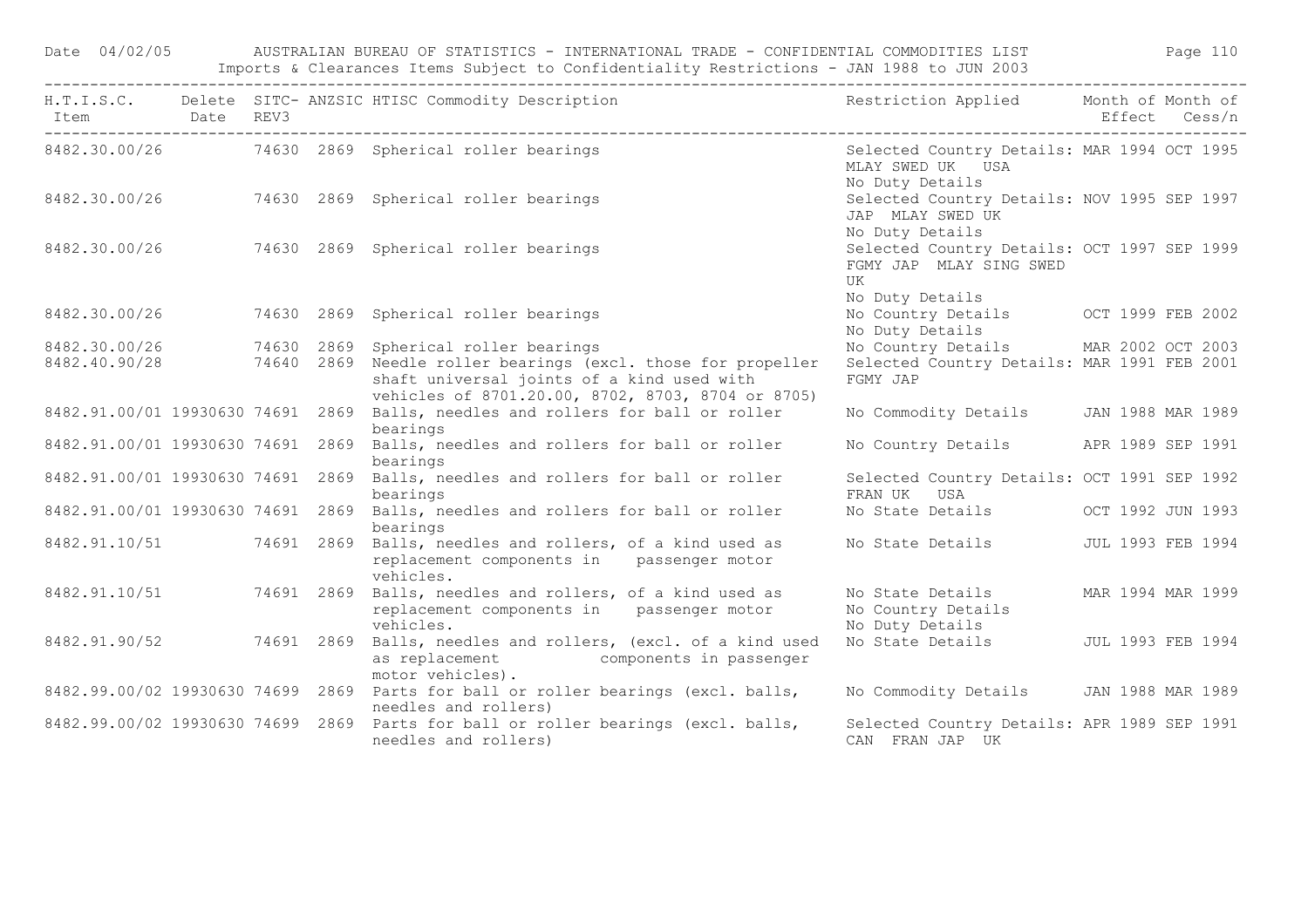Date 04/02/05 AUSTRALIAN BUREAU OF STATISTICS - INTERNATIONAL TRADE - CONFIDENTIAL COMMODITIES LIST Page 111 Imports & Clearances Items Subject to Confidentiality Restrictions - JAN 1988 to JUN 2003

|               |  | H.T.I.S.C. Delete SITC-ANZSIC HTISC Commodity Description Nestriction Applied Month of Month of                                                       |                                                                                                          |  |
|---------------|--|-------------------------------------------------------------------------------------------------------------------------------------------------------|----------------------------------------------------------------------------------------------------------|--|
|               |  | 8482.99.00/02 19930630 74699 2869 Parts for ball or roller bearings (excl. balls, Selected Country Details: OCT 1991 OCT 1991<br>needles and rollers) | UK USA                                                                                                   |  |
|               |  | 8482.99.00/02 19930630 74699 2869 Parts for ball or roller bearings (excl. balls,<br>needles and rollers)                                             | Selected Country Details: NOV 1991 MAR 1992<br>UK USA<br>No Duty Details                                 |  |
|               |  | 8482.99.00/02 19930630 74699 2869 Parts for ball or roller bearings (excl. balls,<br>needles and rollers)                                             | Selected Country Details: APR 1992 SEP 1992<br>UK USA                                                    |  |
|               |  | 8482.99.10/53 74699 2869 Parts, (excl. balls, needles and rollers), of a<br>kind used as replacement components in<br>passenger motor vehicles.       | No State Details MAR 1994 MAR 1999<br>No Country Details<br>No Duty Details                              |  |
|               |  | 8509.10.00/02 19920630 77571 2851 Electro-mechanical domestic vacuum cleaners with<br>self-contained electric motor                                   | Selected Country Details: JAN 1988 NOV 1989<br>NZ FGMY USA                                               |  |
|               |  | 8516.50.00/30 19920630 77586 2851 Microwaye ovens                                                                                                     | Selected Country Details: JAN 1988 JUL 1988<br>RKOR USA FGMY SING HONG<br>SWED UK                        |  |
|               |  | 8516.50.00/30 19920630 77586 2851 Microwave ovens                                                                                                     | Selected Country Details: AUG 1988 AUG 1988<br>SING RKOR                                                 |  |
|               |  | 8516.50.00/30 19920630 77586 2851 Microwave ovens                                                                                                     | Selected Country Details: SEP 1988 JUN 1990<br>THAI SING RKOR                                            |  |
|               |  | 8516.50.00/30 19920630 77586 2851 Microwave ovens                                                                                                     | Selected Country Details: JUL 1990 MAR 1991<br>THAI TAIW RKOR                                            |  |
|               |  | 8516.50.00/30 19920630 77586 2851 Microwave ovens                                                                                                     | No State Details APR 1991 APR 1992<br>Selected Country Details:<br>THAI RKOR                             |  |
|               |  | 8516.50.00/30 19920630 77586 2851 Microwave ovens                                                                                                     | No State Details MAY 1992 JUN 1992<br>Selected Country Details:<br>RKOR TAIW THAI                        |  |
| 8516.50.00/39 |  | 77586 2851 Microwave ovens with electronic controls or<br>digital display and a gross interior volume not<br>exc 23.9 litres                          | No State Details 50 JUL 1992 DEC 1992<br>Selected Country Details:<br>RKOR TAIW THAI                     |  |
| 8516.50.00/39 |  | 77586 2851 Microwave ovens with electronic controls or<br>digital display and a gross interior volume not<br>exc 23.9 litres                          | No Country Details JAN 1993 NOV 1993<br>No Duty Details                                                  |  |
| 8516.50.00/39 |  | 77586 2851 Microwave ovens with electronic controls or<br>digital display and a gross interior volume not<br>exc 23.9 litres                          | No State Details DEC 1993 OCT 1994<br>No Country Details                                                 |  |
|               |  | 8516.50.00/39 77586 2851 Microwave ovens with electronic controls or<br>digital display and a gross interior volume not<br>exc 23.9 litres            | No State Details MOV 1994 OCT 1995<br>Selected Country Details:<br>JAP RKOR SING THAI<br>No Duty Details |  |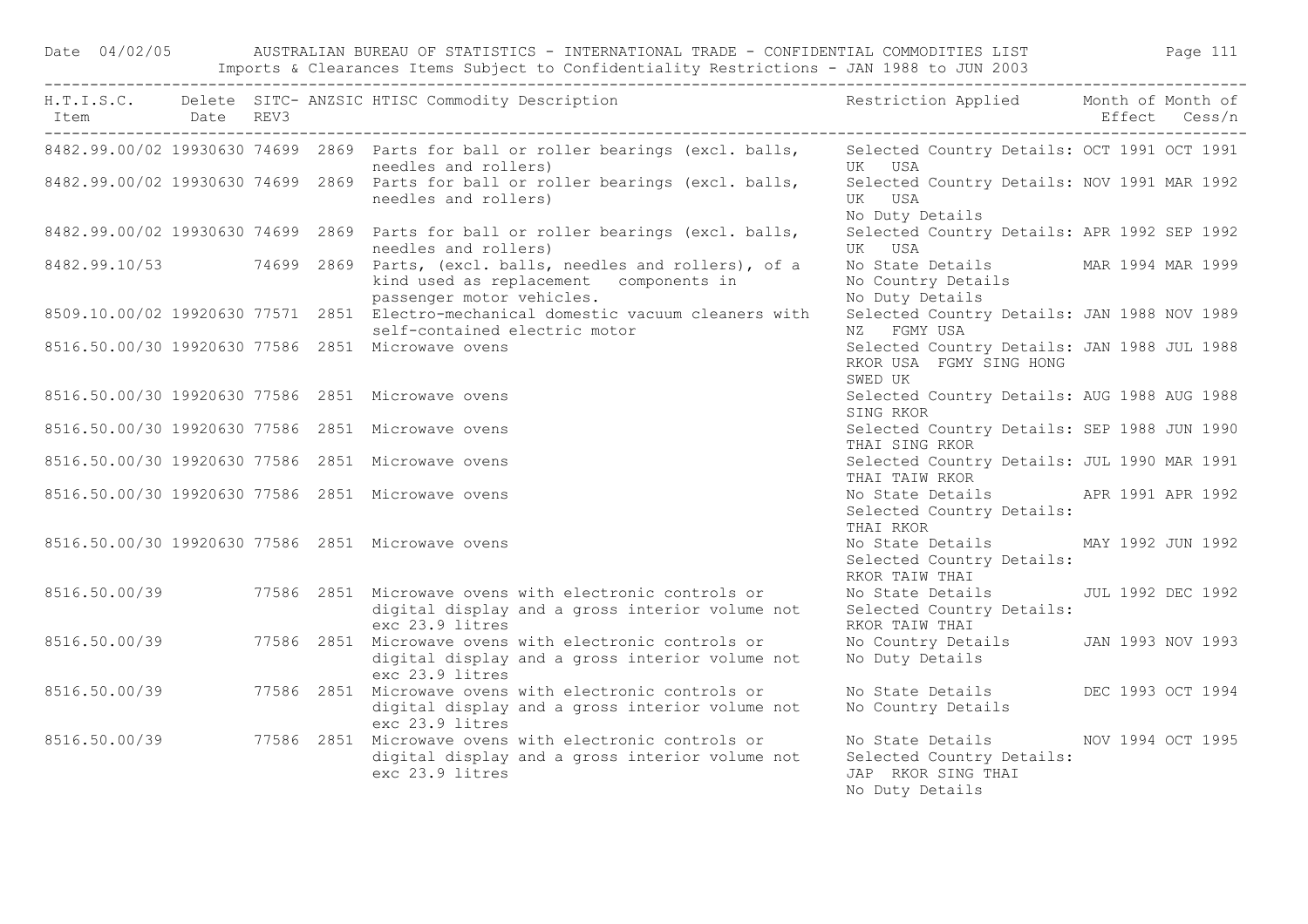Date 04/02/05 AUSTRALIAN BUREAU OF STATISTICS - INTERNATIONAL TRADE - CONFIDENTIAL COMMODITIES LIST Page 112 Imports & Clearances Items Subject to Confidentiality Restrictions - JAN 1988 to JUN 2003

| Item<br>----------------------------------- | Date REV3 |  |                 | H.T.I.S.C. Delete SITC-ANZSIC HTISC Commodity Description Nestriction Applied Month of Month of                                                  |                                                                                                        | Effect Cess/n     |
|---------------------------------------------|-----------|--|-----------------|--------------------------------------------------------------------------------------------------------------------------------------------------|--------------------------------------------------------------------------------------------------------|-------------------|
|                                             |           |  | exc 23.9 litres | 8516.50.00/39 77586 2851 Microwave ovens with electronic controls or<br>digital display and a gross interior volume not                          | No State Details 600 NOV 1995 AUG 1997<br>No Country Details<br>No Duty Details                        |                   |
| 8516.50.00/39                               |           |  | exc 23.9 litres | 77586 2851 Microwave ovens with electronic controls or<br>digital display and a gross interior volume not                                        | No State x Cty Detail for SEP 1997 AUG 1998<br>All States<br>CHIN RKOR THAI UK                         |                   |
| 8516.50.00/39                               |           |  | exc 23.9 litres | 77586 2851 Microwave ovens with electronic controls or<br>digital display and a gross interior volume not                                        | No State x Cty Detail for SEP 1998 FEB 2002<br>NSW QLD WA<br>CHIN RKOR THAI                            |                   |
| 8516.50.00/39                               |           |  | exc 23.9 litres | 77586 2851 Microwave ovens with electronic controls or<br>digital display and a gross interior volume not                                        | No State Details<br>No Country Details                                                                 | MAR 2002 AUG 2003 |
| 8516.50.00/40                               |           |  |                 | 77586 2851 Microwave ovens with electronic controls or<br>digital display and a gross interior volume exc<br>23.9 litres but not exc 34.9 litres | No State Details<br>Selected Country Details:<br>RKOR TAIW THAI                                        | JUL 1992 DEC 1992 |
| 8516.50.00/40                               |           |  |                 | 77586 2851 Microwave ovens with electronic controls or<br>digital display and a gross interior volume exc<br>23.9 litres but not exc 34.9 litres | No State Details<br>Selected Country Details:<br>RKOR SING THAI                                        | JAN 1993 NOV 1993 |
| 8516.50.00/40                               |           |  |                 | 77586 2851 Microwave ovens with electronic controls or<br>digital display and a gross interior volume exc<br>23.9 litres but not exc 34.9 litres | No State Details<br>Selected Country Details:<br>RKOR JAP THAI<br>No Duty Details                      | DEC 1993 SEP 1996 |
| 8516.50.00/40                               |           |  |                 | 77586 2851 Microwave ovens with electronic controls or<br>digital display and a gross interior volume exc<br>23.9 litres but not exc 34.9 litres | No State Details OCT 1996 AUG 1997<br>Selected Country Details:<br>JAP RKOR THAI UK<br>No Duty Details |                   |
| 8516.50.00/40                               |           |  |                 | 77586 2851 Microwave ovens with electronic controls or<br>digital display and a gross interior volume exc<br>23.9 litres but not exc 34.9 litres | No State x Cty Detail for SEP 1997 AUG 1998<br>All States<br>RKOR SING THAI UK                         |                   |
| 8516.50.00/40                               |           |  |                 | 77586 2851 Microwave ovens with electronic controls or<br>digital display and a gross interior volume exc<br>23.9 litres but not exc 34.9 litres | No State x Cty Detail for SEP 1998 FEB 2002<br>NSW QLD WA<br>RKOR SING THAI USA                        |                   |
| 8516.50.00/40                               |           |  |                 | 77586 2851 Microwave ovens with electronic controls or<br>digital display and a gross interior volume exc<br>23.9 litres but not exc 34.9 litres | No State Details<br>No Country Details                                                                 | MAR 2002 AUG 2003 |
| 8516.50.00/41                               |           |  | 34.9 litres     | 77586 2851 Microwave ovens with electronic controls or<br>digital display and a gross interior volume exc                                        | No State Details<br>Selected Country Details:<br>RKOR TAIW THAI                                        | JUL 1992 DEC 1992 |
| 8516.50.00/41                               |           |  | 34.9 litres     | 77586 2851 Microwave ovens with electronic controls or<br>digital display and a gross interior volume exc                                        | No Country Details                                                                                     | JAN 1993 NOV 1993 |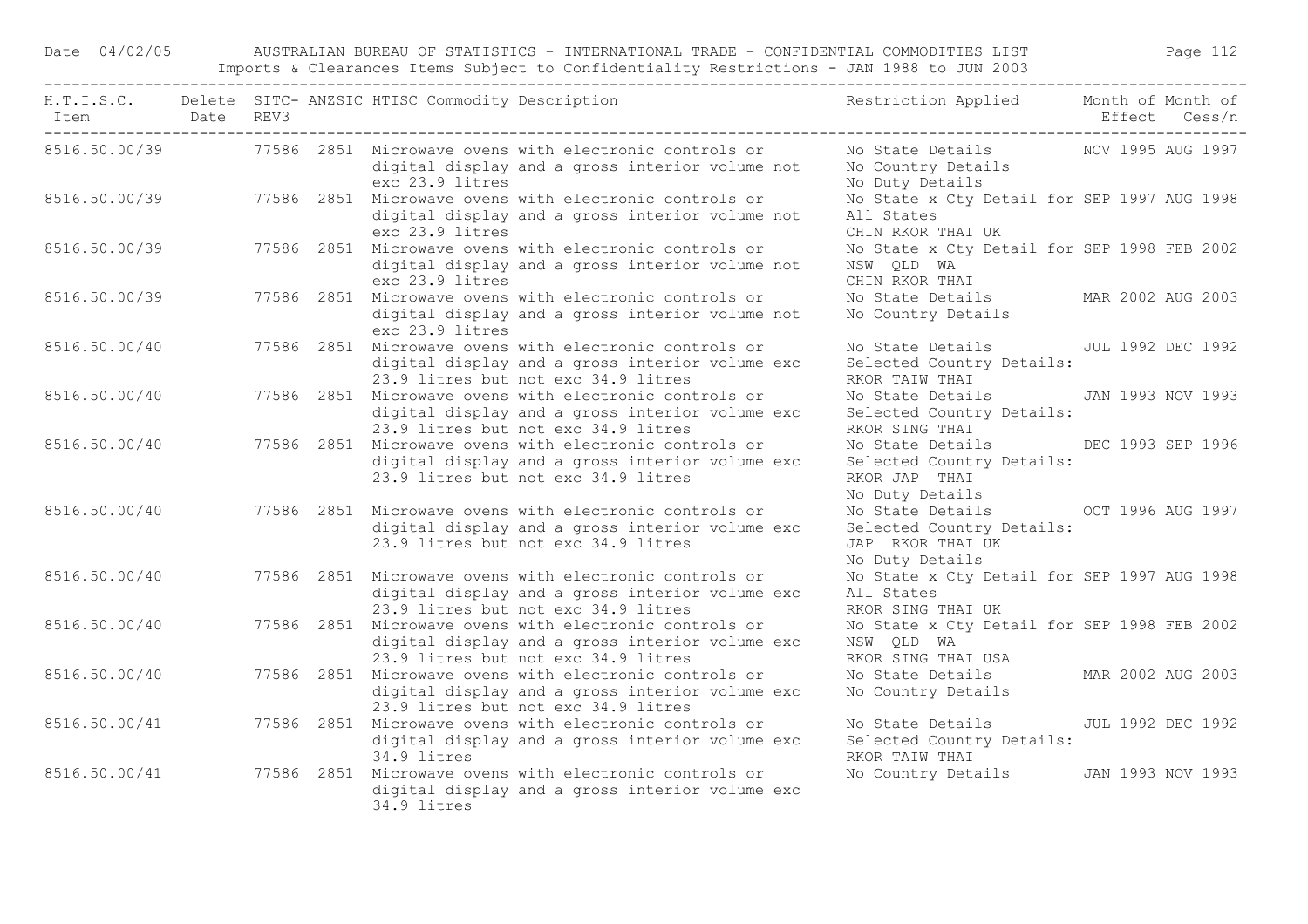Date 04/02/05 AUSTRALIAN BUREAU OF STATISTICS - INTERNATIONAL TRADE - CONFIDENTIAL COMMODITIES LIST Page 113 Imports & Clearances Items Subject to Confidentiality Restrictions - JAN 1988 to JUN 2003

| Item Date REV3                    |  |            | H.T.I.S.C. Delete SITC- ANZSIC HTISC Commodity Description                                                                                                                                  | Restriction Applied Month of Month of                                                       | Effect Cess/n     |
|-----------------------------------|--|------------|---------------------------------------------------------------------------------------------------------------------------------------------------------------------------------------------|---------------------------------------------------------------------------------------------|-------------------|
|                                   |  |            | 8516.50.00/41 77586 2851 Microwave ovens with electronic controls or<br>digital display and a gross interior volume exc<br>34.9 litres                                                      | Selected Country Details: DEC 1993 SEP 1996<br>THAI JAP<br>No Duty Details                  |                   |
|                                   |  |            | 8516.50.00/41 77586 2851 Microwave ovens with electronic controls or<br>digital display and a gross interior volume exc<br>34.9 litres                                                      | No State Details OCT 1996 AUG 2003<br>No Country Details                                    |                   |
|                                   |  |            | 8516.50.00/42 19990630 77586 2851 Microwave ovens (excl. electronic controls or<br>digital display) with a gross interior volume not<br>exc 23.9 litres                                     | No State Details JUL 1992 DEC 1992<br>Selected Country Details:<br>RKOR TAIW THAI           |                   |
|                                   |  |            | 8516.50.00/43 19990630 77586 2851 Microwave ovens (excl. electronic controls or<br>digital display) with a gross interior volume exc<br>23.9 litres                                         | No State Details<br>Selected Country Details:<br>RKOR TAIW THAI                             | JUL 1992 DEC 1992 |
|                                   |  |            | 8516.60.00/50 77586 2851 Non-portable, fixed wired electric and combined<br>gas-electric cooking tops for domestic use only,<br>total input rating of 2.4 Kw or greater                     | No State Details<br>Selected Country Details:<br>FGMY NZ TURK                               | JUN 2002 AUG 2003 |
| 8516.60.00/51                     |  |            | 77586 2851 Non-portable, fixed wired electric and combined<br>gas-electric ovens (excl. microwave ovens), for<br>domestic use only, total input rating of 2.4 Kw<br>or greater              | No State Details JUN 2002 AUG 2003<br>Selected Country Details:<br>CHIN FRAN NZ TURK        |                   |
|                                   |  |            | 8516.60.00/54 77586 2851 Portable electric and combined gas-electric<br>cooking tops, ovens, ranges, cookers, cooking<br>plates, boiling rings, grillers and roasters<br>(excl. microwaves) | No State Details 5 JUN 2002 AUG 2003<br>Selected Country Details:<br>FRAN FGMY TAIW TURK UK |                   |
|                                   |  |            | 8517.30.00/55 19990630 76415 2842 Fully assembled units of telephonic switching<br>apparatus for private automatic branch exchanges<br>(PABX)                                               | No Country Details JUL 1990 NOV 1991                                                        |                   |
|                                   |  |            | 8519.40.00/06 76382 2849 Transcribing machines, not incorporating a sound<br>recording device                                                                                               | No State Details NOV 1991 SEP 1992<br>No Country Details                                    |                   |
| 8520.10.00/09                     |  | 76384 2849 | Dictating machines not capable of operating<br>without an external source of power                                                                                                          | Selected Country Details: FEB 1990 NOV 1992<br>ASTA JAP                                     |                   |
| 8520.10.00/09                     |  |            | 76384 2849 Dictating machines not capable of operating<br>without an external source of power                                                                                               | No State Details DEC 1992 JUL 1995<br>No Country Details                                    |                   |
| 8520.10.00/09 76384 2849          |  |            | Dictating machines not capable of operating<br>without an external source of power                                                                                                          | No State Details<br>Selected Country Details:<br>ASTA JAP                                   | AUG 1995 DEC 1997 |
| 8520.31.10/11 19960630 76384 2849 |  |            | Cassette-type dictating machines incorporating<br>sound reproducing apparatus                                                                                                               | No Country Details APR 1989 SEP 1991                                                        |                   |
|                                   |  |            | 8520.31.10/11 19960630 76384 2849 Cassette-type dictating machines incorporating<br>sound reproducing apparatus                                                                             | Selected Country Details: OCT 1991 JUN 1996<br>ASTA JAP                                     |                   |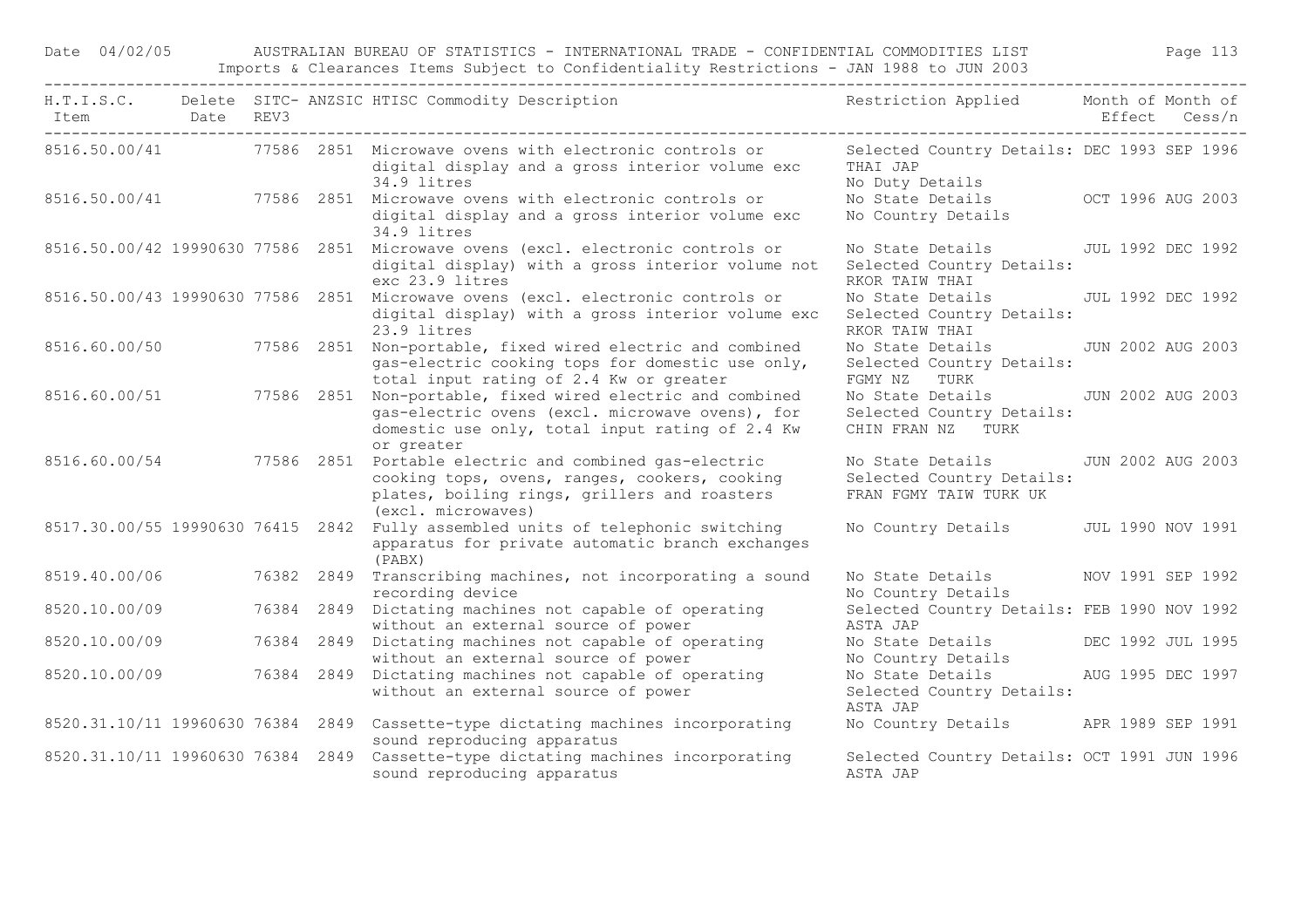Date 04/02/05 AUSTRALIAN BUREAU OF STATISTICS - INTERNATIONAL TRADE - CONFIDENTIAL COMMODITIES LIST Page 114 Imports & Clearances Items Subject to Confidentiality Restrictions - JAN 1988 to JUN 2003

| Item Date REV3 |  |            | H.T.I.S.C. Delete SITC-ANZSIC HTISC Commodity Description The Restriction Applied Month of Month of                                                                                            |                                                                                                        |  |
|----------------|--|------------|------------------------------------------------------------------------------------------------------------------------------------------------------------------------------------------------|--------------------------------------------------------------------------------------------------------|--|
|                |  |            | 8520.32.10/59 20000630 76384 2849 Digital audio type dictating machines,<br>incorporating sound reproducing apparatus                                                                          | Selected Country Details: JUL 1996 DEC 1997<br>ASTA JAP                                                |  |
|                |  |            | 8520.33.10/61 76384 2849 Cassette-type dictating machines (excl. digital<br>audio type), incorporating sound reproducing<br>apparatus                                                          | Selected Country Details: JUL 1996 DEC 1996<br>ASTA JAP                                                |  |
|                |  |            | 8520.33.10/61 76384 2849 Cassette-type dictating machines (excl. digital<br>audio type), incorporating sound reproducing<br>apparatus                                                          | Selected State Details: JAN 1997 MAY 2002<br>NSW VIC<br>Selected Country Details:<br>ASTA JAP          |  |
|                |  |            | 8520.33.10/61 76384 2849 Cassette-type dictating machines (excl. digital<br>audio type), incorporating sound reproducing<br>apparatus                                                          | Selected State Details: JUN 2002 OCT 2003<br>NSW VIC<br>Selected Country Details:<br>ASTA CHIN JAP USA |  |
|                |  |            | 8522.90.00/21 76499 2849 Parts and accessories (excl. pick-up cartridges)<br>of turntables (record decks), record players,<br>cassette-players, magnetic tape recorders and<br>video recorders | No Country Details JAN 1988 APR 1989                                                                   |  |
| 8523.11.00/22  |  |            | 89841 2849 Magnetic compact cassettes, unrecorded, of a width No State Details DEC 1991 OCT 1992<br>not exc 4 mm (excl. photographic or<br>cinematographic goods)                              | Selected Country Details:<br>HONG INDO                                                                 |  |
| 8523.11.00/22  |  |            | 89841 2849 Magnetic compact cassettes, unrecorded, of a width No State Details NOV 1992 MAR 1993<br>not exc 4 mm (excl. photographic or<br>cinematographic goods)                              | Selected Country Details:<br>CHIN HONG INDO                                                            |  |
| 8523.11.00/22  |  |            | 89841 2849 Magnetic compact cassettes, unrecorded, of a width No State Details APR 1993 APR 1994<br>not exc 4 mm (excl. photographic or<br>cinematographic goods)                              | Selected Country Details:<br>INDO HONG CHIN FGMY RKOR<br>No Duty Details                               |  |
| 8523.11.00/22  |  | 89841 2849 | Magnetic compact cassettes, unrecorded, of a width No State Details MAY 1994 APR 1996<br>not exc 4 mm (excl. photographic or<br>cinematographic goods)                                         | Selected Country Details:<br>HONG INDO FGMY RKOR<br>No Duty Details                                    |  |
| 8523.11.00/22  |  | 89841 2849 | Magnetic compact cassettes, unrecorded, of a width No State Details MAY 1996 MAR 1997<br>not exc 4 mm (excl. photographic or<br>cinematographic goods)                                         | Selected Country Details:<br>FGMY HONG INDO JAP<br>No Duty Details                                     |  |
| 8523.11.00/22  |  | 89841 2849 | Magnetic compact cassettes, unrecorded, of a width No State x Cty Detail for APR 1997 MAR 1998<br>not exc 4 mm (excl. photographic or<br>cinematographic goods)                                | All States<br>CHIN FGMY INDO JAP RKOR                                                                  |  |
| 8523.11.00/22  |  |            | 89841 2849 Magnetic compact cassettes, unrecorded, of a width No State x Cty Detail for APR 1998 SEP 2000<br>not exc 4 mm (excl. photographic or<br>cinematographic goods)                     | NSW VIC<br>FGMY FRAN JAP                                                                               |  |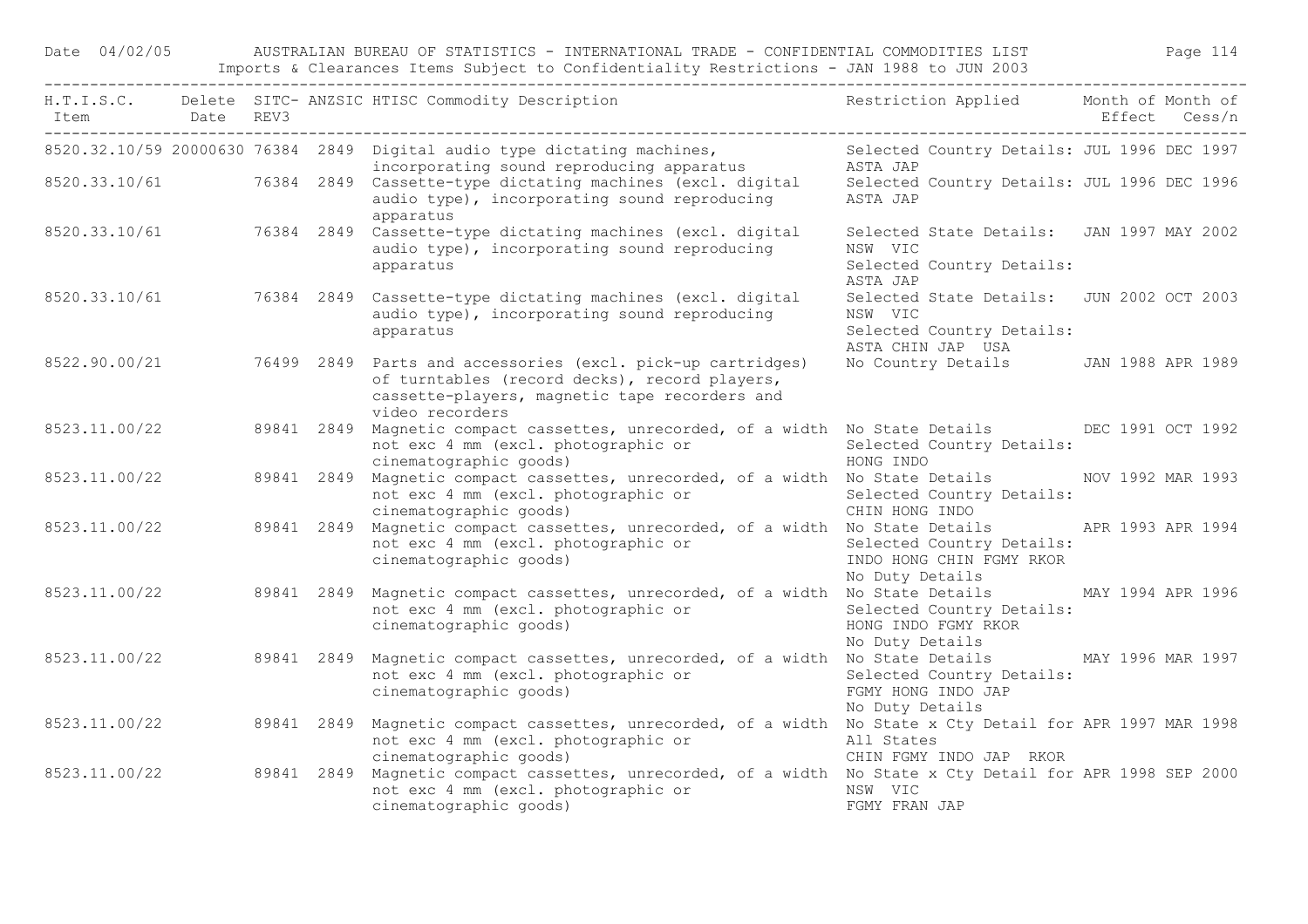Date 04/02/05 AUSTRALIAN BUREAU OF STATISTICS - INTERNATIONAL TRADE - CONFIDENTIAL COMMODITIES LIST Page 115 Imports & Clearances Items Subject to Confidentiality Restrictions - JAN 1988 to JUN 2003

|               |  | H.T.I.S.C. Delete SITC-ANZSIC HTISC Commodity Description Nestriction Applied Month of Month of                                                                                                                                   |                                                                                                     |  |
|---------------|--|-----------------------------------------------------------------------------------------------------------------------------------------------------------------------------------------------------------------------------------|-----------------------------------------------------------------------------------------------------|--|
|               |  | 8523.11.00/22 89841 2849 Magnetic compact cassettes, unrecorded, of a width Selected State Details: OCT 2000 SEP 2002<br>not exc 4 mm (excl. photographic or<br>cinematographic goods)                                            | NSW VIC<br>Selected Country Details:<br>CHIN FGMY                                                   |  |
|               |  | 8523.11.00/22 89841 2849 Magnetic compact cassettes, unrecorded, of a width No State Details 00T 2002 OCT 2003<br>not exc 4 mm (excl. photographic or<br>cinematographic goods)                                                   | Selected Country Details:<br>CHIN FGMY JAP                                                          |  |
| 8523.11.00/23 |  | 89841 2849 Magnetic tapes (excl. compact cassettes),<br>unrecorded, of a width not exc 4 mm (excl.<br>photographic or cinematographic goods)                                                                                      | Selected Country Details: JUL 1989 OCT 1991<br>INDO USA                                             |  |
| 8523.11.00/23 |  | 89841 2849 Magnetic tapes (excl. compact cassettes),<br>unrecorded, of a width not exc 4 mm (excl.<br>photographic or cinematographic goods)                                                                                      | Selected Country Details: NOV 1991 APR 1995<br>INDO USA<br>No Duty Details                          |  |
| 8523.11.00/23 |  | 89841 2849 Magnetic tapes (excl. compact cassettes),<br>unrecorded, of a width not exc 4 mm (excl.<br>photographic or cinematographic goods)                                                                                      | No State Details MAY 1995 MAR 1997<br>Selected Country Details:<br>FGMY INDO USA<br>No Duty Details |  |
| 8523.11.00/23 |  | 89841 2849 Magnetic tapes (excl. compact cassettes),<br>unrecorded, of a width not exc 4 mm (excl.<br>photographic or cinematographic goods)                                                                                      | No State x Cty Detail for APR 1997 MAR 1998<br>All States<br>FGMY INDO USA                          |  |
| 8523.11.00/23 |  | 89841 2849 Magnetic tapes (excl. compact cassettes),<br>unrecorded, of a width not exc 4 mm (excl.<br>photographic or cinematographic goods)                                                                                      | No State x Cty Detail for APR 1998 MAR 1999<br>NSW VIC<br>FGMY JAP                                  |  |
| 8523.11.00/23 |  | 89841 2849 Magnetic tapes (excl. compact cassettes),<br>unrecorded, of a width not exc 4 mm (excl.<br>photographic or cinematographic goods)                                                                                      | No State x Cty Detail for APR 1999 SEP 2000<br>NSW VIC<br>CHIN FGMY SING                            |  |
| 8523.11.00/23 |  | 89841 2849 Magnetic tapes (excl. compact cassettes),<br>unrecorded, of a width not exc 4 mm (excl.<br>photographic or cinematographic goods)                                                                                      | Selected State Details: OCT 2000 OCT 2003<br>NSW VIC<br>Selected Country Details:<br>FGMY JAP       |  |
|               |  | 8523.13.00/26 19941231 89845 2849 Video type magnetic tapes, unrecorded, of a width<br>exc 6.5 mm but not exc 12.7 mm (excl. photographic Selected Country Details:<br>or cinematographic goods)                                  | No State Details APR 1993 DEC 1994<br>FGMY CHIN<br>No Duty Details                                  |  |
|               |  | 8523.13.00/31 89845 2849 Magnetic tapes (excl. video type), unrecorded, of<br>a width exc 25.4 mm (excl. photographic or<br>cinematographic goods)                                                                                | No Country Details JUL 1989 DEC 1990                                                                |  |
|               |  | 8523.13.00/53 89845 2849 Magnetic tapes for sound recording or similar<br>recording of other phenomena, other than products<br>of chapter 37, video type in cassette body of a<br>width exceeding 6.5 mm but not exceeding 8.0 mm | No State Details JAN 1995 APR 1995<br>Selected Country Details:<br>FGMY JAP                         |  |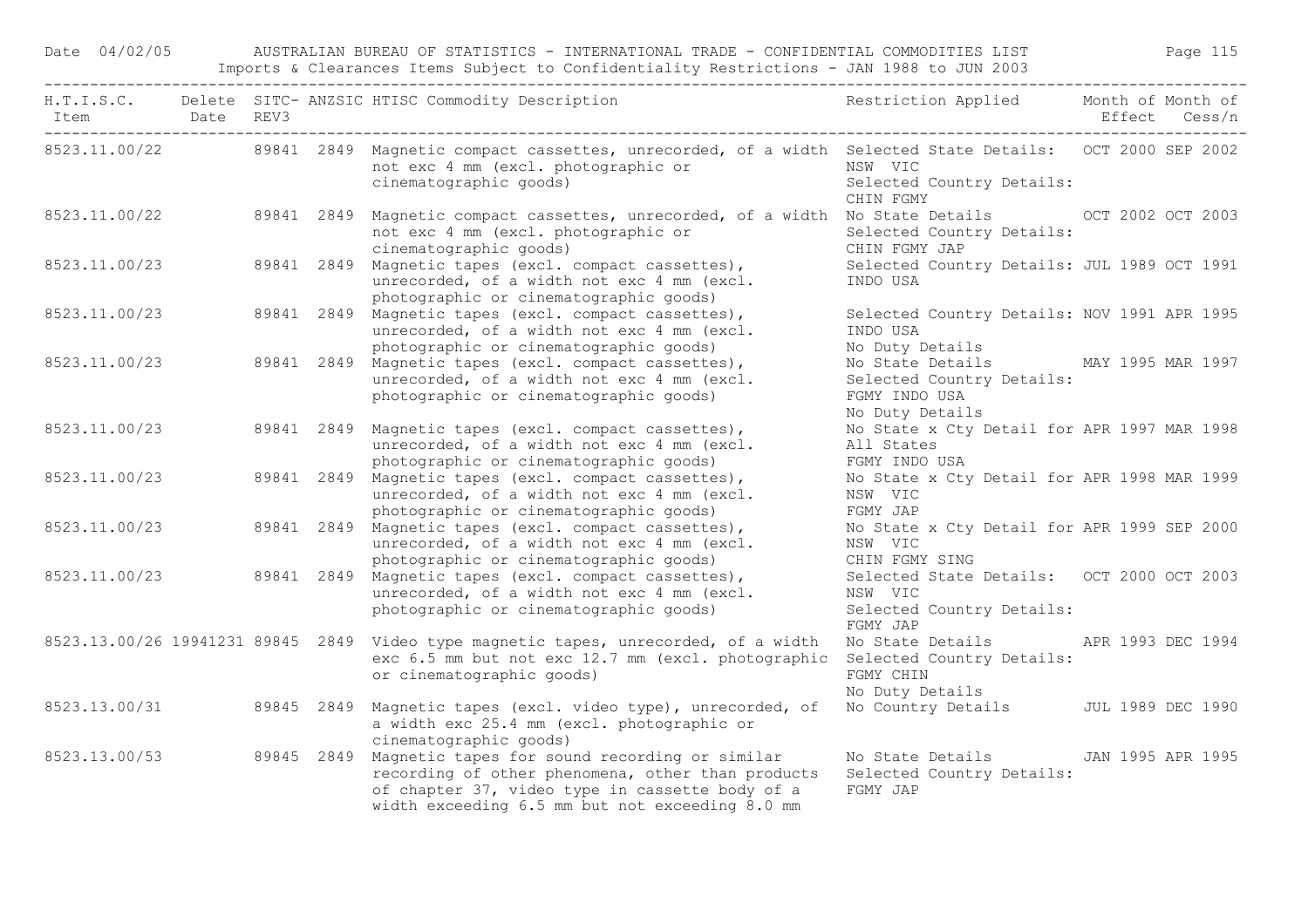| Item Date REV3 |  |            | H.T.I.S.C. Delete SITC-ANZSIC HTISC Commodity Description Nestriction Applied Month of Month of                                                                                                                                   |                                                                                                       | Effect Cess/n     |  |  |
|----------------|--|------------|-----------------------------------------------------------------------------------------------------------------------------------------------------------------------------------------------------------------------------------|-------------------------------------------------------------------------------------------------------|-------------------|--|--|
|                |  |            | 8523.13.00/53 89845 2849 Magnetic tapes for sound recording or similar<br>recording of other phenomena, other than products<br>of chapter 37, video type in cassette body of a<br>width exceeding 6.5 mm but not exceeding 8.0 mm | No State Details MAY 1995 APR 1996<br>Selected Country Details:<br>FRAN FGMY JAP NETH                 |                   |  |  |
| 8523.13.00/53  |  | 89845 2849 | Magnetic tapes for sound recording or similar<br>recording of other phenomena, other than products<br>of chapter 37, video type in cassette body of a<br>width exceeding 6.5 mm but not exceeding 8.0 mm                          | No State Details MAY 1996 MAR 1997<br>Selected Country Details:<br>FGMY FRAN JAP                      |                   |  |  |
| 8523.13.00/53  |  | 89845 2849 | Magnetic tapes for sound recording or similar<br>recording of other phenomena, other than products<br>of chapter 37, video type in cassette body of a<br>width exceeding 6.5 mm but not exceeding 8.0 mm                          | No State x Cty Detail for APR 1997 MAR 1998<br>All States<br>FGMY FRAN JAP                            |                   |  |  |
| 8523.13.00/53  |  | 89845 2849 | Magnetic tapes for sound recording or similar<br>recording of other phenomena, other than products<br>of chapter 37, video type in cassette body of a<br>width exceeding 6.5 mm but not exceeding 8.0 mm                          | No State x Cty Detail for APR 1998 MAR 1999<br>NSW VIC<br>FGMY JAP USA                                |                   |  |  |
| 8523.13.00/53  |  | 89845 2849 | Magnetic tapes for sound recording or similar<br>recording of other phenomena, other than products<br>of chapter 37, video type in cassette body of a<br>width exceeding 6.5 mm but not exceeding 8.0 mm                          | No State x Cty Detail for APR 1999 SEP 2000<br>NSW VIC OLD<br>BLGM FGMY FRAN JAP                      |                   |  |  |
| 8523.13.00/53  |  | 89845 2849 | Magnetic tapes for sound recording or similar<br>recording of other phenomena, other than products<br>of chapter 37, video type in cassette body of a<br>width exceeding 6.5 mm but not exceeding 8.0 mm                          | Selected State Details: OCT 2000 SEP 2002<br>NSW VIC<br>Selected Country Details:<br>FGMY FRAN JAP UK |                   |  |  |
| 8523.13.00/53  |  | 89845 2849 | Magnetic tapes for sound recording or similar<br>recording of other phenomena, other than products<br>of chapter 37, video type in cassette body of a<br>width exceeding 6.5 mm but not exceeding 8.0 mm                          | No State Details<br>No Country Details                                                                | OCT 2002 OCT 2003 |  |  |
| 8523.13.00/54  |  | 89845 2849 | Magnetic tapes for sound recording or similar<br>recording of other phenomena, other than products<br>of chapter 37, video type in cassette body of a<br>width exceeding 8.0 mm but not exceeding 12.7 mm                         | No State Details<br>Selected Country Details:<br>FGMY JAP                                             | JAN 1995 APR 1995 |  |  |
| 8523.13.00/54  |  | 89845 2849 | Magnetic tapes for sound recording or similar<br>recording of other phenomena, other than products<br>of chapter 37, video type in cassette body of a<br>width exceeding 8.0 mm but not exceeding 12.7 mm                         | No State Details<br>Selected Country Details:<br>FGMY JAP USA                                         | MAY 1995 MAR 1997 |  |  |
| 8523.13.00/54  |  | 89845 2849 | Magnetic tapes for sound recording or similar<br>recording of other phenomena, other than products<br>of chapter 37, video type in cassette body of a<br>width exceeding 8.0 mm but not exceeding 12.7 mm                         | No State Details<br>No Country Details                                                                | APR 1997 MAR 1998 |  |  |
| 8523.13.00/54  |  | 89845 2849 | Magnetic tapes for sound recording or similar<br>recording of other phenomena, other than products<br>of chapter 37, video type in cassette body of a<br>width exceeding 8.0 mm but not exceeding 12.7 mm                         | No State x Cty Detail for APR 1998 MAR 1999<br>NSW VIC<br>BLGM FGMY FRAN HONG JAP<br>THAI             |                   |  |  |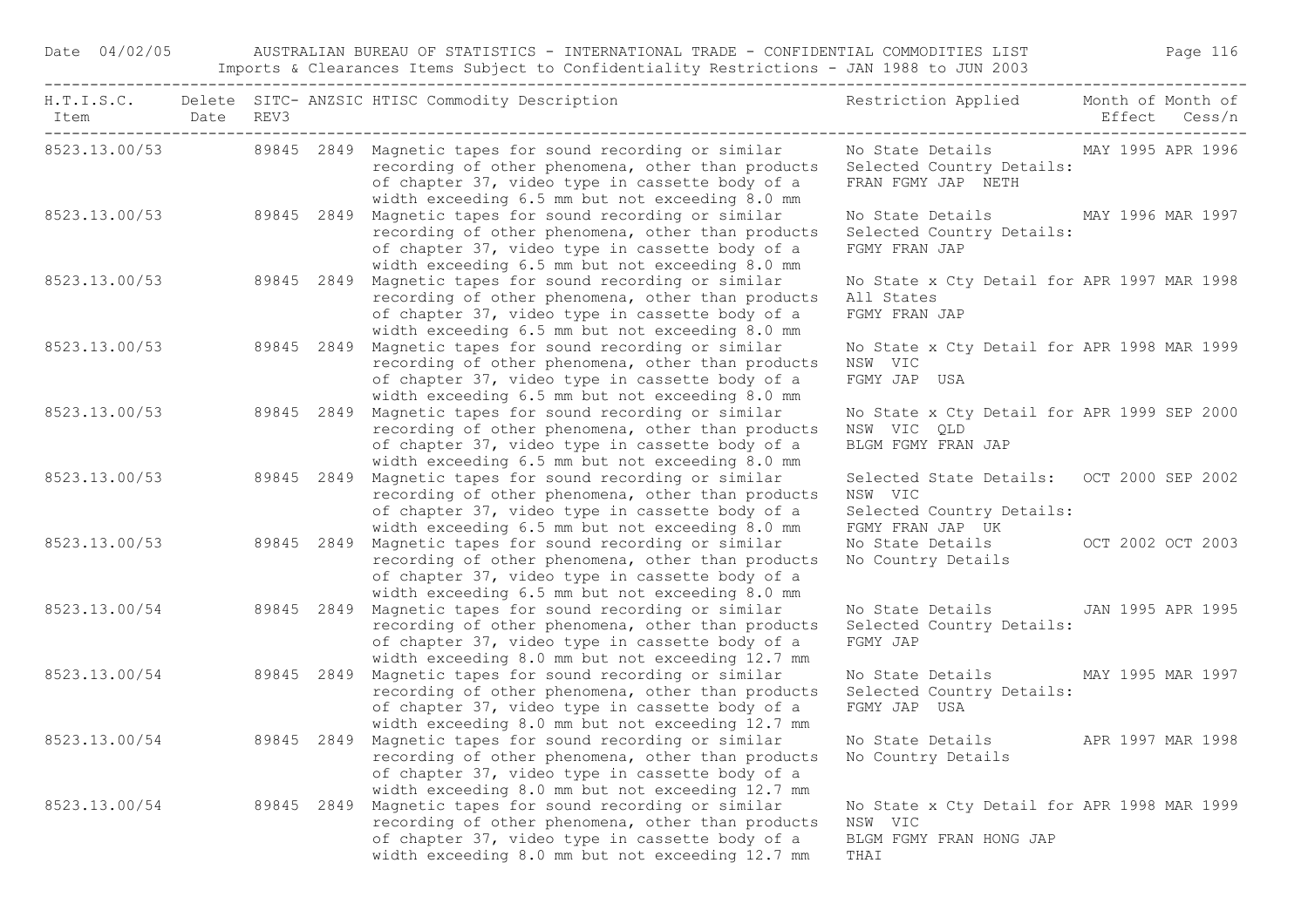Date 04/02/05 AUSTRALIAN BUREAU OF STATISTICS - INTERNATIONAL TRADE - CONFIDENTIAL COMMODITIES LIST Page 117 Imports & Clearances Items Subject to Confidentiality Restrictions - JAN 1988 to JUN 2003

| Item Date REV3                    |  | H.T.I.S.C. Delete SITC-ANZSIC HTISC Commodity Description Nestriction Applied Month of Month of                                                                                                                                                                                                             |                                                                                                    | Effect Cess/n     |
|-----------------------------------|--|-------------------------------------------------------------------------------------------------------------------------------------------------------------------------------------------------------------------------------------------------------------------------------------------------------------|----------------------------------------------------------------------------------------------------|-------------------|
|                                   |  | 8523.13.00/54 89845 2849 Magnetic tapes for sound recording or similar<br>recording of other phenomena, other than products<br>of chapter 37, video type in cassette body of a<br>width exceeding 8.0 mm but not exceeding 12.7 mm                                                                          | No State x Cty Detail for APR 1999 SEP 2000<br>NSW VIC QLD<br>BLGM FGMY HONG JAP THAI              |                   |
|                                   |  | 8523.13.00/54 89845 2849 Magnetic tapes for sound recording or similar<br>recording of other phenomena, other than products<br>of chapter 37, video type in cassette body of a<br>width exceeding 8.0 mm but not exceeding 12.7 mm                                                                          | Selected State Details: OCT 2000 OCT 2003<br>NSW VIC<br>Selected Country Details:<br>FGMY FRAN JAP |                   |
| 8523.13.00/55                     |  | 89845 2849 Magnetic tapes for sound recording or similar<br>recording of other phenomena, other than products<br>of chapter 37, video type (excl. in cassette<br>body) of a width exceeding 6.5 mm but not<br>exceeding 8.0 mm                                                                              | No State Details JAN 1995 APR 1995<br>Selected Country Details:<br>FGMY JAP                        |                   |
|                                   |  | 8523.13.00/56 89845 2849 Magnetic tapes for sound recording or similar<br>recording of other phenomena, other than products<br>of chapter 37, video type (excl. in cassette<br>body) of a width exceeding 8.0 mm but not<br>exceeding 12.7 mm                                                               | No State Details 5 JAN 1995 APR 1996<br>Selected Country Details:<br>FGMY JAP                      |                   |
|                                   |  | 8523.20.00/44 19990630 89851 2849 Magnetic flexible diskettes, unrecorded, of a<br>width exc 10 cm but not exc 14 cm (excl. flexible<br>diskette cookie)                                                                                                                                                    | No State Details<br>Selected Country Details:<br>CAN CHIN HONG MEXI<br>No Duty Details             | APR 1992 FEB 1994 |
| 8523.20.00/46 20011231 89851 2849 |  | Magnetic flexible diskette cookie (excl. finished<br>diskette)                                                                                                                                                                                                                                              | No Quantity Details<br>No State Details<br>No Country Details                                      | JUL 1990 SEP 1993 |
|                                   |  | 8528.10.00/11 19900630 76110 2849 Colour television receivers, with a screen size of<br>less than 38 cm, whether or not combined, in the<br>same housing, with radio-broadcast receivers or<br>sound or video recording or reproducing apparatus                                                            | No Country Details JAN 1988 JUL 1988                                                               |                   |
|                                   |  | 8528.10.00/11 19900630 76110 2849 Colour television receivers, with a screen size of<br>less than 38 cm, whether or not combined, in the<br>same housing, with radio-broadcast receivers or<br>sound or video recording or reproducing apparatus                                                            | Selected Country Details: AUG 1988 JAN 1990<br>SING RKOR                                           |                   |
|                                   |  | 8528.10.00/11 19900630 76110 2849 Colour television receivers, with a screen size of<br>less than 38 cm, whether or not combined, in the<br>same housing, with radio-broadcast receivers or<br>sound or video recording or reproducing apparatus                                                            | Selected Country Details: FEB 1990 FEB 1991<br>HONG JAP SING                                       |                   |
|                                   |  | 8528.10.00/12 19891231 76110 2849 Colour television receivers, with a screen size of No Country Details JAN 1988 JUL 1988<br>38 cm and over but less than 48 cm, whether or<br>not combined, in the same housing, with<br>radio-broadcast receivers or sound or video<br>recording or reproducing apparatus |                                                                                                    |                   |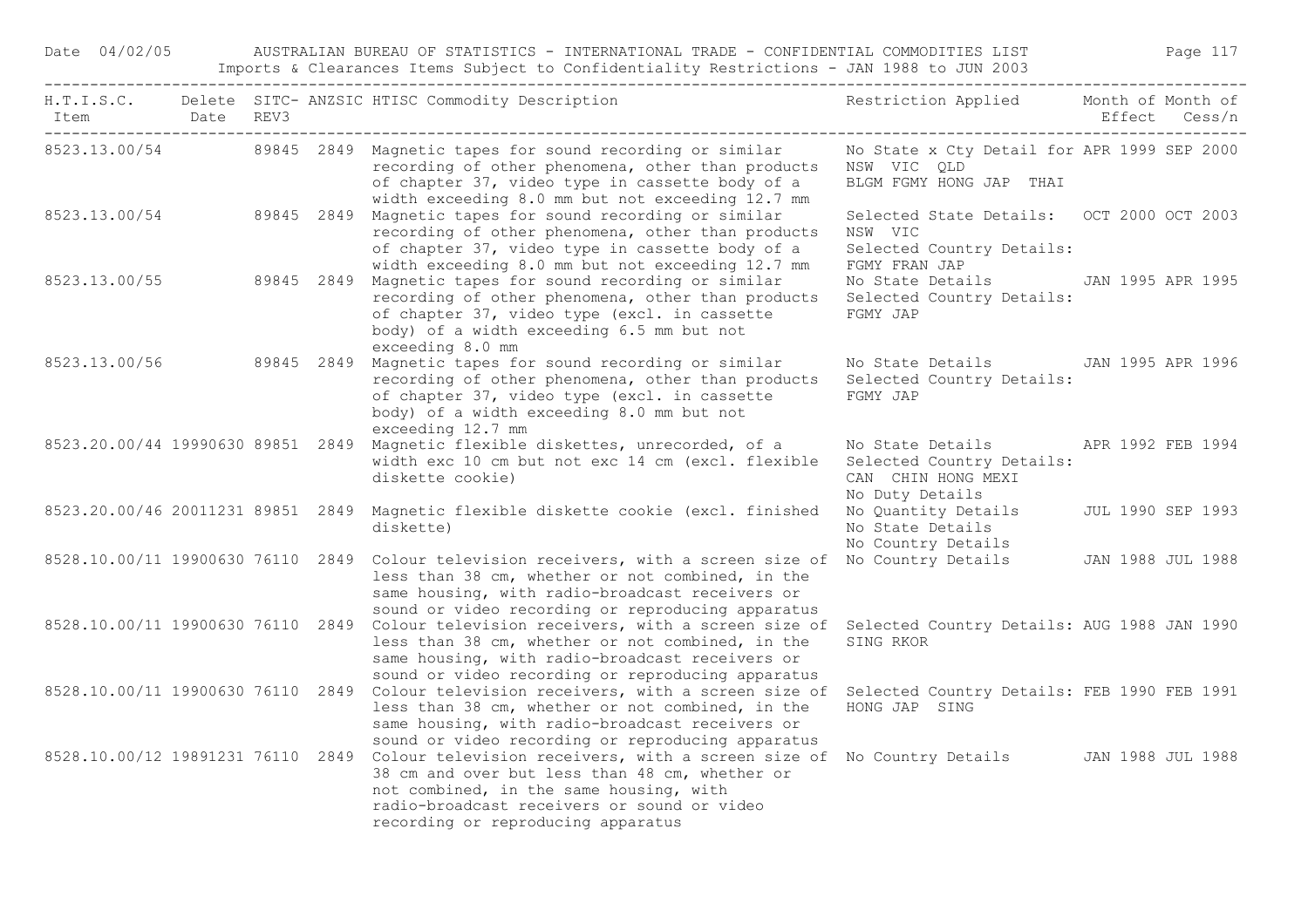| Date 04/02/05  |                                  |  | AUSTRALIAN BUREAU OF STATISTICS - INTERNATIONAL TRADE - CONFIDENTIAL COMMODITIES LIST                                                                                                                                                                                                                                                                                            |                                                              |               | Page 118 |
|----------------|----------------------------------|--|----------------------------------------------------------------------------------------------------------------------------------------------------------------------------------------------------------------------------------------------------------------------------------------------------------------------------------------------------------------------------------|--------------------------------------------------------------|---------------|----------|
| Item Date REV3 | -------------------------------- |  | H.T.I.S.C. Delete SITC- ANZSIC HTISC Commodity Description                                                                                                                                                                                                                                                                                                                       | Restriction Applied Month of Month of                        | Effect Cess/n |          |
|                |                                  |  | 8528.10.00/12 19891231 76110 2849 Colour television receivers, with a screen size of Selected Country Details: AUG 1988 FEB 1991<br>38 cm and over but less than 48 cm, whether or SING JAP<br>not combined, in the same housing, with<br>radio-broadcast receivers or sound or video<br>recording or reproducing apparatus                                                      |                                                              |               |          |
|                |                                  |  | 8528.10.00/13 19891231 76110 2849 Colour television receivers, with a screen size of No Country Details JAN 1988 JUL 1988<br>48 cm and over but less than 53 cm, whether or<br>not combined, in the same housing, with<br>radio-broadcast receivers or sound or video<br>recording or reproducing apparatus                                                                      |                                                              |               |          |
|                |                                  |  | 8528.10.00/13 19891231 76110 2849 Colour television receivers, with a screen size of Selected Country Details: AUG 1988 FEB 1991<br>48 cm and over but less than 53 cm, whether or SING JAP CHIN<br>not combined, in the same housing, with<br>radio-broadcast receivers or sound or video<br>recording or reproducing apparatus                                                 |                                                              |               |          |
|                |                                  |  | 8528.10.00/14 19900630 76110 2849 Colour television receivers, with a screen size of No Country Details JAN 1988 FEB 1991<br>53 cm and over but less than 62 cm, whether or<br>not combined, in the same housing, with<br>radio-broadcast receivers or sound or video                                                                                                            |                                                              |               |          |
|                |                                  |  | recording or reproducing apparatus<br>8528.10.00/15 19900630 76110 2849 Colour television receivers, with a screen size of No Country Details JAN 1988 JAN 1990<br>62 cm and over but less than 70 cm, whether or<br>not combined, in the same housing, with<br>radio-broadcast receivers or sound or video                                                                      |                                                              |               |          |
|                |                                  |  | recording or reproducing apparatus<br>8528.10.00/15 19900630 76110 2849 Colour television receivers, with a screen size of Selected Country Details: FEB 1990 FEB 1991<br>62 cm and over but less than 70 cm, whether or BLGM HONG ITAL JAP SING<br>not combined, in the same housing, with<br>radio-broadcast receivers or sound or video<br>recording or reproducing apparatus |                                                              |               |          |
|                |                                  |  | 8528.10.00/16 19900630 76110 2849 Colour television receivers, with a screen size of No Country Details JAN 1988 JAN 1990<br>70 cm and over, whether or not combined, in the<br>same housing, with radio-broadcast receivers or<br>sound or video recording or reproducing apparatus                                                                                             |                                                              |               |          |
|                |                                  |  | 8528.10.00/16 19900630 76110 2849 Colour television receivers, with a screen size of Selected Country Details: FEB 1990 FEB 1991<br>70 cm and over, whether or not combined, in the<br>same housing, with radio-broadcast receivers or<br>sound or video recording or reproducing apparatus                                                                                      | BLGM ITAL JAP SING SPAI                                      |               |          |
|                |                                  |  | 8528.10.00/37 19900630 76110 2849 Colour television receivers with a screen size of<br>38 cm and over but less than 49 cm whether or not<br>combined, in the same housing, with<br>radio-broadcast receivers or sound or video<br>recording or reproducing apparatus                                                                                                             | Selected Country Details: JAN 1990 JAN 1990<br>CHIN JAP SING |               |          |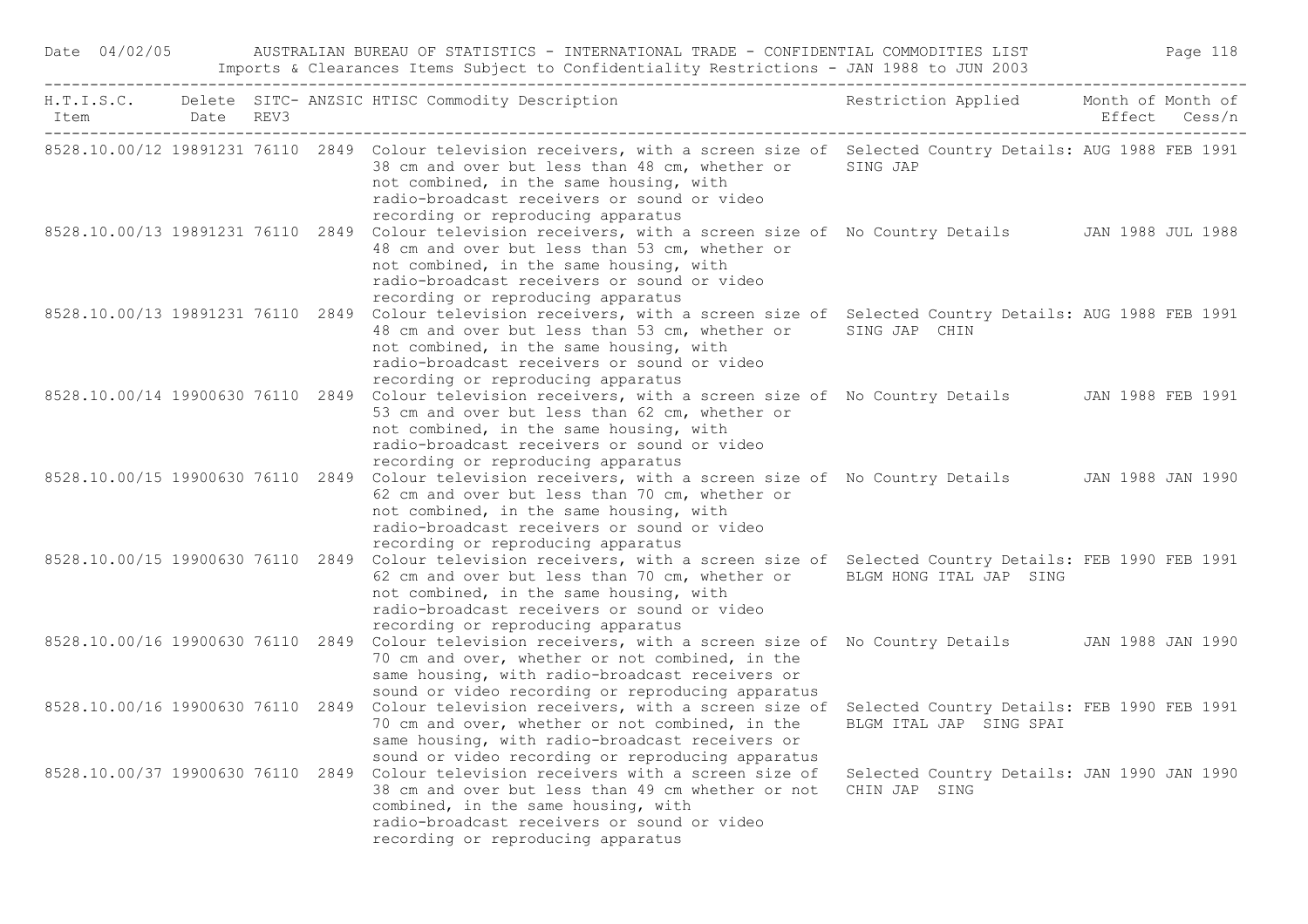| Date 04/02/05                     |  | AUSTRALIAN BUREAU OF STATISTICS - INTERNATIONAL TRADE - CONFIDENTIAL COMMODITIES LIST<br>Imports & Clearances Items Subject to Confidentiality Restrictions - JAN 1988 to JUN 2003                                                                                                                               |                                                                                                   | Page 119          |
|-----------------------------------|--|------------------------------------------------------------------------------------------------------------------------------------------------------------------------------------------------------------------------------------------------------------------------------------------------------------------|---------------------------------------------------------------------------------------------------|-------------------|
| Item Date REV3                    |  | H.T.I.S.C. Delete SITC- ANZSIC HTISC Commodity Description                                                                                                                                                                                                                                                       | Restriction Applied Month of Month of                                                             | Effect Cess/n     |
|                                   |  | 8528.10.00/37 19900630 76110 2849 Colour television receivers with a screen size of Selected Country Details: FEB 1990 FEB 1991<br>38 cm and over but less than 49 cm whether or not<br>combined, in the same housing, with<br>radio-broadcast receivers or sound or video<br>recording or reproducing apparatus | BLGM JAP SING                                                                                     |                   |
|                                   |  | 8528.10.00/38 19900630 76110 2849 Colour televison receivers with a screen size of<br>49 cm and over but less than 53 cm whether or not<br>combined, in the same housing, with<br>radio-broadcast receivers or sound or video<br>recording or reproducing apparatus                                              | Selected Country Details: JAN 1990 JAN 1990<br>CHIN JAP SING                                      |                   |
|                                   |  | 8528.10.00/38 19900630 76110 2849 Colour televison receivers with a screen size of<br>49 cm and over but less than 53 cm whether or not<br>combined, in the same housing, with<br>radio-broadcast receivers or sound or video<br>recording or reproducing apparatus                                              | Selected Country Details: FEB 1990 FEB 1991<br>BLGM HONG SING                                     |                   |
| 8528.10.00/39 19960630 76110 2849 |  | Colour TV receivers, capable of accepting PAL<br>radio frequency signals, with a screen size of<br>less than 38 cm, whether or not incorporating<br>radio broadcast receivers or sound or video<br>recording or reproducing apparatus                                                                            | Selected Country Details: JUL 1990 MAY 1991<br>HONG JAP SING                                      |                   |
| 8528.10.00/39 19960630 76110 2849 |  | Colour TV receivers, capable of accepting PAL<br>radio frequency signals, with a screen size of<br>less than 38 cm, whether or not incorporating<br>radio broadcast receivers or sound or video<br>recording or reproducing apparatus                                                                            | No State Details                                                                                  | JUN 1991 JUN 1992 |
|                                   |  | 8528.10.00/39 19960630 76110 2849 Colour TV receivers, capable of accepting PAL<br>radio frequency signals, with a screen size of<br>less than 38 cm, whether or not incorporating<br>radio broadcast receivers or sound or video<br>recording or reproducing apparatus                                          | No State Details 50 JUL 1992 JUN 1993<br>Selected Country Details:<br>JAP SING<br>No Duty Details |                   |
| 8528.10.00/39 19960630 76110 2849 |  | Colour TV receivers, capable of accepting PAL<br>radio frequency signals, with a screen size of<br>less than 38 cm, whether or not incorporating<br>radio broadcast receivers or sound or video<br>recording or reproducing apparatus                                                                            | No State Details<br>Selected Country Details:<br>SING HONG                                        | JUL 1993 JUN 1994 |
|                                   |  | 8528.10.00/39 19960630 76110 2849 Colour TV receivers, capable of accepting PAL No State Details<br>radio frequency signals, with a screen size of<br>less than 38 cm, whether or not incorporating<br>radio broadcast receivers or sound or video<br>recording or reproducing apparatus                         | Selected Country Details:<br>JAP SING<br>No Duty Details                                          | JUL 1994 APR 1995 |
| 8528.10.00/39 19960630 76110 2849 |  | Colour TV receivers, capable of accepting PAL<br>radio frequency signals, with a screen size of<br>less than 38 cm, whether or not incorporating<br>radio broadcast receivers or sound or video<br>recording or reproducing apparatus                                                                            | Selected Country Details: MAY 1995 JUN 1996<br>JAP SING<br>No Duty Details                        |                   |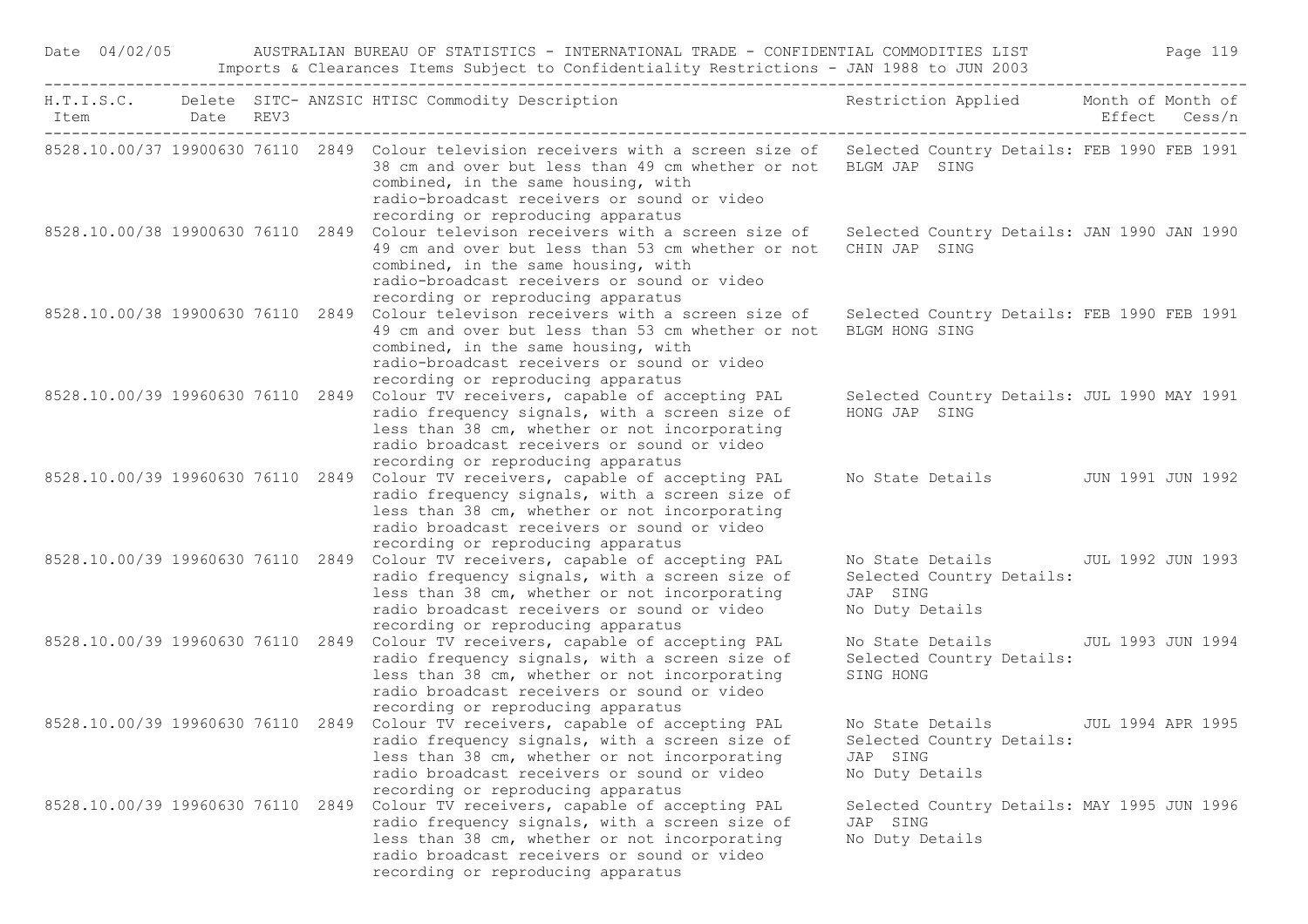| Date 04/02/05                     |           |  | AUSTRALIAN BUREAU OF STATISTICS - INTERNATIONAL TRADE - CONFIDENTIAL COMMODITIES LIST<br>Imports & Clearances Items Subject to Confidentiality Restrictions - JAN 1988 to JUN 2003                                                                                                |                                                                                    | Page 120 |                   |  |
|-----------------------------------|-----------|--|-----------------------------------------------------------------------------------------------------------------------------------------------------------------------------------------------------------------------------------------------------------------------------------|------------------------------------------------------------------------------------|----------|-------------------|--|
| Item                              | Date REV3 |  | H.T.I.S.C. Delete SITC- ANZSIC HTISC Commodity Description                                                                                                                                                                                                                        | Restriction Applied Month of Month of                                              |          | Effect Cess/n     |  |
|                                   |           |  | 8528.10.00/40 19960630 76110 2849 Colour TV receivers, cap of accepting PAL radio<br>freq signals, with a screen size of 38 cm and<br>over but less than 49 cm, whether or not<br>incorporatingr adio broadcast receivers or sound<br>or video recording or reproducing apparatus | Selected Country Details: JUL 1990 MAY 1991<br>BLGM JAP SING                       |          |                   |  |
|                                   |           |  | 8528.10.00/41 19960630 76110 2849 Colour TV receivers, cap of accepting PAL radio<br>freq signals, with a screen size of 49 cm and<br>over but $<$ 53 cm, whether or not incorporating<br>radio broadcast receivers or sound or video<br>recording or reproducing apparatus       | Selected Country Details: JUL 1990 MAY 1991<br>BLGM HONG SING                      |          |                   |  |
|                                   |           |  | 8528.10.00/41 19960630 76110 2849 Colour TV receivers, cap of accepting PAL radio<br>freq signals, with a screen size of 49 cm and<br>over but < 53 cm, whether or not incorporating<br>radio broadcast receivers or sound or video<br>recording or reproducing apparatus         | No State Details JUN 1991 JUN 1994                                                 |          |                   |  |
|                                   |           |  | 8528.10.00/41 19960630 76110 2849 Colour TV receivers, cap of accepting PAL radio<br>freq signals, with a screen size of 49 cm and<br>over but < 53 cm, whether or not incorporating<br>radio broadcast receivers or sound or video<br>recording or reproducing apparatus         | No State Details<br>Selected Country Details:<br>JAP SING<br>No Duty Details       |          | JUL 1994 APR 1995 |  |
|                                   |           |  | 8528.10.00/41 19960630 76110 2849 Colour TV receivers, cap of accepting PAL radio<br>freq signals, with a screen size of 49 cm and<br>over but $<$ 53 cm, whether or not incorporating<br>radio broadcast receivers or sound or video<br>recording or reproducing apparatus       | No State Details<br>Selected Country Details:<br>FGMY RKOR SING<br>No Duty Details |          | MAY 1995 APR 1996 |  |
| 8528.10.00/41 19960630 76110 2849 |           |  | Colour TV receivers, cap of accepting PAL radio<br>freq signals, with a screen size of 49 cm and<br>over but < 53 cm, whether or not incorporating<br>radio broadcast receivers or sound or video<br>recording or reproducing apparatus                                           | Selected Country Details: MAY 1996 JUN 1996<br>RKOR SING                           |          |                   |  |
|                                   |           |  | 8528.10.00/42 19960630 76110 2849 Colour TV receivers, cap of accepting PAL radio<br>freq signals, with a screen size of 53 cm and<br>over but less than 62 cm, whether or not<br>incorporating radio broadcast receivers or sound<br>or video recording or reproducing apparatus | No Country Details JUL 1990 MAY 1991                                               |          |                   |  |
|                                   |           |  | 8528.10.00/42 19960630 76110 2849 Colour TV receivers, cap of accepting PAL radio<br>freq signals, with a screen size of 53 cm and<br>over but less than 62 cm, whether or not<br>incorporating radio broadcast receivers or sound<br>or video recording or reproducing apparatus | No State Details<br>Selected Country Details:<br>JAP SING<br>No Duty Details       |          | JUN 1991 JUN 1993 |  |
| 8528.10.00/42 19960630 76110      |           |  | 2849 Colour TV receivers, cap of accepting PAL radio<br>freq signals, with a screen size of 53 cm and<br>over but less than 62 cm, whether or not<br>incorporating radio broadcast receivers or sound<br>or video recording or reproducing apparatus                              | No State Details<br>Selected Country Details:<br>SING RKOR                         |          | JUL 1993 JUN 1994 |  |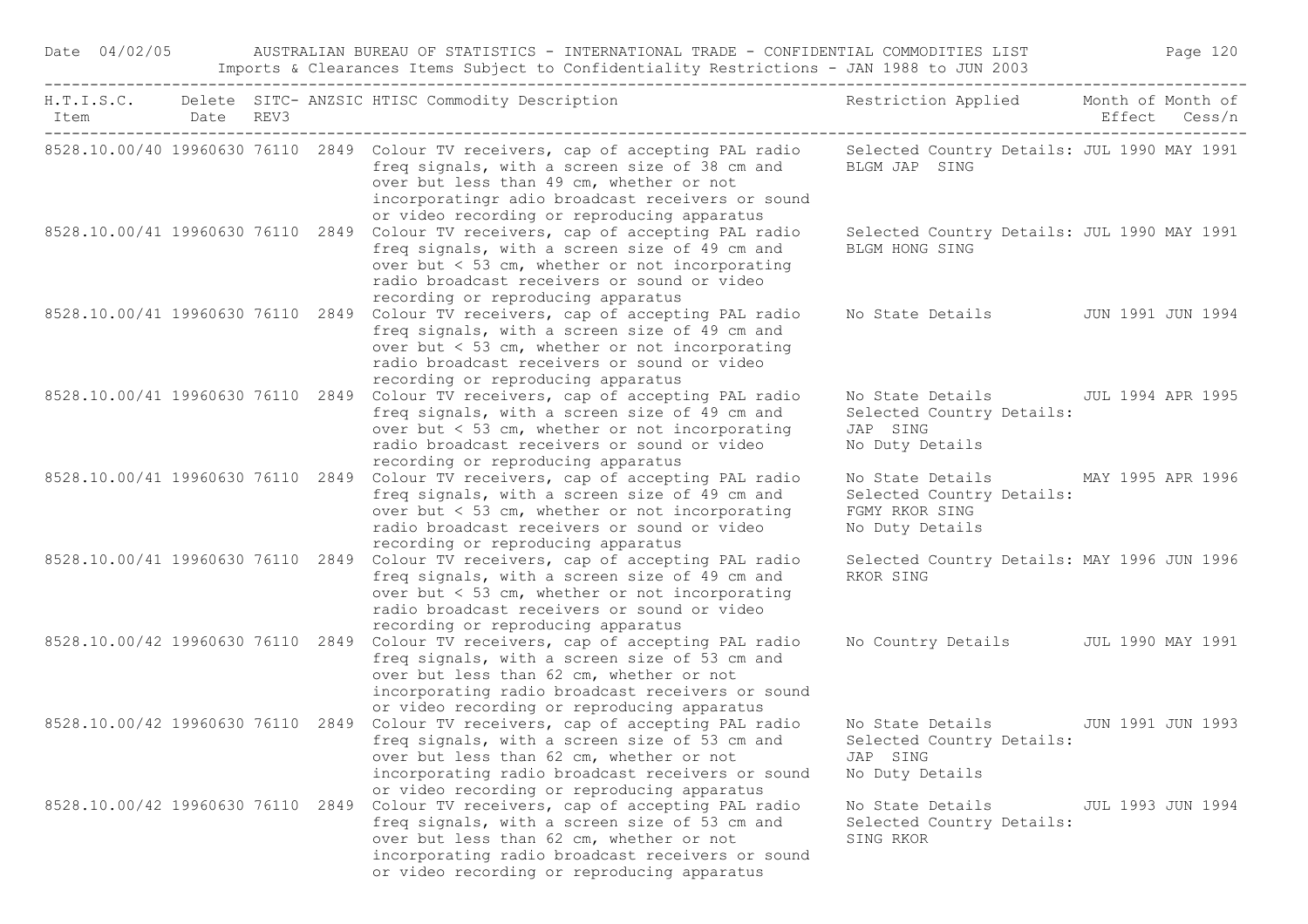| Date 04/02/05                     |                                     |      | AUSTRALIAN BUREAU OF STATISTICS - INTERNATIONAL TRADE - CONFIDENTIAL COMMODITIES LIST<br>Imports & Clearances Items Subject to Confidentiality Restrictions - JAN 1988 to JUN 2003                                                                                                                              |                                                                                                                 |                   | Page 121          |
|-----------------------------------|-------------------------------------|------|-----------------------------------------------------------------------------------------------------------------------------------------------------------------------------------------------------------------------------------------------------------------------------------------------------------------|-----------------------------------------------------------------------------------------------------------------|-------------------|-------------------|
| Item                              | Date<br>--------------------------- | REV3 | H.T.I.S.C. Delete SITC- ANZSIC HTISC Commodity Description                                                                                                                                                                                                                                                      | Restriction Applied Month of Month of                                                                           |                   | Effect Cess/n     |
|                                   |                                     |      | 8528.10.00/42 19960630 76110 2849 Colour TV receivers, cap of accepting PAL radio<br>freq signals, with a screen size of 53 cm and<br>over but less than 62 cm, whether or not<br>incorporating radio broadcast receivers or sound<br>or video recording or reproducing apparatus                               | No State Details 50 JUL 1994 APR 1995<br>Selected Country Details:<br>MLAY SING TAIW<br>No Duty Details         |                   |                   |
|                                   |                                     |      | 8528.10.00/42 19960630 76110 2849 Colour TV receivers, cap of accepting PAL radio<br>freq signals, with a screen size of 53 cm and<br>over but less than 62 cm, whether or not<br>incorporating radio broadcast receivers or sound<br>or video recording or reproducing apparatus                               | No State Details<br>Selected Country Details:<br>FGMY RKOR SING<br>No Duty Details                              | MAY 1995 APR 1996 |                   |
|                                   |                                     |      | 8528.10.00/43 19960630 76110 2849 Colour TV receivers, capable of accepting PAL<br>radio freq signals, with a screen size of 62 cm<br>and over but less than 70 cm, whether or not<br>incorporating radio broadcast receivers or sound<br>or video recording or reproducing apparatus                           | Selected Country Details: JUL 1990 MAY 1991<br>BLGM HONG ITAL JAP SING                                          |                   |                   |
|                                   |                                     |      | 8528.10.00/43 19960630 76110 2849 Colour TV receivers, capable of accepting PAL<br>radio freq signals, with a screen size of 62 cm<br>and over but less than 70 cm, whether or not<br>incorporating radio broadcast receivers or sound<br>or video recording or reproducing apparatus                           | No State Details 5 JUN 1991 JUN 1992<br>Selected Country Details:<br>BLGM HONG ITAL JAP SING<br>No Duty Details |                   |                   |
|                                   |                                     |      | 8528.10.00/43 19960630 76110 2849 Colour TV receivers, capable of accepting PAL<br>radio freq signals, with a screen size of 62 cm<br>and over but less than 70 cm, whether or not<br>incorporating radio broadcast receivers or sound<br>or video recording or reproducing apparatus                           | No State Details<br>Selected Country Details:<br>JAP MLAY SING<br>No Duty Details                               |                   | JUL 1992 JUN 1993 |
| 8528.10.00/43 19960630 76110 2849 |                                     |      | Colour TV receivers, capable of accepting PAL<br>radio freq signals, with a screen size of 62 cm<br>and over but less than 70 cm, whether or not<br>incorporating radio broadcast receivers or sound<br>or video recording or reproducing apparatus                                                             | No State Details<br>Selected Country Details:<br>SING TAIW HONG RKOR                                            |                   | JUL 1993 JUN 1994 |
|                                   |                                     |      | 8528.10.00/43 19960630 76110 2849 Colour TV receivers, capable of accepting PAL<br>radio freq signals, with a screen size of 62 cm<br>and over but less than 70 cm, whether or not<br>incorporating radio broadcast receivers or sound<br>or video recording or reproducing apparatus                           | No State Details<br>Selected Country Details:<br>RKOR SING TAIW                                                 |                   | JUL 1994 APR 1995 |
|                                   |                                     |      | 8528.10.00/43 19960630 76110 2849 Colour TV receivers, capable of accepting PAL<br>radio freq signals, with a screen size of 62 cm Selected Country Details:<br>and over but less than 70 cm, whether or not<br>incorporating radio broadcast receivers or sound<br>or video recording or reproducing apparatus | No State Details MAY 1995 JUN 1996<br>FGMY RKOR SING TAIW<br>No Duty Details                                    |                   |                   |
|                                   |                                     |      | 8528.10.00/44 19960630 76110 2849 Colour TV receivers, capable of accepting PAL<br>radio frequency signals, with a screen size of 70<br>cm and over, whether or not incorporating radio<br>boradccast receivers or sound or video recording<br>or reproducing apparatus                                         | Selected Country Details: JUL 1990 MAY 1991<br>BLGM ITAL JAP SING SPAI                                          |                   |                   |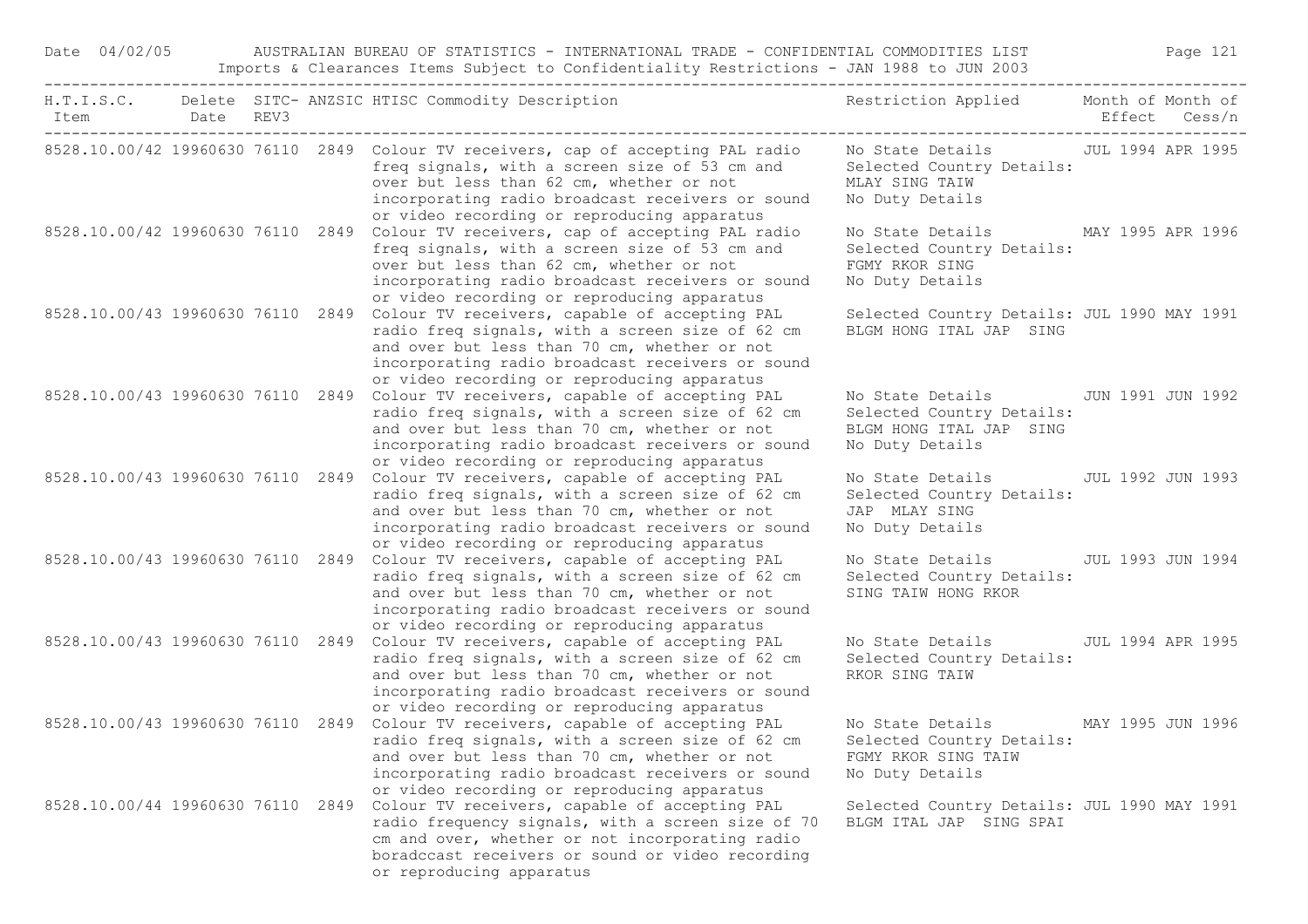| Date 04/02/05 |           |            | AUSTRALIAN BUREAU OF STATISTICS - INTERNATIONAL TRADE - CONFIDENTIAL COMMODITIES LIST<br>Imports & Clearances Items Subject to Confidentiality Restrictions - JAN 1988 to JUN 2003                                                                                      |                                                                                                                               |                                    | Page 122 |  |
|---------------|-----------|------------|-------------------------------------------------------------------------------------------------------------------------------------------------------------------------------------------------------------------------------------------------------------------------|-------------------------------------------------------------------------------------------------------------------------------|------------------------------------|----------|--|
| Item          | Date REV3 |            | H.T.I.S.C. Delete SITC- ANZSIC HTISC Commodity Description                                                                                                                                                                                                              | Restriction Applied                                                                                                           | Month of Month of<br>Effect Cess/n |          |  |
|               |           |            | 8528.10.00/44 19960630 76110 2849 Colour TV receivers, capable of accepting PAL<br>radio frequency signals, with a screen size of 70<br>cm and over, whether or not incorporating radio<br>boradccast receivers or sound or video recording<br>or reproducing apparatus | No State Details 5 JUN 1991 JUN 1992<br>Selected Country Details:<br>BLGM ITAL JAP SING SPAI<br>No Duty Details               |                                    |          |  |
|               |           |            | 8528.10.00/44 19960630 76110 2849 Colour TV receivers, capable of accepting PAL<br>radio frequency signals, with a screen size of 70<br>cm and over, whether or not incorporating radio<br>boradccast receivers or sound or video recording<br>or reproducing apparatus | No State Details<br>Selected Country Details:<br>BLGM JAP SING<br>No Duty Details                                             | JUL 1992 JUN 1993                  |          |  |
|               |           |            | 8528.10.00/44 19960630 76110 2849 Colour TV receivers, capable of accepting PAL<br>radio frequency signals, with a screen size of 70<br>cm and over, whether or not incorporating radio<br>boradccast receivers or sound or video recording<br>or reproducing apparatus | No State Details<br>Selected Country Details:<br>SING JAP                                                                     | JUL 1993 JUN 1994                  |          |  |
|               |           |            | 8528.10.00/44 19960630 76110 2849 Colour TV receivers, capable of accepting PAL<br>radio frequency signals, with a screen size of 70<br>cm and over, whether or not incorporating radio<br>boradccast receivers or sound or video recording<br>or reproducing apparatus | No State Details<br>Selected Country Details:<br>JAP SING<br>No Duty Details                                                  | JUL 1994 AUG 1994                  |          |  |
|               |           |            | 8528.10.00/44 19960630 76110 2849 Colour TV receivers, capable of accepting PAL<br>radio frequency signals, with a screen size of 70<br>cm and over, whether or not incorporating radio<br>boradccast receivers or sound or video recording<br>or reproducing apparatus | No State Details<br>Selected Country Details:<br>FGMY JAP SING<br>No Duty Details                                             | SEP 1994 APR 1995                  |          |  |
|               |           |            | 8528.10.00/44 19960630 76110 2849 Colour TV receivers, capable of accepting PAL<br>radio frequency signals, with a screen size of 70<br>cm and over, whether or not incorporating radio<br>boradccast receivers or sound or video recording<br>or reproducing apparatus | Selected State Details: MAY 1995 APR 1996<br>VIC WA<br>Selected Country Details:<br>FGMY JAP SING TAIW<br>No Duty Details     |                                    |          |  |
|               |           |            | 8528.10.00/44 19960630 76110 2849 Colour TV receivers, capable of accepting PAL<br>radio frequency signals, with a screen size of 70<br>cm and over, whether or not incorporating radio<br>boradccast receivers or sound or video recording<br>or reproducing apparatus | Selected State Details: MAY 1996 JUN 1996<br>VIC QLD WA<br>Selected Country Details:<br>FGMY JAP SING TAIW<br>No Duty Details |                                    |          |  |
| 8528.12.00/02 |           |            | 76110 2849 Analogue flat screen colour television receivers<br>with diagonal screen size 34 cm and over or less<br>than 51 cm                                                                                                                                           | No State Details 5 JAN 2002 APR 2002<br>Selected Country Details:<br>CHIN MLAY RKOR                                           |                                    |          |  |
| 8528.12.00/03 |           | 76110 2849 | Analogue flat screen colour television receivers<br>with diagonal screen size 51 cm and over or less<br>than 68 cm                                                                                                                                                      | No State Details<br>Selected Country Details:<br>CHIN MLAY RKOR                                                               | JAN 2002 MAR 2002                  |          |  |
| 8528.12.00/03 |           | 76110 2849 | Analogue flat screen colour television receivers<br>with diagonal screen size 51 cm and over or less<br>than 68 cm                                                                                                                                                      | No State Details                                                                                                              | APR 2002 FEB 2004                  |          |  |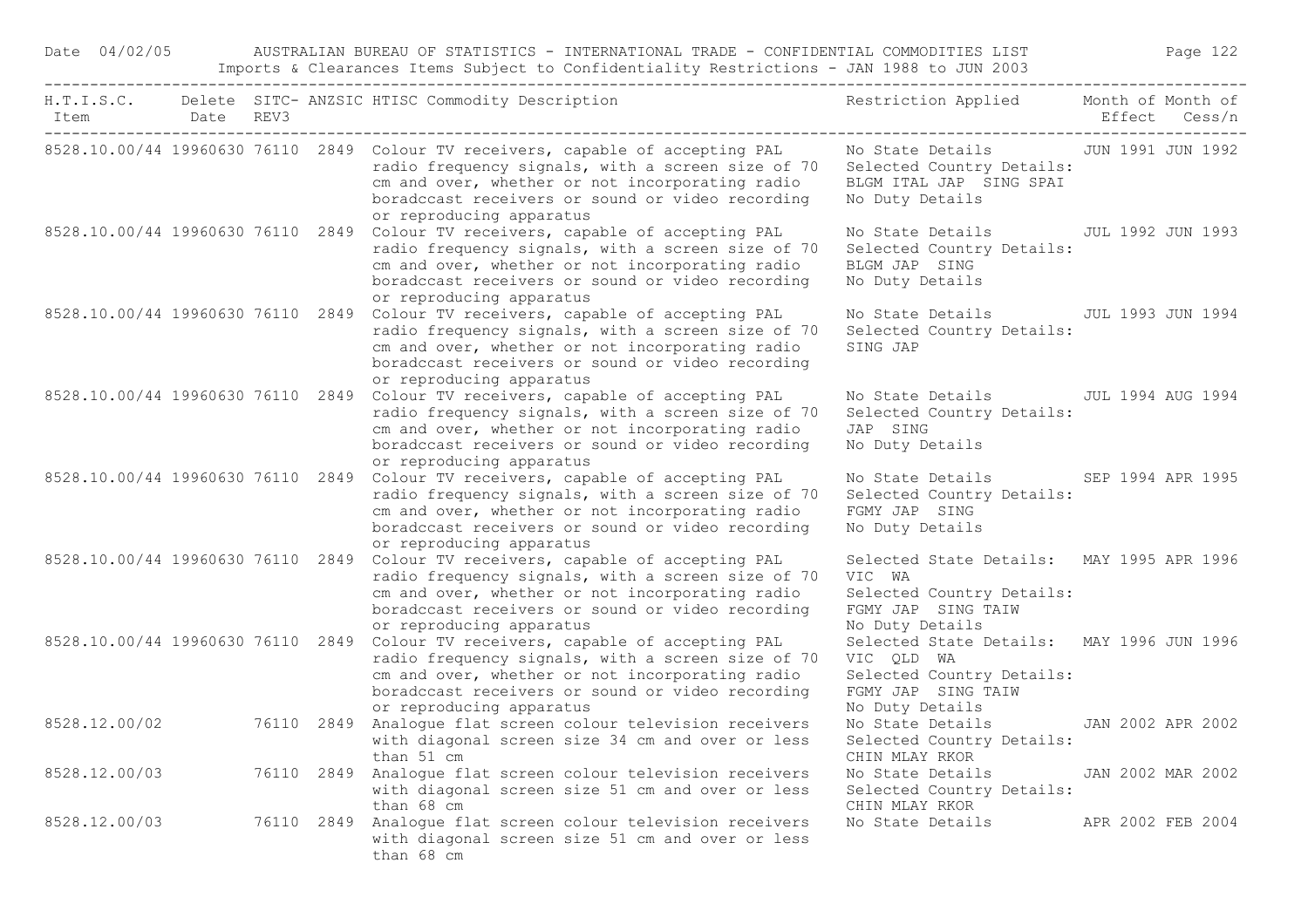Date 04/02/05 AUSTRALIAN BUREAU OF STATISTICS - INTERNATIONAL TRADE - CONFIDENTIAL COMMODITIES LIST Page 123 Imports & Clearances Items Subject to Confidentiality Restrictions - JAN 1988 to JUN 2003

| Item<br>------------------------------------ | Date REV3 |  | H.T.I.S.C. Delete SITC-ANZSIC HTISC Commodity Description Nestriction Applied Month of Month of                                                                                                                         |                                                                                                | Effect Cess/n     |  |
|----------------------------------------------|-----------|--|-------------------------------------------------------------------------------------------------------------------------------------------------------------------------------------------------------------------------|------------------------------------------------------------------------------------------------|-------------------|--|
|                                              |           |  | 8528.12.00/04 76110 2849 Analoque flat screen colour television receivers<br>with diagonal screen size 68 cm and over or less<br>than 79 cm                                                                             | No State Details TAN 2002 MAR 2002<br>Selected Country Details:<br>CHIN FGMY MLAY              |                   |  |
|                                              |           |  | 8528.12.00/04 76110 2849 Analogue flat screen colour television receivers<br>with diagonal screen size 68 cm and over or less<br>than 79 cm                                                                             | Selected State Details: APR 2002 OCT 2003<br>VIC NSW<br>Selected Country Details:<br>CHIN FGMY |                   |  |
| 8528.12.00/06                                |           |  | 76110 2849 Analogue flat screen colour television receivers<br>with diagonal screen size 79 cm and over                                                                                                                 | No State Details<br>Selected Country Details:<br>CHIN MLAY SING                                | JAN 2002 APR 2002 |  |
| 8528.12.00/16                                |           |  | 76110 2849 Analogue standard screen colour televisions with<br>diagonal screen size 34 cm and over or less than<br>51 cm                                                                                                | No State Details<br>Selected Country Details:<br>CHIN MLAY RKOR                                | JAN 2002 APR 2002 |  |
| 8528.12.00/18                                |           |  | 76110 2849 Analoque standard screen colour televisions with<br>diagonal screen size 51 cm and over or less than<br>68 cm                                                                                                | No State Details JAN 2002 APR 2002<br>Selected Country Details:<br>CHIN MLAY RKOR              |                   |  |
| 8528.12.00/20                                |           |  | 76110 2849 Analoque standard screen colour televisions with<br>diagonal screen size 68 cm and over or less than<br>79 cm                                                                                                | No State Details JAN 2002 MAR 2002<br>Selected Country Details:<br>CHIN MLAY SING              |                   |  |
| 8528.12.00/20                                |           |  | 76110 2849 Analoque standard screen colour televisions with<br>diagonal screen size 68 cm and over or less than<br>79 cm                                                                                                | Selected Country Details: APR 2002 OCT 2003<br>CHIN MLAY SING                                  |                   |  |
| 8528.12.00/23                                |           |  | 76110 2849 Analogue standard screen colour televisions with<br>diagonal screen size 79 cm and over                                                                                                                      | No State Details JAN 2002 APR 2002<br>Selected Country Details:<br>CHIN MLAY SING              |                   |  |
|                                              |           |  | 8528.12.00/35 76110 2849 Analoque wide screen colour televisions with<br>diagonal screen size 80 cm and over                                                                                                            | No State Details JAN 2002 APR 2002<br>Selected Country Details:<br>CHIN MLAY SING              |                   |  |
| 8528.12.00/56 20011231 76110 2849            |           |  | Colour reception apparatus for television, less<br>than 38 cm screen size, whether or not<br>incorporating radio-broadcast receivers or sound<br>or video recording or reproducing apparatus                            | Selected Country Details: JUL 1996 MAR 1997<br>JAP SING<br>No Duty Details                     |                   |  |
| 8528.12.00/56 20011231 76110 2849            |           |  | Colour reception apparatus for television, less<br>than 38 cm screen size, whether or not<br>incorporating radio-broadcast receivers or sound<br>or video recording or reproducing apparatus                            | Selected Country Details: APR 1997 JAN 2000<br>SING MLAY                                       |                   |  |
| 8528.12.00/58 20011231 76110 2849            |           |  | Colour reception apparatus for television, with<br>screen size 49 cm and over but less than 53 cm,<br>whether or not incorporating radio-broadcast<br>receivers or sound or video recording or<br>reproducing apparatus | Selected Country Details: JUL 1996 MAR 1997<br>RKOR SING                                       |                   |  |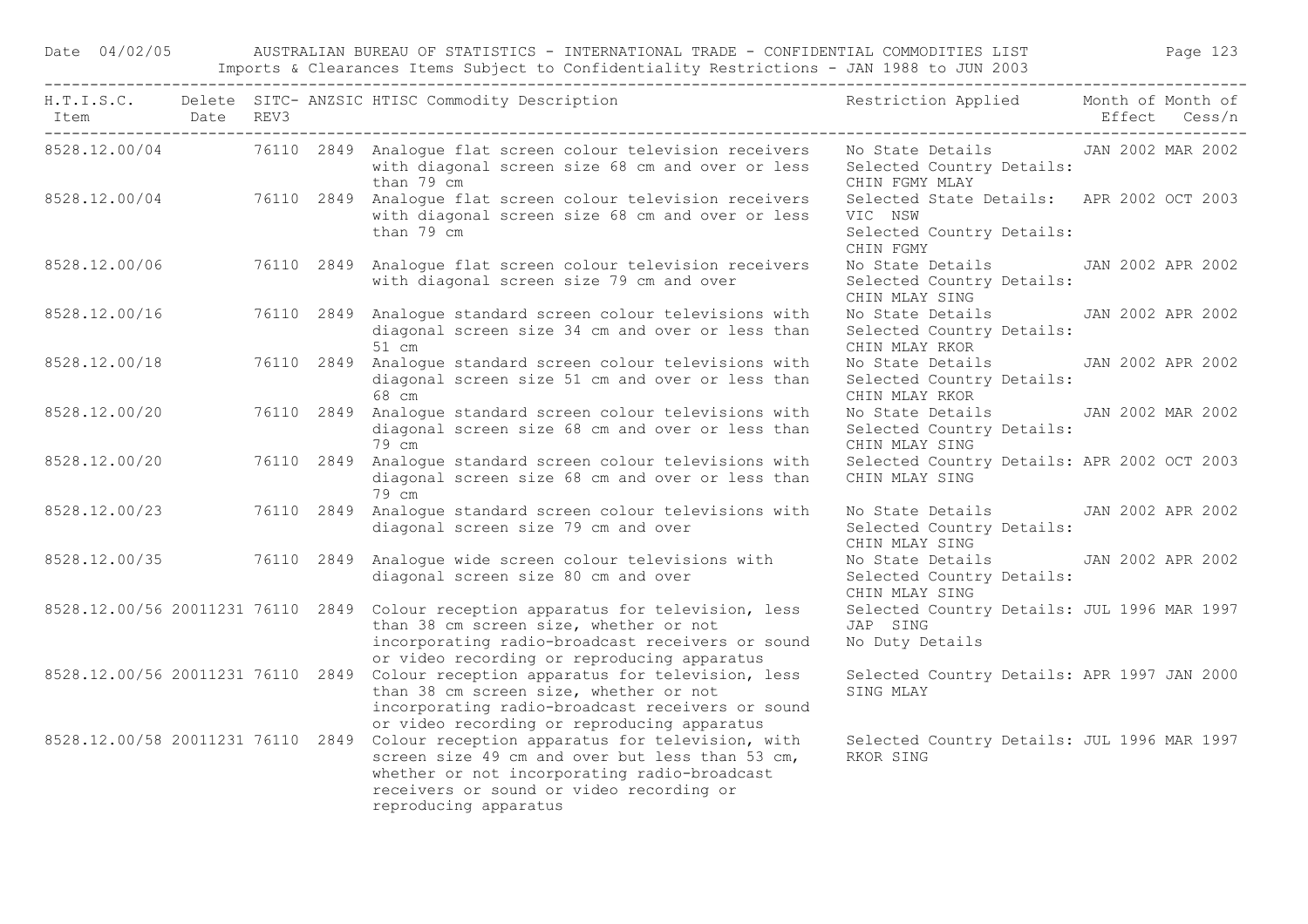| Date 04/02/05                  |                               | AUSTRALIAN BUREAU OF STATISTICS - INTERNATIONAL TRADE - CONFIDENTIAL COMMODITIES LIST<br>Imports & Clearances Items Subject to Confidentiality Restrictions - JAN 1988 to JUN 2003 |  |                                                                                                                                                                                                                                                           |                                                                                                                                         |                   |               |  |  |  |
|--------------------------------|-------------------------------|------------------------------------------------------------------------------------------------------------------------------------------------------------------------------------|--|-----------------------------------------------------------------------------------------------------------------------------------------------------------------------------------------------------------------------------------------------------------|-----------------------------------------------------------------------------------------------------------------------------------------|-------------------|---------------|--|--|--|
| Item                           | Date<br>--------------------- | REV3                                                                                                                                                                               |  | H.T.I.S.C. Delete SITC- ANZSIC HTISC Commodity Description                                                                                                                                                                                                | Restriction Applied Month of Month of                                                                                                   |                   | Effect Cess/n |  |  |  |
|                                |                               |                                                                                                                                                                                    |  | 8528.12.00/58 20011231 76110 2849 Colour reception apparatus for television, with<br>screen size 49 cm and over but less than 53 cm,<br>whether or not incorporating radio-broadcast<br>receivers or sound or video recording or<br>reproducing apparatus | Selected Country Details: APR 1997 JUN 2002<br>THAI SING                                                                                |                   |               |  |  |  |
|                                |                               |                                                                                                                                                                                    |  | 8528.12.00/60 20011231 76110 2849 Colour reception apparatus for television, with<br>screen size 62 cm and over but less than 70 cm,<br>whether or not incorporating radio-broadcast<br>receivers or sound or video recording or<br>reproducing apparatus | No State Details<br>Selected Country Details:<br>FGMY RKOR SING TAIW<br>No Duty Details                                                 | JUL 1996 MAR 1997 |               |  |  |  |
|                                |                               |                                                                                                                                                                                    |  | 8528.12.00/61 20011231 76110 2849 Colour reception apparatus for television, with<br>screen size 70 cm and over, whether or not<br>incorporating radio-broadcast receivers or sound<br>or video recording or reproducing appatus                          | Selected State Details: JUL 1996 MAR 1997<br>VIC QLD WA<br>Selected Country Details:<br>FGMY JAP SING TAIW<br>No Duty Details           |                   |               |  |  |  |
|                                |                               |                                                                                                                                                                                    |  | 8528.12.00/61 20011231 76110 2849 Colour reception apparatus for television, with<br>screen size 70 cm and over, whether or not<br>incorporating radio-broadcast receivers or sound<br>or video recording or reproducing appatus                          | No State x Cty Detail for APR 1997 FEB 1999<br>VIC QLD WA<br>FGMY SING JAP                                                              |                   |               |  |  |  |
| 8528.12.00/61 20011231 76110   |                               |                                                                                                                                                                                    |  | 2849 Colour reception apparatus for television, with<br>screen size 70 cm and over, whether or not<br>incorporating radio-broadcast receivers or sound<br>or video recording or reproducing appatus                                                       | No State x Cty Detail for MAR 1999 JAN 2000<br>NSW VIC QLD<br>FGMY JAP SING                                                             |                   |               |  |  |  |
|                                |                               |                                                                                                                                                                                    |  | 8528.12.00/61 20011231 76110 2849 Colour reception apparatus for television, with<br>screen size 70 cm and over, whether or not<br>incorporating radio-broadcast receivers or sound<br>or video recording or reproducing appatus                          | No State x Cty Detail for FEB 2000 DEC 2001<br>NSW VIC<br>CHIN FGMY SING                                                                |                   |               |  |  |  |
| 8544.30.00/16<br>8544.60.10/09 |                               |                                                                                                                                                                                    |  | 77313 2813 Motor vehicle wiring harness<br>77317 2852 Insulated electric conductors designed for working<br>pressures exceeding 33 kV, for a voltage<br>exceeding 1 000 V                                                                                 | No Commodity Details JUL 2002 AUG 2003<br>No State x Cty Detail for AUG 1997 AUG 1999<br>All States<br>CHIN JAP NZ<br>RKOR SAUD<br>TURK |                   |               |  |  |  |
| 8544.60.10/09                  |                               |                                                                                                                                                                                    |  | 77317 2852 Insulated electric conductors designed for working<br>pressures exceeding 33 kV, for a voltage<br>exceeding 1 000 V                                                                                                                            | No State x Cty Detail for SEP 1999 JUN 2000<br>All States<br>JAP RKOR USA                                                               |                   |               |  |  |  |
| 8544.60.10/09                  |                               |                                                                                                                                                                                    |  | 77317 2852 Insulated electric conductors designed for working No State Details<br>pressures exceeding 33 kV, for a voltage<br>exceeding 1 000 V                                                                                                           | Selected Country Details:<br>FRAN JAP RKOR SWED SWIT<br>USA                                                                             | JUL 2000 AUG 2003 |               |  |  |  |
| 8544.60.90/20                  |                               |                                                                                                                                                                                    |  | 77317 2852 Electric conductors designed for working pressures<br>exceeding 11 000 V but not exceeding 33 000 V,<br>not fitted with connectors, insulated with<br>cross-linked polyethylene (XLPE) materials, for a<br>voltage exceeding 1 000 V           | No Country Details                                                                                                                      | FEB 1998 AUG 1999 |               |  |  |  |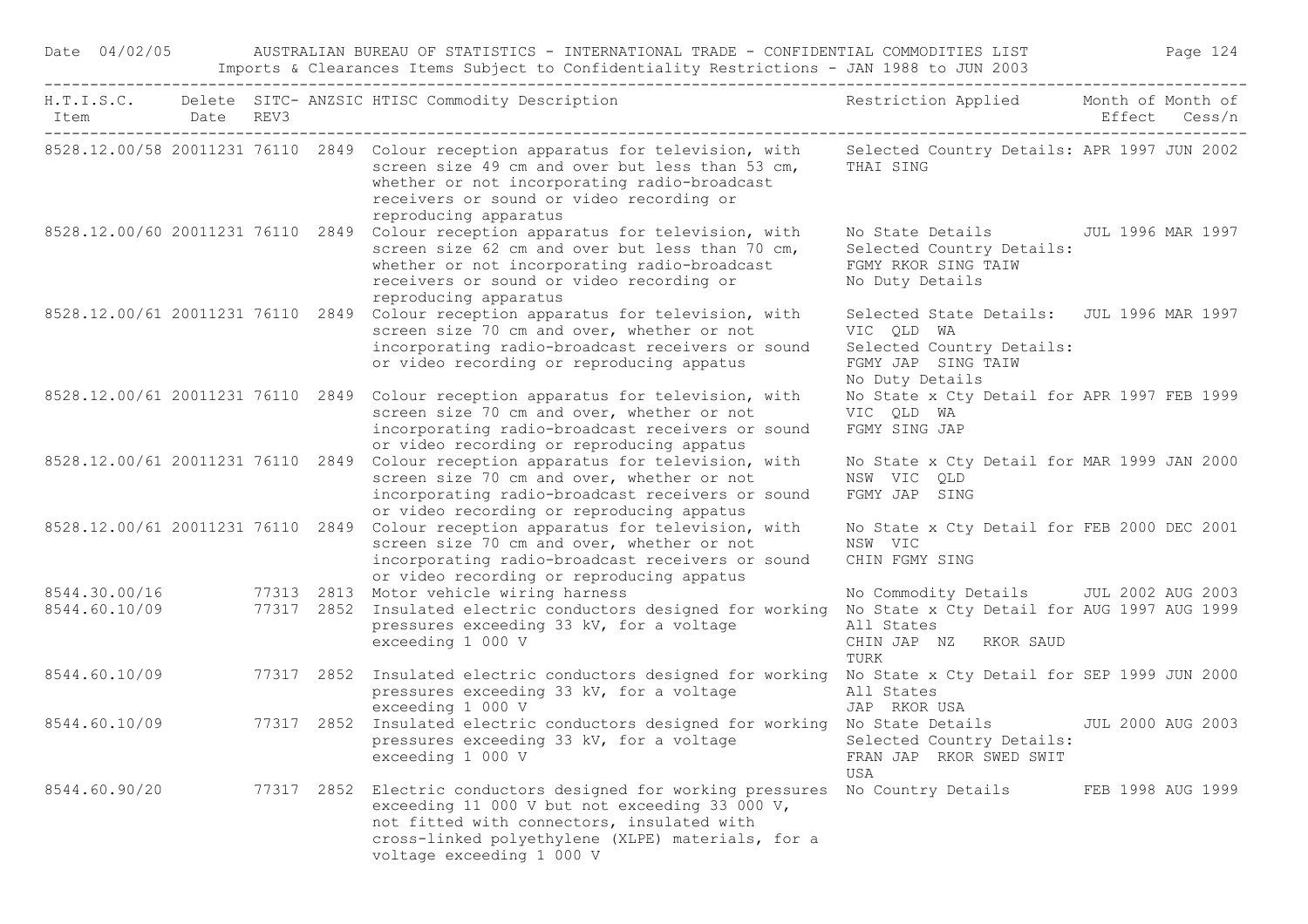| Date 04/02/05                       |                                 |  | AUSTRALIAN BUREAU OF STATISTICS - INTERNATIONAL TRADE - CONFIDENTIAL COMMODITIES LIST<br>Imports & Clearances Items Subject to Confidentiality Restrictions - JAN 1988 to JUN 2003                                                                                                          |                                                                                | Page 125          |
|-------------------------------------|---------------------------------|--|---------------------------------------------------------------------------------------------------------------------------------------------------------------------------------------------------------------------------------------------------------------------------------------------|--------------------------------------------------------------------------------|-------------------|
| Item Date REV3<br>--------          | ------------------------------- |  | H.T.I.S.C. Delete SITC- ANZSIC HTISC Commodity Description                                                                                                                                                                                                                                  | Restriction Applied Month of Month of                                          | Effect Cess/n     |
|                                     |                                 |  | 8544.60.90/20 77317 2852 Electric conductors designed for working pressures No Commodity Details SEP 1999<br>exceeding 11 000 V but not exceeding 33 000 V,<br>not fitted with connectors, insulated with<br>cross-linked polyethylene (XLPE) materials, for a<br>voltage exceeding 1 000 V |                                                                                |                   |
|                                     |                                 |  | 9003.11.00/25 19990630 88421 2831 Plastic frames for spectacles, other than<br>industrial or safety wear, datum eyepiece sized<br>58 mm or more, incl. sunglasses                                                                                                                           | Selected Country Details: JAN 1988 DEC 1988<br>FGMY IRE MLTA                   |                   |
|                                     |                                 |  | 9003.11.00/25 19990630 88421 2831 Plastic frames for spectacles, other than<br>industrial or safety wear, datum eyepiece sized<br>58 mm or more, incl. sunglasses                                                                                                                           | Selected Country Details: JAN 1989 SEP 1990<br>FGMY IRE MLTA SWIT              |                   |
|                                     |                                 |  | 9003.11.00/25 19990630 88421 2831 Plastic frames for spectacles, other than<br>industrial or safety wear, datum eyepiece sized<br>58 mm or more, incl. sunglasses                                                                                                                           | Selected Country Details: OCT 1990 JUL 1991<br>FGMY SWIT MLTA                  |                   |
|                                     |                                 |  | 9003.19.00/30 19990630 88421 2831 Metal spectacle frames (incl. sunglasses but excl.<br>goggles) with datum eyepiece size 58 mm or<br>greater (excl. those for industrial and/or safety<br>wear)                                                                                            | Selected Country Details: JAN 1988 DEC 1988<br>FGMY IRE MLTA                   |                   |
|                                     |                                 |  | 9003.19.00/30 19990630 88421 2831 Metal spectacle frames (incl. sunglasses but excl. Selected Country Details: JAN 1989 SEP 1990<br>goggles) with datum eyepiece size 58 mm or<br>greater (excl. those for industrial and/or safety<br>wear)                                                | FGMY IRE SWIT MLTA                                                             |                   |
|                                     |                                 |  | 9003.19.00/30 19990630 88421 2831 Metal spectacle frames (incl. sunglasses but excl.<br>goggles) with datum eyepiece size 58 mm or<br>greater (excl. those for industrial and/or safety<br>wear)                                                                                            | Selected Country Details: OCT 1990 JUL 1991<br>FGMY IRE MLTA                   |                   |
| 9005.10.00/04 87111 2831 Binoculars |                                 |  |                                                                                                                                                                                                                                                                                             | No Country Details JAN 1988 MAY 1989                                           |                   |
|                                     |                                 |  | 9005.80.00/05 19990630 87115 2831 Binocular refracting telescopes                                                                                                                                                                                                                           |                                                                                |                   |
|                                     |                                 |  | 9006.40.00/17 88111 2831 Instant print cameras (excl. cinematographic<br>cameras)                                                                                                                                                                                                           | No Country Details JAN 1988 MAY 1989<br>No Commodity Details JAN 1988 MAR 2002 |                   |
|                                     |                                 |  | 9006.51.00/18 88111 2831 Cameras with a through-the-lens viewfinder (single<br>lens reflex) for roll film width, not exc 35 mm<br>(excl. cinematographic cameras)                                                                                                                           | No Country Details JAN 1988 MAY 1989                                           |                   |
|                                     |                                 |  | 9006.53.00/20 19980630 88111 2831 Cameras for roll film, width 35 mm (excl. single<br>lens reflex and cinematographic cameras)                                                                                                                                                              | No Country Details                                                             | JAN 1988 MAY 1989 |
|                                     |                                 |  | 9009.11.00/47 75131 2841 Electrostatic colour photo-copying apparatus<br>operated by reproducing the original image<br>directly onto the copy (direct process)                                                                                                                              | No Country Details 5 JAN 1995 APR 1995                                         |                   |
|                                     |                                 |  | 9009.11.00/48 75131 2841 Electrostatic photo-copying apparatus (excl.<br>colour) operated by reproducing the original<br>image directly onto the copy (direct process)                                                                                                                      | No Country Details JAN 1995 APR 1995                                           |                   |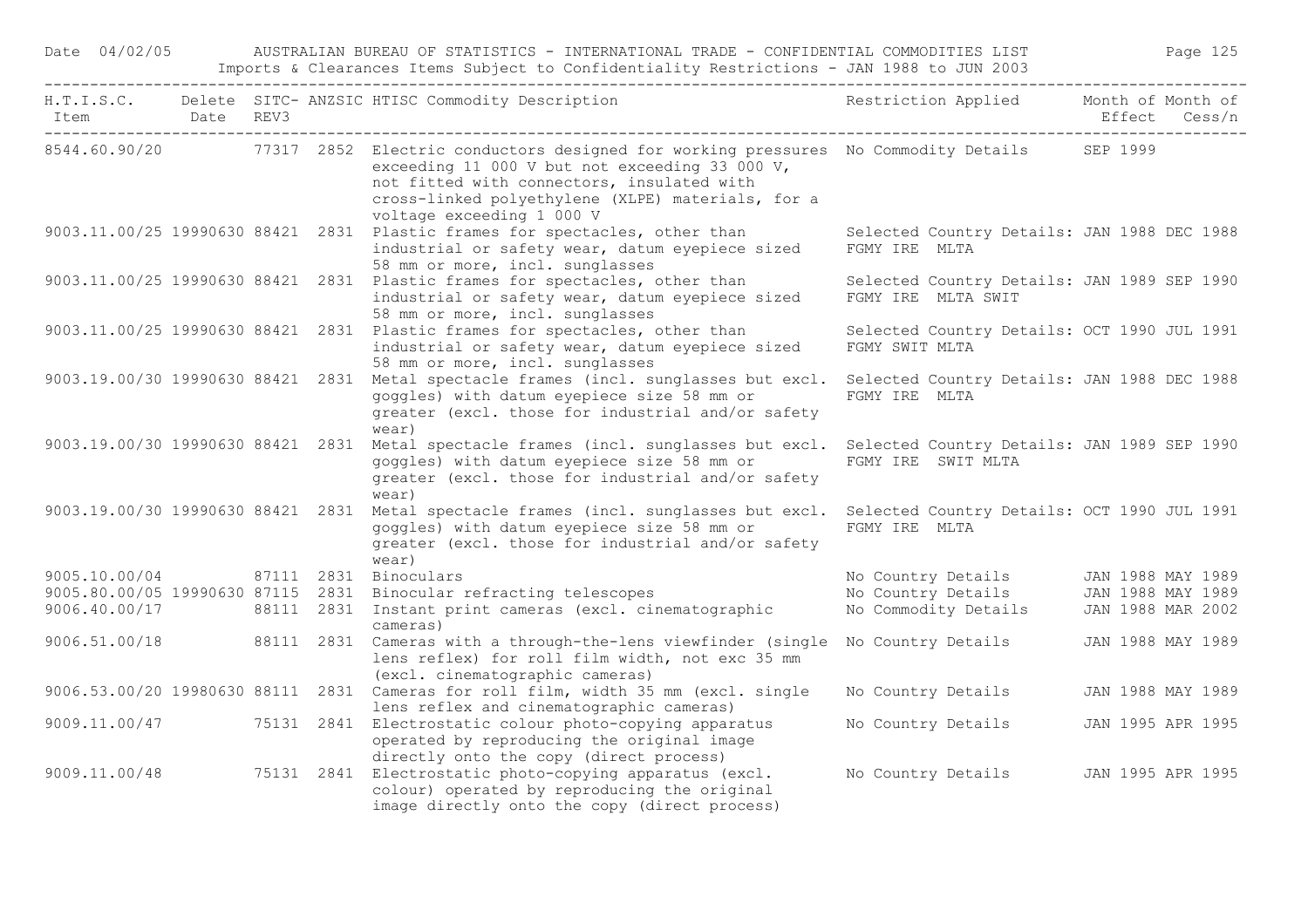|                |  | Date 04/02/05 AUSTRALIAN BUREAU OF STATISTICS - INTERNATIONAL TRADE - CONFIDENTIAL COMMODITIES LIST Page 126<br>Imports & Clearances Items Subject to Confidentiality Restrictions - JAN 1988 to JUN 2003                                                                                |                                                                                                         |               |
|----------------|--|------------------------------------------------------------------------------------------------------------------------------------------------------------------------------------------------------------------------------------------------------------------------------------------|---------------------------------------------------------------------------------------------------------|---------------|
| Item Date REV3 |  | H.T.I.S.C. Delete SITC-ANZSIC HTISC Commodity Description Nestriction Applied Month of Month of                                                                                                                                                                                          |                                                                                                         | Effect Cess/n |
|                |  | 9021.21.00/17 89965 2832 Artificial teeth                                                                                                                                                                                                                                                | No State Details JUL 1993 JUN 1994<br>Selected Country Details:<br>SLOV USA                             |               |
|                |  | 9021.21.00/17 89965 2832 Artificial teeth                                                                                                                                                                                                                                                | No State Details JUL 1994 APR 1995<br>Selected Country Details:<br>FGMY ITAL SLOV UK<br>No Duty Details |               |
|                |  | 9021.21.00/17 89965 2832 Artificial teeth                                                                                                                                                                                                                                                | No State Details MAY 1995 APR 1996<br>No Country Details                                                |               |
|                |  | 9021.21.00/17 89965 2832 Artificial teeth                                                                                                                                                                                                                                                | No State Details MAY 1996 MAR 1997<br>Selected Country Details:<br>FGMY SLOV UK USA<br>No Duty Details  |               |
|                |  | 9021.21.00/17 89965 2832 Artificial teeth                                                                                                                                                                                                                                                | No State x Cty Detail for APR 1997 OCT 2000<br>All States<br>FGMY SLOV USA                              |               |
| 9021.21.00/17  |  | 89965 2832 Artificial teeth                                                                                                                                                                                                                                                              | No State Details MOV 2000 NOV 2002<br>Selected Country Details:<br>SLOV USA                             |               |
|                |  | 9021.21.00/17 89965 2832 Artificial teeth                                                                                                                                                                                                                                                | No State Details DEC 2002 OCT 2003<br>Selected Country Details:<br>FGMY SLOV YUGO USA HONG              |               |
|                |  | 9028.10.00/13 19880102 87311 9889 Used during harmonized implementation for dual<br>reporting.                                                                                                                                                                                           | No State Details [JAN 1988 JUN 1988]<br>No Country Details                                              |               |
|                |  | 9028.10.10/13 19980831 87311 2769 Gas meters of the household supply kind                                                                                                                                                                                                                | No State Details 5 JAN 1988 APR 1989<br>No Country Details                                              |               |
|                |  | 9303.30.00/05 89131 2769 Sporting, hunting or target-shooting rifles (excl. No Country Details JAN 1988 JUN 1991<br>shotguns and combination shotgun-rifles,<br>muzzle-loading firearms) which operate by the<br>firing of an explosive charge                                           |                                                                                                         |               |
|                |  | 9303.30.00/05 89131 2769 Sporting, hunting or target-shooting rifles (excl. No State Details JUL 1991 JUN 1992<br>shotguns and combination shotgun-rifles, Selected Country Details:<br>muzzle-loading firearms) which operate by the FRAN JAP PHIL USA<br>firing of an explosive charge |                                                                                                         |               |
| 9303.30.00/05  |  | 89131 2769 Sporting, hunting or target-shooting rifles (excl. No State Details 30 JUL 1992 JUN 1993<br>sporting, nancing of the shotgun-rifles,<br>muzzle-loading firearms) which operate by the<br>firing of an explosive charge                                                        | Selected Country Details:<br>FRAN ISRA PHIL USA<br>No Duty Details                                      |               |
| 9303.30.00/05  |  | 89131 2769 Sporting, hunting or target-shooting rifles (excl. No State Details 30 JUL 1993 DEC 1994<br>shotguns and combination shotgun-rifles, Selected Country Details:<br>muzzle-loading firearms) which operate by the FRAN ISRA PHIL USA<br>firing of an explosive charge           |                                                                                                         |               |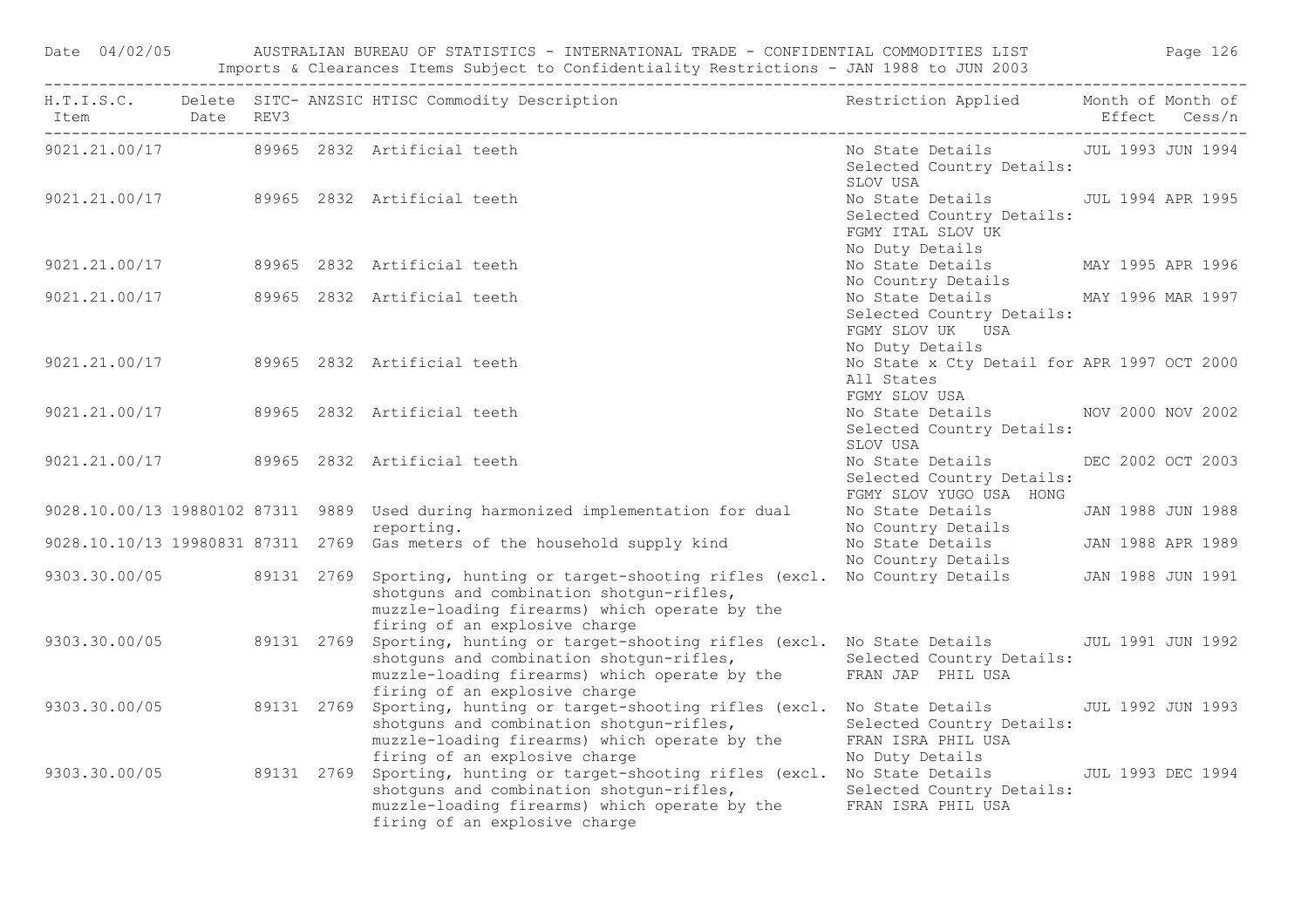|               |            |  | H.T.I.S.C. Delete SITC-ANZSIC HTISC Commodity Description Nestriction Applied Month of Month of                                                                                                                                                                      |                                                                                     | Effect Cess/n     |
|---------------|------------|--|----------------------------------------------------------------------------------------------------------------------------------------------------------------------------------------------------------------------------------------------------------------------|-------------------------------------------------------------------------------------|-------------------|
|               |            |  | 9303.30.00/05 89131 2769 Sporting, hunting or target-shooting rifles (excl. No State Details JAN 1995 OCT 1995<br>shotguns and combination shotgun-rifles,<br>muzzle-loading firearms) which operate by the BLGM FINL FRAN JAP PHIL<br>firing of an explosive charge | Selected Country Details:<br>USA                                                    |                   |
|               |            |  | 9303.30.00/05 89131 2769 Sporting, hunting or target-shooting rifles (excl. No State Details NOV 1995 SEP 1996<br>shotguns and combination shotgun-rifles,<br>muzzle-loading firearms) which operate by the<br>firing of an explosive charge                         | Selected Country Details:<br>BLGM BRAZ FINL FRAN JAP<br>PHIL USA<br>No Duty Details |                   |
| 9303.30.00/05 | 89131 2769 |  | Sporting, hunting or target-shooting rifles (excl. No State Details OCT 1996 AUG 1997<br>shotguns and combination shotgun-rifles,<br>muzzle-loading firearms) which operate by the<br>firing of an explosive charge                                                  | Selected Country Details:<br>BLGM FINL FRAN JAP PHIL<br>USA                         |                   |
|               |            |  | 9303.30.00/05 89131 2769 Sporting, hunting or target-shooting rifles (excl. No State x Cty Detail for SEP 1997 AUG 1998<br>shotguns and combination shotgun-rifles,<br>muzzle-loading firearms) which operate by the<br>firing of an explosive charge                | NSW OLD<br>FRAN JAP PHIL SAFR USA<br>YUGO                                           |                   |
|               |            |  | 9303.30.00/05 89131 2769 Sporting, hunting or target-shooting rifles (excl. No State x Cty Detail for SEP 1998 NOV 1999<br>shotguns and combination shotgun-rifles,<br>muzzle-loading firearms) which operate by the<br>firing of an explosive charge                | All States<br>CHIN JAP PHIL USA YUGO                                                |                   |
| 9303.30.00/05 |            |  | 89131 2769 Sporting, hunting or target-shooting rifles (excl. No State x Cty Detail for DEC 1999 MAR 2002<br>shotguns and combination shotgun-rifles,<br>muzzle-loading firearms) which operate by the<br>firing of an explosive charge                              | All States<br>PHIL USA YUGO                                                         |                   |
|               |            |  | 9303.30.00/05 89131 2769 Sporting, hunting or target-shooting rifles (excl. No State Details APR 2002 OCT 2003<br>shotguns and combination shotgun-rifles,<br>muzzle-loading firearms) which operate by the<br>firing of an explosive charge                         | Selected Country Details:<br>CHIN FGMY PHIL SPAI USA                                |                   |
|               |            |  | 9306.21.00/14 19990630 89122 2769 Loaded shotgun cartridges                                                                                                                                                                                                          | No State Details 6 MAY 1999 JUN 1999<br>Selected Country Details:<br>CYPR USA       |                   |
|               |            |  | 9306.21.00/21 89122 2769 Shotgun cartridges and parts thereof                                                                                                                                                                                                        | No State x Cty Detail for JUL 1999 FEB 2002<br>All States<br>CYPR USA               |                   |
|               |            |  | 9306.30.00/17 39124 2769 Loaded cartridges and parts thereof (excl. shotgun No Country Details JAN 1988 MAY 1991<br>cartridges and cartridges for riveting or similar<br>tools or for captive bolt humane killers and<br>parts thereof)                              |                                                                                     |                   |
|               |            |  | 9306.30.00/17 39124 2769 Loaded cartridges and parts thereof (excl. shotgun No State Details<br>cartridges and cartridges for riveting or similar No Country Details<br>tools or for captive bolt humane killers and<br>parts thereof)                               |                                                                                     | JUN 1991 DEC 1997 |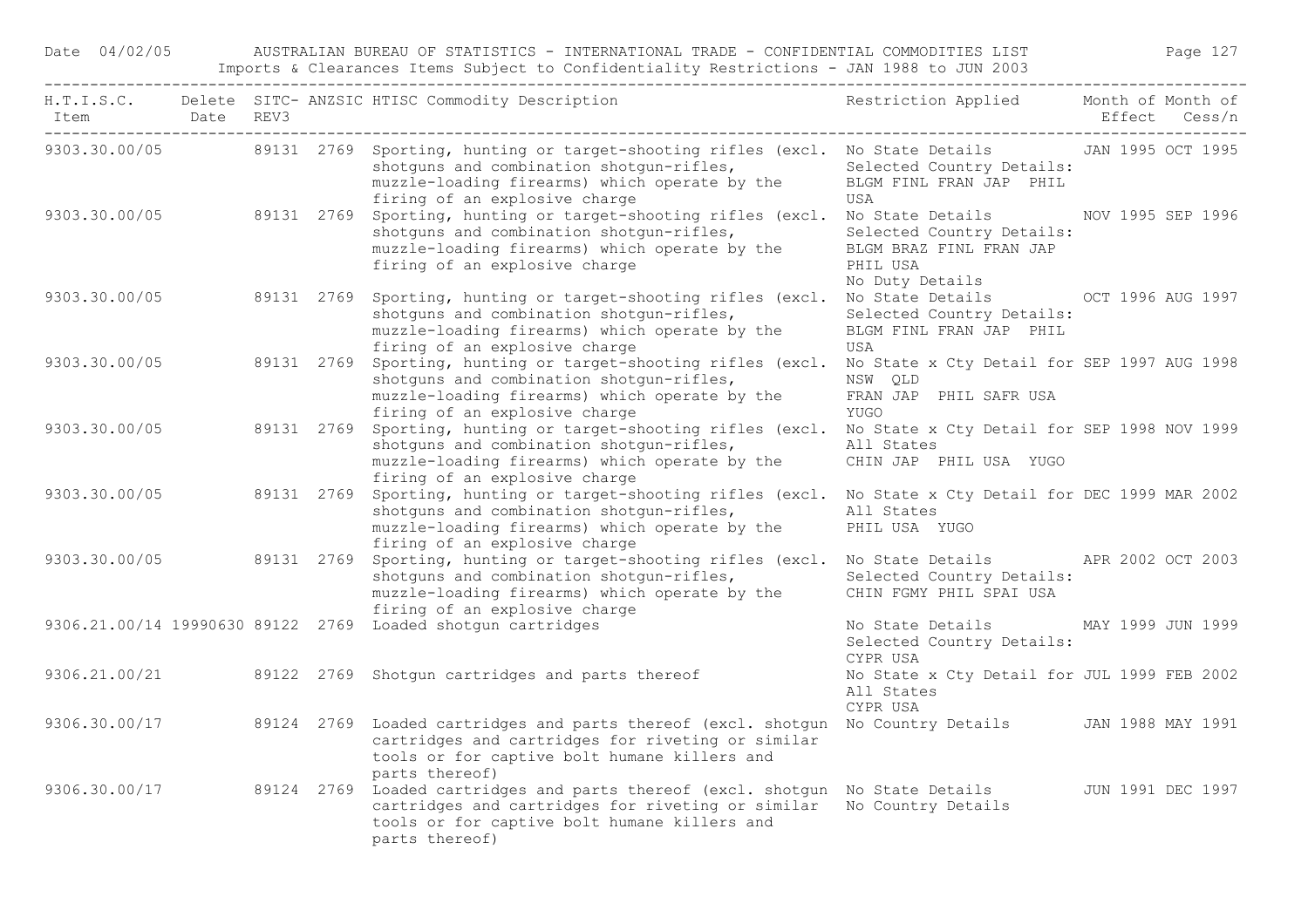| H.T.I.S.C.<br>Item | Date | REV3  |            | Delete SITC- ANZSIC HTISC Commodity Description                                                                                                                                                                                | Restriction Applied                                                                | Month of Month of | Effect Cess/n |
|--------------------|------|-------|------------|--------------------------------------------------------------------------------------------------------------------------------------------------------------------------------------------------------------------------------|------------------------------------------------------------------------------------|-------------------|---------------|
| 9306.30.00/17      |      |       |            | 89124 2769 Loaded cartridges and parts thereof (excl. shotgun Selected State Details: JAN 1998 DEC 1999<br>cartridges and cartridges for riveting or similar<br>tools or for captive bolt humane killers and<br>parts thereof) | NSW VIC<br>No Country Details                                                      |                   |               |
| 9306.30.00/17      |      |       | 89124 2769 | Loaded cartridges and parts thereof (excl. shotgun<br>cartridges and cartridges for riveting or similar<br>tools or for captive bolt humane killers and<br>parts thereof)                                                      | No State x Cty Detail for JAN 2000 MAR 2002<br>NSW VIC<br>CHIN PHIL USA            |                   |               |
| 9306.30.00/17      |      |       | 89124 2769 | Loaded cartridges and parts thereof (excl. shotgun<br>cartridges and cartridges for riveting or similar<br>tools or for captive bolt humane killers and<br>parts thereof)                                                      | No State Details 6 APR 2002 OCT 2003<br>Selected Country Details:<br>FGMY RKOR USA |                   |               |
| 9405.10.00/38      |      |       | 81311 2854 | Indoor fluorescent lighting (other than industrial No Quantity Details<br>and emergency)                                                                                                                                       |                                                                                    | JUL 1996 MAR 2002 |               |
| 9405.10.00/38      |      |       | 81311 2854 | Indoor fluorescent lighting (other than industrial<br>and emergency)                                                                                                                                                           | No State Details<br>No Country Details                                             | APR 2002 OCT 2003 |               |
| 9405.40.00/43      |      |       | 81315 2854 | Electric lamps and lighting fittings $<$ or = to<br>400W (excl. chandeliers and electric ceiling or<br>wall lighting fittings or electric table, desk,<br>bedside or floor-stand lamps and christmas<br>lighting sets)         | No State x Cty Detail for JUN 1997 MAY 1998<br>All States<br>SING USA              |                   |               |
| 9405.40.00/43      |      |       | 81315 2854 | Electric lamps and lighting fittings $<$ or = to<br>400W (excl. chandeliers and electric ceiling or<br>wall lighting fittings or electric table, desk,<br>bedside or floor-stand lamps and christmas<br>lighting sets)         | No State x Cty Detail for JUN 1998 JAN 2002<br>NSW VIC<br>NZ SING                  |                   |               |
| 9405.60.00/20      |      | 81320 |            | 2854 Illuminated signs, name-plates and similar<br>illuminated items                                                                                                                                                           | No Commodity Details                                                               | JUN 1996 MAY 1997 |               |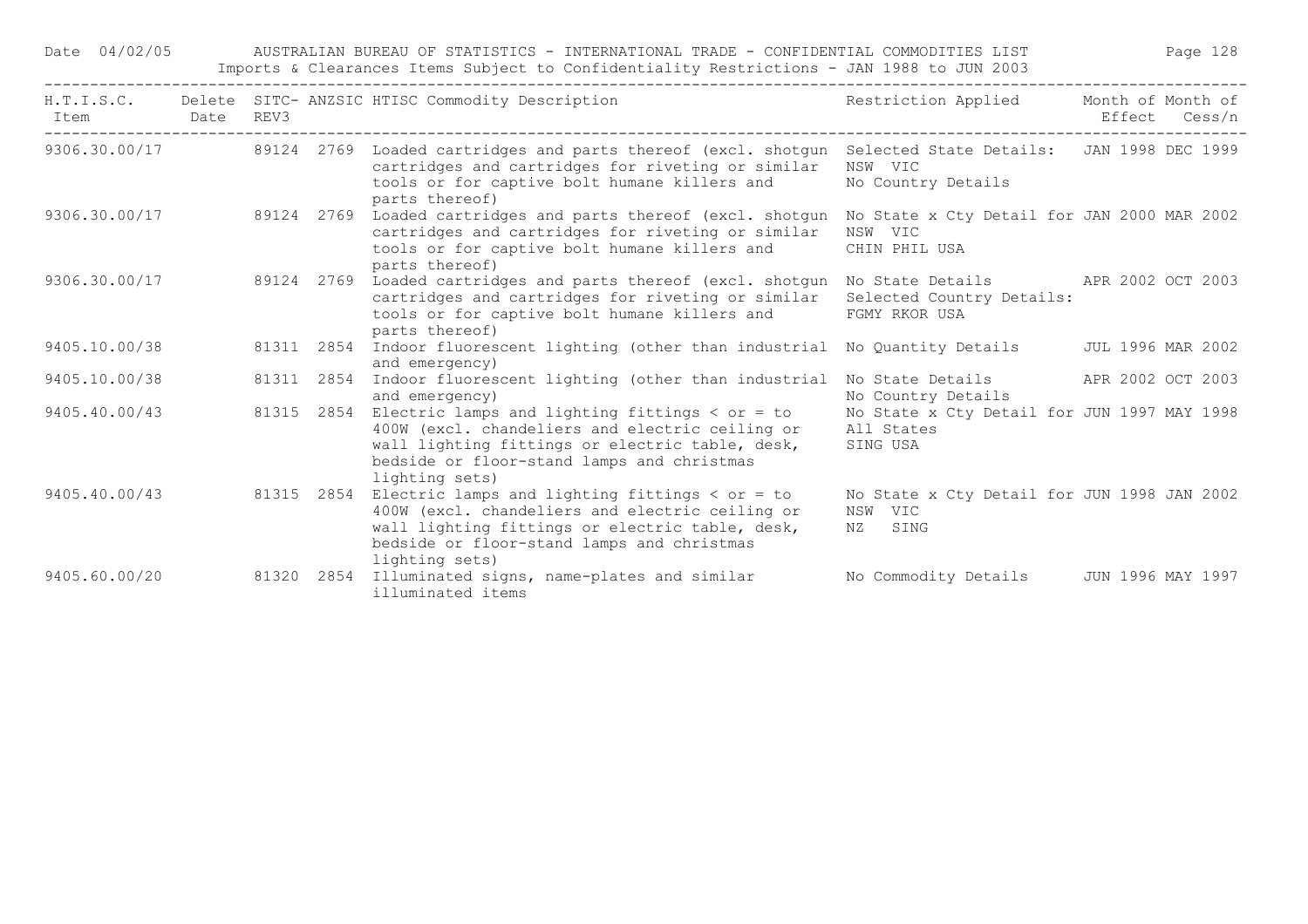Date 04/02/05 AUSTRALIAN BUREAU OF STATISTICS - INTERNATIONAL TRADE - CONFIDENTIAL COMMODITIES LIST Page 1 Exports - AHECC Items Subject to Confidentiality Restrictions - JAN 1988 to JUN 2003

| Item Date REV3 |  | A.H.E.C.C. Delete SITC-ANZSIC AHECC Commodity Description Nestriction Applied Month of Month of                                                                                            |                                                                             | Effect Cess/n     |  |
|----------------|--|--------------------------------------------------------------------------------------------------------------------------------------------------------------------------------------------|-----------------------------------------------------------------------------|-------------------|--|
|                |  | 0208.90.91 01299 2111 Meat and edible meat offal (excl. offal of rabbits No State Details MAR 2002 OCT 2003<br>and hares, frogs, primates, whales, reptiles,<br>kangaroo, emu and ostrich) | No Country Details                                                          |                   |  |
|                |  | 0303.79.11 03428 0413 Toothfish (Dissostichus spp.), frozen (excl. fish<br>fillets, other fish meat, livers and roes)                                                                      | No Value Details FEB 2000 SEP 2003                                          |                   |  |
| 0304.20.01     |  | 03440 2173 Toothfish (Dissostichus spp.), frozen fillets                                                                                                                                   | No Value Details FEB 2000 SEP 2003                                          |                   |  |
| 0306.11.21     |  | 03619 2173 Whole rock lobster cooked by boiling in water,<br>frozen                                                                                                                        | No Country Details JAN 1995 APR 1995                                        |                   |  |
|                |  | 0306.11.22 03619 2173 Raw whole rock lobster, frozen                                                                                                                                       | No Country Details JAN 1995 APR 1995                                        |                   |  |
|                |  | 0306.11.23 03619 2173 Raw lobster tails, frozen                                                                                                                                            | No Country Details JAN 1995 APR 1995                                        |                   |  |
|                |  | 0306.11.24 03619 2173 Frozen rock lobster (excl. whole rock lobster<br>cooked in boiling water, raw whole rock lobster<br>and raw rock lobster tails)                                      | No Country Details JAN 1995 APR 1995                                        |                   |  |
| 0709.51.00     |  | 20011231 05458 0113 Mushrooms, fresh or chilled                                                                                                                                            | No Commodity Details APR 1995 JUL 1997                                      |                   |  |
| 0709.51.00     |  | 20011231 05458 0113 Mushrooms, fresh or chilled                                                                                                                                            | No State x Cty Detail for AUG 1997 JUL 1998<br>All States<br>HONG INDO SING |                   |  |
| 0709.51.00     |  | 20011231 05458 0113 Mushrooms, fresh or chilled                                                                                                                                            | No State Details AUG 1998 AUG 1999                                          |                   |  |
|                |  |                                                                                                                                                                                            | No Country Details                                                          |                   |  |
| 0713.40.00     |  | 05424 2130 Dried shelled lentils                                                                                                                                                           | No State Details JUL 1999<br>No Country Details                             |                   |  |
| 0713.40.20     |  | 19990630 05424 2130 Dried, shelled lentils, not for cultivation                                                                                                                            | No Commodity Details MOV 1995 JUN 1999                                      |                   |  |
| 0802.11.00     |  | 05774 0119 Fresh or dried almonds, in shell                                                                                                                                                | No Commodity Details DEC 1995 JUN 1996                                      |                   |  |
| 0802.12.00     |  | 05774 2130 Fresh or dried almonds, shelled                                                                                                                                                 | No Quantity Details                                                         | DEC 1995 JUN 1996 |  |
|                |  |                                                                                                                                                                                            | No State Details<br>No Country Details                                      |                   |  |
| 0802.12.00     |  | 05774 2130 Fresh or dried almonds, shelled                                                                                                                                                 | No Commodity Details JUL 1996 MAY 1999                                      |                   |  |
| 0802.12.00     |  | 05774 2130 Fresh or dried almonds, shelled                                                                                                                                                 | No State Details<br>No Country Details                                      | JUN 1999 JAN 2002 |  |
| 0802.90.21     |  | 05779 0119 Macadamia nuts, in shell                                                                                                                                                        | No State Details MAR 2000 JUN 2002                                          |                   |  |
|                |  |                                                                                                                                                                                            | Selected Country Details:<br>CHIN JAP MLAY NZ VIET                          |                   |  |
|                |  | 0802.90.21 05779 0119 Macadamia nuts, in shell                                                                                                                                             | No State Details JUL 2002<br>Selected Country Details:<br>CHIN HONG VIET    |                   |  |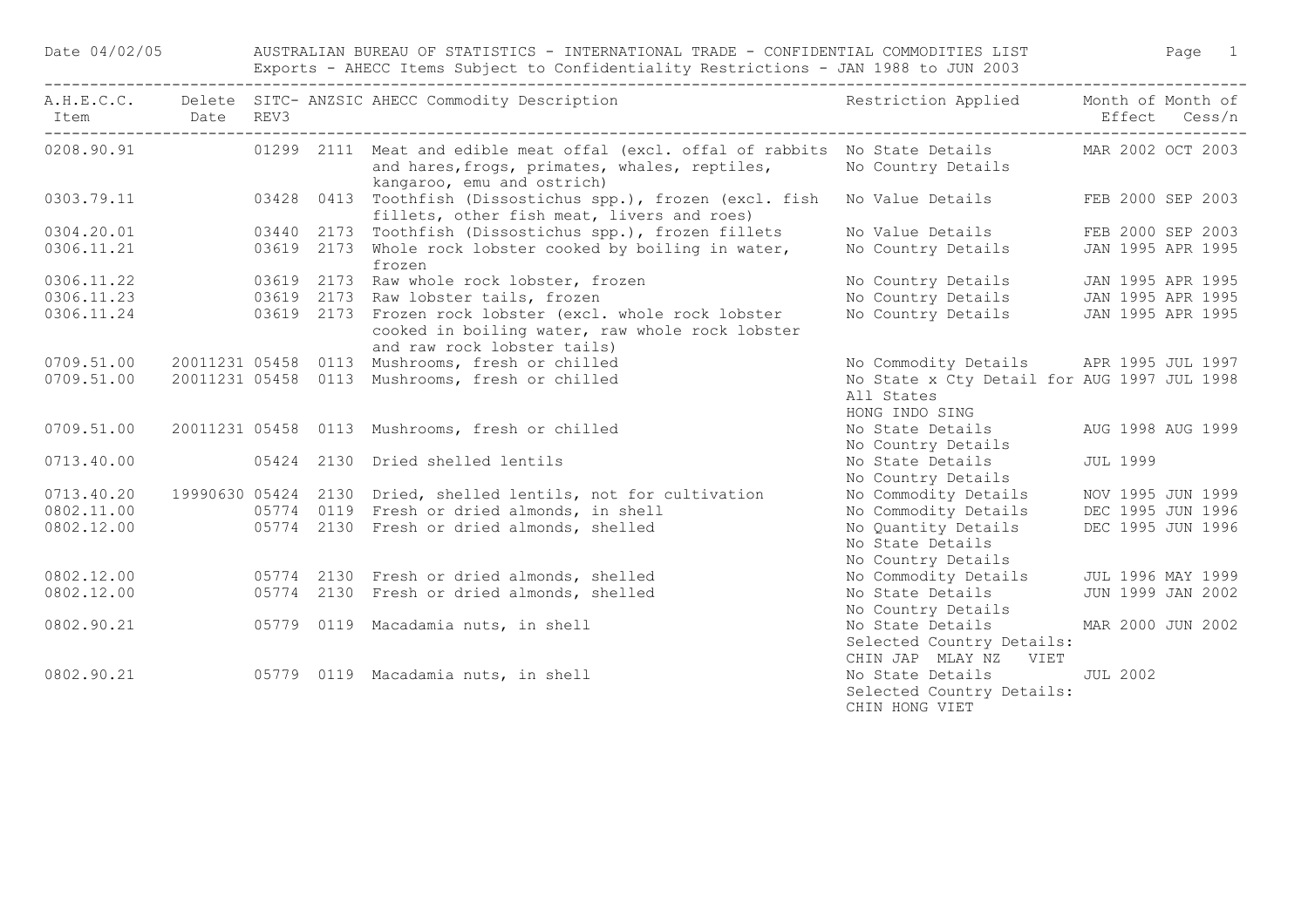| Date 04/02/05  |  | AUSTRALIAN BUREAU OF STATISTICS - INTERNATIONAL TRADE - CONFIDENTIAL COMMODITIES LIST<br>Exports - AHECC Items Subject to Confidentiality Restrictions - JAN 1988 to JUN 2003                             |                                                                                                                                  |                   |               | Page 2 |
|----------------|--|-----------------------------------------------------------------------------------------------------------------------------------------------------------------------------------------------------------|----------------------------------------------------------------------------------------------------------------------------------|-------------------|---------------|--------|
| Item Date REV3 |  | A.H.E.C.C. Delete SITC-ANZSIC AHECC Commodity Description Nestriction Applied Month of Month of                                                                                                           |                                                                                                                                  |                   | Effect Cess/n |        |
|                |  | 0804.50.11 20011231 05797 0119 Fresh mangoes                                                                                                                                                              | No Country Details JAN 1995 APR 1995                                                                                             |                   |               |        |
|                |  | 0804.50.11 20011231 05797 0119 Fresh mangoes                                                                                                                                                              | No State Details MAY 1995 APR 1996<br>Selected Country Details:<br>LEBA SAUD                                                     |                   |               |        |
| 0804.50.12     |  | 20011231 05797 0119 Fresh quavas and mangosteens (excl. mangoes)                                                                                                                                          | No Country Details JAN 1995 APR 1995                                                                                             |                   |               |        |
| 0808.10.01     |  | 05740 0115 Fresh Delicious apples (red, ordinary, golden,<br>earlidel)                                                                                                                                    | No Country Details JAN 1995 APR 1995                                                                                             |                   |               |        |
|                |  |                                                                                                                                                                                                           | No Country Details 120 JAN 1995 APR 1995<br>No Country Details 120 JAN 1995 APR 1995<br>No Country Details 120 JAN 1995 APR 1995 |                   |               |        |
|                |  |                                                                                                                                                                                                           |                                                                                                                                  |                   |               |        |
|                |  |                                                                                                                                                                                                           |                                                                                                                                  |                   |               |        |
|                |  | earlidel)<br>0808.10.02 05740 0115 Fresh Democrat apples<br>0808.10.03 05740 0115 Fresh Fuji apples<br>0808.10.04 05740 0115 Fresh Granny Smith apples<br>0808.10.04 05740 0115 Fresh Granny Smith apples | Selected State Details: MAY 1995 APR 1996<br>NSW OLD                                                                             |                   |               |        |
|                |  |                                                                                                                                                                                                           | Selected Country Details:<br>MAUS MLAY                                                                                           |                   |               |        |
| 0808.10.05     |  | 20031231 05740 0115 Fresh apples (excl. Delicious (red, ordinary,<br>golden, earlidel), Democrat, Fuji and Granny<br>Smith)                                                                               | No Country Details JAN 1995 APR 1995                                                                                             |                   |               |        |
|                |  | 0808.20.01   05792   0115   Fresh Buerre Bosc pears                                                                                                                                                       |                                                                                                                                  |                   |               |        |
| 0808.20.02     |  | 05792 0115 Fresh Packham pears                                                                                                                                                                            |                                                                                                                                  |                   |               |        |
| 0808.20.03     |  | 19950630 05792 0115 Fresh pears and quinces (excl. Buerre Bosc and<br>Packham pears)                                                                                                                      | No Country Details 120 JAN 1995 APR 1995<br>No Country Details 120 JAN 1995 APR 1996<br>No Country Details 120 JAN 1995 APR 1995 |                   |               |        |
| 0808.20.03     |  | 19950630 05792 0115 Fresh pears and quinces (excl. Buerre Bosc and<br>Packham pears)                                                                                                                      | Selected State Details:<br>NSW OLD                                                                                               | MAY 1995 JUN 1995 |               |        |
| 0808.20.04     |  | 05792 0115 Fresh Nashi pears                                                                                                                                                                              | Selected State Details:<br>NSW QLD                                                                                               | JUL 1995 APR 1996 |               |        |
| 0808.20.04     |  | 05792 0115 Fresh Nashi pears                                                                                                                                                                              | No State Details<br>No Country Details                                                                                           | MAY 1996 APR 1997 |               |        |
| 0808.20.05     |  | 05792 0115 Other fresh pears (excl. Buerre Bosc, Packham and<br>Nashi Pears) and quinces                                                                                                                  | Selected State Details:<br>NSW QLD                                                                                               | JUL 1995 APR 1996 |               |        |
| 0808.20.05     |  | 05792 0115 Other fresh pears (excl. Buerre Bosc, Packham and<br>Nashi Pears) and quinces                                                                                                                  | No State Details MAY 1996 APR 1997<br>Selected Country Details:<br>FIJI NCAL PNG PLYN                                            |                   |               |        |
| 0809.30.10     |  | 05793 0116 Fresh Peaches (excl. nectarines)                                                                                                                                                               | No Country Details JAN 1995 APR 1995                                                                                             |                   |               |        |
| 0809.30.10     |  | 05793 0116 Fresh Peaches (excl. nectarines)                                                                                                                                                               | Selected Country Details: MAY 1995 APR 1996<br>HONG LEBA MLAY SAUD UAEM                                                          |                   |               |        |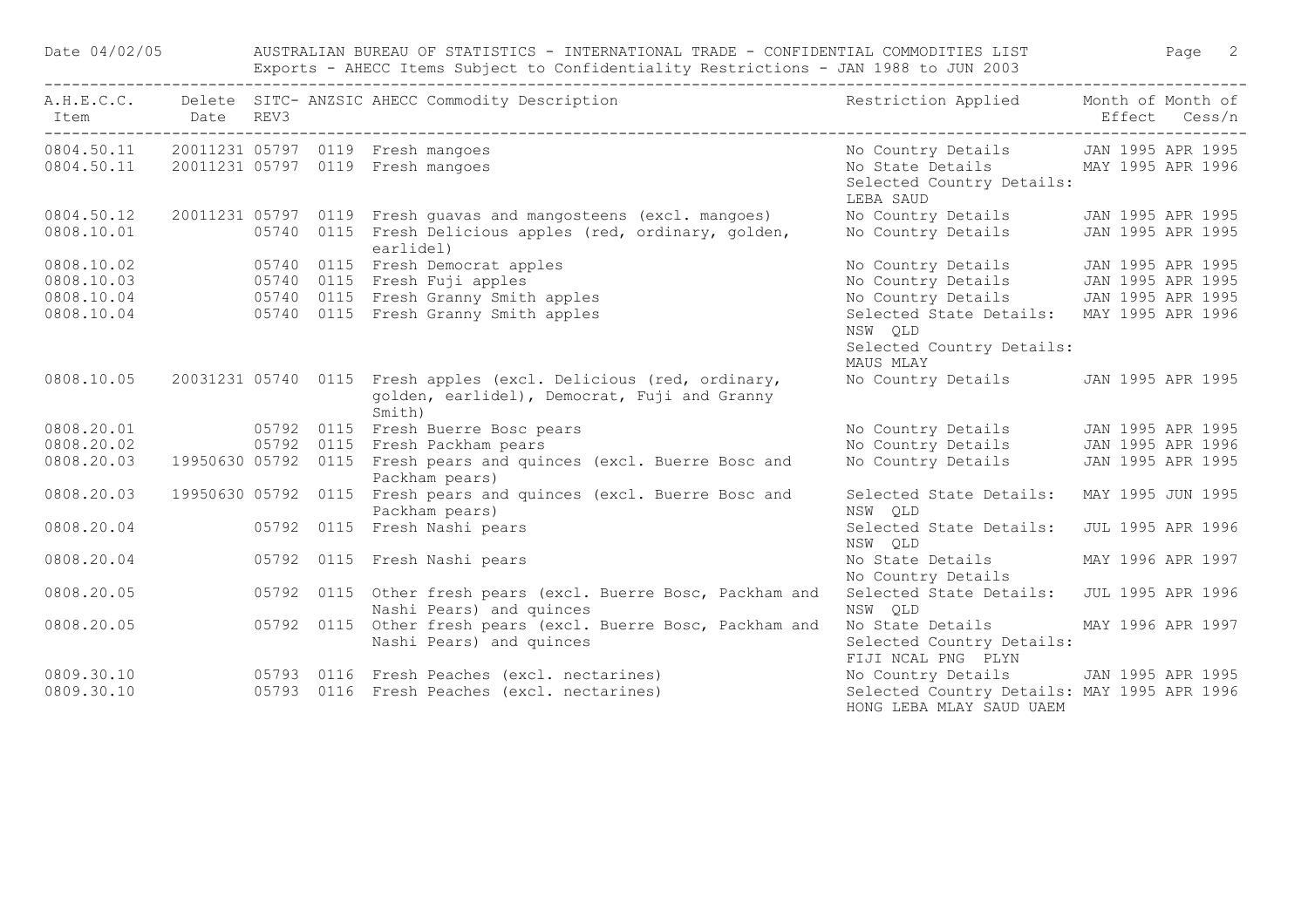| Date 04/02/05 |  | AUSTRALIAN BUREAU OF STATISTICS - INTERNATIONAL TRADE - CONFIDENTIAL COMMODITIES LIST                   Page 3<br>Exports - AHECC Items Subject to Confidentiality Restrictions - JAN 1988 to JUN 2003 |                                                                                                                             |                   |  |
|---------------|--|--------------------------------------------------------------------------------------------------------------------------------------------------------------------------------------------------------|-----------------------------------------------------------------------------------------------------------------------------|-------------------|--|
|               |  | A.H.E.C.C. Delete SITC-ANZSIC AHECC Commodity Description The Sestriction Applied Month of Month of                                                                                                    |                                                                                                                             |                   |  |
|               |  | 0809.30.10  05793 0116  Fresh Peaches (excl. nectarines)                                                                                                                                               | Selected Country Details: MAY 1996 APR 1997<br>HONG MLAY NCAL SAUD                                                          |                   |  |
|               |  |                                                                                                                                                                                                        | No Country Details JAN 1995 APR 1995                                                                                        |                   |  |
|               |  |                                                                                                                                                                                                        | Selected Country Details: MAY 1995 APR 1996<br>HONG MLAY SING UAEM                                                          |                   |  |
|               |  |                                                                                                                                                                                                        | Selected Country Details: MAY 1996 APR 1997<br>HONG NCAL SAUD                                                               |                   |  |
| 1001.10.10    |  | 20000131 04110 0121 Durum wheat, in bulk                                                                                                                                                               | No Value Details for<br>All Countries                                                                                       | MAR 1999 JAN 2000 |  |
|               |  | 1001.10.11   04110   0121   Durum wheat, in bags                                                                                                                                                       | No Value Details for<br>All Countries                                                                                       | FEB 2000 AUG 2000 |  |
| 1001.10.12    |  | 04110 0121 Durum wheat, in containers (excl. bagged)                                                                                                                                                   | No Value Details for<br>All Countries                                                                                       | FEB 2000 AUG 2000 |  |
| 1001.10.13    |  | 04110 0121 Durum wheat, in bulk                                                                                                                                                                        | No Value Details for<br>All Countries                                                                                       | FEB 2000          |  |
| 1001.90.10    |  | 20000131 04120 0121 Wheat (excl. durum) and meslin, in bulk                                                                                                                                            | No Country Details DEC 1991 JUN 1995                                                                                        |                   |  |
| 1001.90.10    |  | 20000131 04120 0121 Wheat (excl. durum) and meslin, in bulk                                                                                                                                            | No Value Details for<br>All Countries                                                                                       | JUL 1995 JAN 2000 |  |
| 1001.90.20    |  |                                                                                                                                                                                                        | No Country Details                                                                                                          | DEC 1991 JUN 1995 |  |
| 1001.90.20    |  | 20000131 04120 0121 Wheat (excl. durum) and meslin, in bags<br>20000131 04120 0121 Wheat (excl. durum) and meslin, in bags                                                                             | No Value Details for<br>All Countries                                                                                       | JUL 1995 JAN 2000 |  |
| 1001.90.21    |  | 04120 0121 Wheat (excl. durum) and meslin, in bags                                                                                                                                                     | No Value Details for<br>All Countries                                                                                       | FEB 2000 AUG 2000 |  |
| 1001.90.22    |  | 04120 0121 Wheat (excl. durum) and meslin, in containers<br>(excl. bagged)                                                                                                                             | No Value Details for<br>All Countries                                                                                       | FEB 2000 AUG 2000 |  |
| 1001.90.23    |  | 04120 0121 Wheat (excl. durum) and meslin, in bulk                                                                                                                                                     | No Value Details for<br>All Countries                                                                                       | FEB 2000          |  |
| 1003.00.11    |  | 19990630 04300 0121 Barley, for malting, in bulk                                                                                                                                                       | No State Details<br>No Country Details                                                                                      | JUL 1993 JUN 1997 |  |
|               |  | 1003.00.13   04300   0121   Barley, for malting                                                                                                                                                        |                                                                                                                             |                   |  |
|               |  | 1003.00.21   04300   0121   Barley, for feed, in bulk                                                                                                                                                  |                                                                                                                             |                   |  |
| 1003.00.21    |  | 04300 0121 Barley, for feed, in bulk                                                                                                                                                                   | No State Details<br>No Commodity Details<br>No State Details<br>No State Details<br>TUL 1994 JUN 1997<br>No Country Details |                   |  |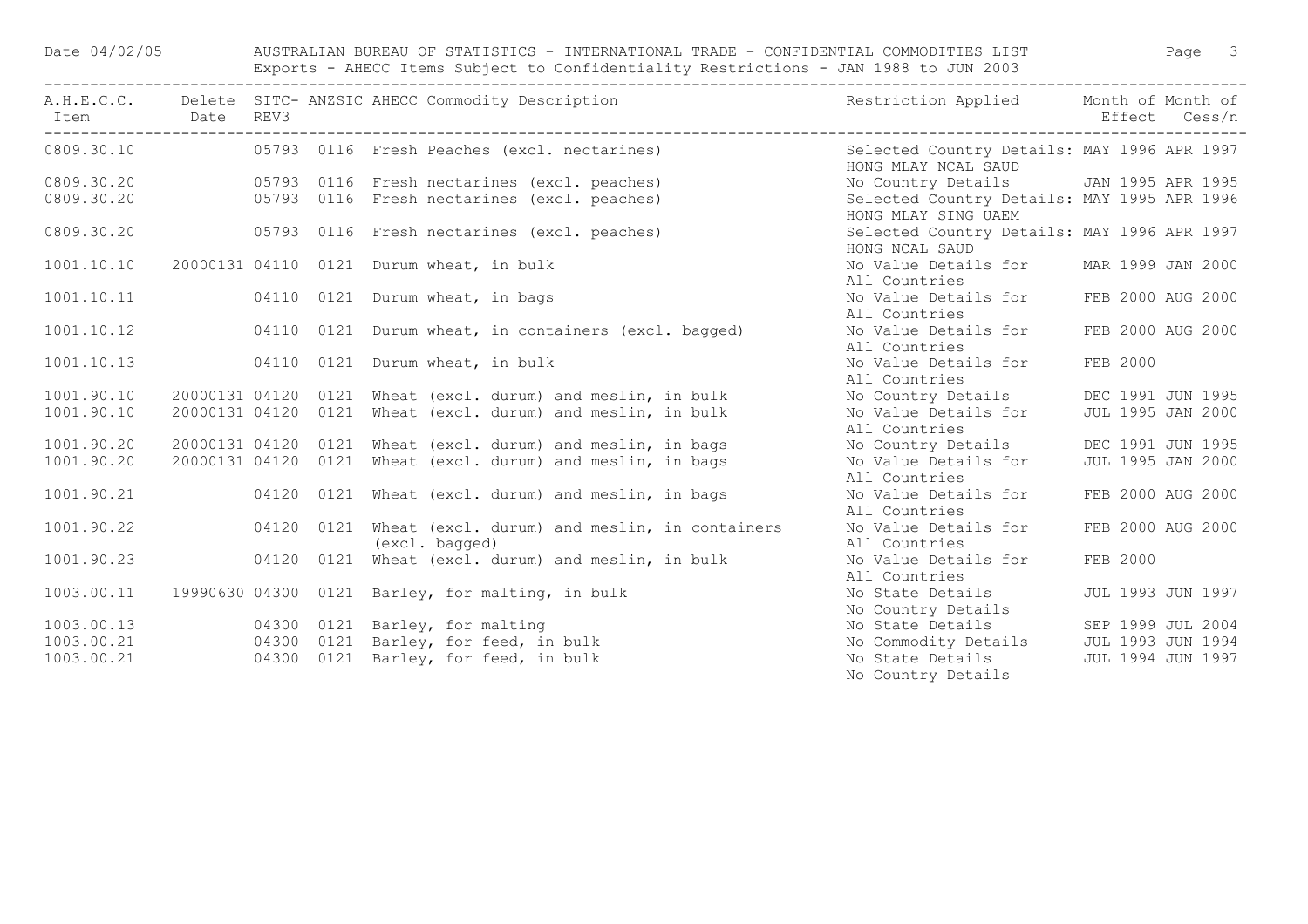Date 04/02/05 AUSTRALIAN BUREAU OF STATISTICS - INTERNATIONAL TRADE - CONFIDENTIAL COMMODITIES LIST Page 4 Exports - AHECC Items Subject to Confidentiality Restrictions - JAN 1988 to JUN 2003

| Item Date REV3 |                     |            |            | A.H.E.C.C. Delete SITC- ANZSIC AHECC Commodity Description                                                  | Restriction Applied Month of Month of                                                 | Effect Cess/n     |
|----------------|---------------------|------------|------------|-------------------------------------------------------------------------------------------------------------|---------------------------------------------------------------------------------------|-------------------|
|                |                     |            |            | 1003.00.21   04300 0121 Barley, for feed, in bulk<br>1004.00.10   04520   0121   Oats, in bulk              | No State Details 5EP 1999 JUL 2004<br>No State Details JUL 1993<br>No Country Details |                   |
| 1006.20.10     | 04220 2152          |            |            | Husked (brown) rice, long grain                                                                             | No Commodity Details                                                                  | JAN 1988 APR 1990 |
| 1006.20.20     | 04220 2152          |            |            | Husked (brown) rice, short and medium grain                                                                 | No Commodity Details JAN 1988 JUN 1991                                                |                   |
| 1006.20.20     |                     |            |            | 04220 2152 Husked (brown) rice, short and medium grain                                                      | No Country Details JUL 1991                                                           |                   |
| 1006.30.10     |                     |            |            | 20011231 04231 2152 Parboiled brown rice                                                                    | No Country Details JAN 1988 DEC 2001                                                  |                   |
| 1006.30.20     | 20011231 04231 2152 |            |            | Whole long grain rice, semi-milled or wholly<br>milled                                                      | No Country Details                                                                    | JUL 1999 OCT 2000 |
| 1006.30.20     | 20011231 04231 2152 |            |            | Whole long grain rice, semi-milled or wholly<br>milled                                                      | No Commodity Details                                                                  | NOV 2000 DEC 2001 |
| 1006.30.21     |                     |            |            | 19990630 04231 2152 Parboiled rice, whole long grain, semi-milled or<br>wholly milled                       | No Country Details                                                                    | JAN 1988 JUN 1999 |
| 1006.30.25     |                     |            |            | 04231 2152 Whole long grain rice                                                                            | No Commodity Details                                                                  | JAN 2002          |
| 1006.30.29     | 19990630 04231 2152 |            |            | Rice, whole long grain (excl. parboiled),<br>semi-milled or wholly milled                                   | No Country Details                                                                    | JAN 1988 JUN 1999 |
|                |                     |            |            | 1006.30.31 04231 2152 Rice, whole short and medium grain, vitamin<br>enriched, semi-milled or wholly milled | No Commodity Details JAN 1988 JUN 1991                                                |                   |
| 1006.30.31     |                     | 04231 2152 |            | Rice, whole short and medium grain, vitamin<br>enriched, semi-milled or wholly milled                       | No Country Details                                                                    | <b>JUL 1991</b>   |
| 1006.30.39     |                     |            | 04231 2152 | Rice, whole short and medium grain (excl. vitamin<br>enriched), semi-milled or wholly milled                | No Country Details                                                                    | JAN 1988          |
| 1006.40.00     |                     | 04232 2152 |            | Broken rice                                                                                                 | No Commodity Details                                                                  | <b>JAN 1988</b>   |
| 1108.11.00     |                     |            | 59211 2152 | Wheat starch                                                                                                | No State Details JAN 1988 FEB 1995                                                    |                   |
| 1108.11.00     |                     |            |            | 59211 2152 Wheat starch                                                                                     | Selected State Details: MAR 1995 OCT 1996<br>NSW QLD WA                               |                   |
| 1108.11.00     |                     |            |            | 59211 2152 Wheat starch                                                                                     | No State Details MOV 1996 FEB 2003                                                    |                   |
| 1109.00.00     |                     | 59217 2151 |            | Wheat gluten                                                                                                | No State Details JAN 1988 NOV 1995                                                    |                   |
| 1109.00.00     |                     |            |            | 59217 2151 Wheat gluten                                                                                     | Selected State Details: DEC 1995 OCT 1996<br>NSW QLD WA                               |                   |
| 1109.00.00     |                     |            |            | 59217 2151 Wheat gluten                                                                                     | No State Details                                                                      | NOV 1996 FEB 2003 |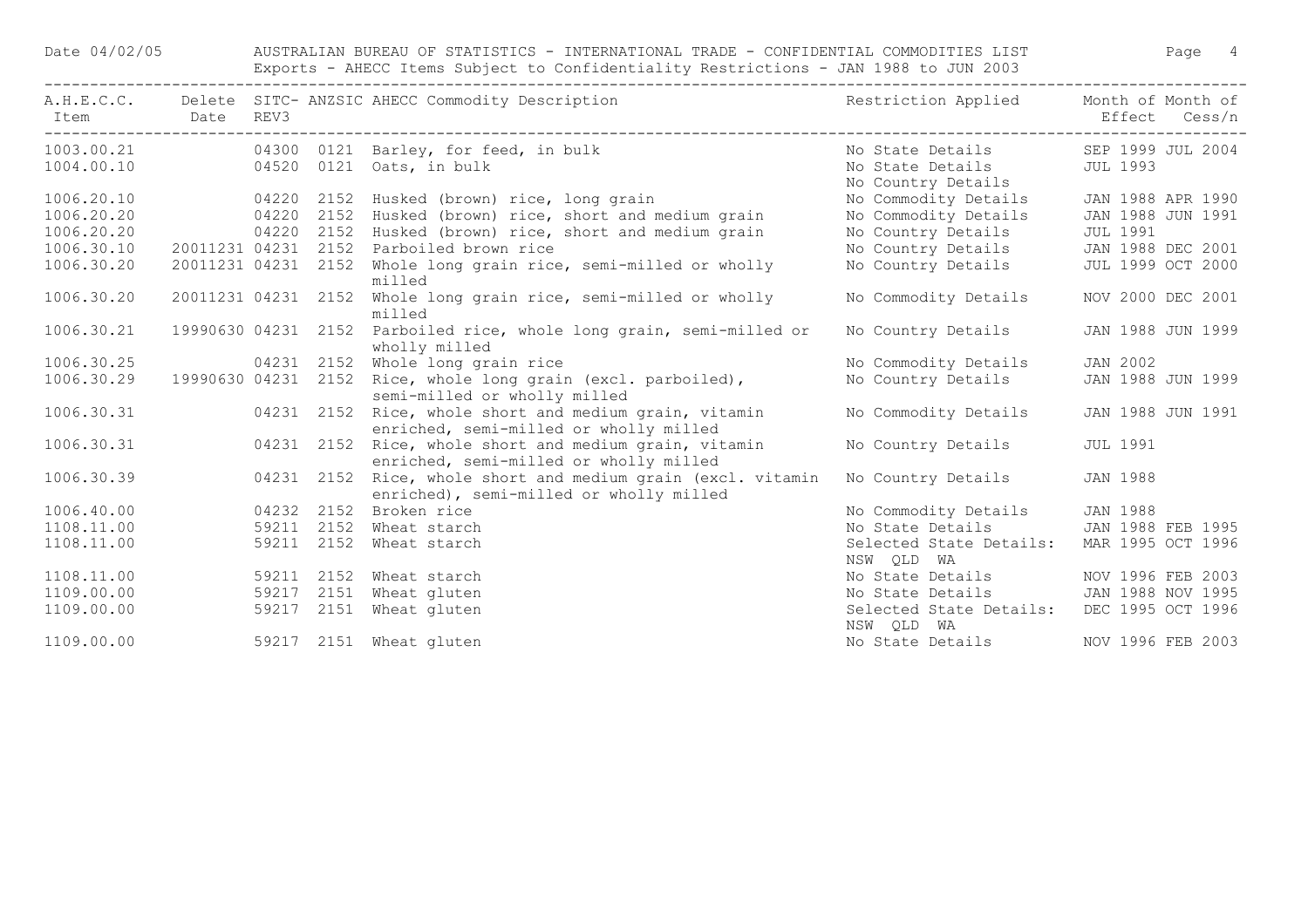| A.H.E.C.C.<br>Item | Date                | REV3 |            | Delete SITC- ANZSIC AHECC Commodity Description                                                                                   | Restriction Applied                                                | Month of Month of<br>Effect Cess/n |  |
|--------------------|---------------------|------|------------|-----------------------------------------------------------------------------------------------------------------------------------|--------------------------------------------------------------------|------------------------------------|--|
| 1214.90.21         |                     |      |            | 08113 2174 Lupins                                                                                                                 | No Commodity Details                                               | JUL 1993 MAR 2000                  |  |
| 1214.90.21         | 08113 2174 Lupins   |      |            |                                                                                                                                   | No State Details APR 2000 JUL 2004                                 |                                    |  |
| 1302.14.01         |                     |      |            | 29294 0169 Saps and extracts of pyrethrum or of the roots of<br>plants containing rotenone (excl. extracted<br>oleoresins)        | No Commodity Details                                               | SEP 2002                           |  |
| 1502.00.11         |                     |      |            | 19990630 41132 2111 Edible beef tallow, in bulk                                                                                   | No Commodity Details                                               | AUG 1997 JUL 1998                  |  |
| 1502.00.51         |                     |      |            | 41132 2111 Inedible mixed beef and mutton tallow, in bulk                                                                         | Selected Country Details: JAN 1988 JUN 1990<br>PAKI SAFR SRIL TAIW |                                    |  |
| 1502.00.51         |                     |      |            | 41132 2111 Inedible mixed beef and mutton tallow, in bulk                                                                         | No Country Details                                                 | JUL 1990 MAY 1991                  |  |
| 1502.00.51         |                     |      |            | 41132 2111 Inedible mixed beef and mutton tallow, in bulk                                                                         | No State Details<br>No Country Details                             | JUN 1991 APR 1992                  |  |
| 1502.00.59         |                     |      |            | 41132 2111 Inedible mixed beef and mutton tallow, in drums                                                                        | No Country Details                                                 | JAN 1988 MAY 1991                  |  |
| 1502.00.59         |                     |      | 41132 2111 | Inedible mixed beef and mutton tallow, in drums                                                                                   | No State Details<br>No Country Details                             | JUN 1991 APR 1992                  |  |
| 1505.90.00         | 20011231 41135 2211 |      |            | Wool grease (excl. crude wool grease) and fatty                                                                                   | No State Details                                                   | JAN 1988 JUL 1990                  |  |
|                    |                     |      |            | substances derived therefrom (incl. lanolin)                                                                                      | No Country Details                                                 |                                    |  |
| 1512.21.00         |                     |      | 42121 2140 | Crude cotton-seed oil, not chemically modified                                                                                    | No Commodity Details                                               | <b>OCT 1988</b>                    |  |
| 1519.11.00         | 19960630 43131      |      | 2534       | Industrial stearic acid                                                                                                           | No Quantity Details                                                | JAN 1988 JUN 1996                  |  |
| 1519.12.00         | 19960630 43131 2534 |      |            | Industrial oleic acid                                                                                                             | No Quantity Details                                                | JAN 1988 JUN 1996                  |  |
| 1519.19.00         | 19911231 43131 2534 |      |            | Industrial monocarboxylic fatty acids (excl.<br>stearic acid, oleic acid and tall oil fatty<br>acids)                             | No Quantity Details                                                | JAN 1988 MAR 1992                  |  |
| 1519.19.01         | 19960630 43131 2534 |      |            | Industrial monocarboxylic fatty acids (excl.<br>stearic acid, oleic acid and tall oil fatty<br>acids) and acid oils from refining | No Quantity Details                                                | JAN 1992 JUN 1996                  |  |
| 1520.10.00         | 19960630 51222 2545 |      |            | Crude glycerol (glycerine); glycerol waters and<br>glycerol lyes                                                                  | No Quantity Details                                                | JAN 1988 JAN 1996                  |  |
| 1701.11.10         |                     |      |            | 06111 2171 Raw cane sugar, in solid form, in bulk, not<br>containing added flavouring or colouring matter                         | No Country Details                                                 | JAN 1988 JUN 1995                  |  |
| 1701.11.10         |                     |      | 06111 2171 | Raw cane sugar, in solid form, in bulk, not<br>containing added flavouring or colouring matter                                    | No Value Details for<br>All Countries                              | JUL 1995 DEC 1995                  |  |
| 1701.11.10         |                     |      | 06111 2171 | Raw cane sugar, in solid form, in bulk, not<br>containing added flavouring or colouring matter                                    | No Value Details for<br>All Countries                              | AUG 1997 DEC 1997                  |  |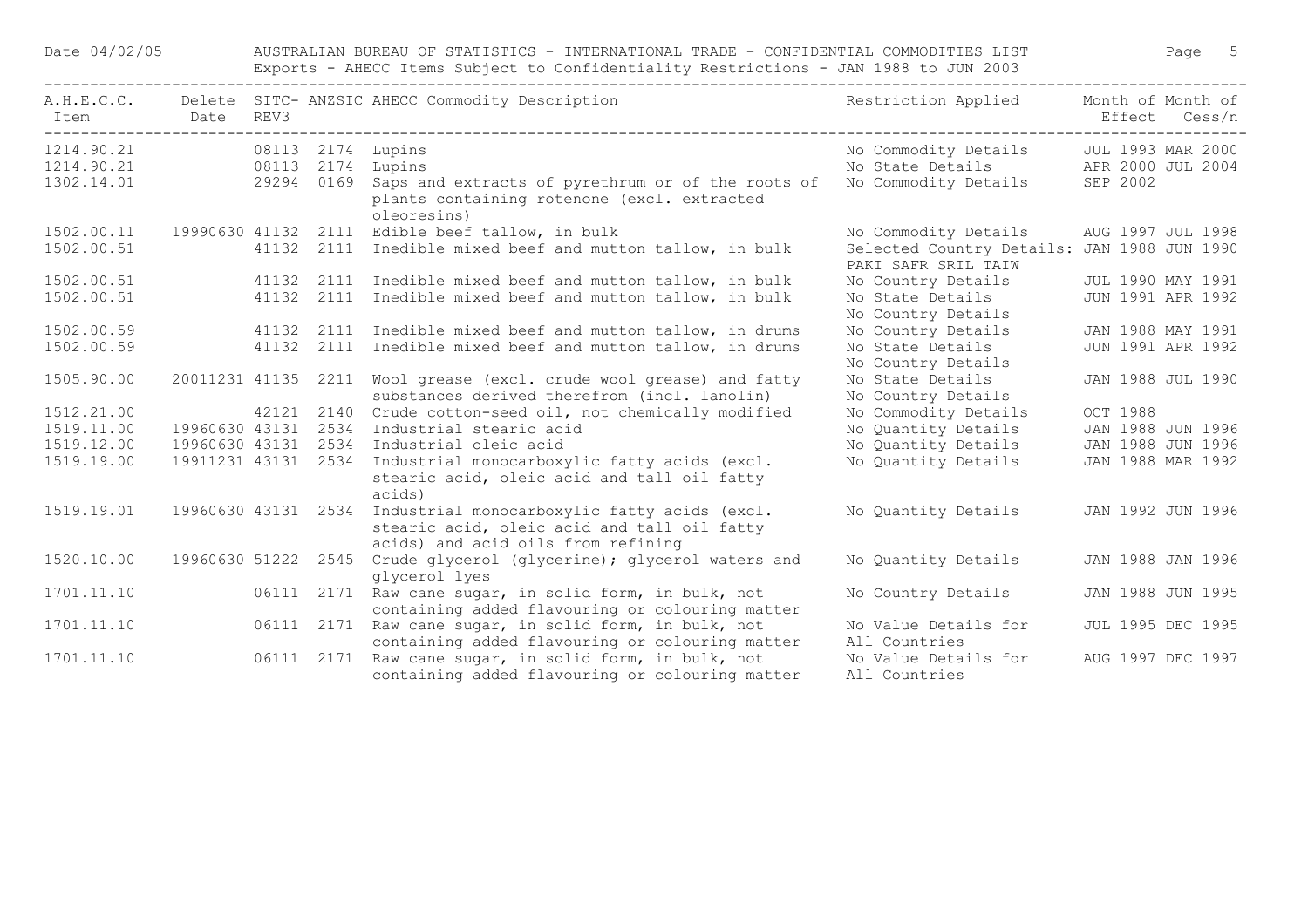| Date 04/02/05  |            |            | AUSTRALIAN BUREAU OF STATISTICS - INTERNATIONAL TRADE - CONFIDENTIAL COMMODITIES LIST<br>Exports - AHECC Items Subject to Confidentiality Restrictions - JAN 1988 to JUN 2003 |                                                                                                                        | Page 6            |
|----------------|------------|------------|-------------------------------------------------------------------------------------------------------------------------------------------------------------------------------|------------------------------------------------------------------------------------------------------------------------|-------------------|
| Item Date REV3 |            |            | A.H.E.C.C. Delete SITC-ANZSIC AHECC Commodity Description Nestriction Applied Month of Month of                                                                               |                                                                                                                        | Effect Cess/n     |
| 1701.11.10     |            |            | 06111 2171 Raw cane sugar, in solid form, in bulk, not<br>containing added flavouring or colouring matter                                                                     | No Commodity Details JAN 1998 AUG 2002                                                                                 |                   |
|                |            |            | 1701.11.10 06111 2171 Raw cane sugar, in solid form, in bulk, not<br>containing added flavouring or colouring matter                                                          | No Commodity Details SEP 2002<br>(Commodity details<br>available quarterly with<br>6 months lag)                       |                   |
| 2102.10.00     |            |            | 09860 2179 Active yeasts                                                                                                                                                      | No Quantity Details<br>No Country Details                                                                              | JAN 1988 MAR 1991 |
| 2102.10.00     |            |            | 09860 2179 Active yeasts                                                                                                                                                      | No Quantity Details APR 1991 FEB 2001<br>No State Details<br>No Country Details                                        |                   |
| 2102.10.00     |            |            | 09860 2179 Active yeasts                                                                                                                                                      | Selected State Details: MAR 2001 JAN 2003<br>NSW QLD VIC<br>Selected Country Details:<br>HONG KUWA MAUS NZ PNG<br>THAI |                   |
|                |            |            | 2102.20.10 19990630 09860 2179 Natural yeasts, inactive                                                                                                                       | No Quantity Details<br>No Country Details                                                                              | JAN 1988 MAY 1988 |
|                |            |            | 2202.10.90 11102 2181 Waters (incl. mineral and aerated waters), not<br>carbonated but sweetened or flavoured                                                                 | No State Details                                                                                                       | JUL 1995 MAY 2004 |
|                |            |            | 2202.90.00 11102 2181 Non-alcoholic beverages (excl. waters, fruit or<br>vegetable juices)                                                                                    | No State Details                                                                                                       | APR 1992 JUN 1995 |
|                |            |            |                                                                                                                                                                               | No State Details                                                                                                       | JAN 1988 MAR 1993 |
|                |            |            | 2203.00.10 11230 2182 Bottled beer made from malt<br>2203.00.10 11230 2182 Bottled beer made from malt                                                                        | No State Details                                                                                                       | SEP 1994 MAY 2002 |
| 2203.00.10     |            |            | 11230 2182 Bottled beer made from malt                                                                                                                                        | No State Details<br>No Country Details                                                                                 | <b>JUN 2002</b>   |
| 2203.00.20     |            | 11230 2182 | Canned beer made from malt                                                                                                                                                    | No State Details                                                                                                       | JAN 1988 MAY 2002 |
| 2203.00.20     |            |            | 11230 2182 Canned beer made from malt                                                                                                                                         | No State Details<br>No Country Details                                                                                 | JUN 2002 MAY 2004 |
| 2203.00.90     |            | 11230 2182 | Beer made from malt (excl. bottled and canned)                                                                                                                                | No State Details                                                                                                       | JAN 1988 NOV 1989 |
| 2203.00.90     | 11230 2182 |            | Beer made from malt (excl. bottled and canned)                                                                                                                                | No State Details                                                                                                       | SEP 1994 MAY 2002 |
| 2203.00.90     |            |            | 11230 2182 Beer made from malt (excl. bottled and canned)                                                                                                                     | No State Details<br>No Country Details                                                                                 | JUN 2002 MAY 2004 |
| 2207.10.00     |            |            | 51215 2534 Undenatured ethyl alcohol of an alcoholic strength No Quantity Details 17 JAN 1988 APR 1992<br>by volume of 80% vol or higher                                      |                                                                                                                        |                   |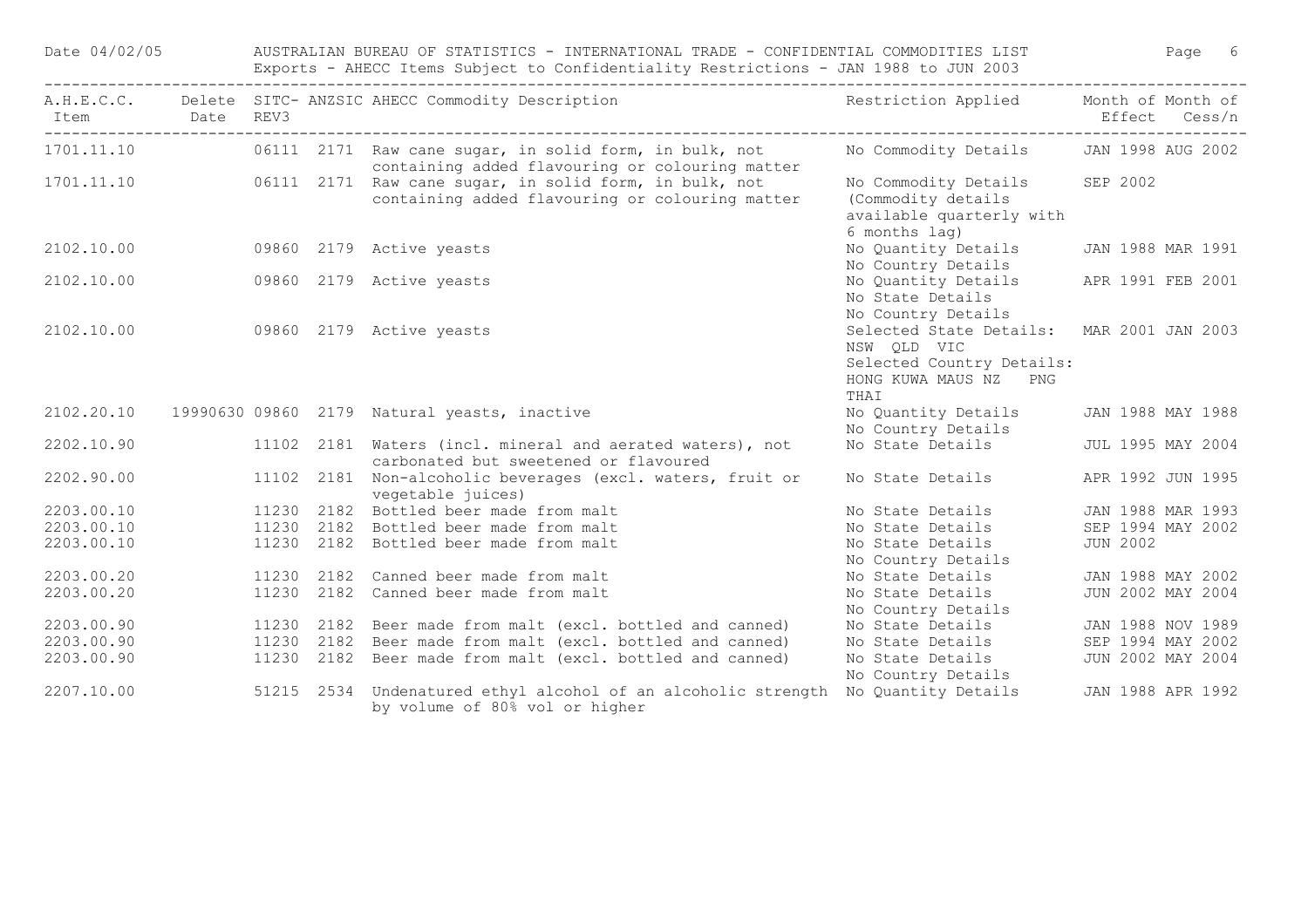| Date 04/02/05  |  | AUSTRALIAN BUREAU OF STATISTICS - INTERNATIONAL TRADE - CONFIDENTIAL COMMODITIES LIST<br>Page 7<br>Exports - AHECC Items Subject to Confidentiality Restrictions - JAN 1988 to JUN 2003 |                                                                                                                                                                                                                                                               |                                                                                                            |                   |  |  |  |  |  |
|----------------|--|-----------------------------------------------------------------------------------------------------------------------------------------------------------------------------------------|---------------------------------------------------------------------------------------------------------------------------------------------------------------------------------------------------------------------------------------------------------------|------------------------------------------------------------------------------------------------------------|-------------------|--|--|--|--|--|
| Item Date REV3 |  |                                                                                                                                                                                         | A.H.E.C.C. Delete SITC- ANZSIC AHECC Commodity Description                                                                                                                                                                                                    | Restriction Applied Month of Month of                                                                      | Effect Cess/n     |  |  |  |  |  |
| 2207.20.00     |  |                                                                                                                                                                                         | 51216 2534 Ethyl alcohol and other spirits, denatured, of any No Quantity Details 3N 1988 APR 1992<br>strength                                                                                                                                                |                                                                                                            |                   |  |  |  |  |  |
|                |  |                                                                                                                                                                                         | 2309.90.65 08199 2174 Prepared stock feeds and preparations of a kind<br>used in animalfeeding nes (incl. packaged pet<br>foods nes.) excl.feed supplement for animals, milk<br>powders, poultry, pig feeds and other prepared stock UK<br>feed.              | No State x Cty Detail for APR 2001 JAN 2003<br>All States<br>CAN JAP MLAY NETH SING                        |                   |  |  |  |  |  |
|                |  |                                                                                                                                                                                         | 2309.90.65 08199 2174 Prepared stock feeds and preparations of a kind<br>used in animalfeeding nes (incl. packaged pet<br>foods nes.) excl.feed supplement for animals, milk<br>powders, poultry, pig feeds and other prepared stock JAP NZ SING CAN<br>feed. | No State Details FEB 2003 JUN 2003<br>Selected Country Details:<br>ANTI BLGM NETH USA MLAY                 |                   |  |  |  |  |  |
| 2401,20,00     |  |                                                                                                                                                                                         | 12120 0169 Tobacco, partly or wholly stemmed or stripped                                                                                                                                                                                                      | No State Details 5 JUN 1998 JUL 1998<br>No Country Details                                                 |                   |  |  |  |  |  |
| 2501.00.92     |  |                                                                                                                                                                                         | 19990630 27830 2535 Salt (excl. table salt), and pure sodium chloride,<br>whether or not in aqueous solution or containing<br>added anti-caking or free-flowing agents, not<br>refined, in bulk; sea water in bulk                                            | No Country Details AUG 1993 JUN 1999                                                                       |                   |  |  |  |  |  |
| 2501.00.94     |  |                                                                                                                                                                                         | 27830 2535 Salt (excl. table salt) and pure sodium chloride,<br>whether or not in aqueous solution or containing<br>added anti-caking or free-flowing agents                                                                                                  | Selected State Details: JUL 1999 DEC 2001<br>SA WA<br>No Country Details                                   |                   |  |  |  |  |  |
| 2501.00.94     |  |                                                                                                                                                                                         | 27830 2535 Salt (excl. table salt) and pure sodium chloride,<br>whether or not in aqueous solution or containing<br>added anti-caking or free-flowing agents                                                                                                  | No State Details JAN 2002<br>No Country Details                                                            |                   |  |  |  |  |  |
| 2505.10.00     |  |                                                                                                                                                                                         | 27331 1411 Silica sands and quartz sands, whether or not<br>coloured                                                                                                                                                                                          | No State x Cty Detail for JUL 1999 MAR 2001<br>All States<br>CHLE JAP MLAY PHIL RKOR<br>TAIW               |                   |  |  |  |  |  |
|                |  |                                                                                                                                                                                         | 2505.10.00 27331 1411 Silica sands and quartz sands, whether or not<br>coloured                                                                                                                                                                               | No State Details 6. APR 2001 JAN 2003<br>Selected Country Details:<br>CHLE JAP MLAY PHIL RKOR<br>SING TAIW |                   |  |  |  |  |  |
|                |  |                                                                                                                                                                                         | 2505.10.00 27331 1411 Silica sands and quartz sands, whether or not<br>coloured                                                                                                                                                                               | No State Details<br>Selected Country Details:<br>JAP RKOR TAIW CHIN MLAY<br>PHIL SING FGMY USA             | FEB 2003          |  |  |  |  |  |
| 2505.10.10     |  |                                                                                                                                                                                         | 19990630 27331 1420 Silica sand                                                                                                                                                                                                                               | No State Details<br>No Country Details                                                                     | JAN 1988 APR 1994 |  |  |  |  |  |
| 2505.10.10     |  |                                                                                                                                                                                         | 19990630 27331 1420 Silica sand                                                                                                                                                                                                                               | No State Details MAY 1994 JAN 1997<br>Selected Country Details:<br>JAP PHIL RKOR SING TAIW<br>USA          |                   |  |  |  |  |  |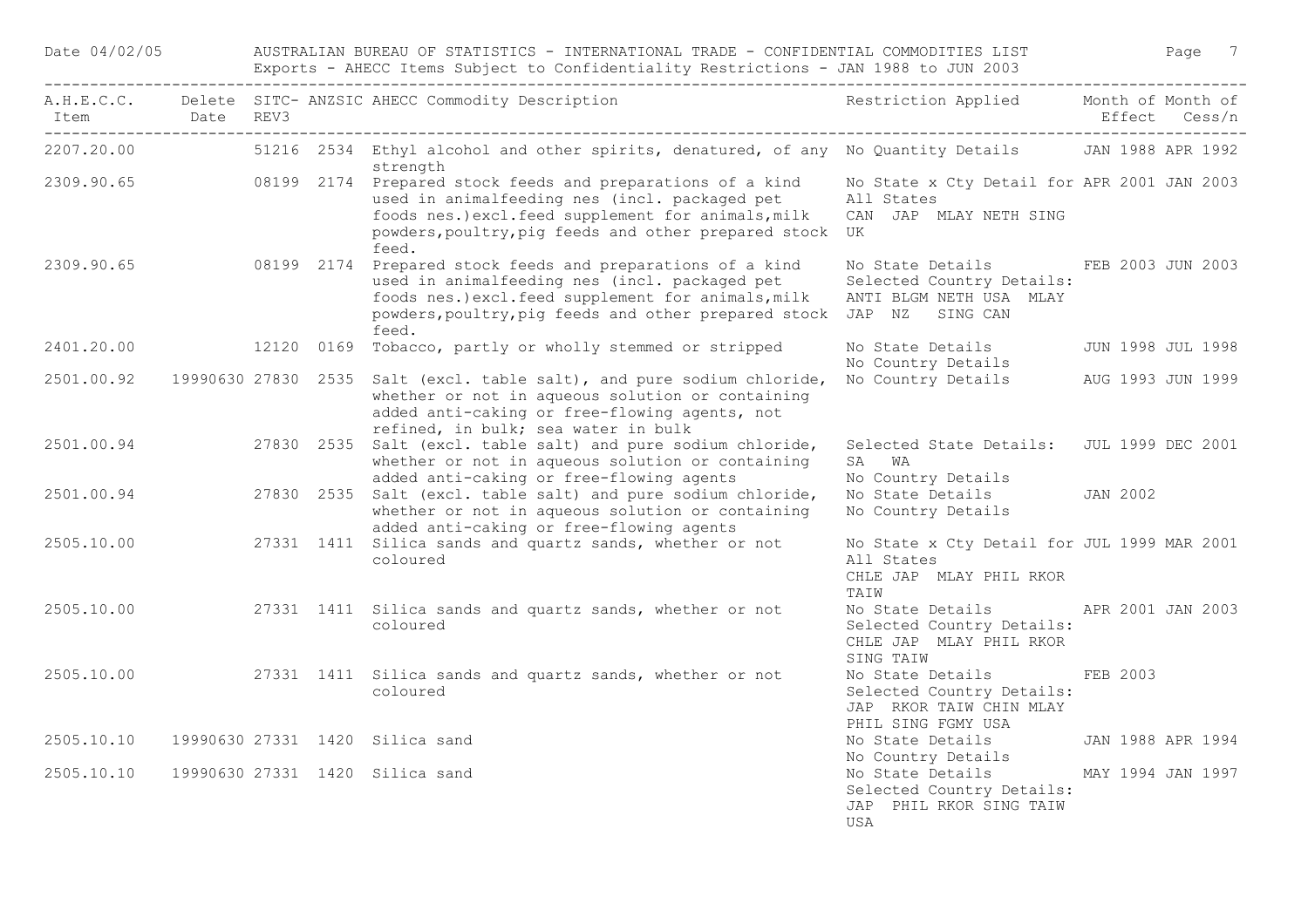| Date 04/02/05  | AUSTRALIAN BUREAU OF STATISTICS - INTERNATIONAL TRADE - CONFIDENTIAL COMMODITIES LIST<br>Page 8<br>Exports - AHECC Items Subject to Confidentiality Restrictions - JAN 1988 to JUN 2003 |  |                                                                                                                                                                                                                         |                                                                                                         |                                    |  |  |  |
|----------------|-----------------------------------------------------------------------------------------------------------------------------------------------------------------------------------------|--|-------------------------------------------------------------------------------------------------------------------------------------------------------------------------------------------------------------------------|---------------------------------------------------------------------------------------------------------|------------------------------------|--|--|--|
| Item Date REV3 |                                                                                                                                                                                         |  | A.H.E.C.C. Delete SITC- ANZSIC AHECC Commodity Description                                                                                                                                                              | Restriction Applied                                                                                     | Month of Month of<br>Effect Cess/n |  |  |  |
| 2505.10.10     |                                                                                                                                                                                         |  | 19990630 27331 1420 Silica sand                                                                                                                                                                                         | No State Details<br>No Country Details                                                                  | FEB 1997 JAN 1998                  |  |  |  |
|                |                                                                                                                                                                                         |  |                                                                                                                                                                                                                         | No State x Cty Detail for FEB 1998 JUN 1999<br>All States<br>CHLE JAP MLAY PHIL RKOR<br>SING TAIW       |                                    |  |  |  |
| 2526.10.00     |                                                                                                                                                                                         |  | 27893 1420 Natural steatite and talc, not crushed nor<br>powdered                                                                                                                                                       | No Commodity Details                                                                                    | JUN 1997 MAY 1999                  |  |  |  |
| 2601.11.20     |                                                                                                                                                                                         |  | 28150 1311 Non-agglomerated iron ores and concentrates (excl. No State Details<br>roasted iron pyrites and lump and run-of-mine),<br>fines                                                                              | No Country Details                                                                                      | JAN 1988 APR 1988                  |  |  |  |
| 2601.11.20     |                                                                                                                                                                                         |  | 28150 1311 Non-agglomerated iron ores and concentrates (excl.<br>roasted iron pyrites and lump and run-of-mine),<br>fines                                                                                               | No State Details MAY 1988 MAY 1988<br>Selected Country Details:<br>ASTA BLGM NETH SPAI RKOR<br>USA      |                                    |  |  |  |
| 2601.11.20     |                                                                                                                                                                                         |  | 28150 1311 Non-agglomerated iron ores and concentrates (excl.<br>roasted iron pyrites and lump and run-of-mine),<br>fines                                                                                               | No State Details JUN 1988 JUL 1989<br>Selected Country Details:<br>ASTA BLGM FGMY FRAN NETH<br>SPAI USA |                                    |  |  |  |
| 2601.11.20     |                                                                                                                                                                                         |  | 28150 1311 Non-agglomerated iron ores and concentrates (excl.<br>roasted iron pyrites and lump and run-of-mine),<br>fines                                                                                               | Selected Country Details: AUG 1989 JAN 1991<br>ASTA BLGM CHIN FGMY FRAN<br>NETH RKOR SPAI UK USA        |                                    |  |  |  |
| 2601.11.20     |                                                                                                                                                                                         |  | 28150 1311 Non-agglomerated iron ores and concentrates (excl.<br>roasted iron pyrites and lump and run-of-mine),<br>fines                                                                                               | Selected Country Details: FEB 1991 JAN 1994<br>BLGM NETH UK                                             |                                    |  |  |  |
| 2601.12.10     |                                                                                                                                                                                         |  | 19990630 28160 1311 Agglomerated pellets of iron ore and concentrates<br>(excl. roasted iron pyrites)                                                                                                                   | No State Details<br>No Country Details                                                                  | JAN 1988 JUL 1989                  |  |  |  |
| 2602.00.00     |                                                                                                                                                                                         |  | 19960630 28770 1319 Manganese ores and concentrates (incl.<br>manganiferous iron ores and concentrates with a<br>manganese content of 20% or more calculated on<br>the dry weight)                                      | No Commodity Details JAN 1988 JUN 1990                                                                  |                                    |  |  |  |
| 2602.00.00     |                                                                                                                                                                                         |  | 19960630 28770 1319 Manganese ores and concentrates (incl.<br>manganiferous iron ores and concentrates with a<br>manganese content of 20% or more calculated on<br>the dry weight)                                      | Broad Commodity Details JUL 1990 JUN 1996<br>See Item 26999999                                          |                                    |  |  |  |
| 2602.00.01     |                                                                                                                                                                                         |  | 28770 1319 Manganese ores and concentrates (incl. ferruginous<br>manganese ores and concentrates with a manganese<br>content of 20% or more, calculated on the dry<br>weight)                                           | Broad Commodity Details JUL 1996 SEP 2000<br>See Item 26999999                                          |                                    |  |  |  |
| 2602.00.01     |                                                                                                                                                                                         |  | 28770 1319 Manganese ores and concentrates (incl. ferruginous Broad Commodity Details SEP 2001 APR 2004<br>manganese ores and concentrates with a manganese<br>content of 20% or more, calculated on the dry<br>weight) | See Item 26999999                                                                                       |                                    |  |  |  |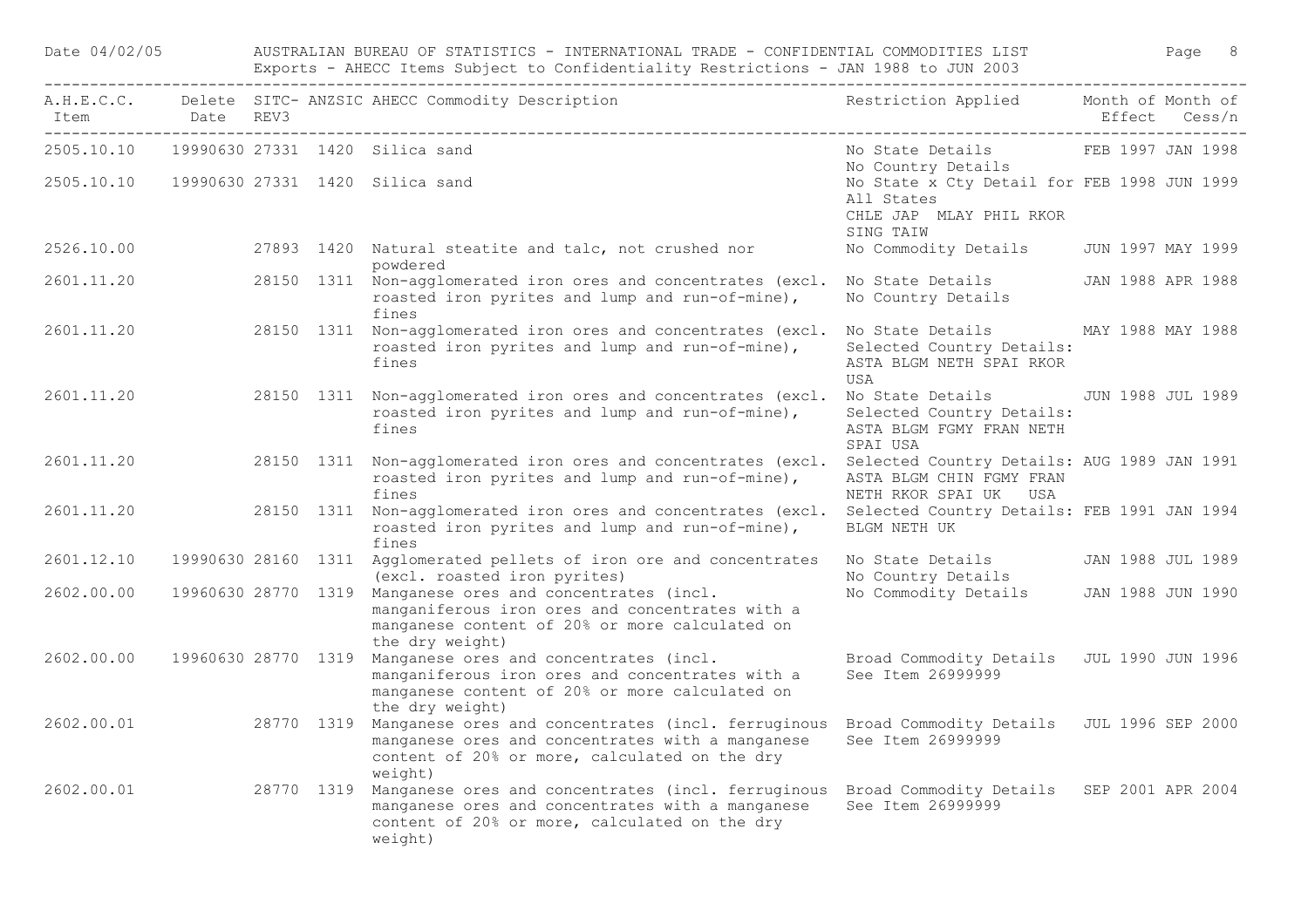Date 04/02/05 AUSTRALIAN BUREAU OF STATISTICS - INTERNATIONAL TRADE - CONFIDENTIAL COMMODITIES LIST Page 9 Exports - AHECC Items Subject to Confidentiality Restrictions - JAN 1988 to JUN 2003

|            | Item Date REV3 | A.H.E.C.C. Delete SITC-ANZSIC AHECC Commodity Description Nestriction Applied Month of Month of |                                                                         | Effect Cess/n            |
|------------|----------------|-------------------------------------------------------------------------------------------------|-------------------------------------------------------------------------|--------------------------|
|            |                | 2605.00.00 28793 1319 Cobalt ores and concentrates                                              | No Commodity Details JAN 1988 MAY 1988                                  |                          |
|            |                | 2606.00.00 28510 1312 Aluminium ores and concentrates                                           | No Commodity Details JAN 1988 JUN 1990                                  |                          |
| 2606.00.00 |                | 28510 1312 Aluminium ores and concentrates                                                      | Broad Commodity Details<br>See Item 26999999                            | <b>JUL 1990 APR 2004</b> |
| 2610.00.00 |                | 28791 1319 Chromium ores and concentrates                                                       | Broad Commodity Details<br>See Item 26999999                            | SEP 2002 APR 2004        |
| 2612.10.01 |                | 28610 1319 Uranium ores and concentrates (dry weight of<br>uranium ore)                         | No State Details<br>No Country Details                                  | MAY 1989                 |
| 2612.20.00 |                | 28620 1315 Thorium ores and concentrates                                                        | Broad Commodity Details NOV 2002<br>See Item 26999999                   |                          |
| 2612.20.10 |                | 19990630 28620 1315 Monazite (thorium) ores and concentrates                                    | Broad Commodity Details JAN 1992 JAN 1992<br>See Item 26999999          |                          |
| 2614.00.11 |                | 28783 1315 Rutile ores and concentrates, in bulk                                                | No State Details                                                        | JAN 1988 DEC 1991        |
| 2614.00.11 |                | 28783 1315 Rutile ores and concentrates, in bulk                                                | No State Details<br>No Country Details                                  | JAN 1992 JUL 1999        |
| 2614.00.11 |                | 28783 1315 Rutile ores and concentrates, in bulk                                                | Broad Commodity Details AUG 1999<br>See Item 26999999                   |                          |
| 2614.00.12 |                | 28783 1315 Rutile ores and concentrates, in bags, drums and<br>similar containers               | No State Details                                                        | JAN 1988 SEP 1989        |
| 2614.00.12 |                | 28783 1315 Rutile ores and concentrates, in bags, drums and<br>similar containers               | No State Details                                                        | DEC 1989 DEC 1991        |
| 2614.00.12 |                | 28783 1315 Rutile ores and concentrates, in bags, drums and<br>similar containers               | No State Details<br>No Country Details                                  | JAN 1992 JAN 1993        |
| 2614.00.12 |                | 28783 1315 Rutile ores and concentrates, in bags, drums and<br>similar containers               | No State Details<br>Selected Country Details:<br>CHIN NZ PHIL RKOR THAI | FEB 1993 JUN 1993        |
| 2614.00.12 |                | 28783 1315 Rutile ores and concentrates, in bags, drums and<br>similar containers               | No State Details<br>No Country Details                                  | <b>JUL 1993 JAN 2001</b> |
| 2614.00.12 |                | 28783 1315 Rutile ores and concentrates, in bags, drums and<br>similar containers               | Broad Commodity Details FEB 2001 FEB 2001<br>See Item 26999999          |                          |
| 2614.00.12 |                | 28783 1315 Rutile ores and concentrates, in bags, drums and<br>similar containers               | No State Details<br>No Country Details                                  | MAR 2001                 |
| 2614.00.20 |                | 28783 1315 Beneficiated ilmenite ores and concentrates                                          | No Commodity Details JAN 1988 JUN 1990                                  |                          |
| 2614.00.20 |                | 28783 1315 Beneficiated ilmenite ores and concentrates                                          | Broad Commodity Details JUL 1990<br>See Item 26999999                   |                          |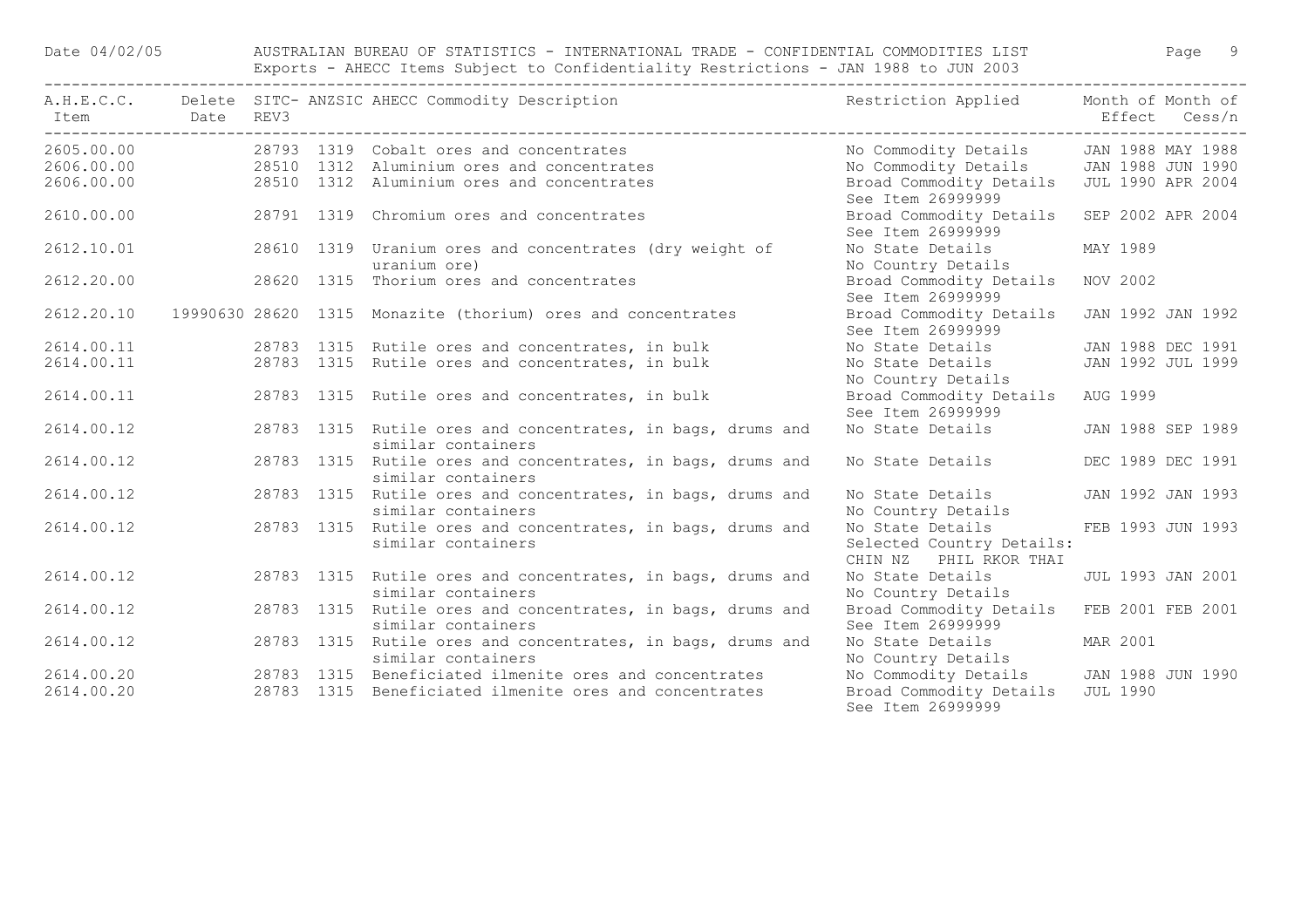Date 04/02/05 AUSTRALIAN BUREAU OF STATISTICS - INTERNATIONAL TRADE - CONFIDENTIAL COMMODITIES LIST Page 10 Exports - AHECC Items Subject to Confidentiality Restrictions - JAN 1988 to JUN 2003

| Item Date  | REV3 | A.H.E.C.C. Delete SITC- ANZSIC AHECC Commodity Description                                                           | Restriction Applied Month of Month of                          | Effect Cess/n     |
|------------|------|----------------------------------------------------------------------------------------------------------------------|----------------------------------------------------------------|-------------------|
| 2614.00.31 |      | 28783 1315 Ilmenite (excl. beneficiated ilmenite) ores and<br>concentrates, in bulk                                  | No State Details<br>No Country Details                         | JAN 1992 JAN 1992 |
| 2614.00.31 |      | 28783 1315 Ilmenite (excl. beneficiated ilmenite) ores and<br>concentrates, in bulk                                  | No State Details APR 1992 AUG 1996<br>No Country Details       |                   |
| 2614.00.31 |      | 28783 1315 Ilmenite (excl. beneficiated ilmenite) ores and<br>concentrates, in bulk                                  | No State Details<br>Selected Country Details:<br>CHIN JAP USA  | SEP 1996 MAY 1997 |
| 2614.00.31 |      | 28783 1315 Ilmenite (excl. beneficiated ilmenite) ores and<br>concentrates, in bulk                                  | No State Details<br>No Country Details                         | JUN 1997 JAN 2001 |
| 2614.00.31 |      | 28783 1315 Ilmenite (excl. beneficiated ilmenite) ores and<br>concentrates, in bulk                                  | Broad Commodity Details<br>See Item 26999999                   | FEB 2001 FEB 2001 |
| 2614.00.31 |      | 28783 1315 Ilmenite (excl. beneficiated ilmenite) ores and<br>concentrates, in bulk                                  | No State Details<br>No Country Details                         | MAR 2001          |
| 2614.00.32 |      | 28783 1315 Ilmenite (excl. beneficiated ilmenite) ores and<br>concentrates, in bags, drums and similar<br>containers | No State Details                                               | JAN 1988 SEP 1989 |
| 2614.00.32 |      | 28783 1315 Ilmenite (excl. beneficiated ilmenite) ores and<br>concentrates, in bags, drums and similar<br>containers | No State Details                                               | DEC 1989 DEC 1991 |
| 2614.00.32 |      | 28783 1315 Ilmenite (excl. beneficiated ilmenite) ores and<br>concentrates, in bags, drums and similar<br>containers | Broad Commodity Details JAN 1992 JAN 1992<br>See Item 26999999 |                   |
| 2614.00.32 |      | 28783 1315 Ilmenite (excl. beneficiated ilmenite) ores and<br>concentrates, in bags, drums and similar<br>containers | No Commodity Details                                           | FEB 1992 MAR 1992 |
| 2614.00.32 |      | 28783 1315 Ilmenite (excl. beneficiated ilmenite) ores and<br>concentrates, in bags, drums and similar<br>containers | Broad Commodity Details APR 1992<br>See Item 26999999          |                   |
| 2614.00.41 |      | 28783 1315 Leucoxene ores and concentrates, in bulk                                                                  | No Country Details SEP 1996 SEP 1998                           |                   |
| 2614.00.42 |      | 28783 1315 Leucoxene ores and concentrates, in bags, drums<br>and similar containers                                 | No Country Details                                             | FEB 1993 SEP 1998 |
| 2615.10.10 |      | 28784 1315 Zirconium ores and concentrates, in bulk                                                                  | No State Details<br>No Country Details                         | JUL 1993 AUG 1999 |
| 2615.10.10 |      | 28784 1315 Zirconium ores and concentrates, in bulk                                                                  | Broad Commodity Details<br>See Item 26999999                   | SEP 1999 JAN 2001 |
| 2615.10.10 |      | 28784 1315 Zirconium ores and concentrates, in bulk                                                                  | Broad Commodity Details<br>See Item 26999999                   | FEB 2001          |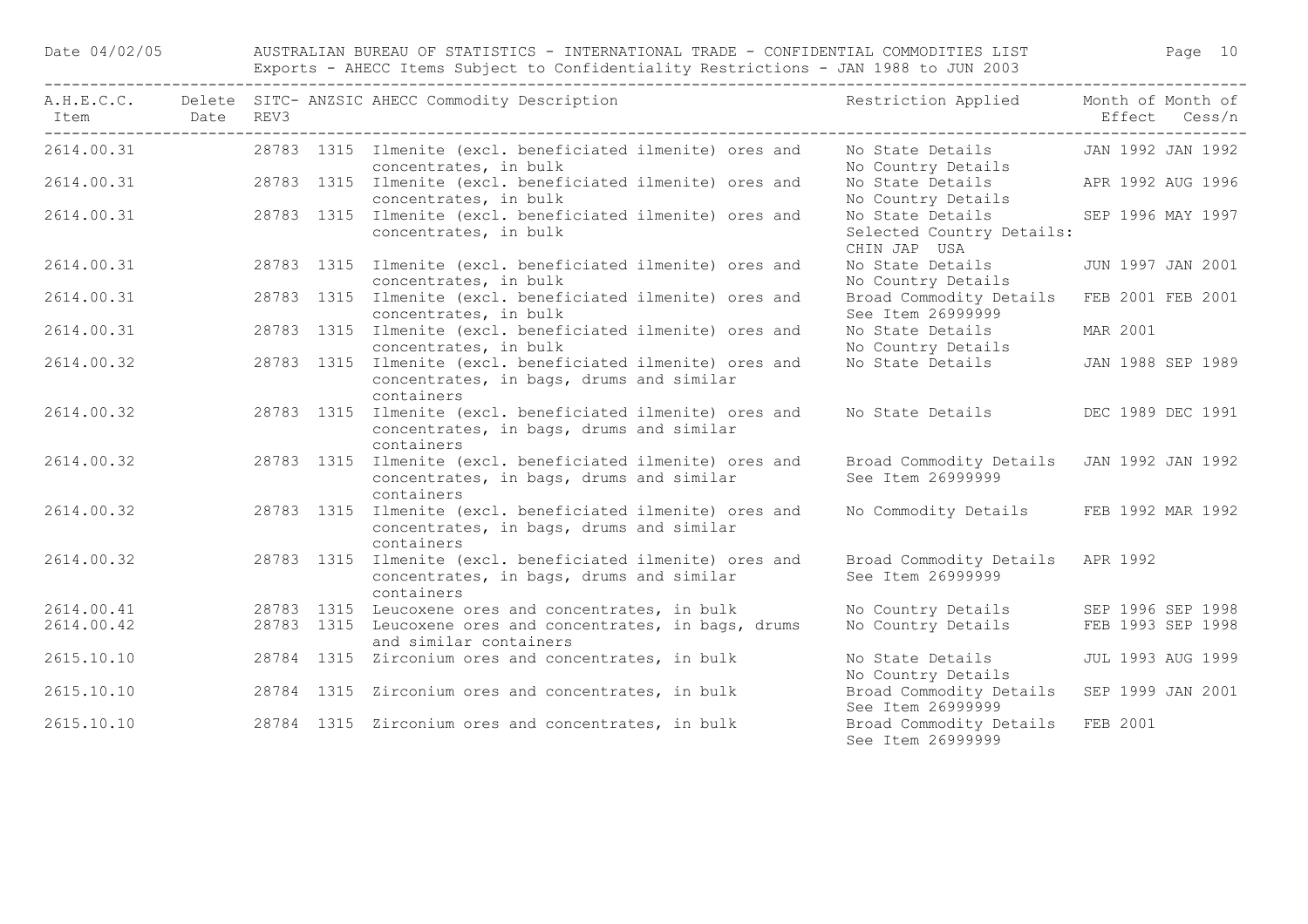| Item Date REV3 |                     |            | -------------------------------<br>A.H.E.C.C. Delete SITC- ANZSIC AHECC Commodity Description                                 | Restriction Applied Month of Month of                              |                          | Effect Cess/n |  |
|----------------|---------------------|------------|-------------------------------------------------------------------------------------------------------------------------------|--------------------------------------------------------------------|--------------------------|---------------|--|
|                |                     |            | 2615.10.11 19930630 28784 1315 Premium grade zirconium ores and concentrates, in No State Details JAN 1988 APR 1989<br>bulk   |                                                                    |                          |               |  |
| 2615.10.11     |                     |            | 19930630 28784 1315 Premium grade zirconium ores and concentrates, in<br>bulk                                                 | No State Details                                                   | JUL 1989 DEC 1991        |               |  |
| 2615.10.11     | 19930630 28784 1315 |            | Premium grade zirconium ores and concentrates, in<br>bulk                                                                     | Broad Commodity Details<br>See Item 26999999                       | JAN 1992 JUN 1993        |               |  |
| 2615.10.20     | 28784 1315          |            | Zirconium ores and concentrates, in bags, drums and<br>similar containers                                                     | No State Details<br>No Country Details                             | JUL 1993                 |               |  |
| 2615.10.21     |                     |            | 19930630 28784 1315 Premium grade zirconium ores and concentrates, in<br>bags, drums and similar containers                   | No State Details                                                   | JAN 1988 SEP 1989        |               |  |
| 2615.10.21     |                     |            | 19930630 28784 1315 Premium grade zirconium ores and concentrates, in<br>bags, drums and similar containers                   | No State Details                                                   | DEC 1989 DEC 1991        |               |  |
| 2615.10.21     | 19930630 28784 1315 |            | Premium grade zirconium ores and concentrates, in Broad Commodity Details<br>bags, drums and similar containers               | See Item 26999999                                                  | JAN 1992 JUN 1993        |               |  |
| 2615.10.22     |                     |            | 19930630 28784 1315 Standard grade zirconium ores and concentrates, in No State Details<br>bags, drums and similar containers |                                                                    | JAN 1988 SEP 1989        |               |  |
| 2615.10.22     |                     |            | 19930630 28784 1315 Standard grade zirconium ores and concentrates, in No State Details<br>bags, drums and similar containers |                                                                    | DEC 1989 JUN 1993        |               |  |
| 2615.90.30     |                     |            | 28785 1319 Tantalum ores and concentrates                                                                                     | Broad Commodity Details<br>See Item 26999999                       | <b>JUL 2001</b>          |               |  |
| 2617.90.00     |                     | 28799 1319 | Ores and concentrates nes                                                                                                     | No Commodity Details                                               | JAN 1988 JUN 1990        |               |  |
| 2617.90.00     |                     | 28799 1319 | Ores and concentrates nes                                                                                                     | Broad Commodity Details<br>See Item 26999999                       | <b>JUL 1990</b>          |               |  |
| 2620.90.30     |                     |            | 20011231 28810 1319 Slag containing mainly tantalum (commonly referred Broad Commodity Details<br>to as tantalum glass)       | See Item 26999999                                                  | <b>JUL 2001 DEC 2001</b> |               |  |
| 2620.99.10     |                     |            | 28810 1319 Slag containing mainly tantalum (commonly referred Broad Commodity Details<br>to as tantalum glass)                | See Item 26999999                                                  | <b>JAN 2002</b>          |               |  |
| 2699.99.99     |                     |            | 28099 1318 Sum of HS Ch 26 codes confidentialised with Broad<br>Commodity Details restrictions                                | No State Details<br>No Country Details                             | <b>JUL 1990</b>          |               |  |
| 2701.12.11     |                     |            | 19950630 32121 1101 High rank metallurgical coal                                                                              | Selected Country Details: DEC 1988 JAN 1992<br>PSIA INIA           |                          |               |  |
| 2701.12.14     |                     |            | 32121 1101 Semi-soft coking metallurical coal and PCI coal                                                                    | No Country Details JUL 1995 OCT 1995                               |                          |               |  |
| 2701.12.14     |                     |            | 32121 1101 Semi-soft coking metallurical coal and PCI coal                                                                    | Selected Country Details: NOV 1995 SEP 1996<br>BLGM FGMY ITAL TAIW |                          |               |  |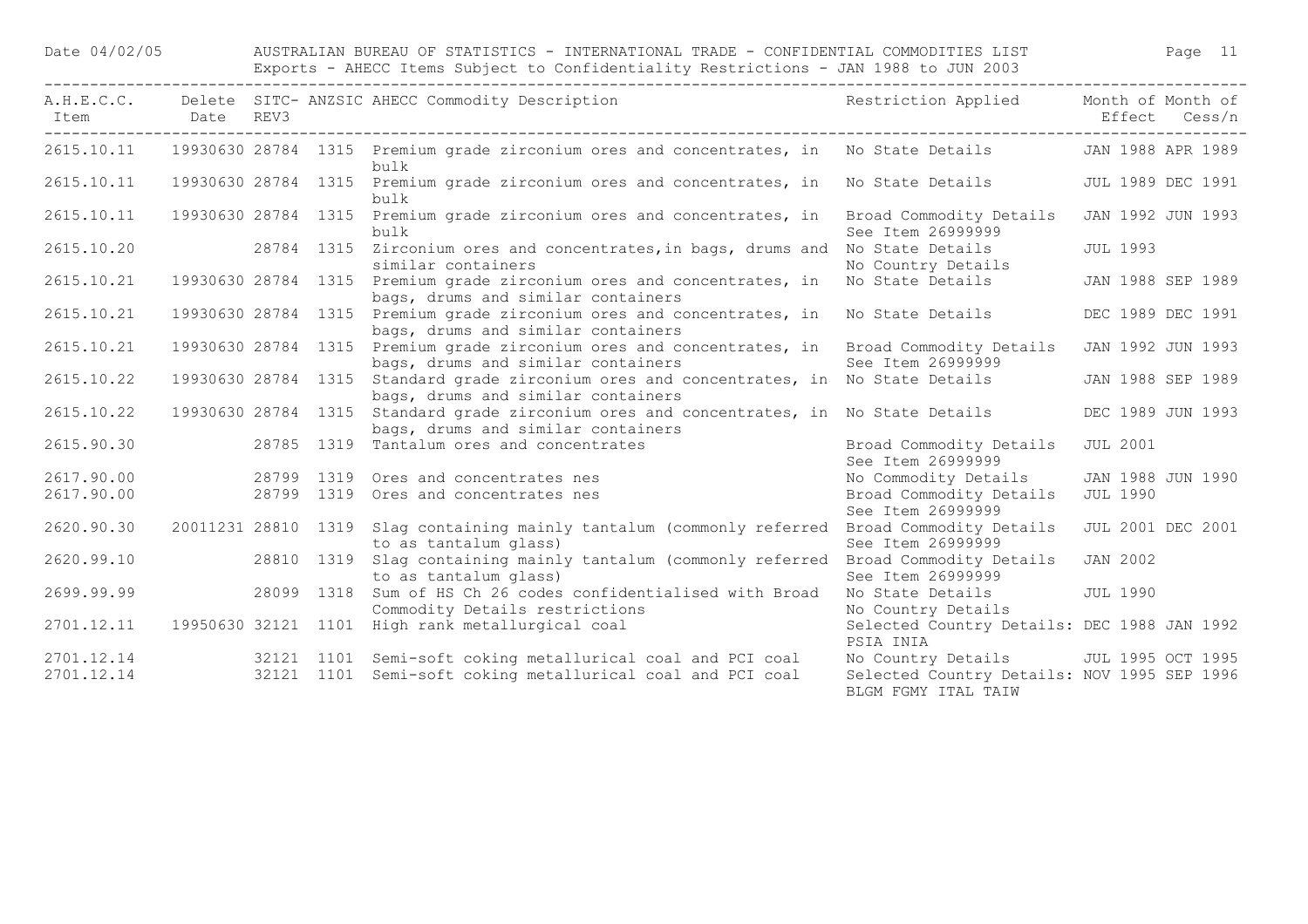| Date 04/02/05  |                     | AUSTRALIAN BUREAU OF STATISTICS - INTERNATIONAL TRADE - CONFIDENTIAL COMMODITIES LIST Page 12<br>Exports - AHECC Items Subject to Confidentiality Restrictions - JAN 1988 to JUN 2003 |                                                                                                                   |                                                                                                         |          |                   |  |  |  |
|----------------|---------------------|---------------------------------------------------------------------------------------------------------------------------------------------------------------------------------------|-------------------------------------------------------------------------------------------------------------------|---------------------------------------------------------------------------------------------------------|----------|-------------------|--|--|--|
| Item Date REV3 |                     |                                                                                                                                                                                       | A.H.E.C.C. Delete SITC-ANZSIC AHECC Commodity Description Nestriction Applied Month of Month of                   |                                                                                                         |          | Effect Cess/n     |  |  |  |
|                |                     |                                                                                                                                                                                       | 2701.12.14 32121 1101 Semi-soft coking metallurical coal and PCI coal                                             | Selected Country Details: OCT 1996 JAN 2002<br>ITAL PAKI RKOR TAIW                                      |          |                   |  |  |  |
|                |                     |                                                                                                                                                                                       | 2701.12.14 32121 1101 Semi-soft coking metallurical coal and PCI coal                                             | No State Details FEB 2002 APR 2002<br>Selected Country Details:<br>FGMY ITAL NETH PAKI RKOR<br>TAIW     |          |                   |  |  |  |
|                |                     |                                                                                                                                                                                       | 2701.12.14 32121 1101 Semi-soft coking metallurical coal and PCI coal                                             | No State Details MAY 2002 OCT 2003<br>Selected Country Details:<br>FGMY ITAL NETH PAKI RKOR<br>TAIW USA |          |                   |  |  |  |
| 2701.12.15     |                     |                                                                                                                                                                                       | 32121 1101 Other metallurgical coal (excl. high rank (hard<br>coking), semi soft coking and PCI coal))            | No Country Details JUL 1995 OCT 1995                                                                    |          |                   |  |  |  |
| 2701.12.15     |                     |                                                                                                                                                                                       | 32121 1101 Other metallurgical coal (excl. high rank (hard<br>coking), semi soft coking and PCI coal))            | No State Details<br>No Country Details                                                                  |          | NOV 1995 AUG 1997 |  |  |  |
| 2704.00.20     | 19990630 32500 2520 |                                                                                                                                                                                       | Char                                                                                                              | No Quantity Details                                                                                     |          | JAN 1988 JUN 1999 |  |  |  |
| 2704.00.30     |                     |                                                                                                                                                                                       |                                                                                                                   | No Quantity Details                                                                                     | JUL 1999 |                   |  |  |  |
| 2707.40.00     |                     |                                                                                                                                                                                       | 32500 2520 Retort carbon and char<br>33525 2534 Naphthalene from the distillation of high<br>temperature coal tar | No Commodity Details                                                                                    | MAR 2003 |                   |  |  |  |
|                |                     |                                                                                                                                                                                       | 2711.11.00 34310 1200 Liquefied natural gas                                                                       | No Quantity Details OCT 1989 JUL 1995                                                                   |          |                   |  |  |  |
| 2711.11.00     |                     |                                                                                                                                                                                       | 34310 1200 Liquefied natural gas                                                                                  | No Quantity Details<br>No Country Details                                                               | AUG 1995 |                   |  |  |  |
| 2711.12.00     |                     |                                                                                                                                                                                       | 34210 1200 Liquefied propane                                                                                      | No State Details<br>No Country Details                                                                  |          | JAN 1988 FEB 1993 |  |  |  |
| 2711.13.00     |                     |                                                                                                                                                                                       | 34250 1200 Liquefied butanes                                                                                      | No State Details<br>No Country Details                                                                  |          | JAN 1988 FEB 1994 |  |  |  |
| 2804.69.00     |                     |                                                                                                                                                                                       | 52223 2535 Silicon containing by weight less than 99.99% of<br>silicon                                            | No State Details<br>No Country Details                                                                  |          | OCT 1990 OCT 1991 |  |  |  |
| 2807.00.00     |                     |                                                                                                                                                                                       | 52232 2535 Sulphuric acid; oleum                                                                                  | No Quantity Details<br>No State Details<br>No Country Details                                           |          | NOV 1995 NOV 1995 |  |  |  |
| 2807.00.00     |                     |                                                                                                                                                                                       | 52232 2535 Sulphuric acid; oleum                                                                                  | No Commodity Details DEC 1995 MAY 1996                                                                  |          |                   |  |  |  |
| 2807.00.00     |                     |                                                                                                                                                                                       | 52232 2535 Sulphuric acid; oleum                                                                                  | No Commodity Details SEP 1996 JUL 1997                                                                  |          |                   |  |  |  |
| 2807.00.00     |                     |                                                                                                                                                                                       | 52232 2535 Sulphuric acid; oleum                                                                                  | No Value Details AUG 1997 JUL 1999                                                                      |          |                   |  |  |  |
| 2809.20.00     |                     |                                                                                                                                                                                       | 52234 2535 Phosphoric acid and polyphosphoric acids                                                               | No Quantity Details JAN 1988 DEC 1995                                                                   |          |                   |  |  |  |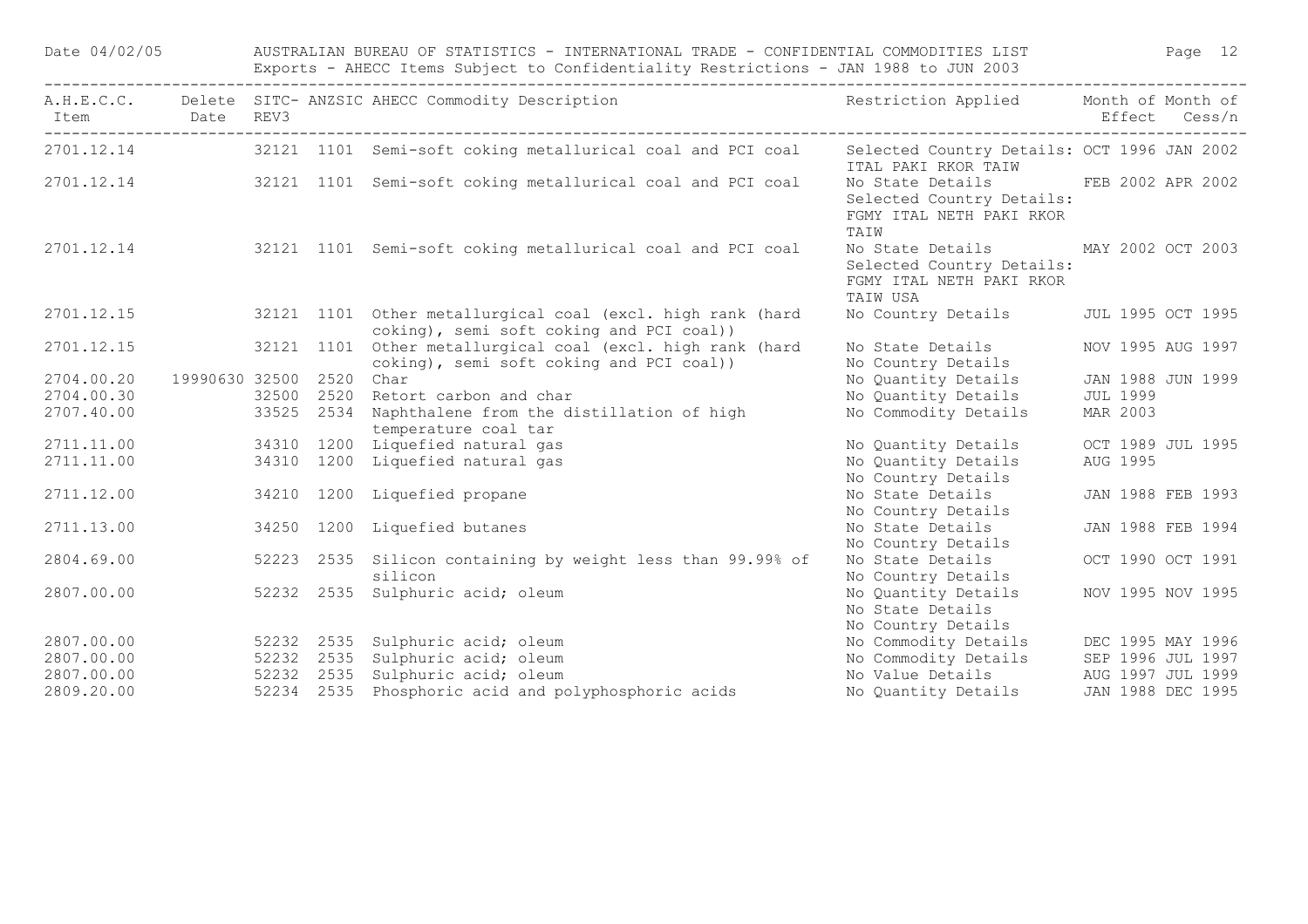| Date 04/02/05 |            |            |      | AUSTRALIAN BUREAU OF STATISTICS - INTERNATIONAL TRADE - CONFIDENTIAL COMMODITIES LIST<br>Exports - AHECC Items Subject to Confidentiality Restrictions - JAN 1988 to JUN 2003<br>---------------------------- |                                                                 | Page 13           |               |  |
|---------------|------------|------------|------|---------------------------------------------------------------------------------------------------------------------------------------------------------------------------------------------------------------|-----------------------------------------------------------------|-------------------|---------------|--|
| Item          | Date REV3  |            |      | A.H.E.C.C. Delete SITC- ANZSIC AHECC Commodity Description                                                                                                                                                    | Restriction Applied                                             | Month of Month of | Effect Cess/n |  |
|               |            |            |      | 2818.10.00 52267 2640 Artificial corundum                                                                                                                                                                     | No Quantity Details<br>No State Details<br>No Country Details   | NOV 1994 JAN 2002 |               |  |
| 2818.10.00    |            |            |      | 52267 2640 Artificial corundum                                                                                                                                                                                | No Commodity Details                                            | FEB 2002          |               |  |
| 2818.20.00    |            |            |      | 28520 2721 Aluminium oxide (excl. artificial and natural<br>corundum and emery)                                                                                                                               | No State Details<br>No Country Details                          | JAN 1988 FEB 1992 |               |  |
| 2818.20.00    |            |            |      | 28520 2721 Aluminium oxide (excl. artificial and natural<br>corundum and emery)                                                                                                                               | No State Details<br>No Country Details                          | MAR 1992          |               |  |
| 2820.10.00    |            |            |      | 52253 2535 Manganese dioxide                                                                                                                                                                                  | No Commodity Details                                            | NOV 1995 JUL 1999 |               |  |
| 2825.60.00    |            |            |      | 52269 2535 Germanium oxides and zirconium dioxide                                                                                                                                                             | No Commodity Details                                            | MAR 1989 JUL 1993 |               |  |
| 2835.31.00    |            |            |      | 52364 2535 Sodium triphosphate (sodium tripolyphosphate)                                                                                                                                                      | No Quantity Details                                             | JAN 1988 FEB 2002 |               |  |
| 2835.31.00    |            | 52364 2535 |      | Sodium triphosphate (sodium tripolyphosphate)                                                                                                                                                                 | No Commodity Details                                            | MAR 2002          |               |  |
| 2835.39.00    |            | 52365 2535 |      | Polyphosphates (excl. sodium triphosphate (sodium<br>tripolyphosphate))                                                                                                                                       | No Quantity Details                                             | JAN 1988 DEC 1995 |               |  |
| 2836.20.00    |            |            |      | 52372 2535 Disodium carbonate                                                                                                                                                                                 | No Commodity Details                                            | MAR 1992 JAN 1998 |               |  |
| 2836.20.00    |            |            |      | 52372 2535 Disodium carbonate                                                                                                                                                                                 | No Quantity Details<br>No Country Details                       | FEB 1998 JAN 2003 |               |  |
| 2836.20.00    | 52372 2535 |            |      | Disodium carbonate                                                                                                                                                                                            | No Commodity Details                                            | FEB 2003          |               |  |
| 2836.30.00    |            | 52373 2535 |      | Sodium hydrogencarbonate (sodium bicarbonate)                                                                                                                                                                 | No Quantity Details<br>No State Details<br>No Country Details   | MAR 1992 FEB 1994 |               |  |
| 2836.30.00    |            | 52373 2535 |      | Sodium hydrogencarbonate (sodium bicarbonate)                                                                                                                                                                 | No Quantity Details<br>No Country Details                       | MAR 1994 JAN 2003 |               |  |
| 2836.30.00    |            | 52373      | 2535 | Sodium hydrogencarbonate (sodium bicarbonate)                                                                                                                                                                 | No Commodity Details                                            | FEB 2003          |               |  |
| 2836.50.00    |            | 52379 2535 |      | Calcium carbonate                                                                                                                                                                                             | No State Details<br>No Country Details                          | JUL 2001 DEC 2001 |               |  |
| 2836.50.00    |            | 52379 2535 |      | Calcium carbonate                                                                                                                                                                                             | No Commodity Details                                            | JAN 2002 AUG 2003 |               |  |
| 2837.11.01    |            | 52381 2535 |      | Sodium cyanide (CAS 143-33-9)                                                                                                                                                                                 | No State Details<br>Selected Country Details:<br>GUIN KENY NAMI | SEP 2002 FEB 2004 |               |  |
|               |            |            |      | 2849.20.00 52494 2535 Silicon carbide                                                                                                                                                                         | No Commodity Details                                            | <b>JUL 1999</b>   |               |  |
| 2901.21.00    |            |            |      | 51111 2534 Ethylene, chemically or commercially pure                                                                                                                                                          | No Commodity Details MAY 1994 FEB 1995                          |                   |               |  |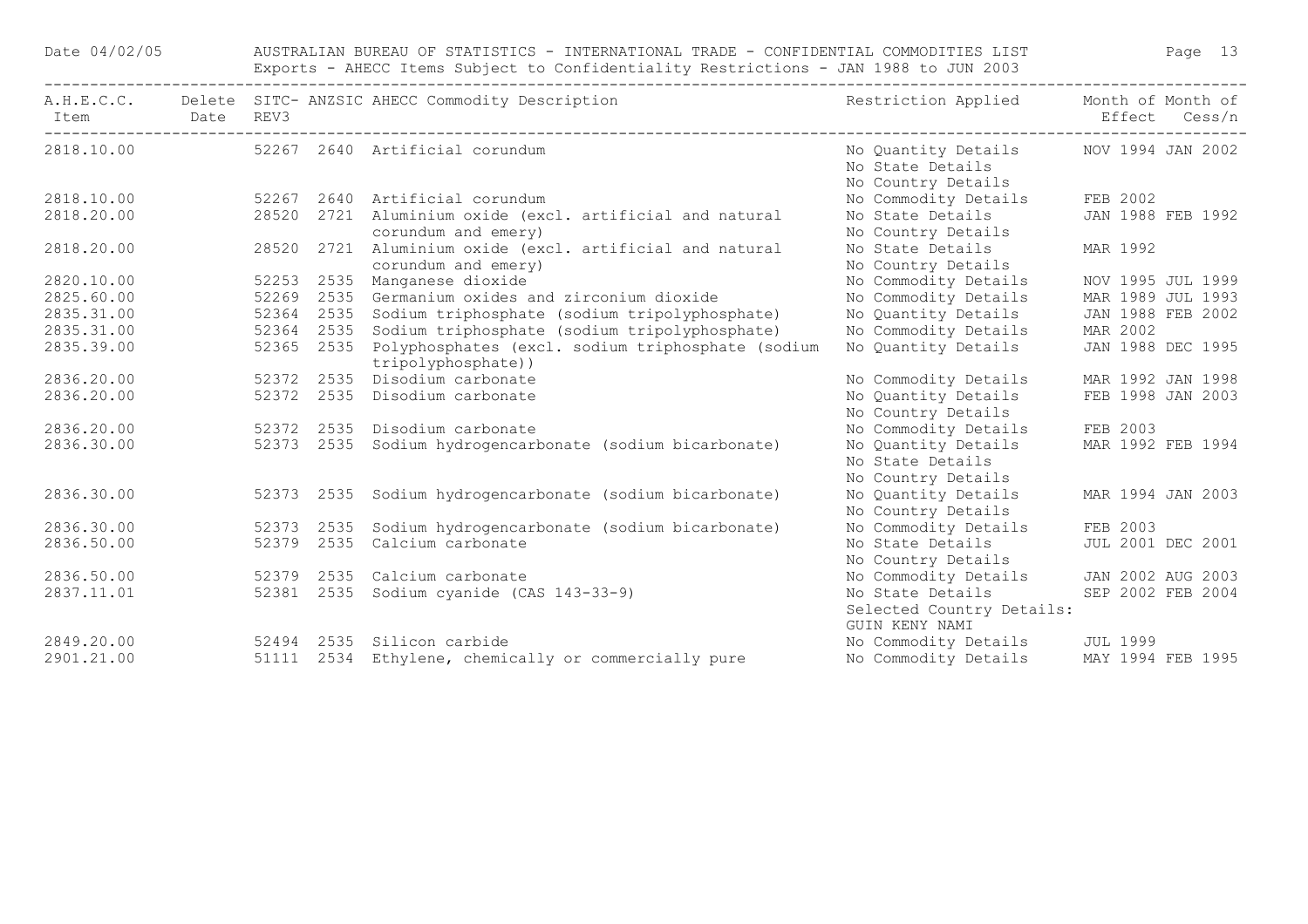| Date 04/02/05  |  |  | AUSTRALIAN BUREAU OF STATISTICS - INTERNATIONAL TRADE - CONFIDENTIAL COMMODITIES LIST<br>Exports - AHECC Items Subject to Confidentiality Restrictions - JAN 1988 to JUN 2003 | Page 14                                                                         |                                    |
|----------------|--|--|-------------------------------------------------------------------------------------------------------------------------------------------------------------------------------|---------------------------------------------------------------------------------|------------------------------------|
| Item Date REV3 |  |  | A.H.E.C.C. Delete SITC- ANZSIC AHECC Commodity Description The Sestriction Applied                                                                                            |                                                                                 | Month of Month of<br>Effect Cess/n |
| 2901.21.00     |  |  | 51111 2534 Ethylene, chemically or commercially pure                                                                                                                          | No Quantity Details SEP 1996 AUG 1999<br>No State Details<br>No Country Details |                                    |
| 2901.21.00     |  |  | 51111 2534 Ethylene, chemically or commercially pure                                                                                                                          | No Commodity Details                                                            | SEP 1999                           |
| 2902.50.00     |  |  | 51125 2534 Styrene (monomer)                                                                                                                                                  | No Quantity Details<br>No Country Details                                       | JAN 1988 FEB 1995                  |
| 2902.50.00     |  |  | 51125 2534 Styrene (monomer)                                                                                                                                                  | No Commodity Details                                                            | OCT 1999                           |
| 2903.14.00     |  |  | 51136 2534 Carbon tetrachloride                                                                                                                                               | No State Details<br>No Country Details                                          | JAN 1988 MAY 1988                  |
| 2903.23.00     |  |  | 51133 2534 Tetrachloroethylene (perchloroethylene)                                                                                                                            | No State Details<br>No Country Details                                          | JAN 1988 DEC 1992                  |
| 2907.11.00     |  |  | 51241 2534 Phenol (hydroxybenzene), chemically or<br>commercially pure, and its salts                                                                                         | No Quantity Details<br>No Country Details                                       | JAN 1988 FEB 1995                  |
| 2937.91.00     |  |  | 19921231 54151 2543 Insulin and its salts, not put up as medicaments                                                                                                          | No Commodity Details                                                            | MAR 1988 DEC 1992                  |
| 2937.91.01     |  |  | 20011231 54151 2543 Insulin and its salts, not put up as medicaments                                                                                                          | No Commodity Details                                                            | JAN 1993 OCT 1995                  |
| 2939.10.00     |  |  | 20011231 54141 2543 Alkaloids of opium and their derivatives; salts<br>thereof, not put up as medicaments                                                                     | No State Details                                                                | JAN 1988 OCT 1988                  |
| 2939.10.00     |  |  | 20011231 54141 2543 Alkaloids of opium and their derivatives; salts<br>thereof, not put up as medicaments                                                                     | No Country Details                                                              | JUL 1991 DEC 2001                  |
| 2939.11.01     |  |  | 54141 2543 Concentrates of poppy straw, containing by weight<br>50% or more of alkaloids                                                                                      | No Commodity Details                                                            | <b>JAN 2002</b>                    |
| 2939.11.10     |  |  | 54141 2534 Codeine and its salts, an alkaloid and/or<br>derivative of opium                                                                                                   | No Commodity Details                                                            | <b>JAN 2002</b>                    |
| 2939.11.11     |  |  | 54141 2543 Morphine and its salts                                                                                                                                             | No Commodity Details                                                            | JAN 2002 APR 2002                  |
| 2939.11.12     |  |  | 54141 2543 Thebaine and its salts, an alkaloid and/or<br>derivative of opium                                                                                                  | No Commodity Details                                                            | <b>JAN 2002</b>                    |
| 2939.11.21     |  |  | 54141 2543 Heroin and its salts, an alkaloid or derivative of No Commodity Details<br>opium                                                                                   |                                                                                 | JAN 2002 APR 2002                  |
| 2939.11.29     |  |  | 54141 2543 Other derivatives & alkaloids of opium, including<br>salts, as listed in 2939.11                                                                                   | No Commodity Details                                                            | <b>JAN 2002</b>                    |
| 2939.21.00     |  |  | 54142 2543 Quinine and its salts, not put up as medicaments                                                                                                                   | No State Details JAN 1988 OCT 1988                                              |                                    |
| 2939.29.00     |  |  | 54142 2543 Alkaloids of cinchona (excl. quinine) and their<br>derivatives; salts thereof, not put up as<br>medicaments                                                        | No State Details                                                                | JAN 1988 OCT 1988                  |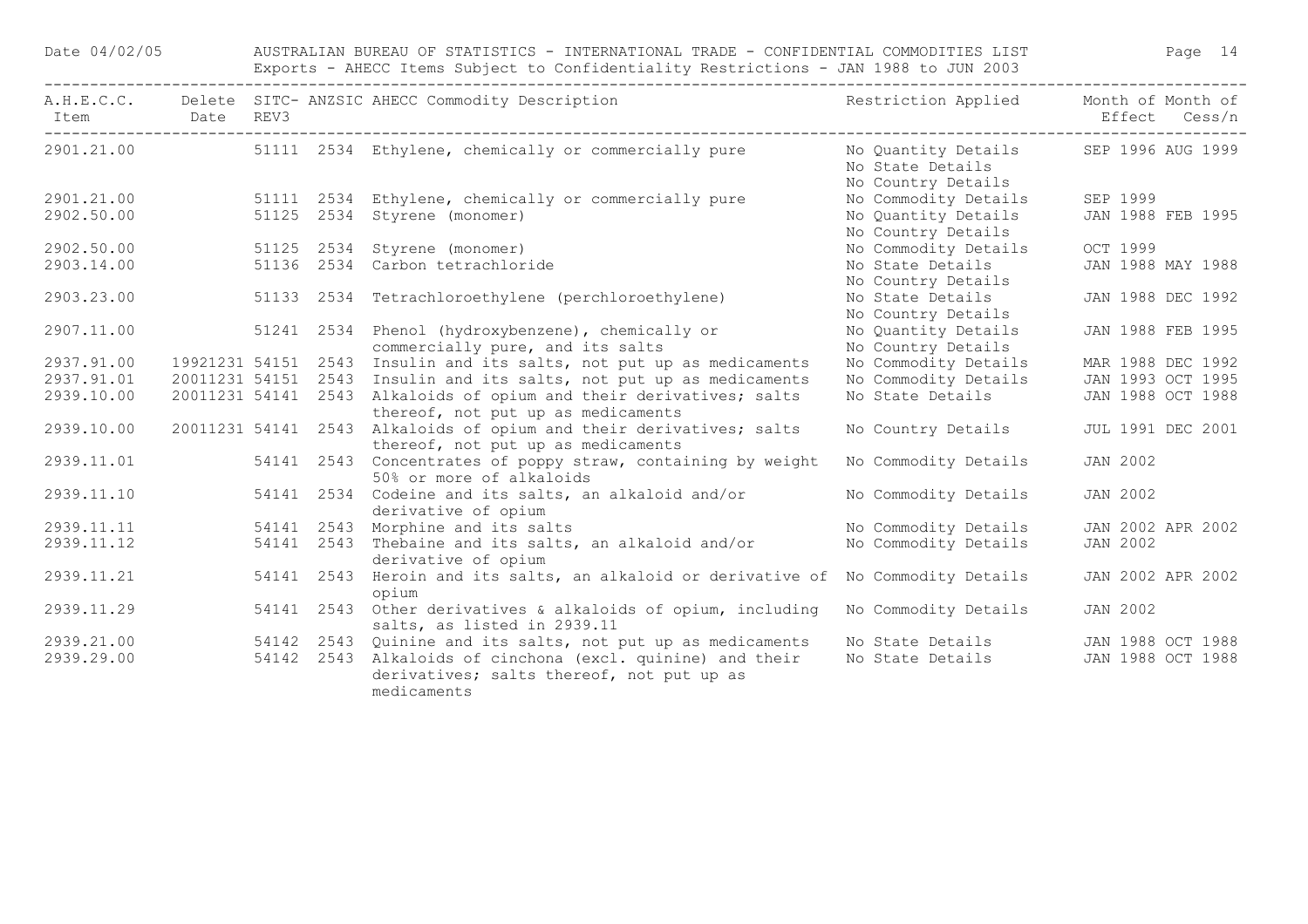Date 04/02/05 AUSTRALIAN BUREAU OF STATISTICS - INTERNATIONAL TRADE - CONFIDENTIAL COMMODITIES LIST Page 15 Exports - AHECC Items Subject to Confidentiality Restrictions - JAN 1988 to JUN 2003

| Item                     | Date                | REV3 |            | A.H.E.C.C. Delete SITC- ANZSIC AHECC Commodity Description                                                                                                                                          | Restriction Applied                                           | Month of Month of<br>Effect Cess/n     |
|--------------------------|---------------------|------|------------|-----------------------------------------------------------------------------------------------------------------------------------------------------------------------------------------------------|---------------------------------------------------------------|----------------------------------------|
|                          |                     |      |            |                                                                                                                                                                                                     |                                                               |                                        |
| 2939.30.00<br>2939.50.00 | 20011231 54145 2543 |      |            | 54143 2543 Caffeine and its salts, not put up as medicaments<br>Theophylline and aminophylline (theophylline<br>ethylenediamine) and their derivatives; salts<br>thereof, not put up as medicaments | No State Details<br>No State Details                          | JAN 1988 OCT 1988<br>JAN 1988 OCT 1988 |
| 2939.60.00               |                     |      |            | 19960630 54146 2543 Alkaloids of rye ergot and their derivatives;<br>salts thereof, not put up as medicaments                                                                                       | No State Details                                              | JAN 1988 OCT 1988                      |
| 2939.70.00               |                     |      |            | 20011231 54147 2543 Nicotine and its salts, not put up as medicaments                                                                                                                               | No State Details                                              | JAN 1988 OCT 1988                      |
| 2939.90.00               | 20011231 54149 2543 |      |            | Vegetable alkaloids, natural or synthetic, and<br>their salts, ethers, esters and other derivatives<br>nes, not put up as medicaments                                                               | No State Details                                              | JAN 1988 OCT 1988                      |
| 2939.90.00               |                     |      |            | 20011231 54149 2543 Vegetable alkaloids, natural or synthetic, and<br>their salts, ethers, esters and other derivatives<br>nes, not put up as medicaments                                           | No Commodity Details                                          | AUG 1993 APR 2001                      |
| 3102.21.00               |                     |      | 56213 2531 | Ammonium sulphate (excl. in tablets or similar<br>forms), in packages of a gross weight exc 10 kg                                                                                                   | No Quantity Details<br>No State Details<br>No Country Details | NOV 1995 NOV 1995                      |
| 3102.21.00               |                     |      |            | 56213 2531 Ammonium sulphate (excl. in tablets or similar<br>forms), in packages of a gross weight exc 10 kg                                                                                        | No Commodity Details                                          | DEC 1995 MAY 1997                      |
| 3402.11.00               |                     |      |            | 55421 2534 Anionic organic surface-active agents (excl. soap)                                                                                                                                       | No Quantity Details                                           | JAN 1988 MAR 1993                      |
| 3501.10.10               |                     |      |            | 59221 2129 Hydrochloric casein                                                                                                                                                                      | No Quantity Details<br>No State Details<br>No Country Details | JUL 1993 NOV 1999                      |
| 3503.00.00               |                     |      |            | 59224 2549 Gelatin and derivatives thereof; isinglass; other<br>glues of animal origin (excl. casein glues and<br>those put up for retail sale, not exc 1 kg)                                       | No Country Details                                            | JAN 1988 MAR 1992                      |
| 3602.00.00               |                     |      |            | 59312 2541 Prepared explosives (excl. propellant powders)                                                                                                                                           | No State Details<br>No Country Details                        | JAN 1988 APR 1992                      |
| 3603.00.00               |                     |      |            | 59320 2541 Safety fuses; detonating fuses; percussion or<br>detonating caps; igniters; electric detonators                                                                                          | No State Details<br>No Country Details                        | JAN 1988 FEB 1992                      |
| 3823.11.00               |                     |      |            | 43131 2534 Stearic acid                                                                                                                                                                             | No Quantity Details                                           | <b>JUL 1996 JAN 2001</b>               |
| 3823.12.00               |                     |      | 43131 2534 | Oleic acid                                                                                                                                                                                          | No Quantity Details                                           | <b>JUL 1996 JAN 2001</b>               |
| 3823.19.00               |                     |      | 43131 2534 | Other industrial monocarboxylic fatty acids and<br>acid oils from refining (excluding stearic acid,<br>oleic acid and tall oil fatty acids)                                                         | No Quantity Details                                           | <b>JUL 1996 JAN 2001</b>               |
| 3901.10.00               |                     |      |            | 57111 2533 Polyethylene having a specific gravity of less<br>than 0.94, in primary forms                                                                                                            | No Quantity Details<br>No Country Details                     | NOV 1992 APR 1993                      |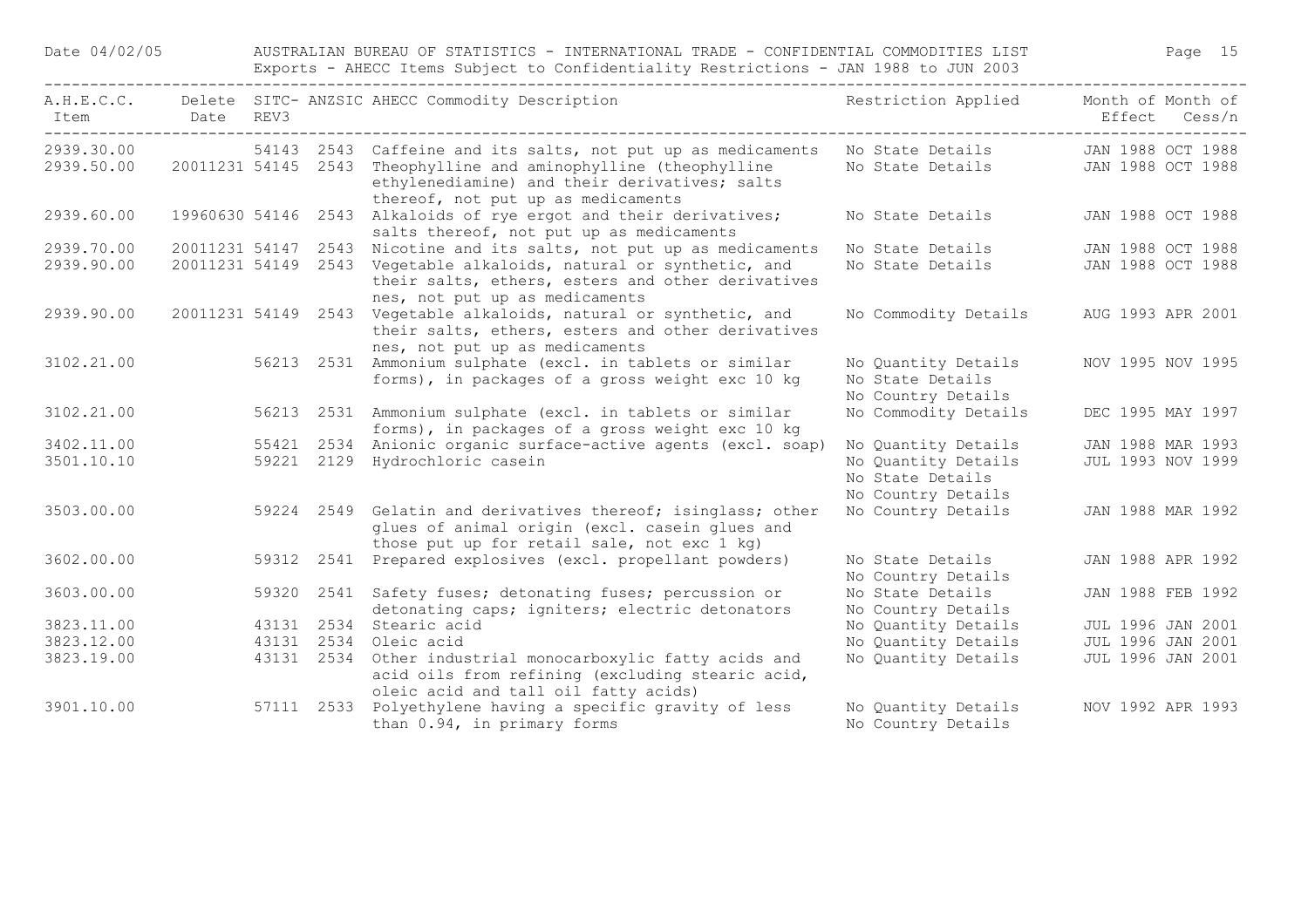Date 04/02/05 AUSTRALIAN BUREAU OF STATISTICS - INTERNATIONAL TRADE - CONFIDENTIAL COMMODITIES LIST Page 16 Exports - AHECC Items Subject to Confidentiality Restrictions - JAN 1988 to JUN 2003

| Item Date REV3 |            |  | A.H.E.C.C. Delete SITC-ANZSIC AHECC Commodity Description Nestriction Applied Month of Month of                                                                                                                                                                                                              |                                           | Effect Cess/n     |
|----------------|------------|--|--------------------------------------------------------------------------------------------------------------------------------------------------------------------------------------------------------------------------------------------------------------------------------------------------------------|-------------------------------------------|-------------------|
| 3901.10.00     |            |  | 57111 2533 Polyethylene having a specific gravity of less Mo Commodity Details<br>than 0.94, in primary forms                                                                                                                                                                                                |                                           | MAY 1993          |
| 3903.19.00     |            |  | 57219 2533 Polystyrene, in primary forms (excl. expansible<br>polystyrene)                                                                                                                                                                                                                                   | No Quantity Details<br>No Country Details | JAN 1988 JUL 1990 |
| 3903.19.00     |            |  | 57219 2533 Polystyrene, in primary forms (excl. expansible<br>polystyrene)                                                                                                                                                                                                                                   | No Commodity Details                      | OCT 1999          |
| 3907.60.00     |            |  | 57433 2533 Poly (ethylene terephthalate), in primary forms                                                                                                                                                                                                                                                   | No Commodity Details                      | FEB 2003          |
| 3920.20.00     |            |  | 58222 2562 Plates, sheets, film, foil and strip nes, of<br>polymers of propylene, non-cellular and not<br>reinforced, laminated, supported or similarly<br>combined with other materials                                                                                                                     | No Quantity Details MAY 1999              |                   |
| 3920.62.00     | 58226 2562 |  | Plates, sheets, film, foil and strip nes, of<br>polyethylene terephthalate, non-cellular and not<br>reinforced, laminated, supported or similarly<br>combined with other materials                                                                                                                           | No Quantity Details                       | MAY 1999 APR 2001 |
| 4101.10.90     |            |  | 20011231 21120 2111 Whole calf skins, preserved other than limed,<br>fleshed or split                                                                                                                                                                                                                        | No Commodity Details                      | MAY 1999 DEC 2001 |
|                |            |  | 4101.20.11 20120 2261 Whole raw bovine (incl. buffalo) hides and skins,<br>of a weight per skin not exc 8 kg when simply<br>dried, 10 kg when dry salted or 16 kg when fresh,<br>wet salted or otherwise prepared, not processed<br>beyond drying or salting                                                 | No Commodity Details                      | JAN 2002 APR 2002 |
| 4101.20.11     |            |  | 21120 2261 Whole raw bovine (incl. buffalo) hides and skins,<br>of a weight per skin not exc 8 kg when simply<br>dried, 10 kg when dry salted or 16 kg when fresh,<br>wet salted or otherwise prepared, not processed<br>beyond drying or salting                                                            | No State Details<br>No Country Details    | MAY 2002 NOV 2002 |
| 4101.20.11     |            |  | 21120 2261 Whole raw bovine (incl. buffalo) hides and skins,<br>of a weight per skin not exc 8 kg when simply<br>dried, 10 kg when dry salted or 16 kg when fresh,<br>wet salted or otherwise prepared, not processed<br>beyond drying or salting                                                            | No State Details<br>No Country Details    | DEC 2002 SEP 2003 |
| 4101.20.19     |            |  | 21120 2111 Whole raw bovine (incl. buffalo) hides & skins, of No Commodity Details JAN 2002 APR 2002<br>a weight per skin $=<$ 8 kg when simply dried, 10<br>kg when dry salted or 16 kg when fresh, wet<br>salted or otherwise prepared (excl. raw hides &<br>skins not processed beyond drying or salting) |                                           |                   |
| 4101.20.19     |            |  | 21120 2111 Whole raw bovine (incl. buffalo) hides & skins, of No State Details<br>a weight per skin =< 8 kg when simply dried, 10<br>kg when dry salted or 16 kg when fresh, wet<br>salted or otherwise prepared (excl. raw hides &<br>skins not processed beyond drying or salting)                         | No Country Details                        | MAY 2002 NOV 2002 |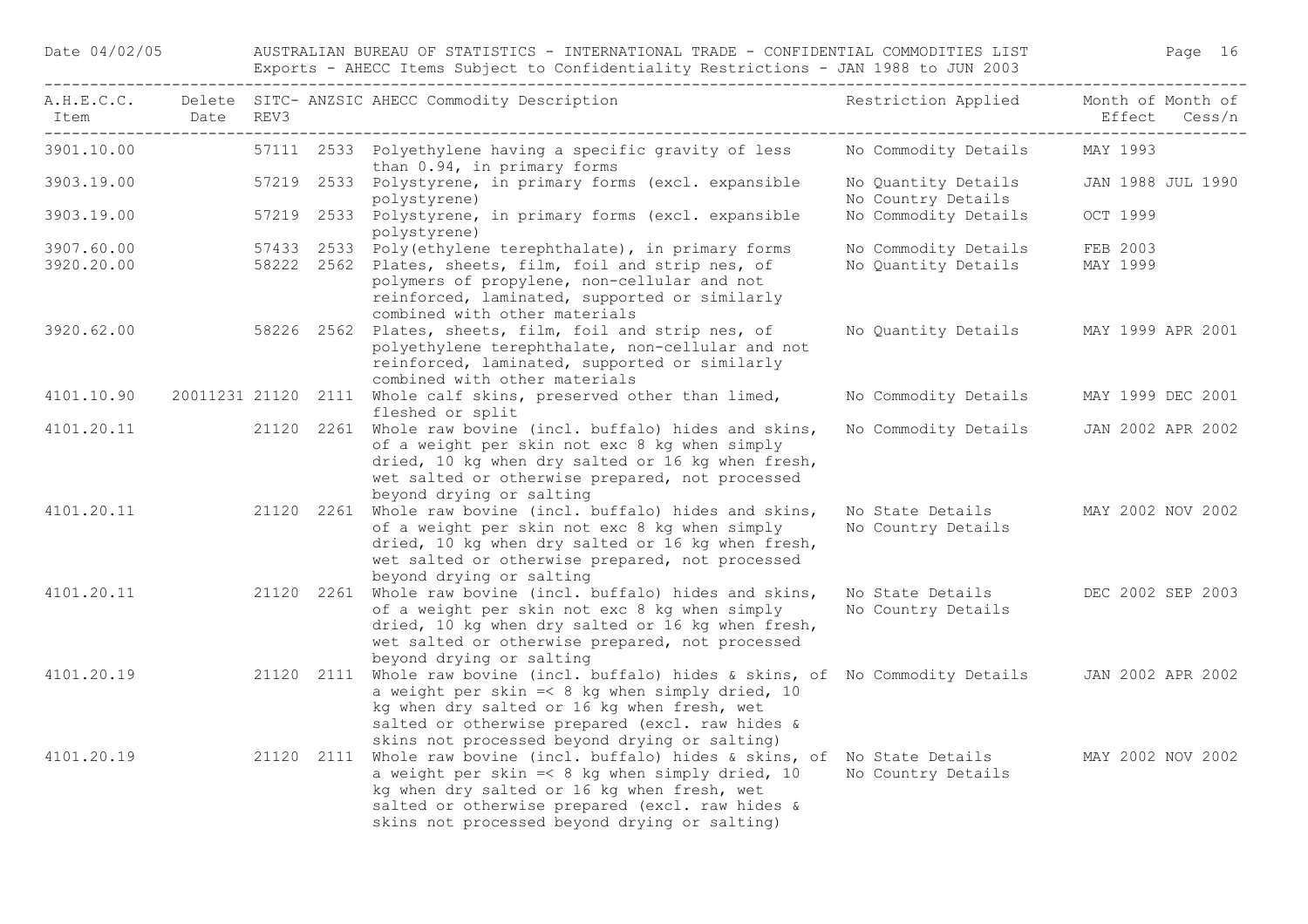| Date 04/02/05  |  |  | AUSTRALIAN BUREAU OF STATISTICS - INTERNATIONAL TRADE - CONFIDENTIAL COMMODITIES LIST                                                                                                                                                                                                                                      |                                                                                                    | Page 17           |  |
|----------------|--|--|----------------------------------------------------------------------------------------------------------------------------------------------------------------------------------------------------------------------------------------------------------------------------------------------------------------------------|----------------------------------------------------------------------------------------------------|-------------------|--|
| Item Date REV3 |  |  | A.H.E.C.C. Delete SITC- ANZSIC AHECC Commodity Description                                                                                                                                                                                                                                                                 | Restriction Applied Month of Month of                                                              | Effect Cess/n     |  |
|                |  |  | 4101.20.19 21120 2111 Whole raw bovine (incl. buffalo) hides & skins, of Selected State Details: DEC 2002 NOV 2003<br>a weight per skin $=<$ 8 kg when simply dried, 10<br>kg when dry salted or 16 kg when fresh, wet<br>salted or otherwise prepared (excl. raw hides &<br>skins not processed beyond drying or salting) | VIC QLD<br>Selected Country Details:<br>BRAZ CHIN HONG                                             |                   |  |
| 4101.21.10     |  |  | 20011231 21111 2111 Wet-salted whole cattle (excl. calf) hides                                                                                                                                                                                                                                                             | Selected Country Details: DEC 1988 SEP 1991<br>THAI HONG                                           |                   |  |
| 4101.21.10     |  |  | 20011231 21111 2111 Wet-salted whole cattle (excl. calf) hides                                                                                                                                                                                                                                                             | Selected Country Details: OCT 1991 MAR 1993<br>HONG MEXI THAI USA                                  |                   |  |
| 4101.21.10     |  |  | 20011231 21111 2111 Wet-salted whole cattle (excl. calf) hides                                                                                                                                                                                                                                                             | No State Details APR 1993 SEP 1993<br>Selected Country Details:<br>BRAZ INDO HONG MEXI THAI<br>USA |                   |  |
| 4101.21.10     |  |  | 20011231 21111 2111 Wet-salted whole cattle (excl. calf) hides                                                                                                                                                                                                                                                             | No State Details<br>Selected Country Details:<br>BRAZ INDO USA                                     | OCT 1993 AUG 1994 |  |
| 4101.21.10     |  |  | 20011231 21111 2111 Wet-salted whole cattle (excl. calf) hides                                                                                                                                                                                                                                                             | No State Details<br>Selected Country Details:<br>HONG INDO PORT POLA SPAI<br>USA                   | SEP 1994 JUN 1995 |  |
| 4101.21.10     |  |  | 20011231 21111 2111 Wet-salted whole cattle (excl. calf) hides                                                                                                                                                                                                                                                             | No State Details<br>No Country Details                                                             | JUL 1995 DEC 2001 |  |
| 4101.40.00     |  |  | 20011231 21113 2111 Hides and skins of equine animals, fresh, or<br>salted, dried, limed, pickled or otherwise<br>preserved but not further prepared                                                                                                                                                                       | No State Details<br>No Country Details                                                             | JAN 1998 DEC 2001 |  |
| 4101.50.12     |  |  | 21111 2111 Whole raw bovine (incl. buffalo) hides and skins,<br>of a weight exceeding 16 kg, not processed beyond<br>drying or salting                                                                                                                                                                                     | No State Details<br>No Country Details                                                             | JAN 2002          |  |
| 4101.50.18     |  |  | 21111 2111 Whole raw bovine (incl. buffalo) hides & skins, of<br>a weight exc 16 kg, fresh, salted, dried, limed,<br>pickled or otherwise preserved (excl. not<br>processed beyond drying or salting) but not<br>tanned, parchment-dressed or further prepared                                                             | No State Details<br>No Country Details                                                             | JAN 2002          |  |
| 4101.90.50     |  |  | 21111 2261 Raw hides & skins (incl. butts, bends & bellies)<br>of bovine animals, fresh, salted, dried, limed,<br>pickled or otherwise preserved, but not tanned,<br>parchment-dressed or further prepared (excl.<br>whole raw hides & skins of 4101.20 & 4101.50)                                                         | No State Details<br>No Country Details                                                             | JAN 2002 APR 2002 |  |
|                |  |  | 4101.90.50 21111 2261 Raw hides & skins (incl. butts, bends & bellies)<br>of bovine animals, fresh, salted, dried, limed,<br>pickled or otherwise preserved, but not tanned,<br>parchment-dressed or further prepared (excl.<br>whole raw hides & skins of 4101.20 & 4101.50)                                              | Selected State Details: MAY 2002 NOV 2002<br>VIC WA<br>Selected Country Details:<br>CHIN HONG THAI |                   |  |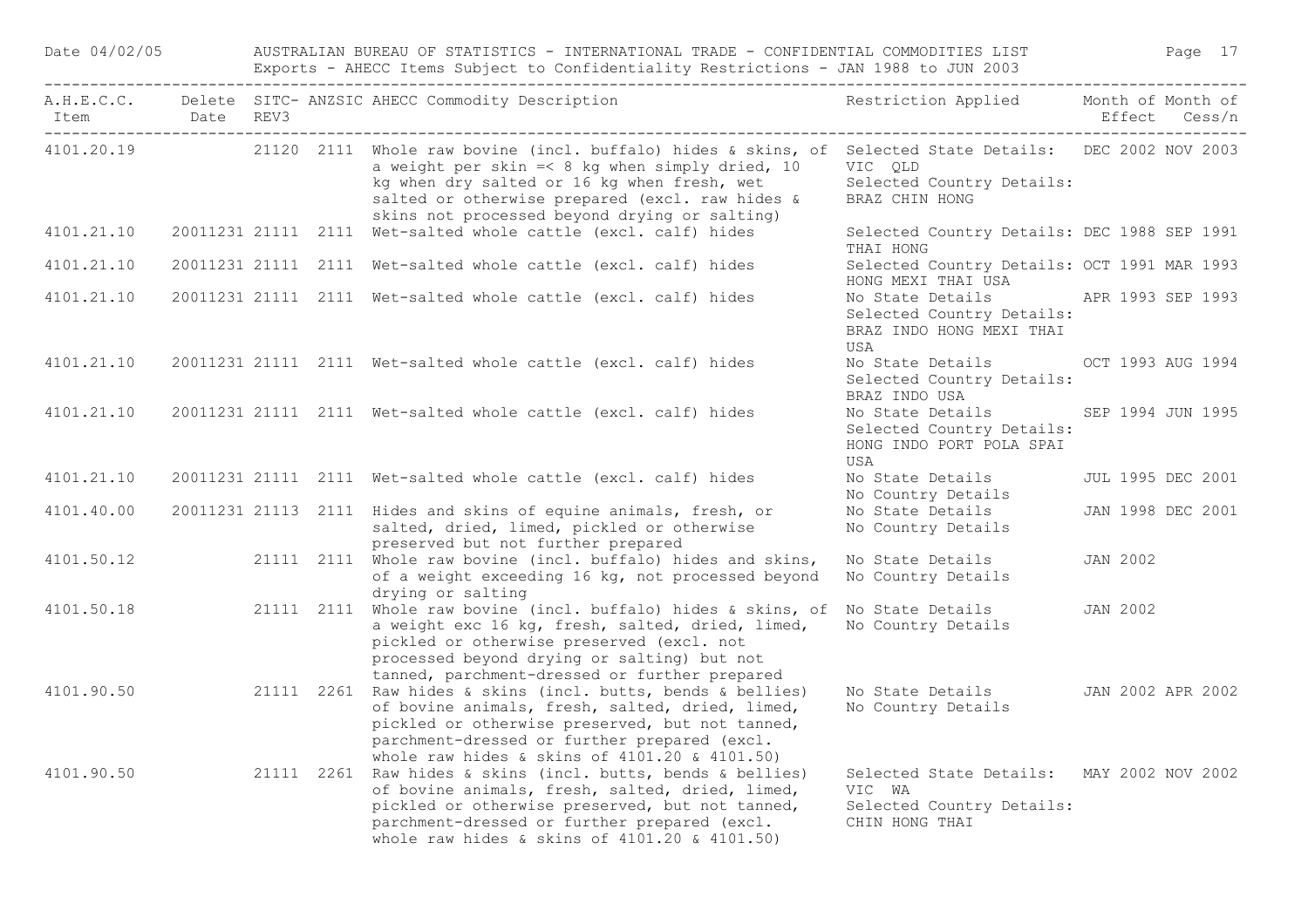| Date 04/02/05              |  | AUSTRALIAN BUREAU OF STATISTICS - INTERNATIONAL TRADE - CONFIDENTIAL COMMODITIES LIST<br>Exports - AHECC Items Subject to Confidentiality Restrictions - JAN 1988 to JUN 2003 |                                                                                                                                                                                                                                                                     |                                                                                                                 |                   |  | Page 18 |
|----------------------------|--|-------------------------------------------------------------------------------------------------------------------------------------------------------------------------------|---------------------------------------------------------------------------------------------------------------------------------------------------------------------------------------------------------------------------------------------------------------------|-----------------------------------------------------------------------------------------------------------------|-------------------|--|---------|
| Item Date REV3<br>-------- |  |                                                                                                                                                                               | A.H.E.C.C. Delete SITC- ANZSIC AHECC Commodity Description                                                                                                                                                                                                          | Restriction Applied Month of Month of                                                                           | Effect Cess/n     |  |         |
| 4101.90.50                 |  |                                                                                                                                                                               | 21111 2261 Raw hides & skins (incl. butts, bends & bellies)<br>of bovine animals, fresh, salted, dried, limed,<br>pickled or otherwise preserved, but not tanned,<br>parchment-dressed or further prepared (excl.<br>whole raw hides & skins of 4101.20 & 4101.50)  | No State Details DEC 2002<br>No Country Details                                                                 |                   |  |         |
| 4102.10.22                 |  |                                                                                                                                                                               | 21160 2111 Raw hides and skins of sheep with wool on, whether<br>or not split (excl. those of note 1 (c) to this<br>chapter) not processed beyond drying or salting                                                                                                 | No State Details<br>Selected Country Details:<br>CZEH FINL FRAN SVAK                                            | JAN 2002 APR 2002 |  |         |
| 4102.10.22                 |  |                                                                                                                                                                               | 21160 2111 Raw hides and skins of sheep with wool on, whether<br>or not split (excl. those of note 1 (c) to this<br>chapter) not processed beyond drying or salting                                                                                                 | Selected State Details: MAY 2002 DEC 2002<br>NSW QLD VIC WA<br>Selected Country Details:<br>CHIN CZEH ITAL THAI |                   |  |         |
| 4102.10.22                 |  |                                                                                                                                                                               | 21160 2111 Raw hides and skins of sheep with wool on, whether<br>or not split (excl. those of note 1 (c) to this<br>chapter) not processed beyond drying or salting                                                                                                 | No State Details<br>Selected Country Details:<br>CZEH ITAL THAI GREE UKRA                                       | JAN 2003 SEP 2003 |  |         |
| 4102.10.31                 |  |                                                                                                                                                                               | 20011231 21160 2111 Wet salted sheep skins (except pieces), with wool<br>length not exc 5.08 cm                                                                                                                                                                     | No State Details<br>Selected Country Details:<br>CZEH FRAN SVAK UK                                              | MAR 2000 AUG 2000 |  |         |
| 4102.10.31                 |  |                                                                                                                                                                               | 20011231 21160 2111 Wet salted sheep skins (except pieces), with wool<br>length not exc 5.08 cm                                                                                                                                                                     | No State Details<br>Selected Country Details:<br>CZEH FINL FRAN SVAK                                            | SEP 2000 DEC 2001 |  |         |
| 4103.10.00                 |  |                                                                                                                                                                               | 20011231 21140 2111 Goat or kid hides and skins, fresh, salted, dried,<br>limed, pickled or otherwise preserved but not<br>further prepared                                                                                                                         | No Country Details OCT 1989 AUG 1994                                                                            |                   |  |         |
| 4103.10.00                 |  |                                                                                                                                                                               | 20011231 21140 2111 Goat or kid hides and skins, fresh, salted, dried,<br>limed, pickled or otherwise preserved but not<br>further prepared                                                                                                                         | No State Details<br>No Country Details                                                                          | SEP 1994 DEC 2001 |  |         |
|                            |  |                                                                                                                                                                               | 4103.10.01 21140 2261 Raw hides and skins of goats or kids fresh,<br>salted, dried, limed, pickled or otherwise<br>preserved, but not tanned, parchment-dressed or<br>further prepared, whether or not dehaired or<br>split (excl. those of Note 1 to this chapter) | No State Details<br>No Country Details                                                                          | JAN 2002 APR 2002 |  |         |
|                            |  |                                                                                                                                                                               | 4103.90.20 21199 2261 Raw hides and skins of kangaroo, fresh, salted,<br>dried, limed, pickled or otherwise preserved, but<br>not tanned, parchment-dressed or further<br>prepared, whether or not dehaired or split (excl.<br>those of Note 1 to this chapter)     | No State Details<br>No Country Details                                                                          | JAN 2002 APR 2002 |  |         |
|                            |  |                                                                                                                                                                               | 4103.90.20 21199 2261 Raw hides and skins of kangaroo, fresh, salted,<br>dried, limed, pickled or otherwise preserved, but<br>not tanned, parchment-dressed or further<br>prepared, whether or not dehaired or split (excl.<br>those of Note 1 to this chapter)     | No State Details MAY 2002 SEP 2003<br>Selected Country Details:<br>CHIN ITAL JAP                                |                   |  |         |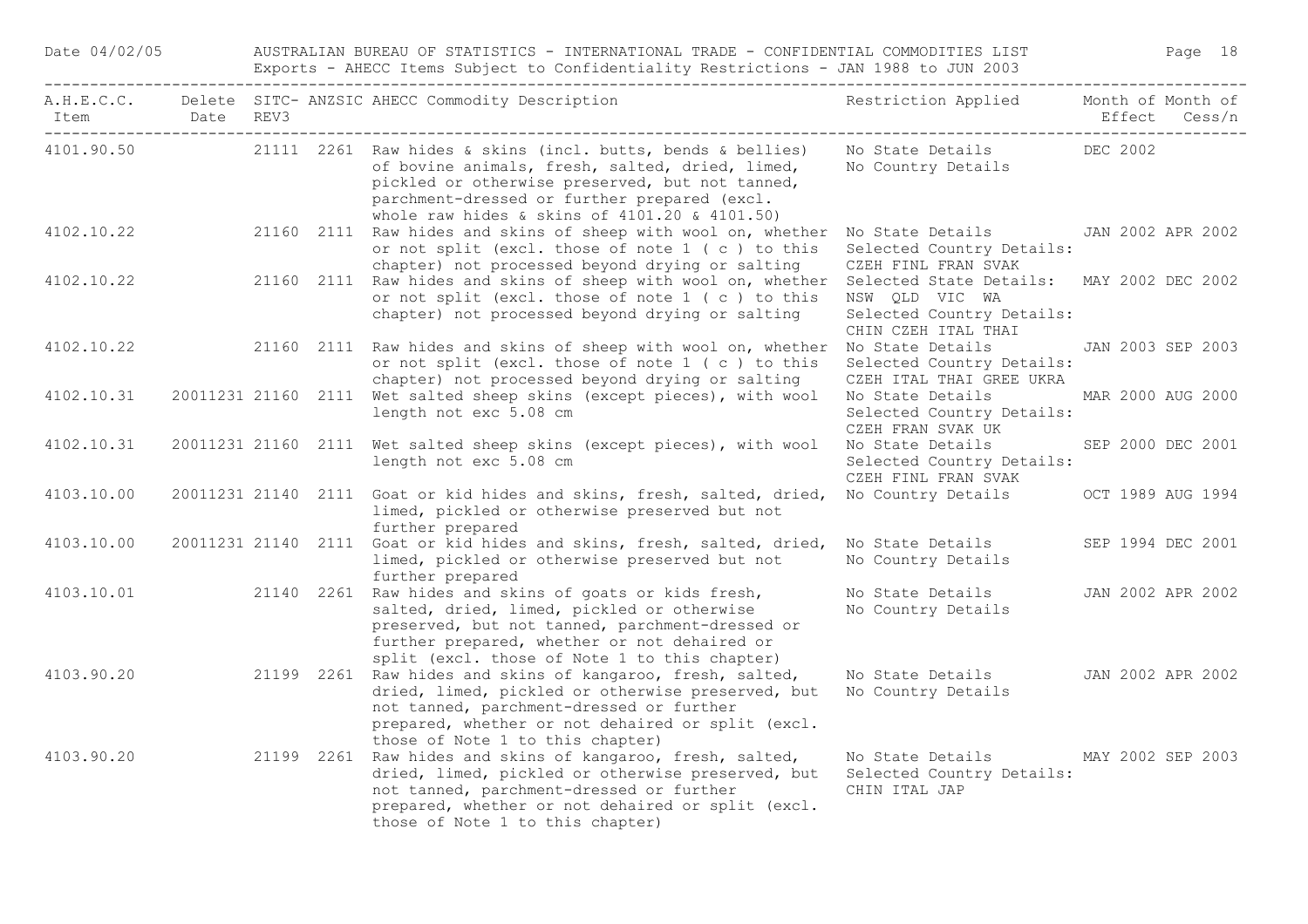| Item       | Date REV3           |  | A.H.E.C.C. Delete SITC- ANZSIC AHECC Commodity Description                                                                                                             | Restriction Applied Month of Month of                     | Effect Cess/n     |
|------------|---------------------|--|------------------------------------------------------------------------------------------------------------------------------------------------------------------------|-----------------------------------------------------------|-------------------|
| 4103.90.61 |                     |  | 20011231 21199 2111 Kangaroo, Macropus rufus sp, raw hides and skins,<br>fresh, salted, dried, limed, pickled or otherwise<br>preserved but not further prepared       | No Country Details JAN 1989 JUL 1989                      |                   |
| 4103.90.61 |                     |  | 20011231 21199 2111 Kangaroo, Macropus rufus sp, raw hides and skins,<br>fresh, salted, dried, limed, pickled or otherwise<br>preserved but not further prepared       | No State Details<br>No Country Details                    | AUG 1989 AUG 1991 |
| 4103.90.61 |                     |  | 20011231 21199 2111 Kangaroo, Macropus rufus sp, raw hides and skins,<br>fresh, salted, dried, limed, pickled or otherwise<br>preserved but not further prepared       | No State Details<br>Selected Country Details:<br>JAP ITAL | SEP 1991 AUG 1994 |
| 4103.90.61 | 20011231 21199 2111 |  | Kangaroo, Macropus rufus sp, raw hides and skins,<br>fresh, salted, dried, limed, pickled or otherwise<br>preserved but not further prepared                           | No State Details SEP 1994 JUN 1995                        |                   |
| 4103.90.61 |                     |  | 20011231 21199 2111 Kangaroo, Macropus rufus sp, raw hides and skins,<br>fresh, salted, dried, limed, pickled or otherwise<br>preserved but not further prepared       | No State Details<br>Selected Country Details:<br>JAP ITAL | JUL 1995 APR 1996 |
| 4103.90.61 |                     |  | 20011231 21199 2111 Kangaroo, Macropus rufus sp, raw hides and skins,<br>fresh, salted, dried, limed, pickled or otherwise<br>preserved but not further prepared       | No State Details<br>No Country Details                    | MAY 1996 DEC 2001 |
| 4103.90.62 |                     |  | 20011231 21199 2111 Kangaroo, Macropus giganteus sp, raw hides and<br>skins, fresh, salted, dried, limed, pickled or<br>otherwise preserved but not further prepared   | No Country Details JAN 1989 JUL 1989                      |                   |
| 4103.90.62 | 20011231 21199 2111 |  | Kangaroo, Macropus giganteus sp, raw hides and<br>skins, fresh, salted, dried, limed, pickled or<br>otherwise preserved but not further prepared                       | No State Details<br>No Country Details                    | AUG 1989 AUG 1991 |
| 4103.90.62 | 20011231 21199 2111 |  | Kangaroo, Macropus giganteus sp, raw hides and<br>skins, fresh, salted, dried, limed, pickled or<br>otherwise preserved but not further prepared                       | No State Details<br>Selected Country Details:<br>JAP ITAL | SEP 1991 APR 1996 |
| 4103.90.62 | 20011231 21199 2111 |  | Kangaroo, Macropus giganteus sp, raw hides and<br>skins, fresh, salted, dried, limed, pickled or<br>otherwise preserved but not further prepared                       | No State Details<br>No Country Details                    | MAY 1996 DEC 2001 |
| 4103.90.63 | 20011231 21199 2111 |  | Kangaroo, Macropus fuliginosus sp, raw hides and<br>skins, fresh, salted, dried, limed, pickled or<br>otherwise preserved but not further prepared                     | No Country Details JAN 1989 JUL 1989                      |                   |
| 4103.90.63 |                     |  | 20011231 21199 2111 Kangaroo, Macropus fuliginosus sp, raw hides and<br>skins, fresh, salted, dried, limed, pickled or<br>otherwise preserved but not further prepared | No State Details<br>No Country Details                    | AUG 1989 AUG 1991 |
| 4103.90.63 | 20011231 21199 2111 |  | Kangaroo, Macropus fuliginosus sp, raw hides and<br>skins, fresh, salted, dried, limed, pickled or<br>otherwise preserved but not further prepared                     | No Quantity Details SEP 1991 SEP 1991                     |                   |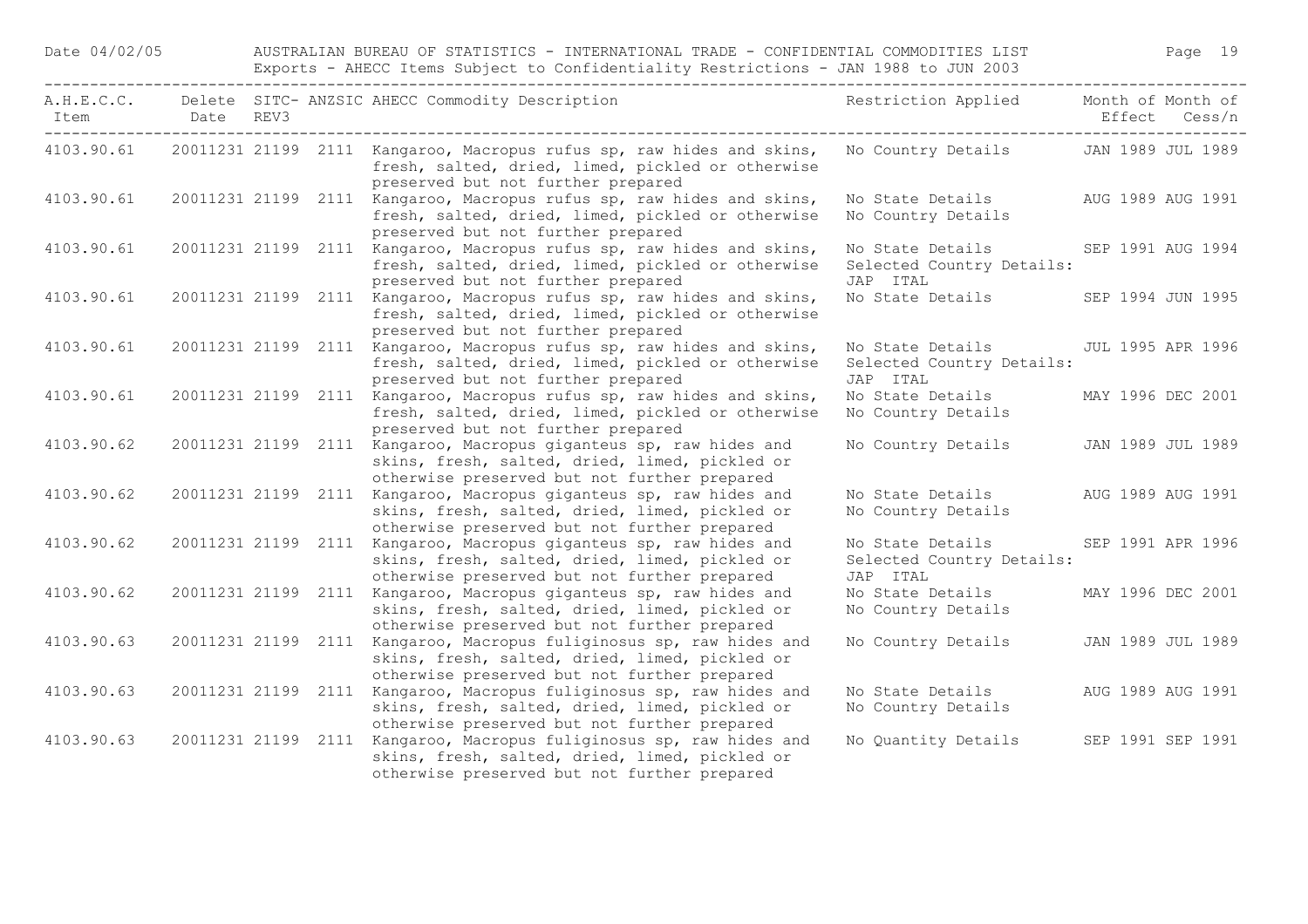Date 04/02/05 AUSTRALIAN BUREAU OF STATISTICS - INTERNATIONAL TRADE - CONFIDENTIAL COMMODITIES LIST Page 20 Exports - AHECC Items Subject to Confidentiality Restrictions - JAN 1988 to JUN 2003

| Item                     | Date REV3 | A.H.E.C.C. Delete SITC-ANZSIC AHECC Commodity Description Theory Restriction Applied                                                                                                                                |                                                                                                               | Month of Month of<br>Effect Cess/n |
|--------------------------|-----------|---------------------------------------------------------------------------------------------------------------------------------------------------------------------------------------------------------------------|---------------------------------------------------------------------------------------------------------------|------------------------------------|
| 4103.90.63               |           | 20011231 21199 2111 Kangaroo, Macropus fuliginosus sp, raw hides and<br>skins, fresh, salted, dried, limed, pickled or<br>otherwise preserved but not further prepared                                              | No State Details MAY 1996 DEC 2001<br>No Country Details                                                      |                                    |
| 4103.90.64               |           | 19990630 21199 2111 Kangaroo, Macropus robustus sp, raw hides and<br>skins, fresh, salted, dried, limed, pickled or<br>otherwise preserved but not further prepared                                                 | No Country Details JAN 1989 JUL 1989                                                                          |                                    |
| 4103.90.64               |           | 19990630 21199 2111 Kangaroo, Macropus robustus sp, raw hides and<br>skins, fresh, salted, dried, limed, pickled or<br>otherwise preserved but not further prepared                                                 | No State Details<br>No Country Details                                                                        | AUG 1989 AUG 1991                  |
| 4103.90.64               |           | 19990630 21199 2111 Kangaroo, Macropus robustus sp, raw hides and<br>skins, fresh, salted, dried, limed, pickled or<br>otherwise preserved but not further prepared                                                 | No Quantity Details SEP 1991 SEP 1991                                                                         |                                    |
| 4103.90.64               |           | 19990630 21199 2111 Kangaroo, Macropus robustus sp, raw hides and<br>skins, fresh, salted, dried, limed, pickled or<br>otherwise preserved but not further prepared                                                 | No State Details MAY 1996 JUN 1999<br>No Country Details                                                      |                                    |
| 4103.90.91               |           | 19881231 21199 2111 Pickled kangaroo hides and skins                                                                                                                                                                | Selected Country Details: APR 1988 OCT 1988<br>FGMY JAP USA                                                   |                                    |
| 4103.90.91<br>4104.11.12 |           | 19881231 21199 2111 Pickled kangaroo hides and skins<br>61141 2261 Tanned or crust hides and skins of bovine (incl.<br>buffalo) animals, without hair on, wet blue<br>(chrome tanned), full grains unsplit or grain | No Country Details MOV 1988 FEB 1991<br>No State Details JAN 2002 APR 2002<br>No Country Details              |                                    |
| 4104.11.12               |           | splits, but not further prepared<br>61141 2261 Tanned or crust hides and skins of bovine (incl.<br>buffalo) animals, without hair on, wet blue<br>(chrome tanned), full grains unsplit or grain                     | Selected State Details: MAY 2002<br>NSW QLD<br>No Country Details                                             |                                    |
| 4104.19.17               |           | splits, but not further prepared<br>61141 2261 Tanned or crust hides and skins of bovine (incl.<br>buffalo) animals, without hair on, in the wet<br>state (incl. wet blue) and (excl. full grains                   | No State Details JAN 2002 APR 2002<br>No Country Details                                                      |                                    |
| 4104.22.10               |           | unsplit or grain splits) but not further prepared<br>20011231 61141 2261 Bovine leather nes, without hair on, wet blue<br>(chrome tanned)                                                                           | No State Details 6. APR 1993 SEP 1993<br>Selected Country Details:<br>ARGE BRAZ HONG INDO INIA<br><b>URUG</b> |                                    |
| 4104.22.10               |           | 20011231 61141 2261 Bovine leather nes, without hair on, wet blue<br>(chrome tanned)                                                                                                                                | Selected State Details: OCT 1993 AUG 1994<br>NSW QLD<br>Selected Country Details:                             |                                    |
| 4104.22.10               |           | 20011231 61141 2261 Bovine leather nes, without hair on, wet blue<br>(chrome tanned)                                                                                                                                | ARGE BRAZ URUG HONG<br>No State x Cty Detail for MAY 1998 FEB 1999<br>All States<br>HONG UK                   |                                    |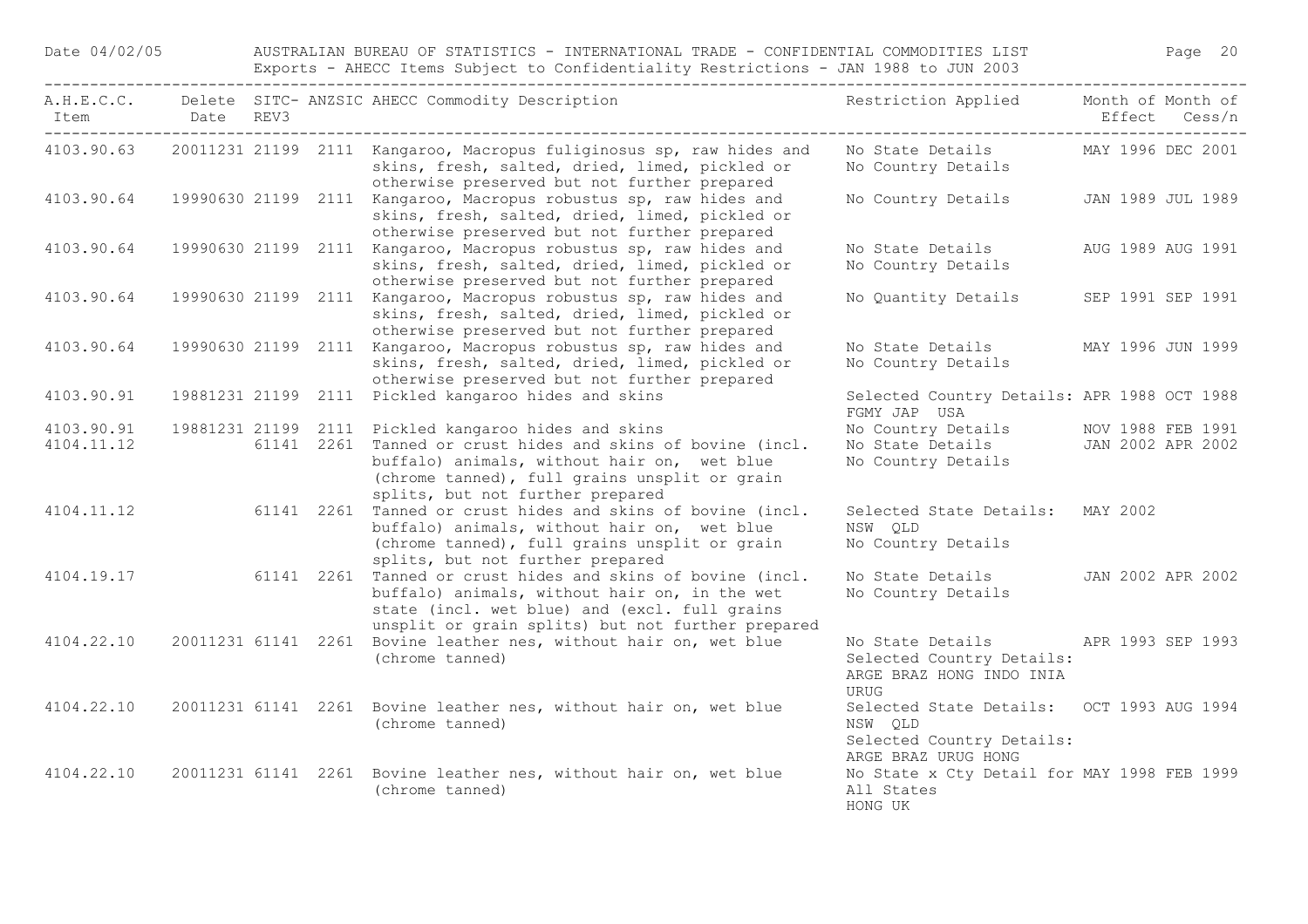|            |                     | Exports - AHECC Items Subject to Confidentiality Restrictions - JAN 1988 to JUN 2003 |  |                                                                                                                                                                                                                                           |                                                                                               |                          |               |  |  |
|------------|---------------------|--------------------------------------------------------------------------------------|--|-------------------------------------------------------------------------------------------------------------------------------------------------------------------------------------------------------------------------------------------|-----------------------------------------------------------------------------------------------|--------------------------|---------------|--|--|
| Item       | Date REV3           |                                                                                      |  | A.H.E.C.C. Delete SITC-ANZSIC AHECC Commodity Description The Sestriction Applied Month of Month of                                                                                                                                       |                                                                                               |                          | Effect Cess/n |  |  |
| 4104.22.10 |                     |                                                                                      |  | 20011231 61141 2261 Bovine leather nes, without hair on, wet blue<br>(chrome tanned)                                                                                                                                                      | No State x Cty Detail for JUN 1999 SEP 1999<br>All States<br>BRAZ CHLE TAIW                   |                          |               |  |  |
| 4104.22.10 |                     |                                                                                      |  | 20011231 61141 2261 Bovine leather nes, without hair on, wet blue<br>(chrome tanned)                                                                                                                                                      | No State x Cty Detail for OCT 1999 FEB 2000<br>All States<br>BRAZ CHLE INIA TAIW              |                          |               |  |  |
| 4104.22.10 |                     |                                                                                      |  | 20011231 61141 2261 Bovine leather nes, without hair on, wet blue<br>(chrome tanned)                                                                                                                                                      | No State Details<br>No Country Details                                                        | MAR 2000 DEC 2001        |               |  |  |
| 4107.90.10 |                     |                                                                                      |  | 20011231 61179 2261 Leather of marsupials, without hair on (excl.<br>chamios, patent leather, patent laminated leather<br>and metallised leather)                                                                                         | No State Details<br>No Country Details                                                        | JUN 2001 DEC 2001        |               |  |  |
| 4113.90.20 |                     |                                                                                      |  | 61179 2261 Leather further prepared after tanning or crusting<br>(incl. parchment-dressed leather), of kangaroo,<br>without wool or hair on, whether or not split,<br>(excl. chamois, patent, patent laminated and<br>metallised leather) | No State Details<br>No Country Details                                                        | <b>JAN 2002</b>          |               |  |  |
| 4201.00.00 |                     |                                                                                      |  | 61220 2262 Saddlery and harness for any animal (incl. traces,<br>leads, knee pads, muzzles, saddle cloths, saddle<br>bags, dog coats and the like), of any material                                                                       | No State Details<br>No Country Details                                                        | <b>JUL 1999 FEB 2001</b> |               |  |  |
| 4201.00.90 |                     |                                                                                      |  | 19990630 61220 2262 Saddlery and harness (excl. rugs) for any animal,<br>of any material                                                                                                                                                  | No State Details                                                                              | JAN 1988 NOV 1997        |               |  |  |
| 4201.00.90 | 19990630 61220 2262 |                                                                                      |  | Saddlery and harness (excl. rugs) for any animal,<br>of any material                                                                                                                                                                      | No State Details<br>No Country Details                                                        | DEC 1997 JUN 1999        |               |  |  |
| 4301.80.10 | 19990630 21229 0220 |                                                                                      |  | Raw, whole furskins of kangaroo and wallaby                                                                                                                                                                                               | No Country Details                                                                            | APR 1988 AUG 1994        |               |  |  |
| 4301.80.10 | 19990630 21229 0220 |                                                                                      |  | Raw, whole furskins of kangaroo and wallaby                                                                                                                                                                                               | No State Details<br>No Country Details                                                        | SEP 1994 JUN 1995        |               |  |  |
| 4301.80.20 |                     |                                                                                      |  | 19990630 21229 0220 Raw, whole furskins of opossum                                                                                                                                                                                        | No State Details                                                                              | JAN 1988 NOV 1989        |               |  |  |
| 4401.21.10 |                     |                                                                                      |  | 19970630 24611 2312 Coniferous woodchips                                                                                                                                                                                                  | No State Details                                                                              | JAN 1988 MAR 1993        |               |  |  |
| 4401.21.90 |                     |                                                                                      |  | 19970630 24611 2312 Coniferous wood particles                                                                                                                                                                                             | No State Details                                                                              | JAN 1988 NOV 1989        |               |  |  |
| 4401.22.10 |                     |                                                                                      |  | 19970630 24615 2312 Non-coniferous woodchips of hardwood                                                                                                                                                                                  | No State Details                                                                              | JAN 1988 APR 1993        |               |  |  |
| 4401.22.20 |                     |                                                                                      |  | 24615 2312 Non-coniferous woodchips or particles                                                                                                                                                                                          | No Quantity Details                                                                           | FEB 2000 MAY 2000        |               |  |  |
| 4401.22.20 |                     |                                                                                      |  | 24615 2312 Non-coniferous woodchips or particles                                                                                                                                                                                          | Selected State Details:<br>NSW TAS VIC<br>Selected Country Details:<br>INDO JAP TAIW          | JUN 2000 APR 2001        |               |  |  |
| 4401.22.20 |                     |                                                                                      |  | 24615 2312 Non-coniferous woodchips or particles                                                                                                                                                                                          | Selected State Details: MAY 2001 MAY 2001<br>TAS VIC<br>Selected Country Details:<br>INDO JAP |                          |               |  |  |

Date 04/02/05 AUSTRALIAN BUREAU OF STATISTICS - INTERNATIONAL TRADE - CONFIDENTIAL COMMODITIES LIST Page 21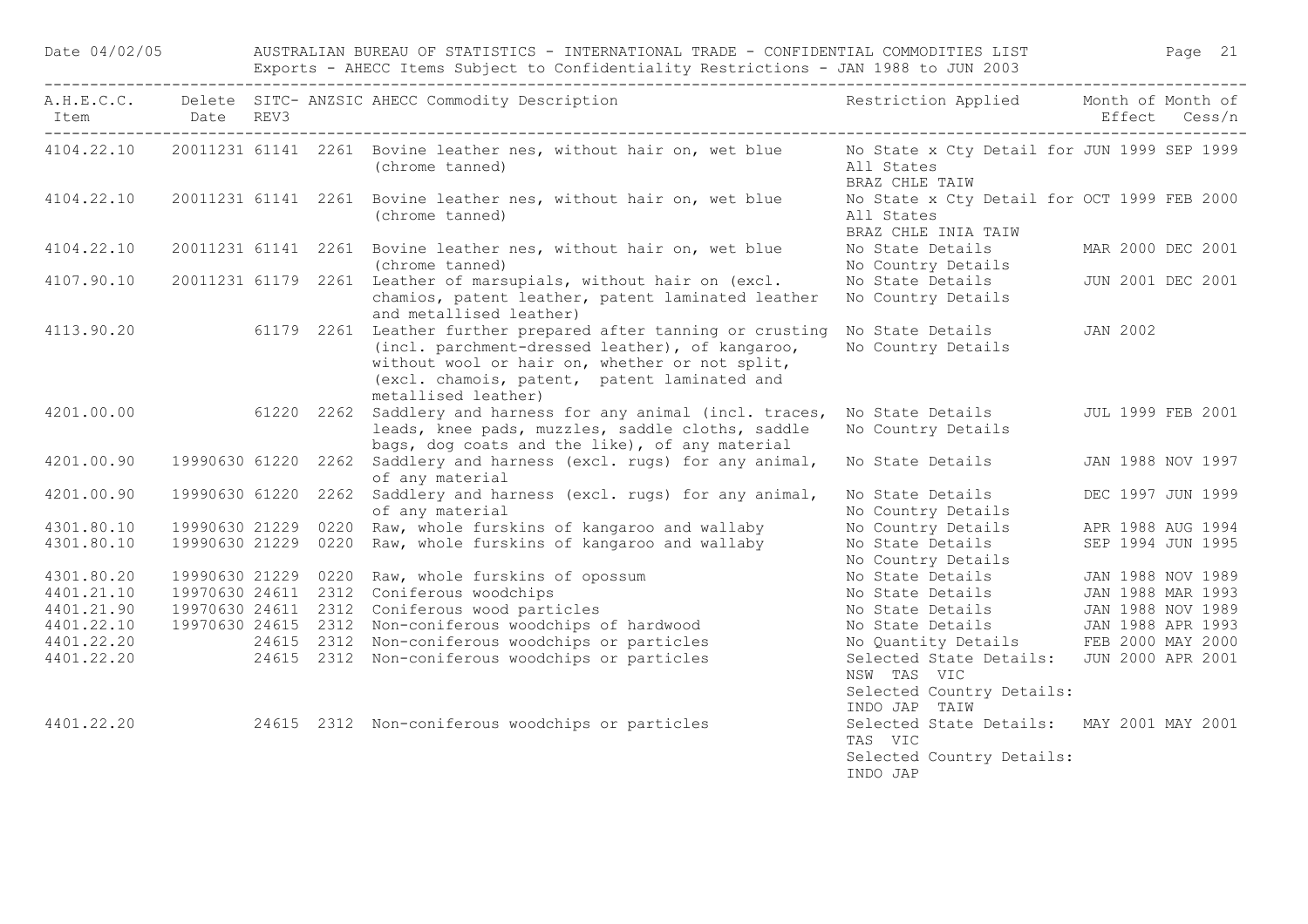| Date 04/02/05 |                     | AUSTRALIAN BUREAU OF STATISTICS - INTERNATIONAL TRADE - CONFIDENTIAL COMMODITIES LIST Page 22<br>Exports - AHECC Items Subject to Confidentiality Restrictions - JAN 1988 to JUN 2003 |                                                                                                                                                              |                                                                                                     |                   |                   |  |  |  |
|---------------|---------------------|---------------------------------------------------------------------------------------------------------------------------------------------------------------------------------------|--------------------------------------------------------------------------------------------------------------------------------------------------------------|-----------------------------------------------------------------------------------------------------|-------------------|-------------------|--|--|--|
|               |                     |                                                                                                                                                                                       | A.H.E.C.C. Delete SITC-ANZSIC AHECC Commodity Description Nestriction Applied Month of Month of                                                              |                                                                                                     |                   |                   |  |  |  |
|               |                     |                                                                                                                                                                                       | 4401.22.20 24615 2312 Non-coniferous woodchips or particles                                                                                                  | Selected State Details: JUN 2001 JAN 2003<br>TAS VIC<br>Selected Country Details:<br>INDO RKOR TAIW |                   |                   |  |  |  |
|               |                     |                                                                                                                                                                                       | 4401.22.20 24615 2312 Non-coniferous woodchips or particles                                                                                                  | No State Details FEB 2003<br>Selected Country Details:<br>INDO CHIN RKOR TAIW SING<br>ISRA SAFR     |                   |                   |  |  |  |
| 4401.22.90    |                     |                                                                                                                                                                                       | 19970630 24615 2312 Non-coniferous wood particles and woodchips nes                                                                                          | No State Details                                                                                    | JAN 1988 NOV 1989 |                   |  |  |  |
| 4402.00.00    |                     | 24502 2535                                                                                                                                                                            | Wood charcoal (incl. shell or nut charcoal)                                                                                                                  | No Quantity Details                                                                                 | MAY 1994          |                   |  |  |  |
| 4410.10.00    | 19960630 63422 2322 |                                                                                                                                                                                       | Particle board and similar board of wood                                                                                                                     | No Commodity Details<br>No State Details                                                            | JAN 1988 SEP 1989 |                   |  |  |  |
| 4410.10.00    | 19960630 63422 2322 |                                                                                                                                                                                       | Particle board and similar board of wood                                                                                                                     |                                                                                                     | OCT 1989 JUN 1996 |                   |  |  |  |
| 4410.19.10    |                     |                                                                                                                                                                                       | 20011231 63422 2322 Particle board of wood, mechanically worked or<br>surface covered                                                                        | No State Details                                                                                    |                   | JUL 1996 APR 1999 |  |  |  |
| 4410.19.20    |                     |                                                                                                                                                                                       | 20011231 63422 2322 Particle board of wood (excl. mechanically worked<br>or surface covered particle board)                                                  | No State Details                                                                                    |                   | JUL 1996 OCT 1999 |  |  |  |
| 4410.19.20    |                     |                                                                                                                                                                                       | 20011231 63422 2322 Particle board of wood (excl. mechanically worked<br>or surface covered particle board)                                                  | No Commodity Details                                                                                |                   | NOV 1999 DEC 2001 |  |  |  |
| 4410.31.00    |                     |                                                                                                                                                                                       | 63422 2322 Particle board and similar board (excl. oriented<br>strand board and waferboard) of wood, unworked or<br>not further worked than sanded           | No Commodity Details                                                                                | <b>JAN 2002</b>   |                   |  |  |  |
| 4410.32.00    |                     | 63422 2322                                                                                                                                                                            | Particle board and similar board (excl. oriented<br>strand board and waferboard) of wood,<br>surface-covered with melamine-impregnated paper                 | No Commodity Details                                                                                | <b>JAN 2002</b>   |                   |  |  |  |
| 4410.90.00    |                     |                                                                                                                                                                                       | 63423 2322 Particle board and similar board of ligneous<br>materials (excl. wood)                                                                            | No Commodity Details                                                                                |                   | JAN 1988 JUN 1988 |  |  |  |
| 4411.11.00    |                     | 63451 2322                                                                                                                                                                            | Fibreboard of wood or other ligneous materials of<br>a density exc 0.8 g/cm3, not mechanically worked<br>or surface covered                                  | No Commodity Details                                                                                | NOV 1988          |                   |  |  |  |
| 4411.21.00    |                     |                                                                                                                                                                                       | 63452 2322 Fibreboard of wood or other ligneous materials of<br>a density exc 0.5 g/cm3 but not exc 0.8 g/cm3, not<br>mechanically worked or surface covered | No State Details                                                                                    | FEB 1992 MAR 2002 |                   |  |  |  |
| 4411.29.00    |                     |                                                                                                                                                                                       | 63452 2322 Fibreboard of wood or other ligneous materials of<br>a density exc 0.5 g/cm3 but not exc 0.8 g/cm3 nes                                            | No State Details                                                                                    |                   | DEC 1996 OCT 1999 |  |  |  |
| 4411.29.00    |                     | 63452 2322                                                                                                                                                                            | Fibreboard of wood or other ligneous materials of<br>a density exc 0.5 g/cm3 but not exc 0.8 g/cm3 nes                                                       | No Commodity Details                                                                                | NOV 1999 MAR 2002 |                   |  |  |  |
|               |                     |                                                                                                                                                                                       |                                                                                                                                                              |                                                                                                     |                   |                   |  |  |  |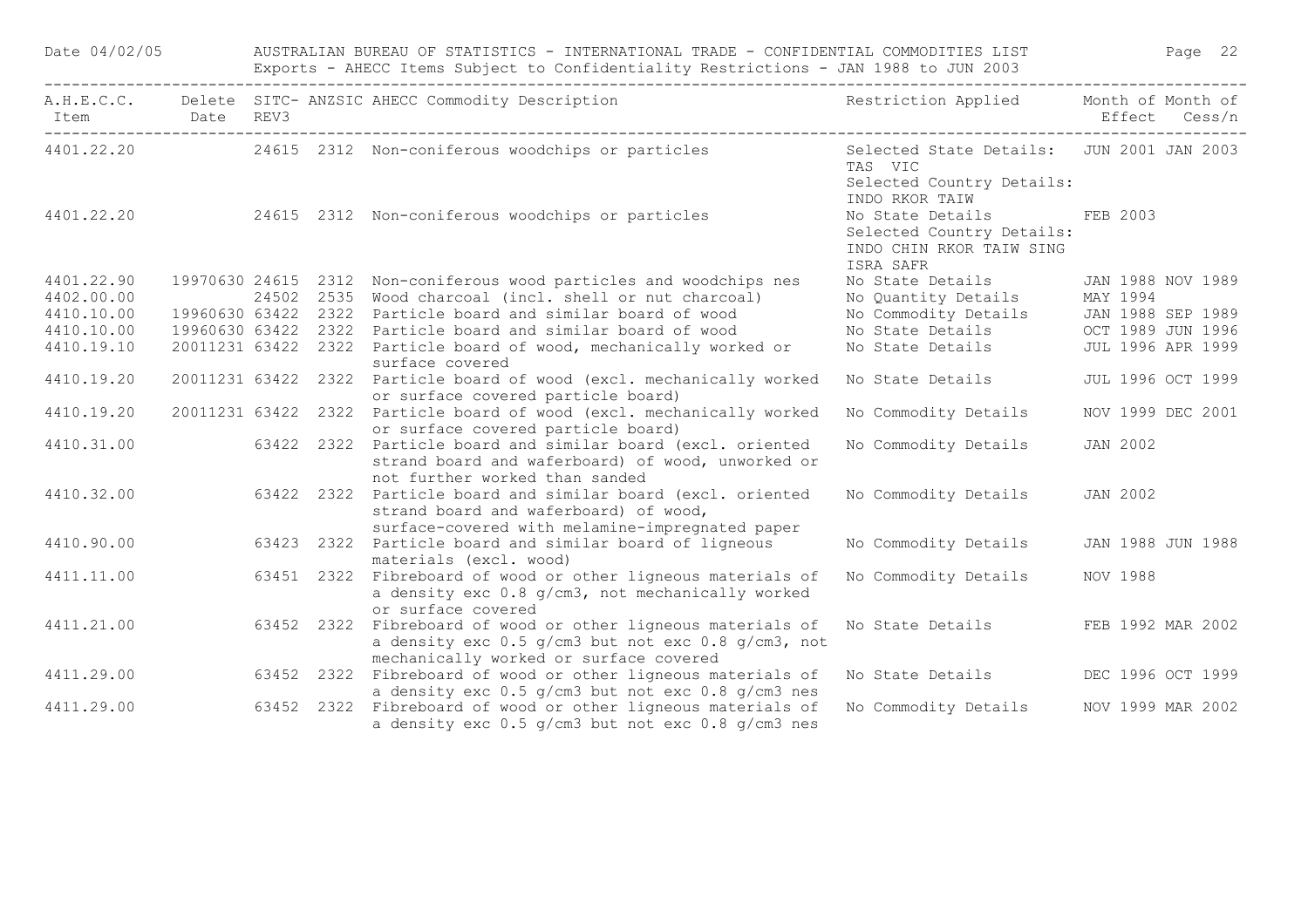| Date 04/02/05                        |                     |            | AUSTRALIAN BUREAU OF STATISTICS - INTERNATIONAL TRADE - CONFIDENTIAL COMMODITIES LIST<br>Page 23<br>Exports - AHECC Items Subject to Confidentiality Restrictions - JAN 1988 to JUN 2003 |                                                                                                                                                                                                                                                                |                                                               |                                        |  |  |  |  |
|--------------------------------------|---------------------|------------|------------------------------------------------------------------------------------------------------------------------------------------------------------------------------------------|----------------------------------------------------------------------------------------------------------------------------------------------------------------------------------------------------------------------------------------------------------------|---------------------------------------------------------------|----------------------------------------|--|--|--|--|
| Item<br>---------------------------- | Date REV3           |            |                                                                                                                                                                                          | A.H.E.C.C. Delete SITC-ANZSIC AHECC Commodity Description Nestriction Applied Month of Month of                                                                                                                                                                |                                                               | Effect Cess/n                          |  |  |  |  |
|                                      |                     |            |                                                                                                                                                                                          | 4412.21.00 19960630 63441 2321 Plywood consisting solely of sheets of wood, each No Quantity Details<br>ply exc 6 mm in thickness, containing at least one No State Details<br>layer of particle board and at least one outer<br>ply of non-coniferous wood    | No Country Details                                            | JAN 1988 JUN 1988                      |  |  |  |  |
| 4412.29.00                           |                     |            |                                                                                                                                                                                          | 19960630 63441 2321 Plywood, veneered panels & sim. laminated wood<br>with at least one outer ply of non-coniferous<br>wood (excl. plywood solely of wood ea ply not exc<br>6 mm; other plywood, veneered panels with at<br>least one layer of particle board) | No Quantity Details<br>No State Details<br>No Country Details | JAN 1988 JUN 1988                      |  |  |  |  |
| 4412.91.00                           | 19960630 63449 2321 |            |                                                                                                                                                                                          | Plywood nes, veneered panels and similar laminated<br>wood, containing at least one layer of particle<br>board                                                                                                                                                 | No Quantity Details<br>No State Details<br>No Country Details | JAN 1988 JUN 1988                      |  |  |  |  |
| 4412.99.00                           |                     |            |                                                                                                                                                                                          | 19960630 63449 2321 Plywood, veneered panels and similar laminated<br>wood nes                                                                                                                                                                                 | No Quantity Details<br>No State Details<br>No Country Details | JAN 1988 JUN 1988                      |  |  |  |  |
| 4801.00.00                           |                     |            |                                                                                                                                                                                          | 19960630 64110 2331 Newsprint, in rolls or sheets                                                                                                                                                                                                              | No Commodity Details                                          | APR 1989 OCT 1990                      |  |  |  |  |
| 4801.00.00                           |                     |            |                                                                                                                                                                                          | 19960630 64110 2331 Newsprint, in rolls or sheets                                                                                                                                                                                                              | No Commodity Details                                          | APR 1991 DEC 1991                      |  |  |  |  |
| 4801.00.00                           |                     |            |                                                                                                                                                                                          | 19960630 64110 2331 Newsprint, in rolls or sheets                                                                                                                                                                                                              | No Quantity Details<br>No Country Details                     | JAN 1992 JAN 1994                      |  |  |  |  |
| 4801.00.00                           |                     |            |                                                                                                                                                                                          | 19960630 64110 2331 Newsprint, in rolls or sheets                                                                                                                                                                                                              | No Quantity Details                                           | FEB 1994 OCT 1995                      |  |  |  |  |
| 4801.00.01                           | 20011231 64110 2331 |            |                                                                                                                                                                                          | Newsprint, in rolls or sheets                                                                                                                                                                                                                                  | No Commodity Details                                          | JUL 1996 JAN 1997                      |  |  |  |  |
| 5105.29.10<br>5105.29.10             |                     |            | 26873 2211                                                                                                                                                                               | 26873 2211 Wool tops, 19 um and finer<br>Wool tops, 19 um and finer                                                                                                                                                                                            | No State Details<br>Selected State Details:<br>NSW SA         | JAN 1988 JUL 1997<br>AUG 1997 AUG 2003 |  |  |  |  |
| 5105.29.20                           |                     |            | 26873 2211                                                                                                                                                                               | Wool tops, 20 um to 23 um                                                                                                                                                                                                                                      | No State Details                                              | JAN 1988 JUL 1997                      |  |  |  |  |
| 5105.29.20                           |                     |            | 26873 2211                                                                                                                                                                               | Wool tops, 20 um to 23 um                                                                                                                                                                                                                                      | Selected State Details:<br>VIC SA                             | AUG 1997 AUG 2003                      |  |  |  |  |
| 5105.29.30                           |                     |            | 26873 2211                                                                                                                                                                               | Wool tops, 24 um to 27 um                                                                                                                                                                                                                                      | No State Details                                              | JAN 1988 AUG 2003                      |  |  |  |  |
| 5105.29.40                           |                     |            |                                                                                                                                                                                          | 26873 2211 Wool tops, 28 um and up                                                                                                                                                                                                                             | No State Details                                              | JAN 1988 AUG 1999                      |  |  |  |  |
| 5105.29.40                           |                     | 26873 2211 |                                                                                                                                                                                          | Wool tops, 28 um and up                                                                                                                                                                                                                                        | No Commodity Details                                          | SEP 1999                               |  |  |  |  |
| 6402.30.00                           |                     |            | 85113 2250                                                                                                                                                                               | Footwear incorporating a protective metal toe-cap,<br>with outer soles and uppers of rubber or plastics<br>nes                                                                                                                                                 | No State Details<br>No Country Details                        | AUG 1992 MAR 2002                      |  |  |  |  |
| 6402.30.00                           |                     |            | 85113 2250                                                                                                                                                                               | Footwear incorporating a protective metal toe-cap,<br>with outer soles and uppers of rubber or plastics<br>nes                                                                                                                                                 | No Country Details APR 2002 OCT 2002                          |                                        |  |  |  |  |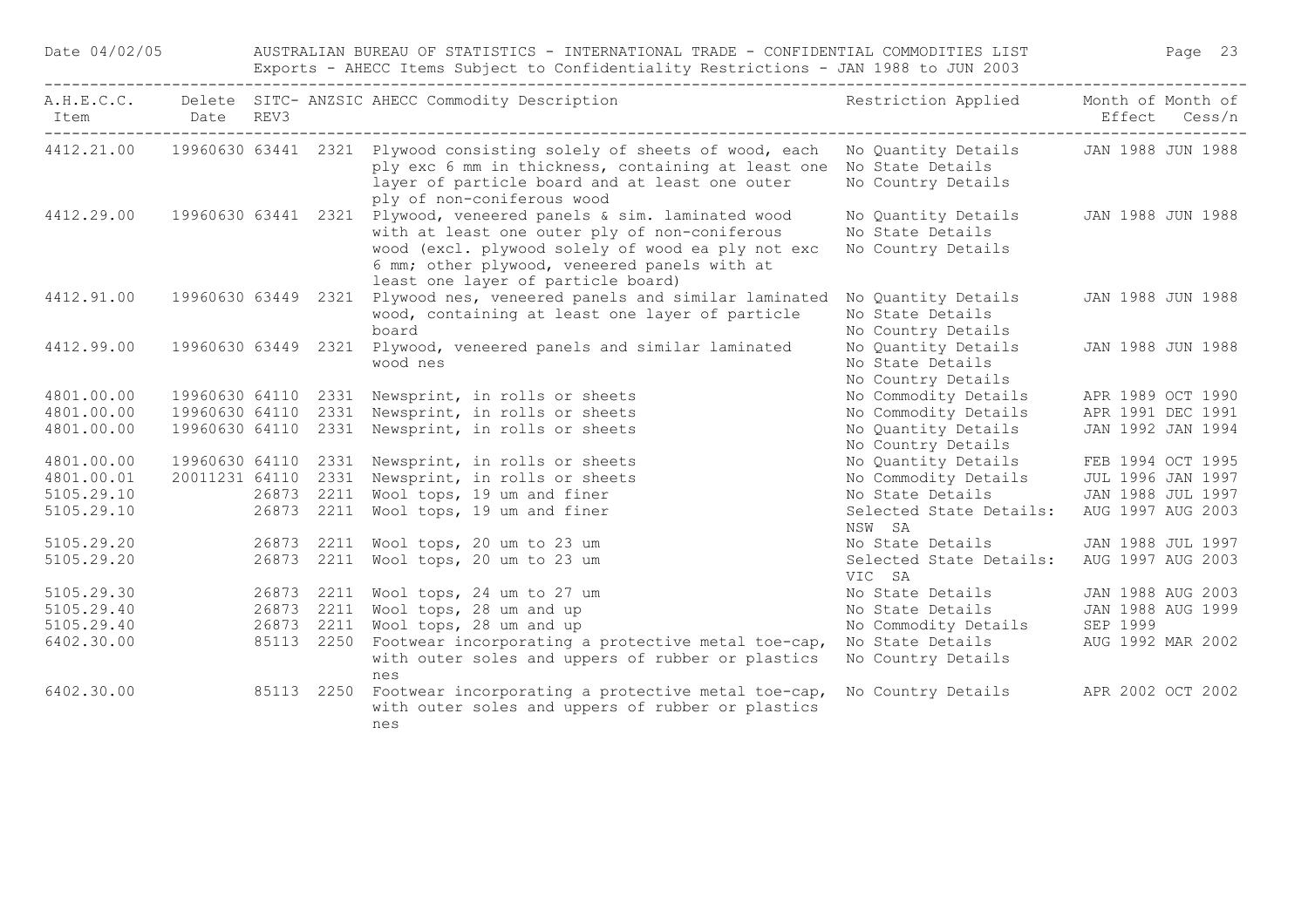| Date 04/02/05 |                          |      | AUSTRALIAN BUREAU OF STATISTICS - INTERNATIONAL TRADE - CONFIDENTIAL COMMODITIES LIST<br>Page 24<br>Exports - AHECC Items Subject to Confidentiality Restrictions - JAN 1988 to JUN 2003 |                                                                                                                                                                                                   |                                                               |                             |        |  |  |  |  |
|---------------|--------------------------|------|------------------------------------------------------------------------------------------------------------------------------------------------------------------------------------------|---------------------------------------------------------------------------------------------------------------------------------------------------------------------------------------------------|---------------------------------------------------------------|-----------------------------|--------|--|--|--|--|
| Item          | Date<br>________________ | REV3 |                                                                                                                                                                                          | A.H.E.C.C. Delete SITC- ANZSIC AHECC Commodity Description                                                                                                                                        | Restriction Applied                                           | Month of Month of<br>Effect | Cess/n |  |  |  |  |
| 6402.30.00    |                          |      |                                                                                                                                                                                          | 85113 2250 Footwear incorporating a protective metal toe-cap,<br>with outer soles and uppers of rubber or plastics<br>nes                                                                         | No State Details<br>No Country Details                        | NOV 2002 AUG 2003           |        |  |  |  |  |
| 6402.91.00    |                          |      |                                                                                                                                                                                          | 85132 2250 Footwear covering the ankle, with outer soles and<br>uppers of rubber or plastics nes                                                                                                  | No State Details<br>No Country Details                        | AUG 1992 OCT 1999           |        |  |  |  |  |
| 6402.91.00    |                          |      |                                                                                                                                                                                          | 85132 2250 Footwear covering the ankle, with outer soles and<br>uppers of rubber or plastics nes                                                                                                  | No Commodity Details                                          | NOV 1999                    |        |  |  |  |  |
| 6402.99.00    |                          |      |                                                                                                                                                                                          | 85132 2250 Footwear, with outer soles and uppers of rubber or No State Details<br>plastics nes                                                                                                    |                                                               | AUG 1992 JUL 1993           |        |  |  |  |  |
| 6403.19.00    |                          |      |                                                                                                                                                                                          | 85124 2250 Sports footwear (excl. ski-boots and cross-country No State Details<br>ski footwear), with outer soles of rubber,<br>plastics, leather or composition leather and<br>uppers of leather |                                                               | AUG 1992 JUL 1993           |        |  |  |  |  |
| 6403.40.00    |                          |      |                                                                                                                                                                                          | 85115 2250 Footwear, with outer soles of rubber, plastics,<br>leather or composition leather and uppers of<br>leather nes, incorporating a protective metal<br>toe-cap                            | No State Details<br>No Country Details                        | AUG 1992 MAR 2002           |        |  |  |  |  |
| 6403.40.00    |                          |      |                                                                                                                                                                                          | 85115 2250 Footwear, with outer soles of rubber, plastics,<br>leather or composition leather and uppers of<br>leather nes, incorporating a protective metal<br>toe-cap                            | No Commodity Details                                          | APR 2002 AUG 2003           |        |  |  |  |  |
| 6403.91.00    |                          |      |                                                                                                                                                                                          | 85148 2250 Footwear covering the ankle, with outer soles of<br>rubber, plastics, leather or composition leather<br>and uppers of leather nes                                                      | No State Details<br>No Country Details                        | JUL 1993 MAR 2002           |        |  |  |  |  |
| 6403.91.00    |                          |      |                                                                                                                                                                                          | 85148 2250 Footwear covering the ankle, with outer soles of<br>rubber, plastics, leather or composition leather<br>and uppers of leather nes                                                      | No Commodity Details                                          | APR 2002                    |        |  |  |  |  |
| 7019.10.90    |                          |      |                                                                                                                                                                                          | 19960630 65195 2640 Slivers, rovings and chopped strands of glass<br>fibres                                                                                                                       | No Quantity Details<br>No State Details<br>No Country Details | APR 1993 JUN 1996           |        |  |  |  |  |
| 7019.11.00    |                          |      |                                                                                                                                                                                          | 65195 2640 Chopped strands, of a length of not more than 50<br>mm, of glass fibres                                                                                                                | No Quantity Details<br>No State Details<br>No Country Details | JUL 1996 DEC 1999           |        |  |  |  |  |
| 7019.12.00    |                          |      |                                                                                                                                                                                          | 65195 2640 Rovings, of glass fibres                                                                                                                                                               | No Quantity Details<br>No State Details<br>No Country Details | JUL 1996 DEC 1999           |        |  |  |  |  |
| 7019.31.00    |                          |      |                                                                                                                                                                                          | 66495 2640 Mats of glass fibres, nonwoven                                                                                                                                                         | No Quantity Details<br>No State Details<br>No Country Details | APR 1993 DEC 1999           |        |  |  |  |  |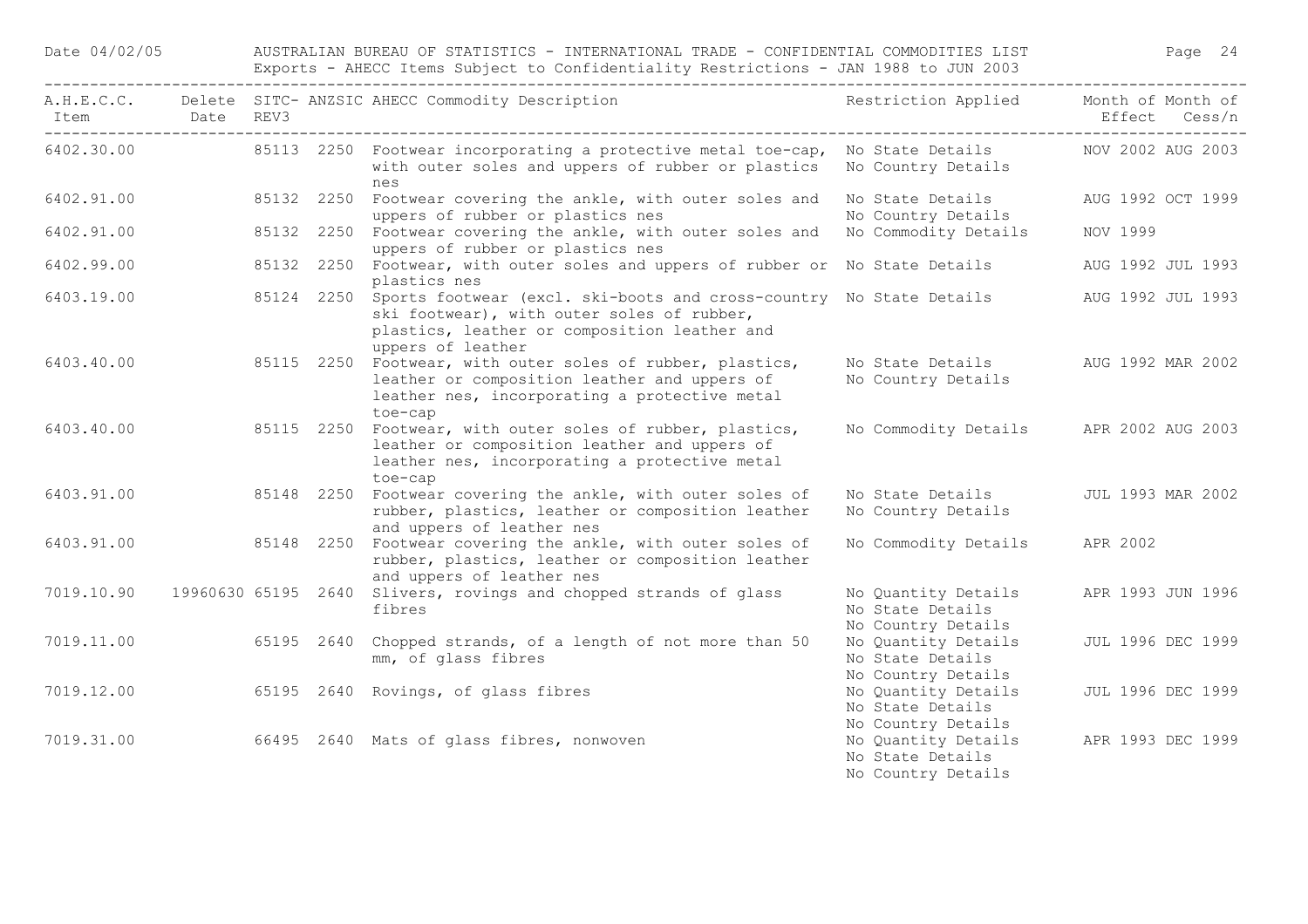Date 04/02/05 AUSTRALIAN BUREAU OF STATISTICS - INTERNATIONAL TRADE - CONFIDENTIAL COMMODITIES LIST Page 25 Exports - AHECC Items Subject to Confidentiality Restrictions - JAN 1988 to JUN 2003

| Item Date REV3 |  | A.H.E.C.C. Delete SITC-ANZSIC AHECC Commodity Description Nestriction Applied Month of Month of                                                                    |                                                                        | Effect Cess/n     |
|----------------|--|--------------------------------------------------------------------------------------------------------------------------------------------------------------------|------------------------------------------------------------------------|-------------------|
| 7101.21.01     |  | 66712 0420 Unworked cultured pearls, not strung, mounted or<br>set (incl. temporarily strung for convenience of<br>transport)                                      | No State Details JUL 1996<br>No Country Details                        |                   |
| 7101.21.10     |  | 19960630 66712 0420 Round cultured pearls, unworked, not strung,<br>mounted or set (incl. those temporarily strung<br>for convenience of transport)                | No State Details JAN 1988 APR 1995                                     |                   |
| 7101.21.10     |  | 19960630 66712 0420 Round cultured pearls, unworked, not strung,<br>mounted or set (incl. those temporarily strung<br>for convenience of transport)                | No Quantity Details<br>No State Details<br>No Country Details          | MAY 1995 JUN 1996 |
| 7101.21.20     |  | 19960630 66712 0420 Half-round cultured pearls, unworked, not strung,<br>mounted or set (incl. those temporarily strung for<br>convenience of transport)           | No State Details                                                       | JAN 1988 JUN 1996 |
| 7101.22.10     |  | 19960630 66713 2941 Round cultured pearls, worked, not strung, mounted No State Details<br>or set (incl. those temporarily strung for<br>convenience of transport) |                                                                        | JAN 1988 MAY 1994 |
| 7101.22.20     |  | 19960630 66713 2941 Half-round cultured pearls, worked, not strung,<br>mounted or set (incl. those temporarily strung<br>for convenience of transport)             | No State Details                                                       | JAN 1988 JUN 1993 |
| 7102.10.00     |  | 66721 1420 Unsorted diamonds, not mounted or set                                                                                                                   | No Commodity Details                                                   | JAN 1988 DEC 2002 |
| 7102.31.00     |  | 66722 1420 Non-industrial diamonds, unworked or simply sawn,                                                                                                       | No Commodity Details                                                   | <b>JUL 2002</b>   |
|                |  | cleaved or bruted, not mounted or set                                                                                                                              |                                                                        |                   |
| 7202.11.00     |  | 67141 2711 Ferro-manganese containing by weight more than 2%<br>of carbon in primary forms, in granules or powders<br>or in forms obtained by continuous casting   | No Commodity Details                                                   | AUG 1999          |
| 7202.30.00     |  | 67152 2711 Ferro-silico-manganese in primary forms, in<br>granules or powders or in forms obtained by<br>continuous casting                                        | No Commodity Details                                                   | AUG 1999          |
| 7204.10.00     |  | 28210 2712 Waste and scrap of cast iron                                                                                                                            | No State Details<br>No Country Details                                 | JAN 1988 MAY 1992 |
| 7204.10.00     |  | 28210 2712 Waste and scrap of cast iron                                                                                                                            | No State Details                                                       | APR 1993 APR 1994 |
| 7204.21.00     |  | 19960630 28221 2711 Waste and scrap of stainless steel                                                                                                             | No State Details                                                       | JAN 1988 MAY 1993 |
|                |  |                                                                                                                                                                    | No Country Details                                                     |                   |
| 7204.21.00     |  | 19960630 28221 2711 Waste and scrap of stainless steel                                                                                                             | No State Details                                                       | JUN 1993 MAR 1995 |
| 7204.21.00     |  | 19960630 28221 2711 Waste and scrap of stainless steel                                                                                                             | No State Details<br>Selected Country Details:<br>CHIN RKOR TAIW UK USA | APR 1995 SEP 1995 |
| 7204.29.90     |  | 19960630 28229 2711 Waste and scrap of alloy steel (excl. stainless<br>steel and tin plate)                                                                        | No State Details<br>No Country Details                                 | JAN 1988 MAR 1995 |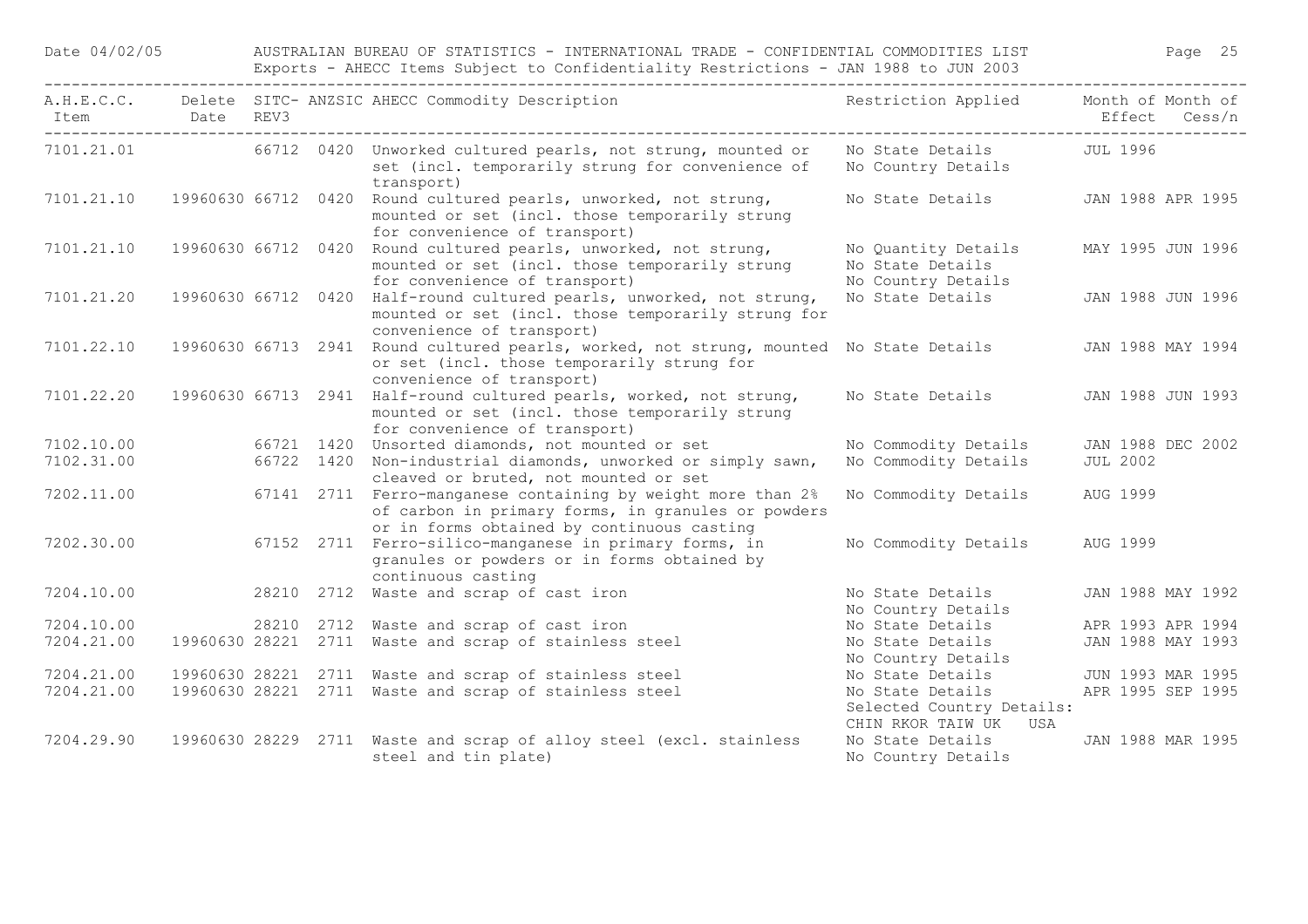|            |           | Exports - Annul Items subject to confidentiality restrictions - OAN 1900 to our 2009<br>--------------------------- |  |                                                                                                                                                                                                                |                                                               |                                    |  |  |  |  |
|------------|-----------|---------------------------------------------------------------------------------------------------------------------|--|----------------------------------------------------------------------------------------------------------------------------------------------------------------------------------------------------------------|---------------------------------------------------------------|------------------------------------|--|--|--|--|
| Item       | Date REV3 |                                                                                                                     |  | A.H.E.C.C. Delete SITC- ANZSIC AHECC Commodity Description                                                                                                                                                     | Restriction Applied                                           | Month of Month of<br>Effect Cess/n |  |  |  |  |
|            |           |                                                                                                                     |  | 7204.29.90 19960630 28229 2711 Waste and scrap of alloy steel (excl. stainless<br>steel and tin plate)                                                                                                         | No Quantity Details<br>No State Details<br>No Country Details | APR 1995 SEP 1995                  |  |  |  |  |
| 7204.41.00 |           |                                                                                                                     |  | 28232 2711 Ferrous turnings, shavings, chips, milling waste,<br>sawdust, filings, trimmings and stampings                                                                                                      | No State Details<br>No Country Details                        | JAN 1988 MAR 1995                  |  |  |  |  |
| 7204.41.00 |           |                                                                                                                     |  | 28232 2711 Ferrous turnings, shavings, chips, milling waste,<br>sawdust, filings, trimmings and stampings                                                                                                      | No Quantity Details<br>No State Details<br>No Country Details | APR 1995 SEP 1995                  |  |  |  |  |
| 7204.49.00 |           |                                                                                                                     |  | 19960630 28239 2711 Ferrous waste and scrap nes                                                                                                                                                                | No State Details<br>No Country Details                        | JAN 1988 MAR 1995                  |  |  |  |  |
| 7204.49.00 |           |                                                                                                                     |  | 19960630 28239 2711 Ferrous waste and scrap nes                                                                                                                                                                | No Quantity Details<br>No State Details<br>No Country Details | APR 1995 SEP 1995                  |  |  |  |  |
| 7204.50.00 |           |                                                                                                                     |  | 28233 2711 Remelting scrap ingots of iron or steel                                                                                                                                                             | No State Details<br>No Country Details                        | JAN 1988 MAY 1988                  |  |  |  |  |
| 7207.12.00 |           |                                                                                                                     |  | 67262 2711 Semi-finished products of iron or non-alloy steel<br>of rectangular (excl. square) cross-section nes,<br>containing by weight less than 0.25% of carbon                                             | No Commodity Details                                          | SEP 2000                           |  |  |  |  |
| 7208.36.00 |           |                                                                                                                     |  | 67310 2711 Coils of iron or non-alloy steel, not further<br>worked than hot-rolled, of a width of 600 mm or<br>more, of a thickness exc 10 mm                                                                  | No Commodity Details                                          | SEP 2000                           |  |  |  |  |
| 7208.37.00 |           |                                                                                                                     |  | 67310 2711 Coils of iron or non-alloy steel, not further<br>worked than hot-rolled, of a width of 600 mm or<br>more, of a thickness of 4.75mm or more but not<br>exceeding 10 mm                               | No State Details<br>No Country Details                        | SEP 2000 MAR 2001                  |  |  |  |  |
| 7208.51.00 |           |                                                                                                                     |  | 67320 2711 Flat-rolled products of iron or non-alloy steel,<br>of a width of 600 mm or more, not in coils, not<br>further worked than hot-rolled; of a thickness<br>exceeding 10 mm                            | No Commodity Details                                          | SEP 2000                           |  |  |  |  |
| 7208.52.00 |           |                                                                                                                     |  | 67320 2711 Flat-rolled products of iron or non-alloy steel,<br>of a width of 600 mm or more, not in coils, not<br>further worked than hot-rolled; of a thickness of<br>4.75 mm or more but not exceeding 10 mm | No Commodity Details                                          | SEP 2000 MAR 2001                  |  |  |  |  |
| 7208.53.00 |           |                                                                                                                     |  | 67320 2711 Flat-rolled products of iron or non-alloy steel,<br>of a width of 600 mm or more, not in coils, not<br>further worked than hot-rolled, of a thickness of<br>3 mm or more but less than 4.75 mm      | No Commodity Details                                          | SEP 2000                           |  |  |  |  |
| 7209.18.00 |           |                                                                                                                     |  | 67344 2711 Coils of iron or non-alloy steel, not further<br>worked than cold-rolled (cold-reduced), of a                                                                                                       | No Commodity Details                                          | AUG 2000                           |  |  |  |  |

width of 600 mm or more, of a thickness of less

than 0.5 mm

Date 04/02/05 AUSTRALIAN BUREAU OF STATISTICS - INTERNATIONAL TRADE - CONFIDENTIAL COMMODITIES LIST Page 26 Exports - AHECC Items Subject to Confidentiality Restrictions - JAN 1988 to JUN 2003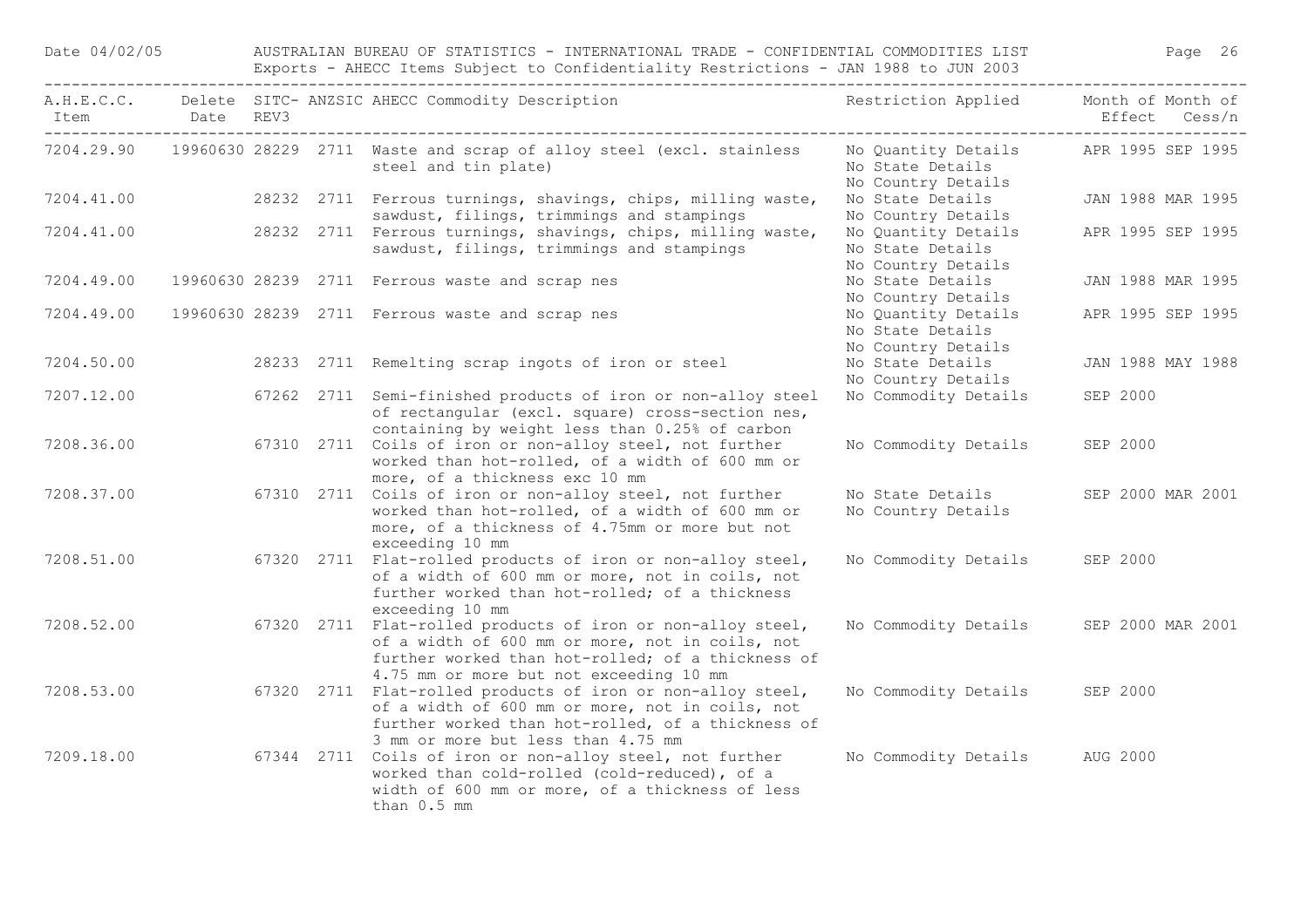| Date 04/02/05 |  |  |
|---------------|--|--|
|               |  |  |

AUSTRALIAN BUREAU OF STATISTICS - INTERNATIONAL TRADE - CONFIDENTIAL COMMODITIES LIST Page 27 Exports - AHECC Items Subject to Confidentiality Restrictions - JAN 1988 to JUN 2003

| Item Date REV3 |  | A.H.E.C.C. Delete SITC-ANZSIC AHECC Commodity Description The State of Restriction Applied                                                                                                                                          |                                      | Month of Month of<br>Effect Cess/n |
|----------------|--|-------------------------------------------------------------------------------------------------------------------------------------------------------------------------------------------------------------------------------------|--------------------------------------|------------------------------------|
| 7210.12.00     |  | 67421 2711 Flat-rolled products of iron or non-alloy steel,<br>of a width of 600 mm or more, plated or coated<br>with tin, of a thickness of less than 0.5 mm                                                                       | No Commodity Details AUG 2000        |                                    |
| 7210.49.00     |  | 67413 2711 Flat-rolled products of iron or non-alloy steel,<br>with a width of 600 mm or more (excl.<br>corrugated), plated or coated with zinc (excl.<br>electrolytically)                                                         | No Commodity Details                 | AUG 2000                           |
| 7210.70.00     |  | 67431 2711 Flat-rolled products of iron or non-alloy steel,<br>painted, varnished or coated with plastics, of a<br>width of 600 mm or more                                                                                          | No Commodity Details                 | AUG 2000                           |
| 7210.90.00     |  | 67444 2711 Flat-rolled products of iron or non-alloy steel,<br>clad, plated or coated, of a width of 600 mm or<br>more nes                                                                                                          | No Commodity Details                 | AUG 2000 MAR 2003                  |
| 7212.40.00     |  | 67432 2711 Flat-rolled products of iron or non-alloy steel,<br>of a width of less than 600 mm, painted,<br>varnished or coated with plastics                                                                                        | No Commodity Details                 | AUG 2000                           |
| 7305.11.00     |  | 67931 2713 Longitudinally submerged arc welded line pipe of<br>iron or steel having internal and external<br>circular cross-sections, exc 406.4 mm external<br>diameter, of a kind used for oil or gas pipelines                    | No Country Details JAN 1988 JUN 1988 |                                    |
| 7305.12.00     |  | 67931 2713 Longitudinally welded line pipe (excl. submerged<br>arc welded), of iron or steel having internal and<br>external circular cross-sections, exc 406.4 mm<br>external diameter, of a kind used for oil or gas<br>pipelines | No Country Details JAN 1988 NOV 1988 |                                    |
| 7305.19.00     |  | 67931 2713 Line pipe nes, of iron or steel having internal<br>and external circular cross-sections, exc 406.4<br>mm external diameter, of a kind used for oil or<br>gas pipelines                                                   | No Country Details JAN 1988 NOV 1988 |                                    |
| 7305.20.00     |  | 67932 2713 Casing of iron or steel having internal and<br>external circular cross-sections, exc 406.4 mm<br>external diameter, of a kind used in drilling for<br>oil and gas                                                        | No Country Details JAN 1988 JUN 1988 |                                    |
| 7305.31.00     |  | 67933 2713 Longitudinally welded tubes and pipes nes of iron<br>or steel having internal and external circular<br>cross-sections, exc 406.4 mm external diameter                                                                    | No Country Details                   | JAN 1988 NOV 1988                  |
| 7305.39.00     |  | 67933 2713 Welded tubes and pipes nes of iron or steel having No Country Details<br>internal and external circular cross-sections,<br>exc 406.4 mm external diameter                                                                |                                      | JAN 1988 NOV 1988                  |
| 7305.90.00     |  | 67939 2713 Tubes and pipes nes of iron or steel having<br>internal and external circular cross-sections,<br>exc 406.4 mm external diameter                                                                                          | No Country Details                   | JAN 1988 JUL 1990                  |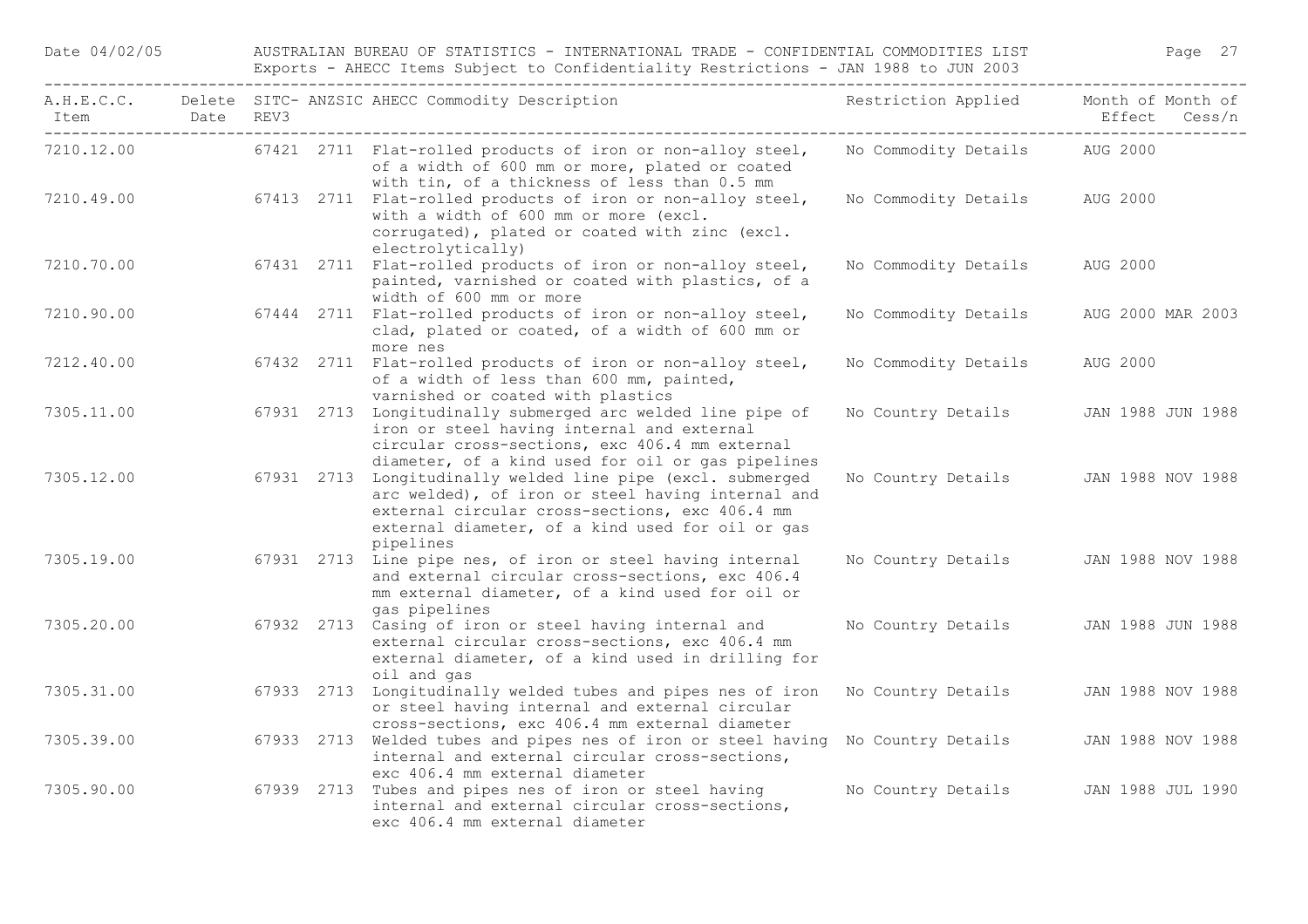| Item                     | Date REV3           |  | A.H.E.C.C. Delete SITC- ANZSIC AHECC Commodity Description                                                                                                                 | Restriction Applied Month of Month of  | Effect Cess/n                 |
|--------------------------|---------------------|--|----------------------------------------------------------------------------------------------------------------------------------------------------------------------------|----------------------------------------|-------------------------------|
| 7306.10.10               |                     |  | 19990630 67941 2713 Welded tubing (line pipe) of iron or steel up to<br>88.9 mm external diameter, of a kind used for oil<br>or gas pipelines                              | No Country Details JAN 1988 APR 1992   |                               |
| 7306.10.90               |                     |  | 19990630 67941 2713 Line pipe of iron or steel, of a kind used for oil No Country Details<br>or gas pipelines nes                                                          |                                        | JAN 1988 APR 1992             |
| 7306.20.10               |                     |  | 19880630 67942 2713 Welded tubing (casing and tubing) of iron or steel No Country Details<br>up to 88.9 mm external diameter, of a kind used<br>in drilling for oil or gas |                                        | JAN 1988 JUN 1988             |
| 7306.20.90               |                     |  | 19880630 67942 2713 Casing and tubing of iron or steel, of a kind used No Country Details<br>in drilling for oil or gas nes                                                |                                        | JAN 1988 JUN 1988             |
| 7306.30.10               |                     |  | 19880630 67943 2713 Welded tubing (of circular cross-section) up to<br>88.9 mm external diameter, of iron or non-alloy<br>steel                                            | No Country Details                     | JAN 1988 FEB 1991             |
| 7306.30.11               | 67943 2713          |  | Welded tubing (of circular cross-section) up to<br>88.9 mm external diameter, of iron or non-alloy<br>steel                                                                | No Country Details                     | <b>JUL 1988 APR 1992</b>      |
| 7306.30.90               | 19880630 67943 2713 |  | Tubes, pipes and hollow profiles nes of iron or<br>non-alloy steel, of circular cross-section                                                                              | No Country Details                     | JAN 1988 FEB 1991             |
| 7306.30.91               | 67943 2713          |  | Tubes, pipes and hollow profiles nes of iron or<br>non-alloy steel, of circular cross-section                                                                              | No Country Details                     | <b>JUL 1988 APR 1992</b>      |
| 7306.40.10               |                     |  | 19880630 67943 2713 Welded tubing (of circular cross-section) up to<br>88.9 mm external diameter, of stainless steel                                                       | No Country Details                     | JAN 1988 JUN 1988             |
| 7306.40.90               | 19880630 67943 2713 |  | Tubes, pipes and hollow profiles nes of stainless<br>steel, of circular cross-section                                                                                      | No Country Details                     | JAN 1988 JUN 1988             |
| 7306.50.10               | 19880630 67943 2713 |  | Welded tubing (of circular cross-section) up to<br>88.9mm external diameter, of alloy steel (excl.<br>stainless steel)                                                     | No Country Details                     | JAN 1988 JUN 1988             |
| 7306.50.90               |                     |  | 19880630 67943 2713 Tubes, pipes and hollow profiles nes of alloy<br>steel (excl. stainless steel) of circular<br>cross-section                                            | No Country Details                     | JAN 1988 JUN 1988             |
| 7306.60.00               |                     |  | 67944 2713 Welded tubes, pipes and hollow profiles nes of<br>iron or steel, of non-circular cross-section                                                                  | No Country Details                     | JAN 1988 APR 1992             |
| 7306.90.00               |                     |  | 67949 2713 Tubes, pipes and hollow profiles nes of iron or<br>steel                                                                                                        | No Country Details                     | JAN 1988 NOV 1988             |
| 7324.10.00<br>7324.10.00 |                     |  | 69751 2759 Sinks and wash basins, of stainless steel<br>69751 2759 Sinks and wash basins, of stainless steel                                                               | No Country Details<br>No State Details | JUL 1999 NOV 2002<br>DEC 2002 |
|                          |                     |  |                                                                                                                                                                            | No Country Details                     |                               |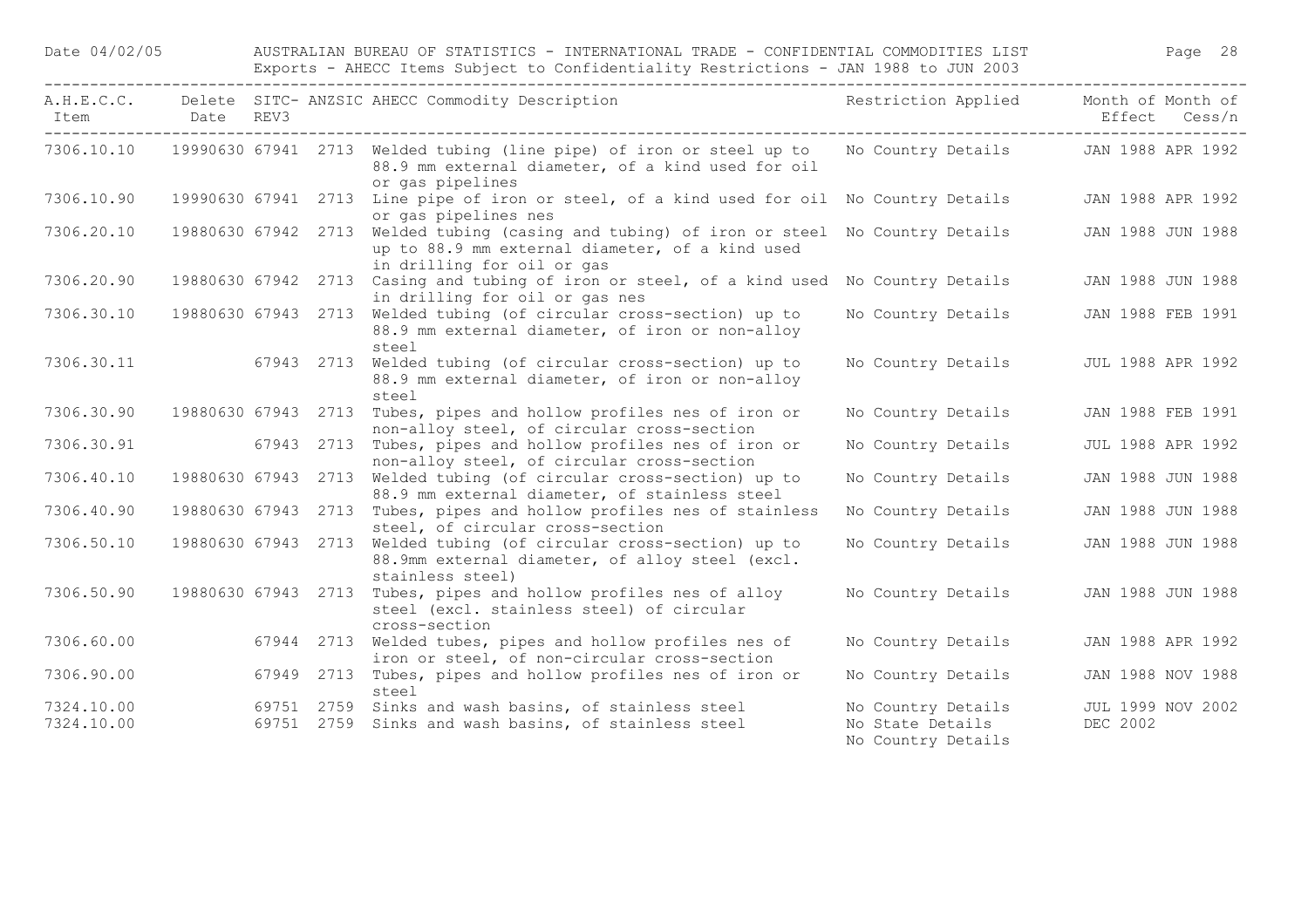Date 04/02/05 AUSTRALIAN BUREAU OF STATISTICS - INTERNATIONAL TRADE - CONFIDENTIAL COMMODITIES LIST Page 29 Exports - AHECC Items Subject to Confidentiality Restrictions - JAN 1988 to JUN 2003

| Item Date REV3 |  | A.H.E.C.C. Delete SITC- ANZSIC AHECC Commodity Description                                                                                                        | Restriction Applied Month of Month of                         | Effect Cess/n     |
|----------------|--|-------------------------------------------------------------------------------------------------------------------------------------------------------------------|---------------------------------------------------------------|-------------------|
|                |  | 7324.10.10  19990630  69751  2759  Stainless steel sinks                                                                                                          | No Country Details MAY 1998 JUN 1999                          |                   |
| 7501.10.00     |  | 28421 2729 Nickel mattes                                                                                                                                          | No Commodity Details JAN 1988                                 |                   |
|                |  | 7501.10.00 28421 2729 Nickel mattes<br>7501.20.00 28422 2729 Nickel oxide sinters and other intermediate<br>products of nickel metallurgy                         | No Commodity Details                                          | JAN 1988 MAY 1988 |
| 7502.10.00     |  | 68311 2729 Unwrought nickel, not alloyed                                                                                                                          | No Quantity Details<br>No State Details<br>No Country Details | JAN 1988 FEB 1994 |
| 7502.10.00     |  | 68311 2729 Unwrought nickel, not alloyed                                                                                                                          | No Country Details                                            | MAR 1994 JAN 2003 |
| 7502.10.00     |  | 68311 2729 Unwrought nickel, not alloyed                                                                                                                          | No Commodity Details                                          | FEB 2003          |
| 7502.20.00     |  | 68312 2729 Unwrought nickel alloys                                                                                                                                | No Quantity Details<br>No State Details                       | JAN 1988 FEB 1994 |
|                |  |                                                                                                                                                                   | No Country Details                                            |                   |
| 7502.20.00     |  | 68312 2729 Unwrought nickel alloys                                                                                                                                | No Country Details                                            | MAR 1994 JAN 2003 |
| 7502.20.00     |  | 68312 2729 Unwrought nickel alloys                                                                                                                                | No Commodity Details                                          | FEB 2003          |
| 7504.00.00     |  | 68323 2732 Nickel powders and flakes                                                                                                                              | No Commodity Details                                          | JAN 1988 FEB 1994 |
| 7504.00.00     |  | 68323 2732 Nickel powders and flakes                                                                                                                              | No Country Details                                            | MAR 1994 JAN 2003 |
| 7504.00.00     |  | 68323 2732 Nickel powders and flakes                                                                                                                              | No Commodity Details                                          | FEB 2003          |
| 7606.11.10     |  | 19990630 68423 2731 Aluminium plates, sheets and strip of a thickness<br>exc 0.2 mm, rectangular, not alloyed, not drilled,<br>punched or similarly worked        | No State Details                                              | JAN 1988 DEC 1989 |
| 7606.12.10     |  | 68423 2731 Plates, sheets and strip of aluminium alloys of a<br>thickness exc 0.2 mm, rectangular, not drilled,<br>punched or similarly worked                    | No State Details                                              | JAN 1988 MAR 1992 |
| 7606.91.10     |  | 20011231 68423 2731 Aluminium plates, sheets and strip of a thickness<br>exc 0.2 mm (excl. rectangular), not alloyed, not<br>drilled, punched or similarly worked | No State Details                                              | JAN 1988 MAY 1988 |
| 7606.92.10     |  | 19990630 68423 2731 Plates, sheets and strip of aluminium alloys of a<br>thickness exc 0.2 mm (excl. rectangular), not<br>drilled, punched or similarly worked    | No State Details                                              | JAN 1988 JUN 1988 |
| 7802.00.10     |  | 19960630 28824 2732 Lead battery scrap                                                                                                                            | Selected State Details: APR 1993 APR 1994<br>NSW NT           |                   |
| 8413.70.10     |  | 19990630 74260 2866 Self-priming centrifugal pumps (excl. those for<br>internal combustion piston engines)                                                        | No State Details                                              | JAN 1988 MAR 1994 |
| 8419.19.00     |  | 74182 2851 Instantaneous (excl. gas water heaters) or storage No Commodity Details<br>water heaters, non-electric (eg. solar water<br>heaters)                    |                                                               | FEB 1998          |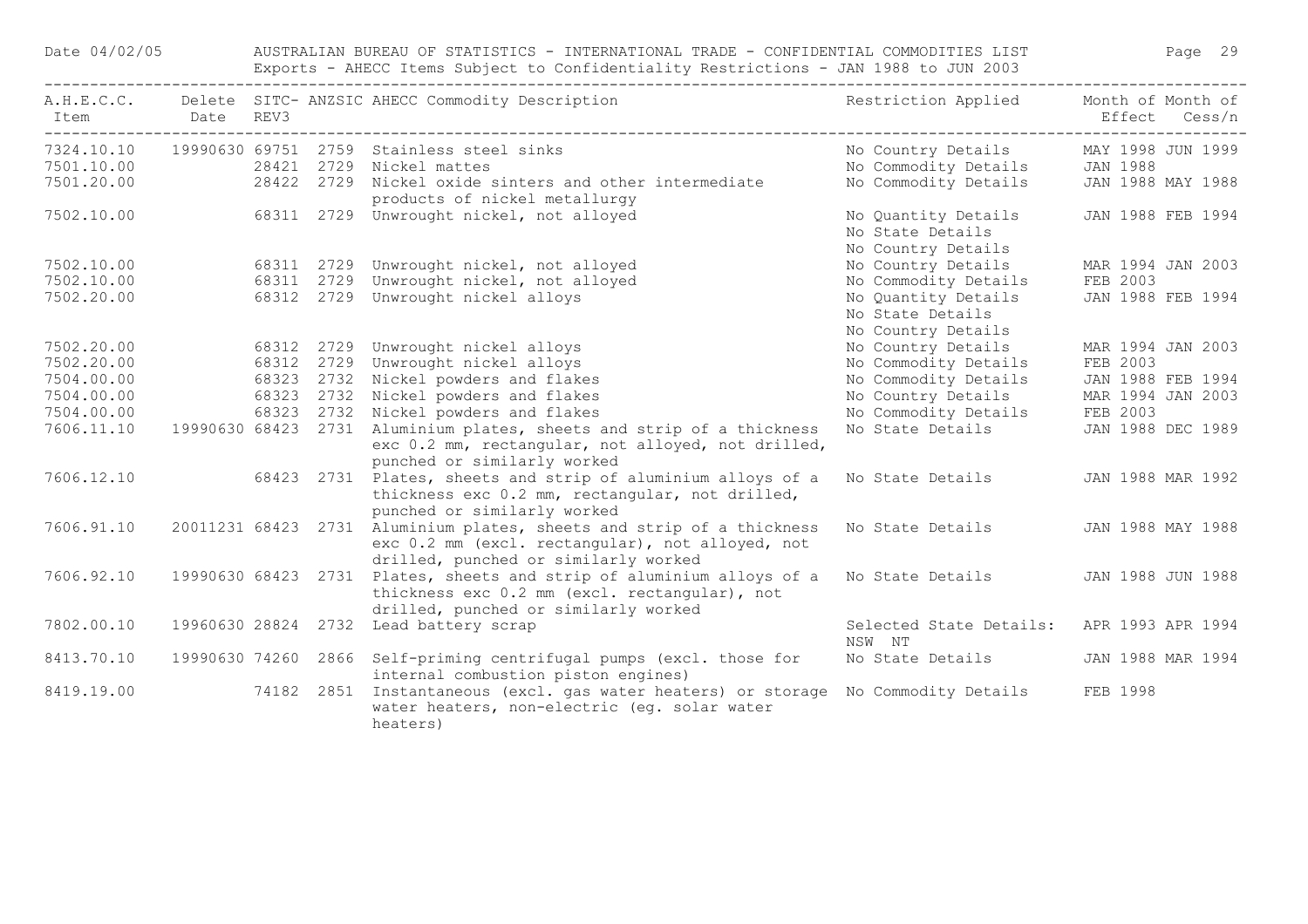Date 04/02/05 AUSTRALIAN BUREAU OF STATISTICS - INTERNATIONAL TRADE - CONFIDENTIAL COMMODITIES LIST Page 30 Exports - AHECC Items Subject to Confidentiality Restrictions - JAN 1988 to JUN 2003

| Item Date REV3           |  | A.H.E.C.C. Delete SITC-ANZSIC AHECC Commodity Description Nestriction Applied Month of Month of                                                                                                                                                                                                                                                     |                                                               | Effect Cess/n                          |  |
|--------------------------|--|-----------------------------------------------------------------------------------------------------------------------------------------------------------------------------------------------------------------------------------------------------------------------------------------------------------------------------------------------------|---------------------------------------------------------------|----------------------------------------|--|
| 8429.51.00<br>8433.11.91 |  | 72321 2862 Self-propelled mechanical front-end shovel loaders No State Details APR 1996 DEC 2002<br>8429.51.00 72321 2862 Self-propelled mechanical front-end shovel loaders No Commodity Details JAN 2003<br>72121 2861 Two stroke mowers for lawns, parks or<br>sports-grounds, powered with the cutting device<br>rotating in a horizontal plane | No Country Details JAN 1994 DEC 1994                          |                                        |  |
| 8433.11.91               |  | 72121 2861 Two stroke mowers for lawns, parks or<br>sports-grounds, powered with the cutting device<br>rotating in a horizontal plane                                                                                                                                                                                                               | No State Details<br>No Country Details                        | AUG 1995 OCT 1996                      |  |
| 8433.11.92               |  | 72121 2861 Four stroke mowers for lawns, parks or<br>sports-grounds, powered with the cutting device<br>rotating in a horizontal plane                                                                                                                                                                                                              | No Country Details                                            | JAN 1994 DEC 1994                      |  |
| 8433.11.92               |  | 72121 2861 Four stroke mowers for lawns, parks or<br>sports-grounds, powered with the cutting device<br>rotating in a horizontal plane                                                                                                                                                                                                              | No State Details                                              | JAN 1995 NOV 1995                      |  |
| 8433.11.92               |  | 72121 2861 Four stroke mowers for lawns, parks or<br>sports-grounds, powered with the cutting device<br>rotating in a horizontal plane                                                                                                                                                                                                              | No State Details<br>No Country Details                        | DEC 1995                               |  |
| 8451.21.00               |  | 77512 2851 Drying machines, each of a dry linen capacity not<br>exc 10 kg, for textile yarns, fabrics or made-up<br>articles                                                                                                                                                                                                                        | No Country Details                                            | JAN 1988 SEP 1992                      |  |
| 8451.21.00               |  | 77512 2851 Drying machines, each of a dry linen capacity not<br>exc 10 kg, for textile yarns, fabrics or made-up<br>articles                                                                                                                                                                                                                        | No Ouantity Details<br>No State Details<br>No Country Details | OCT 1992 OCT 1994                      |  |
| 8451.29.00               |  | 72473 2869 Drying machines, each of a dry linen capacity exc<br>10 kg, for textile yarns, fabrics or made-up<br>articles                                                                                                                                                                                                                            | No Country Details                                            | JAN 1988 MAY 1988                      |  |
| 8451.90.00<br>8451.90.00 |  | 72492 2869 Parts for machinery of 8451<br>72492 2869 Parts for machinery of 8451                                                                                                                                                                                                                                                                    | No Country Details<br>No State Details<br>No Country Details  | JAN 1988 SEP 1992<br>OCT 1992 OCT 1993 |  |
| 8451.90.00               |  | 72492 2869 Parts for machinery of 8451                                                                                                                                                                                                                                                                                                              | No State Details<br>Selected Country Details:<br>USA UK NZ    | NOV 1993 OCT 1994                      |  |
| 8504.10.00               |  | 77123 2859 Ballasts for discharge lamps or tubes                                                                                                                                                                                                                                                                                                    | No State Details<br>No Country Details                        | JUN 1997 MAY 1999                      |  |
| 8504.10.00               |  | 77123 2859 Ballasts for discharge lamps or tubes                                                                                                                                                                                                                                                                                                    | No Commodity Details                                          | JUN 1999 MAY 2000                      |  |
| 8504.10.00               |  | 77123 2859 Ballasts for discharge lamps or tubes                                                                                                                                                                                                                                                                                                    | Selected State Details:<br>NSW SA VIC<br>No Country Details   | JUN 2000 SEP 2002                      |  |